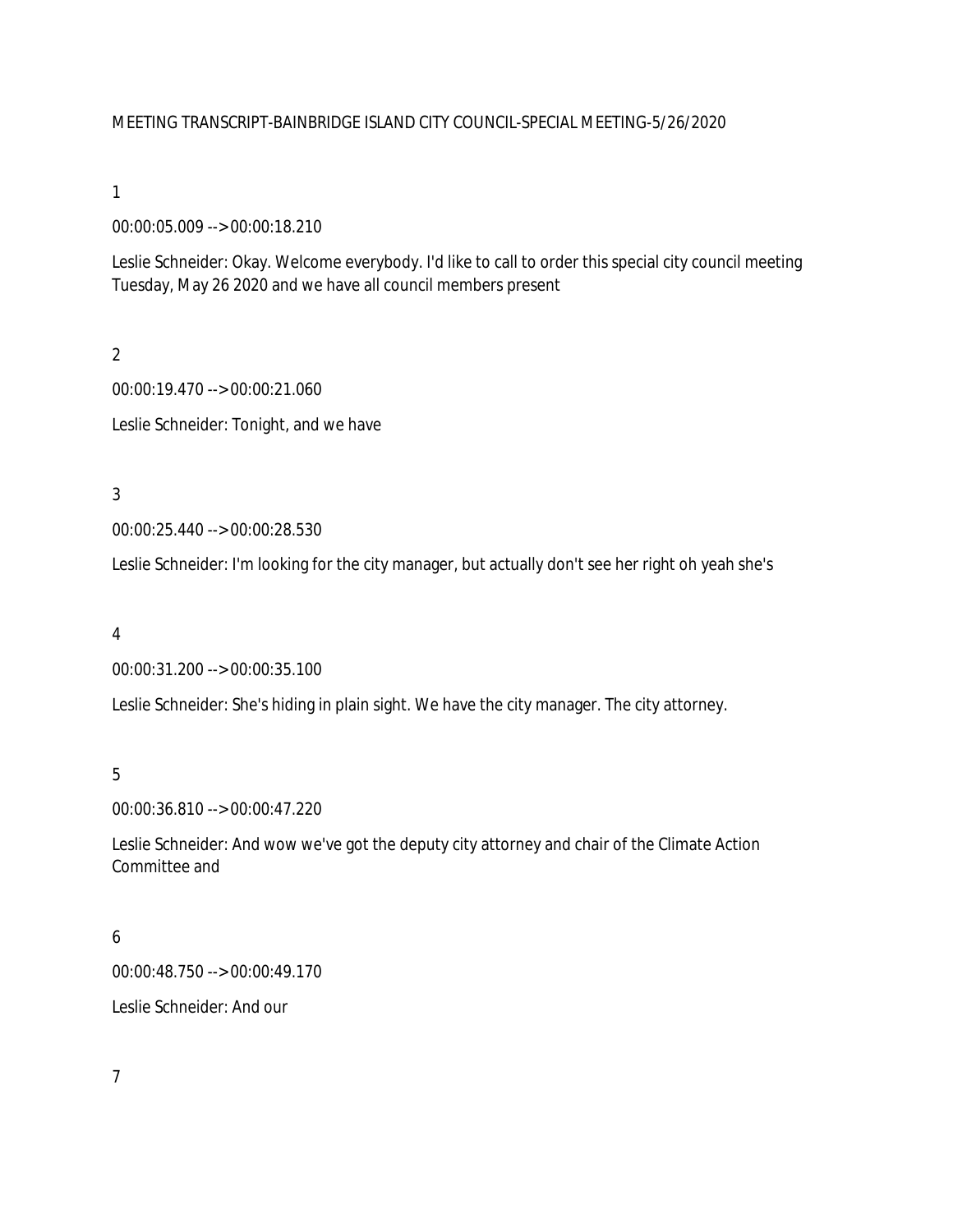00:00:50.430 --> 00:00:55.980

Leslie Schneider: Deputy city attorney. So I'm going to stop stumbling now and ask if any of the council members would like to check in.

8

00:01:04.350 --> 00:01:07.110

Leslie Schneider: You're waiting for me to call on you. Councilmember deets.

9

00:01:07.560 --> 00:01:12.030

Joe Deets: Yeah. Thank you. Hello, everybody. Good to see you.

10

00:01:13.320 --> 00:01:16.740

Joe Deets: Colleagues staff calls cat.

11

00:01:20.490 --> 00:01:29.310

Joe Deets: You know, I'm really looking forward to tonight's meeting none the least the the presentation by Mike Cox, chair of the climate change advisory committee.

12

00:01:30.240 --> 00:01:37.680

Joe Deets: giving a presentation on the climate action plan at least a kind of a high level overview. So a couple months late, but hey, we're doing it.

13

00:01:38.220 --> 00:01:52.320

Joe Deets: Um, I just wanted to say a few words, if I may, um, essentially just reflect a little bit where we're at, we as a community, you know, we're starting to see the next chapter, the pandemic emerge.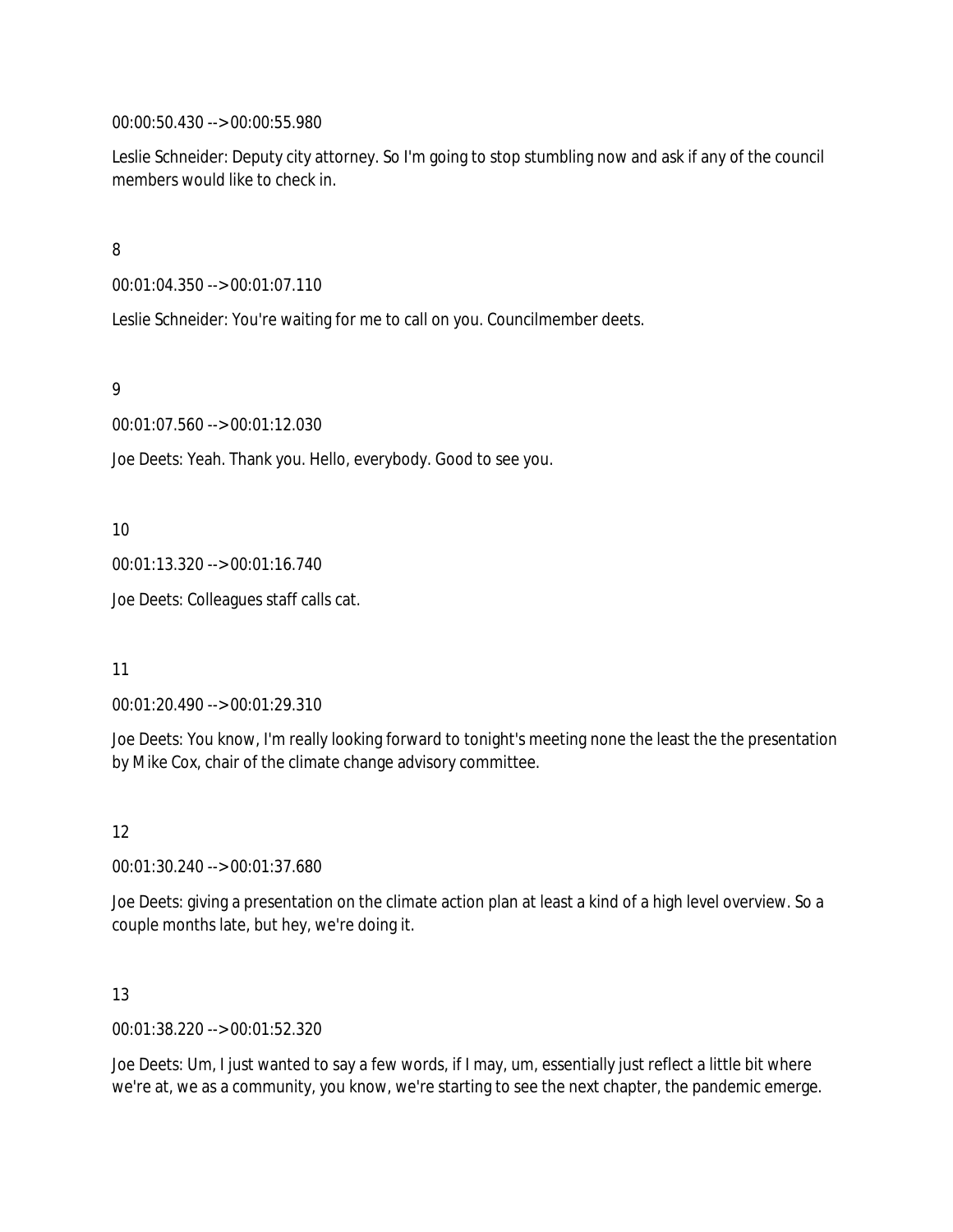00:01:53.370 --> 00:02:04.830

Joe Deets: The creation of a longer term new normal. In order for our community to safely and successfully reopen people are going to need to be safe and they're going to need to feel safe.

15

00:02:06.090 --> 00:02:13.920

Joe Deets: The reality is that in order to achieve this more space is going to be needed for social distancing than we typically are allowing

# 16

00:02:15.060 --> 00:02:20.460

Joe Deets: Specifically more physical physical space to allow businesses to prop Operate profitably.

17

00:02:21.690 --> 00:02:25.980

Joe Deets: More physical space for people to safely walk and ride their bicycles.

# 18

00:02:27.810 --> 00:02:32.790

Joe Deets: There's a clear need for us to adequately prepare we the city to prepare for this new normal.

# 19

00:02:33.720 --> 00:02:43.380

Joe Deets: So I wanted to give everyone here a heads up that during the course of tonight's meeting. Maybe we'll end up and go to the order I don't know but it's tonight's meeting, I want to

20 00:02:43.950 --> 00:02:56.010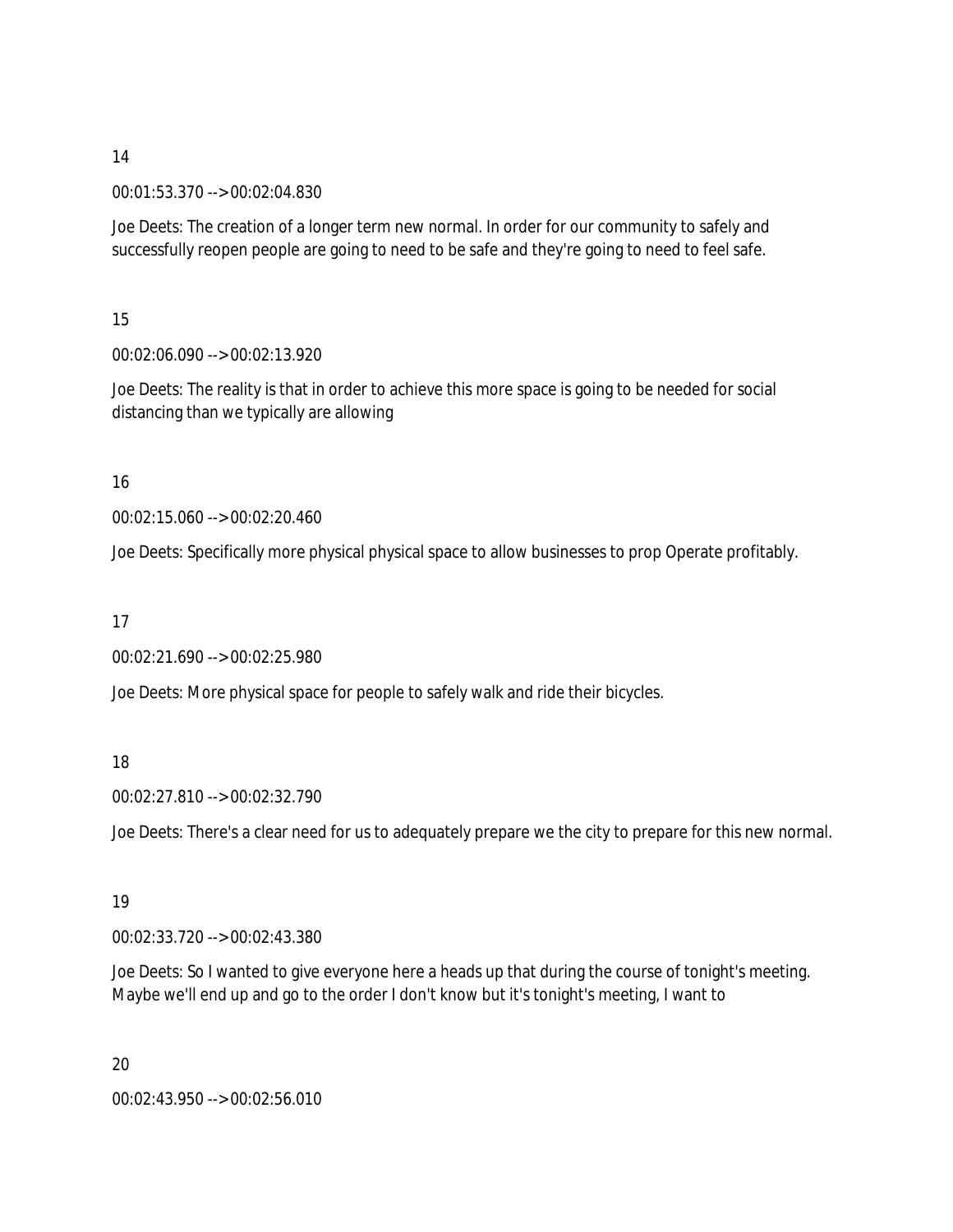Joe Deets: Bring up a discussion of a need to create a coven 19 recovery plan. So for Bainbridge Island. So just want to give everyone a heads up and I'm looking forward to tonight. Thank you.

21

00:02:59.130 --> 00:03:00.960

Leslie Schneider: Alright, thank you. Councilmember deets.

## 22

00:03:02.640 --> 00:03:06.690

Leslie Schneider: Seeing no other hands. I think we can move on.

## 23

00:03:07.800 --> 00:03:08.490

Leslie Schneider: So,

### 24

00:03:09.960 --> 00:03:12.870

Leslie Schneider: How does the agenda look to everyone tonight.

# 25

00:03:12.960 --> 00:03:15.330

Leslie Schneider: We're on item to approval of the agenda.

# 26

00:03:21.840 --> 00:03:22.740 Leslie Schneider: COUNCILMEMBER Medina.

# 27

00:03:25.650 --> 00:03:34.350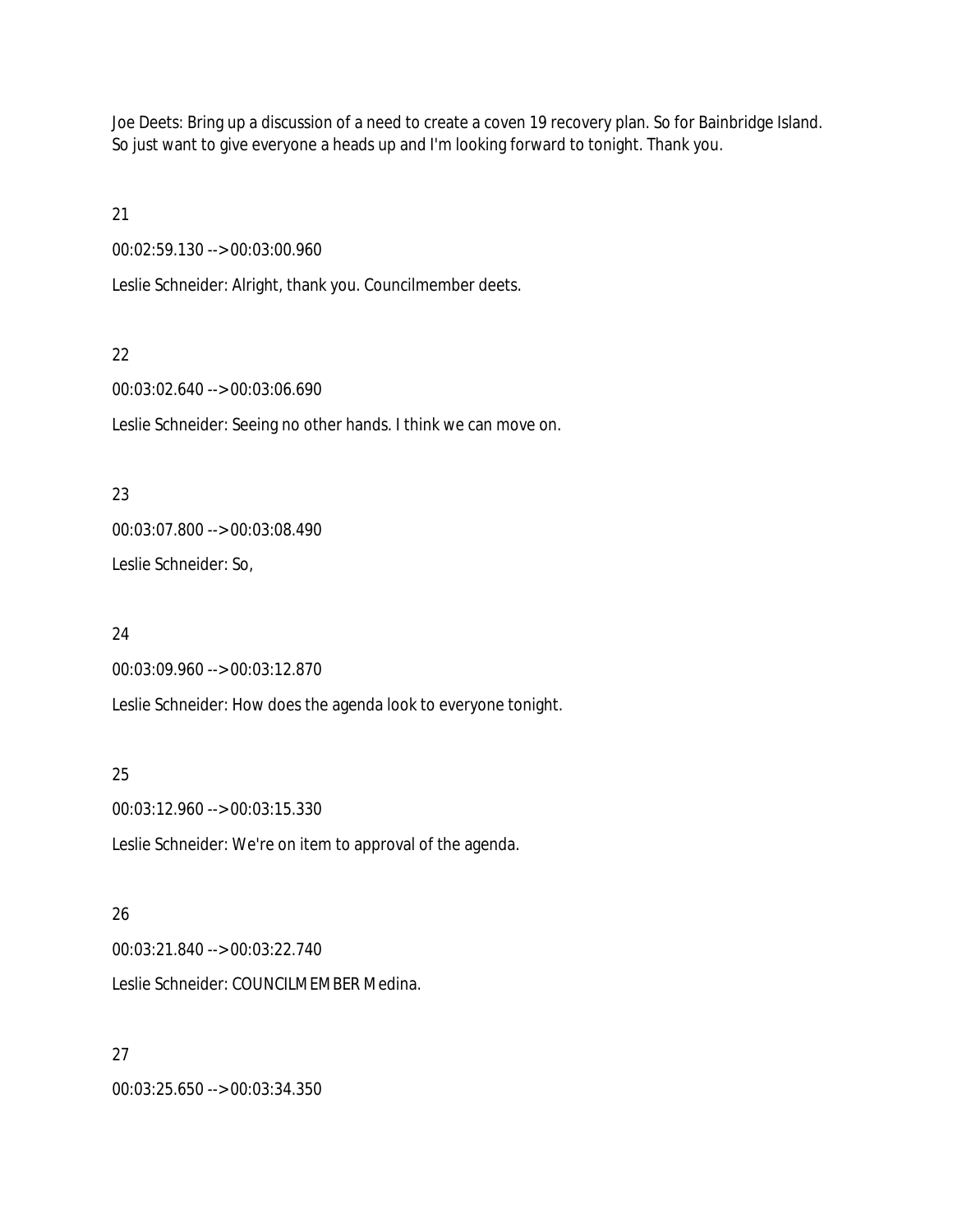Kol Medina: Um, I'd like to ask them, we add an item to the agenda tonight. I didn't take time to think about where but tomorrow.

28

00:03:36.240 --> 00:03:43.260

Kol Medina: I know you all know this on Council, because I emailed you this information yesterday, but just for the for the public's knowledge tomorrow, the

# 29

00:03:43.950 --> 00:03:59.640

Kol Medina: Board of Health, which is the governing body for our kids public health districts will be deciding whether or not to seek a variance from the governor to allow kids at Canada move forward into phase two of the reopening more quickly than the rest of the state.

# 30

00:04:00.870 --> 00:04:10.770

Kol Medina: I'm our representative on the Board of Health, and I would appreciate an opportunity for the Council to talk about that tonight and let me know how you all want me to one on that tomorrow.

### 31

00:04:15.300 --> 00:04:27.960

Leslie Schneider: That sounds good, or is there a second council member deeds and let's just take a quick vote. So is there any any further discussion. All those in favor please say aye.

# 32

00:04:29.550 --> 00:04:31.020

Leslie Schneider: And any opposed.

# 33

00:04:32.340 --> 00:04:43.320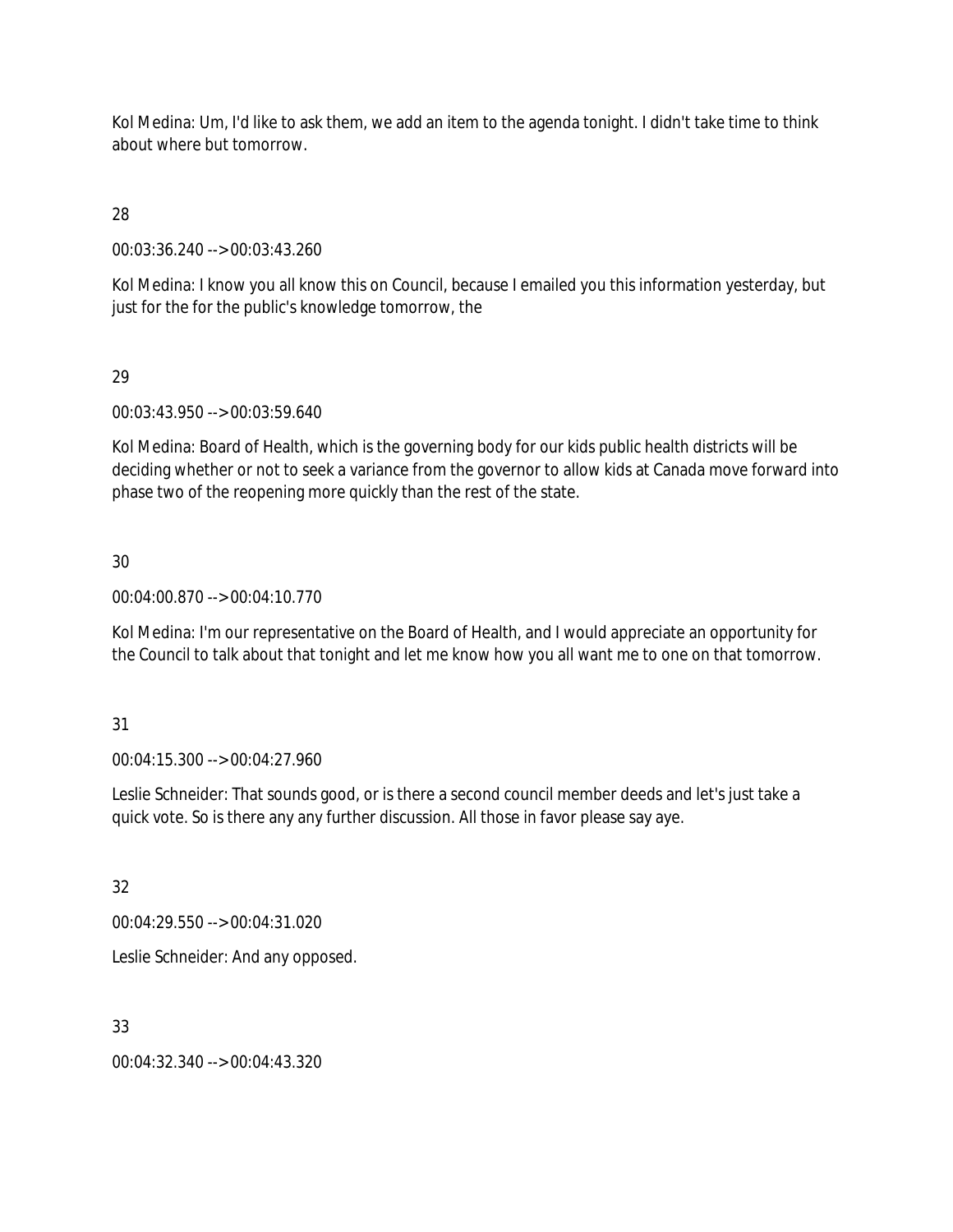Leslie Schneider: Alright. Seeing none, let's decide that that could go. I mean, it could go at the top of the city council discussion on Item nine or we could get it out of the way earlier. And do you have a preference.

34

00:04:45.690 --> 00:04:47.280

Kol Medina: I don't have a preference.

35

00:04:50.490 --> 00:04:50.820 Leslie Schneider: Alright.

36 00:04:51.780 --> 00:04:53.640

Kol Medina: Fine. To me, that feels good to people.

37 00:04:54.060 --> 00:04:54.450 Okay.

38

00:04:56.970 --> 00:05:01.260

Leslie Schneider: And just for the record. What, what are we going to title that it's just

# 39

00:05:02.820 --> 00:05:06.990

Leslie Schneider: recommendation to the Planning Commission regarding phase two or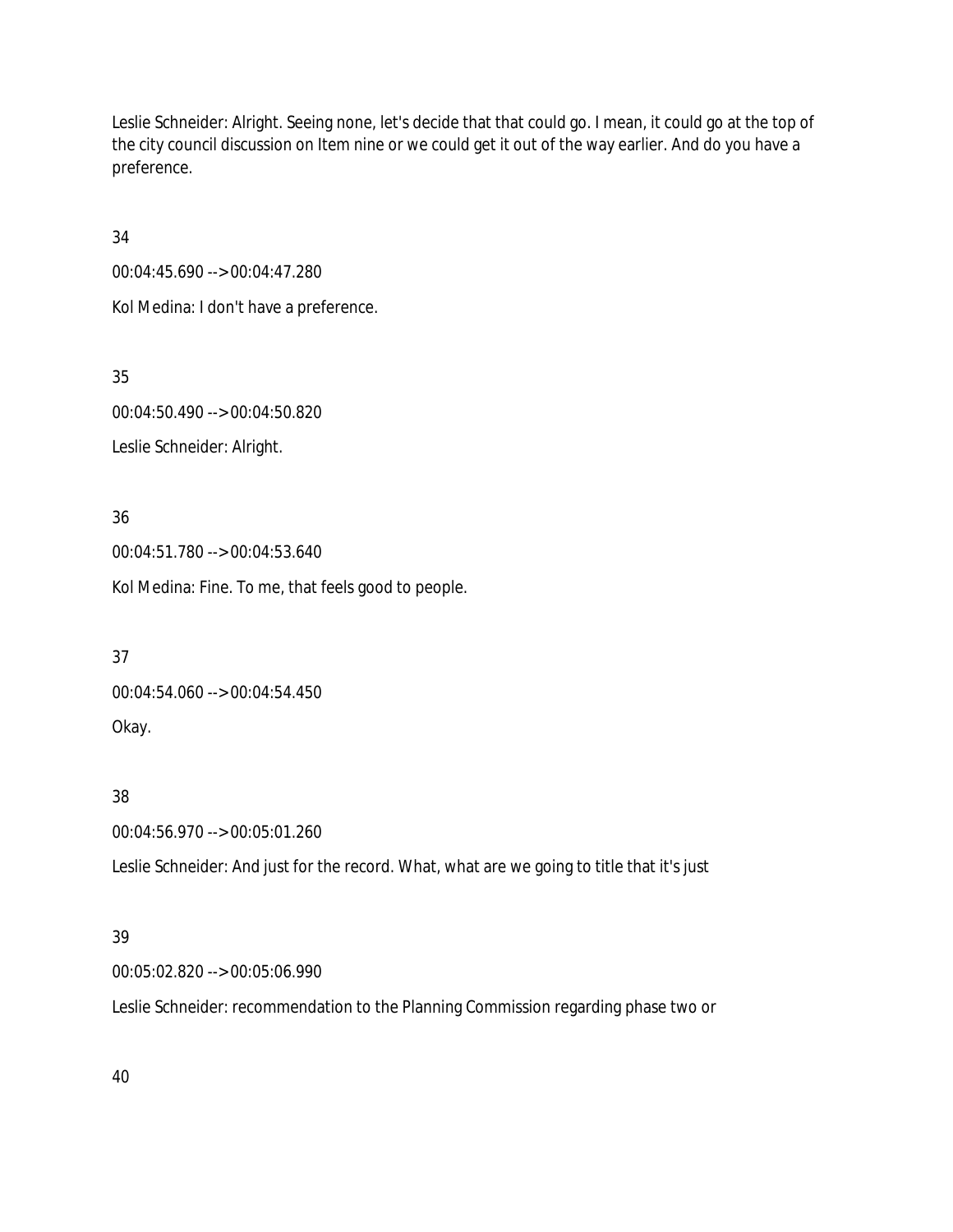00:05:07.260 --> 00:05:08.100

Kol Medina: Health Board.

41

00:05:09.750 --> 00:05:10.530

Kol Medina: Board of Health.

42

00:05:12.450 --> 00:05:17.460

Leslie Schneider: It's our recommendation to the Board of Health, which is a recommendation to the plant to the to the

# 43

00:05:17.730 --> 00:05:19.770

Leslie Schneider: Committee that kits up county commissioners.

44

00:05:19.890 --> 00:05:20.520 Kol Medina: That's right.

45

00:05:21.330 --> 00:05:26.130

Kol Medina: I'm not just to be clear, I'm not asking the Council to take a vote on this tonight.

# 46

00:05:26.460 --> 00:05:31.140

Kol Medina: You know, we don't have about I'm just asking. We as a council don't have about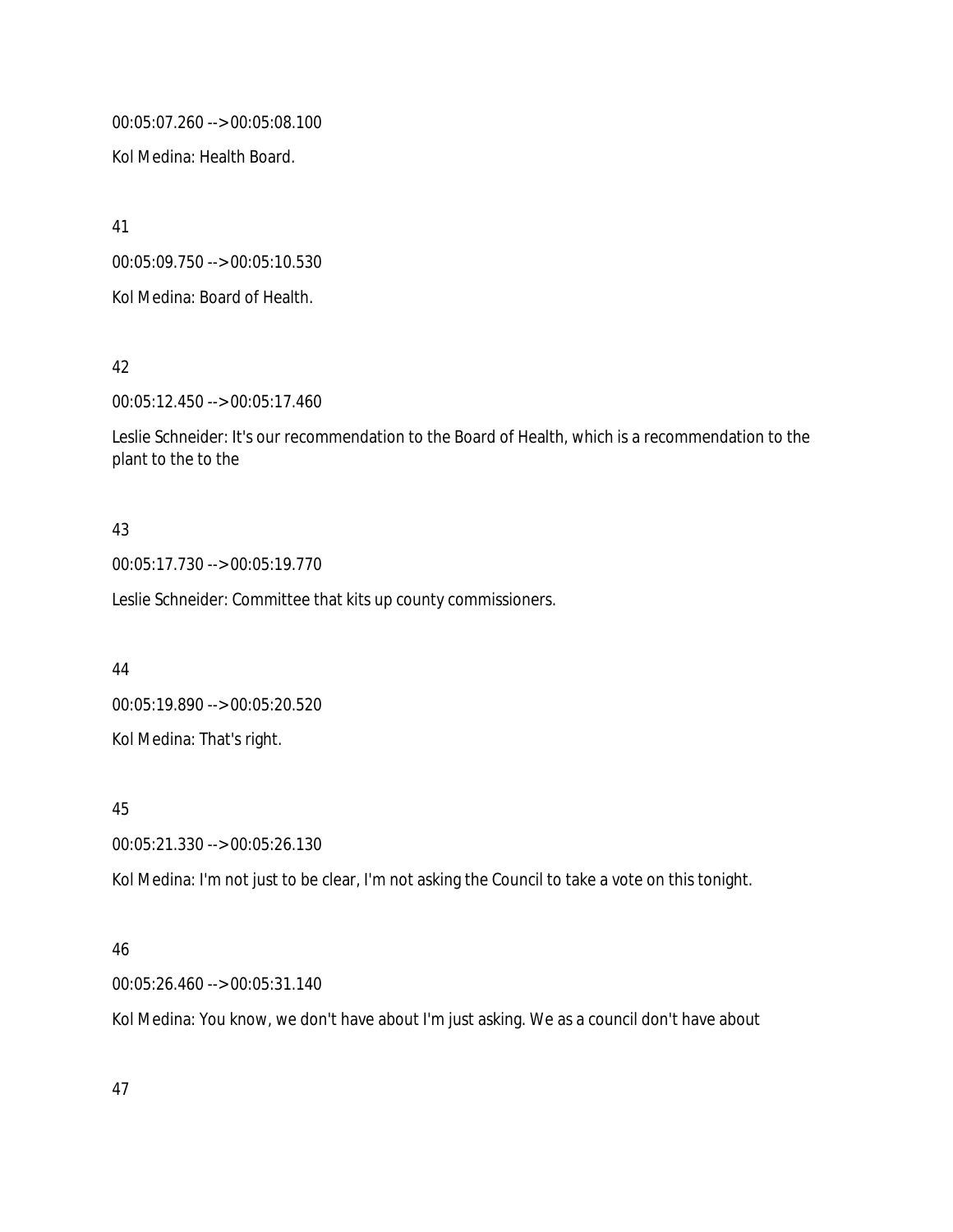00:05:31.590 --> 00:05:40.200

Kol Medina: I'm just asking the Council to tell me how you all are feeling about this. And I will take all of your input and then go tomorrow and listen to what the health

## 48

00:05:40.380 --> 00:05:48.120

Kol Medina: Officer tells us, and listen to all that information. They share with me tomorrow, and I'll make the best decision I can on our behalf, but I would like to factor in all of your input.

## 49

00:05:50.190 --> 00:05:56.640

Joe Levan: And that's an important distinction as well because it's a special meeting. This is added to the agenda. So the same consideration goes into play, we talked about before.

## 50

00:05:57.660 --> 00:06:04.020

Joe Levan: Right discussion discussion is just fine and picking up from that discussion in determining a recommendation based on that discussion.

### 51

00:06:06.120 --> 00:06:06.570

Leslie Schneider: Okay.

# 52

00:06:08.910 --> 00:06:20.250

Leslie Schneider: So, um, if there are no other requests for adjustments we could take vote someone wants to make a motion on approving the agenda as modified

### 53

00:06:25.050 --> 00:06:25.740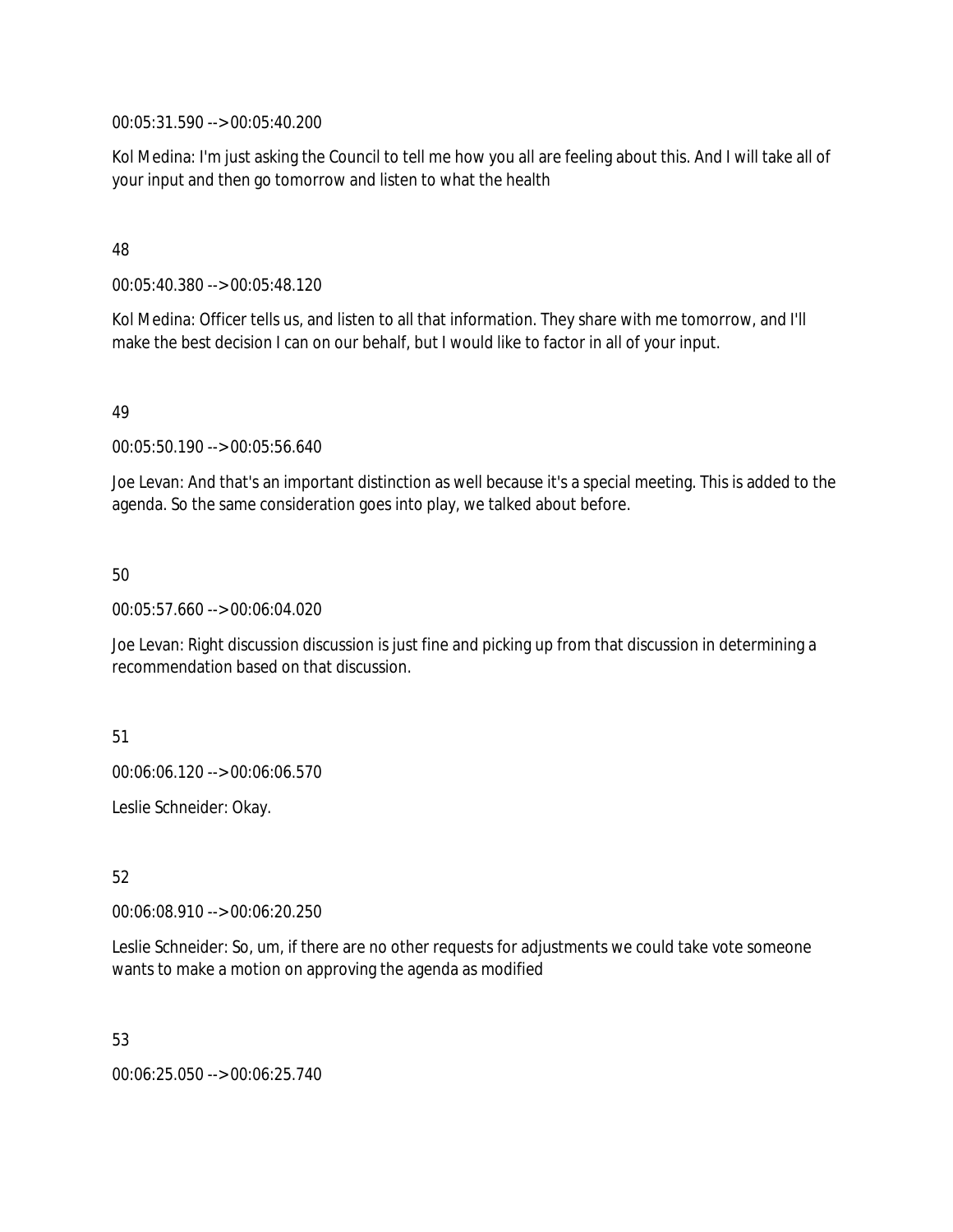Kol Medina: As amended.

54

00:06:28.830 --> 00:06:36.240

Rasham Nassar: I'll second that. COUNCIL MEMBER deeds has his hand raised and maybe I'm gonna say what you want know you're changing your mind.

55

00:06:36.750 --> 00:06:43.710

Rasham Nassar: I was going to propose that what council member dates and the topic that he raised during his opening comments.

56

00:06:44.190 --> 00:06:51.660

Rasham Nassar: could potentially be added as an item for Council discussion as well, which would be a discussion of the coven 19 business recovery plan.

57

00:06:52.320 --> 00:07:03.390

Rasham Nassar: And tonight's agenda or if council would prefer. I don't know how. Councilmember deeds, I would absolutely defer to you. And if you would prefer adding it to a future Council agenda to talk about it at another time.

58

00:07:05.130 --> 00:07:09.480

Joe Deets: Uh, well, I would be happy to talk about it tonight. I don't want to

59

00:07:10.110 --> 00:07:15.240

Joe Deets: We're not going to talk about the plan. We're going to be talking, in my view, we're going to talk about doing a plan.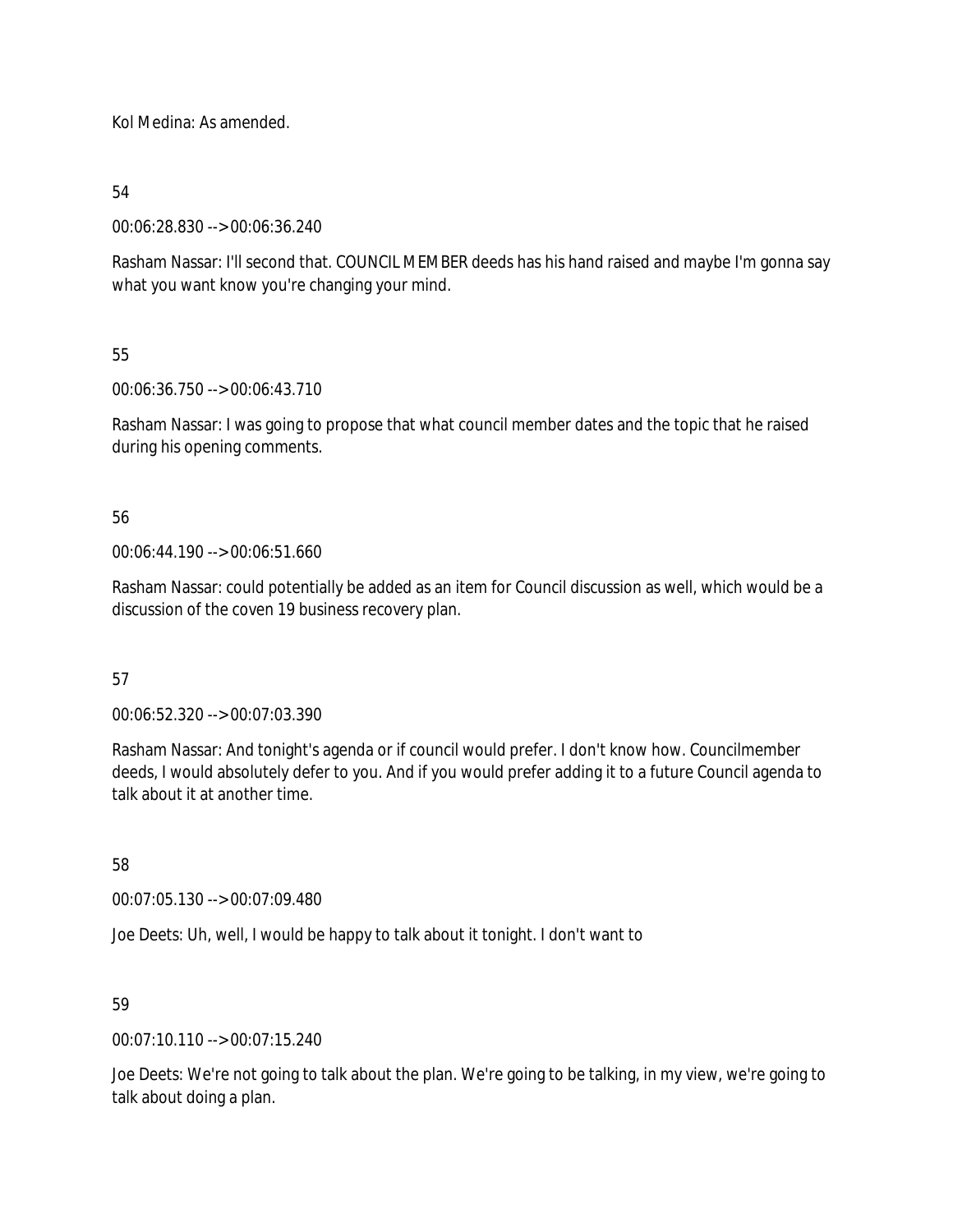00:07:16.350 --> 00:07:18.960 Joe Deets: So that's, that's really so hopefully

### 61

00:07:20.010 --> 00:07:21.810

Joe Deets: This would not be a long conversation.

## 62

00:07:22.980 --> 00:07:25.680

Leslie Schneider: So maybe as a COUNCILMEMBER Medina.

# 63

00:07:27.000 --> 00:07:28.290 Kol Medina: Am I just want to say that

# 64

00:07:29.370 --> 00:07:31.020

Kol Medina: I would support, put it on the agenda tonight.

# 65 00:07:33.360 --> 00:07:33.870 Leslie Schneider: Um,

# 66

00:07:35.220 --> 00:07:39.990

Leslie Schneider: So I would support putting it on the agenda tonight or having a quick discussion at for the good of the order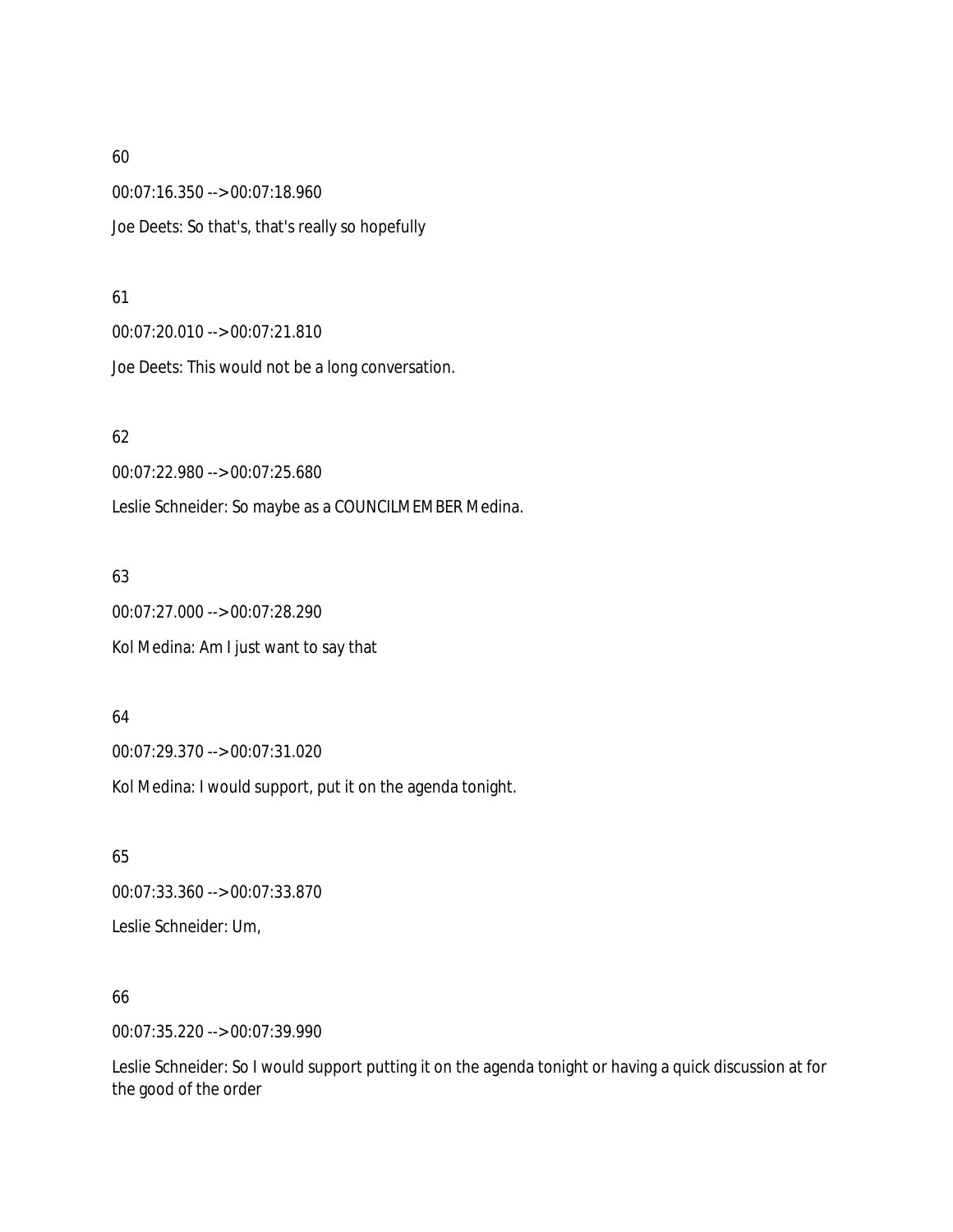00:07:40.200 --> 00:07:52.110

Leslie Schneider: I would also say they don't under future agenda items. Maybe you could bring that up to have it on a future agenda item that way it will not be a special meeting. And if we choose to make decisions, you know, we could do sell

68

00:07:55.530 --> 00:08:08.760

Joe Deets: I'm good. Either way, uh, I guess what we, I just was I was wanting to be somebody in Formula, if you will, just was gonna bring it up a good of the order just kind of take a pulse of everybody here and then

# 69

00:08:09.750 --> 00:08:16.740

Joe Deets: proceed accordingly. And again, it's, it's just too if people say yes, this is a good idea, then we can

# 70

00:08:18.600 --> 00:08:22.320

Joe Deets: You know, do we need to formalize that I would be my question, maybe we do

71

00:08:23.010 --> 00:08:24.030

Leslie Schneider: Have some mid topless.

# 72

00:08:24.780 --> 00:08:35.070

Kirsten Hytopoulos: Well, it sounds like we might be putting Joe on the spot to how it is natural topic as opposed to, I think, makes a lot of sense to get the get a sense from councils to how where we all stand on doing this.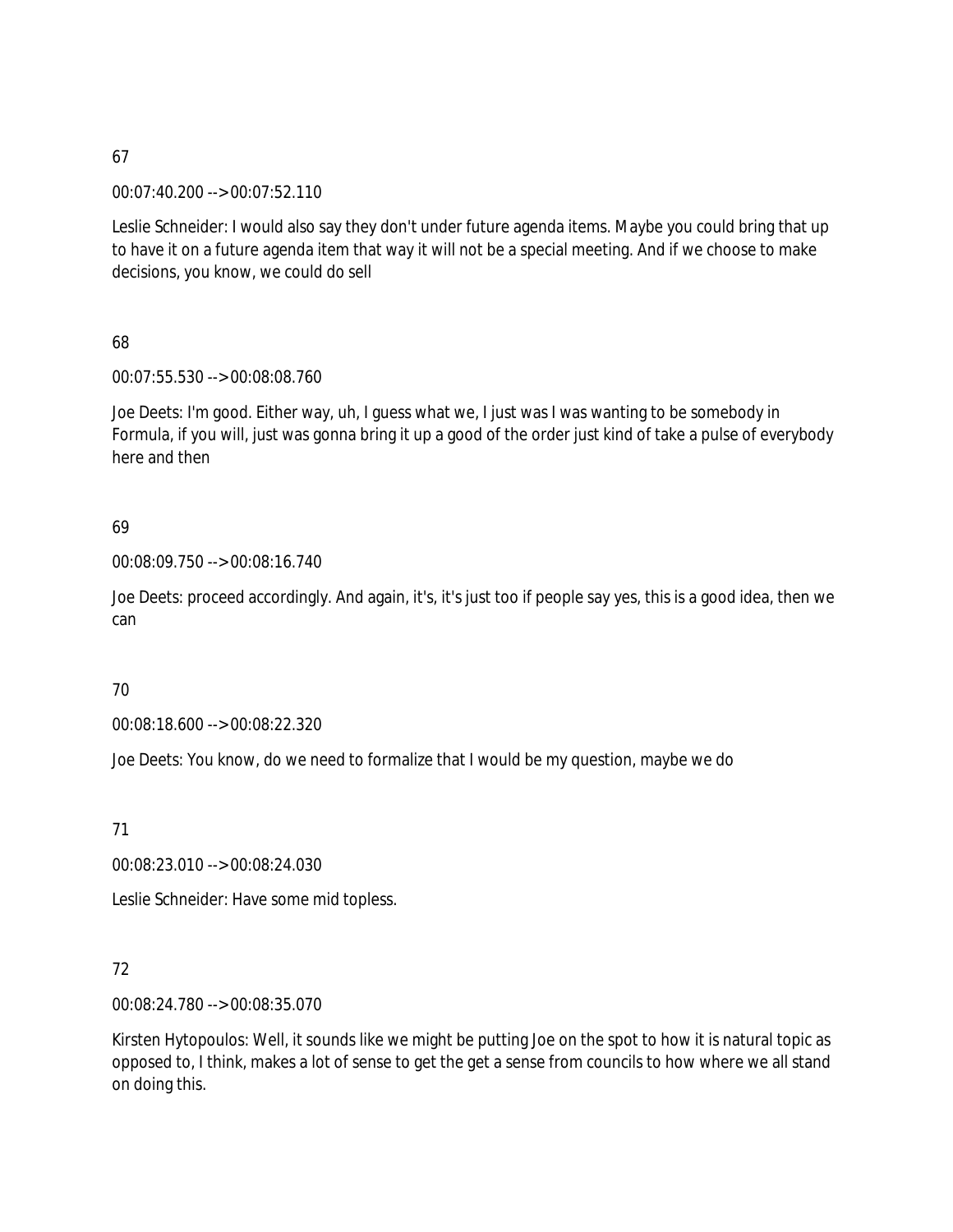00:08:35.280 --> 00:08:46.320

Kirsten Hytopoulos: Before with this and then putting it on the agenda where there's some meat to talk about, would that make sense. I mean, there was, we could make a topic of checking out whether we all think this is something that we should commit to

### 74

00:08:48.120 --> 00:08:54.990

Leslie Schneider: So I hear a lot of support for putting it on the agenda for tonight and we could add it in the in the same discussion on

## 75

00:08:55.440 --> 00:08:57.360

Leslie Schneider: Another edition under item nine,

### 76

00:08:59.130 --> 00:09:02.850

Leslie Schneider: Sure. So is there a quick second for that.

77

00:09:06.420 --> 00:09:07.740 Leslie Schneider: Okay, and

# 78

00:09:09.330 --> 00:09:14.250

Leslie Schneider: All those in favor of adding it to the agenda tonight, please say, Aye. Any opposed.

# 79 00:09:15.330 --> 00:09:21.360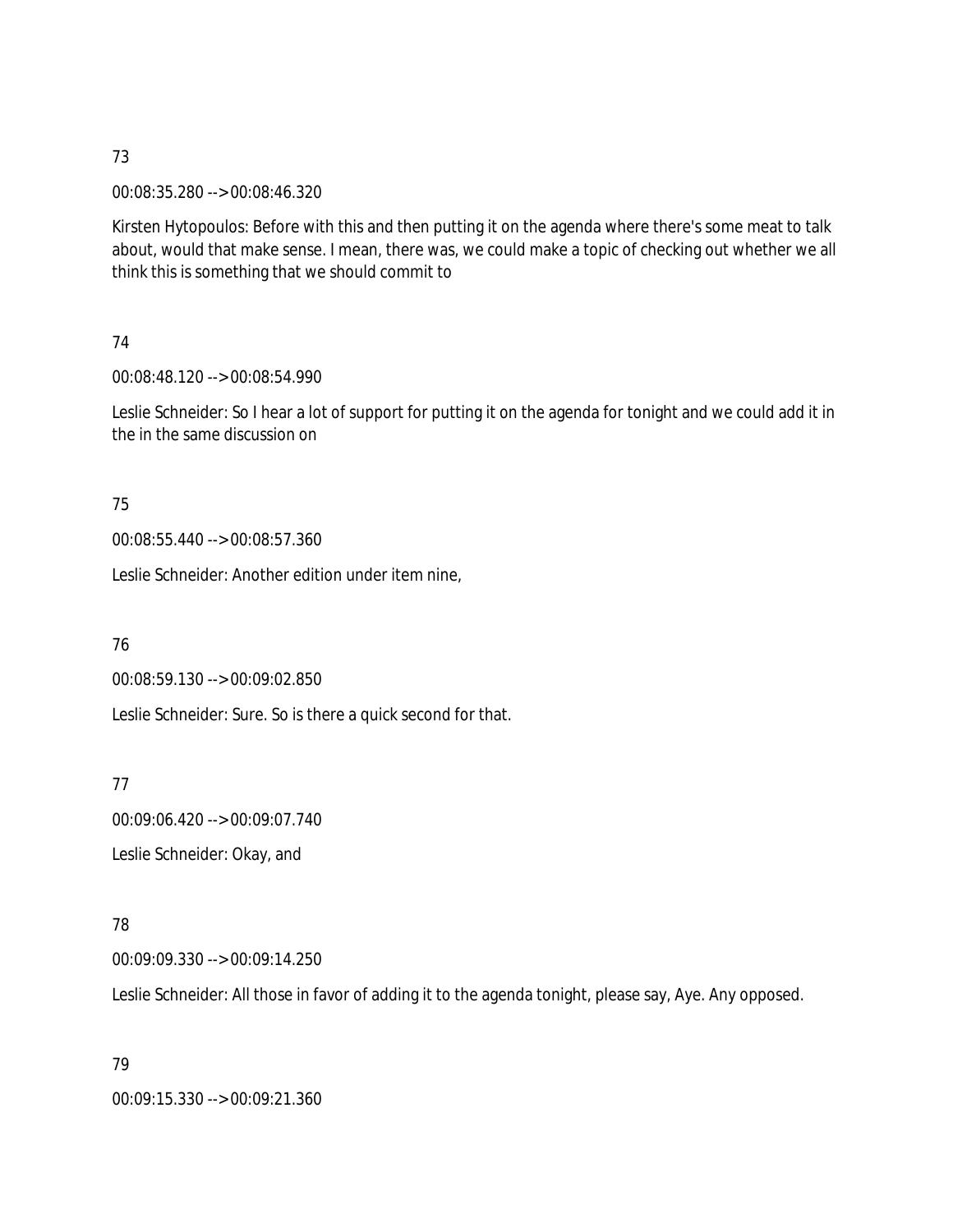Leslie Schneider: Awesome. Alright, so we're back to approving the agenda as modified counselor I topless.

80

00:09:22.860 --> 00:09:23.550

Leslie Schneider: I don't hear you.

81

00:09:25.080 --> 00:09:30.450

Kirsten Hytopoulos: We don't think we have crispy. I just went, having been falling having fallen off myself. I want to wait.

82

00:09:30.600 --> 00:09:32.850

Leslie Schneider: I see that. Yes.

83

00:09:32.910 --> 00:09:36.840

Leslie Schneider: You are so right. I'm not sure what to do about that though.

84

00:09:38.220 --> 00:09:43.440

Leslie Schneider: I think we kind of have to keep going if somebody could let me just check my phone here.

# 85

00:09:43.920 --> 00:09:50.790

Morgan Smith: So mayor. She has emailed us to let us know that her connection is not great. And she's going to try a couple of different things.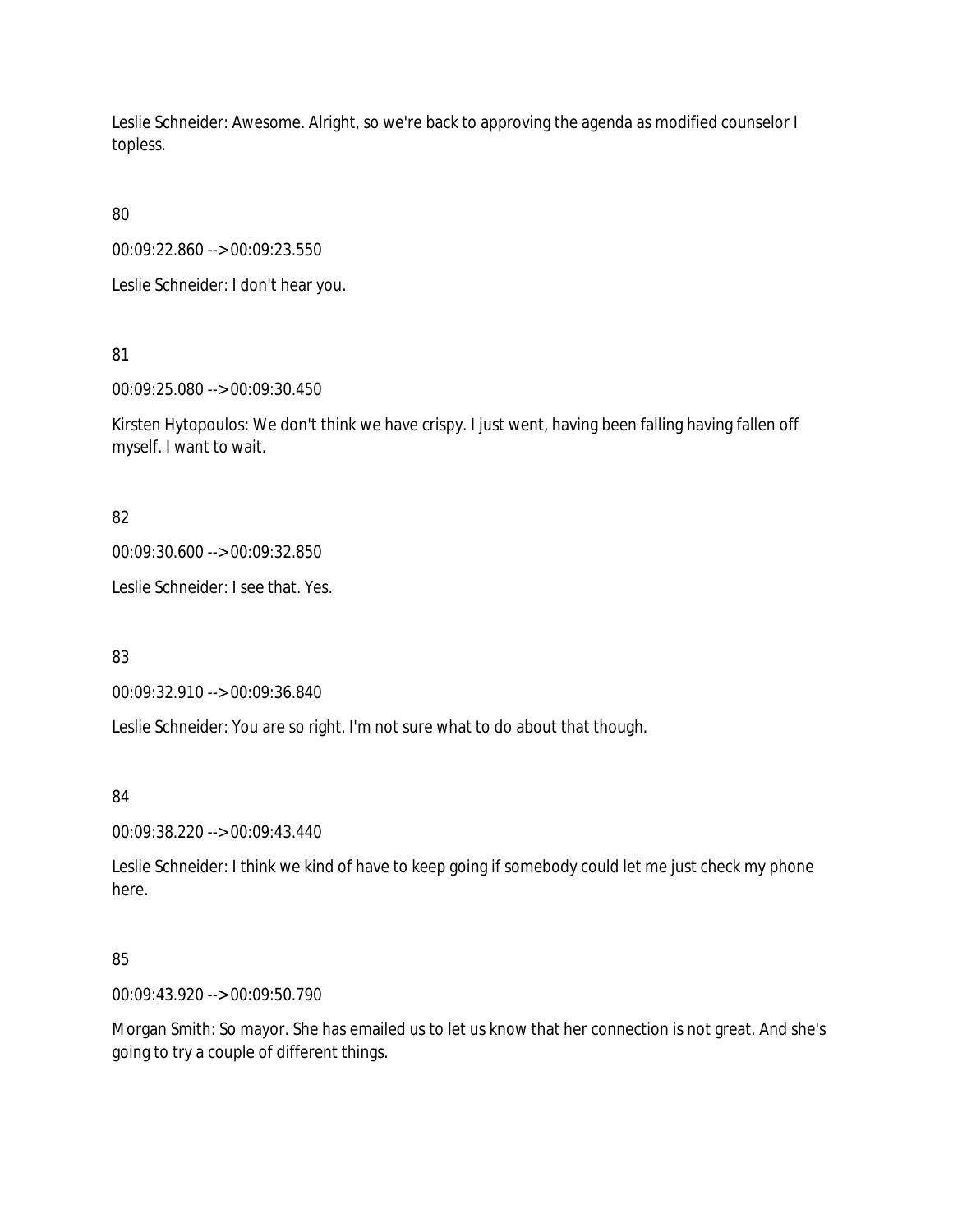00:09:52.320 --> 00:09:57.330

Morgan Smith: It may be better for her to call in until the video is stable, but

00:10:00.060 --> 00:10:00.480 Leslie Schneider: Okay.

## 88

00:10:01.590 --> 00:10:05.670

Leslie Schneider: She like keep going here or do we want to give her a minute. I mean, I

## 89

00:10:07.410 --> 00:10:08.700 Rasham Nassar: Just you know how to call in

90

00:10:11.130 --> 00:10:11.370

Rasham Nassar: It's

91

00:10:11.430 --> 00:10:15.120

Morgan Smith: Always in the meeting appointment, but I'll highlight that Christine can highlight that for her.

### 92

00:10:16.380 --> 00:10:19.320

Leslie Schneider: Okay, so I think we will move on so

86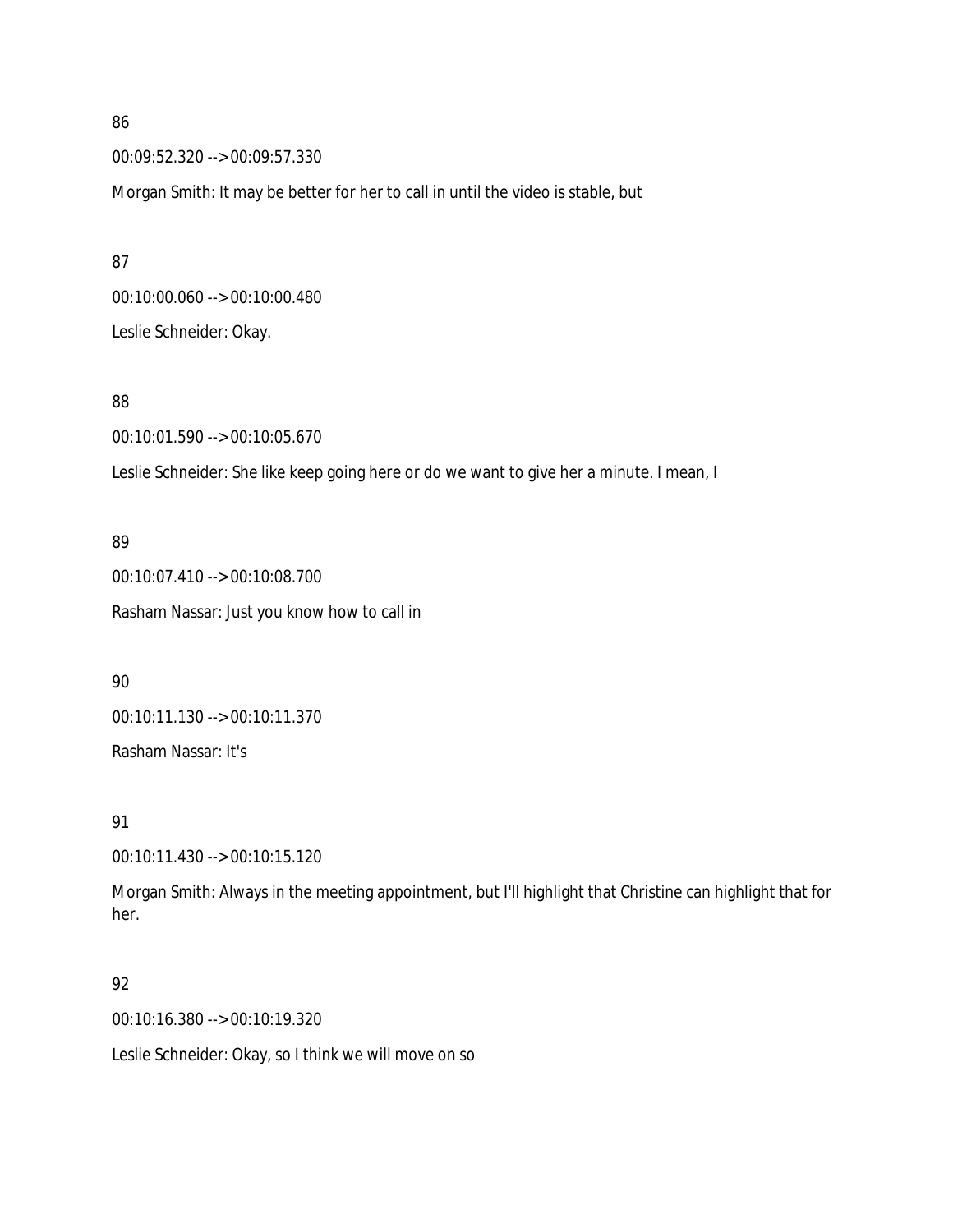# 93 00:10:19.320 --> 00:10:19.710 We

### 94

00:10:21.840 --> 00:10:25.470

Leslie Schneider: Did somebody make the motion to approve the agenda as modified

### 95

00:10:26.220 --> 00:10:26.730 Exam.

# 96

00:10:28.500 --> 00:10:29.220 Leslie Schneider: I'm going to say

# 97

00:10:29.460 --> 00:10:32.070

Leslie Schneider: COUNCILMEMBER deets did that. And then there was a second

# 98

00:10:32.100 --> 00:10:34.020 Leslie Schneider: With COUNCILMEMBER Medina.

# 99

00:10:34.110 --> 00:10:35.220 Leslie Schneider: Is that right, that I get it.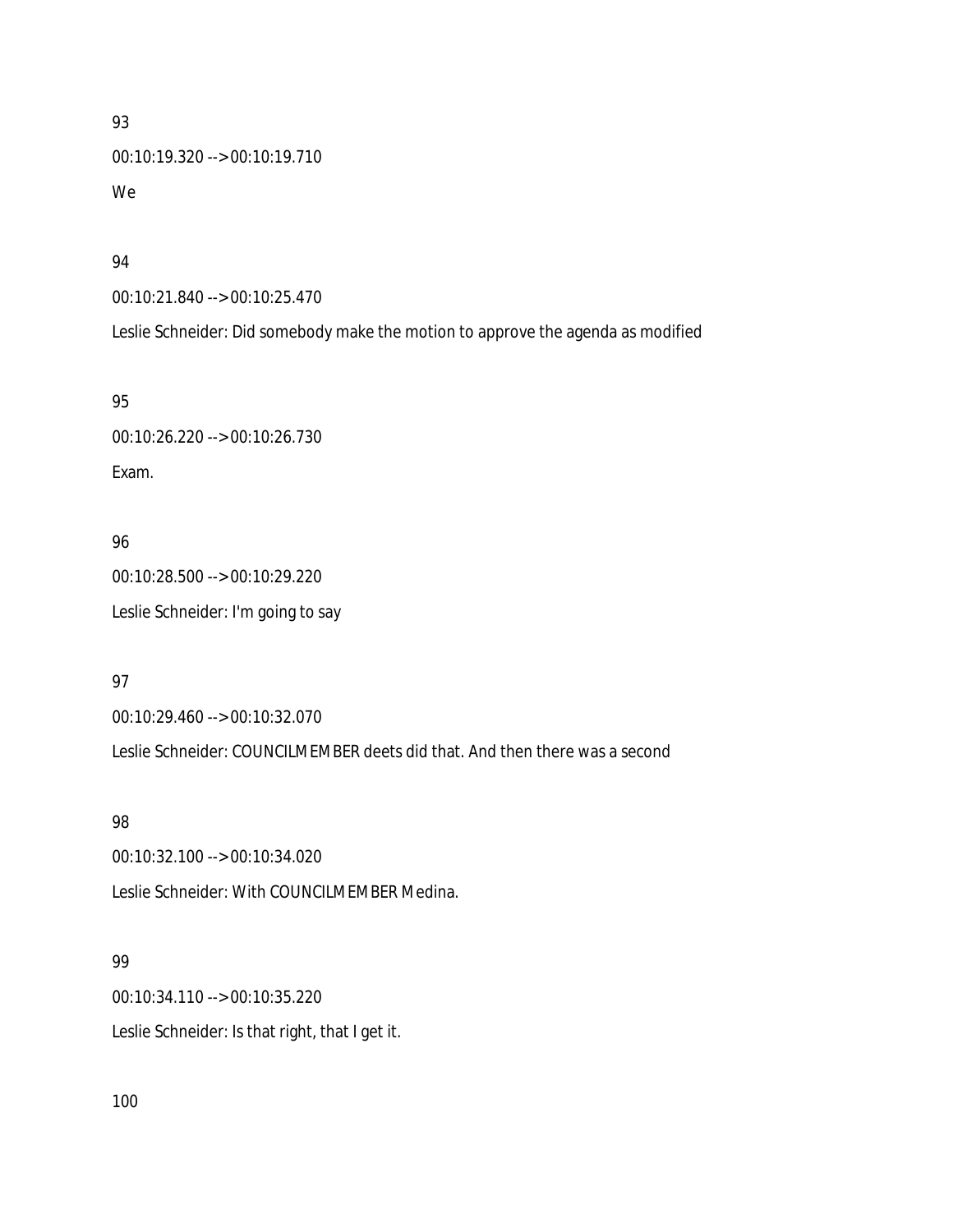00:10:36.930 --> 00:10:37.590 We go with that.

101

00:10:39.360 --> 00:10:43.410

Leslie Schneider: All right. All those in favor of the approving the agenda as modified please say

102 00:10:43.890 --> 00:10:46.050 Leslie Schneider: Aye. Any opposed.

103 00:10:46.890 --> 00:10:48.810 Leslie Schneider: Great. Okay.

104 00:10:50.880 --> 00:10:51.600 Leslie Schneider: So,

105 00:10:53.220 --> 00:10:56.460 Leslie Schneider: I'm council member deeds. Shall I call that

106 00:11:01.650 --> 00:11:05.250 Leslie Schneider: Economic recovery is a discussion on economic recovery.

107 00:11:05.850 --> 00:11:11.190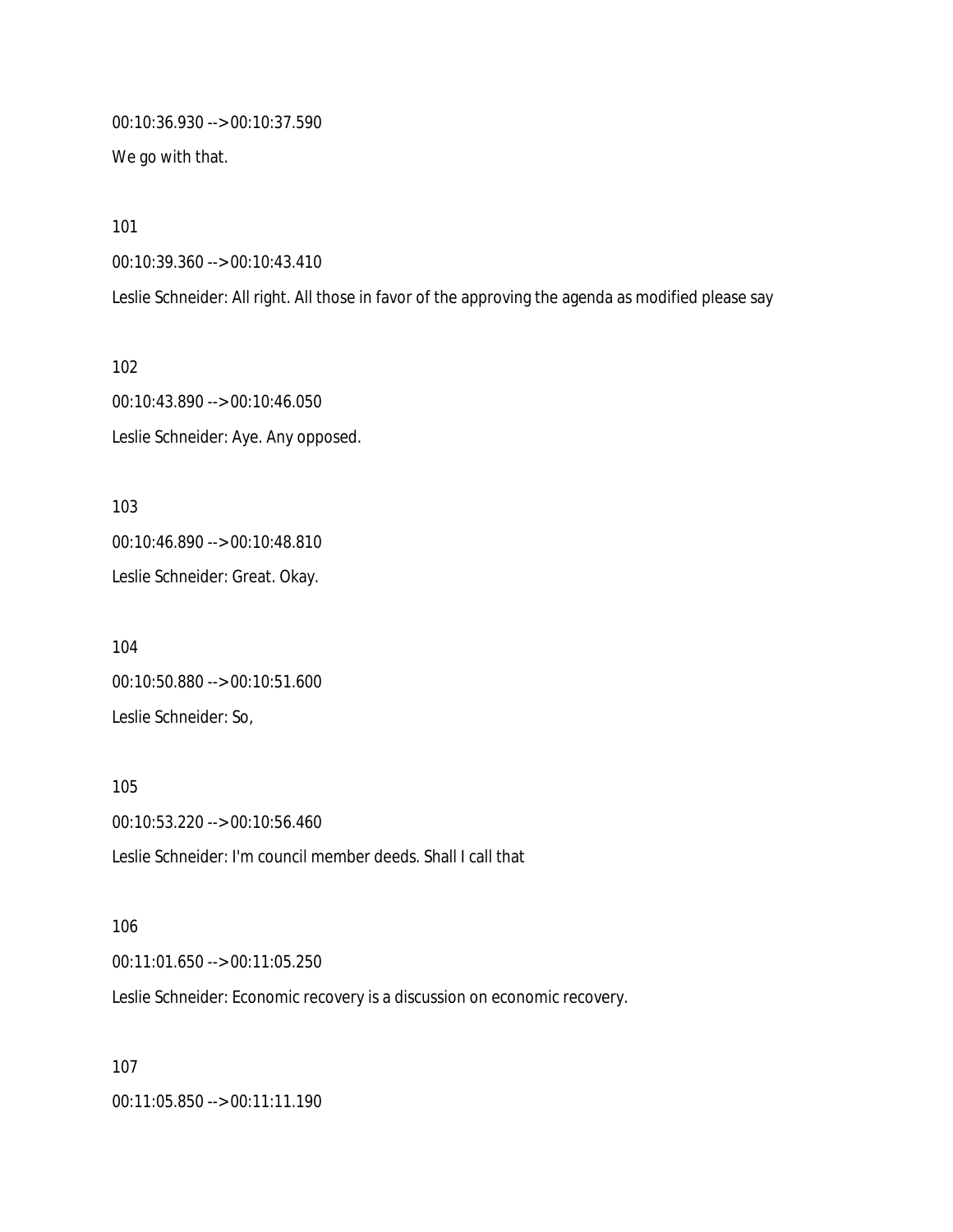Joe Deets: We could say discussion of covert 19 recovery plan for Bainbridge Island.

108

00:11:11.580 --> 00:11:13.770 Leslie Schneider: Oh wow, okay. Discussion of

109

00:11:15.270 --> 00:11:18.630 Joe Deets: Or house. I'm sorry. It should be creation of

110

00:11:20.190 --> 00:11:25.170

Joe Deets: Discussion of a creation. It's not because we don't have no we don't have a plan to discuss

111

00:11:27.960 --> 00:11:32.040

Leslie Schneider: Discussion of creation of economic recovery for Bainbridge Island. So what you said.

112 00:11:34.050 --> 00:11:34.890 Joe Deets: Words that effect.

113 00:11:39.330 --> 00:11:39.810 Leslie Schneider: All right.

114 00:11:43.980 --> 00:11:45.480 Leslie Schneider: Get we can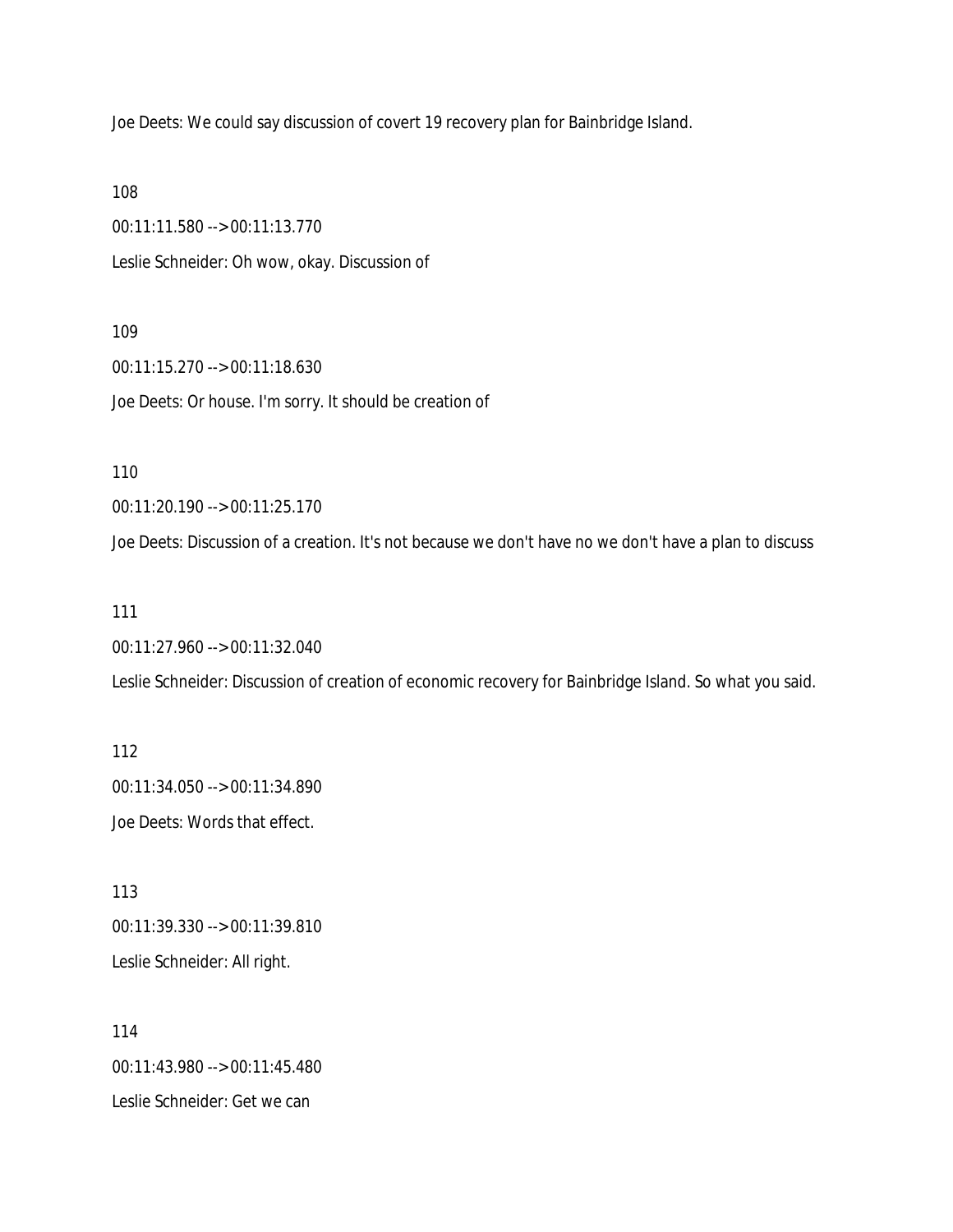00:11:46.590 --> 00:11:54.870

Leslie Schneider: move on now to conflict of interest disclosures are there any that anyone here needs to make for our agenda tonight.

116

00:11:57.240 --> 00:12:09.090

Leslie Schneider: Alright. Seeing none, we can move on and we are now on our public comment. And I'm going to switch over to looking at attendees and there are two three hands up.

117

00:12:10.860 --> 00:12:14.730

Leslie Schneider: So week I can call on Ron Peltier

118

00:12:19.980 --> 00:12:29.910

Ron Peltier: Good evening Council rockets here belly road during your may 19 meeting there was some counsel discussion regarding email I wrote on the 18th and supportive democracy.

119

00:12:30.540 --> 00:12:36.270

Ron Peltier: And response would like to clarify and correct some of my comments. Some of you objected to the following statement.

120

00:12:36.990 --> 00:12:43.110

Ron Peltier: In addition to meeting online without an audience its decision was made by the Council not to take up discussion of climate change.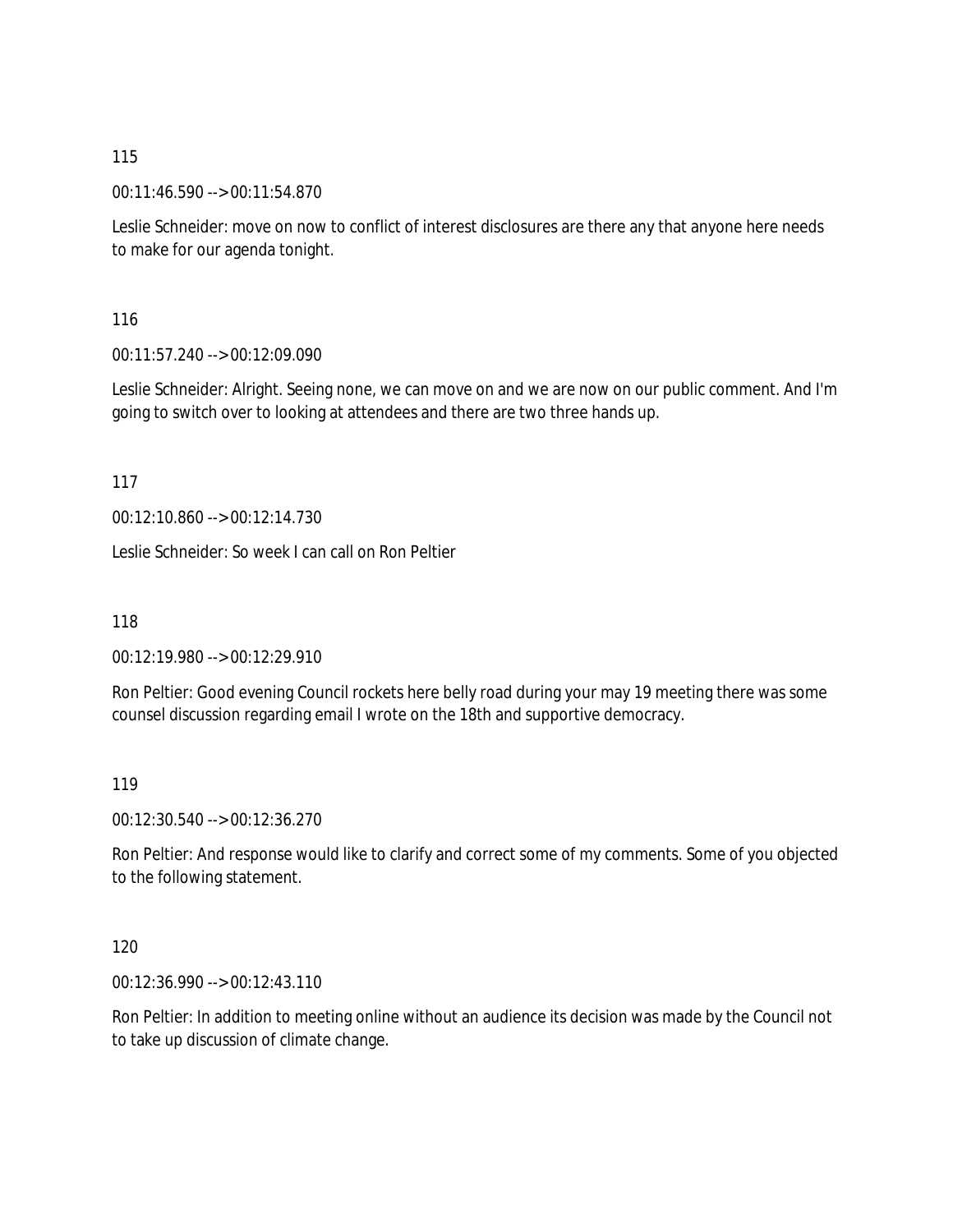00:12:43.560 --> 00:12:53.400

Ron Peltier: There was no specific reason why this discussion had to wait. But that's what the majority decided I agree the statement is not accurate. And when I like to make the following correction.

# 122

00:12:54.360 --> 00:13:06.990

Ron Peltier: In addition to meeting online, a decision was made by the City Council during in March 24 and meeting to limit April's meetings to essential business only which included postponing the city council's discussion of climate change.

# 123

00:13:07.740 --> 00:13:15.360

Ron Peltier: Reasons stated in favor and a spirit of governors emergency order policy discussion should be postponed for the month of April.

# 124

00:13:15.990 --> 00:13:25.110

Ron Peltier: Discussion of non essential business at this time creates a strain on the city manager and city staff resources, taking away from other essential work related to coven 19

# 125

00:13:25.830 --> 00:13:29.790

Ron Peltier: To discuss climate change and that other policy topics would amount to cherry picking

# 126

00:13:30.330 --> 00:13:39.630

Ron Peltier: Reasons stated against postponing councils discussion of climate change, it's important to the community for Council, the continued meeting and approximating and measure of continuity and normalcy.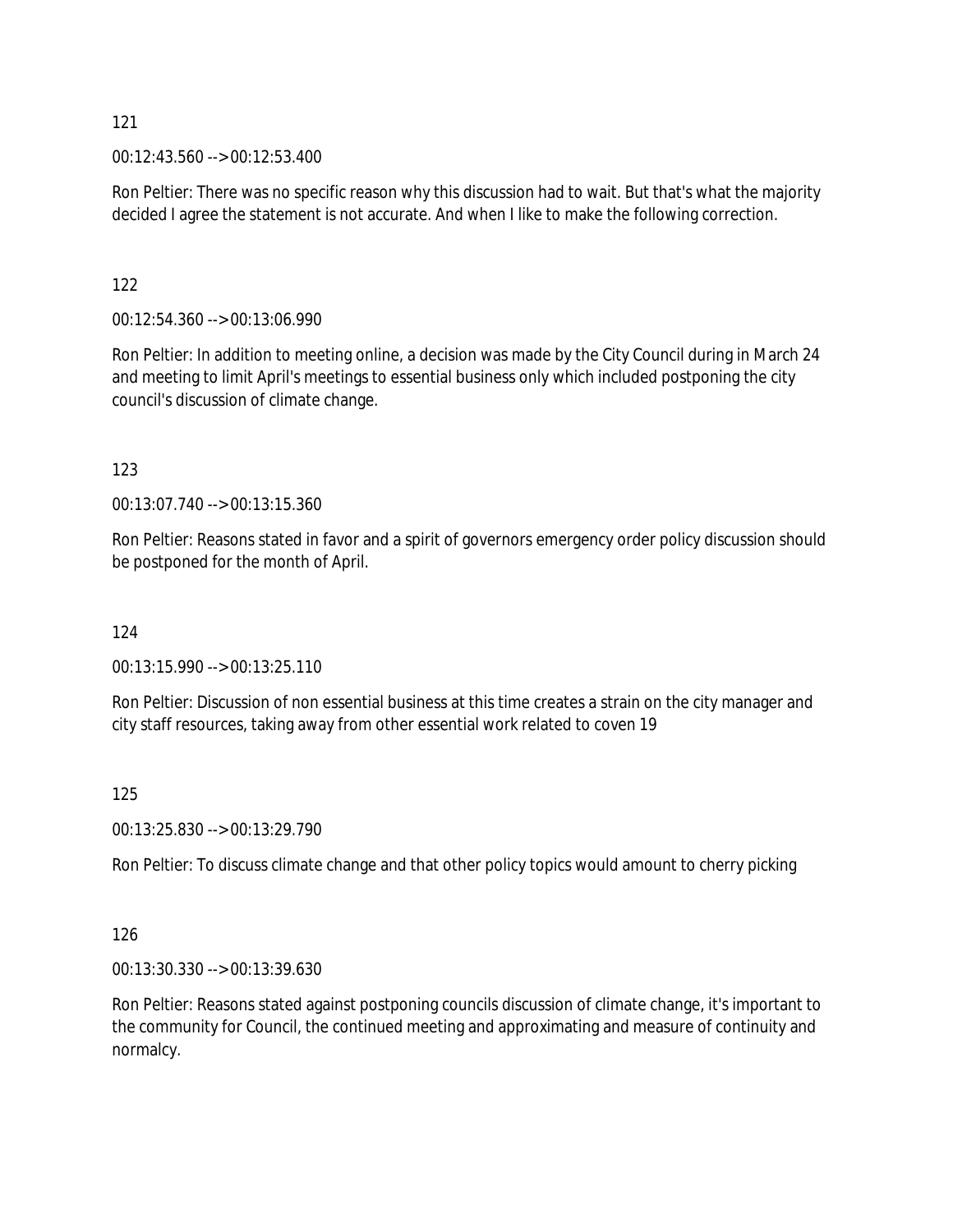00:13:40.140 --> 00:13:46.320

Ron Peltier: City Council needs to be creative, adapt and move forward on important issues in spite of the duress caused by coven 19

128

00:13:46.920 --> 00:13:59.280

Ron Peltier: In times of emergency our democracy needs to be resilient and continue to function at a high level. Some of you objected to my assertion that council members are told, it shouldn't be conducting public meetings to discuss climate change.

129

00:14:00.390 --> 00:14:06.240

Ron Peltier: The record from April 7 meeting clearly sports whatever wrote, including comments by one council member that quote

130

00:14:06.720 --> 00:14:15.600

Ron Peltier: What it looks like is we took a vote not to take this business up and the people who didn't like that vote and voted against it went ahead and did it anyway and quote

### 131

00:14:16.350 --> 00:14:22.650

Ron Peltier: meetings involving a minority of city council are allowed by state law expressly provided for in the cities governance manual

132

00:14:23.070 --> 00:14:28.350

Ron Peltier: Those meetings and then issues they take up for discussion, do not require approval of the full city council.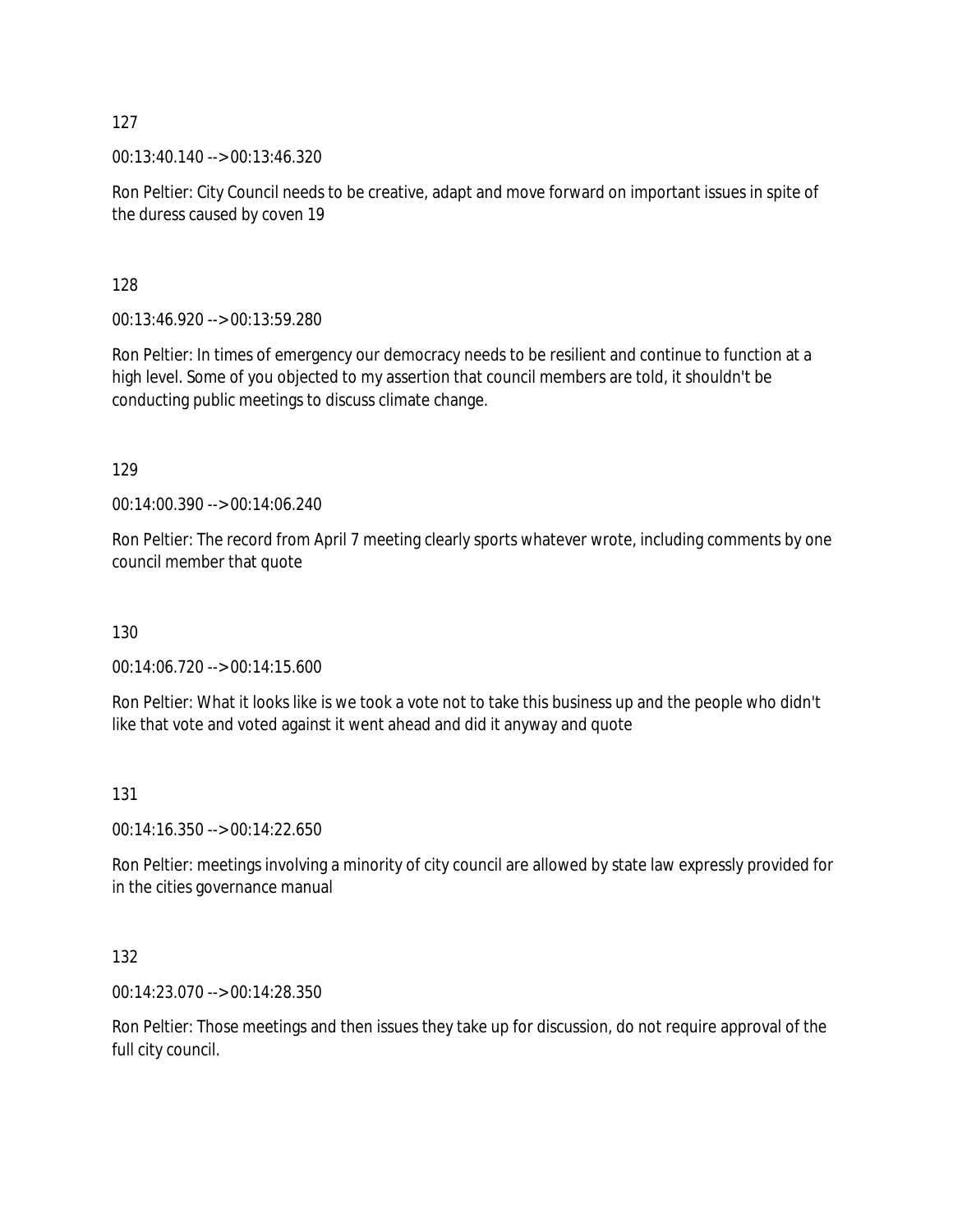00:14:29.280 --> 00:14:35.580

Ron Peltier: Regarding an amendment added to the interim Zona Control Ordinance. On March 10 under hotel exemption I stated

134

00:14:36.000 --> 00:14:42.630

Ron Peltier: Other council members of work behind the scenes with the city attorney to craft an amendment to the ordinance and effectively exempting wins hotel.

135

 $00.14.43.440 -\geq 00.14.54.450$ 

Ron Peltier: I like to correct this statement to read when interim zone and Control Ordinance came up for consideration at the city council's march 10 meeting it appeared to me that amendment to the ordinance exempting when so hotel.

136

00:14:54.870 --> 00:15:04.110

Ron Peltier: Had be prepared in advance by the city attorney is a former city council member is my experience that the city attorney would not have drafted such an amendment ahead of a Council meeting.

137

00:15:04.470 --> 00:15:14.850

Ron Peltier: Without direct or indirect influence from one or more members of the city council given such direction did not occur in public, I believe that very likely took place off the record. Thank you.

138

00:15:19.320 --> 00:15:27.540

Leslie Schneider: Okay, thank you very much for that and sound of resolve. I see your hand up. Would you like to speak.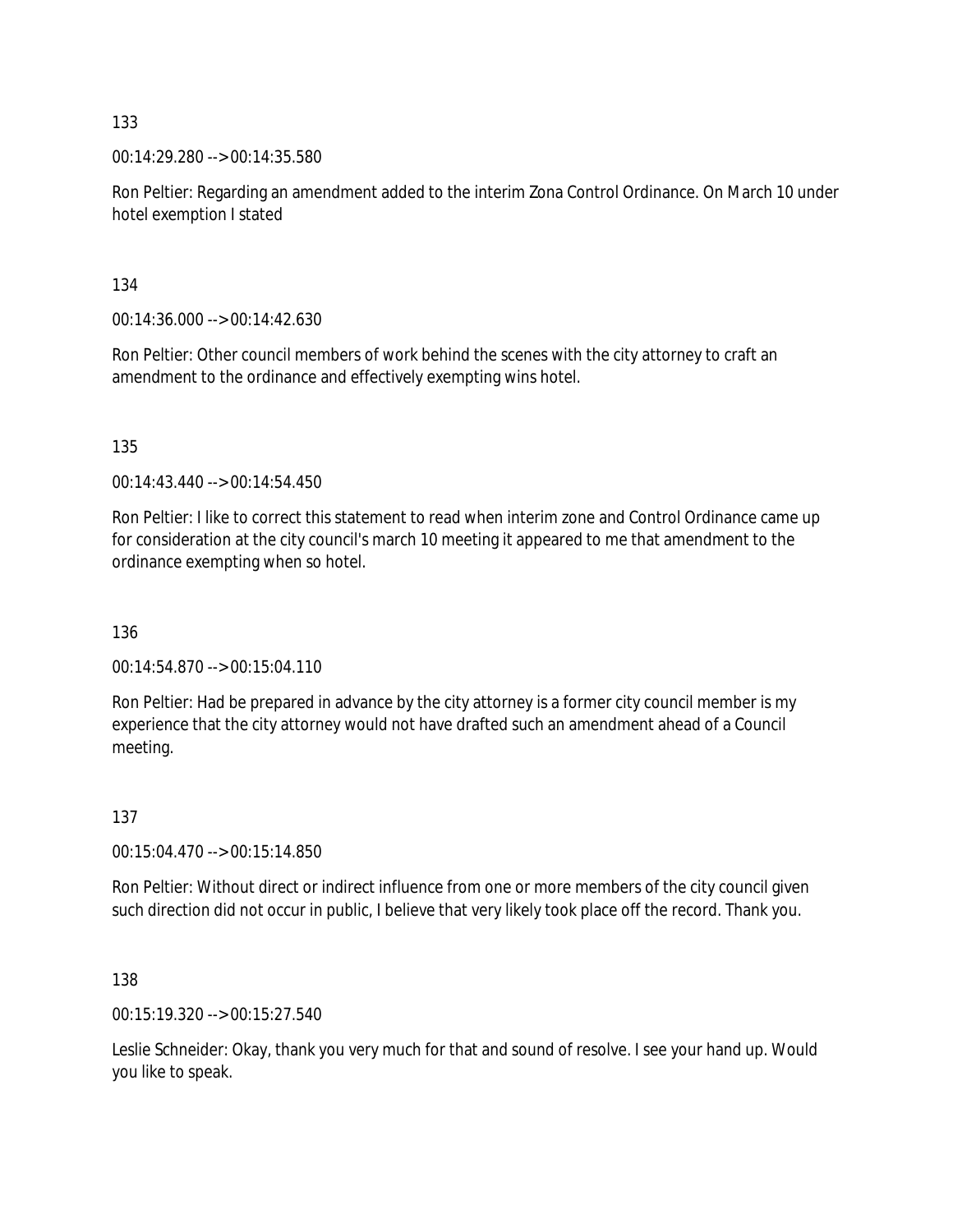00:15:38.820 --> 00:15:39.660 Sal DeRosalia: So you can hear me.

140

00:15:40.530 --> 00:15:43.620

Leslie Schneider: I think we can hear you. You're breaking up there for a minute, but

141

00:15:43.650 --> 00:15:45.480 Sal DeRosalia: Go. Please go ahead. Can you hear me.

142 00:15:45.780 --> 00:15:47.160

Sal DeRosalia: Yes, hello.

143

00:15:47.940 --> 00:15:48.690

Leslie Schneider: We can hear you.

144

00:15:49.980 --> 00:15:52.920

Sal DeRosalia: Sure. My name is Sal Rosalia and I live off of that.

145

00:15:56.460 --> 00:15:57.810

Leslie Schneider: And now we can't hear you.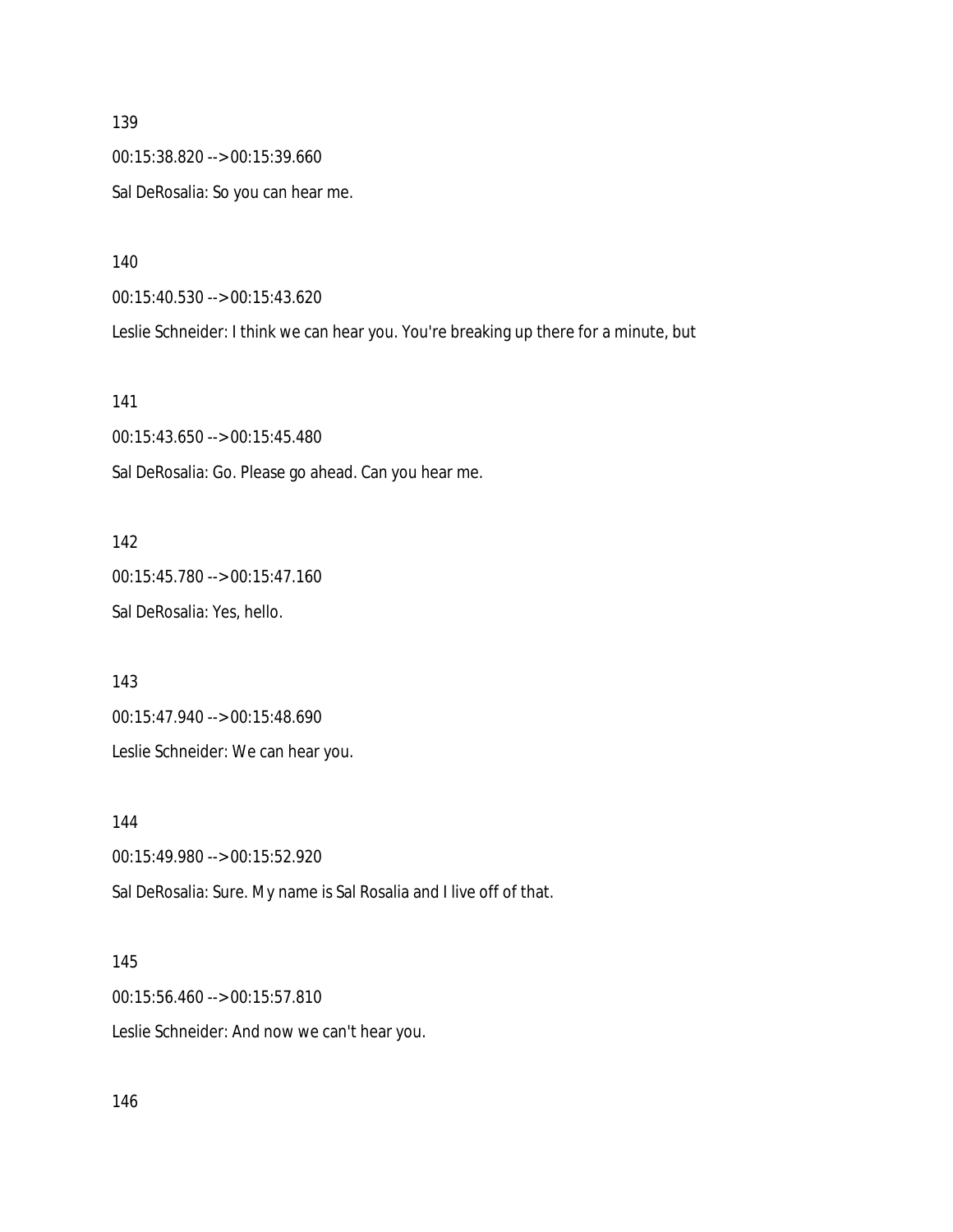00:16:04.350 --> 00:16:05.430

Leslie Schneider: You're not coming through.

147

00:16:05.880 --> 00:16:07.050

Sal DeRosalia: Okay. My name is Sandra.

### 148

00:16:12.630 --> 00:16:15.330

Leslie Schneider: Alright, maybe sell can come back on and we can take him next time.

#### 149

00:16:16.500 --> 00:16:21.000

Leslie Schneider: Paula homes ybor I see your hand up. Would you like to have comment.

150

00:16:23.370 --> 00:16:25.860

Paula Holmes-Eber: Hi this is Paula home ziemer. Can you hear me.

151

00:16:26.430 --> 00:16:27.750

Leslie Schneider: Yes, I can hear you. Okay.

### 152

00:16:28.320 --> 00:16:37.560

Paula Holmes-Eber: And I'm, as you know, the President of squeaky wheels and I'm speaking on their behalf in a speaking to say thank you to thank the entire Council.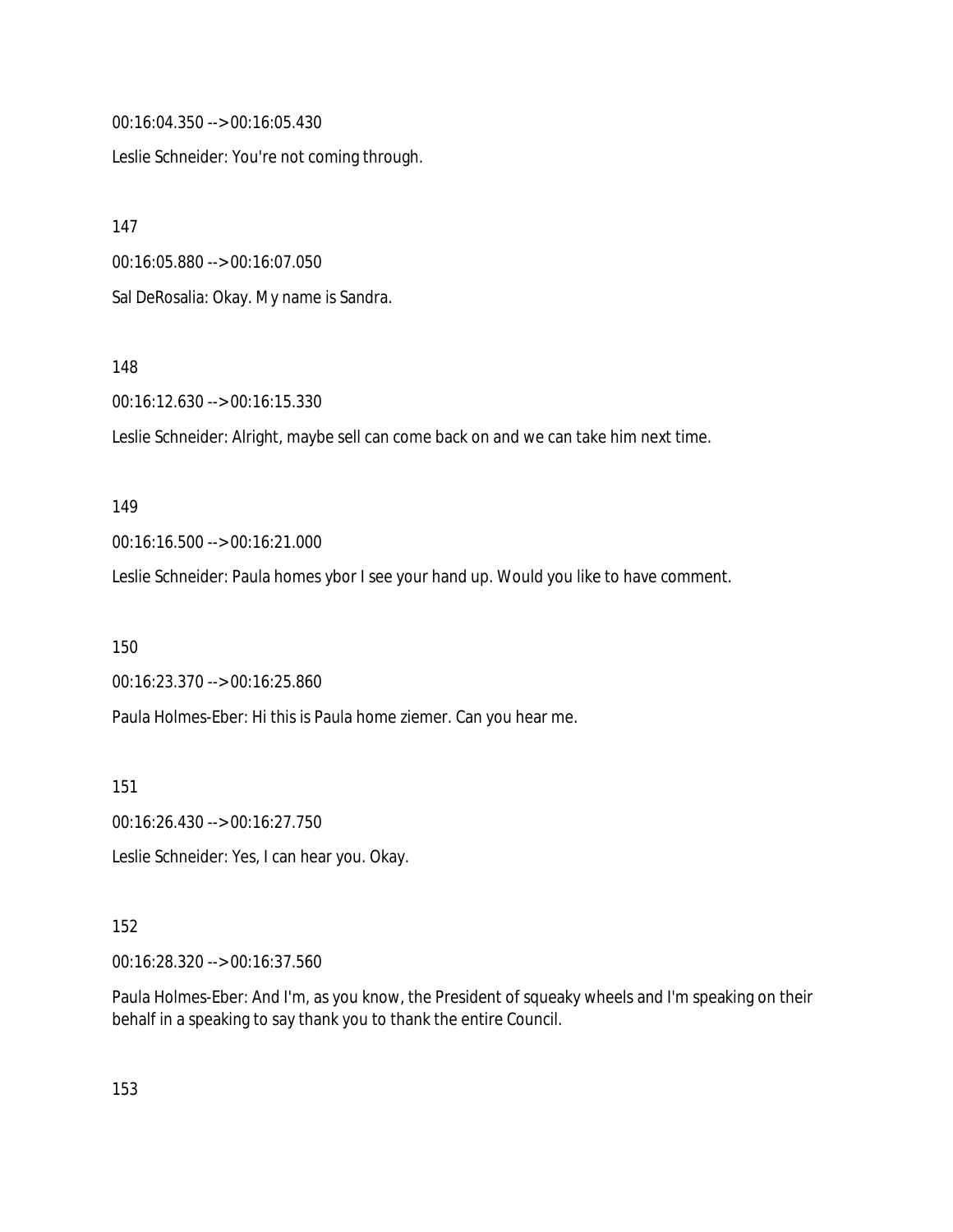00:16:37.890 --> 00:16:48.090

Paula Holmes-Eber: For your support of the gross. A streets project. We really appreciate your effort and investment, I'd like to especially thank Joe deets. And Michael Pollock.

154

00:16:48.690 --> 00:16:59.340

Paula Holmes-Eber: And Cole Medina, for the time you took on the ad hoc council to discuss our options to, you know, explore how we could do this and push this forward.

155

00:16:59.730 --> 00:17:06.420

Paula Holmes-Eber: I also want to thank Morgan Smith and the city of Bainbridge Island, because they did the implementation of this and

156

00:17:07.230 --> 00:17:17.670

Paula Holmes-Eber: work very hard and especially appreciate Morgan's efforts, the second time around to communicate about our communication strategy to work with.

157

00:17:18.660 --> 00:17:31.230

Paula Holmes-Eber: The public works. I think that our second rollout of grow this extended partial part has gone very well and and there hasn't been much negative feedback. So we think we're figuring out a good way to work together and

158

00:17:31.740 --> 00:17:41.280

Paula Holmes-Eber: I'm really excited to see how this progresses and I don't think anyone's here, but I am going to thank the grow and level communities because they were our guinea pigs and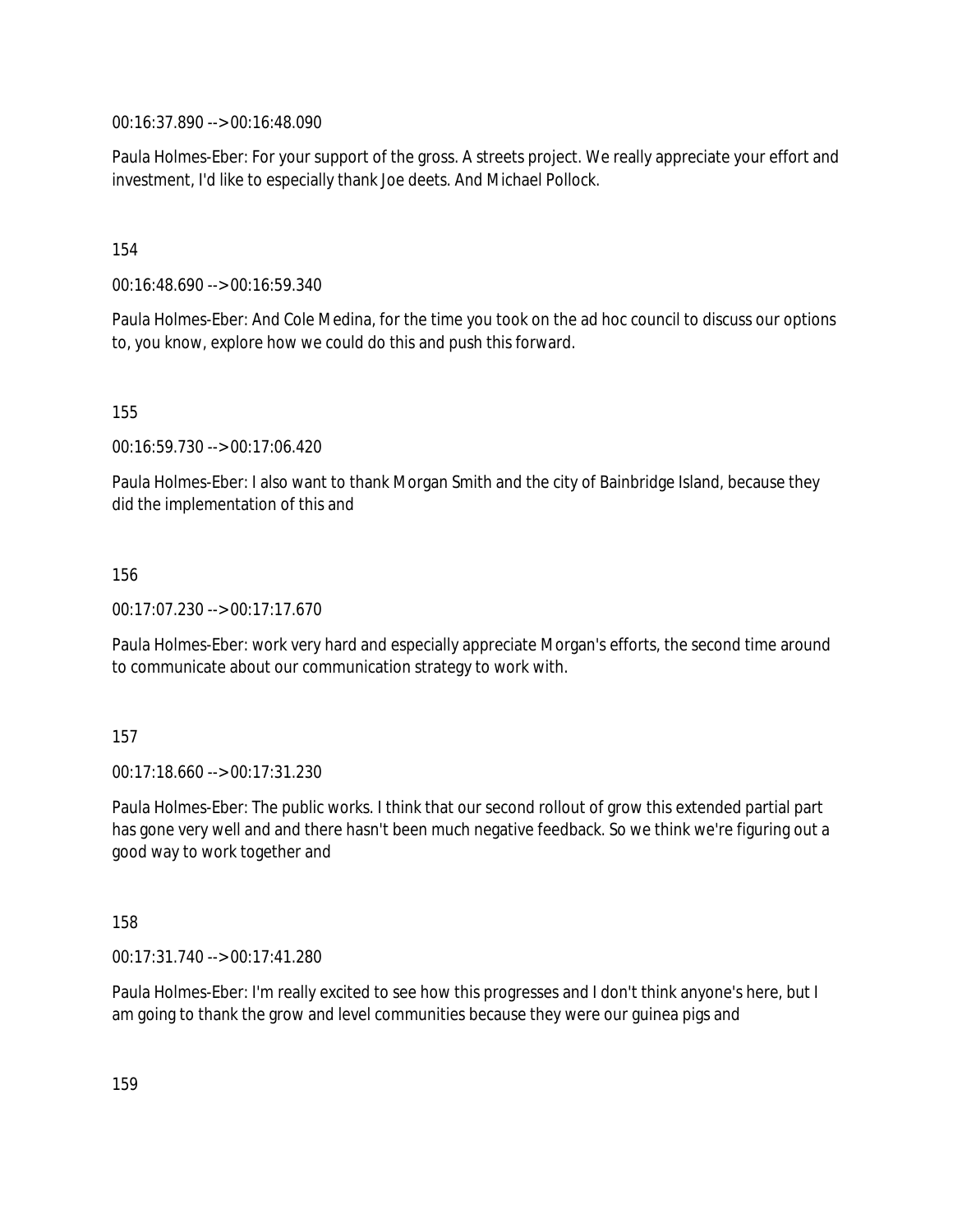00:17:41.610 --> 00:17:50.580

Paula Holmes-Eber: I thank them for their patients. Try letting us try this out on them. I also just want to speak quickly to council member Joe deets is

160

00:17:51.450 --> 00:17:58.800

Paula Holmes-Eber: For potential discussion about code recovery plan he sent some emails to you about what Paul's fo is doing.

161

00:17:59.310 --> 00:18:05.070

Paula Holmes-Eber: And and I just want to say at from the point of view of squeaky wheels that any

### 162

00:18:05.640 --> 00:18:15.390

Paula Holmes-Eber: Opportunities to increase safety for cyclists and also to increase crease opportunities for cyclists is most welcome by org our organization, and I hope that

### 163

00:18:16.320 --> 00:18:21.690

Paula Holmes-Eber: In that recovery plan we do consider ways to improve both cycling and walking for the community.

164

00:18:22.380 --> 00:18:31.500

Paula Holmes-Eber: And the one thing I will caution and I think what was wonderful about grow is we have had some lessons learned and we definitely need to engage the community.

165

00:18:32.460 --> 00:18:40.410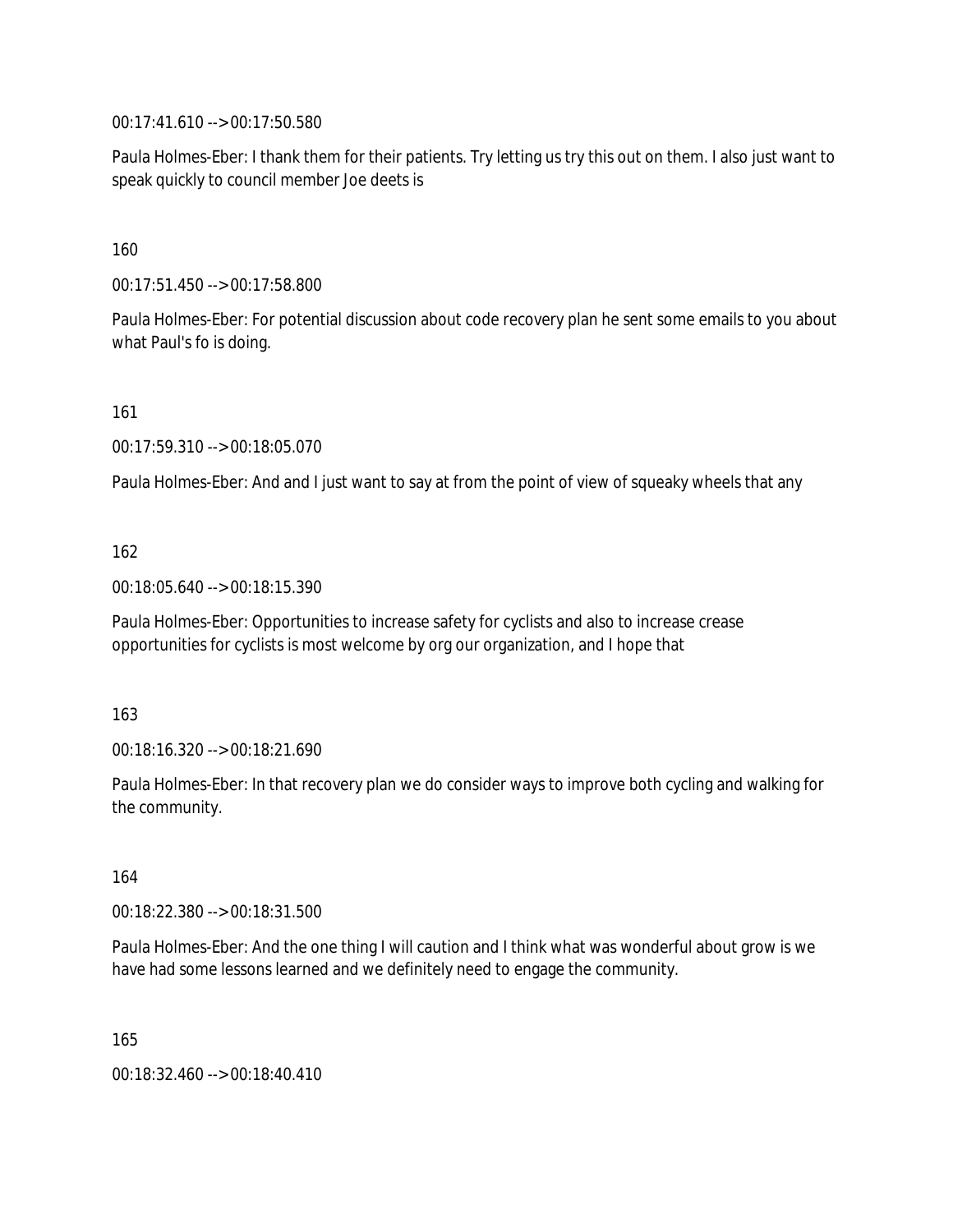Paula Holmes-Eber: And and get their input if we're going to try new things out on them. Otherwise, they tend to jump to conclusions about what is happening.

166

00:18:42.420 --> 00:18:51.870

Paula Holmes-Eber: Without necessarily knowing what's going on. So that's just my, my little feedback. So thank you very much for your time and patience and I look forward to working with you in the future.

167

00:18:52.800 --> 00:18:54.030

Leslie Schneider: Thank you very much. Paula.

168

00:18:55.260 --> 00:19:00.450

Leslie Schneider: Sal, I see that you are back on Kim, can you give it another shot.

169

00:19:03.720 --> 00:19:04.620

Sal DeRosalia: Does this work better.

170

00:19:05.460 --> 00:19:14.700

Sal DeRosalia: So far, alright. So, my name is Sal Dros Leah and I live off of Madison Avenue on Bainbridge Island. And I just want to talk about two things quickly. The first is

# 171

00:19:15.300 --> 00:19:25.350

Sal DeRosalia: Just in our guiding principles and I'm just reading it off the back of the agenda, it takes three guiding principles. The third guiding principles. Finally, many human beings.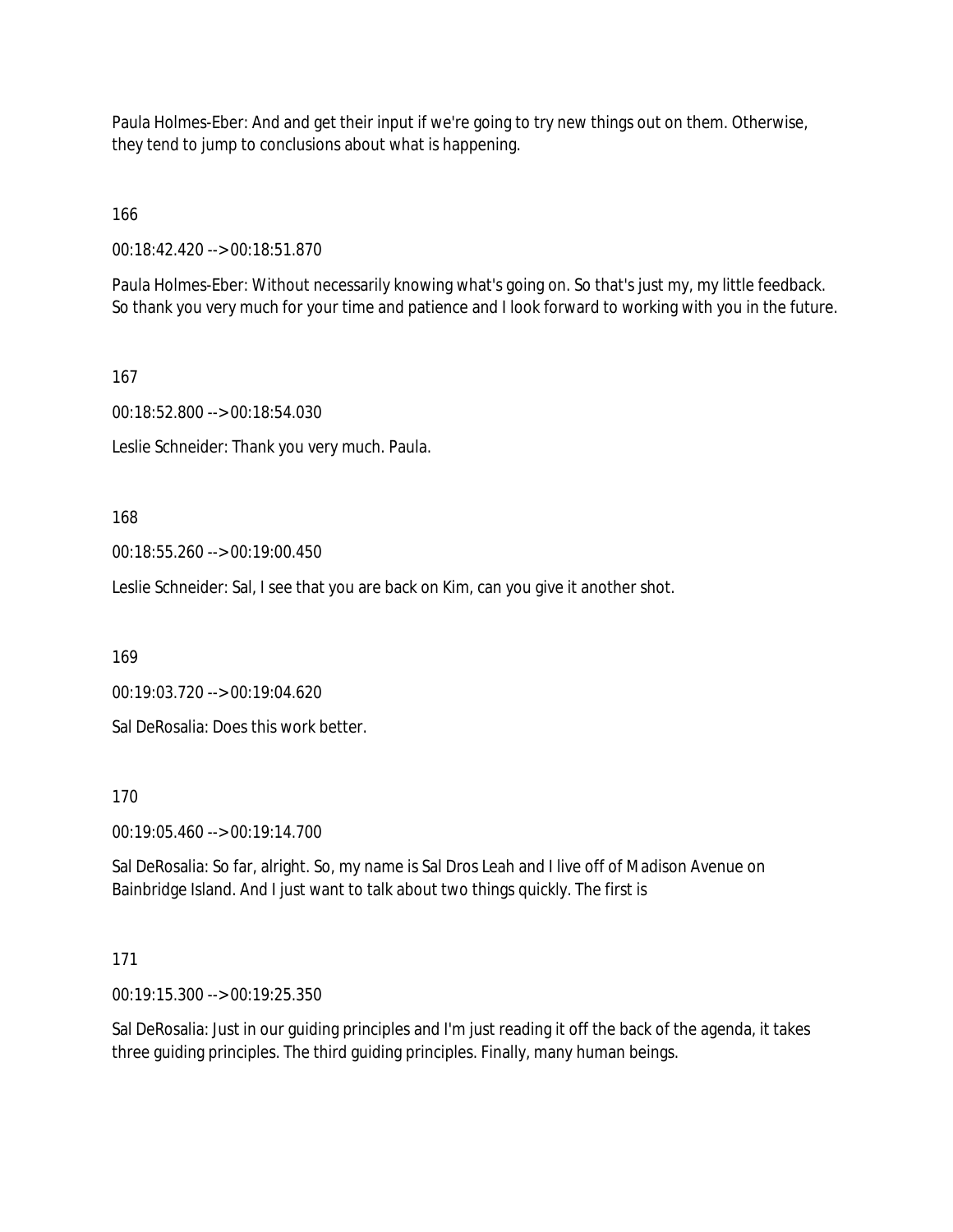00:19:26.130 --> 00:19:33.480

Sal DeRosalia: And so I'm wondering if we can change our guiding principles. So the third one is fostered diversity with holistic approach to be the needs of island.

173

00:19:33.780 --> 00:19:43.260

Sal DeRosalia: And human needs of its residents consistent with the stewardship of our finite environmental resources to me. That should be our number one guiding principle not our third one.

174

00:19:43.710 --> 00:19:48.930

Sal DeRosalia: And and I say that because I really do think that we put our property and how it looks and

175

00:19:49.830 --> 00:19:58.410

Sal DeRosalia: And a lot of that stuff, way ahead of the third part. And so that's just the first part of my statement. The second part is to talk about business again.

### 176

00:19:59.070 --> 00:20:09.540

Sal DeRosalia: Until I heard Joe and you guys talk about the conversation, you may or may not have about the discussion we may or may not have about the program that is not an existing chip.

### 177

00:20:10.380 --> 00:20:16.530

Sal DeRosalia: That I hadn't heard anything back about business on Bainbridge Island. I'm a business owner, like I'm suffering.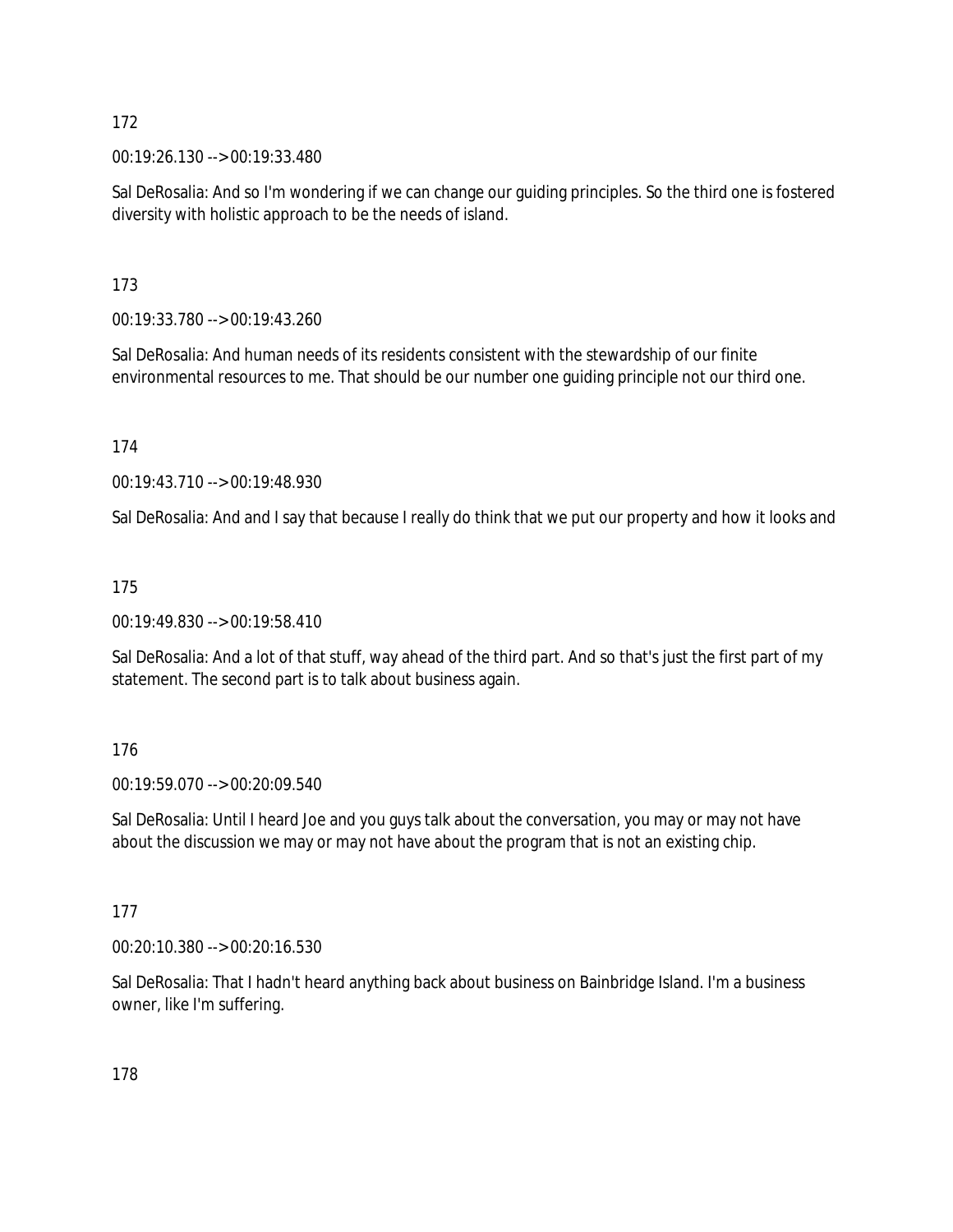00:20:17.070 --> 00:20:22.140

Sal DeRosalia: There's no plan for us yet. There's no assistance, the chamber, the downtown Association.

179

00:20:22.800 --> 00:20:34.380

Sal DeRosalia: And the kids SAP economic like all the they're not providing any resources for me in any kind of real time that I can actually use to help my clients my members by staff myself.

180

00:20:34.920 --> 00:20:38.550

Sal DeRosalia: My meetup that my landlord or anything like that. And so

181

00:20:39.240 --> 00:20:48.180

Sal DeRosalia: If you guys that I'm glad that you guys chose to discuss tonight and put it on the agenda, if you could get in as much detail and have as much of that conversation as humanly possible tonight.

182

00:20:48.540 --> 00:20:58.650

Sal DeRosalia: I would love that. Because to me, this is like two months old, like, and I'm happy that we're here now, but this should have been the conversation that you guys thought you might want to have two months ago.

183

00:20:59.040 --> 00:21:11.970

Sal DeRosalia: Not and so all I'm saying is, please don't delay it at L anymore. So however much you can get done. Please get it done. And then if you guys can't do stuff. Please engage citizens like myself who own businesses.

184

00:21:12.270 --> 00:21:19.590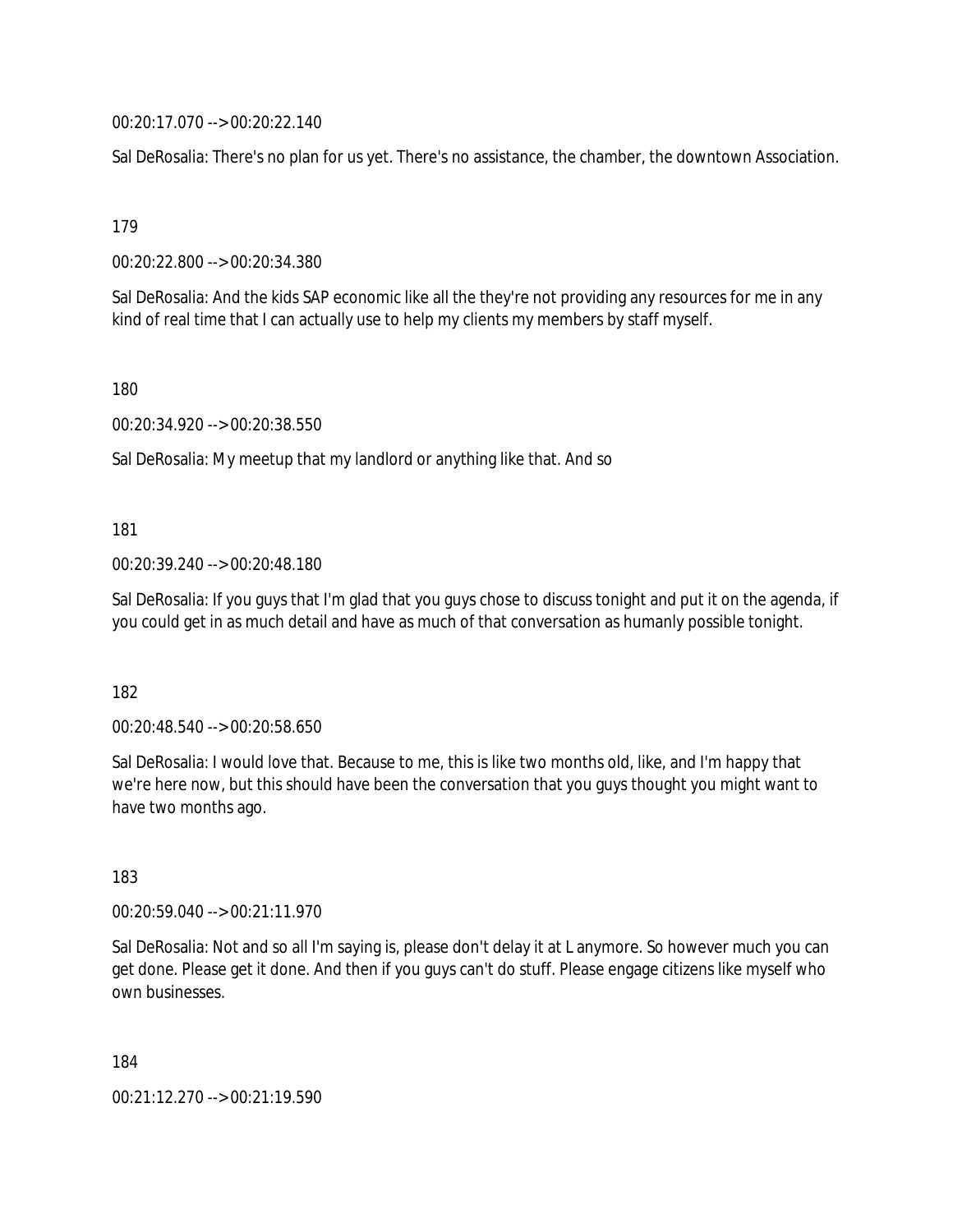Sal DeRosalia: To do some of that other work because our businesses. Our stake and and we really want to help this. So thank you very much.

185

00:21:21.390 --> 00:21:22.680

Leslie Schneider: Thank you very much cell.

186

00:21:24.480 --> 00:21:33.090

Leslie Schneider: Okay, I do not see any other hands up under attendees. I'm going to switch back to panelists. Now, and welcome. Councilmember car back

187

00:21:37.650 --> 00:21:47.070

Leslie Schneider: So, alright, we are going to move on now to the mayor's report and I just have a couple of things here, and both of them have been brought up already.

188

00:21:47.490 --> 00:21:58.590

Leslie Schneider: So it just shows, we're all kind of aligned on some of this stuff. So I just wanted to mention that you know much anticipation is being focused on our someday soon reopening of downtown

189

00:21:59.460 --> 00:22:09.270

Leslie Schneider: Meaning you know so kids up county may choose to apply for a waiver that lets us move into phase two prior to the rest of the state. This is what COUNCILMEMBER Medina was referring to earlier.

190

00:22:10.560 --> 00:22:11.010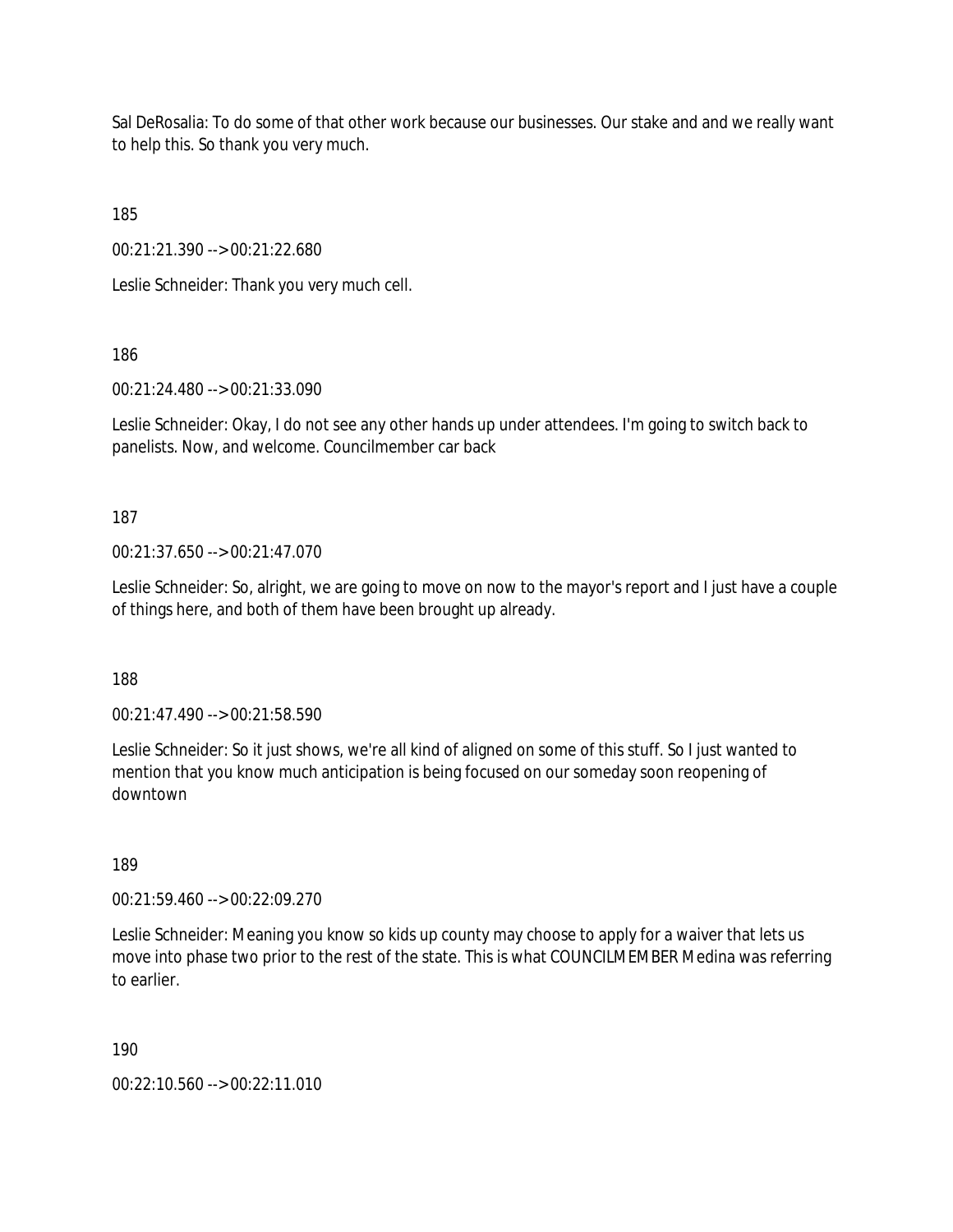Leslie Schneider: And

## 191

00:22:13.980 --> 00:22:21.600

Leslie Schneider: So we will be talking about that later tonight and then keeping our infection rate down and being allowed to continue to open up our economy.

# 192

00:22:21.960 --> 00:22:36.180

Leslie Schneider: Will probably hinge on our willingness to wear masks and enclose public spaces as we open up. So my gratitude goes out to all of you who are doing so faithfully and and then also advocating for it with your networks.

## 193

00:22:37.800 --> 00:22:46.980

Leslie Schneider: And then also I wanted to mention pull pulls Bose Economic Recovery Plan, which includes allowing restaurants and retail shops to expand into streets and parking

194

00:22:47.400 --> 00:22:57.720

Leslie Schneider: For additional space to support social distancing and their plan also proposes a new paid parking program that will raise money for economic assistance to downtown businesses.

195

00:22:59.370 --> 00:23:11.850

Leslie Schneider: So we could have conversations on these and other ideas as well. Ideally, with recommendations coming from the businesses in downtown and then quickly to mention the Safe Streets experiment on grow.

196

00:23:12.900 --> 00:23:15.390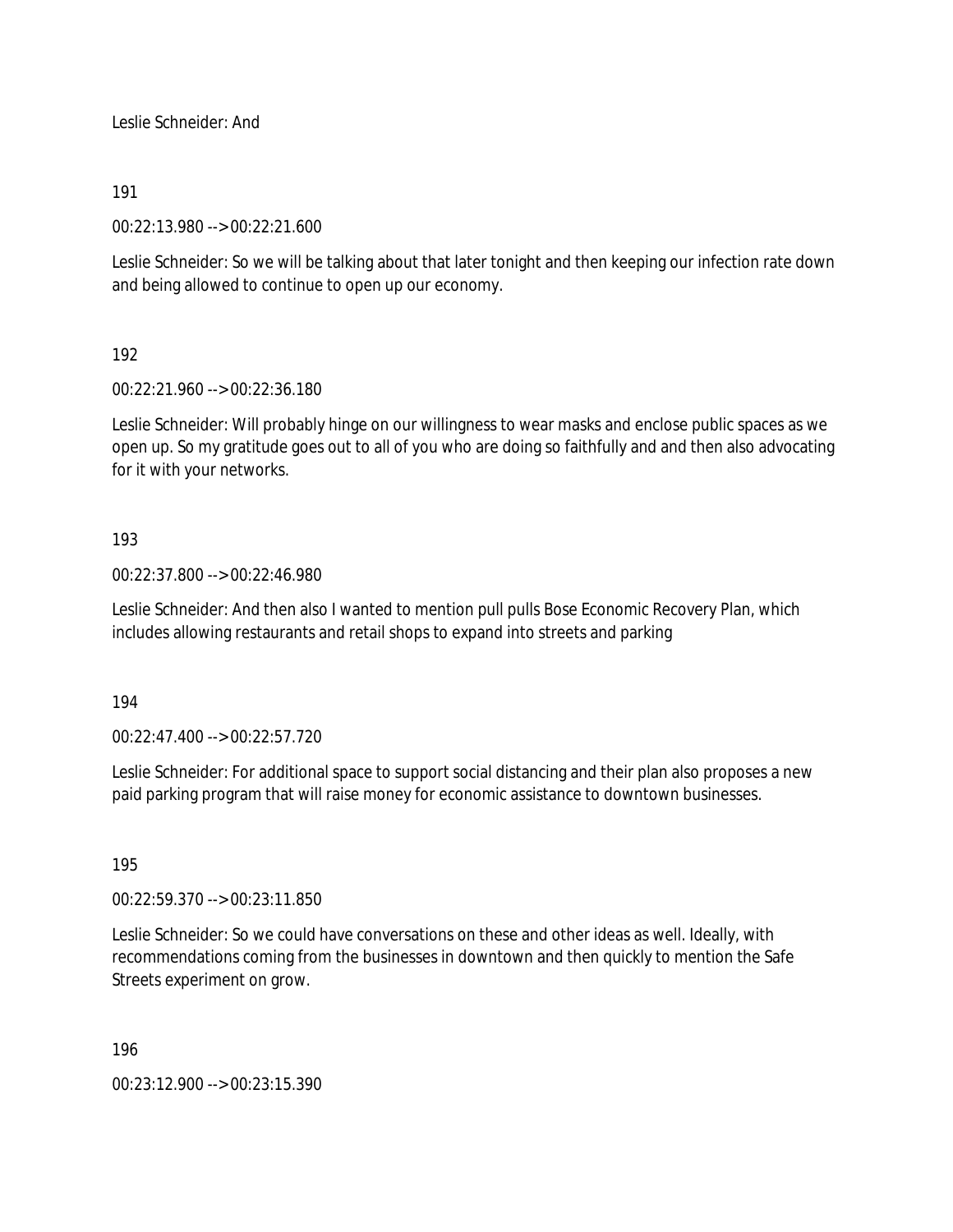Leslie Schneider: As Paula was commenting on in her

197

00:23:16.650 --> 00:23:21.450

Leslie Schneider: Public comment. So the Safe Streets experiment on grow is been extended

198

00:23:22.770 --> 00:23:28.740

Leslie Schneider: So we're now in the middle of it started on May 22 last Friday and it will extend until next Monday, June 1

199

00:23:29.340 --> 00:23:39.780

Leslie Schneider: And basically it just redirects non residential traffic to Madison there by eliminating the cut through traffic and encourages walking and biking with adequate social distancing

200

00:23:40.590 --> 00:23:51.180

Leslie Schneider: And shortly thereafter grow residents will be taking on even more traffic than usual due to construction starting on Wyatt and at the intersection of Wyatt and Madison.

201

00:23:52.350 --> 00:24:09.360

Leslie Schneider: So you are invited to direct your comments about this experiment to council member deets. Councilmember Polycom COUNCILMEMBER Medina, who are the ad hoc committee for this effort. And that's all I have for my mayor's report city manager turning it over to you.

202

 $00.24.10.890 -> 00.24.12.150$ 

Morgan Smith: Good evening Council.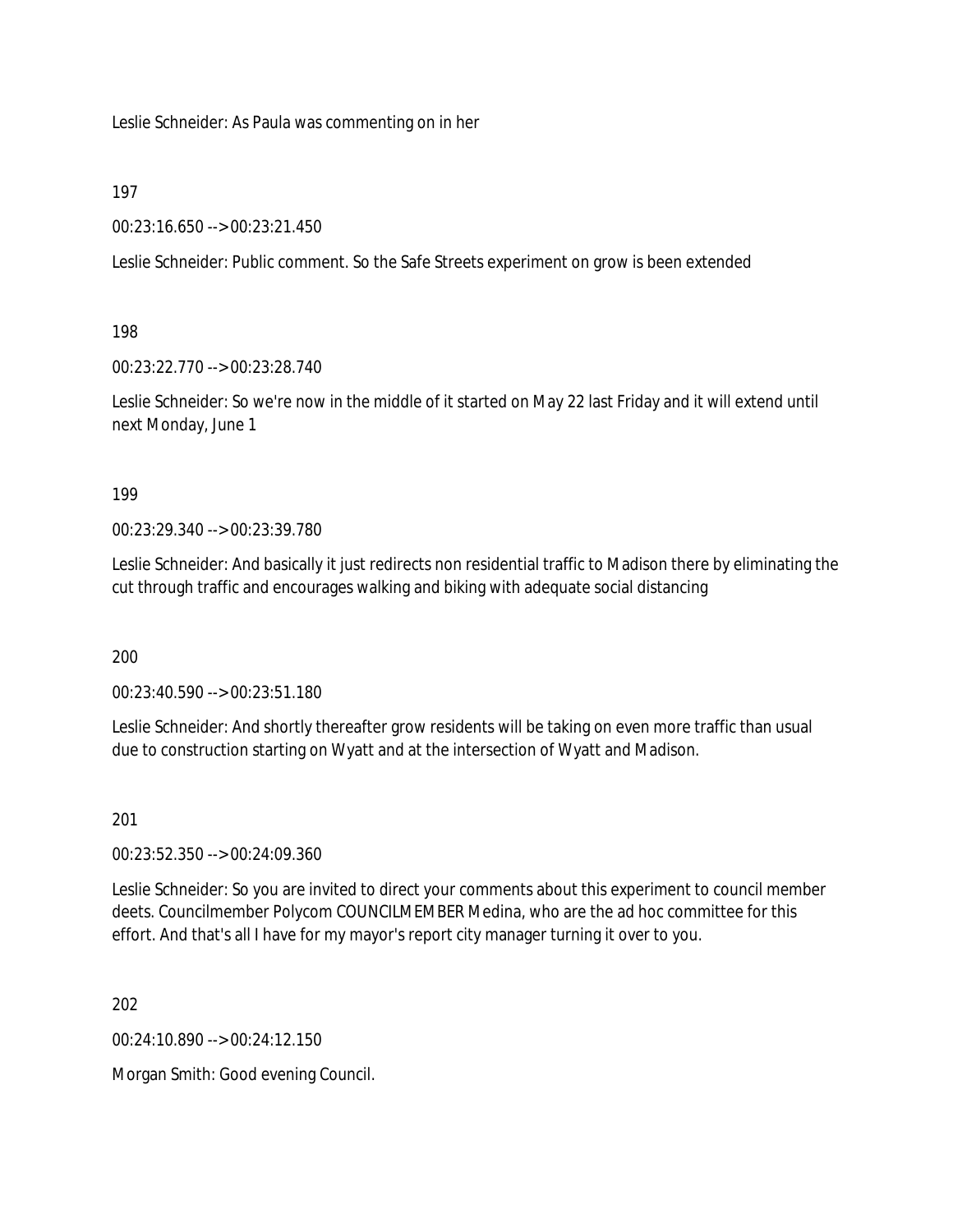00:24:14.340 --> 00:24:21.300

Morgan Smith: Your full agenda tonight, and I don't have anything additional to add. So I suggest we just move along, unless there are questions I can answer.

204

00:24:24.660 --> 00:24:25.110

Leslie Schneider: Excellent.

205

00:24:25.140 --> 00:24:26.310

Leslie Schneider: Alright, we are now.

206

00:24:26.640 --> 00:24:30.990

Leslie Schneider: Moving on to item six for future Council agendas.

#### 207

00:24:35.910 --> 00:24:39.030

Morgan Smith: Okay. Would you like me to highlight. Yes.

208

00:24:39.060 --> 00:24:40.770

Leslie Schneider: Go ahead and go ahead and kick it off.

209

00:24:40.830 --> 00:24:41.610

Morgan Smith: And I'll be right back.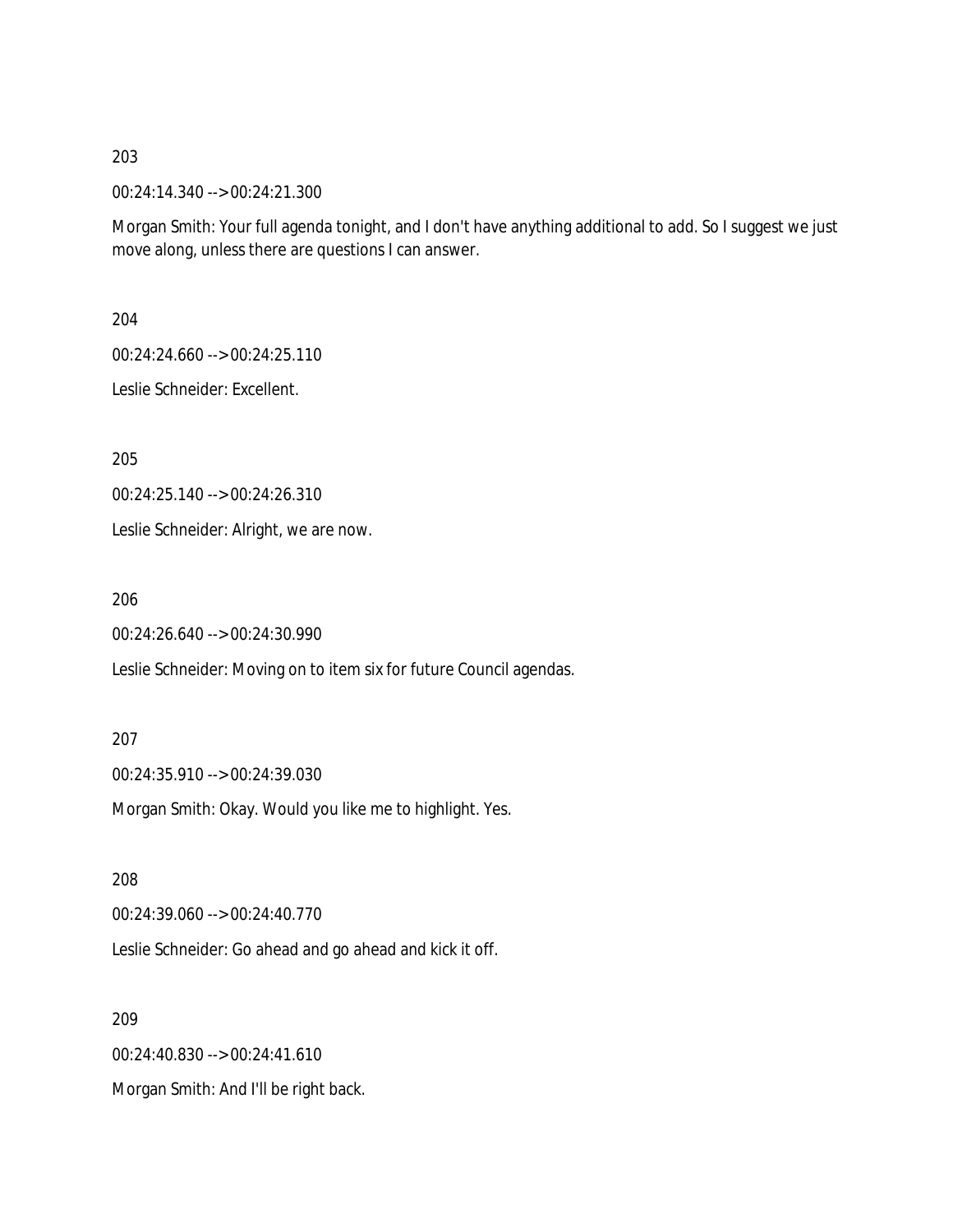00:24:41.970 --> 00:24:42.360

Alright.

211

00:24:44.880 --> 00:24:51.090

Morgan Smith: So we have included the agendas, as you saw from last week for the entire month of June, just to

212

00:24:51.570 --> 00:24:59.550

Morgan Smith: Emphasize some of the plans and to have your awareness, because we're restarting a number of things that have had to be set aside.

213

00:25:00.180 --> 00:25:09.690

Morgan Smith: We are also I want to highlight a councils request returning in June to a rhythm that is aligned with the way you previously regularly hold your meetings.

214

00:25:09.960 --> 00:25:15.870

Morgan Smith: Show the first and third week of each month are organized a study sessions, the second and fourth our

215

00:25:16.440 --> 00:25:29.820

Morgan Smith: Business meetings and we are placing content in alignment with that approach the meetings will start at six, which is your typical start time. So at this time, we don't have any special meetings scheduled. We have to business meetings and to study sessions scheduled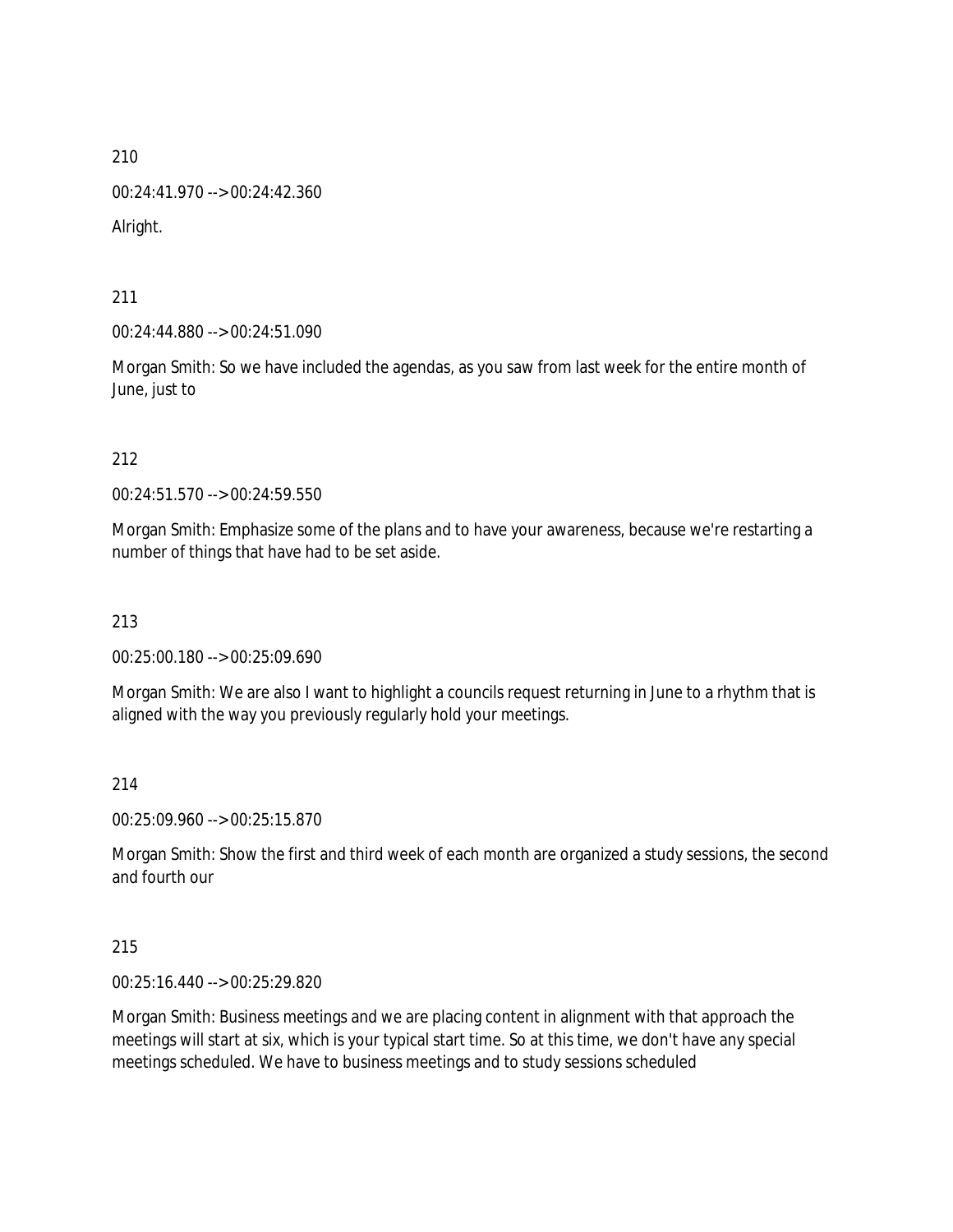00:25:30.870 --> 00:25:34.050

Morgan Smith: I'm also mindful of the amount of content and we have

217

00:25:35.160 --> 00:25:41.400

Morgan Smith: With working with you tried to schedule the most important topics first and so you'll note that next week.

218

00:25:41.910 --> 00:25:48.000

Morgan Smith: The return to the police court decision making is front and center. And that is because we really want to

### 219

00:25:48.330 --> 00:26:00.270

Morgan Smith: resume our momentum around getting your guidance on the last big set of questions for Council so we can then go on the staff side finalized design issue the bid documents and move towards construction on that really important project.

220

00:26:01.950 --> 00:26:05.460

Morgan Smith: I also just want to highlight a small item, just a bit of housekeeping.

### 221

00:26:05.940 --> 00:26:15.570

Morgan Smith: On the version of the agendas, you're looking at for next week. There is an update to the LA. The inner local agreement that the city has with K RCC it's simply to add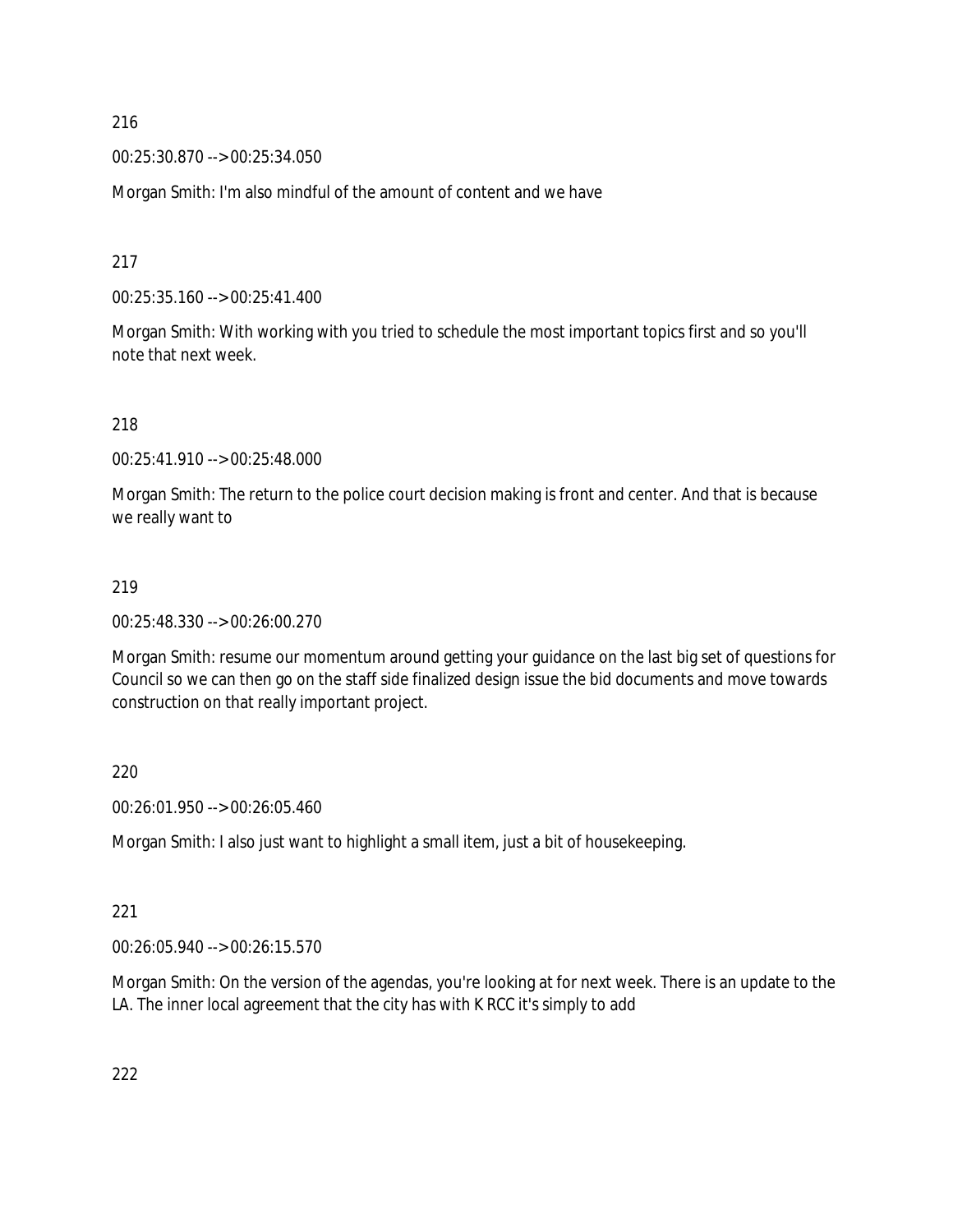00:26:15.870 --> 00:26:19.320

Morgan Smith: I think Kingston to their agreement, it's, it's a little bit of housekeeping.

223

00:26:19.830 --> 00:26:31.740

Morgan Smith: Once we got closer, it occurred to me that that's really more appropriate for business agenda and there isn't any time sensitivity, so that's good to move out to June 2 just to kind of keep your clean approach to study sessions.

224

00:26:32.430 --> 00:26:43.290

Morgan Smith: And we're trying to also only have a couple of really big topics each night so that you can leave capacity for other work that you want to do and give those those

225

00:26:44.070 --> 00:26:53.610

Morgan Smith: Big items as much time as possible. So I think we have a manageable meeting planned for next week, the week after that will be a business meeting and

226

00:26:54.180 --> 00:27:08.130

Morgan Smith: The highlights. There are hearing from you and working with staff to discuss what the green building to update project should look like. Now that we are going to be restarting that and also I'm

227

00:27:09.780 --> 00:27:18.960

Morgan Smith: Having holding the public hearing on extending the landmark tree ordinance and then there's a number of business continuity items around contracting and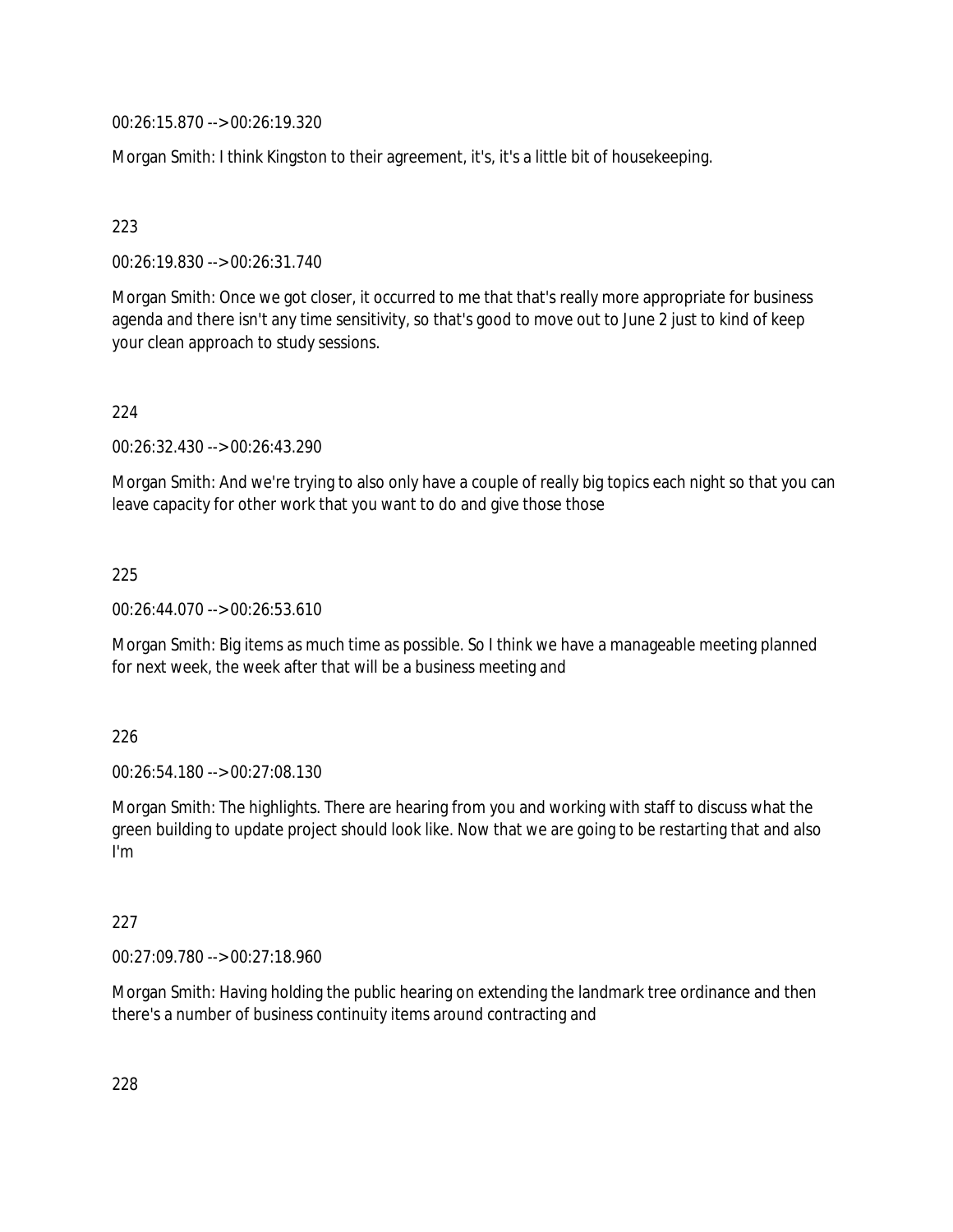00:27:19.800 --> 00:27:31.170

Morgan Smith: A little bit of financial work. The second study session of the month is on the 16th and right now we're holding the content for that a little bit on the light side, there are two topics scheduled

## 229

00:27:31.500 --> 00:27:40.350

Morgan Smith: One is a touch with counsel on communication strategy and the other is the she has to hear from Council on your direction for the self storage moratorium.

## 230

00:27:41.100 --> 00:27:51.120

Morgan Smith: Remember that we are planning at the left from based on the last meeting to have a special additional joint meeting with the planning commissioners. The night before Monday, June 15

## 231

00:27:51.510 --> 00:28:02.790

Morgan Smith: So the request was to kind of not overload the Tuesday night meeting as a result of that, and I want to return to that item in a second and make sure that that's still the plan that Council prefers for the joint meeting.

### 232

00:28:04.170 --> 00:28:12.450

Morgan Smith: And then if you have questions about the last meeting of the month, the business meeting on the 23rd, I'd be happy to answer that, that is already got quite a bit of content on it.

### 233

00:28:12.990 --> 00:28:18.270

Morgan Smith: Because we've placed items from Q1 that just kept getting tougher more than once, and that would be great to close out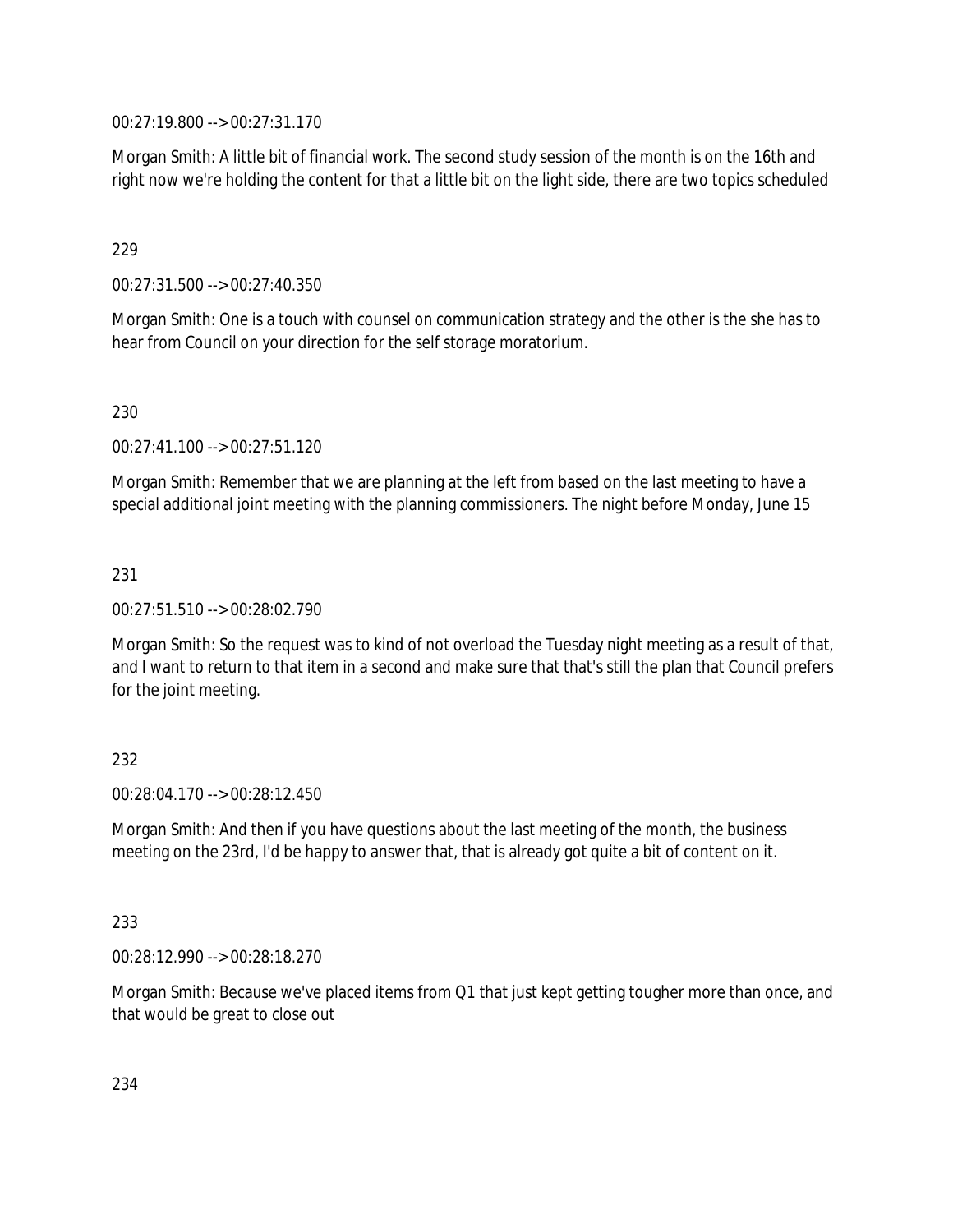00:28:18.900 --> 00:28:33.480

Morgan Smith: So I'd be happy to answer questions about anything that's sketched out here. And then I think it is necessary for us to confirm that you want to plan for a special meeting on Monday, June 15th at five o'clock as a joint session with the planning Commissioners.

235

00:28:37.920 --> 00:28:41.970

Leslie Schneider: Okay. Um, are there any councilmember hey topless.

236

00:28:44.040 --> 00:28:47.490

Kirsten Hytopoulos: So what do we heard back if anything from the Commissioners are they available.

## 237

00:28:48.150 --> 00:28:56.130

Morgan Smith: six of the seven responded and all six of them are available for Monday the 15th and uh we proposed a five o'clock start for that.

238

00:28:58.710 --> 00:29:00.810

Leslie Schneider: So if I could jump in and just say that

239

00:29:03.210 --> 00:29:15.990

Leslie Schneider: I have a problem with that schedule. So I'm in a design review board meeting that afternoon, a three hour meeting, which would theoretically end at five o'clock so

240

00:29:17.100 --> 00:29:27.570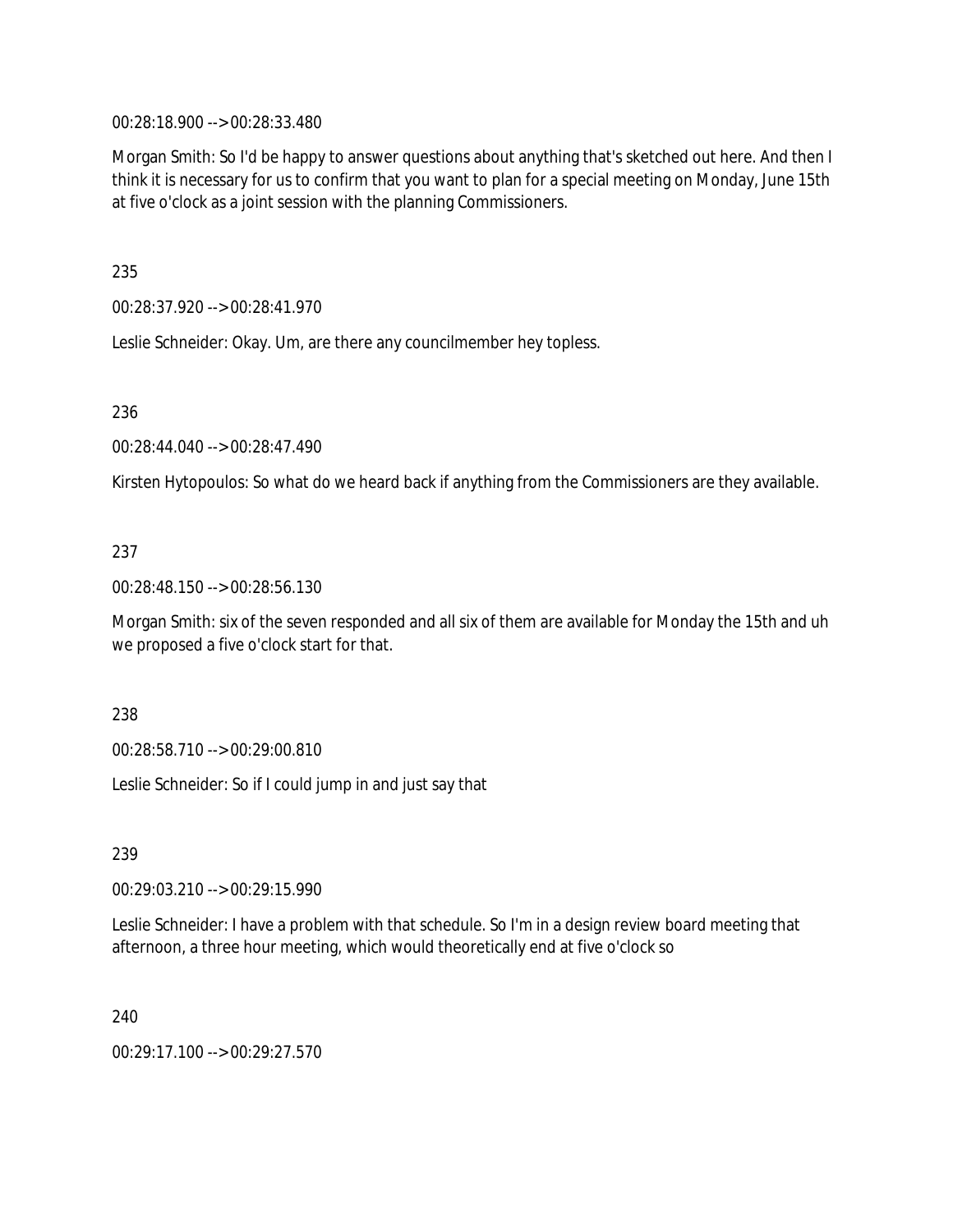Leslie Schneider: If we end up holding that meeting. I think I'm going to have to beg out of the Darby meeting. I just don't think it works for me to be in two consecutive meetings like that. And I would prefer to do it on the, you know, on the final.

241

00:29:28.500 --> 00:29:41.340

Leslie Schneider: Tuesday of the month, but you know work has gone into keeping it on the if it's going to be on this. I'll just dump the DR be meeting, which I don't do lightly.

## 242

00:29:44.400 --> 00:29:56.340

Morgan Smith: So mayor, just to clarify, you're referring to the option we talked about a little bit last week. There's a fifth Tuesday on June 30 and that I just wanted to make sure people understood. You were referring to that not June 23

## 243

00:29:56.970 --> 00:30:03.090

Leslie Schneider: Yes, thank you. The, the fifth Tuesday was an option as well and

244

00:30:08.520 --> 00:30:15.630

Leslie Schneider: So if I'm the only one that is not happy with that Monday. I'll be out. I will go ahead and make plans to

245

00:30:17.880 --> 00:30:22.230

Leslie Schneider: Not be at the DMV meeting I see Deputy Mayor

246

00:30:23.070 --> 00:30:28.350

Rasham Nassar: Yeah, I'm just wondering if there's another council member that could volunteer to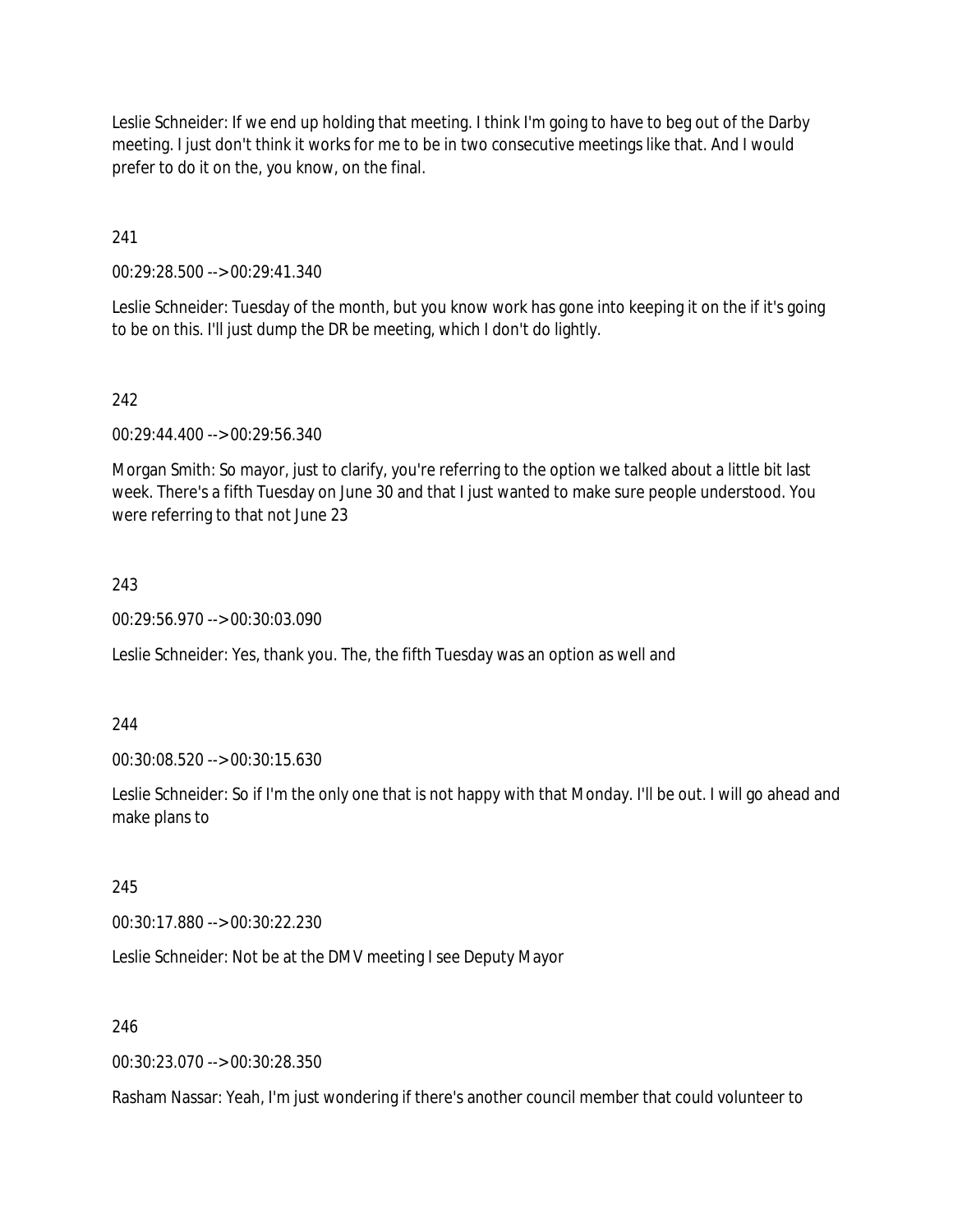## 247

00:30:29.370 --> 00:30:33.930

Rasham Nassar: Fill in the role of liaison at the DR be meeting on the 15th.

#### 248

00:30:35.340 --> 00:30:38.280

Rasham Nassar: Would that would that be agreeable to you, Mayor

#### 249

00:30:39.330 --> 00:30:43.590

Leslie Schneider: Well, don't we want all of our council members to be in this well.

#### 250

00:30:44.760 --> 00:30:47.280

Rasham Nassar: Am I understanding with the DR be meeting starts at three

#### 251

00:30:48.060 --> 00:30:54.750

Rasham Nassar: To lead to. So if the DR be meeting runs two to five and then this meeting is good to look five

## 252

00:30:57.360 --> 00:31:05.340

Rasham Nassar: It's a marathon meeting schedule. I agree. But I'm just wondering if there's if there's another council member that would

#### 253

00:31:06.750 --> 00:31:10.800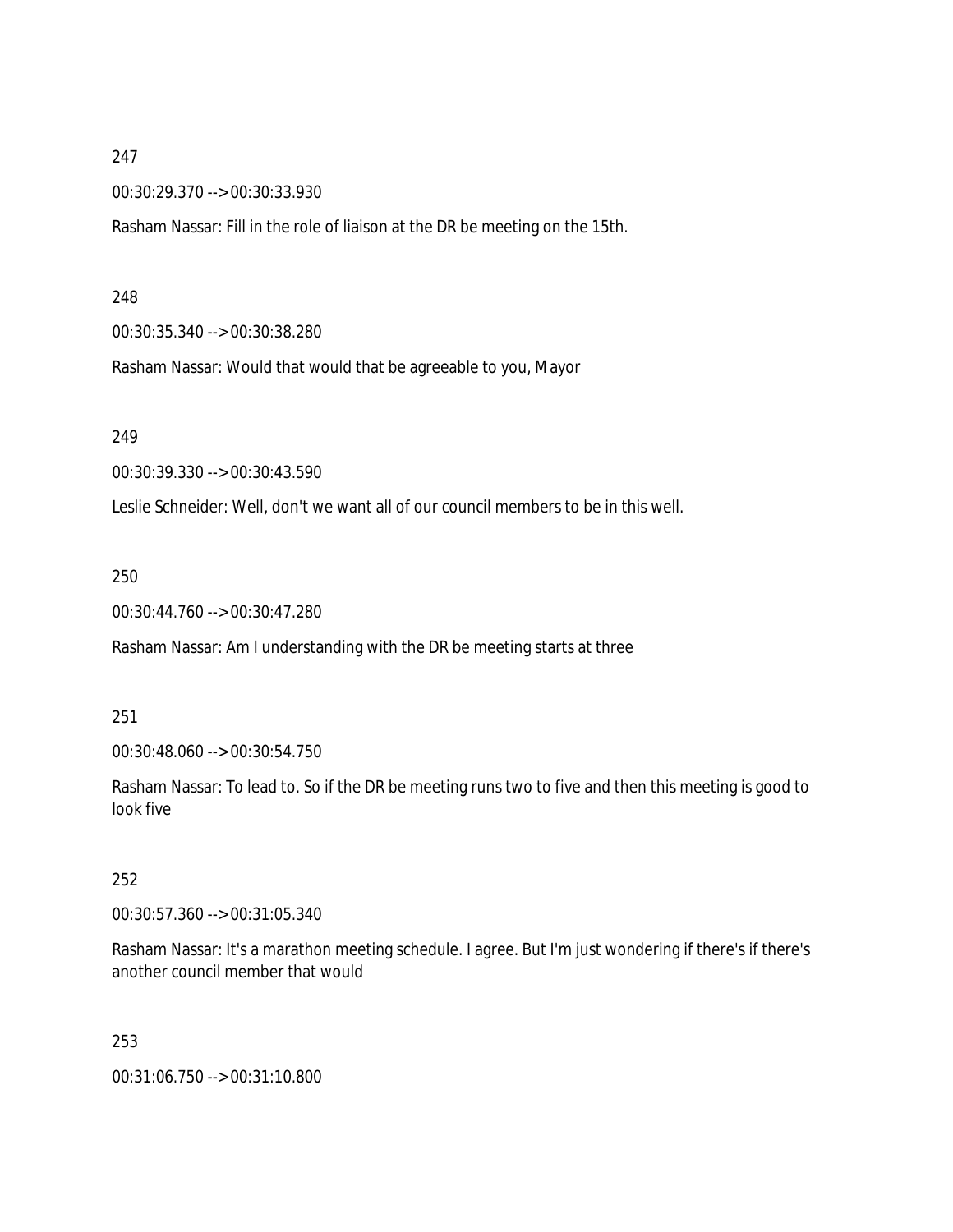Rasham Nassar: Want to take that challenge on to kind of alleviate your

254

00:31:11.520 --> 00:31:12.060

Leslie Schneider: Life.

255 00:31:12.300 --> 00:31:13.110 Leslie Schneider: I see what you're saying.

256 00:31:13.500 --> 00:31:13.860 Yeah.

257 00:31:15.780 --> 00:31:16.770 Leslie Schneider: Okay, so we have

258

00:31:18.630 --> 00:31:22.200

Leslie Schneider: Sorry, I don't see when these hands pop up. Councilmember Medina will go with you.

259

00:31:23.520 --> 00:31:25.470

Kol Medina: I think you're right. I think my handles at first.

260

00:31:27.000 --> 00:31:30.630

Kol Medina: I don't personally have a preference over the 16th through the final Tuesday of the month.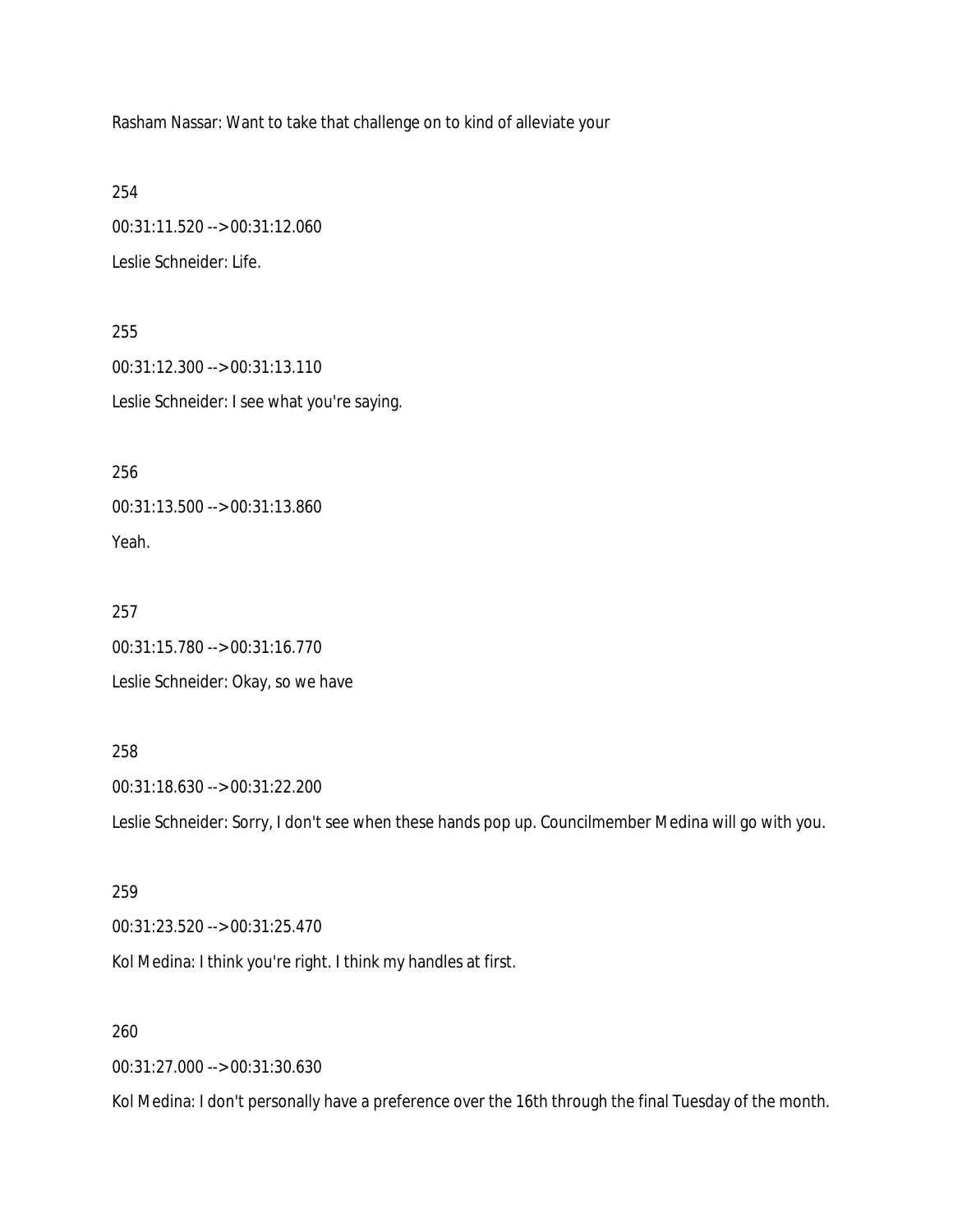261

00:31:32.250 --> 00:31:48.240

Kol Medina: On the or the 15th on the 15th. We have plans or we've had plans to potentially be camping for extended weekend that weekend so we wouldn't be back Monday night, I don't know what the chances are that actually happening. It seemed kind of unlikely.

262

00:31:49.800 --> 00:31:53.820

Leslie Schneider: For this coming for the coming Monday that that the 15th.

263

00:31:54.210 --> 00:31:54.990

Kol Medina: Yeah, that's right.

264

```
00:31:56.310 --> 00:32:00.540
```
Kol Medina: So my response when this went out was that I was tentative one rather I can make it that night.

265

00:32:01.860 --> 00:32:04.110

Leslie Schneider: Okay. Councilmember Pollock.

266 00:32:04.710 --> 00:32:06.270 Michael Pollock: Um, yeah, I'd be

267 00:32:07.440 --> 00:32:13.170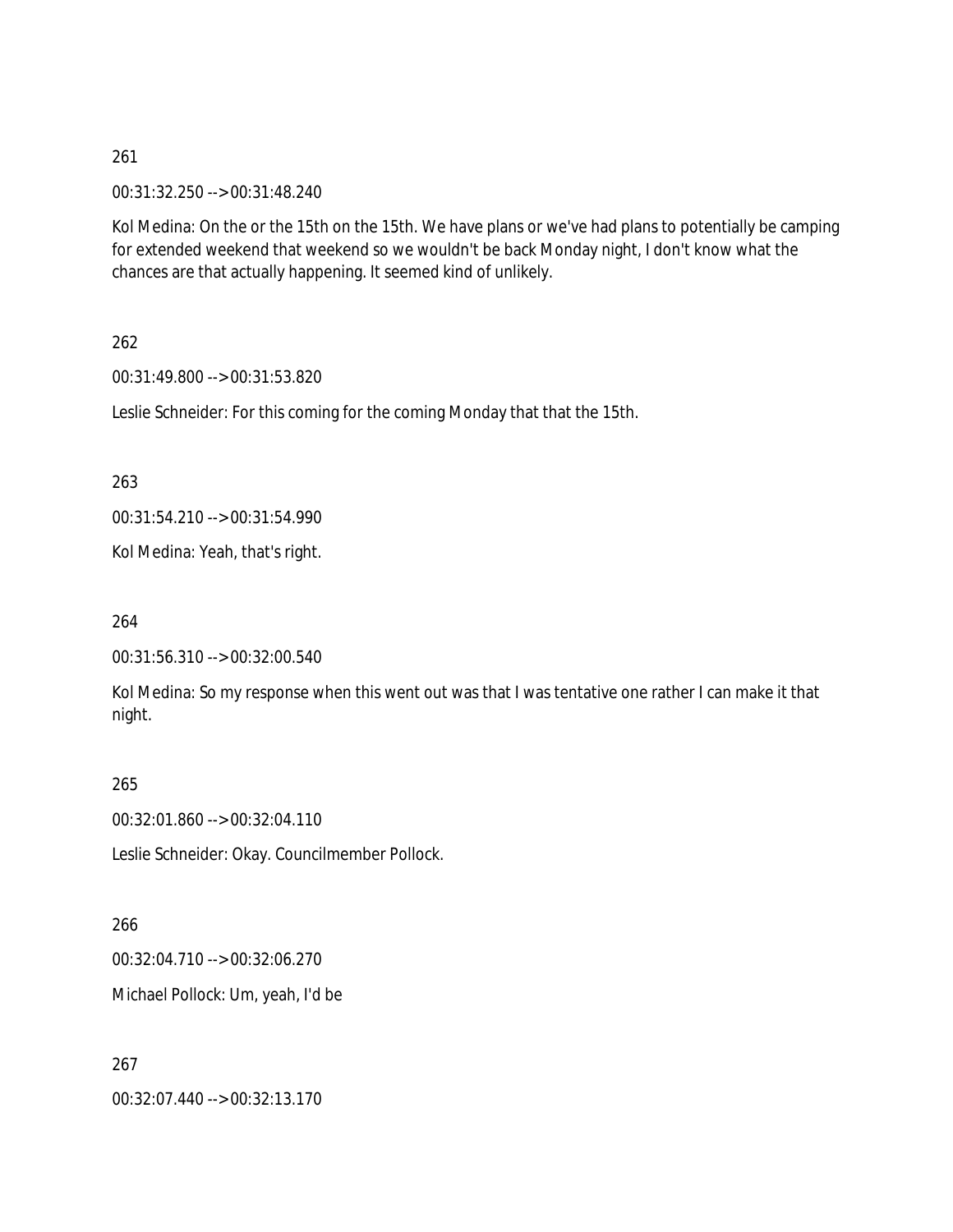Michael Pollock: Willing to take a hit for the team, so to speak, and and attend the dob meeting.

268

00:32:14.430 --> 00:32:16.230

Michael Pollock: You know, there's an hour break in there.

## 269

00:32:17.250 --> 00:32:19.560

Michael Pollock: Are meetings go six hours. Anyway, so

270

00:32:20.700 --> 00:32:33.720

Michael Pollock: I think that that I'd be willing to do that. If that helps you out and I really appreciate you being available then i i'm not going to be available, the last week of June, that's that's off at this point for me.

271

00:32:34.170 --> 00:32:36.330

Leslie Schneider: So to be clear, there is no our break

272

00:32:36.810 --> 00:32:40.350

Leslie Schneider: It's a three hour Dr be meeting that runs right up until five

# 273

00:32:40.830 --> 00:32:53.790

Leslie Schneider: And the reason that I'm not willing to do it is not that I'm scared of Marathon meetings. It's just, I have a day job and so on those times when I do marathon afternoon meetings, then I kind of need to make up for it at another time. So,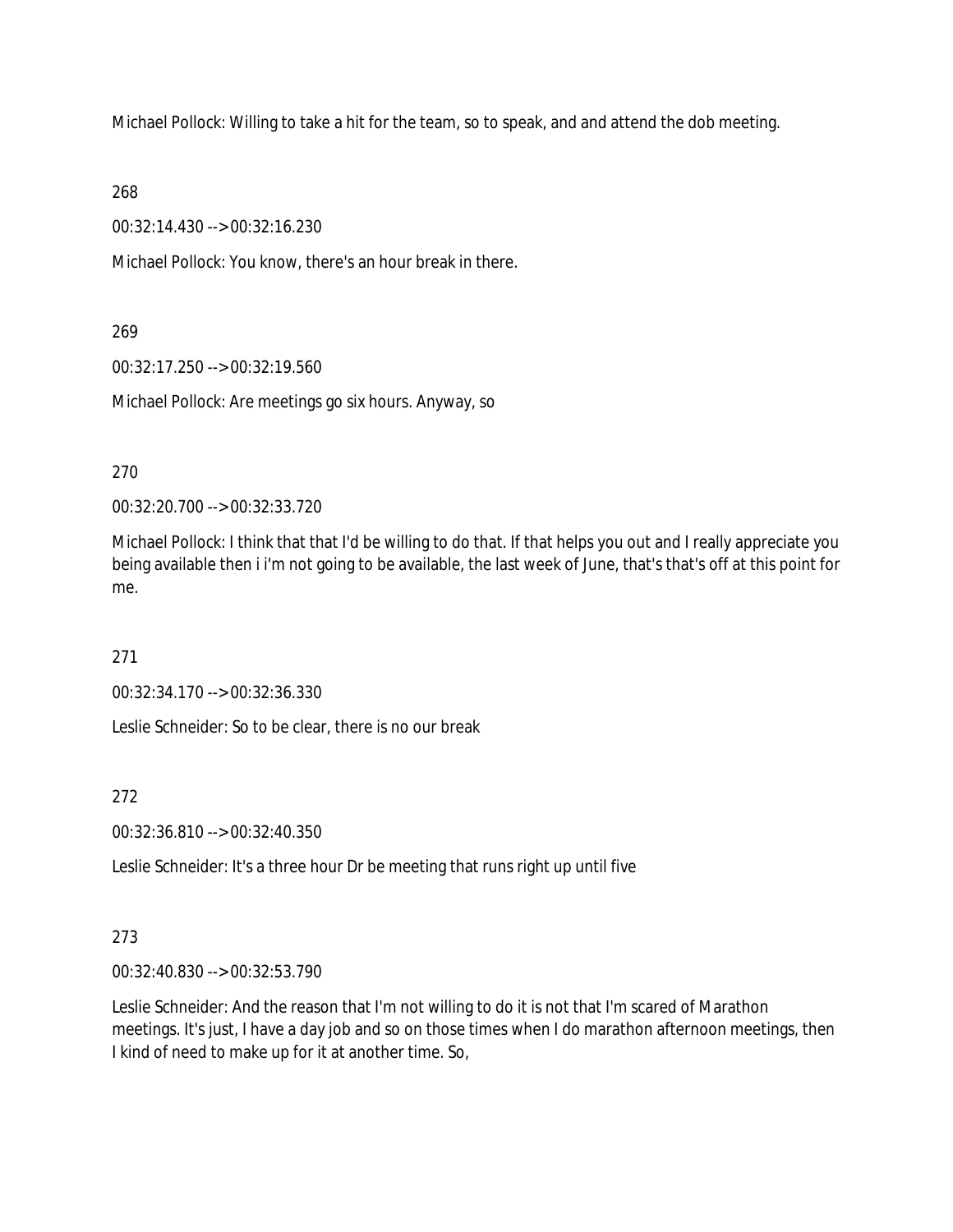00:32:54.300 --> 00:32:55.230 Leslie Schneider: It just, you know,

275

00:32:56.700 --> 00:33:02.460

Michael Pollock: What I'm just offering that and that's fine. There's not a, not a break. I'm just offering it

276

00:33:03.930 --> 00:33:05.490 Michael Pollock: As a solution to

#### 277

00:33:05.940 --> 00:33:10.890

Leslie Schneider: Help. Okay. I appreciate it. Thank you. And I think COUNCILMEMBER high topless.

#### 278

00:33:11.700 --> 00:33:17.970

Kirsten Hytopoulos: So cool. Are you saying that there's a chance he won't make it back for the for the meeting the 15th.

279

00:33:18.990 --> 00:33:37.620

Kol Medina: Yes. If I had my druthers, the campground will be open and we are itching to go camping. But you know, I don't know what will happen. And if this is scheduled then then you know maybe that'll force my hand and I'll just have to delay the camping trip. This is probably more important than

280

00:33:38.070 --> 00:33:39.180

Kirsten Hytopoulos: Right. I mean, I just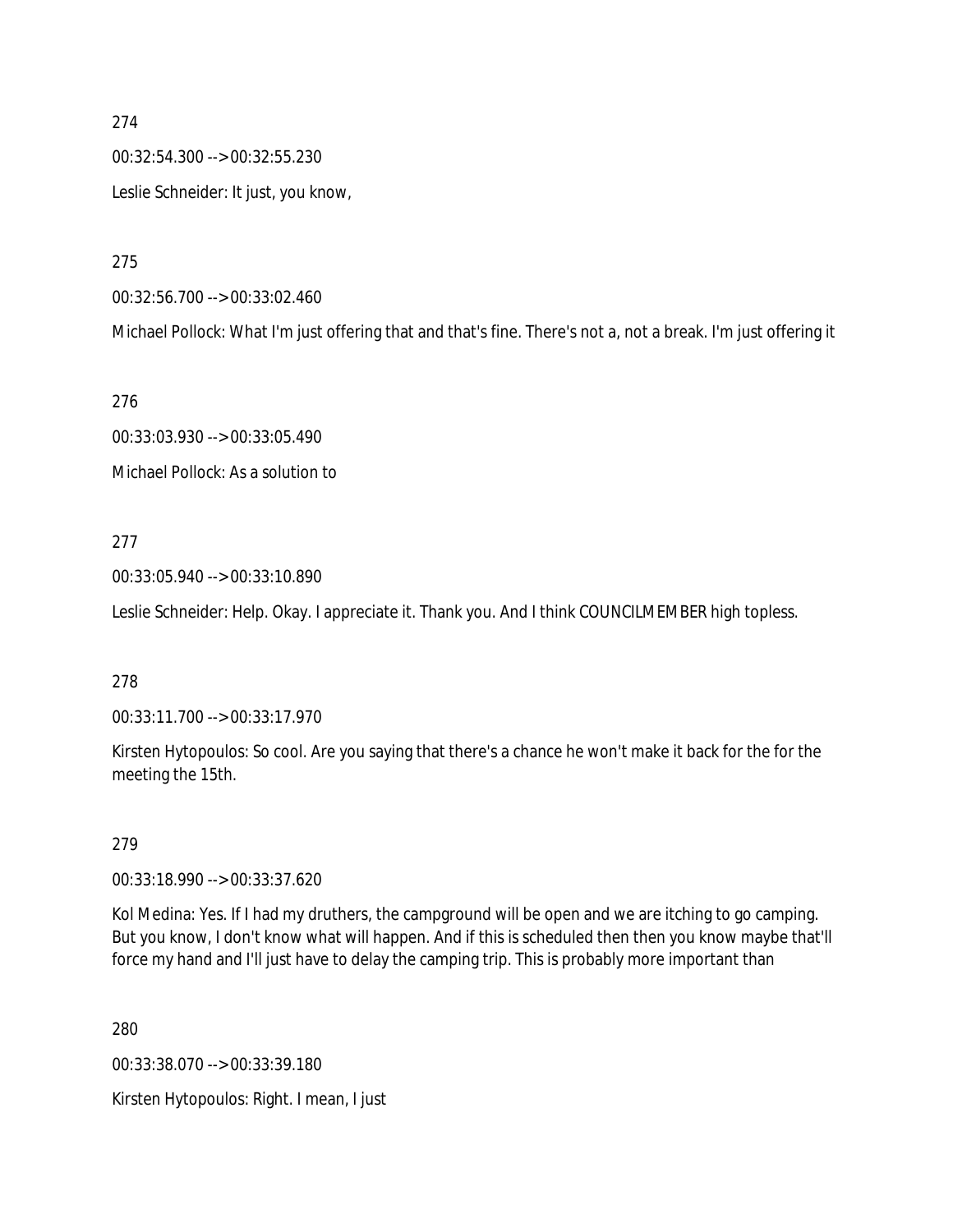281 00:33:39.270 --> 00:33:39.900 Kirsten Hytopoulos: I really

282

00:33:40.830 --> 00:33:46.410

Kirsten Hytopoulos: Really hate to see a schedule it for any day where we're thinking there's any kind of a reasonable chance that any of us aren't going to be there.

283

00:33:47.790 --> 00:33:52.080

Morgan Smith: Is it useful to consider the Monday the 22nd. The following week

284

00:33:54.960 --> 00:33:56.400

Kol Medina: That's fine for me.

285

00:34:05.580 --> 00:34:12.090

Morgan Smith: If councils interested in that we can pull the planning Commissioners and see what response we get and circle up with you next Tuesday.

286

00:34:14.940 --> 00:34:15.810

Leslie Schneider: That sounds good.

287

00:34:16.260 --> 00:34:16.590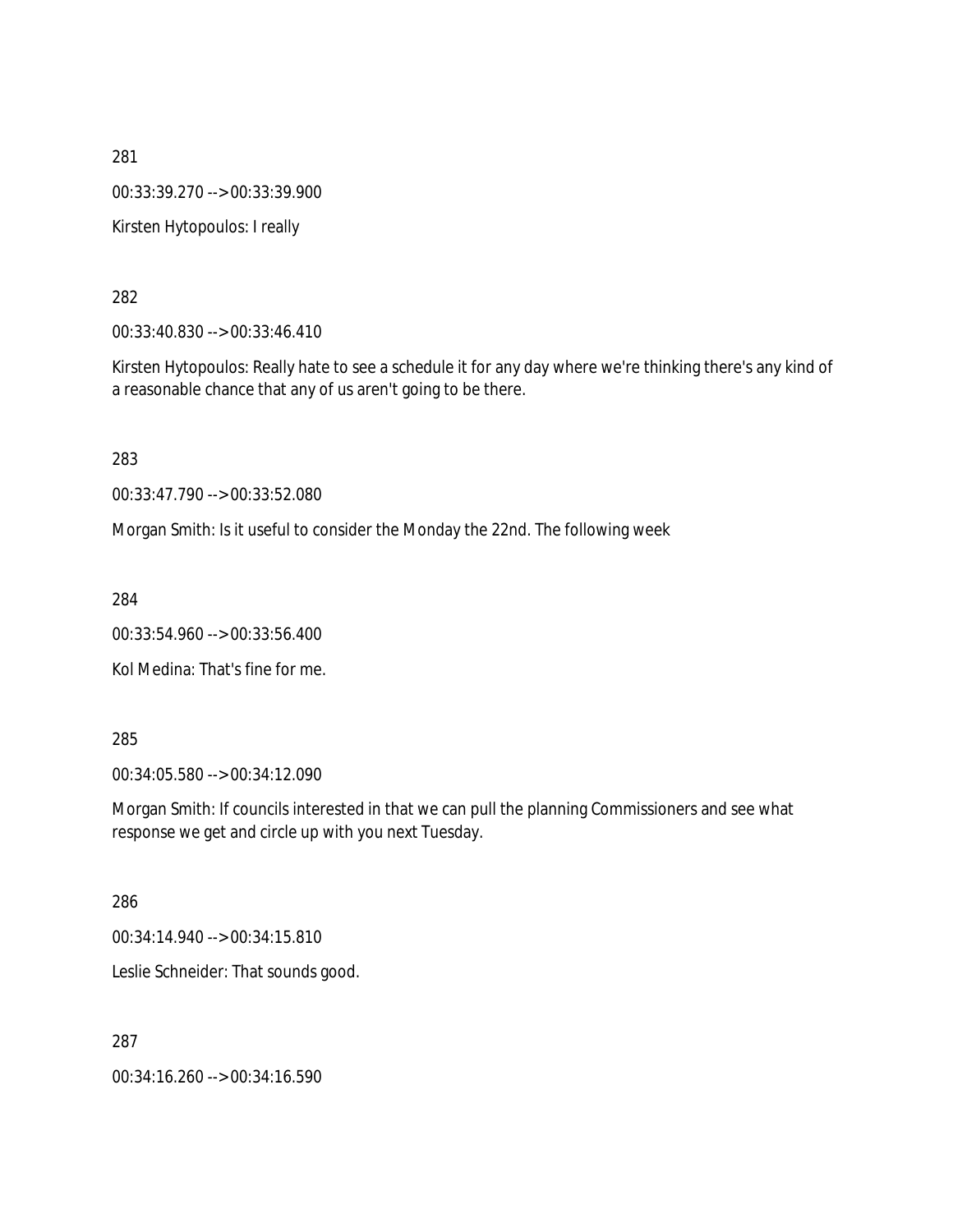Okay.

288

00:34:18.000 --> 00:34:18.720

Leslie Schneider: Okay, so

289

00:34:20.010 --> 00:34:24.570

Leslie Schneider: Council member I topless. Your hand is still up, who's that no okay alright so

290

00:34:25.830 --> 00:34:33.240

Leslie Schneider: We have a plan and a backup plan. So we'll, we'll try for the following Monday, and if not, we'll

291

00:34:34.380 --> 00:34:34.800

Leslie Schneider: I don't know, we'll

292 00:34:36.450 --> 00:34:36.810 Morgan Smith: We'll figure

293 00:34:37.260 --> 00:34:38.100 Leslie Schneider: We'll figure it out.

294 00:34:38.880 --> 00:34:42.840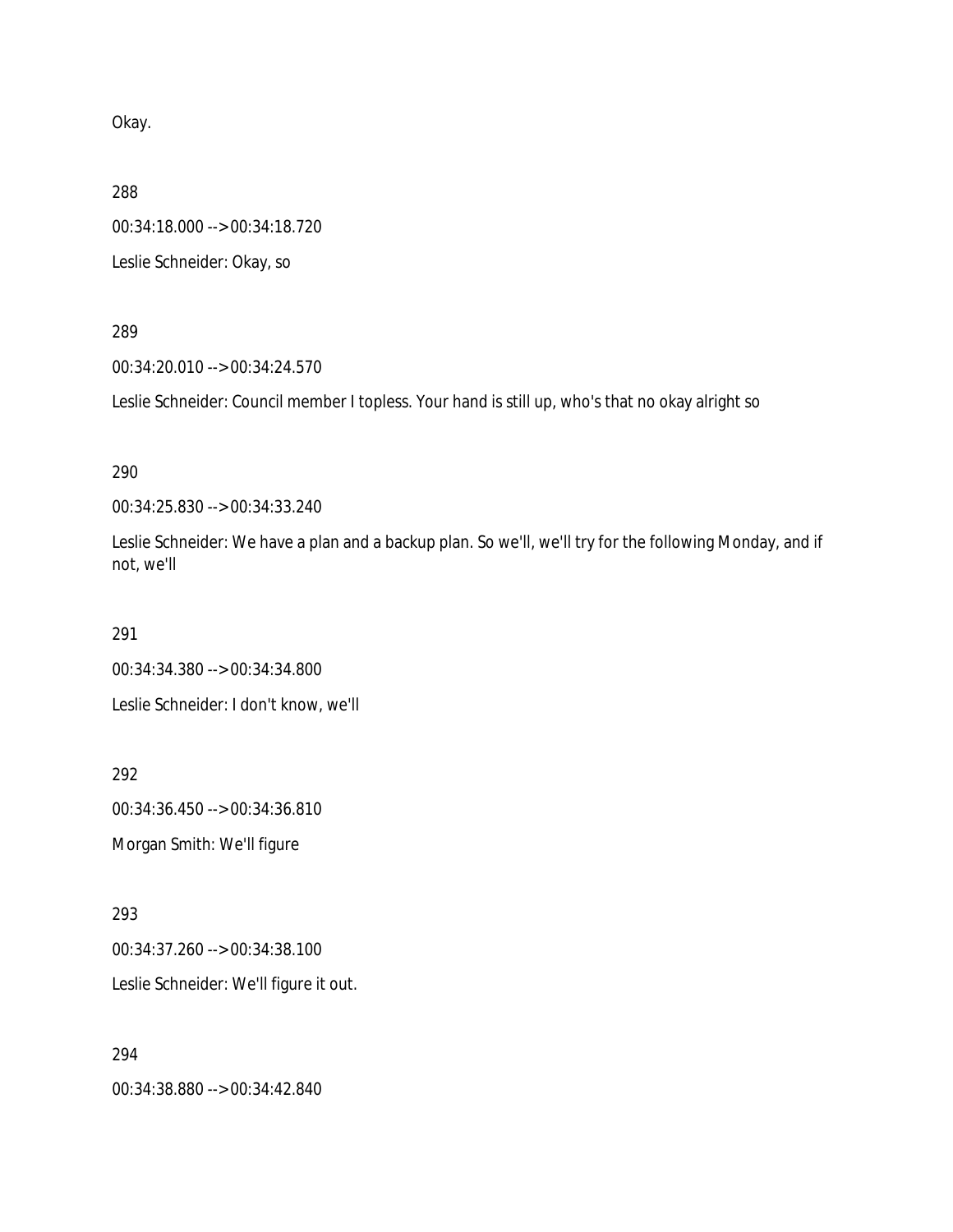Morgan Smith: And then just for planning purposes. Before we leave this topic.

295

00:34:44.370 --> 00:34:47.100

Morgan Smith: Is Council willing to consider.

296

00:34:48.720 --> 00:34:56.670

Morgan Smith: Meeting on the 30th. If you find that you get through your June agendas and still have items that need time or would you prefer that staff.

297

00:34:57.240 --> 00:35:04.830

Morgan Smith: Consider that that's not an option for meeting. And so we kind of plan accordingly. It would just be helpful to know if we have that as a safety valve.

298

00:35:05.790 --> 00:35:09.810

Leslie Schneider: I think COUNCILMEMBER Pollock said he was not available for that.

299

00:35:10.380 --> 00:35:11.940

Leslie Schneider: Okay, that one. Okay.

300

00:35:11.970 --> 00:35:13.890

Morgan Smith: Good. I don't have anything else.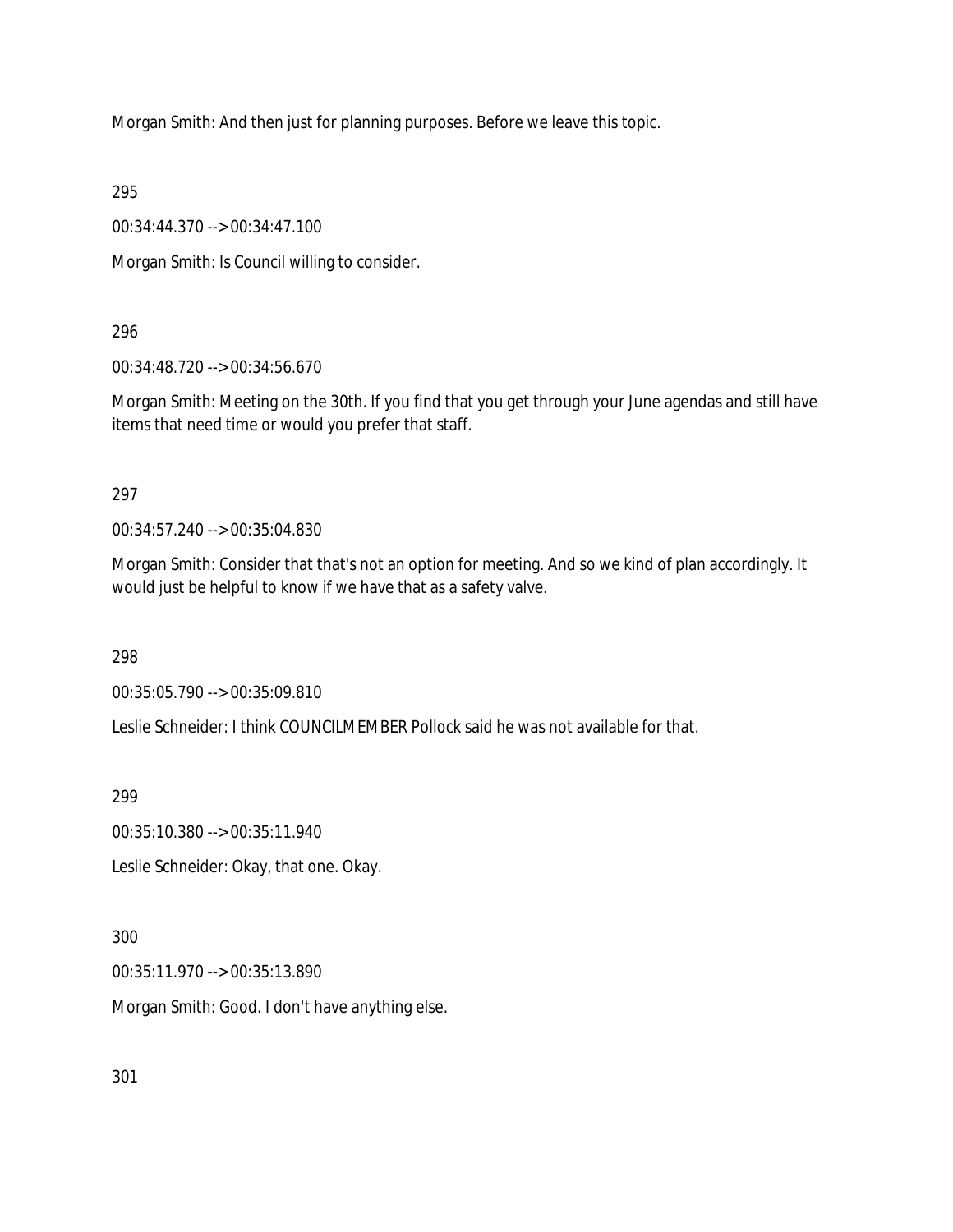00:35:14.970 --> 00:35:15.960

Leslie Schneider: COUNCILMEMBER car.

302

00:35:17.550 --> 00:35:35.670

Christy Carr: Thank you. I was just wondering if you could clarify the topic for the special meeting with the planning commission and if it is the discussion topic that was dropped from the June 16 study session, which was the kind of world of affordable housing exclusionary zoning.

303

00:35:36.630 --> 00:35:37.020

Morgan Smith: It is

304

00:35:37.410 --> 00:35:42.270

Morgan Smith: It is that topic. I would don't I'll try my best to try and give it a short

305

00:35:42.870 --> 00:35:50.250

Morgan Smith: Summary. It's not really in place of that topic. It's that I don't think that Council is necessarily ready to launch into work.

306

00:35:50.700 --> 00:36:02.040

Morgan Smith: On that area until we have an organizing conversation about the fact that there really is a pretty robust List of I'll call them projects, projects or initiatives that the Council has

307

00:36:02.970 --> 00:36:13.650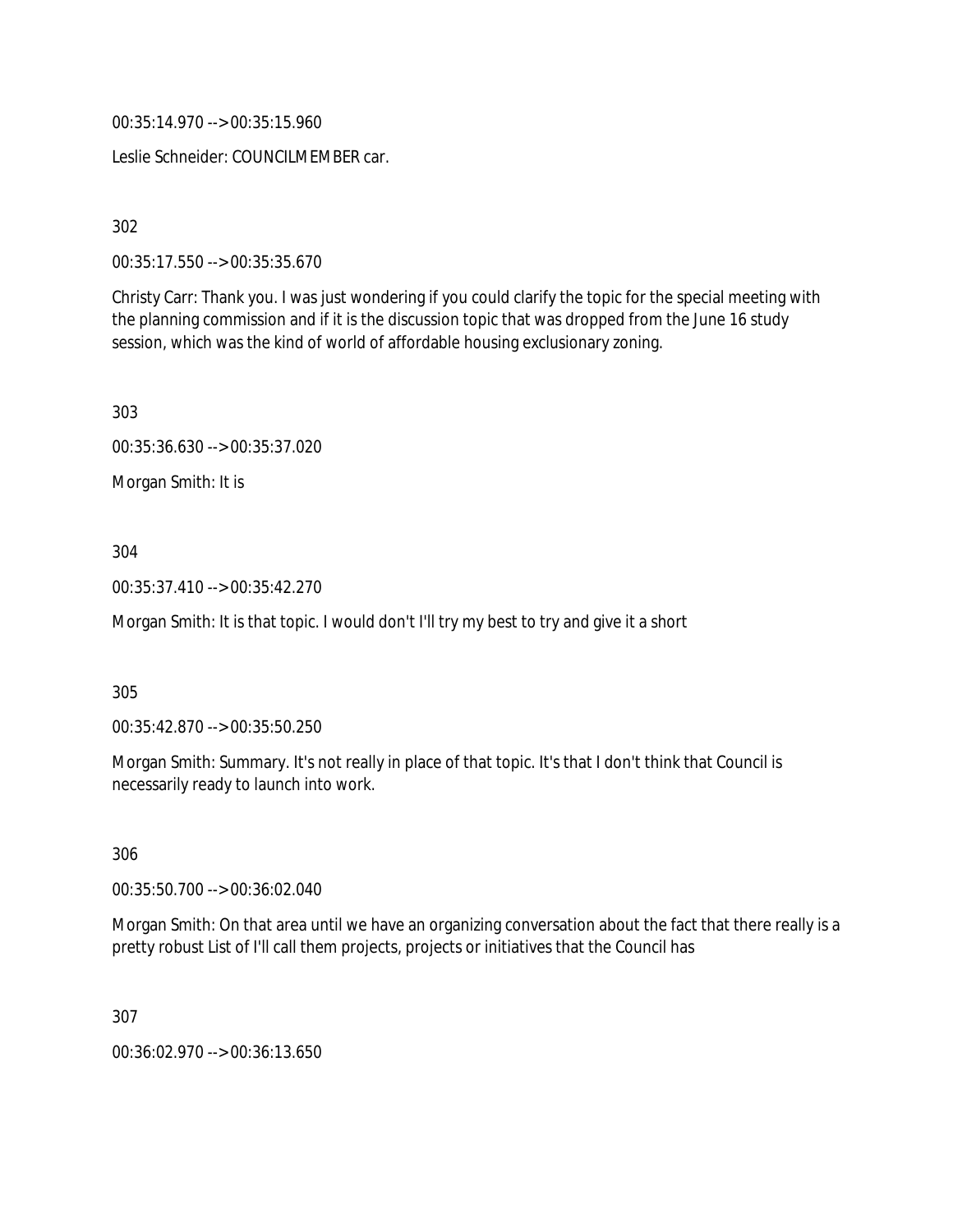Morgan Smith: Directed or launched and right now they're sort of designed as if they're happening in different rooms and the list for me is the prior work on inclusion Aires owning

308

00:36:14.100 --> 00:36:20.340

Morgan Smith: The work on transfer of development rights, which at one time was traveling with inclusion, Arizona, but then was severed from that.

309

00:36:20.820 --> 00:36:35.730

Morgan Smith: The work that the Council has directed the planning commission to take up relative to floor area ratio. And what that ordinance might look like the previous direction from council to implement the recommendations from the affordable housing Task Force and then potentially

310

00:36:37.050 --> 00:36:45.750

Morgan Smith: Not totally unrelated things like the designation of the agricultural resource lands and because that is sort of tied up in TV ours.

311

00:36:46.140 --> 00:36:57.090

Morgan Smith: And then ultimately, maybe even the biggest topic of all which is Winslow area master planning and do these individual topic discussions happen best now.

312

00:36:57.780 --> 00:37:03.540

Morgan Smith: And then master planning for Winslow starts, maybe next year and it's supposed to rely on those things.

313

00:37:03.870 --> 00:37:15.120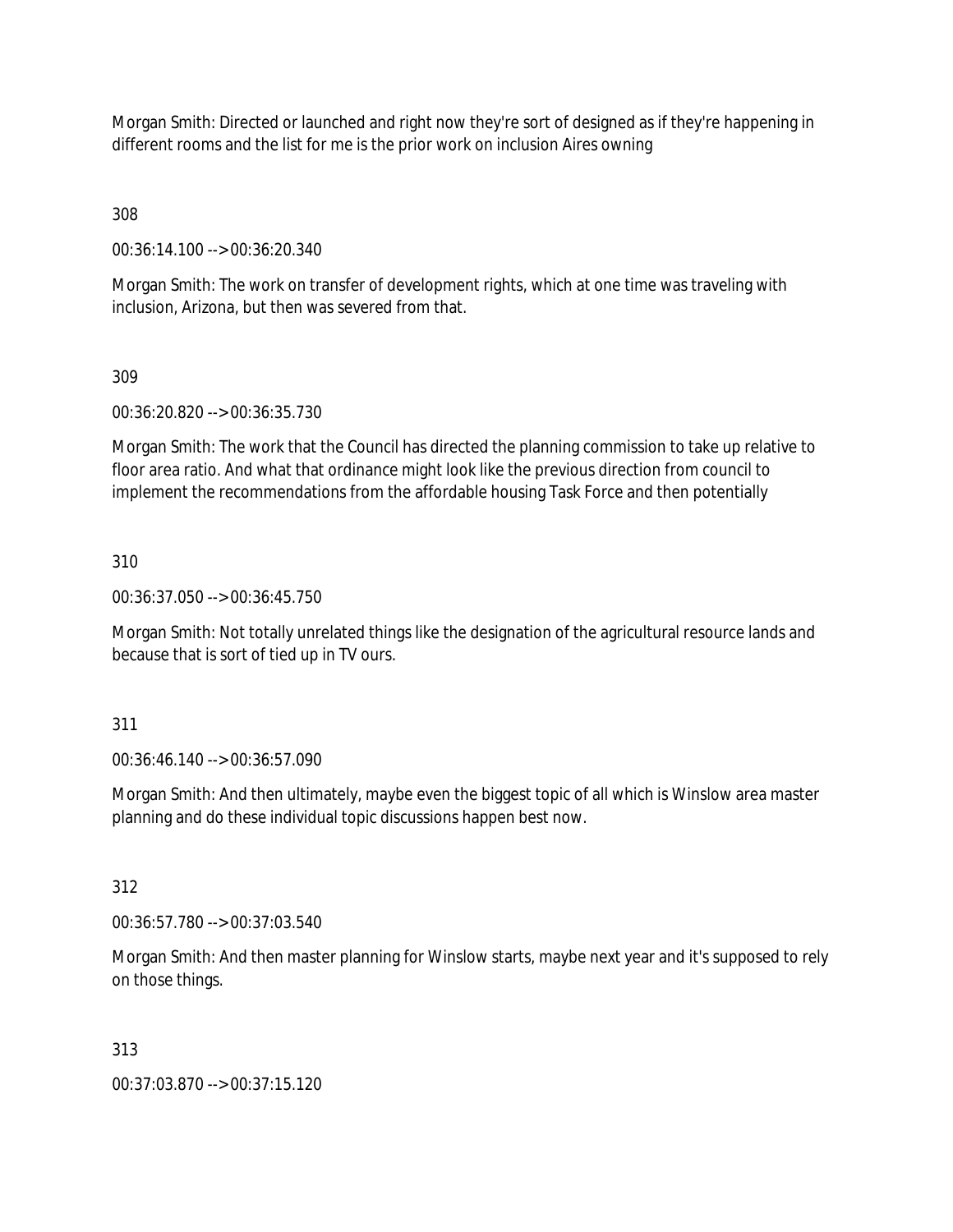Morgan Smith: Or should we package all of these ideas up into something that is kind of coincidental with Winslow a master plan, but the purpose is to acknowledge that there are a lot of

# 314

00:37:15.570 --> 00:37:26.940

Morgan Smith: Different pieces that are not 100% overlapping, but they do have some intersections and I think it would be really helpful, at least from the staff perspective and ideally for counsel and planning commission in the community.

# 315

00:37:27.300 --> 00:37:36.930

Morgan Smith: If we could articulate how these are tied together and which one should be worked on. First, so that the results in each case are in alignment, rather than

# 316

00:37:37.230 --> 00:37:43.680

Morgan Smith: Well, this is the result of this one, and this is the results over here. And now we have this contradictory direction that we don't really know what to do with

# 317

00:37:45.210 --> 00:37:48.960

Leslie Schneider: If I could just ask, maybe a follow on question. Um, so

# 318

00:37:51.060 --> 00:38:08.520

Leslie Schneider: Would, would these related topics. I know they all fall under land use, but I think we also were talking about them in the context of affordable housing so is so when there is a sort of a banner of affordable housing over these related topics or

## 319

00:38:08.610 --> 00:38:15.540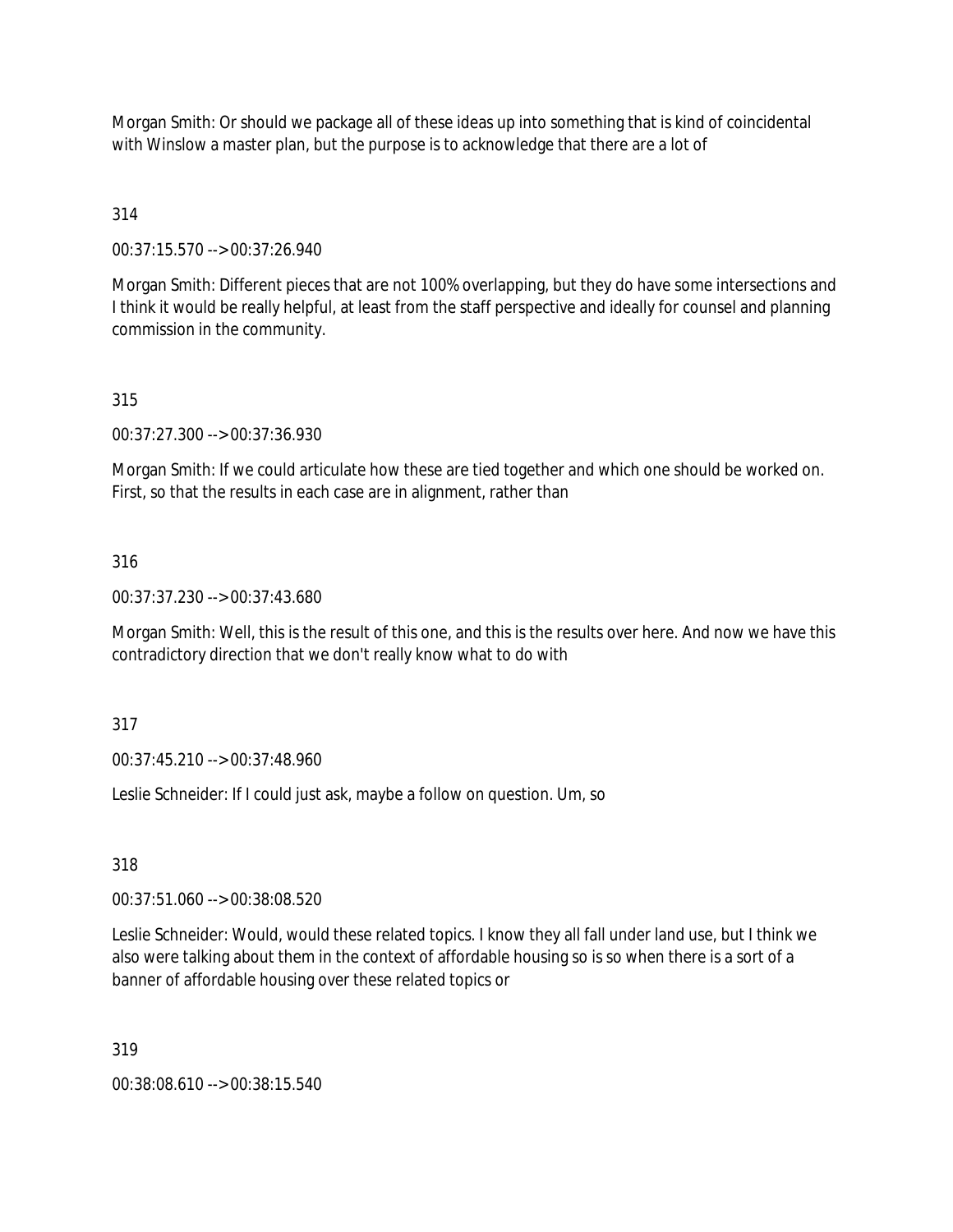Morgan Smith: I think I got a question or some clarity that the Council would provide. I mean, again, there's a lot of connections and relationships.

320

00:38:16.620 --> 00:38:31.830

Morgan Smith: So my goal is simply for us to have an organizing conversation to acknowledge the work that's been rolled out and say maybe collect our thoughts, a little bit more cohesively around how these tasks.

## 321

00:38:33.330 --> 00:38:41.490

Morgan Smith: relate to one another so that then we can decide what should we be working on first in order to better inform the things that will work on next.

#### 322

00:38:44.280 --> 00:38:57.750

Leslie Schneider: So land use comp plan and affordable housing are sort of the, the overarching ideas and we would be looking and this special session with the planning commission would be

323

00:38:58.620 --> 00:39:03.720

Leslie Schneider: Kind of organizing them to come up with with next steps. Is that a fair

324

00:39:04.020 --> 00:39:18.660

Morgan Smith: Yeah, I mean, as I as I envisioned it. It was a conversation for Council and Council decided that you wanted to include the planning commission because they're very involved in the work that you envision and it would be you felt to be useful for them to hear it. At the same time, so

325

00:39:19.710 --> 00:39:25.440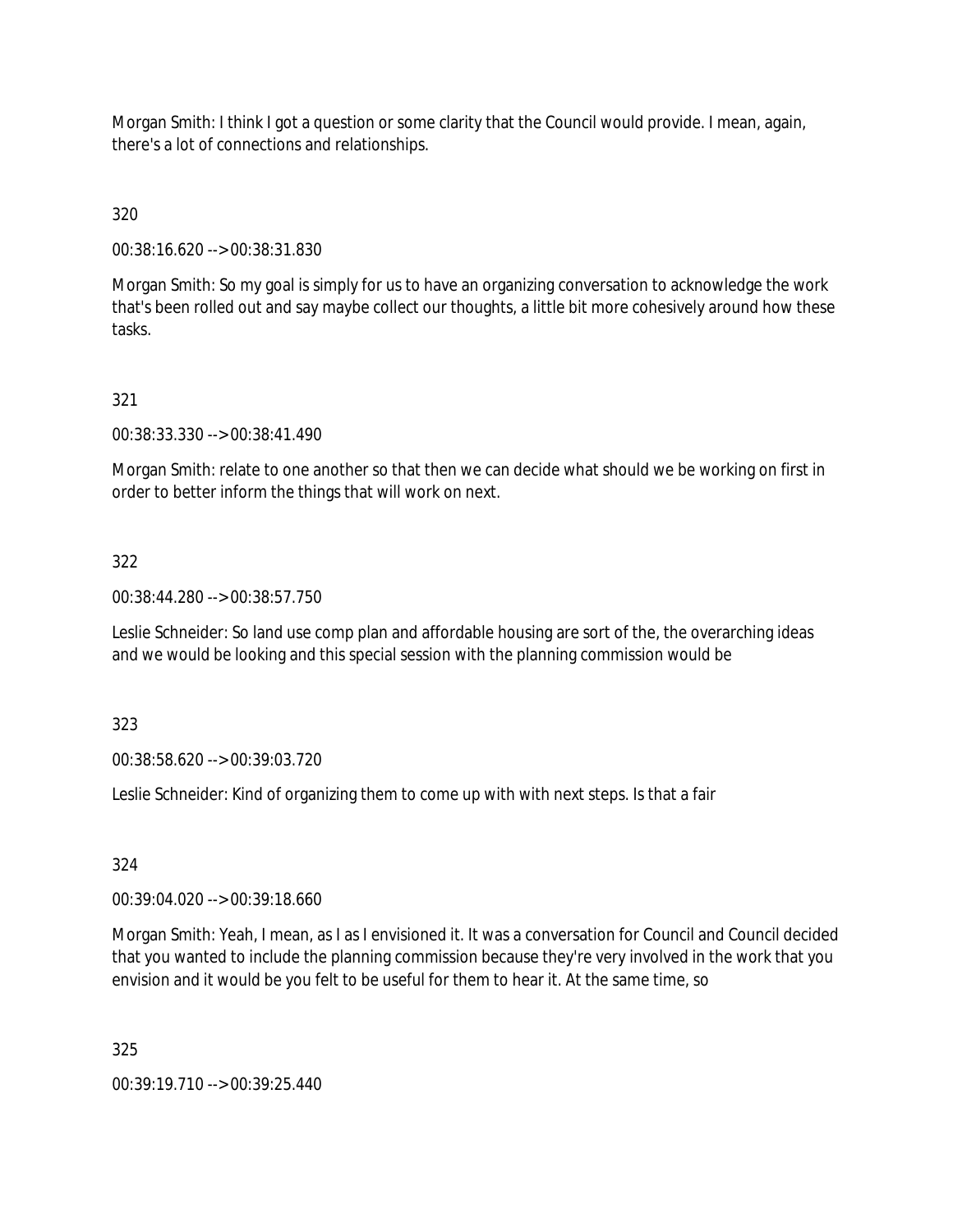Morgan Smith: It's a little bit different flavors. A joint meeting and I guess what I am trying to clarify is, I don't know that we're necessarily bringing you

326

00:39:25.830 --> 00:39:42.060

Morgan Smith: Policy described. We're not going to describe policy options or content. We're trying this is really more of a work plan organizing conversation so that we can better understand how to support and schedule and coordinate the work that you have directed us towards

327

00:39:43.260 --> 00:39:47.430

Leslie Schneider: Okay, I saw two hands go up. Councilmember hi topless.

328

00:39:48.300 --> 00:39:55.200

Kirsten Hytopoulos: So, um, as the person who I think asked to have this originally as a joint meeting. I wanted to ask, So Morgan or

329

00:39:55.830 --> 00:40:03.780

Kirsten Hytopoulos: Are we, by doing this changing what staff would bring forward, where they originally going to bring forward. Here's our recommendation of hierarchy and path.

330

00:40:04.200 --> 00:40:19.110

Kirsten Hytopoulos: And now we're blowing that up more, or was this always somewhat of an exploration. That's kind of my first question. And then I just want to remind everyone that we're still ultimately making the decision as the body as our body. So we are giving we aren't relinquishing that ultimate

331

00:40:20.970 --> 00:40:23.610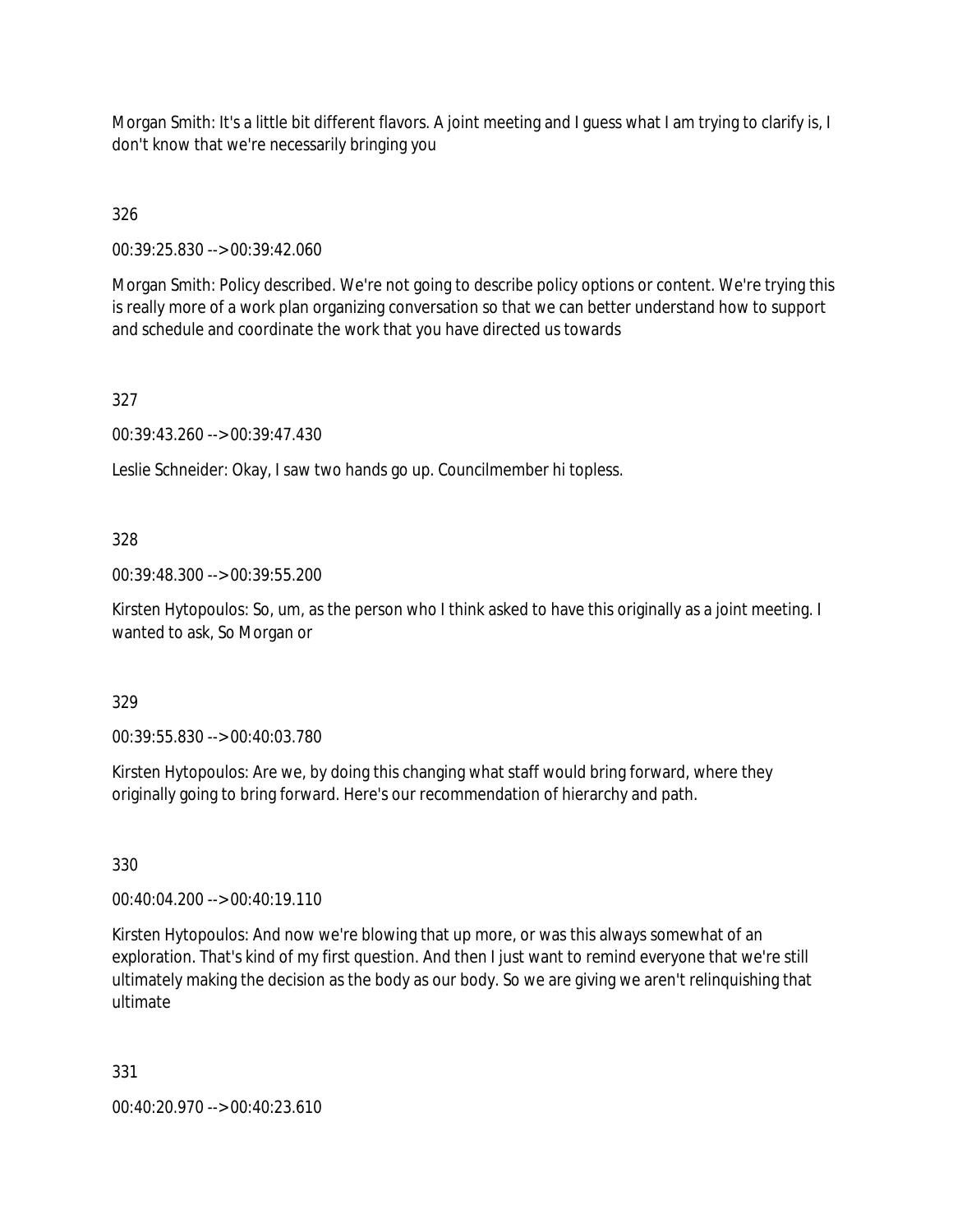Kirsten Hytopoulos: Decision. So did you understand my question, we're going

332

00:40:23.910 --> 00:40:28.470

Morgan Smith: I think so. It's not my intent to really further

# 333

00:40:29.670 --> 00:40:33.240

Morgan Smith: Develop the staff materials, particularly because if we're talking about for June 15

# 334

00:40:33.660 --> 00:40:40.770

Morgan Smith: That can feel like it's a long ways away, but it's not in in staff time because we only really have the next week or two to build it out.

# 335

00:40:41.130 --> 00:40:52.080

Morgan Smith: And also, I don't want to the intent is not to stand in for tactical briefings and policy work on each of these. It's to just make sure that everybody sees that there's a landscape here.

# 336

00:40:52.470 --> 00:40:59.940

Morgan Smith: That can all move at the same time and shouldn't that there are some decisions that inform other decisions and there's some

# 337

00:41:00.240 --> 00:41:08.970

Morgan Smith: work that was done behind us, that may need to be revisited. For example, the affordable housing Task Force has a very specific implementation recommendations.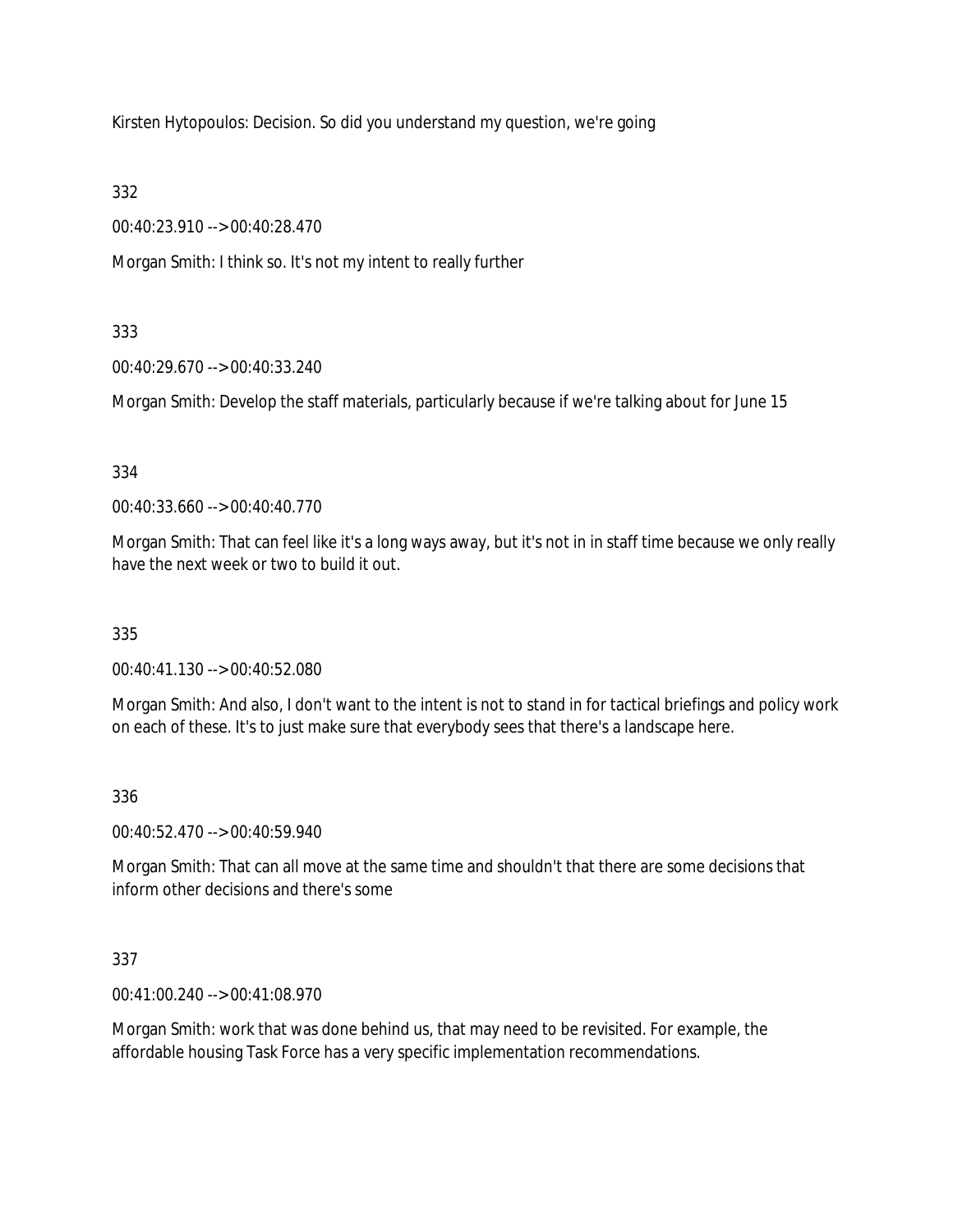338

00:41:09.300 --> 00:41:19.440

Morgan Smith: And councils direction to staff in 2018 was to go ahead and work on that and I checked in with you guys a couple times in 2019 to tell you how that was going

339

00:41:19.950 --> 00:41:28.560

Morgan Smith: Some of the decisions you're making around far need to be mindful of that. So that if you are moving in a different direction or a different pace.

340

00:41:29.250 --> 00:41:36.390

Morgan Smith: You know, we're kind of acknowledge where that doesn't doesn't sync up with the previous direction. So I guess that's a long answer.

341

00:41:36.750 --> 00:41:46.890

Morgan Smith: We won't be working to develop anything differently, it may be, though, that it's it needs it would be helpful for the planning commission to be clear on why they're there, and their level of participation in the session.

342

00:41:48.030 --> 00:41:49.110

Kirsten Hytopoulos: Good I follow up.

343

00:41:50.820 --> 00:41:59.130

Kirsten Hytopoulos: The reason I was one of the reasons I was asking was, I don't want to see us with this this great opportunity to meet and no real agenda facilitation. So are we assuming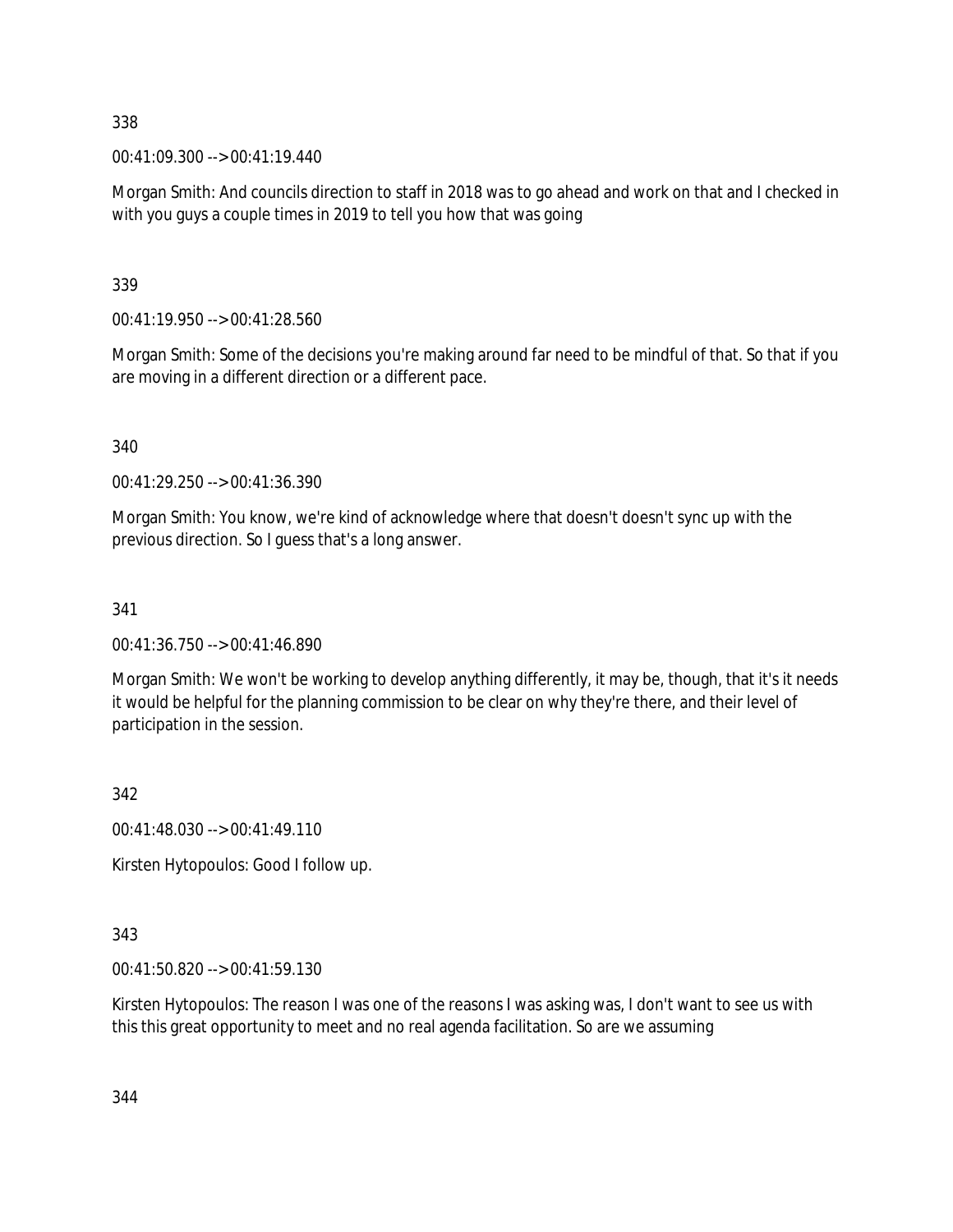00:41:59.400 --> 00:42:08.490

Kirsten Hytopoulos: at the, at the very least staff planning on leaving us facilitating and leading us through some sort of a structure or is that going to be up to us and where the planning commission

## 345

00:42:08.940 --> 00:42:19.860

Morgan Smith: Well, my goal was to prepare the briefing that we would have prepared for counsel and to provide that. But again, that that briefing isn't really designed to ask planning, Commissioners, you know,

346

00:42:21.870 --> 00:42:24.090

Morgan Smith: The same kinds of questions that are being posted Council.

347

00:42:24.810 --> 00:42:30.900

Leslie Schneider: I'd like to do come back to that process question in a second but councilman Pollux had his hand up for a bit.

## 348

00:42:32.340 --> 00:42:36.510

Michael Pollock: Thank you, man. I'm really this is kind of just to follow up to do this.

349 00:42:38.070 --> 00:42:38.760 Michael Pollock: We're

350

00:42:40.080 --> 00:42:47.640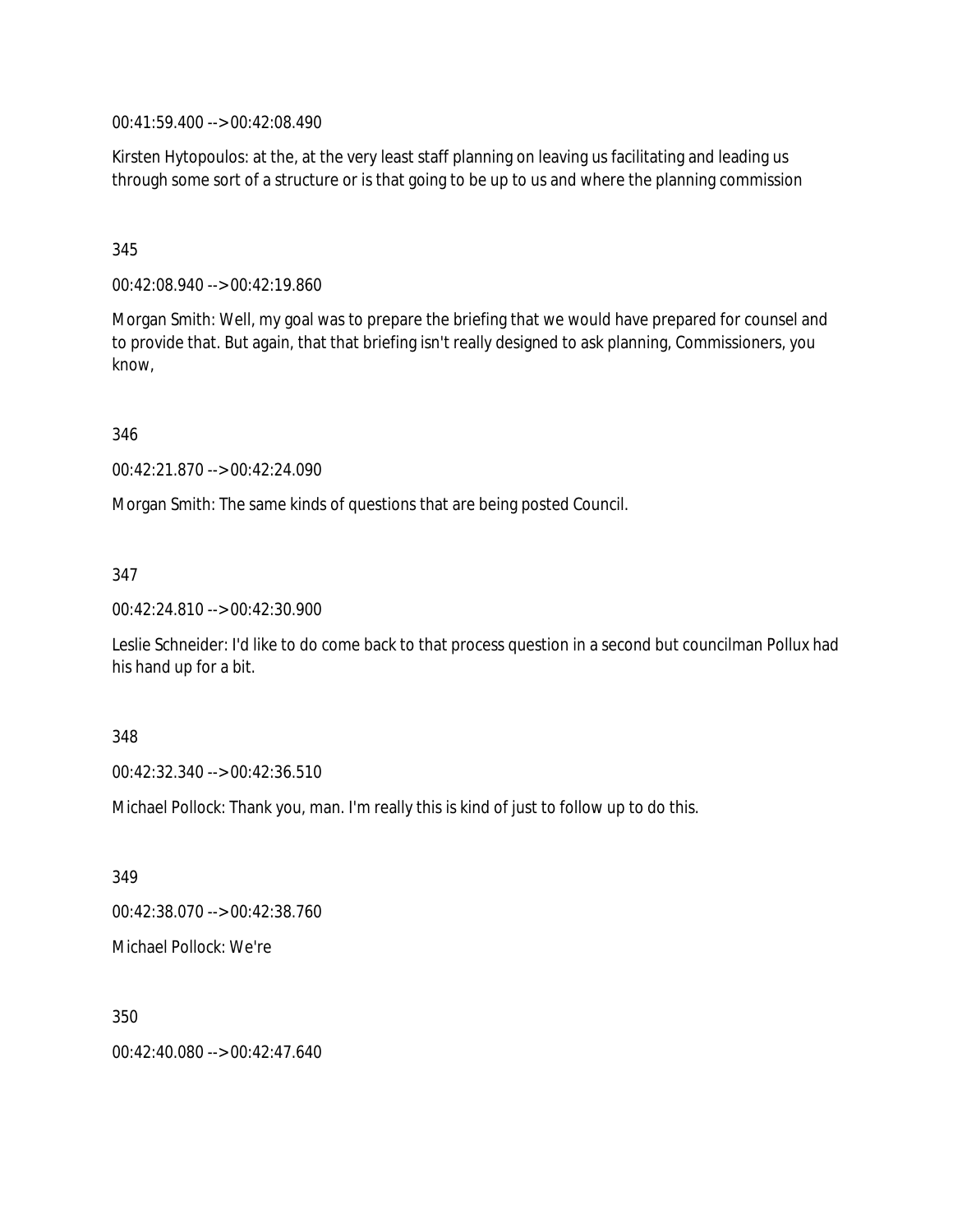Michael Pollock: We're kind of, we need to have the meeting to answer some of these questions is my feeling I'm hearing from the city manager, they

351

00:42:48.480 --> 00:42:59.940

Michael Pollock: We have to have a conversation about what our priorities are in terms of what I'm just going to broaden the called land use and we've heard a number of different subjects and they're all

352

00:43:00.570 --> 00:43:06.840

Michael Pollock: tangled together. It's like, it's like a rope that's tied in a knot and you have to start entangling it somewhere.

## 353

00:43:07.500 --> 00:43:14.220

Michael Pollock: So, I mean, I don't want to speak for the city manager. But if I were in her shoes, but I would want to know is,

354

00:43:15.000 --> 00:43:28.980

Michael Pollock: What are the priorities for the Council and and and so what what do we want to do and then who's going to do what, what's the role of the planning commission. How are we going to work through this kind of big, big Norrell of

355

00:43:29.880 --> 00:43:40.620

Michael Pollock: Legislation. I mean, we're tackling a bit it's interrelated. So, I mean, I, I, that's what I want to know, and I'm going to. And I think that the planning commission has

356

00:43:41.130 --> 00:43:50.550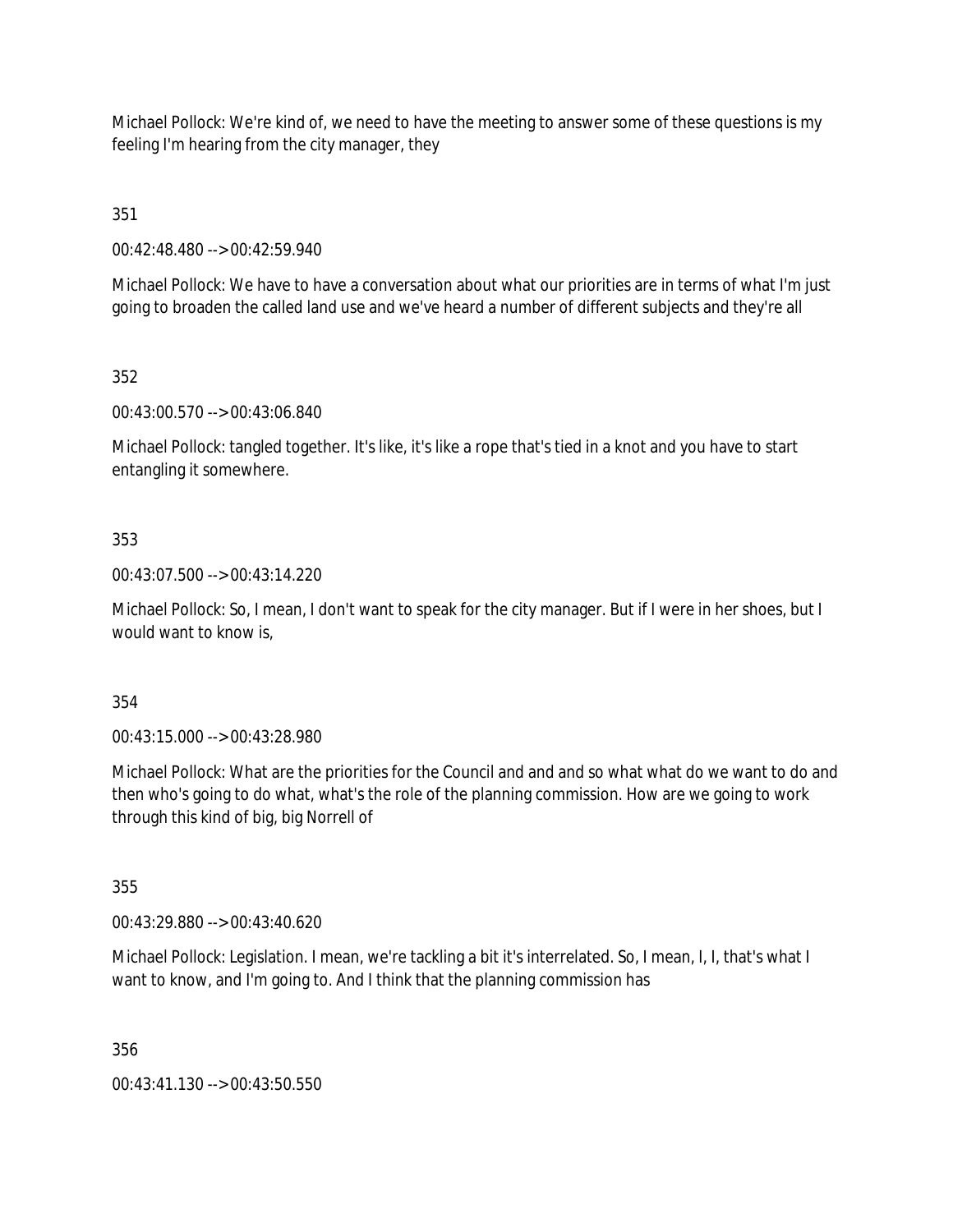Michael Pollock: great insight into this because they tackle it on a regular basis in terms of this in terms of land use policies, in particular, so

## 357

00:43:51.390 --> 00:44:05.850

Michael Pollock: It just seems like we need to schedule the meeting and have this sort of somewhat open ended discussion and get a sense for what everybody's priorities are. Because I don't know what Council number deeps priorities are or

## 358

00:44:07.380 --> 00:44:22.590

Michael Pollock: Americanized Snyder's or COUNCILMEMBER Medina, so I just, I feel like we don't need to have a conversation about having the conversation we actually need to just have the conversation and and then I think there will be a lot more clarity. At that point, or hopefully there will be

#### 359

00:44:24.030 --> 00:44:34.950

Leslie Schneider: Thank you, um, city manager. I was just going to suggest that maybe we just allocate a little bit of extra time in the agenda meeting or a separate meeting to talk about the process for that meeting.

## 360

00:44:36.600 --> 00:44:40.020

Leslie Schneider: Or or not, you know, if you if you've got it handled.

## 361

00:44:41.700 --> 00:44:42.870

Leslie Schneider: COUNCILMEMBER high topless.

## 362

00:44:43.290 --> 00:44:53.730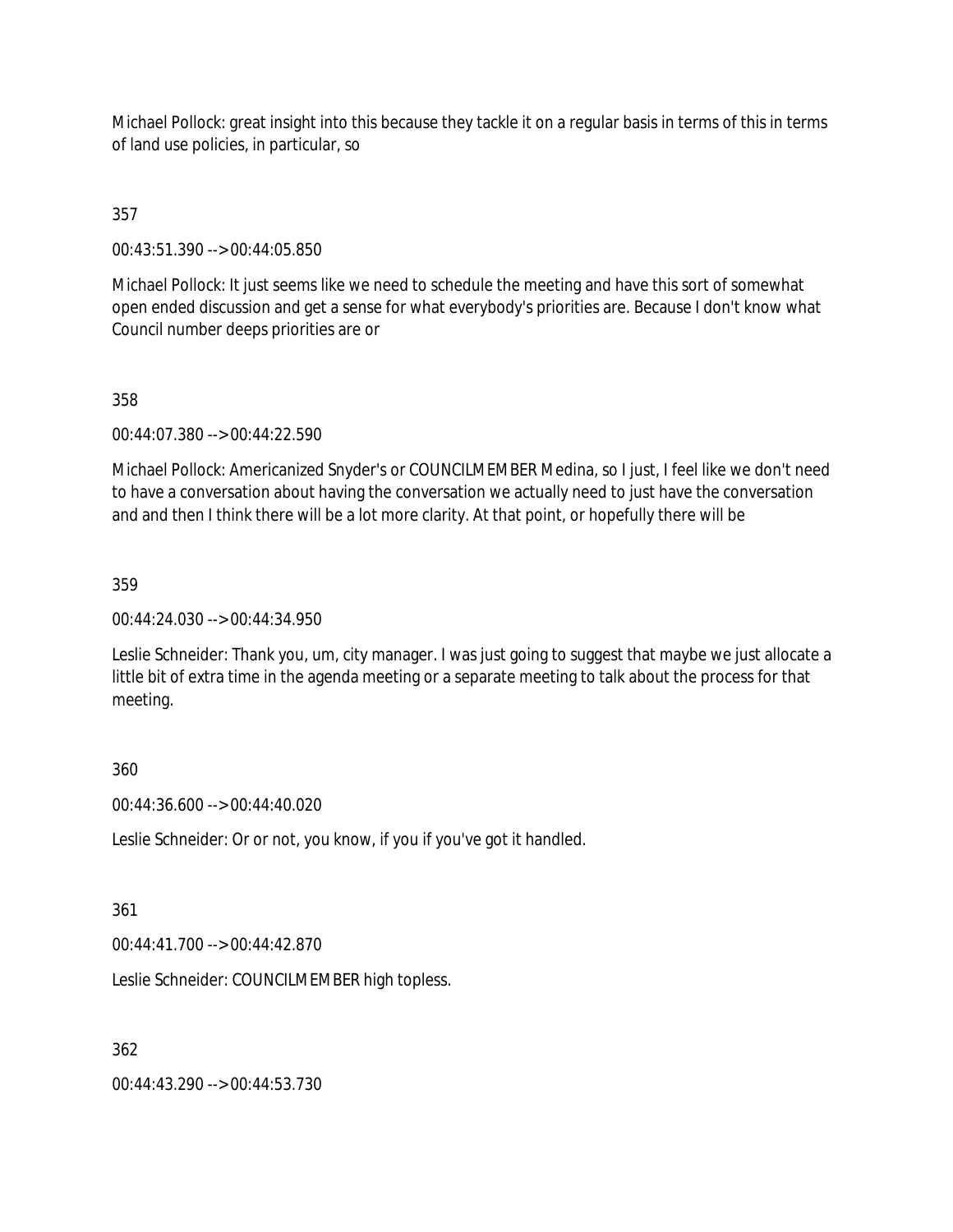Kirsten Hytopoulos: I you know I guess not know exactly what the original agenda was going to be the way I would have seen this is what you would going what you and staff are bringing to us. I see it is helpful to us to have

363

00:44:54.090 --> 00:45:00.600

Kirsten Hytopoulos: Planning Commission here, the same questions here, the same information ask their questions that we might not know to ask

#### 364

00:45:00.990 --> 00:45:10.860

Kirsten Hytopoulos: Hear their feedback. And so they're parallel in the room to us do going through the same experience that we would have gone through without the decision making power at the end of that.

#### 365

00:45:11.280 --> 00:45:17.220

Kirsten Hytopoulos: Maybe that doesn't fit into what we're talking about. But that's my, that's how I imagine they add value.

366

00:45:18.720 --> 00:45:18.990

Leslie Schneider: Okay.

367

00:45:19.590 --> 00:45:20.400

Morgan Smith: Yeah, I guess.

368

00:45:22.260 --> 00:45:31.020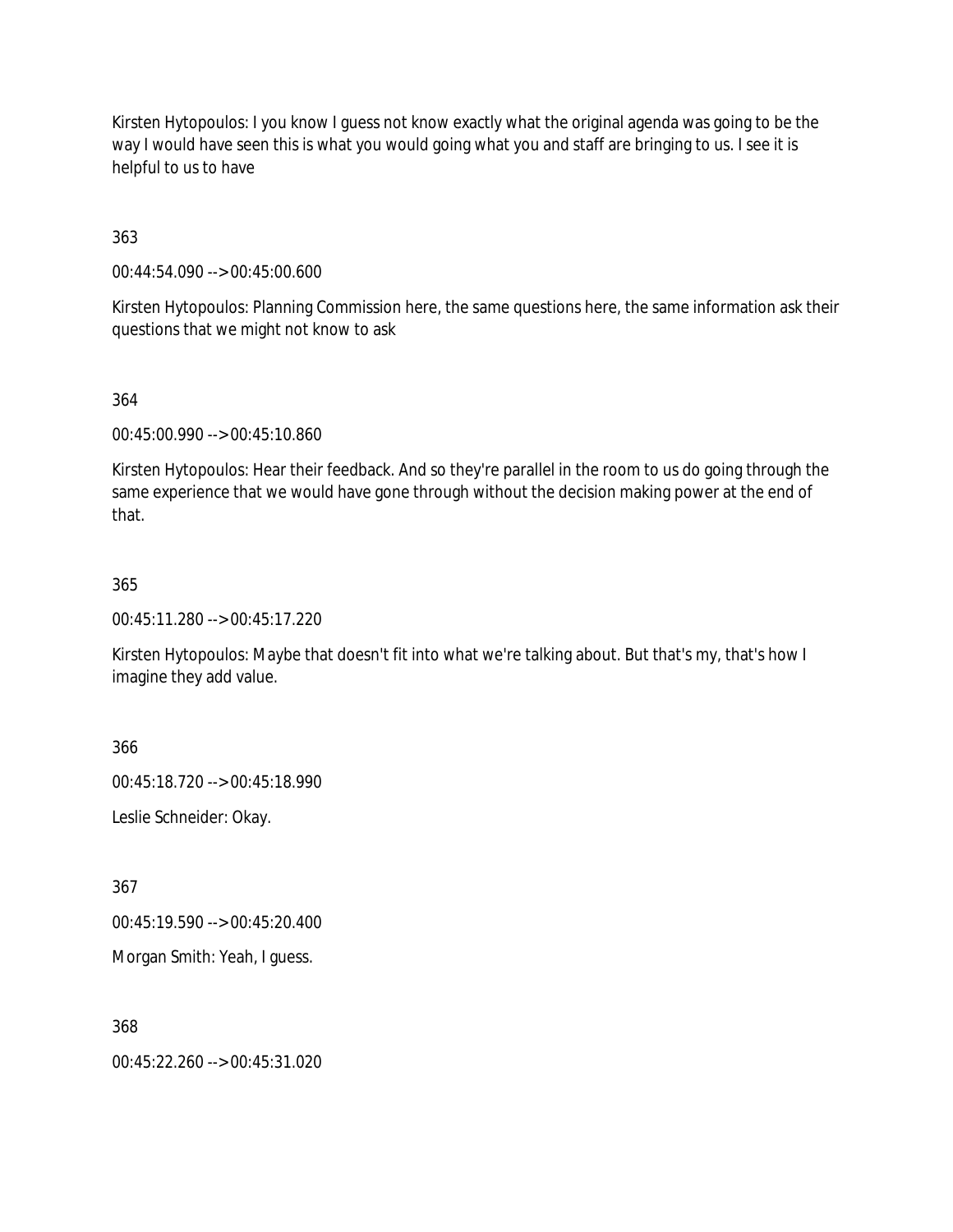Morgan Smith: On the one hand, I feel like expectations are perhaps high and by having a joint meeting that certainly elevates the significance of the session

369

00:45:32.340 --> 00:45:40.260

Morgan Smith: But on the other hand, from a staff perspective, we're not aiming for a lot of policy content or history or background. We're just trying to kind of

370

00:45:40.830 --> 00:45:47.640

Morgan Smith: Lay out the building blocks and say here's where we see some challenges if we don't acknowledge that these building blocks fit together. We don't want

371

00:45:47.910 --> 00:46:00.990

Morgan Smith: Planning Commission to get far down the road, working on the direction you gave them related to far while over here. You're having a separate conversation about CDR that might be linked right so i guess i think we

372

00:46:01.590 --> 00:46:13.770

Morgan Smith: Will bring the president the briefing that we plan to bring but I don't want, I don't want to contribute to the sense of buildup or anticipation that there's going to be a lot of tremendous technical or policy content. It's a planning exercise to some degree.

373

00:46:14.940 --> 00:46:15.750

Leslie Schneider: Helps never Pollock.

374

00:46:20.220 --> 00:46:34.140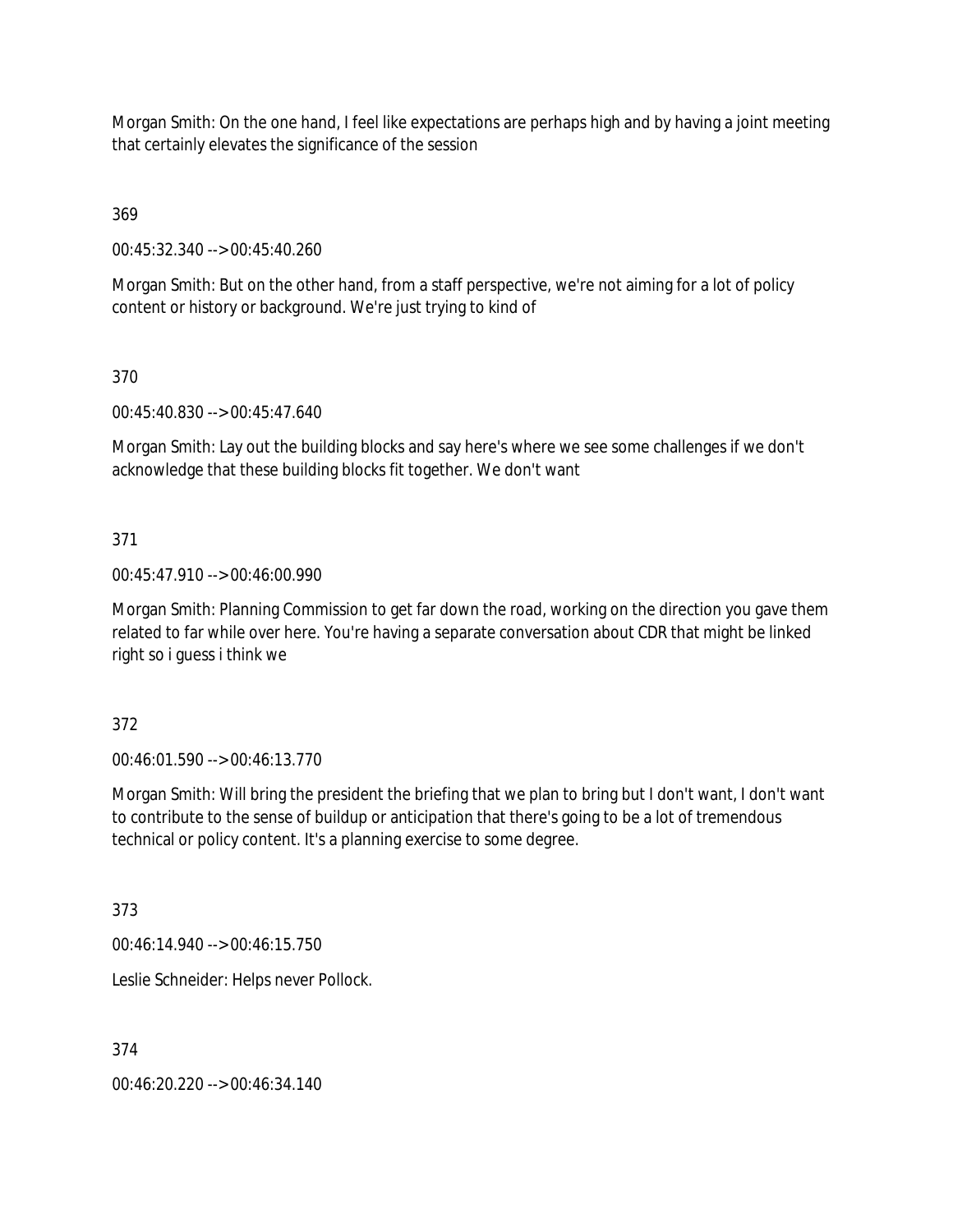Michael Pollock: Needed yeah i think i think that's well said city manager, what would be helpful is is giving us staffs insights into the web into the connections that they see.

375

00:46:34.440 --> 00:46:43.260

Michael Pollock: And I don't think it has to be complete, and it can't be, because this is an iterative process, but in anticipation of the meeting, having

376

00:46:43.830 --> 00:46:49.080

Michael Pollock: Something about you just went through a number of connections. So having that and just putting that together.

## 377

00:46:49.440 --> 00:46:56.250

Michael Pollock: For me, that would be very helpful. So you put it. What did you guys see so far as the connections and fire, there may be a little question marks and

378

00:46:56.730 --> 00:47:09.390

Michael Pollock: You know, I think the things like a food web, I guess. And so what are the known connections and where are the question marks and things so that anyway. I don't know if that helps for guidance in terms of other things. But that was certainly helped me

379

00:47:10.440 --> 00:47:19.170

Michael Pollock: As a policymaker to understand where we maybe want to focus after that. Does that help you city. Yeah.

380

00:47:20.610 --> 00:47:26.520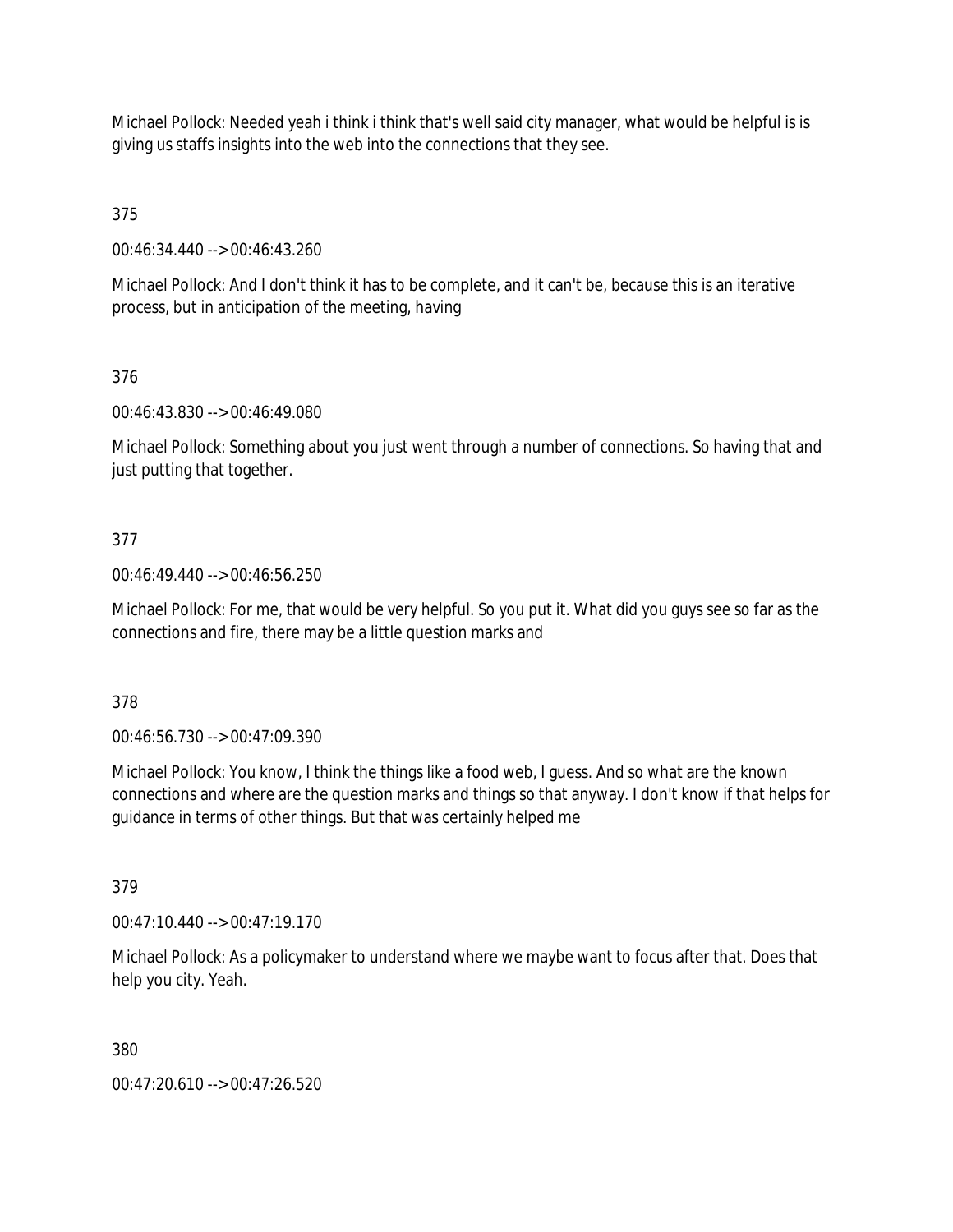Leslie Schneider: Okay, so in moving this along. Are any final comments on future agendas.

381

00:47:28.860 --> 00:47:33.630

Leslie Schneider: Great. So we can now move on to item seven,

382

00:47:33.750 --> 00:47:36.450

Leslie Schneider: Seven. A the proclamation declaring June.

383

00:47:37.140 --> 00:47:52.080

Leslie Schneider: 2020 as lesbian, gay, bisexual, transgender queer questioning LGBT Q Pride Month and I'd be very happy to read this. I'd also be happy to let someone else read this proclamation if they're prepared to do so.

384

00:47:53.250 --> 00:47:58.170

Leslie Schneider: Are there any last minute hands up on that or otherwise, I can launch in on this.

385

00:47:59.850 --> 00:48:01.470

Leslie Schneider: All right, I'm going to go for it, then

386

00:48:02.550 --> 00:48:06.900

Leslie Schneider: So a proclamation by the mayor of the city of Bainbridge Island Washington declaring June.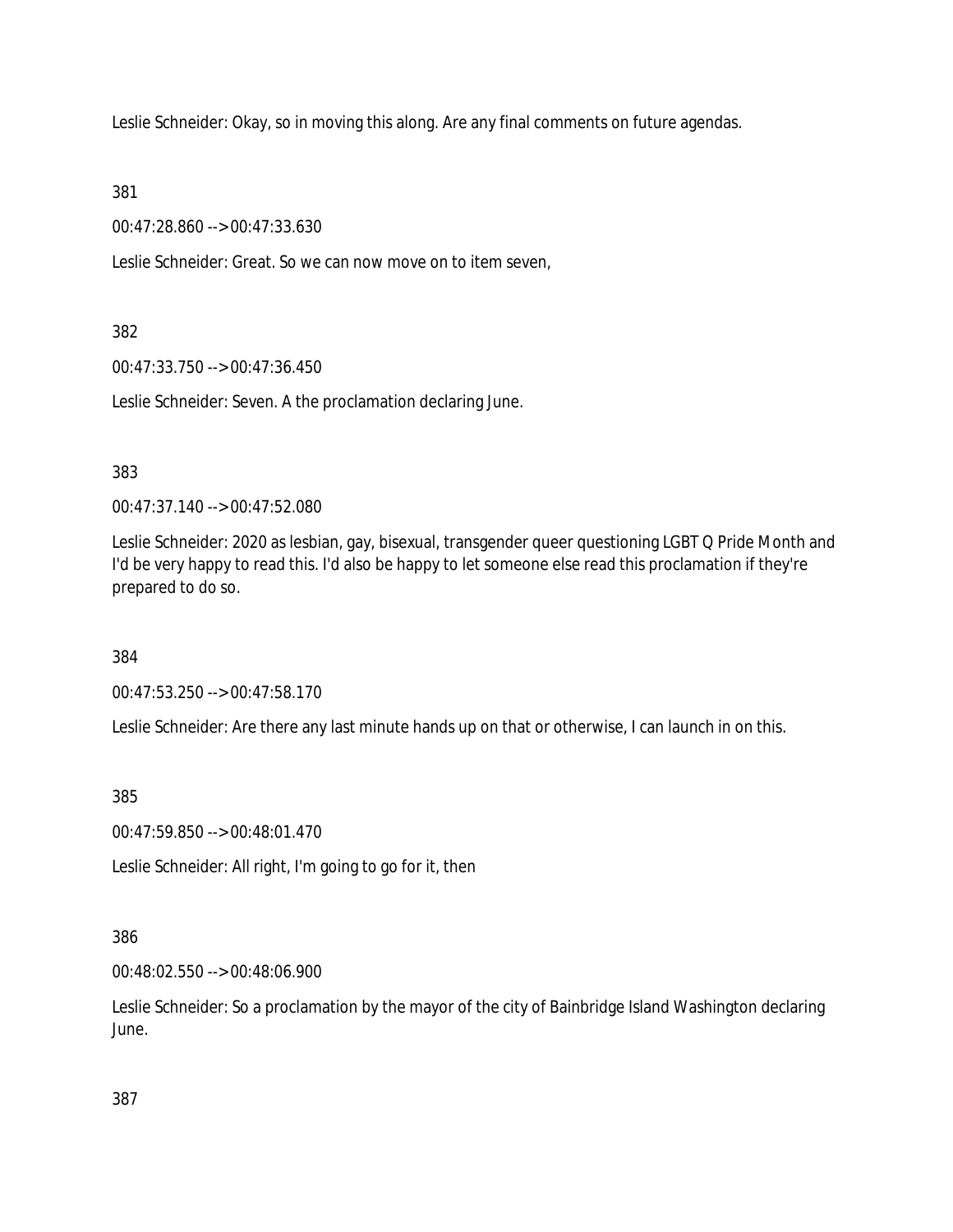00:48:08.040 --> 00:48:14.310

Leslie Schneider: As lesbian, gay, bisexual, transgender queer and questioning LGBT Q Pride Month.

388

00:48:15.600 --> 00:48:20.130

Leslie Schneider: Whereas our nation was founded upon the declaration that all people are created equal.

## 389

00:48:20.490 --> 00:48:28.890

Leslie Schneider: That life, liberty, and the pursuit of happiness are among the inalienable rights of every person and that each person shall be accorded the equal protection of the law.

## 390

00:48:29.490 --> 00:48:37.500

Leslie Schneider: And whereas the LGBT community has made great strides forward but equality inclusion and acceptance have not yet been fully achieved.

## 391

00:48:38.040 --> 00:48:48.480

Leslie Schneider: We must practice these values and teach them to future generations. And whereas, one of the guiding principles of the city of Bainbridge Island is to foster the diversity of the residents of the island.

## 392

00:48:48.990 --> 00:48:57.300

Leslie Schneider: And whereas Bainbridge pride was founded in June 2015 at the time of the first pride proclamation by the city of Bainbridge Island.

393

00:48:57.690 --> 00:49:04.170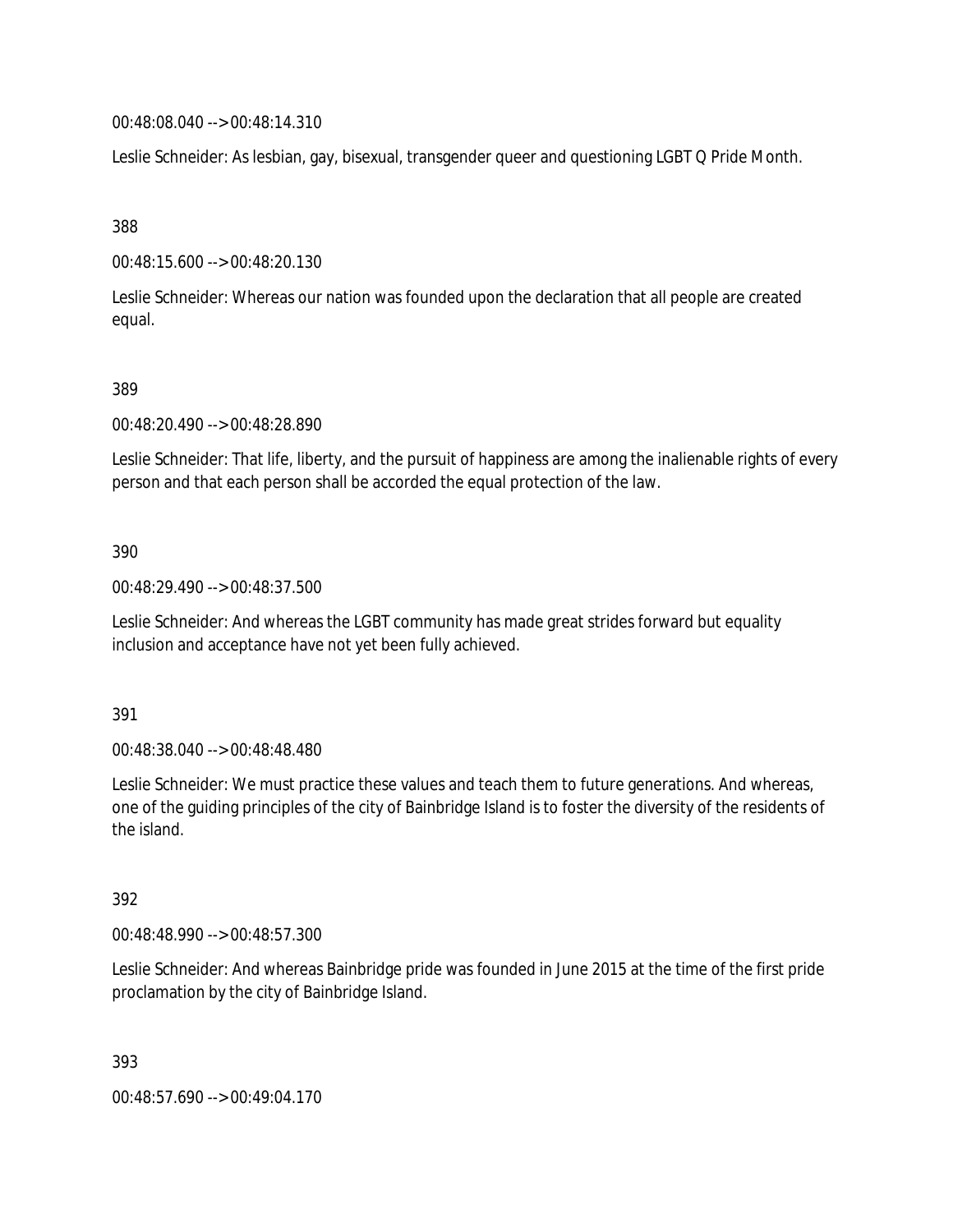Leslie Schneider: And Bainbridge pride continues to bring together the diverse LGBT Q residents of the city for fellowship and support.

394

00:49:05.040 --> 00:49:16.590

Leslie Schneider: And whereas on June 28 1969 patrons of the Stonewall in in New York City rose up and resisted police harassment that had become all too common for members of the LGBT community.

395

00:49:17.130 --> 00:49:31.950

Leslie Schneider: Out of this resistance, the LGBT Q rights movement in America was born during LGBT Q Pride month we commemorate the events of june 1969 and commit to achieving equal justice under the law for LGBT Q Americans.

## 396

00:49:32.970 --> 00:49:44.460

Leslie Schneider: Now, therefore I Leslie Schneider Mayor of the City of Bainbridge Island, on behalf of the city council do hereby proclaim June 2020 as LGBT Q Pride Month.

397

00:49:44.790 --> 00:50:00.600

Leslie Schneider: In the city of Bainbridge Island, and we encourage all residents to celebrate the progress within our culture towards justice, equality and full civic recognition for the LGBT Q persons and to join us in the fight, fight that remain to be one.

398

00:50:01.800 --> 00:50:11.460

Leslie Schneider: And I just want to look kind of quickly at the attendees. If there's anybody to sort of virtually receive this proclamation if you wanted to put your hand up to

399

00:50:14.640 --> 00:50:20.670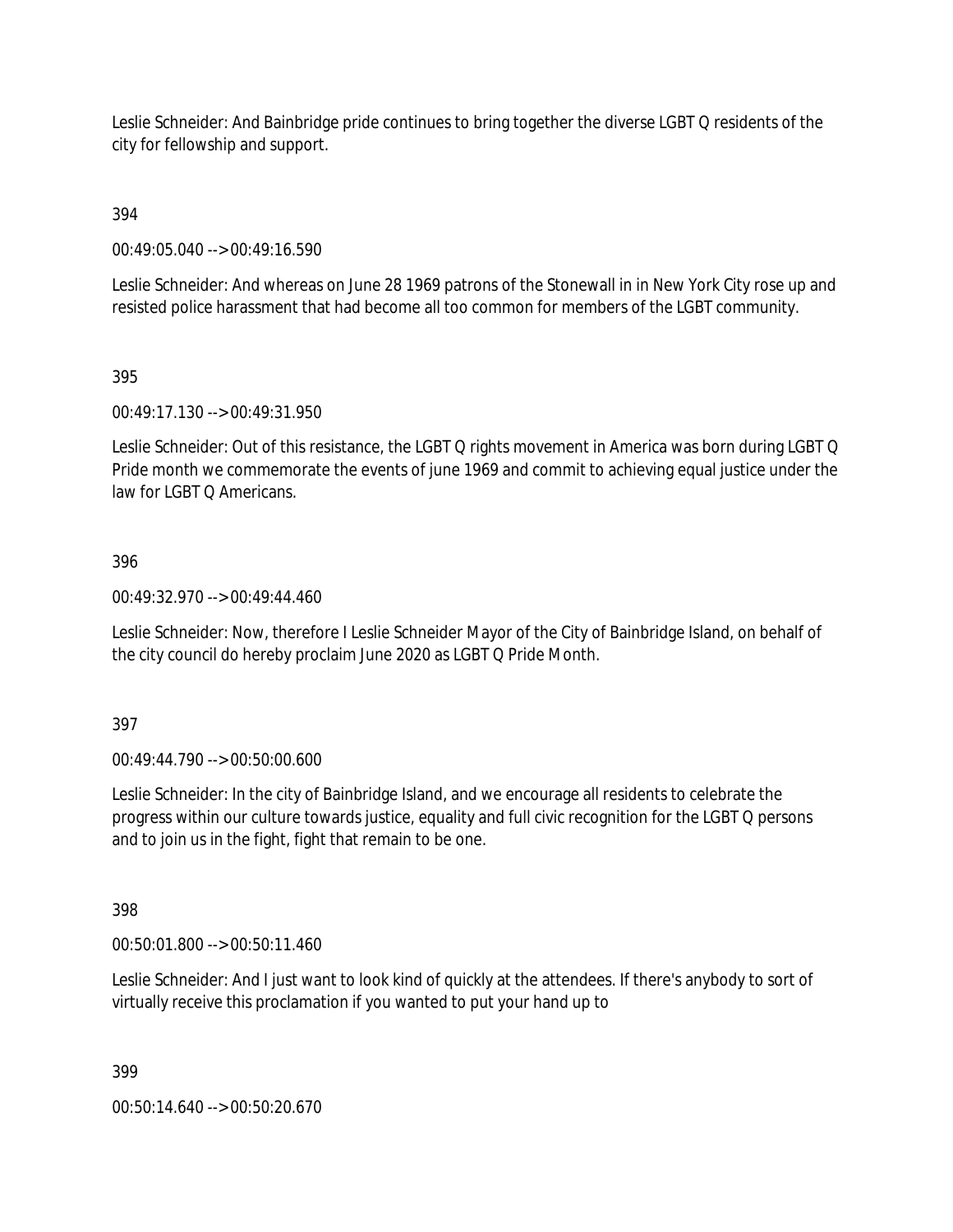Leslie Schneider: say a couple words if there's someone specifically here for that and seeing none.

400

00:50:22.380 --> 00:50:34.050

Leslie Schneider: I just I just had a quick comment to say that I'm just so sad that we're not going to have this you know pride celebration. This month I went last year and it was

# 401

00:50:35.040 --> 00:50:49.860

Leslie Schneider: It was just so much fun. And the, the spirit was amazing. So we have a lot of sadnesses in these past few months, and we're going to miss a lot of wonderful summer events. So just wanted to put that out there. I will miss it.

402

00:50:51.390 --> 00:50:52.650

Leslie Schneider: Okay, I'm

403

00:50:54.270 --> 00:50:55.440

Leslie Schneider: Moving on.

404

00:50:59.670 --> 00:51:11.550

Leslie Schneider: So item seven be is overview of the draft Climate Action Plan goals and strategies and we have Michael Cox here as the chairperson for that.

405

00:51:13.500 --> 00:51:18.510

Leslie Schneider: Climate change advisory committee Michael gang and I'll turn it over to you.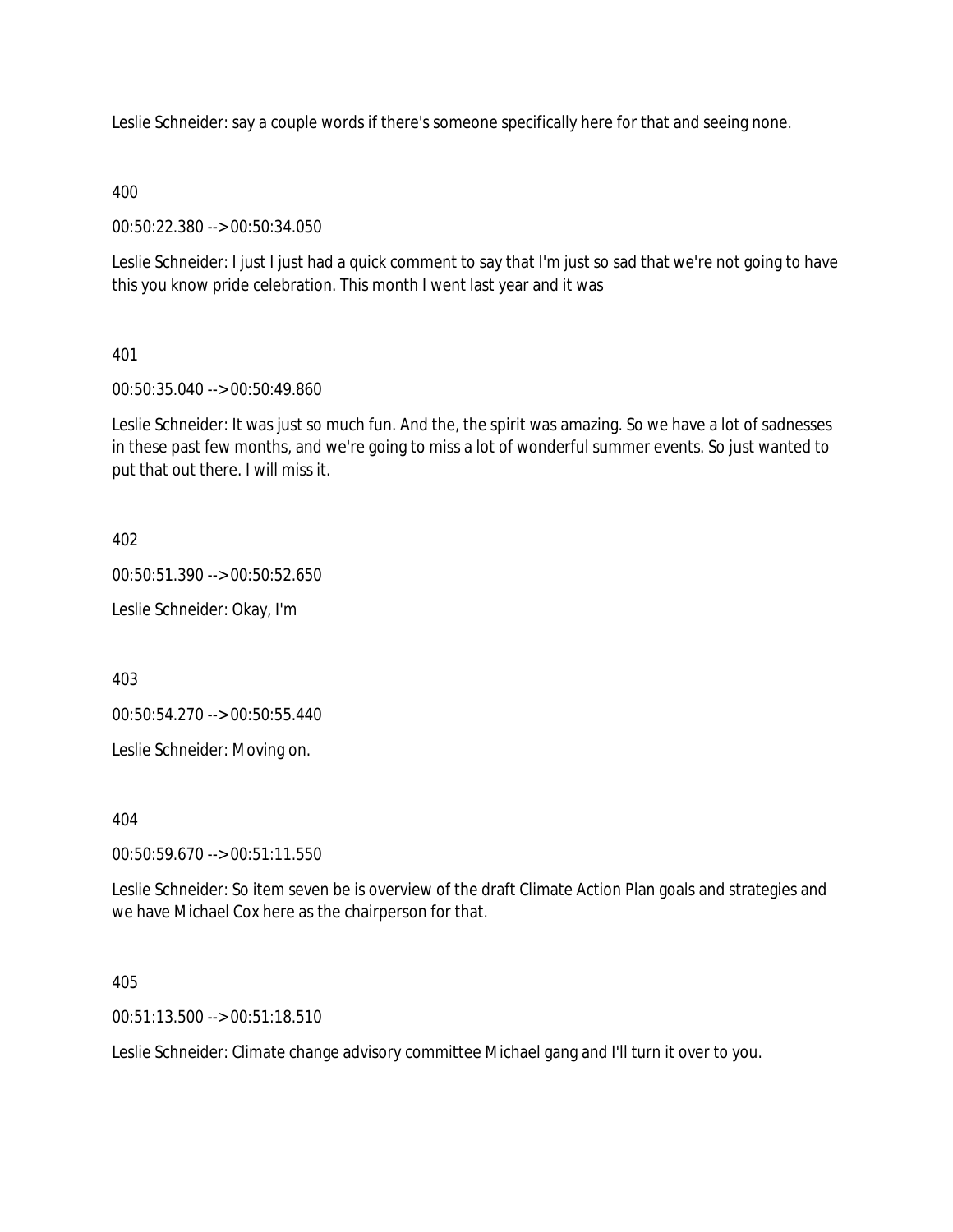406

00:51:19.740 --> 00:51:30.300

Michael Cox: Okay, thank you. Let me put this in slide mode. So first of all, thank you everybody for allowing us to come here. I know.

407

00:51:30.630 --> 00:51:39.030

Michael Cox: space that we're in the middle of a pandemic. So if you're grateful that we're it will come and talk to you about the progress we're making on the climate action plan.

408

00:51:39.690 --> 00:51:48.660

Michael Cox: Specifically, I wanted to put some kudos to the deputy city manager Ellen has been very helpful in moving this along or two liaisons

409

00:51:49.050 --> 00:51:55.050

Michael Cox: COUNCILMEMBER deets. And I taught us who really helped us so. So what I'm going to do tonight is

410

00:51:55.740 --> 00:52:04.560

Michael Cox: Give a general kind of background of where we're been at and then talk specifically about the specific areas and what we're proposing.

411

00:52:05.070 --> 00:52:16.470

Michael Cox: Also want to note it that dial a number of other members of the committee or on David McCarney the CO chair Laura Hansen Julie Matthews, Deb redneck and there may be others that I didn't see any attendance.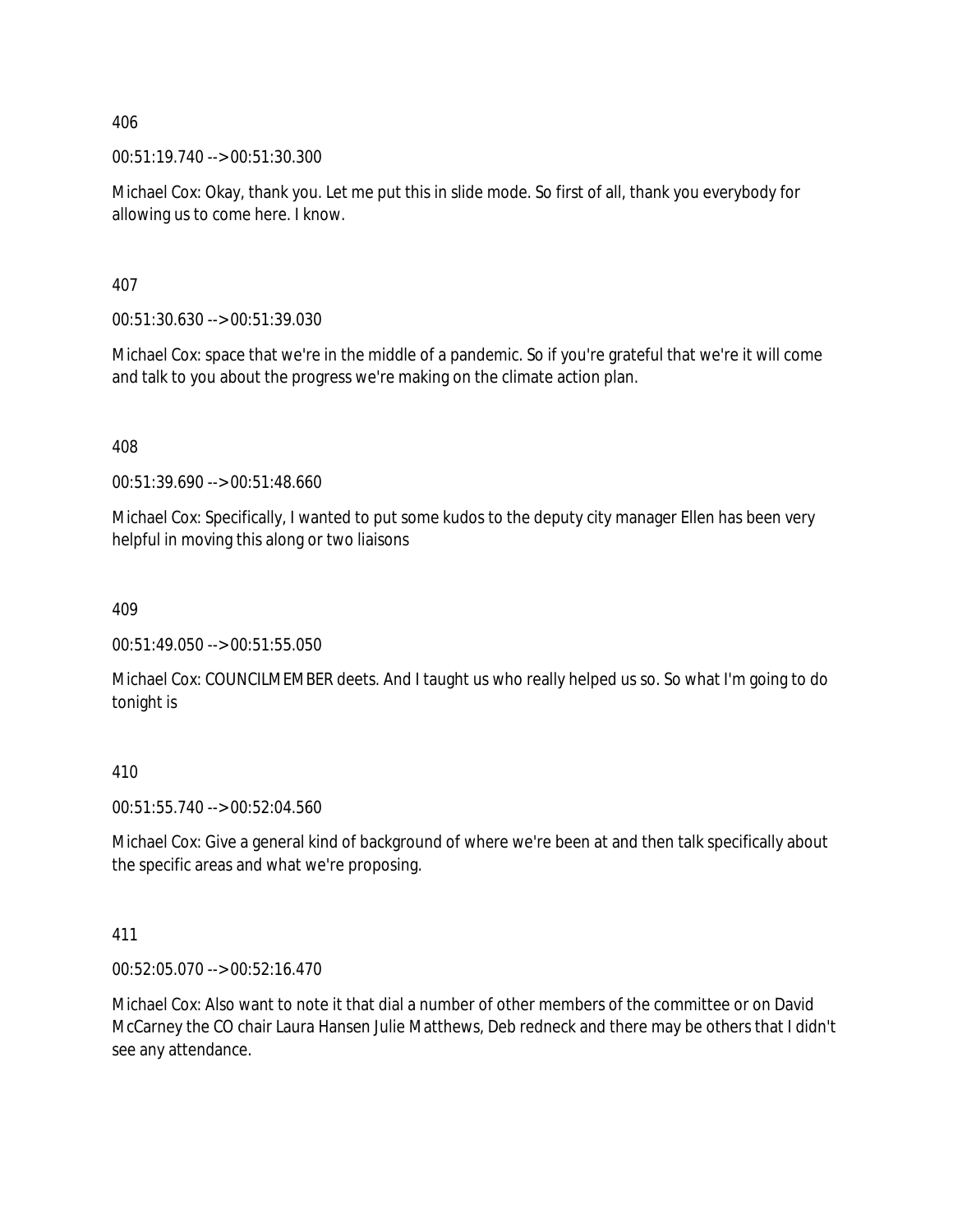## 412

00:52:17.070 --> 00:52:26.460

Michael Cox: So just as a reminder, wanted to go over the development process for Climate Action Plan and I'll talk a little more detail of each of these

413

00:52:26.820 --> 00:52:35.820

Michael Cox: First of all, we updated the climate assessment for the city. We then after Cascadia and the city completed greenhouse gas inventory

414

00:52:36.270 --> 00:52:46.710

Michael Cox: We're in the midst of developing a climate action plan. Now we're going to talk about that, of course, need step for implemented. Step five. Monitor and then start all over again.

415

00:52:47.220 --> 00:52:52.230

Michael Cox: And of course, in the middle of this is leadership and commitment from the city to to make this work.

416

00:52:52.980 --> 00:53:02.760

Michael Cox: Now, just a reminder last year games room for Hill, who's a meteorologist with the City of Seattle, who was on the committee to the preliminary assessment of

417

00:53:03.180 --> 00:53:13.920

Michael Cox: Sea level rise, and based on the best information available to time he estimated central estimate by 2050 about a 15 inch rising sea level compared to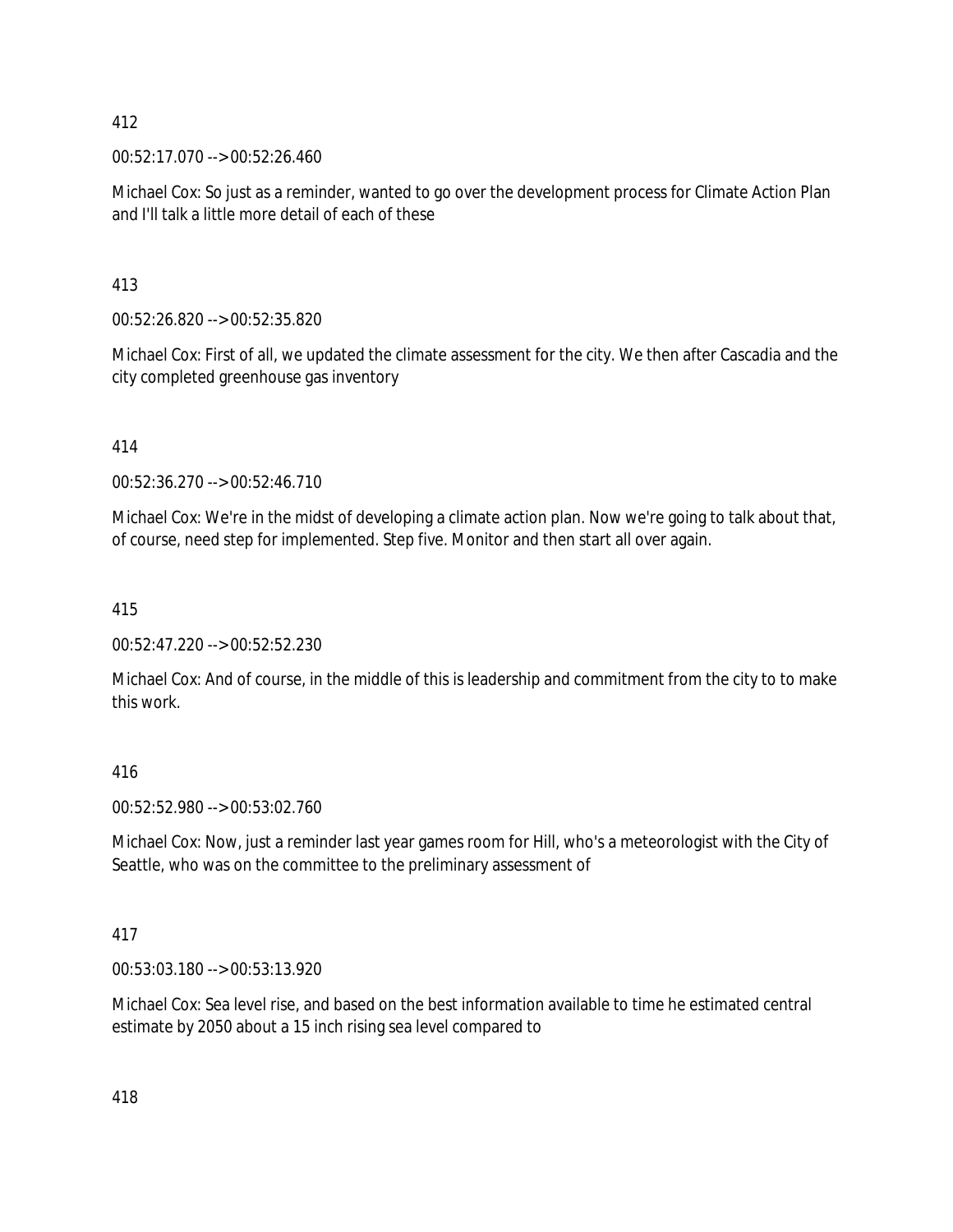00:53:14.970 --> 00:53:29.010

Michael Cox: The Century and by 2100 about a 30 inch. And in addition, Laura Hansen from eco adapt completed a Bainbridge Island climate impact assessment for the Comprehensive Plan several years ago.

419

00:53:29.490 --> 00:53:39.510

Michael Cox: Updated that so we updated the information on climate impacts that we thought were relevant and, of course, Heather. The greenhouse gas emissions inventory

420

00:53:39.960 --> 00:53:52.650

Michael Cox: Which you've already been briefed on and talked about in the big takeaway is not when a huge surprise electricity transportation are the two big ones for greenhouse gas or about each of those

421

00:53:53.790 --> 00:54:06.750

Michael Cox: We also went out for community input. We did a survey and about 40 and 50 respondents were held to community workshops, one in City Hall, want to be every high school with over 150 people involved.

## 422

 $00:54:07.260 \rightarrow 00:54:16.110$ 

Michael Cox: We got their feedback into both the survey and the meetings and have incorporated those ideas into our, our plan our draft plan.

## 423

00:54:17.010 --> 00:54:28.980

Michael Cox: Now, a big picture of three real areas we focus on in a plan, the mitigation using greenhouse gases annotation preparing the community and community engagement. How do we get the community involved.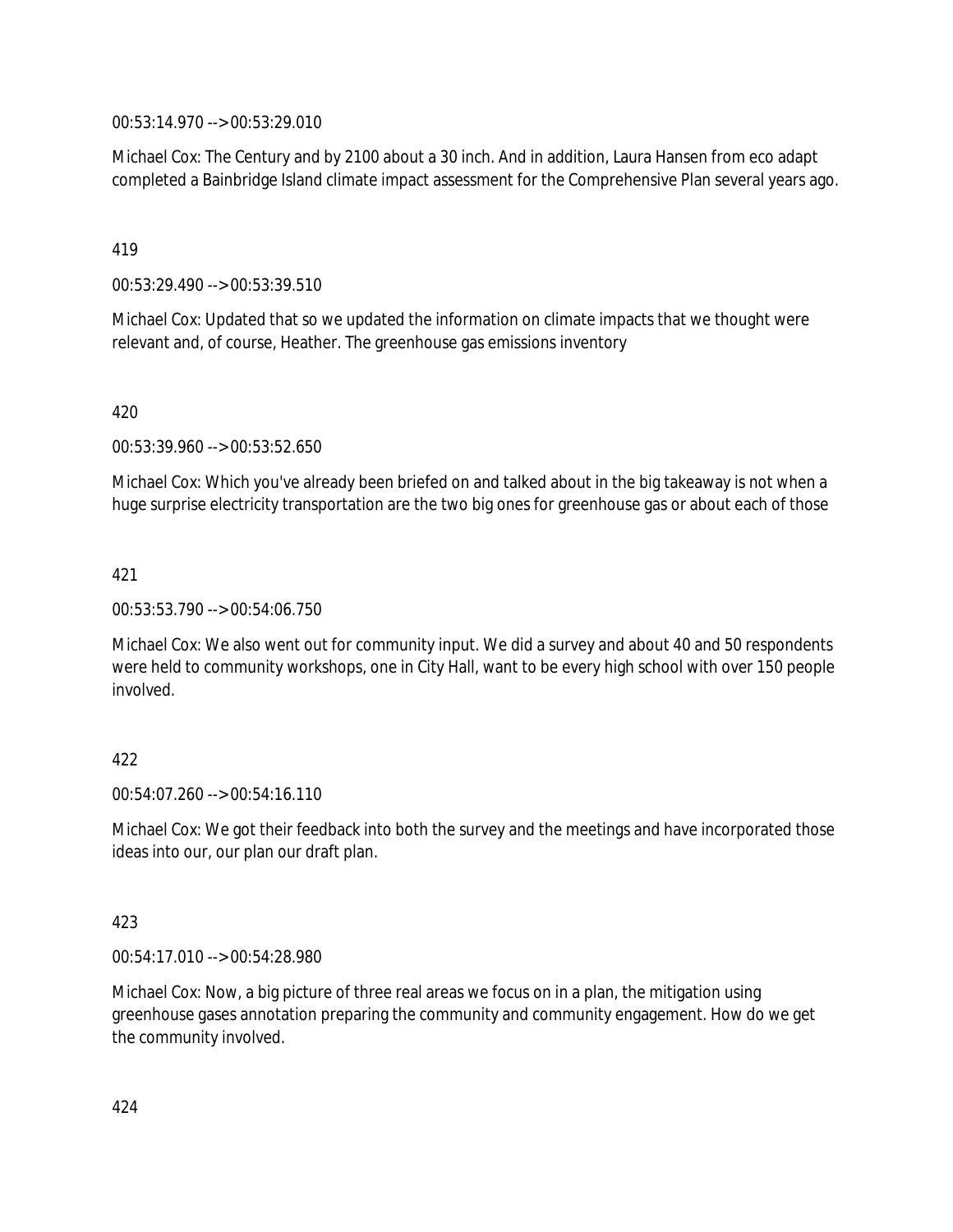00:54:29.670 --> 00:54:41.850

Michael Cox: So I'm gonna focus on mitigation. Here we have a recommended goal by 2045 to reduce greenhouse gas emissions by 90% compared to 2014 with some interim targets.

425

00:54:42.270 --> 00:54:52.140

Michael Cox: And I know people have asked, well, why don't we have a number of other cities around Washington state actually have a goal of 80% reductions by

426

00:54:53.190 --> 00:55:03.330

Michael Cox: Others have a net zero greenhouse gas emissions or a carbon neutral, we decided to recommend to not have a net zero

427

00:55:03.780 --> 00:55:12.240

Michael Cox: Because what that requires is we have carbon offsets, we thought let's see how far we can get down the road by reductions without

428

00:55:12.690 --> 00:55:19.980

Michael Cox: Trying to incorporate carbon offsets and we also tried to push the data from 2015 to 2045. The reason

429

00:55:20.790 --> 00:55:34.800

Michael Cox: Is kind of its target is the Intergovernmental Panel on Climate Change is indicated that we need to be globally net zero greenhouse gases. If we want to keep below 1.5 degrees Celsius of the above pre industrial levels.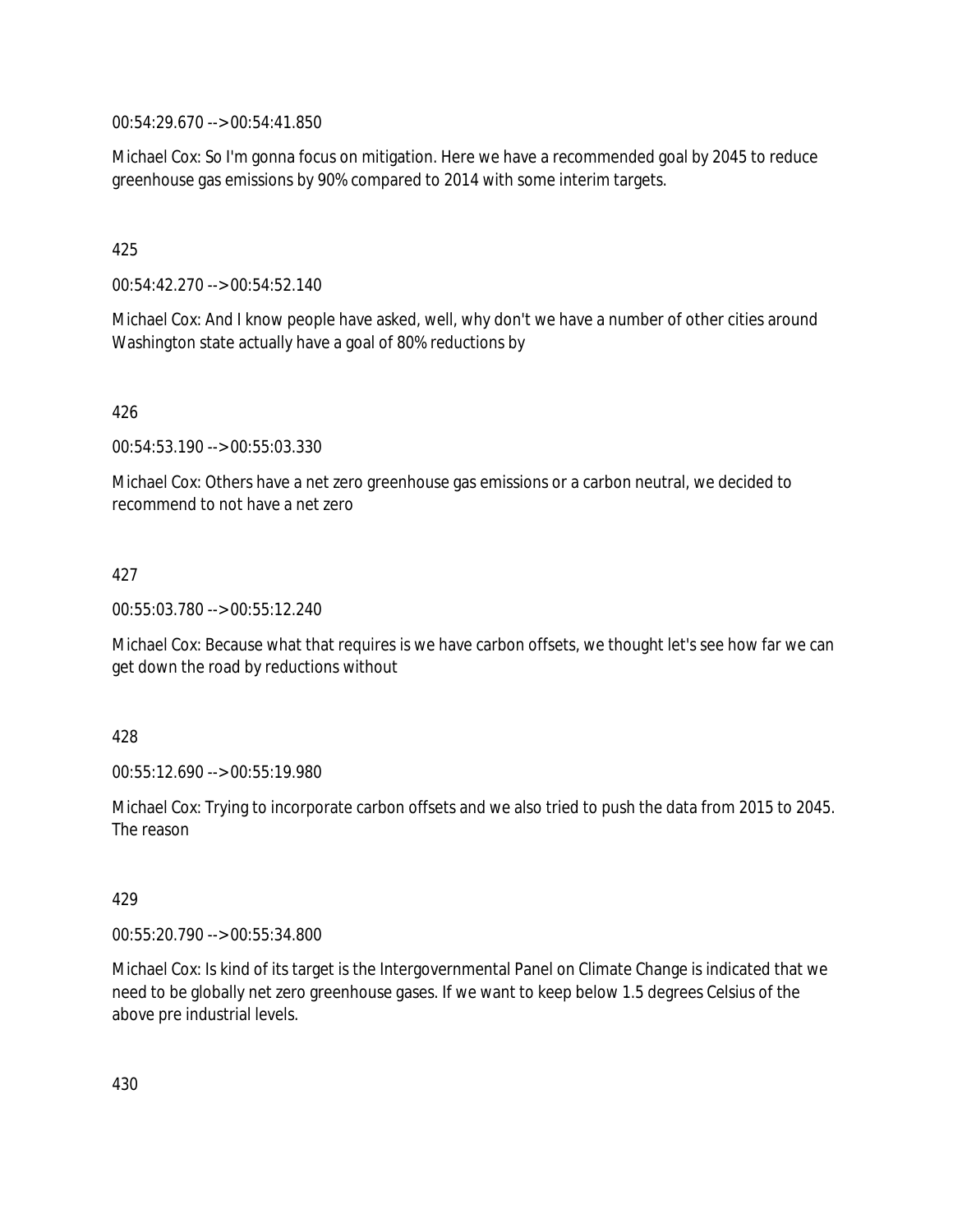00:55:36.300 --> 00:55:47.670

Michael Cox: So then how to meet this. Well, it's going to be a challenge, to be perfectly honest, this is a simplified graph of where we're at about 214,000 metric tons of CO2 equivalent

## 431

00:55:48.120 --> 00:56:00.210

Michael Cox: By 2045 we got to get down that 21 it's going to be a challenge, to be perfectly honest, these are kind of the chunks that will be talking about but just wanted to kind of put that perspective out there that

## 432

00:56:00.750 --> 00:56:11.610

Michael Cox: This, this week, a challenge. So the Climate Action Plan. We have six focus areas kind of what you think energy transportation buildings natural environment waste and community engagement.

## 433

00:56:12.690 --> 00:56:24.930

Michael Cox: And you often hear about climate like a lot of people talk about this climate glands in what really came into focus so to speak for me was my former job with Environmental Protection Agency where my boss told me

#### 434

00:56:25.350 --> 00:56:34.950

Michael Cox: I was responsible for climate change for EPA and in our region in Seattle. He said, Mike, if, if you come, or if people come to me.

## 435

00:56:35.670 --> 00:56:42.060

Michael Cox: And asked me to make a major decision on an issue if they haven't considered climate change, you haven't done your job.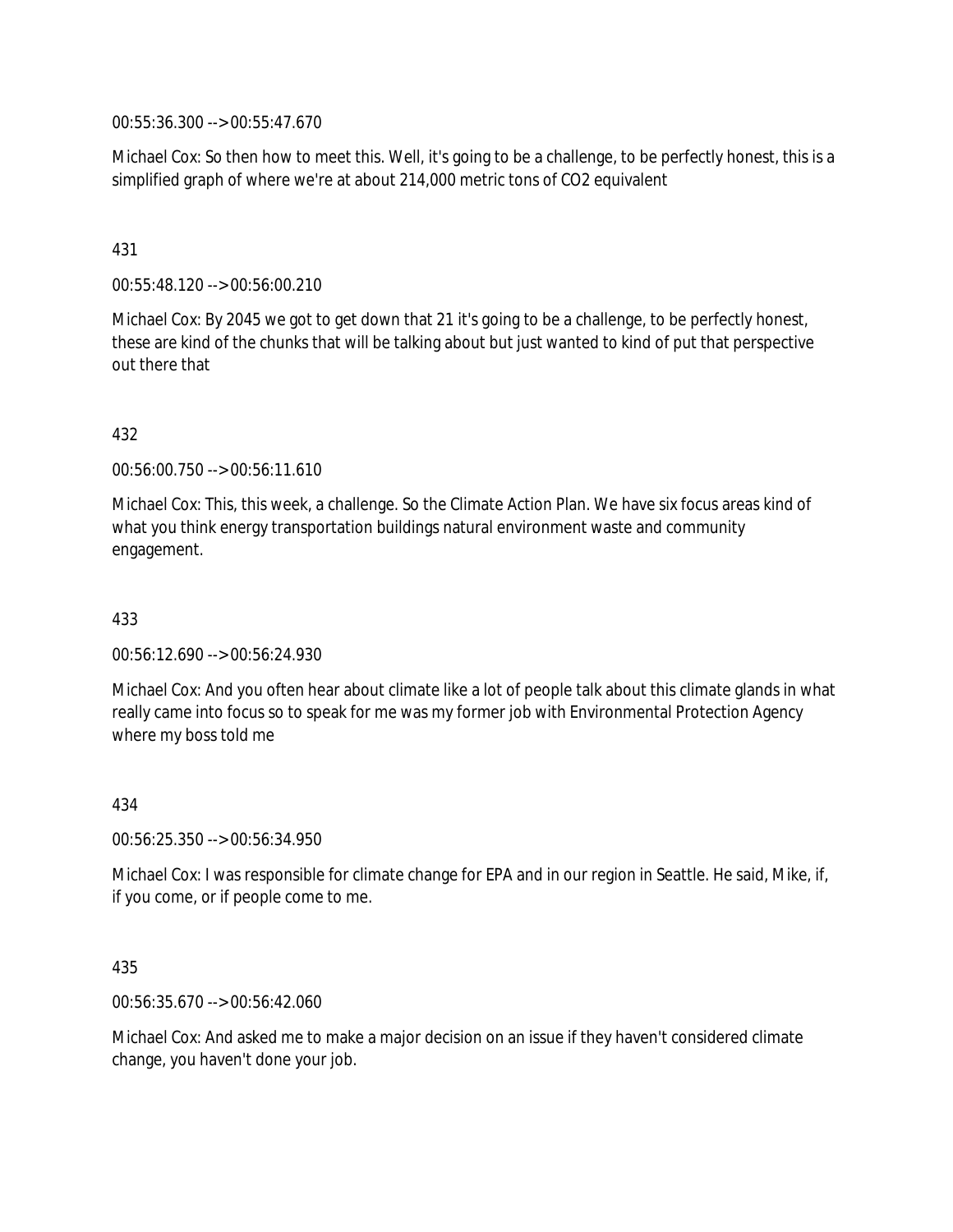436

00:56:42.750 --> 00:56:49.380

Michael Cox: And so what this means to me and climate lens is that whatever we're looking at whether we're looking at building roads, whether we're

437

00:56:49.680 --> 00:56:58.680

Michael Cox: Looking at buildings, whether we're looking at a park, whatever that might be. We need to consider climate change, we need to incorporate that into the process.

438

00:56:59.070 --> 00:57:07.410

Michael Cox: And we'll be talking a little bit more about on ways that we might be able to do that. But that's an important concept, I think, to keep in mind as we go through.

439

00:57:08.490 --> 00:57:19.200

Michael Cox: So what, how, how is it structured we structured this climate action plan to cap for short for each of those six areas. We have a goal. And then we have a target.

440

00:57:20.250 --> 00:57:27.060

Michael Cox: And then for each goal we have strategies strategy. One strategy to strategy, how we meet those goals and targets.

441

00:57:27.810 --> 00:57:37.800

Michael Cox: Then we said okay what are specific actions we can take to meet those strategies and goals and we came up as you can see, close to 200 actions and we say, well, that's not manageable.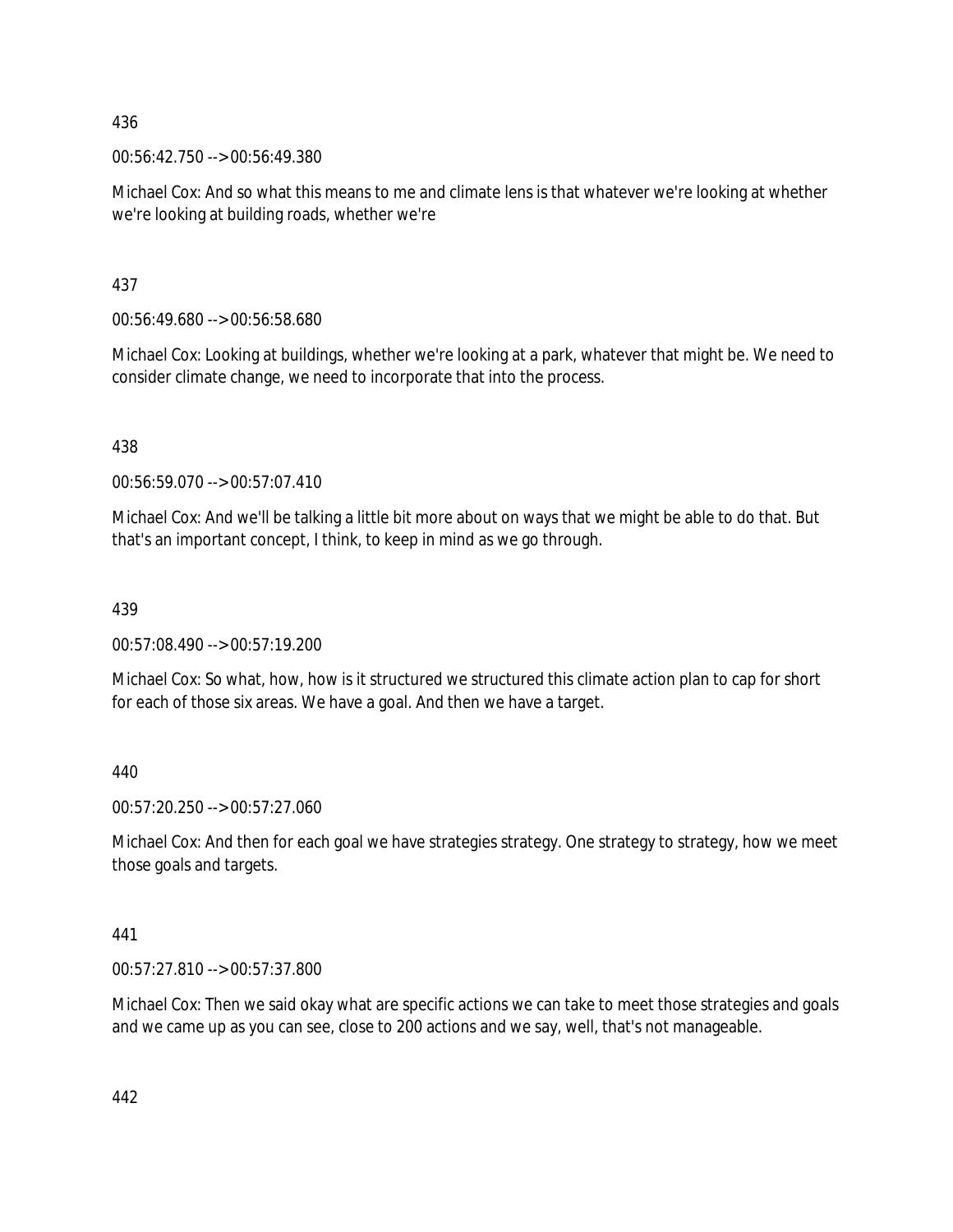00:57:38.220 --> 00:57:55.110

Michael Cox: So we went through a prioritization process where we came up with five criteria and then prioritize those we were going to classify priority and then other actions and these are the five priorities and not going to go through those. But that's so what we used and then

443

00:57:56.610 --> 00:58:08.460

Michael Cox: As you see, there were some good bureaucrats here priority action each primary action. We had some areas that we're drilling down to, to try to get even more specific. So, for example,

444

00:58:08.790 --> 00:58:15.330

Michael Cox: Who's the Colby lead. What's the level of effort, it's going to take to do this, and both from a resources and a staffing

445

00:58:15.840 --> 00:58:20.400

Michael Cox: What's our role as a community, what our partners roles. What's the timeline and what are the milestones.

446

00:58:20.880 --> 00:58:29.100

Michael Cox: So for each priority action, they'll be this kind of information that will help us in making decisions and city and making decisions.

447

00:58:29.610 --> 00:58:42.090

Michael Cox: So now I'm going to jump in directly to the different areas. First one is energy. So there's really three things we're trying to do an energy one green our supply to reduce our demand and three prepare the island.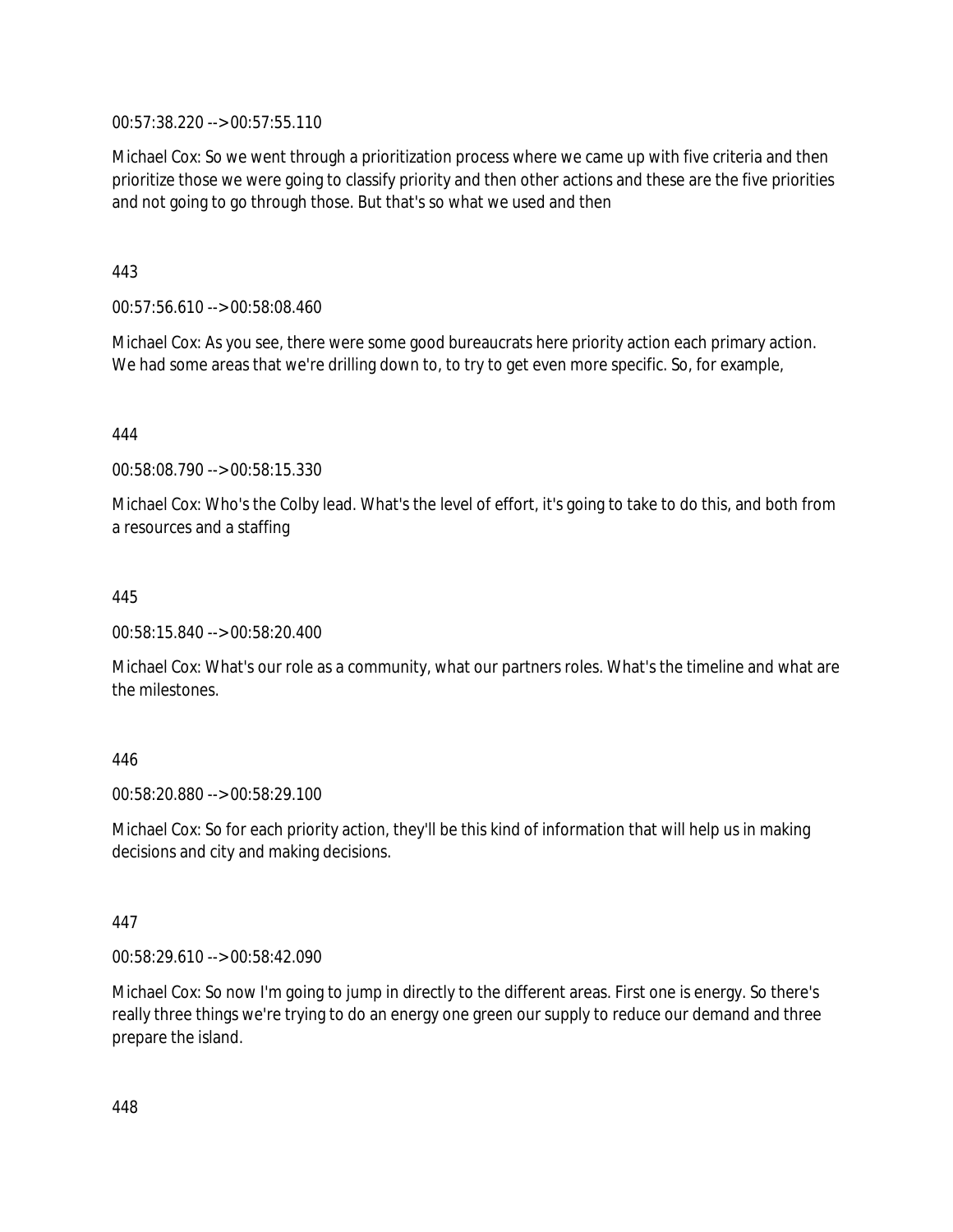00:58:43.050 --> 00:58:54.690

Michael Cox: Terms of green our supply as you probably know 56% of our energy comes from fossil fuels from coal and from natural gas, coal strip is to plan.

## 449

00:58:55.110 --> 00:59:11.880

Michael Cox: Out a Montana that we had gotten a lot of our image. Fortunately, the state of Washington past the clean energy transformation at a couple years ago that requires utilities like Puget Sound energy or utility. The carbon free by 2045

450

00:59:12.810 --> 00:59:21.180

Michael Cox: So what we're suggesting and recommending is that we work with PSC to see if we can get there before that time, is there a way that we can

451

00:59:21.660 --> 00:59:32.070

Michael Cox: Get to a carbon free source of electricity before 2045 and I think we have an opportunity with the upcoming KFC franchise.

## 452

00:59:32.700 --> 00:59:45.420

Michael Cox: Discussions out will be starting here. I think in another year. So I think that's a time where we can work to get the other on clean our supply is propane about 2% of our greenhouse gases comes from

#### 453

00:59:46.560 --> 00:59:56.760

Michael Cox: Well, we're recommending is for new development that we do not allow propane for primary energy supply for new development.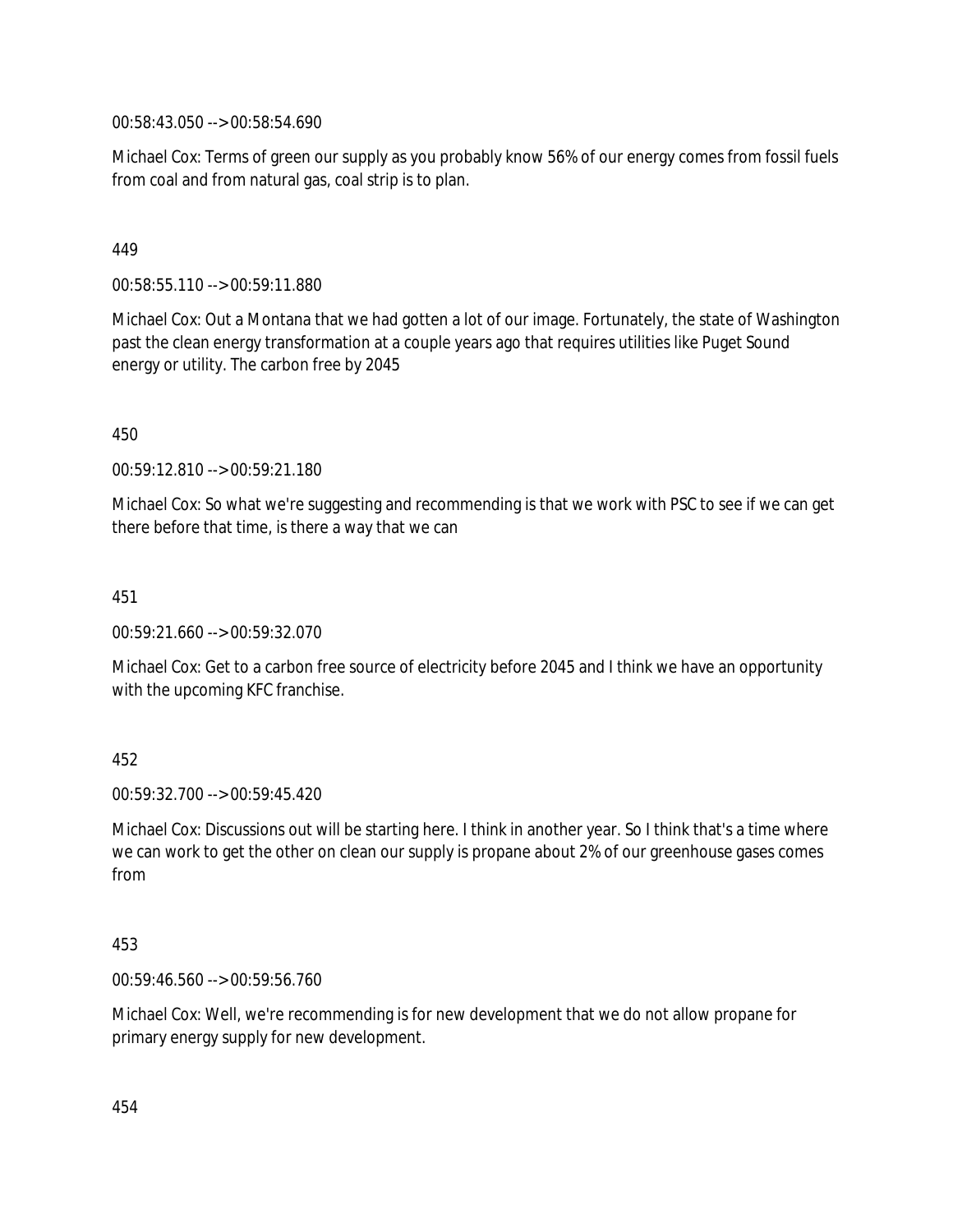00:59:57.120 --> 01:00:15.150

Michael Cox: And we try to provide incentives, maybe for PSE for existing homeowners who are using propane to go to electricity because once our grid is clean. Then hopefully the greenhouse gases will go down. So that's green our supply the next reduce our demand.

455

01:00:16.440 --> 01:00:27.060

Michael Cox: That may be councilman deets on that roofs. I'm not sure it's kind of looks like I'm anyway community solar AS YOU KNOW IN THE CITY. KANSAS CITY HALL. We have community solar project.

456

01:00:27.720 --> 01:00:36.450

Michael Cox: Fortunately PST put out a call for for Community Solar City apply so did the police department. So did you schools.

457

01:00:36.780 --> 01:00:45.510

Michael Cox: We haven't heard back from there. But that's a great opportunity. I think for the community to reduce our demand like putting committee soul. The other one obvious buildings.

458

01:00:45.900 --> 01:00:58.860

Michael Cox: Through energy conservation energy efficiency, we can reduce our demands and all of this predicates working with PSE and least initially to our conversations they amenable to try to really have some very aggressive

459

01:01:00.630 --> 01:01:05.760

Michael Cox: demand reduction programs that we can work on the third area is prepare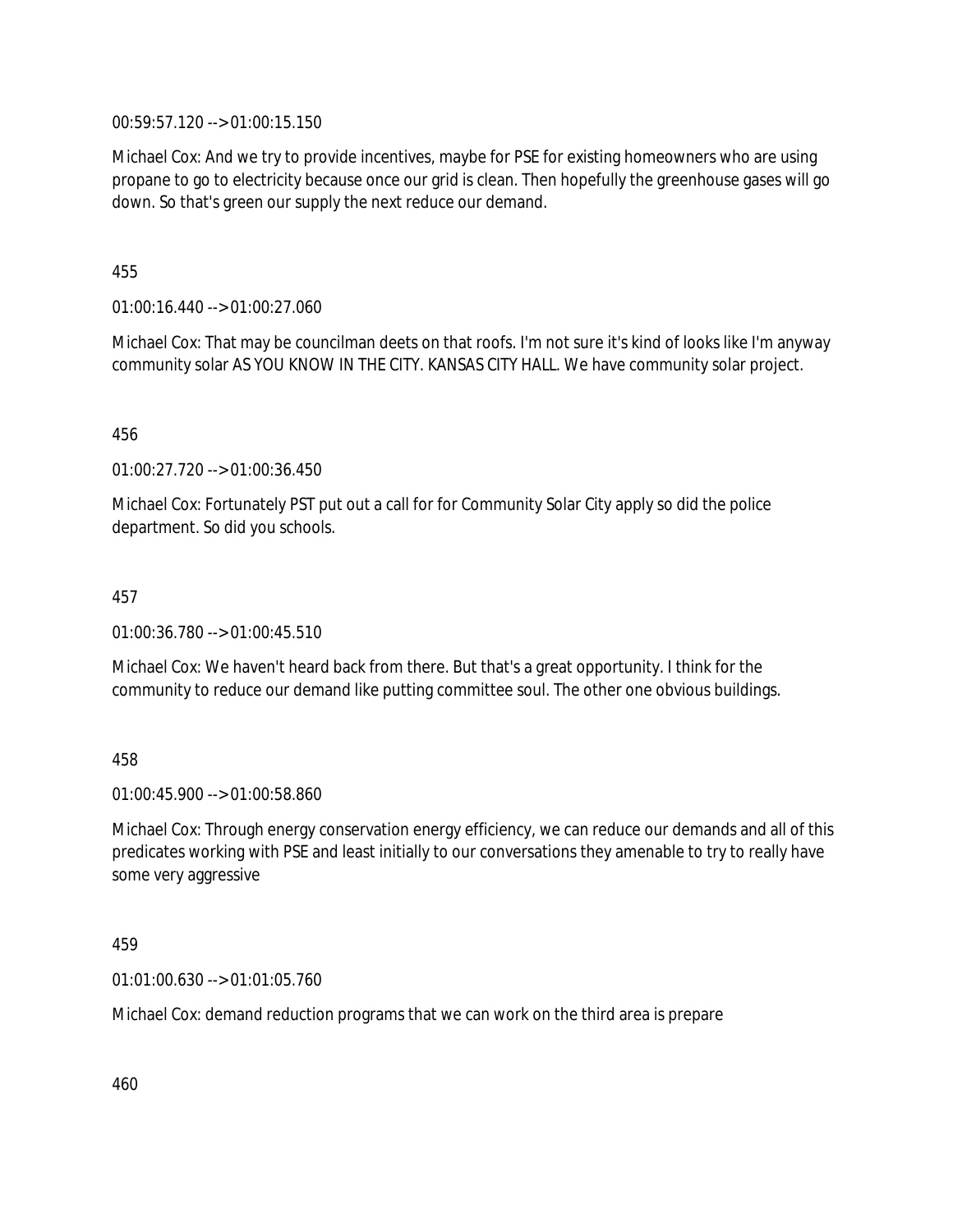01:01:06.270 --> 01:01:20.880

Michael Cox: And what we're proposing is that, is there a way on Bainbridge Island to prepare for climate change impacts that may be coming in. I'll just emergencies in general, is there a way to build micro grids on a smaller scale have battery storage.

461

01:01:21.360 --> 01:01:26.340

Michael Cox: And we've had some initial conversations with PSTN. So that's on the energy side.

462

01:01:27.000 --> 01:01:33.030

Michael Cox: And these are some of the specific goals and strategies. I'm not going to go on a lot of words and I think I covered those before

463

01:01:33.690 --> 01:01:40.350

Michael Cox: Now transportation to real areas we want to kick people out of the cars. We want to increase electrification

464

01:01:41.280 --> 01:01:48.270

Michael Cox: First one, get people out of the cars. Fortunately, we have a sustainable transportation task force that you've

465

01:01:48.570 --> 01:01:57.990

Michael Cox: Organized abroad, and that's going to be really, really valuable in terms of helping trying to figure out what's the best path forward for that and to reduce greenhouse gases.

466

01:01:58.440 --> 01:02:07.320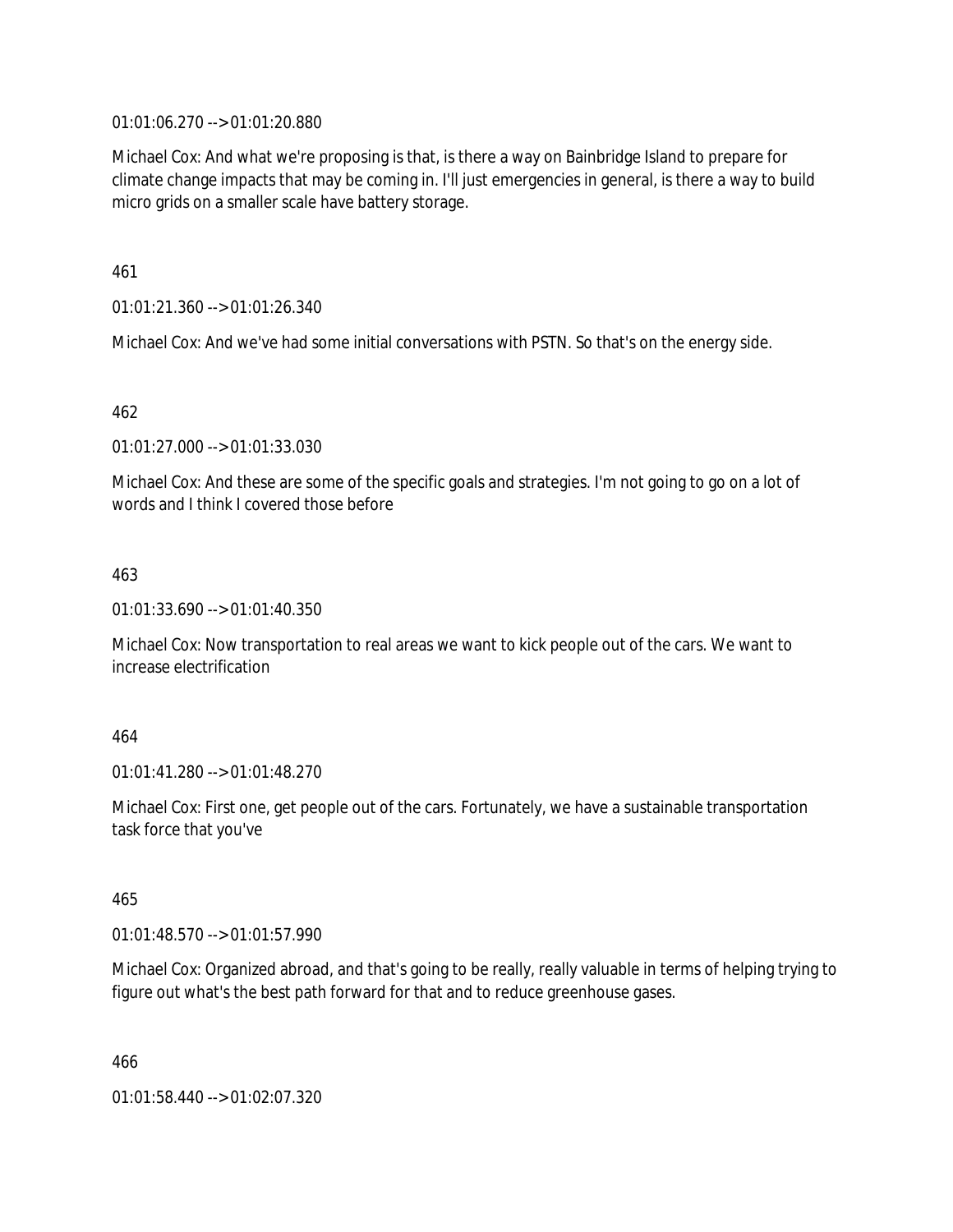Michael Cox: And of course networks. We need to create these networks for people of all ages and abilities are able to walk and bike and feel safe.

467

01:02:07.650 --> 01:02:16.590

Michael Cox: When they're going there, because if we have that people are going to do it, but if it's not, people aren't going to get out there and resource people people feel very

# 468

01:02:17.130 --> 01:02:22.410

Michael Cox: nervous about getting on bikes and we need to create that interconnected networks development.

# 469

01:02:22.890 --> 01:02:29.850

Michael Cox: We need to have transit oriented development so people aren't able to have development where they don't have to drive their cars.

#### 470

01:02:30.300 --> 01:02:44.280

Michael Cox: And finally, schools, as we know a lot of people drive their kids to school. Hey, I had kids, we drove our kids. Occasionally, and then you get into high school and anybody who has a high school kid after 11th grade would like to get them on the bus. But, you know,

#### 471

01:02:45.720 --> 01:02:54.630

Michael Cox: We really need to work with the schools to try to get more people on the buses, but we also what we need to do is create safe routes for the kids to get to school.

#### 472

01:02:54.960 --> 01:03:05.760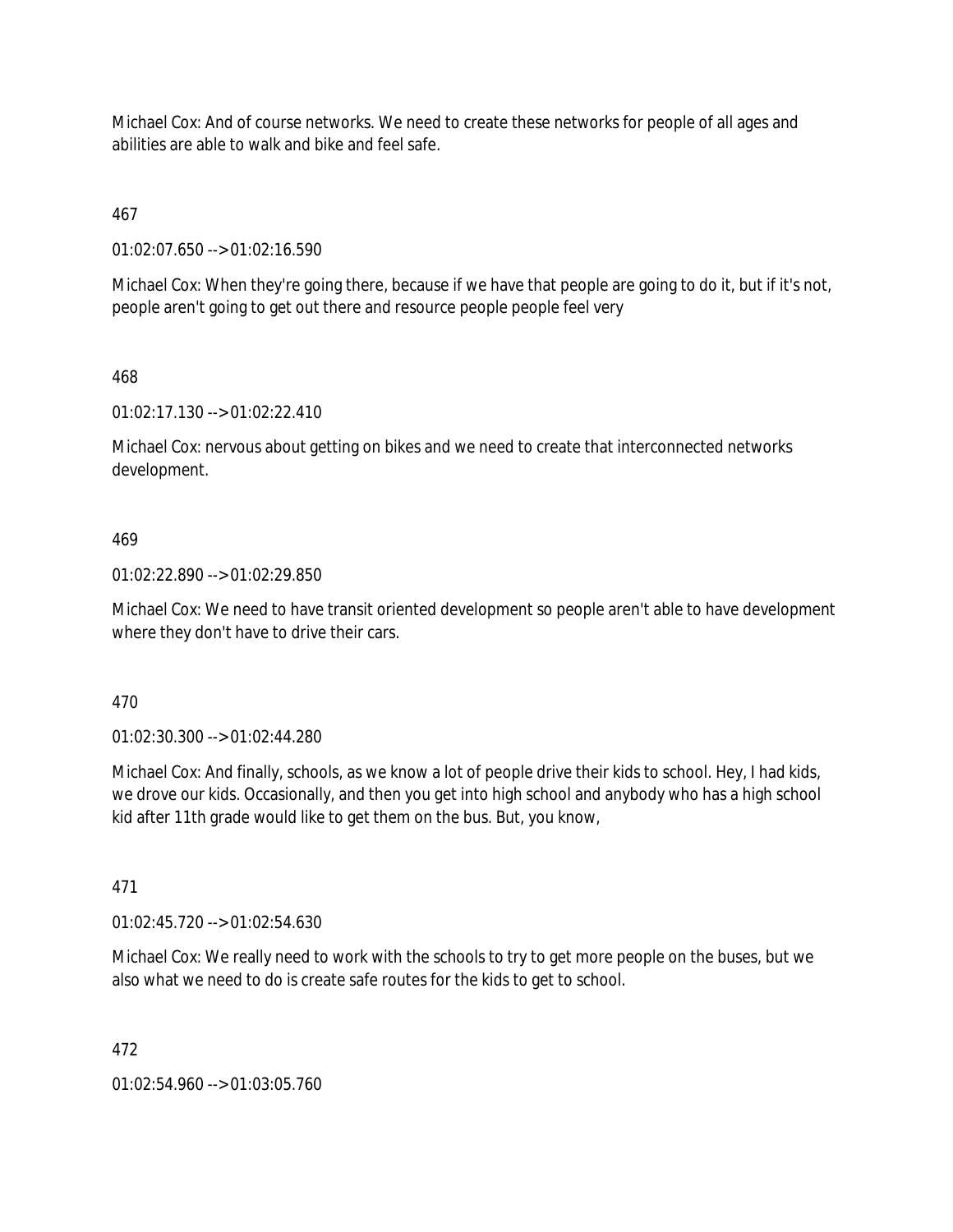Michael Cox: And there's a big program on Safe Routes to Schools that I'm hoping city can take advantage of to promote that and get the kids out of cars on the bikes and to school.

473

01:03:07.260 --> 01:03:17.430

Michael Cox: Vacation the fleet we're recommending that transition over time to make the Bainbridge Island fleet and hopefully other fleets around the island electric

# 474

01:03:18.900 --> 01:03:28.290

Michael Cox: Or excuse me us biofuels transit kicks up county has one electric bus, they're working on another one. Now, and we really need to work with them, even though

# 475

01:03:28.980 --> 01:03:36.600

Michael Cox: Transit on the island is a challenge was because of how the distances we have, but we still need to try to try to do that fairies.

#### 476

01:03:37.020 --> 01:03:42.150

Michael Cox: As you know, by 2022 they're going to have hybrid fairies diesel electric

#### 477

01:03:42.660 --> 01:03:50.730

Michael Cox: We need to make sure that they're using electric. We need to make sure that the infrastructure on our side of the pond is working and finally infrastructure.

#### 478

 $01:03:51.480 \rightarrow 01:04:01.860$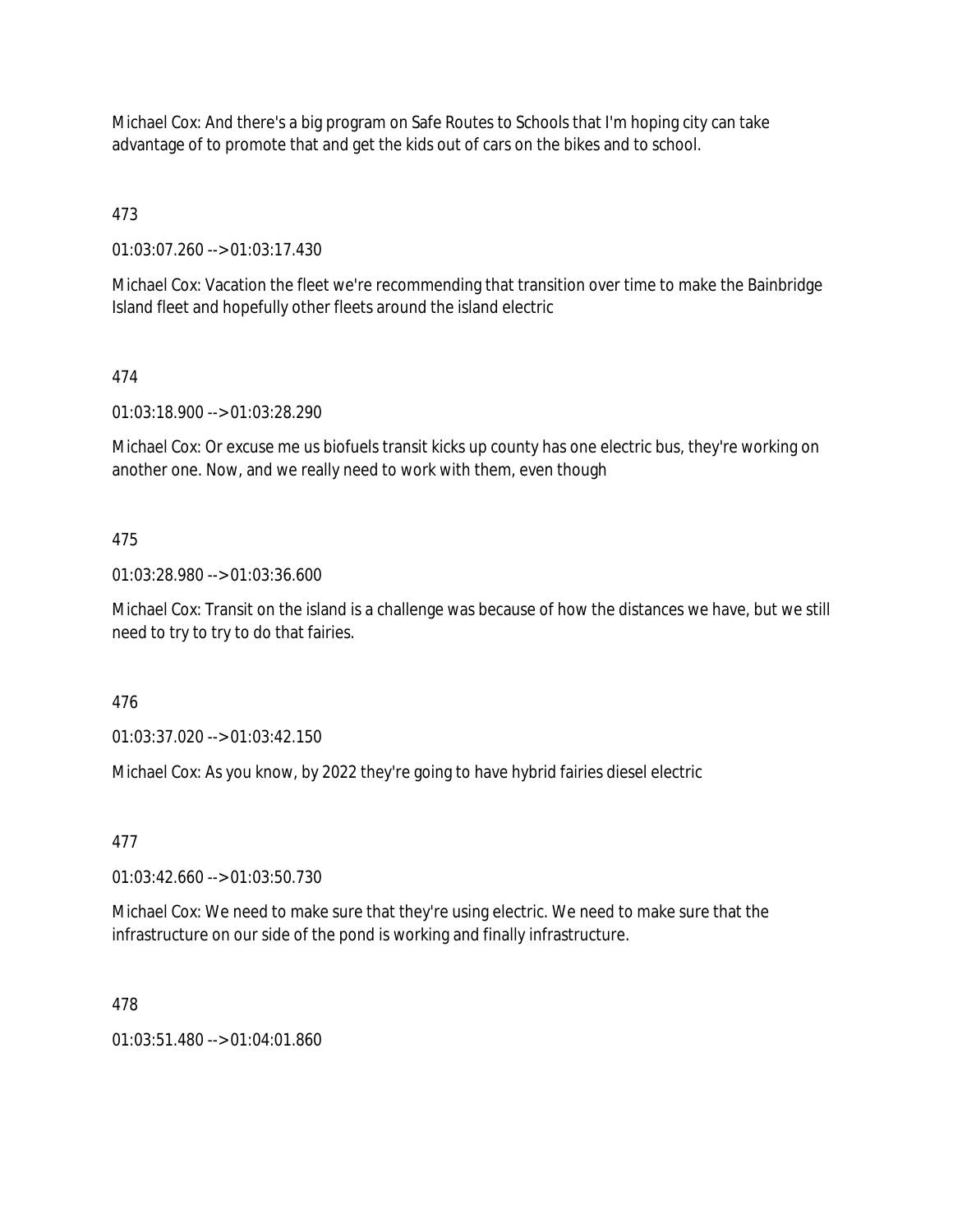Michael Cox: We need to have the infrastructure for people who do have electric cars when we need the infrastructure in development so that people do have electric cars. They have an option to charge at their facility.

479

01:04:02.430 --> 01:04:08.280

Michael Cox: So that's the transportation, that's another whole bunch of words now buildings.

480

01:04:08.880 --> 01:04:23.970

Michael Cox: Again, we have a task force or green building in for those who chose those people. I looked at the list. You got 18 1818. Those are some of the best people, not just in this area, but in the country that you have on that that

#### 481

01:04:24.840 --> 01:04:35.490

Michael Cox: Green Building team and I'm really looking forward to working with them and they're going to create some great stuff. So two big areas and buildings are not green building standards and proc provide incentives.

#### 482

01:04:36.750 --> 01:04:42.990

Michael Cox: So there's lots of green building standards. There's lead there's Living Building Challenge was built green. There's a whole bunch

#### 483

01:04:43.680 --> 01:04:50.640

Michael Cox: And however the city decides if they decide to lead or take components of each of the different ones and cobbled together something

484

01:04:51.030 --> 01:05:03.810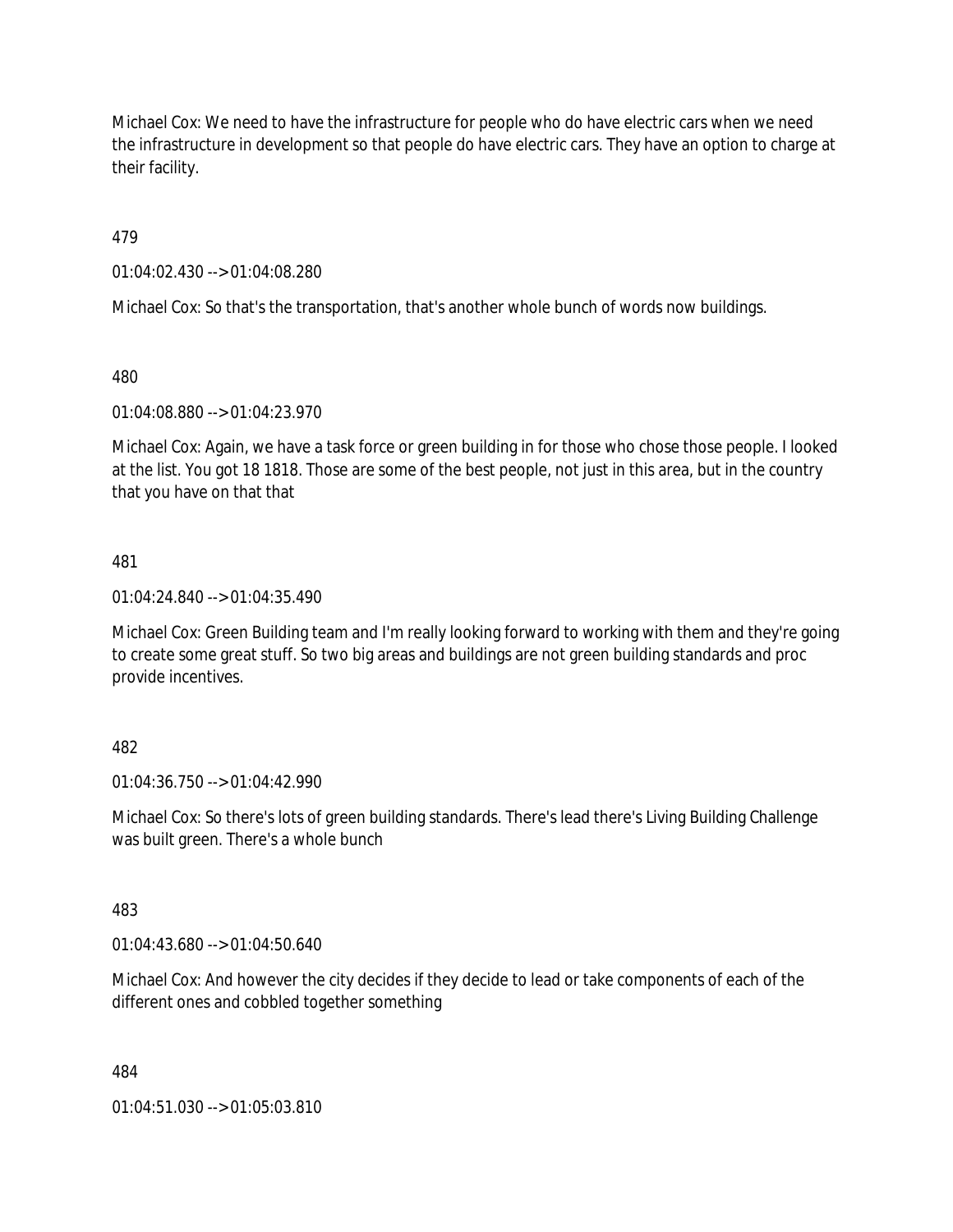Michael Cox: I don't think that matters. But the important point is to make sure that whatever we decide as a city that those going codes. Those going the requirements for buildings, especially new buildings.

485

01:05:04.410 --> 01:05:10.350

Michael Cox: Also, it's really important for training if we're going to do this. We got to train folks, we got to train the contractors and

#### 486

01:05:10.800 --> 01:05:18.210

Michael Cox: Builders and architects and the residents really needs to be a component, I think. And I think our community thing so educating folks to make it work.

#### 487

01:05:19.050 --> 01:05:28.710

Michael Cox: And of course we need to provide incentives we have the repower program number years ago, people might remember need to think about how we can generate those programs clean energy fun

#### 488

01:05:29.340 --> 01:05:41.760

Michael Cox: We're calling the clean energy and building from for those folks might not be able to afford energy conservation of energy efficiency, can we create a fund where they may be able to tap into that to utilize and finally prepare again.

#### 489

01:05:43.800 --> 01:06:02.820

Michael Cox: Soon sea level rise is is is coming and not much we can do about it. It's going to happen. So we want to make sure that the city assets are covered one and second people's property that we educate and provide information to city does on that. So, so they'll know how to prepare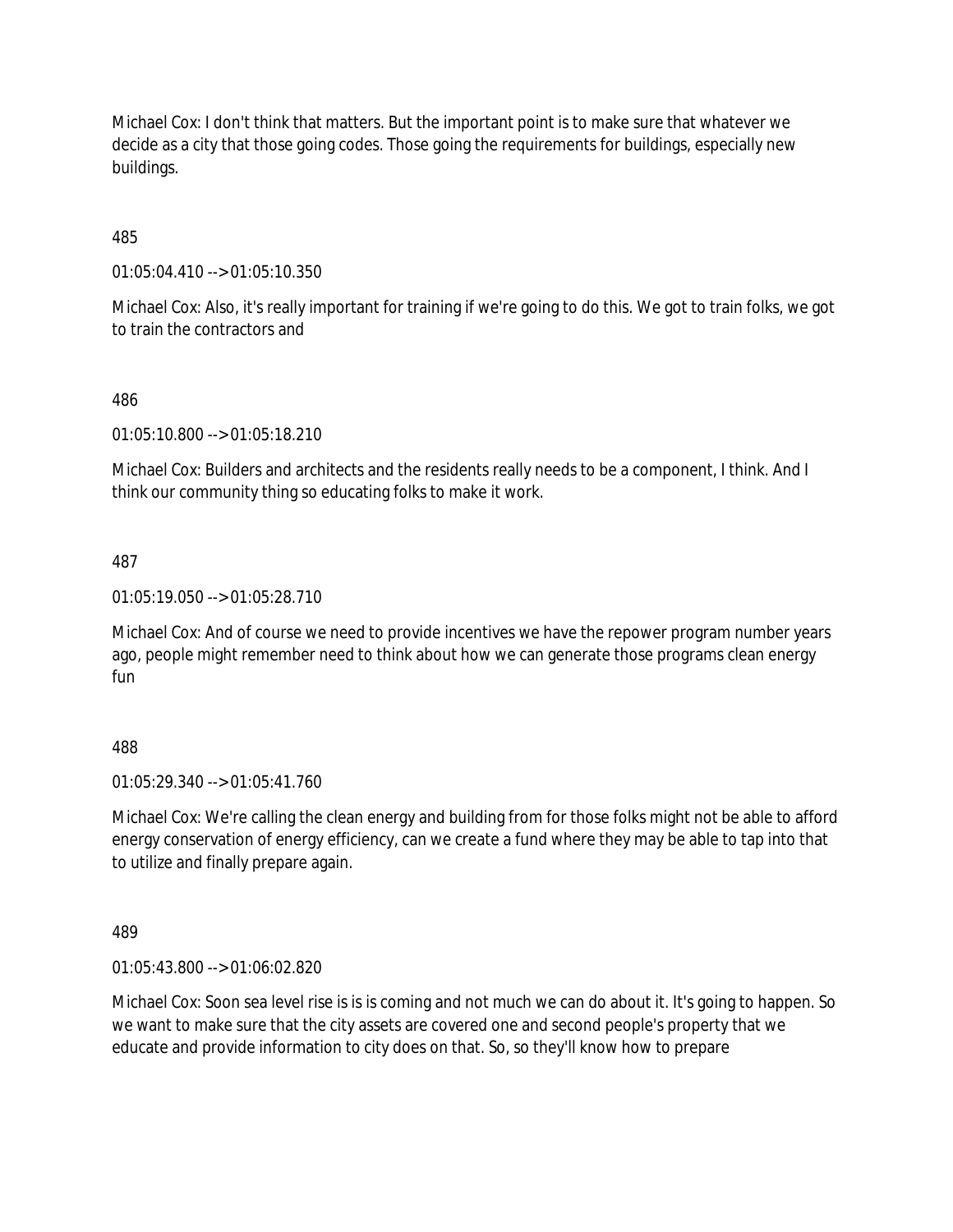01:06:04.620 --> 01:06:11.070

Michael Cox: And then natural environment to real big areas for us and then water and a culture.

491

01:06:11.970 --> 01:06:18.900

Michael Cox: In terms of first one US best climate science, as I said before, we're talking about a climate lens.

492

01:06:19.200 --> 01:06:26.970

Michael Cox: We want to make sure that whether it's critical areas ordinance parts geological hazard areas where it's wet ones, whatever it might be.

493

01:06:27.420 --> 01:06:34.470

Michael Cox: That the best climate science is being used to make decisions and then transition into healthy forest.

494

01:06:35.070 --> 01:06:42.540

Michael Cox: Is going to change that all the time. The type of force that we have, it's going to change. And I think that's very well documented.

495

01:06:43.080 --> 01:06:51.000

Michael Cox: And we need to start planning for that. Not just us, but the Bainbridge Island Land Trust the parks and others, and finally wildfire risk.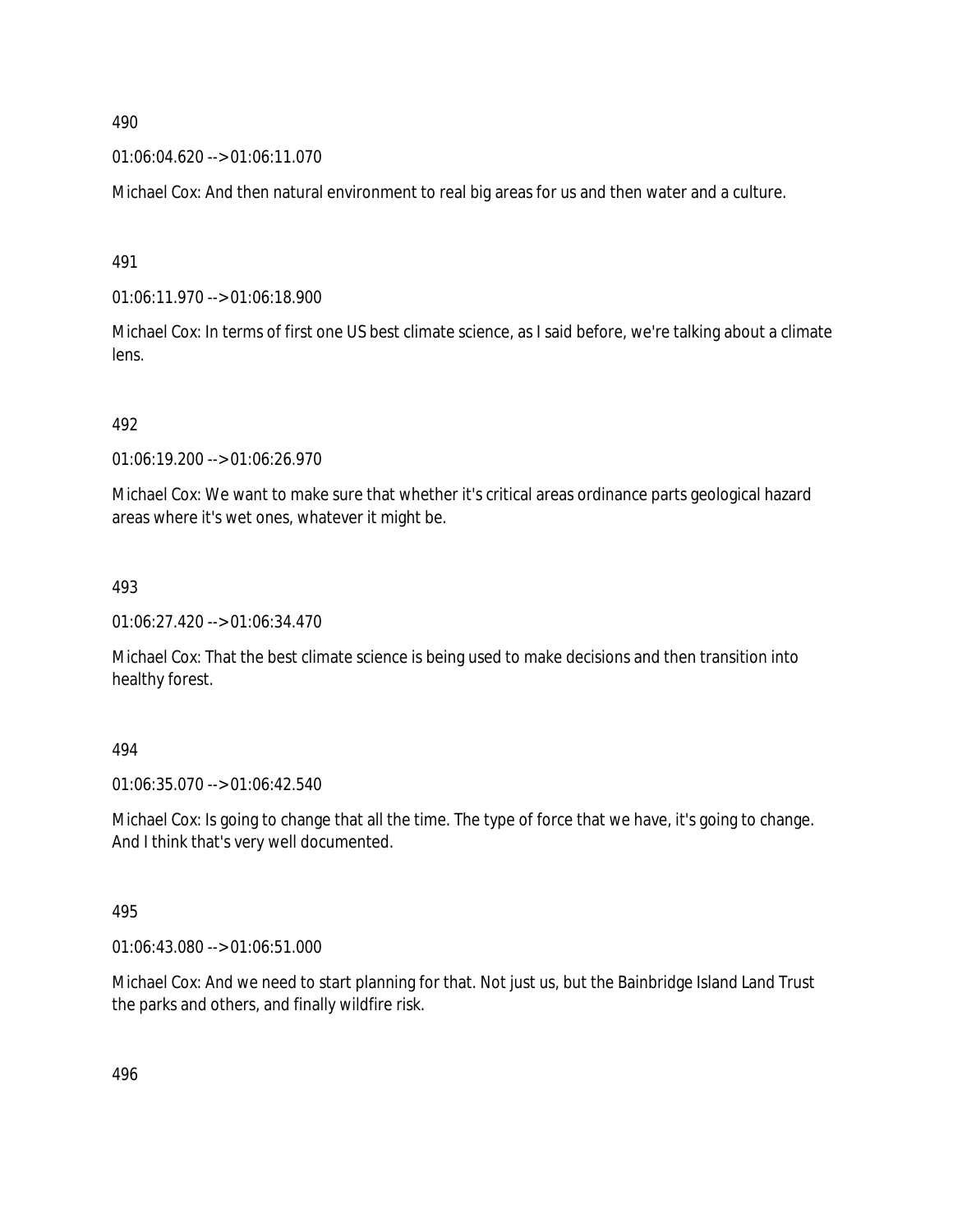01:06:51.510 --> 01:07:02.430

Michael Cox: The items in a number of talks for the fire department and they all hold this. They really are looking into the future. Understanding that we're going to have dryer and hotter.

497

01:07:02.940 --> 01:07:08.640

Michael Cox: Some and fire wildfire risk and Island is going to go up and we need to prepare for it.

498

01:07:09.390 --> 01:07:13.590

Michael Cox: Of course, water surface water and groundwater, we know are sole source prefer

499

01:07:13.980 --> 01:07:21.870

Michael Cox: We need to make sure that that's protected and when climate change some of the impacts on that potentially salt water intrusion and other areas. We need to make sure

500

01:07:22.170 --> 01:07:32.100

Michael Cox: That we're doing that. And one thing. If I understand Riley. The city is talking about hiring hydrogeologist and I think that would be excellent in order to help us with now.

501

01:07:32.760 --> 01:07:39.630

Michael Cox: Surely master program, I think. Councilmember cars very familiar with this one, which is great.

502

01:07:40.080 --> 01:07:47.730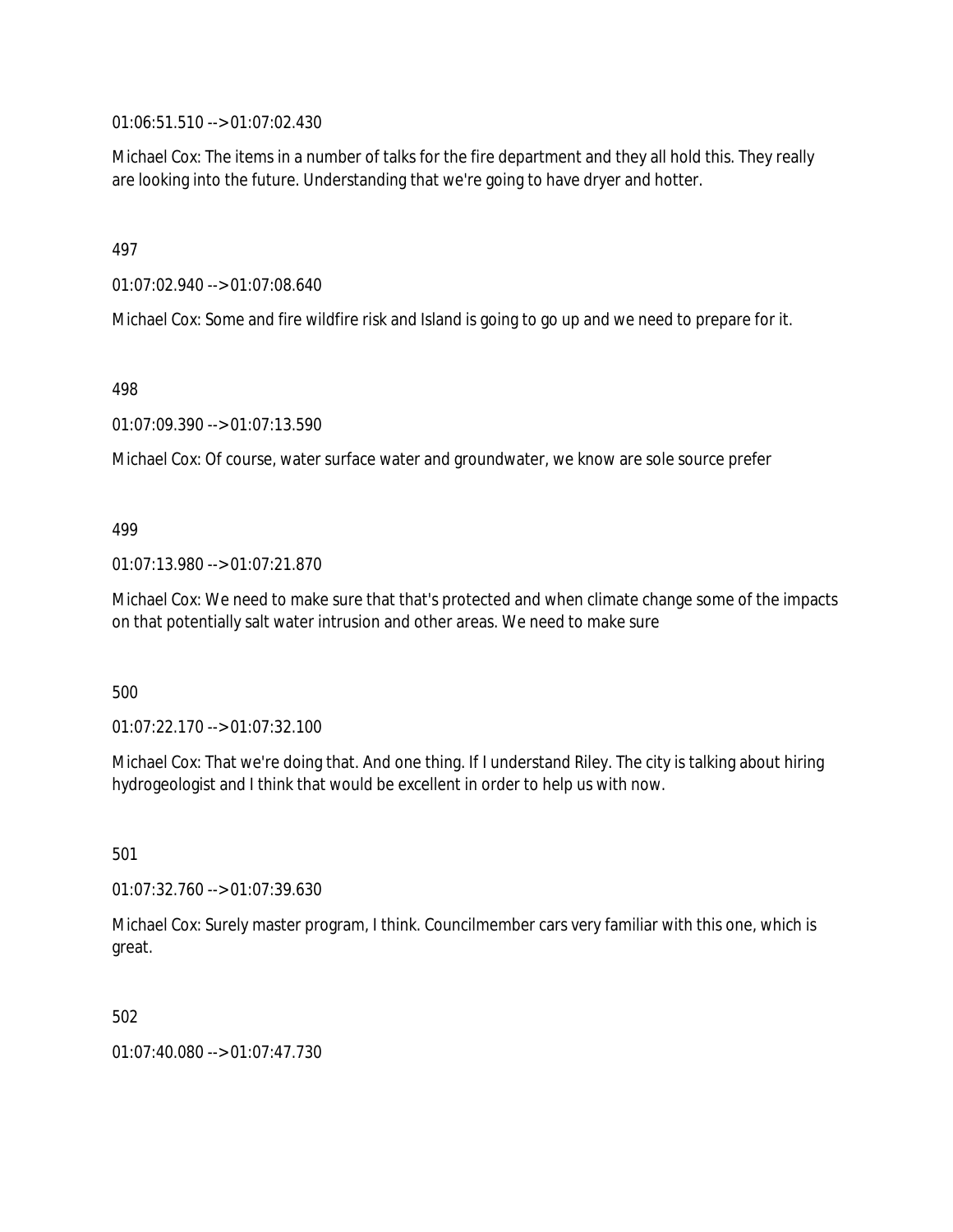Michael Cox: And it's a it's kind of a no brainer sea level rise and Charlie master programs really critical to consider the finally agriculture.

503

01:07:48.150 --> 01:07:57.660

Michael Cox: We have a vibrant agricultural community here, we need to figure out how we can help them understand the climate impacts were coming and work with them to advance forward.

504

01:07:59.370 --> 01:08:05.490

Michael Cox: So now what what are waste two things on ways to reduce, reduce generation and divert from landfill.

#### 505

01:08:06.300 --> 01:08:16.800

Michael Cox: So, the city has a sustainable purchasing policies, my understanding, we just need to make sure that that they're hearing to that they're buying products along supply chain that are

506

01:08:17.160 --> 01:08:21.600

Michael Cox: Are more sustainable and more environmentally friendly and less greenhouse gases.

507

01:08:22.110 --> 01:08:30.960

Michael Cox: Plastics is, you know, plastics are made from fossil fuels, so that adds to our footprint and also by reducing and helping the critters in the water.

508

01:08:31.380 --> 01:08:35.820

Michael Cox: And not get the plastic and it causes lots of problems. We finally food waste.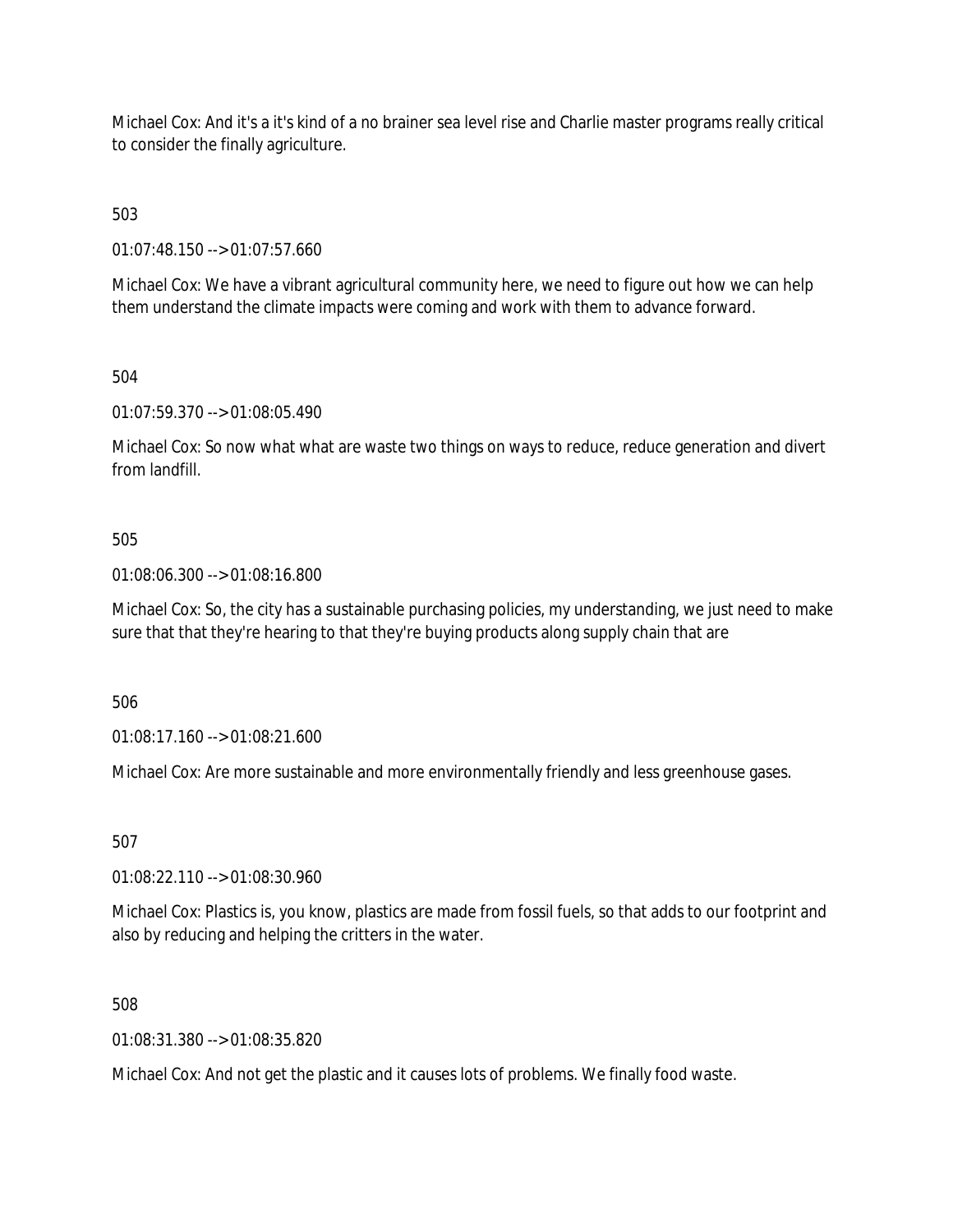01:08:36.600 --> 01:08:46.080

Michael Cox: We generate a lot of food, which is there a way that we can work with different organizations around the community that are working on this trying to try to reduce that food waste.

510

01:08:46.980 --> 01:08:54.000

Michael Cox: And finally diverting from landfill. We have composting, can we create a more more opportunities for composting nonviolent

#### 511

 $01:08:54.510 \rightarrow 01:09:04.920$ 

Michael Cox: Can we for construction in waste. How do we do that, how do we reduce the amount of materials that are are wasted in construction demolition finally transport.

512

01:09:05.280 --> 01:09:10.920

Michael Cox: It's my understanding is right now for a lot of our solid waste we trust them and ship it by train to Oregon.

# 513

 $01:09:11.460 \rightarrow 01:09:22.110$ 

Michael Cox: And that can cause in landfills that can cause a generation and nothing which is a very potent greenhouse gas. So a lot of efforts here in ways that we can work finally community engagement.

514

01:09:23.130 --> 01:09:26.700

Michael Cox: Three areas outreach local regional collaboration emergencies.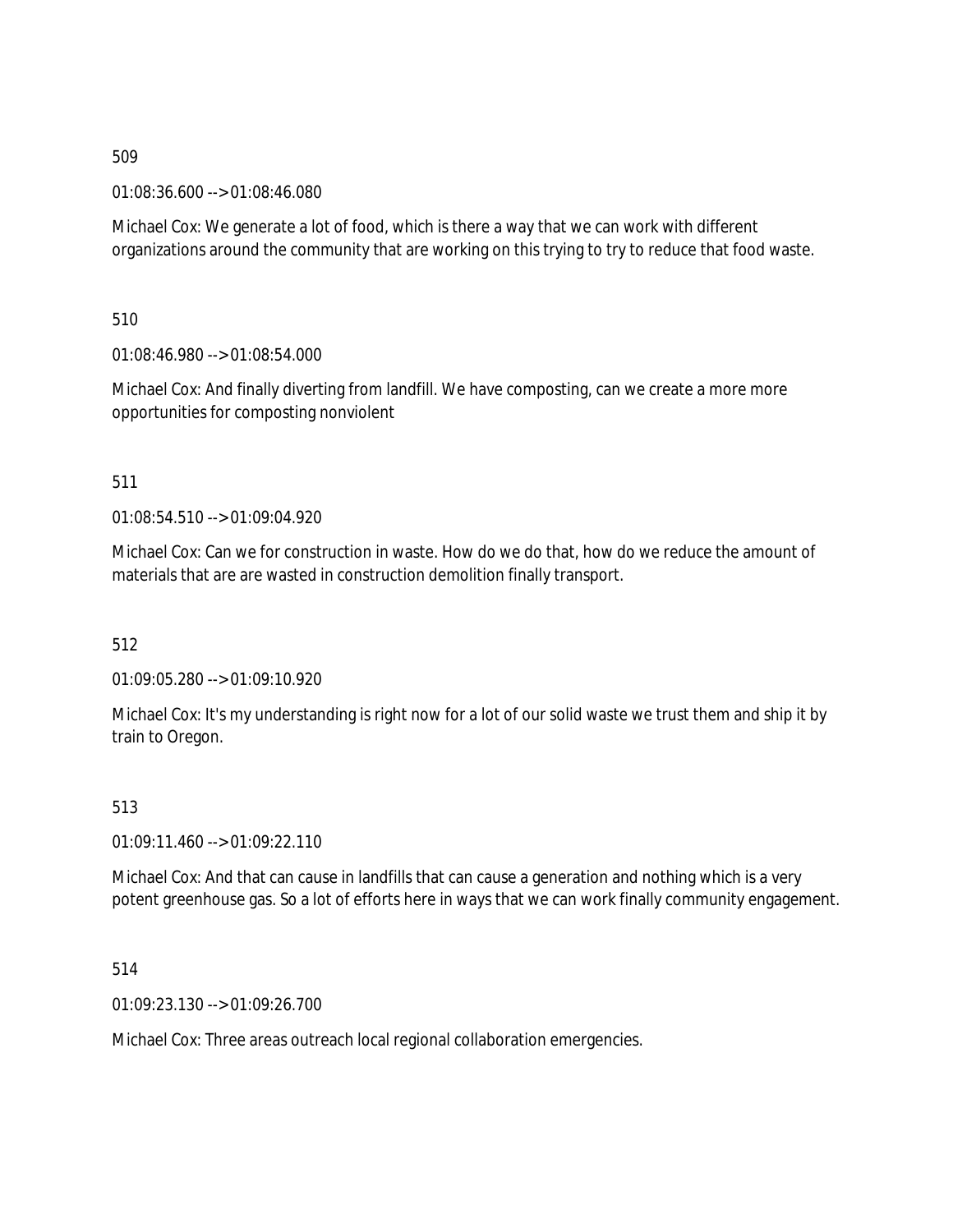01:09:27.540 --> 01:09:40.980

Michael Cox: Outreach lots of opportunities if you may recall last September. There was a tribal electric kits up over 300 people attended that and these are the kind of events that link really help.

516

01:09:41.550 --> 01:09:49.290

Michael Cox: raise the awareness of climate change or this month and other great opportunities and city and I little it and others finally climate legislation.

517

01:09:50.340 --> 01:09:57.060

Michael Cox: In January, we had councilman deeds red state senator office. We have federal representative Kilmer and we had the governor

518

01:09:57.480 --> 01:10:03.570

Michael Cox: It the library over 150 people can gotten big trouble for that one too many people that you know

519

01:10:04.560 --> 01:10:21.150

Michael Cox: Oh well. So anyway, climate legislation is an area we as individuals can do but I'm hoping the Council can also take active parts when they think that it's, it's, it's something we need to do lots of local regional collaboration parks and schools. There's local

520

01:10:22.170 --> 01:10:32.700

Michael Cox: Organizations like climate action Bainbridge sustainable Bainbridge citizens climate Lobby eco adapt and of course the regional food sound Regional Council and all the chips have Council.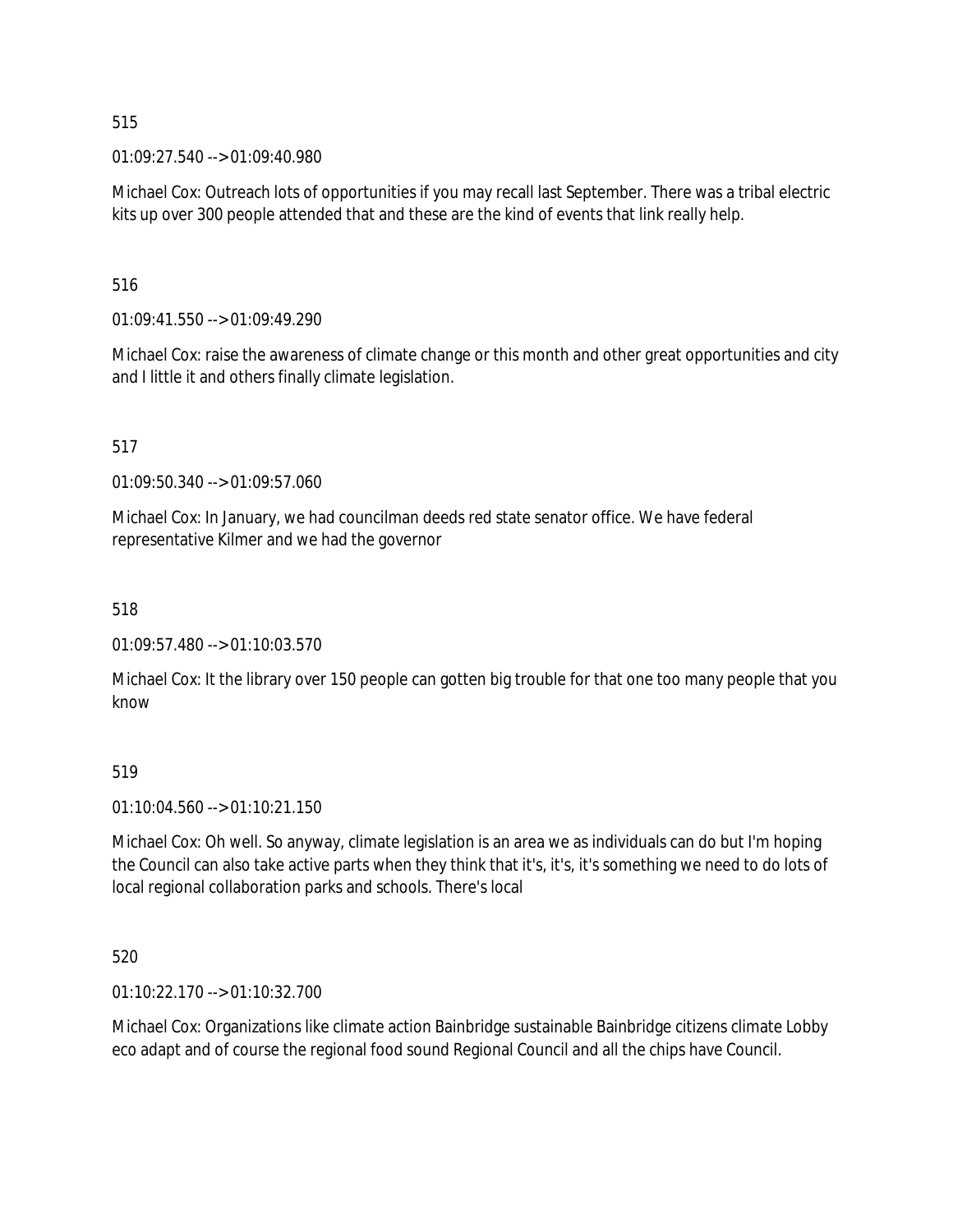01:10:33.060 --> 01:10:40.950

Michael Cox: Types of activities. Now we need to collaborate with because this is great. The Rhode Island, but we need to branch out and try to see if we can do better.

# 522

01:10:41.310 --> 01:10:48.270

Michael Cox: In scale. And finally, we are so lucky to have been breached prepares they've done a marvelous job during this crisis.

# 523

01:10:48.780 --> 01:10:57.600

Michael Cox: And we'd like to work within city can work and we can provide some input. How do we factor in climate change impacts that may cause some issues.

# 524

01:10:58.590 --> 01:11:09.480

Michael Cox: And then, of course, our choices are choices in terms of what we advocate in terms of energy. What kind of cars we buy house much replied, what we eat down here.

# 525

01:11:10.350 --> 01:11:19.620

Michael Cox: It's been shown a vegetarian diet plan besides really important. The type of houses we have, you know, do we really need a 6000 square foot house, maybe, but

# 526

01:11:19.950 --> 01:11:29.190

Michael Cox: I'm not sure those are the choices. And last one elections have consequences, and we saw that in the state legislature Washington where some historic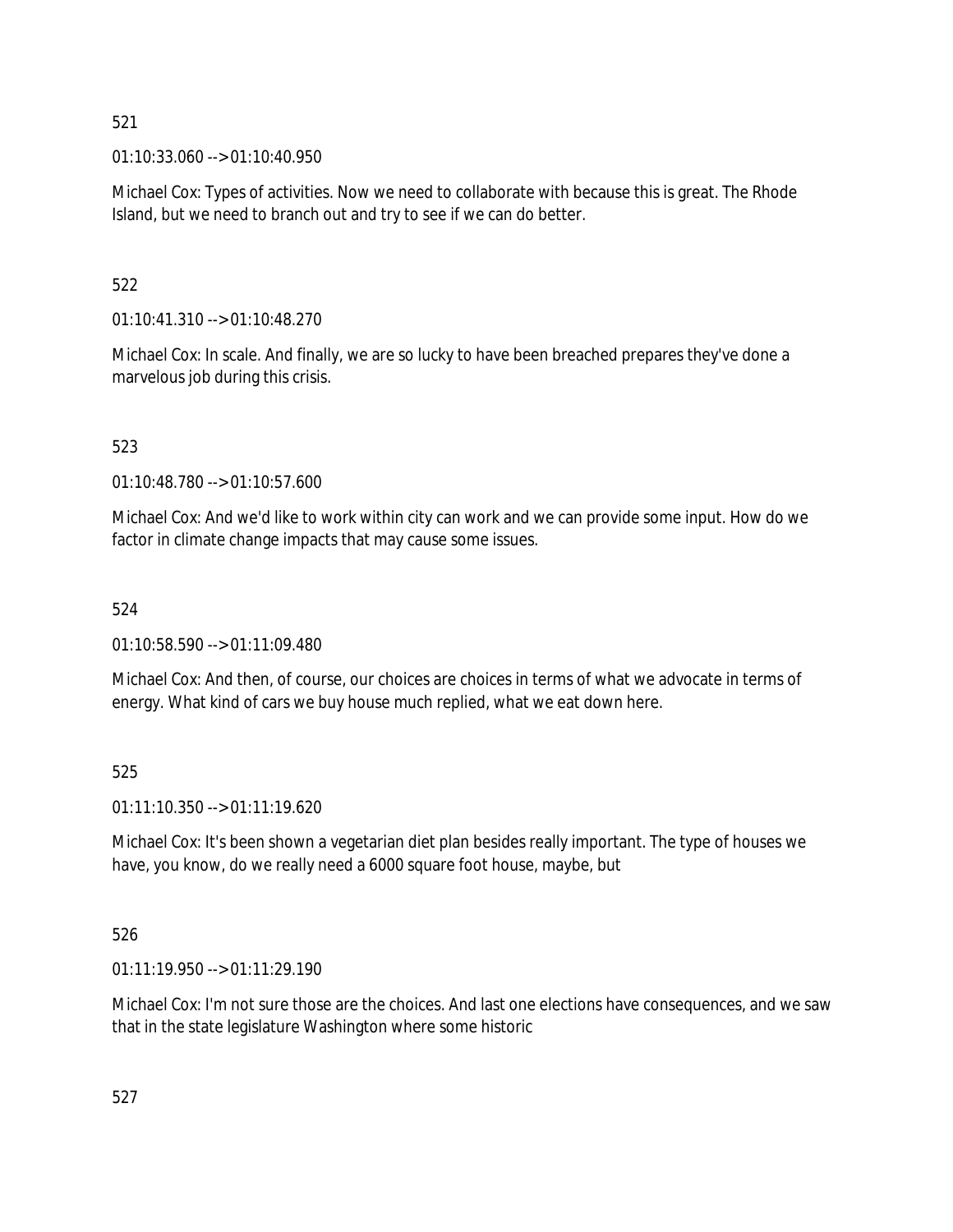01:11:30.450 --> 01:11:38.880

Michael Cox: Has passed a couple years ago because the the election so elections. Definitely have consequences, and we can we can do something about.

528

01:11:39.690 --> 01:11:48.870

Michael Cox: So finally timeline. Again, this is understand a fluid situation what proposing here is that obviously we're talking city council.

529

01:11:49.230 --> 01:11:57.780

Michael Cox: What we like to do as next steps if after discussion. You think that's appropriate to commence city staff review and we can work with.

530

01:11:58.200 --> 01:12:06.960

Michael Cox: Helen and others in the city to make sure that we do that appropriately and not take people away from other critical things that they really need to do

531

01:12:07.380 --> 01:12:20.820

Michael Cox: Get some more public input from July and the world all fits together nicely like it usually doesn't that he could that by mid September back to the Council for final approval of the

532

01:12:22.410 --> 01:12:25.860

Michael Cox: And that's it. I can answer your questions or

533

01:12:26.910 --> 01:12:34.650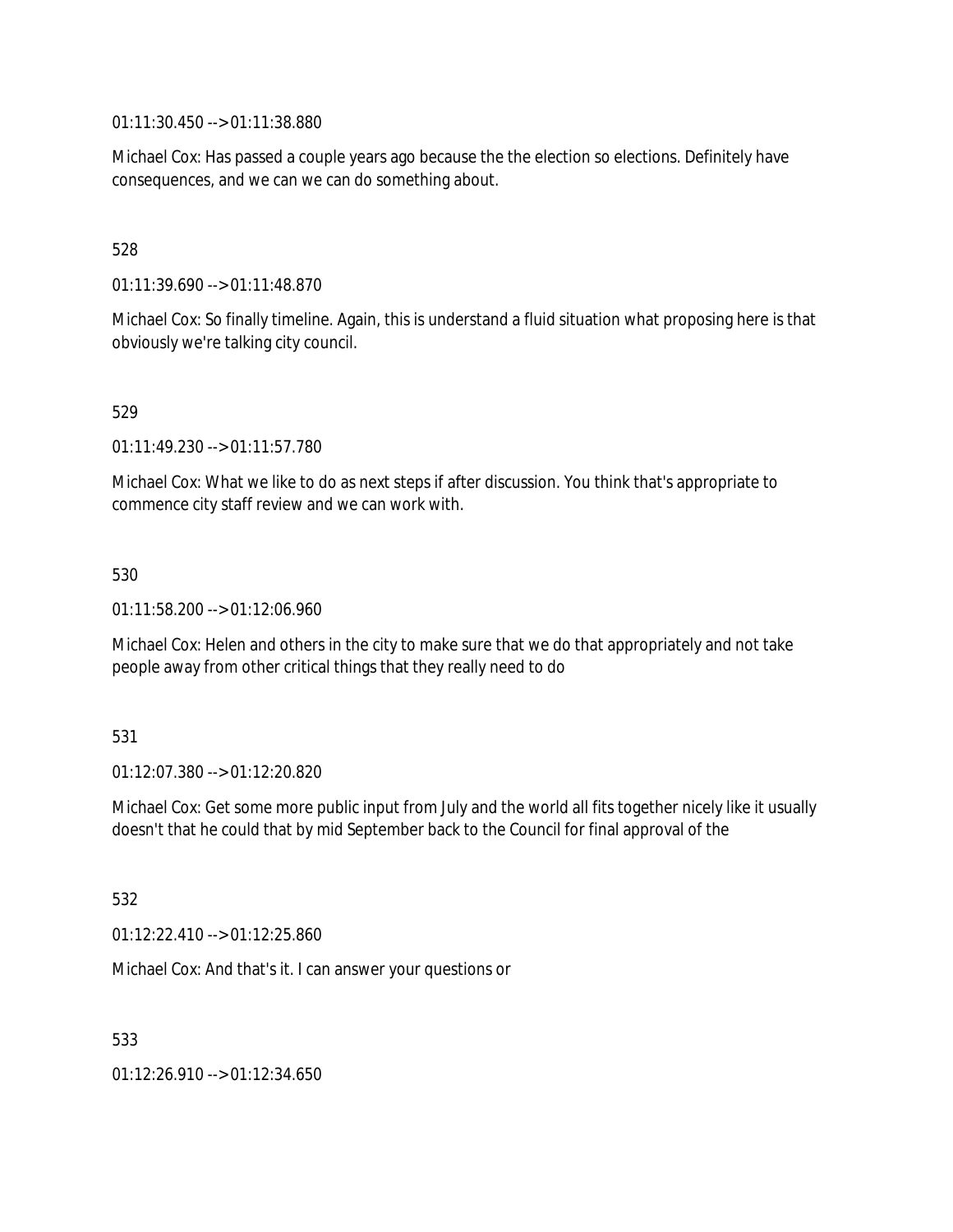Michael Cox: Other CCA members are on the line going to answer those questions. Also, so thank you very much and really look forward to the discussion.

534

01:12:35.940 --> 01:12:47.400

Leslie Schneider: Thank you, Michael. That's wonderful, great presentation. I was went through it. Prior to this, and I have a couple comments myself, but I want to go to. Councilmember deets right now.

535

01:12:49.350 --> 01:12:49.830

Leslie Schneider: Again, yeah.

536

01:12:51.300 --> 01:13:00.450

Joe Deets: Thank you, Mayor and Thank you Mike Yeah, I have my hand raised was mostly just including you in the conversation, but it's really for for all of us here.

537

01:13:01.740 --> 01:13:13.440

Joe Deets: That it's really good to have this conversation to have. This presentation may that this was scheduled, but second week in march or so so you know we finally got back to it took a while.

538

01:13:14.670 --> 01:13:21.900

Joe Deets: Because meanwhile minutes the pandemic climate change hasn't gone away, surprise.

539

01:13:22.950 --> 01:13:32.220

Joe Deets: Just a few comments because I know others want to speak, but I think this is great. I'm really excited to move forward. I did want to ask, do we need to make a motion to have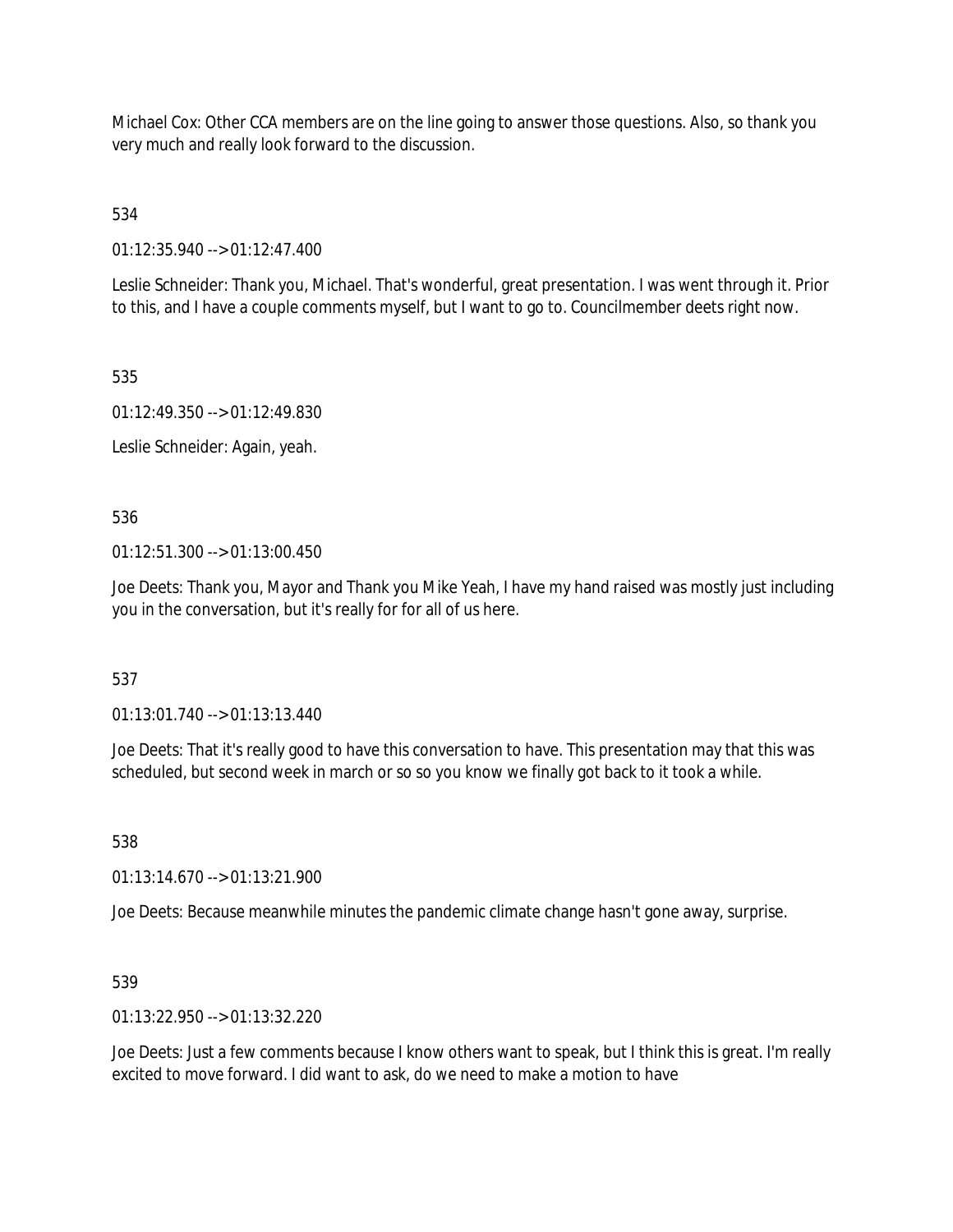01:13:32.790 --> 01:13:43.770

Joe Deets: As Mike said the next steps would be having staff review the Climate Action Plan. Perhaps we just go ahead and make a motion. Once we finished talking to go ahead and do that formalize that

541

01:13:45.060 --> 01:13:55.290

Joe Deets: I was, I just want to mention quickly the some of the ideas that I'm thinking about relating to the pandemic recovery actually tie in with the Climate Action Plan.

#### 542

01:13:55.740 --> 01:14:03.090

Joe Deets: So there's some very much some some synergies there. So I'll stop here. I want to let my colleague speak and Thank you Mike. Very good.

543

01:14:04.710 --> 01:14:07.920

Leslie Schneider: All right, I'm making a guess here. Councilmember hey topless.

544

01:14:11.700 --> 01:14:12.450

Kirsten Hytopoulos: It was Michael

545

01:14:12.510 --> 01:14:15.510

Leslie Schneider: Next, okay, Michael. Councilmember Pollock.

546

01:14:16.740 --> 01:14:22.200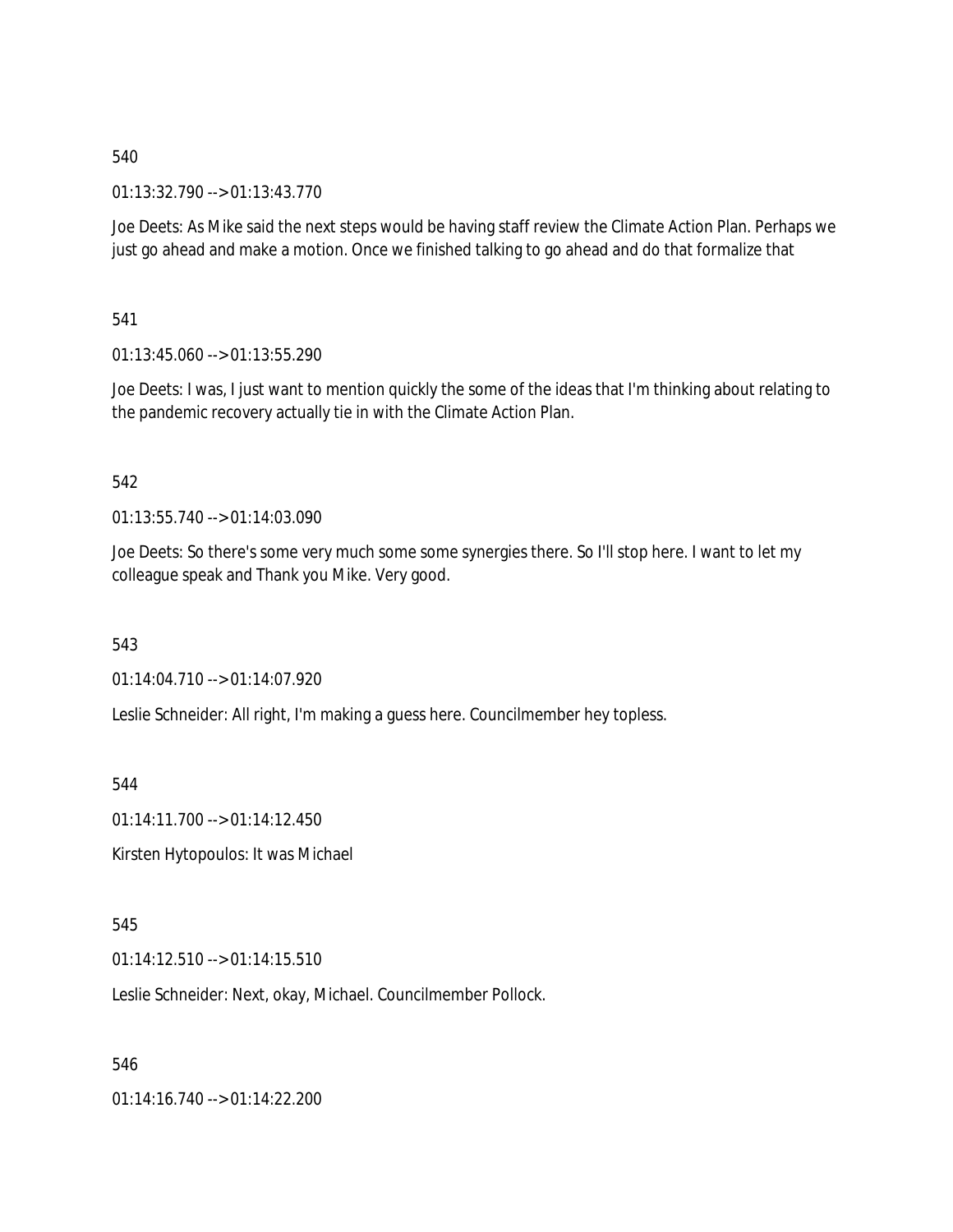Michael Pollock: We're all going to get there. It's like being on the ferry wrong turn the same time.

# 547

01:14:24.450 --> 01:14:33.990

Michael Pollock: Yeah, okay. So, Mike. Thanks. And I'm just switch shirts, just in honor of the imminent global warming, so

# 548

01:14:35.670 --> 01:14:55.620

Michael Pollock: So a question for you. Really is relates to energy. So your energy is a lot of energy consumption for for electricity and all of that in our homes and such. And I wondered if you guys had had looked at some sort of bigger picture solution, such as

# 549

01:14:56.970 --> 01:15:07.230

Michael Pollock: By putting some sort of Public Utility District or something. But getting a solar energy off of eastern Washington and shipping and over as I I did a little bit of work.

550

01:15:07.740 --> 01:15:22.080

Michael Pollock: With what we could do for in terms of community solar and it's going to take in terms of our megawatt just using everything on a national on an annual basis. It's going to take something like 350 acres of solar panels on Bainbridge Island.

551

01:15:22.620 --> 01:15:28.530

Michael Pollock: To do that and there's not really that much rooftop and we're not going to buy it lands really expensive on Bainbridge Island.

552

01:15:28.950 --> 01:15:37.560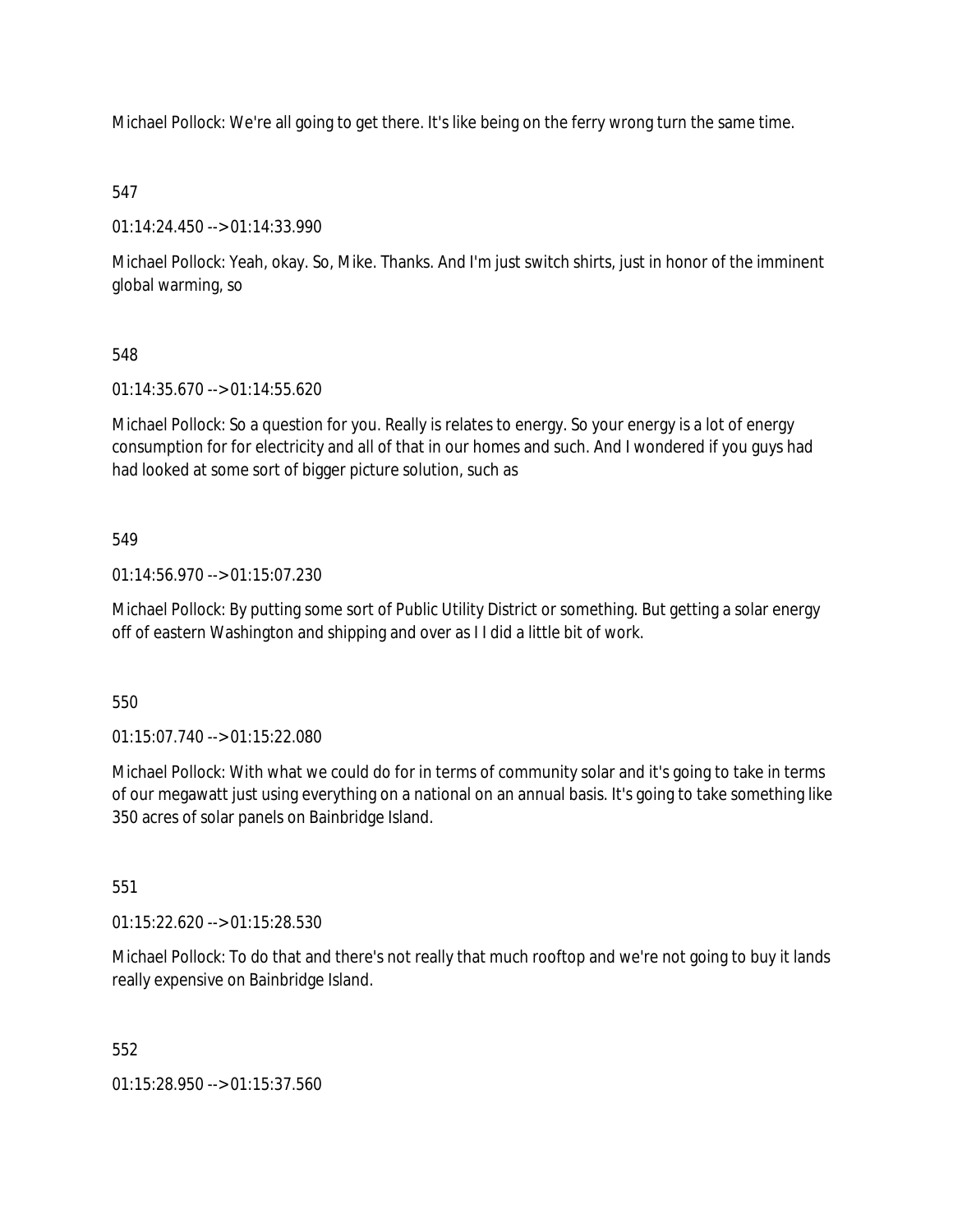Michael Pollock: But if you go over to the east side land cheap and basically all the big companies all the big boys are doing that they're, they're not only building solar

553

01:15:38.010 --> 01:15:45.660

Michael Pollock: Their for their energy, but they're also just moving out there. So we can't move out there. Right. I mean, we live here, by definition, you know,

# 554

01:15:45.990 --> 01:15:55.860

Michael Pollock: Municipality but it's sort of the same principle as all the hydrogen and everything that we recreated energy in eastern Washington and then ship it out west and so

# 555

01:15:56.250 --> 01:16:05.430

Michael Pollock: I in terms of like a viable cost effective solution. That's the kind of thing I would sure like to see you guys. Tackle and say, you know, is that

556

01:16:05.760 --> 01:16:18.930

Michael Pollock: Is that going to work. How is it going to work, how can we make that work because I just either we have to do it or we've got to get PSC to do it. I just I it's going to help a little bit to do the community solar

#### 557

01:16:19.830 --> 01:16:27.300

Michael Pollock: Here, but I just don't see any other viable option. So I'm wondering if you could comment on that or what your thoughts are. If you guys discussed it

558

01:16:28.650 --> 01:16:39.180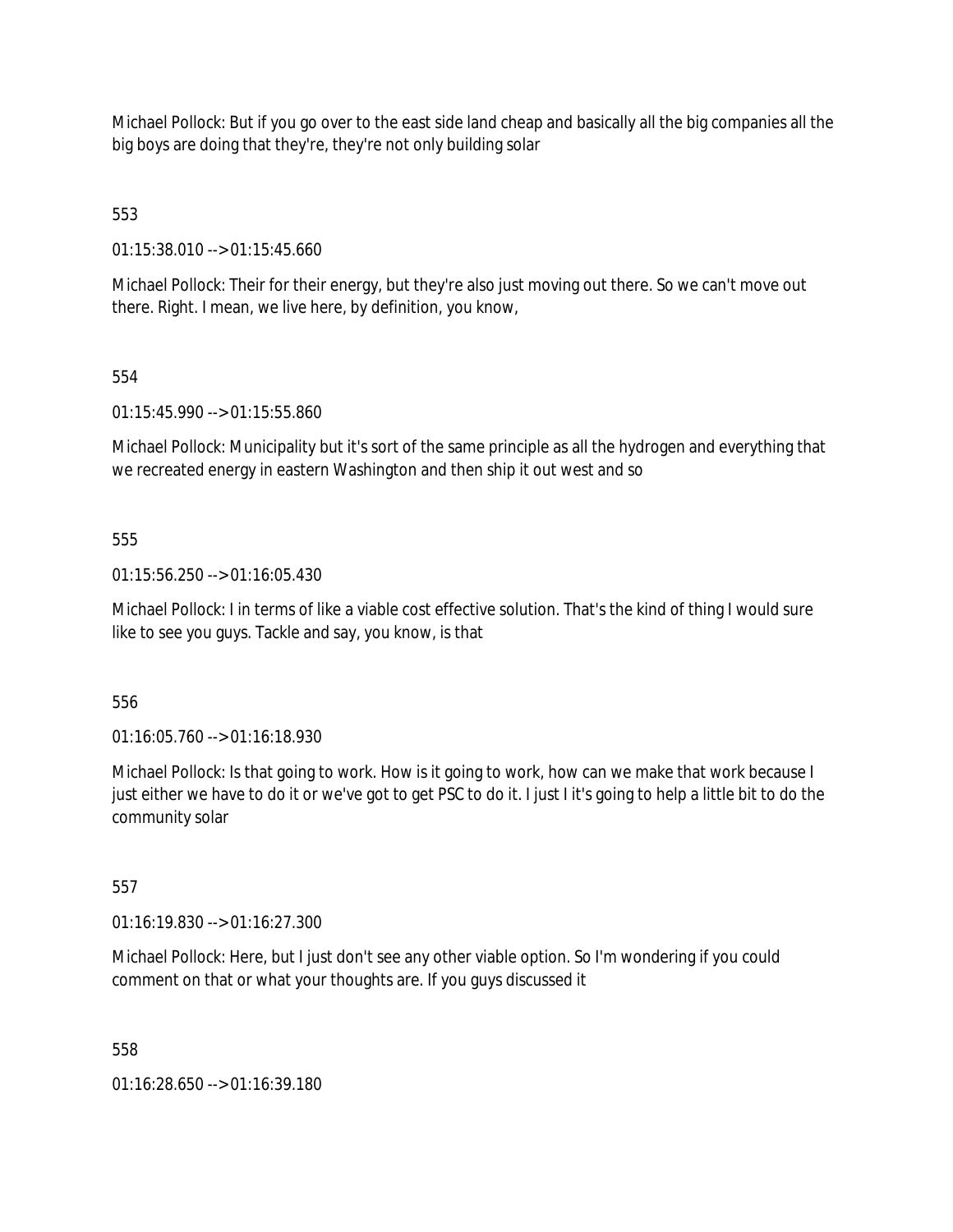Michael Cox: Yeah, a couple, couple thoughts and then maybe somebody else had some the committee. One is, you know, Michael. A number of years ago. I don't know if you call it a pod. But there was an effort by

559

01:16:39.780 --> 01:16:52.680

Michael Cox: empowering others to try to do that on Island, and it wasn't successful at the time. And so um you know my opinion. I'm not sure we want to go back and try that again.

560

01:16:53.160 --> 01:16:58.320

Michael Cox: I think where we can work is is and maybe this just my view that

561

01:16:59.040 --> 01:17:07.200

Michael Cox: You know PCs are provided. They have all entries. I think we need just to work with them very closely to try to see what we can do in terms of

562

01:17:07.500 --> 01:17:16.830

Michael Cox: Increasing, as I said before, fortunately by 2025 he is. He can't be using coal anymore. Now, they may be going to natural gas and

563

01:17:17.550 --> 01:17:28.890

Michael Cox: Work with them to try to get them to do a little more, but also I think on the island. Maybe we can come together and really make a force full presentation to them, but people really do want

564

01:17:29.250 --> 01:17:41.430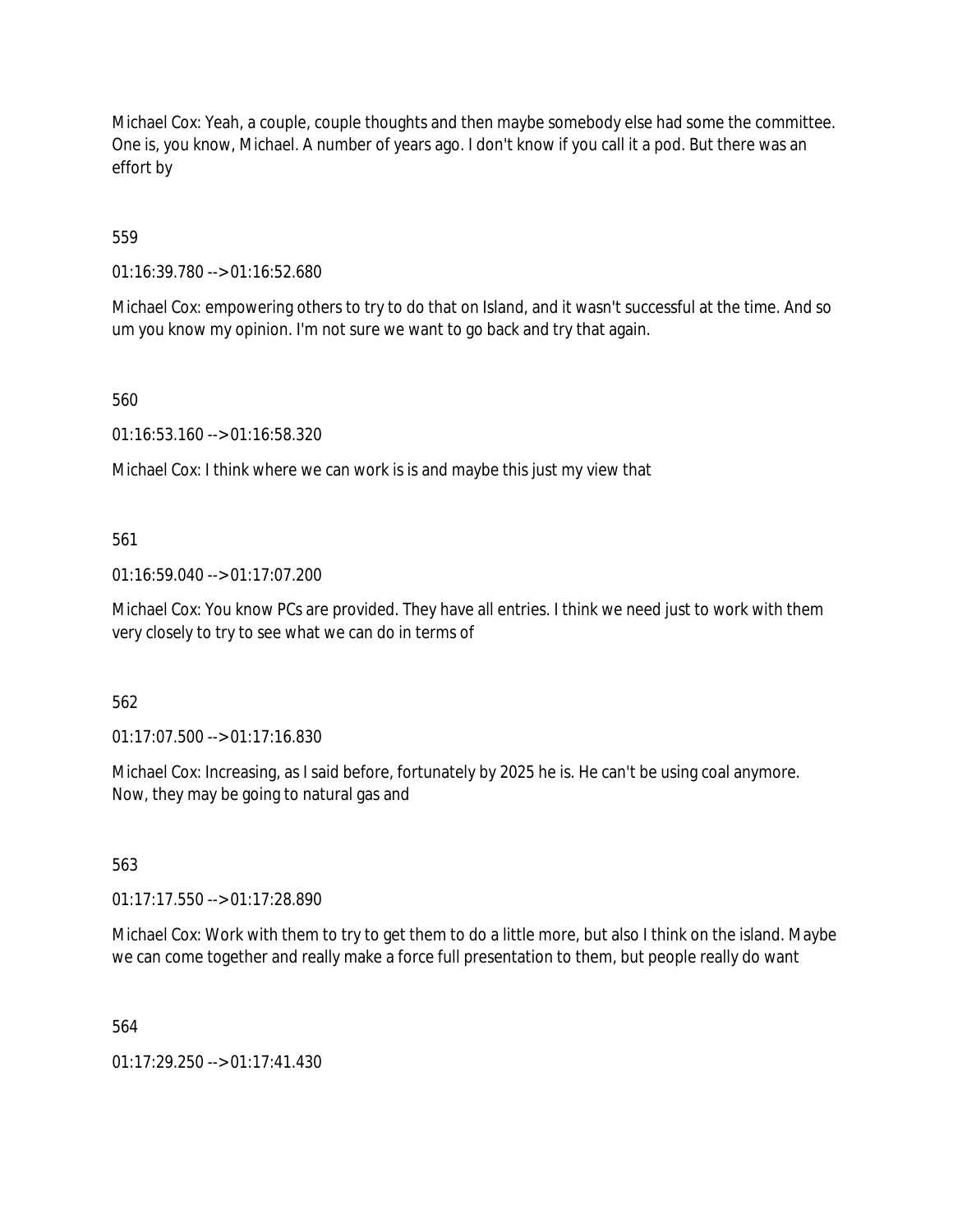Michael Cox: Renewable energy and how can we do that. And if we go in with that type of discussion. I think we can get pretty far. But my personal opinion. I'm not sure we want to go back and visit like

565

01:17:42.300 --> 01:17:49.470

Michael Cox: redoing the island power powering looking at that. I'm not sure if that would be a fruitful way to spend our energy right

566

01:17:50.610 --> 01:17:57.510

Michael Pollock: Yeah, yeah, just to just to kind of, I can just click, but that wasn't exactly what I was suggesting, more, more that I mean PSC does

567

01:17:58.080 --> 01:18:10.470

Michael Pollock: Do a good job providing electricity. So it wasn't suggesting we become a provide a distributor. But in terms of a provider of electricity. And that's, that's, again, the business model of some of these guys are doing their

568

01:18:10.800 --> 01:18:26.340

Michael Pollock: They're buying land and they're producing it, and then they're contracting out the PSC or others to distribute it. So, I mean, there's a couple different models. So I think that there's something there. But yeah, I mean, I agree with you. So anyway, just wanted to clarify on that.

569

01:18:27.690 --> 01:18:35.520

Michael Cox: Yeah, no matter what, I'm all these ideas. And I think the more we can again work with our provider, and I know there's some hesitation to do that.

570

01:18:36.120 --> 01:18:46.650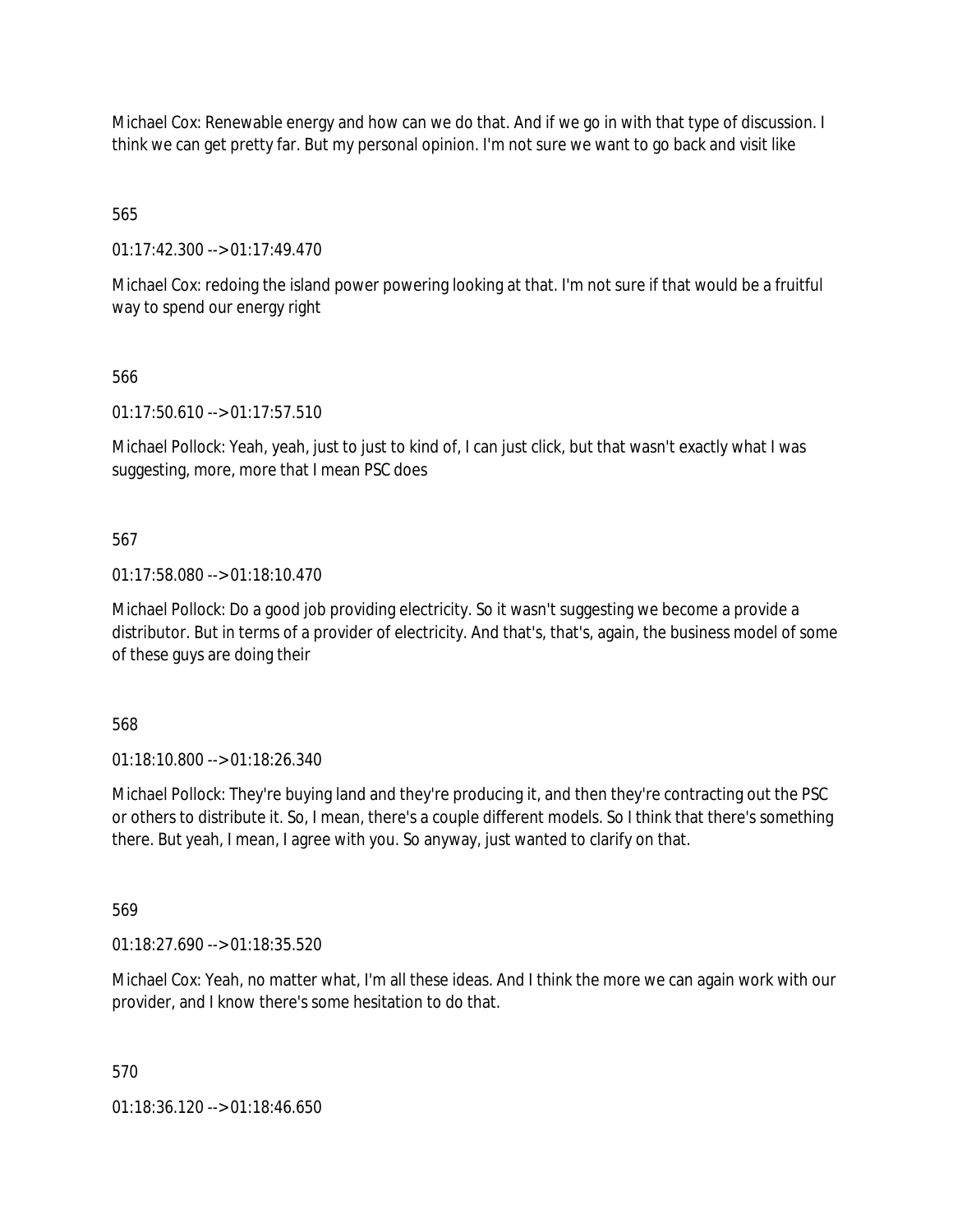Michael Cox: But if we can really work together as a community in the city and not just Bainbridge Island, not just the city parks and schools and others who consume a lot of energy on island.

571

01:18:47.100 --> 01:18:54.090

Michael Cox: Now we can all work together to try to push. I would say push PSC a little bit in the direction we want them to go.

# 572

01:18:56.160 --> 01:19:04.050

Leslie Schneider: Christine, could I ask that you bring David McCarty into the as a as a panelist, and he's had his hand up in the attendees section.

573

01:19:08.070 --> 01:19:08.640

David McCaughey: Hi.

574

01:19:09.870 --> 01:19:10.320

David McCaughey: Can you hear me.

575

01:19:10.770 --> 01:19:17.100

David McCaughey: Yes. Okay, just a Thanks Michael. Just a quick add to that, I don't disagree with any of it.

#### 576

01:19:18.270 --> 01:19:20.580

David McCaughey: Technically, because we're in a regulated state.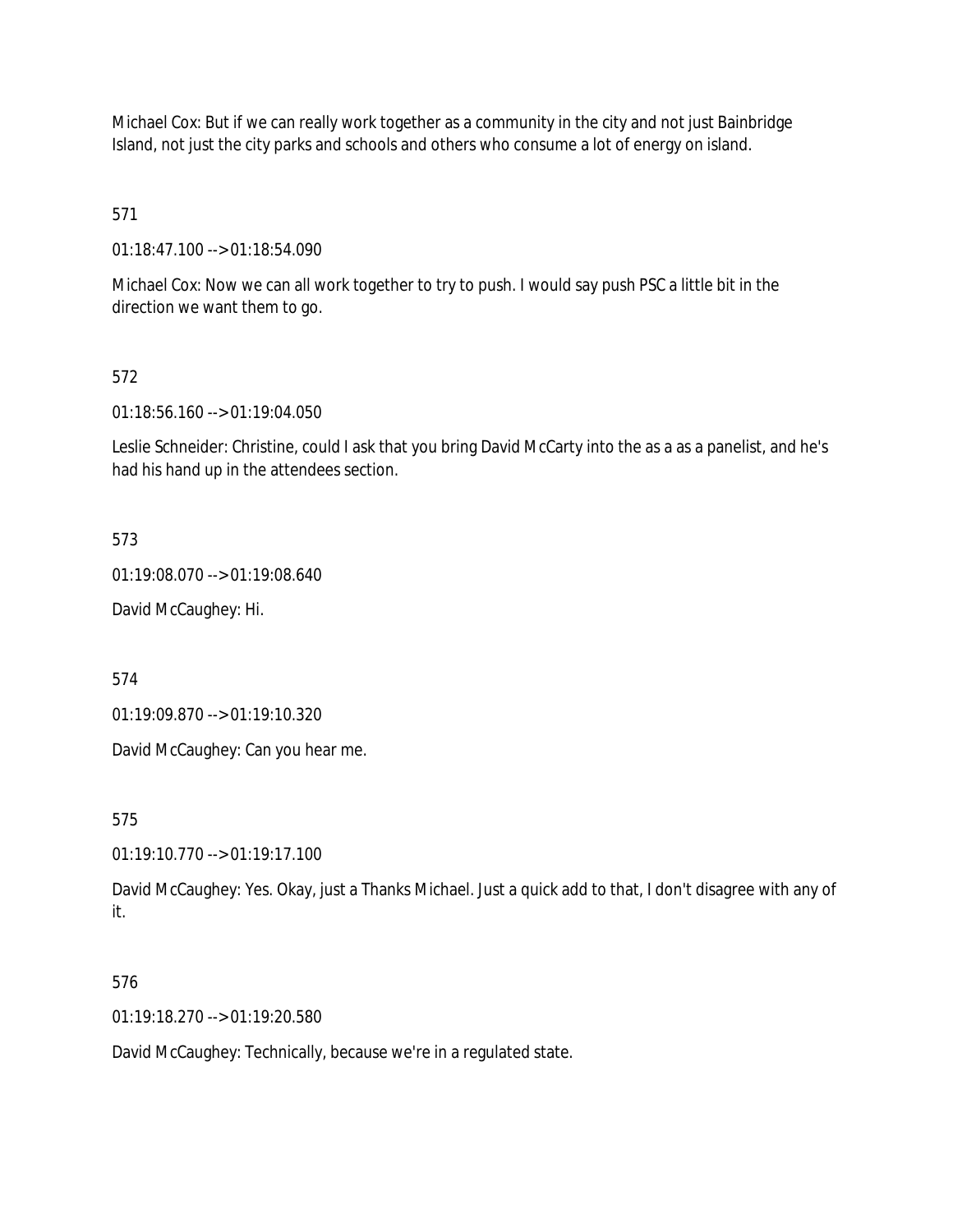01:19:22.380 --> 01:19:31.260

David McCaughey: The service provider PSC has to have a square footage in their service area. So that's not Eastern Washington.

578

01:19:32.310 --> 01:19:43.680

David McCaughey: And currently only large commercial accounts and perhaps people may remember Microsoft and a small group of large consumers did

579

01:19:44.220 --> 01:19:59.370

David McCaughey: Approach the UTC to get what is called wheeling so you call for wholesale power. But I'm here to for it's been very expensive going through other people's other utilities lines.

580

01:20:00.330 --> 01:20:10.080

David McCaughey: To the point where it doesn't become cost effective and it's it's games that that a VISTA and other providers along the way, play

581

01:20:10.590 --> 01:20:24.180

David McCaughey: But that probably will not come as soon as, say, the decarbonisation by 2025. So I think there's sort of a, you know, diminishing carbon content in the electricity.

582

01:20:24.780 --> 01:20:44.820

David McCaughey: And perhaps over time with new technologies and and and more efficacious PV or efficacious generation we can kind of meet in the middle, but we would like to over, we would like to overshoot that goal for 2045 rather than waiting for 2015. Does that make sense, Michael.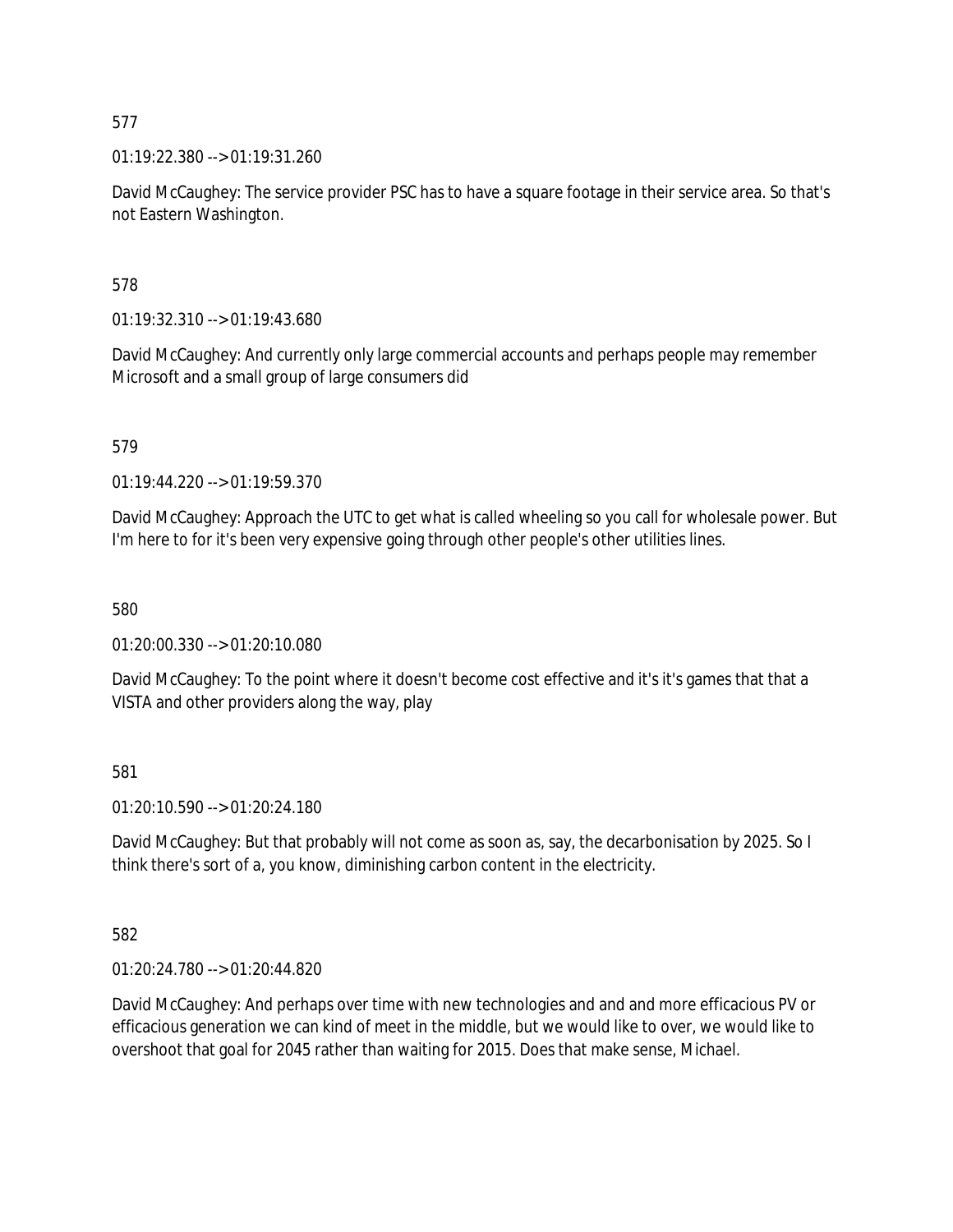01:20:46.920 --> 01:20:47.430 Michael Pollock: Yeah.

584

01:20:48.480 --> 01:20:50.250

Michael Pollock: Are you talking to me or Michael Cox.

585

01:20:50.400 --> 01:20:51.180

David McCaughey: No, sorry.

586

01:20:51.270 --> 01:20:55.410

David McCaughey: Well, no, I think Michael Cox and I are okay, but it was more to you.

587

01:20:55.860 --> 01:21:07.170

Michael Pollock: Yeah, I think so. I mean, I think the the the energy losses from vision and success, what you're talking about. So yeah, so it's a trade off. I mean, we have no

588

01:21:07.170 --> 01:21:19.440

David McCaughey: Legally, there's transmission loss but legally, you cannot buy power and have it delivered to you over multiple utilities without paying rent and the

589

01:21:20.730 --> 01:21:28.320

David McCaughey: The play for years has been oh yeah you can use my lines. It's just going to cost you more than you will ever be willing to pay for that power.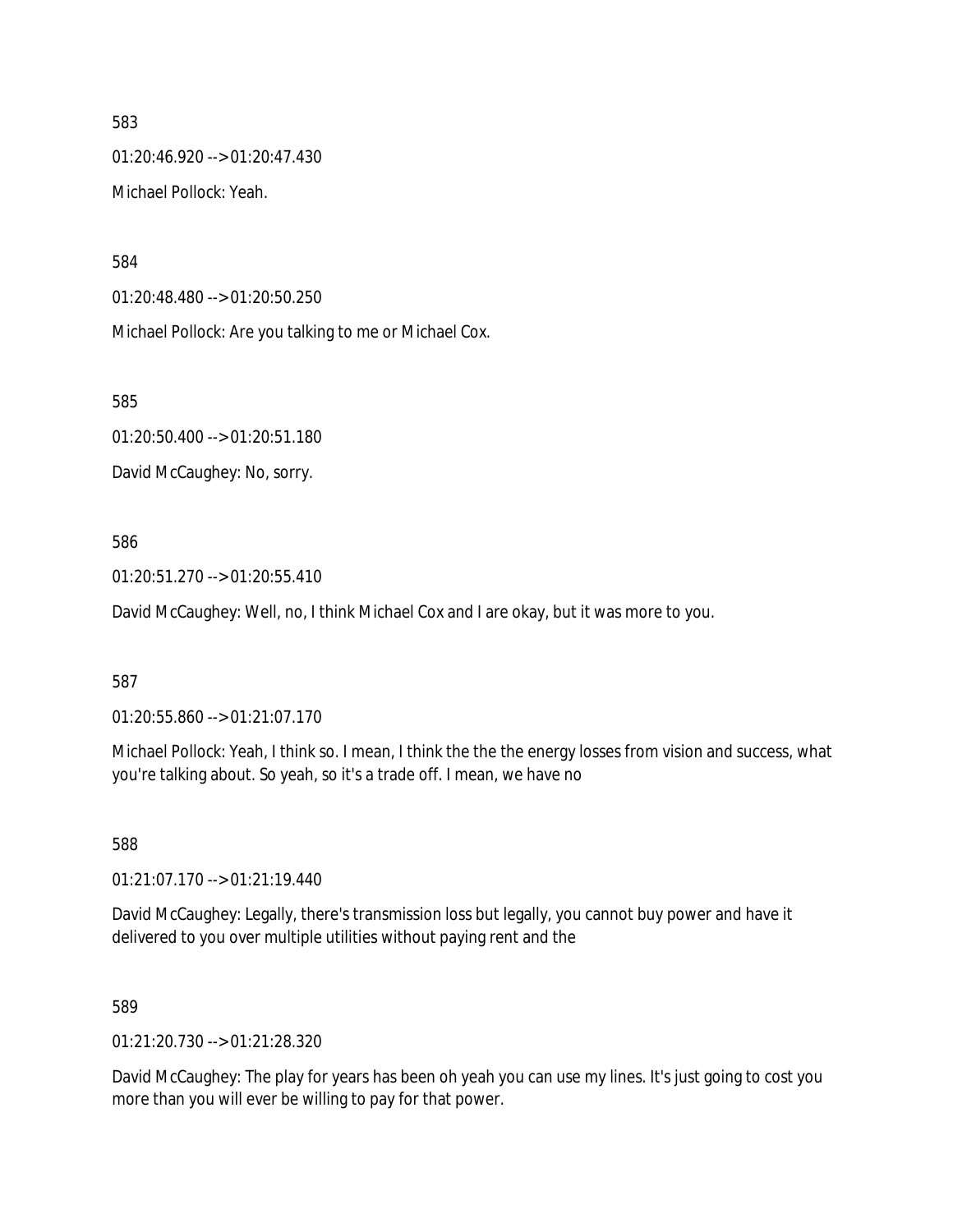01:21:28.710 --> 01:21:30.180

Michael Pollock: Mm hmm.

591

01:21:30.480 --> 01:21:38.370

David McCaughey: So it's a little perverse would like to see the UTC beef be friendlier to something of that and perhaps they will down the road.

592

01:21:39.060 --> 01:21:39.630

And sort of that.

593

01:21:42.510 --> 01:21:54.450

David McCaughey: Yeah, kind of diminishing lines into infinity. Hopefully we can diminish all those lines. But right now, there's a lot of legal and profit based reasons why we're not able to do that right now.

594

01:21:55.710 --> 01:21:58.140

Michael Pollock: Okay, I'll follow up with you offline. So

595

01:21:59.040 --> 01:21:59.760

David McCaughey: Sure. Thank you.

596

01:22:00.330 --> 01:22:13.950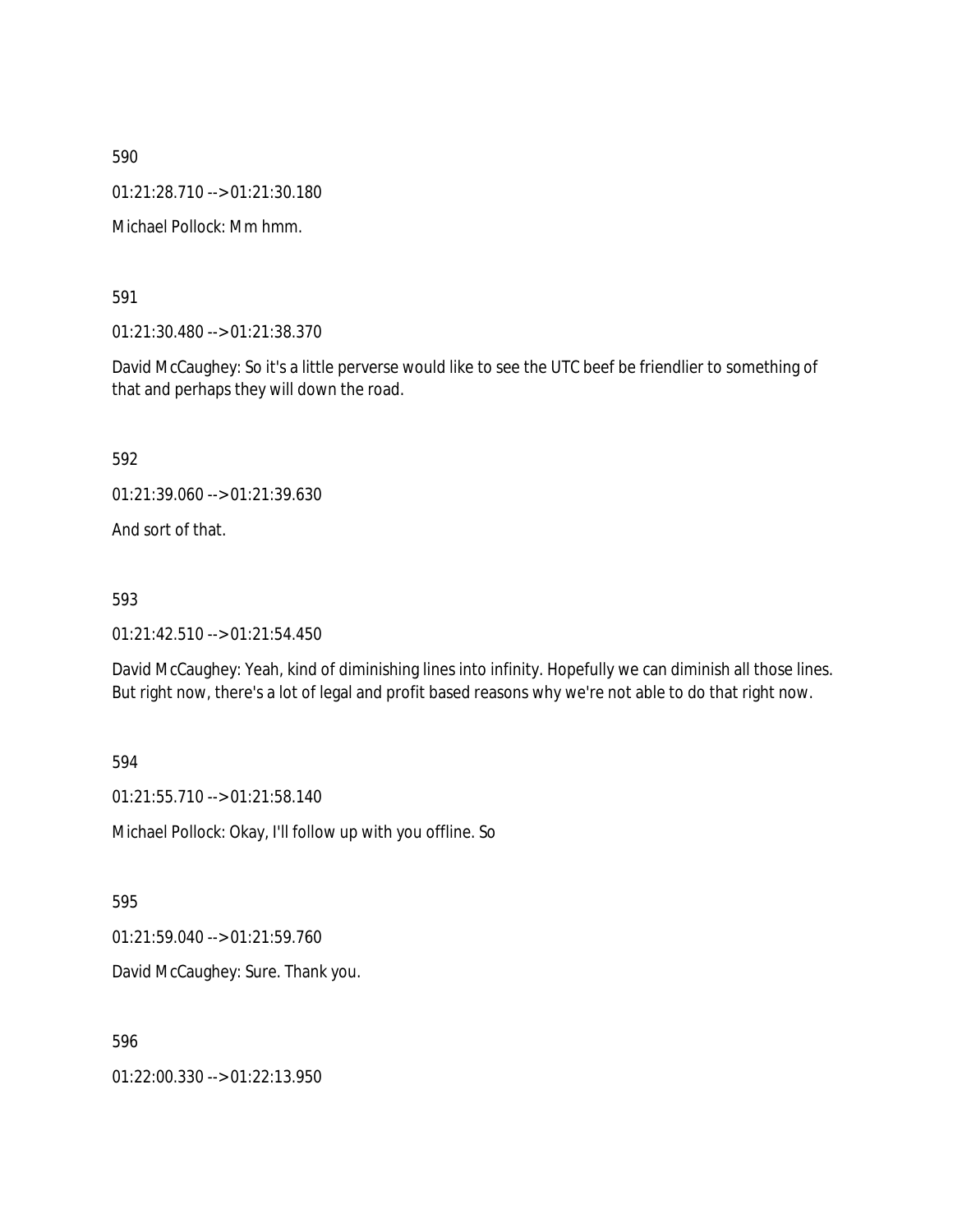Leslie Schneider: So I want to go to. Councilmember hi topless and then Laura Hansen, also in the attendees section has her hand raised. So maybe we could bring her into the conversation and Laura, if you want to follow up after counselor by topless, feel free.

597

01:22:15.900 --> 01:22:27.030

Kirsten Hytopoulos: Hi, this is all very exciting and looking forward to us, keeping this moving along and getting back on track and I have had one concern, as I've watched the product that the plan and

#### 598

01:22:27.810 --> 01:22:36.600

Kirsten Hytopoulos: Unfold and I've actually brought this up. I think at the committee meeting and to a couple of council members and that would just be kind of looking forward to the monitoring progress.

#### 599

01:22:36.930 --> 01:22:46.860

Kirsten Hytopoulos: Stage, given the fact that a fair number of our data points in the greenhouse gas inventory are extrapolated from regional data and not local.

600

01:22:47.430 --> 01:22:52.140

Kirsten Hytopoulos: And it's my understanding and asking you, experts on the committee that you are working

601

01:22:53.040 --> 01:22:58.470

Kirsten Hytopoulos: Nicely practices that other organizations and jurisdictions us so we're not doing anything different than that.

602

01:22:58.980 --> 01:23:16.020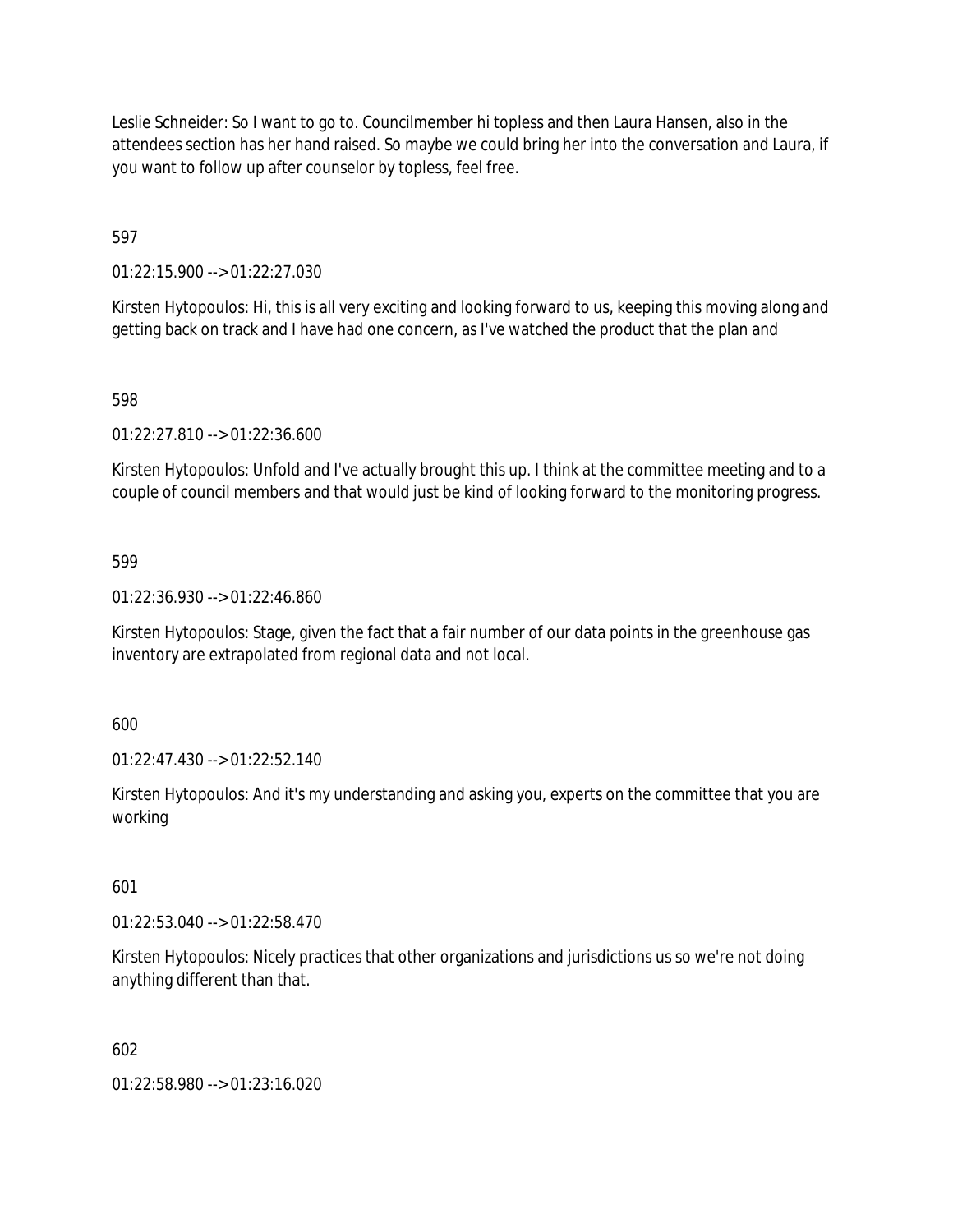Kirsten Hytopoulos: But in wanting to to if at all possible. Build a measure and a couple of years what Bainbridge Island accomplished and some of these areas like transportation maybe consumption, other things, but particularly transportation things. So, such a big factor. After, after electricity.

603

01:23:17.670 --> 01:23:29.880

Kirsten Hytopoulos: I'm wondering whether it would be appropriate at all to kind of lay on top of the data points that we have maybe a few club carefully crafted by the proper people questions to go into the Community Survey that I

604

01:23:30.240 --> 01:23:36.900

Kirsten Hytopoulos: Think we're on track to still have at some point in that I'd be saying to ask the city manager. But would there be a way to get together some data.

605

01:23:37.290 --> 01:23:53.670

Kirsten Hytopoulos: Where we asked it to points in time for self reporting data to augment what's already planned to be used for monitoring progress, just to give us a little bit, even though not super scientific but some more Bainbridge specific checkpoints, that's just

606

01:23:55.410 --> 01:24:00.450

Michael Cox: A couple of thoughts on that, um, you're right, some of the information that we have is county level and

607

01:24:00.990 --> 01:24:09.000

Michael Cox: Again, as you said that this is kind of the standard protocol that a lot of people use because getting that local data. It's pretty hard, but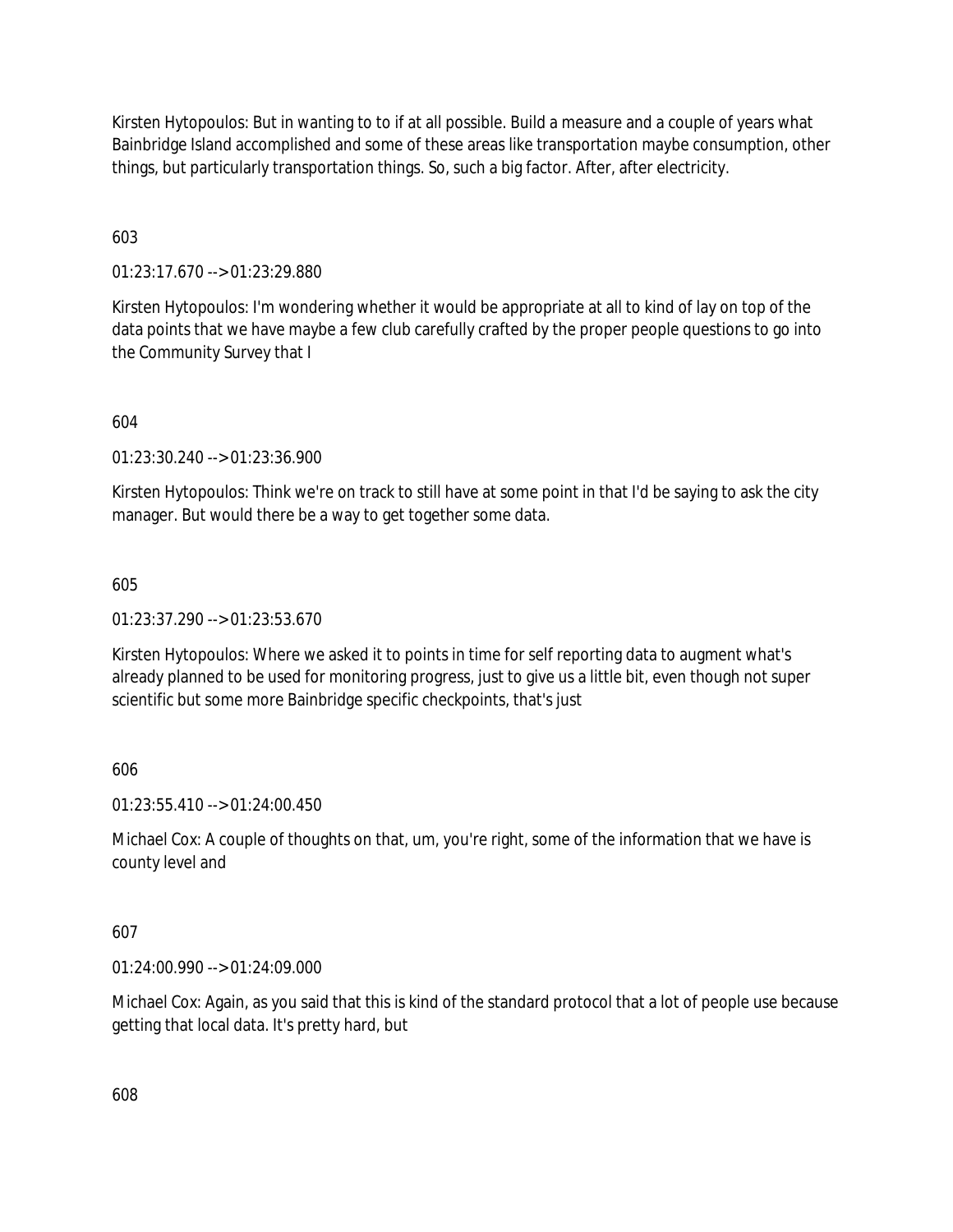01:24:09.840 --> 01:24:17.340

Michael Cox: In our report, and I didn't presented here we have recommendations for the greenhouse gas inventory and how to try to improve that.

609

01:24:17.700 --> 01:24:22.680

Michael Cox: So we're mindful of that. And we have some priority actions that would like to move forward with

610

01:24:23.070 --> 01:24:29.550

Michael Cox: Working with the city because it's my understanding how and correct me if I'm wrong. There's a number of people who are trained on this tool.

611

01:24:29.970 --> 01:24:39.570

Michael Cox: And if we can work together to get more specific information. You're right. We should do that. So that's a part of the plan to try to improve on what we've done.

612

01:24:40.710 --> 01:24:49.560

Kirsten Hytopoulos: And if I could just put in a plug for if we can try to figure out a way to track our air travel better. That would be particularly good so I believe that data point came from across the water like

613

01:24:50.070 --> 01:24:57.990

Kirsten Hytopoulos: I think it was like King County and peers travel or something. So we really need to have even self reported Bainbridge air travel be so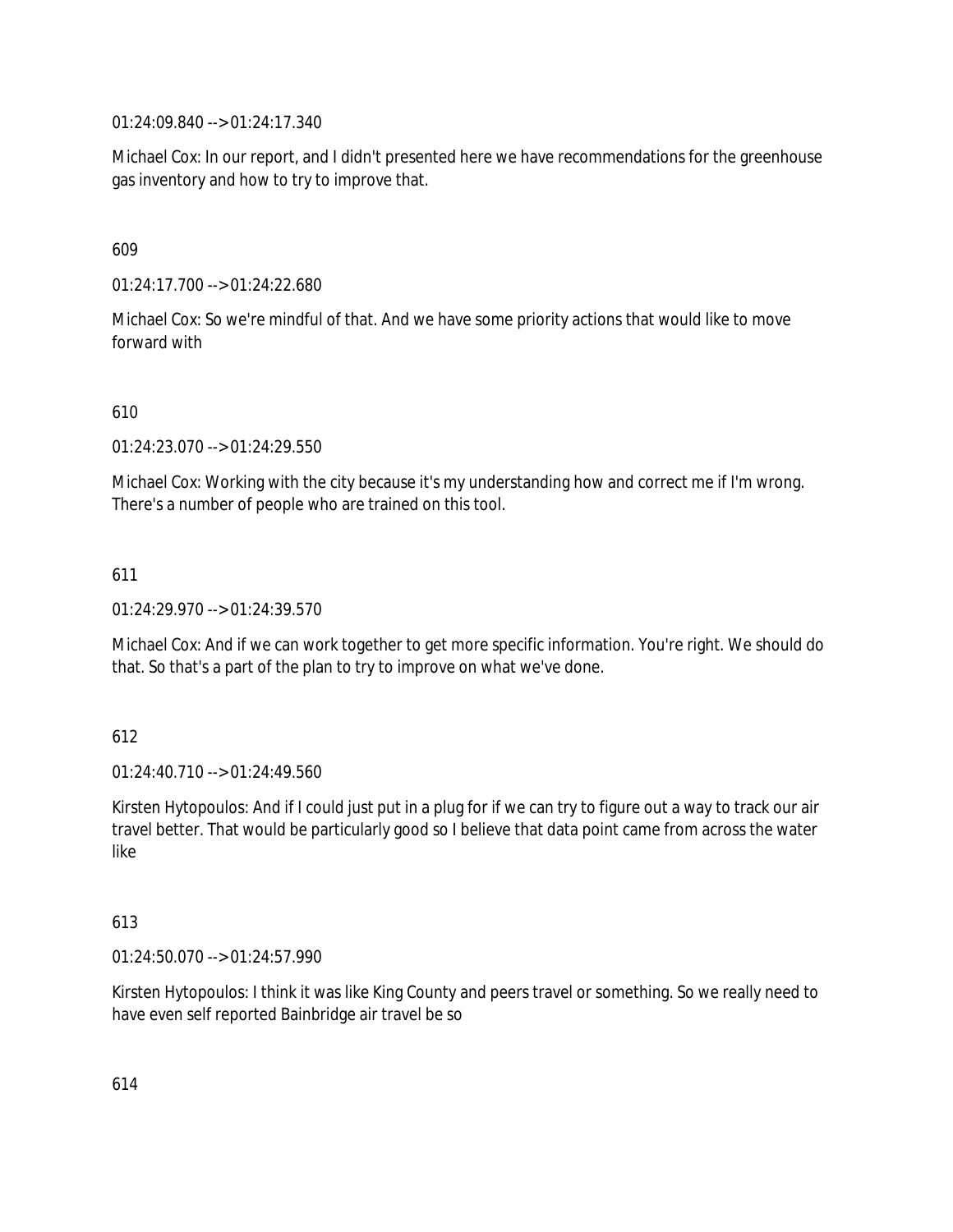01:24:58.710 --> 01:25:00.780

Michael Cox: Your travels trip they did consider

615

01:25:01.950 --> 01:25:11.430

Michael Cox: Economics and all the other things. So it's not quite as courses that the challenge with air travel, however, is you have to ask the question, what can the city do

616

01:25:11.970 --> 01:25:21.270

Michael Cox: In terms of air travel and the City of Seattle and struggle doing this same thing, what can the city do other than education really for air travel.

# 617

01:25:21.600 --> 01:25:38.220

Michael Cox: And working with the airlines to try to hopefully force them but force them to get them to use different kind of fuels and stuff. So I completely get what you're saying, but I think there's limited things of the city to do other than informing people about which we can for food.

618

01:25:38.370 --> 01:25:50.190

Kirsten Hytopoulos: Well before I give it my spot here. I think that's the other part is that while we're doing this, you know, why not be a strong voice on on education and so that you know how much, how much credit, we can take

619

01:25:50.670 --> 01:26:00.300

Kirsten Hytopoulos: Based on the plan or Council or the committee or whoever, if we see a decline in air travel. If we're if there's any way we're influencing it. I think that would be great for us to be able to say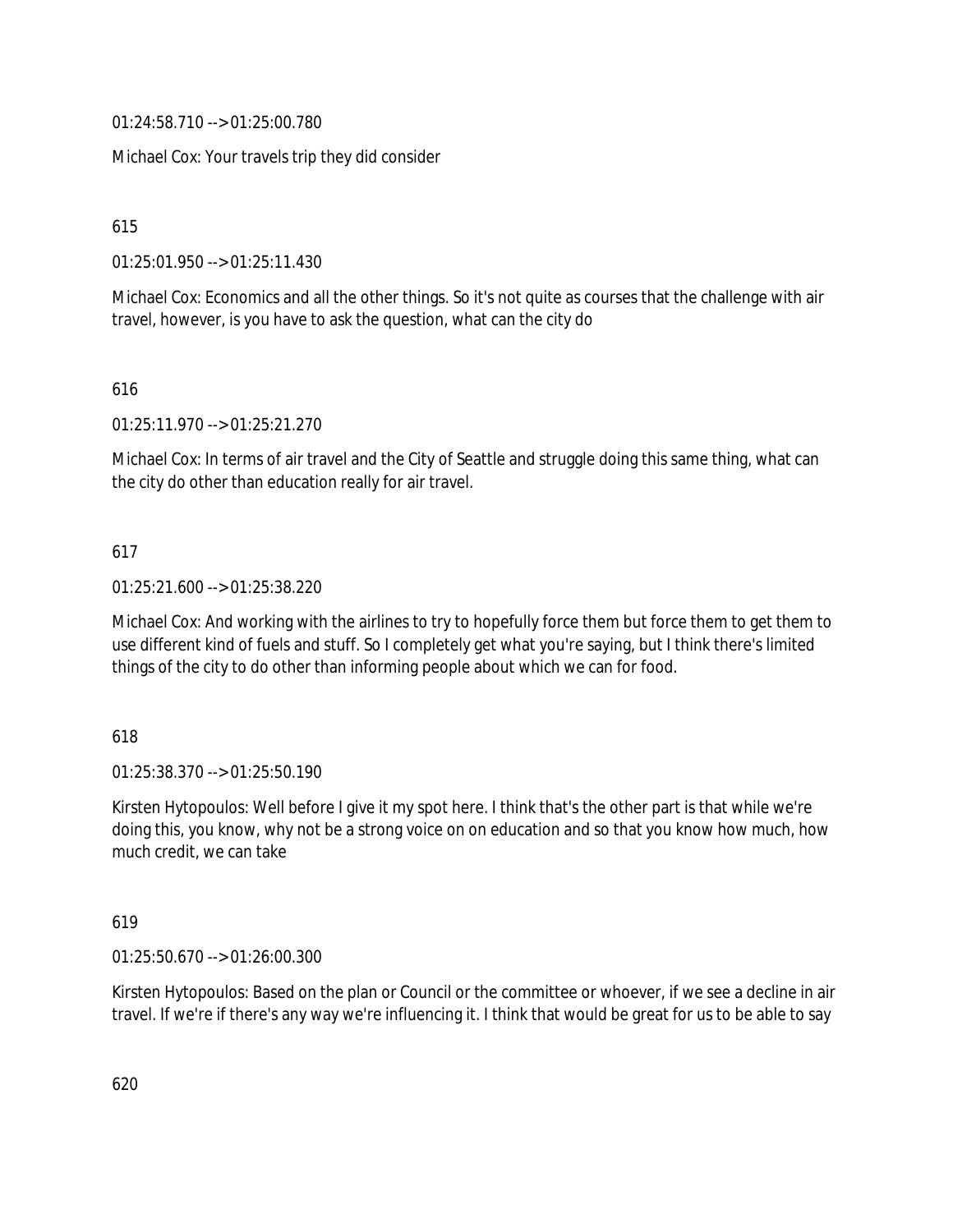01:26:00.990 --> 01:26:07.650

Michael Cox: And as you said, as I said, we're in three areas mitigation adaptation and community engagement. So then it's very clear that

# 621

01:26:08.520 --> 01:26:19.560

Michael Cox: We have some responsibility as individuals to do something here and we need to emphasize that it's not just up to government to do it. It's up to us to I did you raise good points.

# 622

01:26:20.040 --> 01:26:22.170

Leslie Schneider: Laura Hansen would do you want to jump in.

# 623

01:26:22.740 --> 01:26:31.050

larahansen: Yeah. Originally I was going to respond to councilman Pollock. But now I'll give comments on both in response to councilman Pollock suggestion.

#### 624

01:26:31.470 --> 01:26:41.760

larahansen: I think they're really important opportunity right now is the franchise agreement negotiation and how we ensure that we get a carbon, we get a an energy

#### 625

01:26:42.300 --> 01:26:51.060

larahansen: The energy mix that we get is as low carbon as possible and we make that a point of our negotiation in the new franchise agreement that would seem to be

626

01:26:51.450 --> 01:27:05.490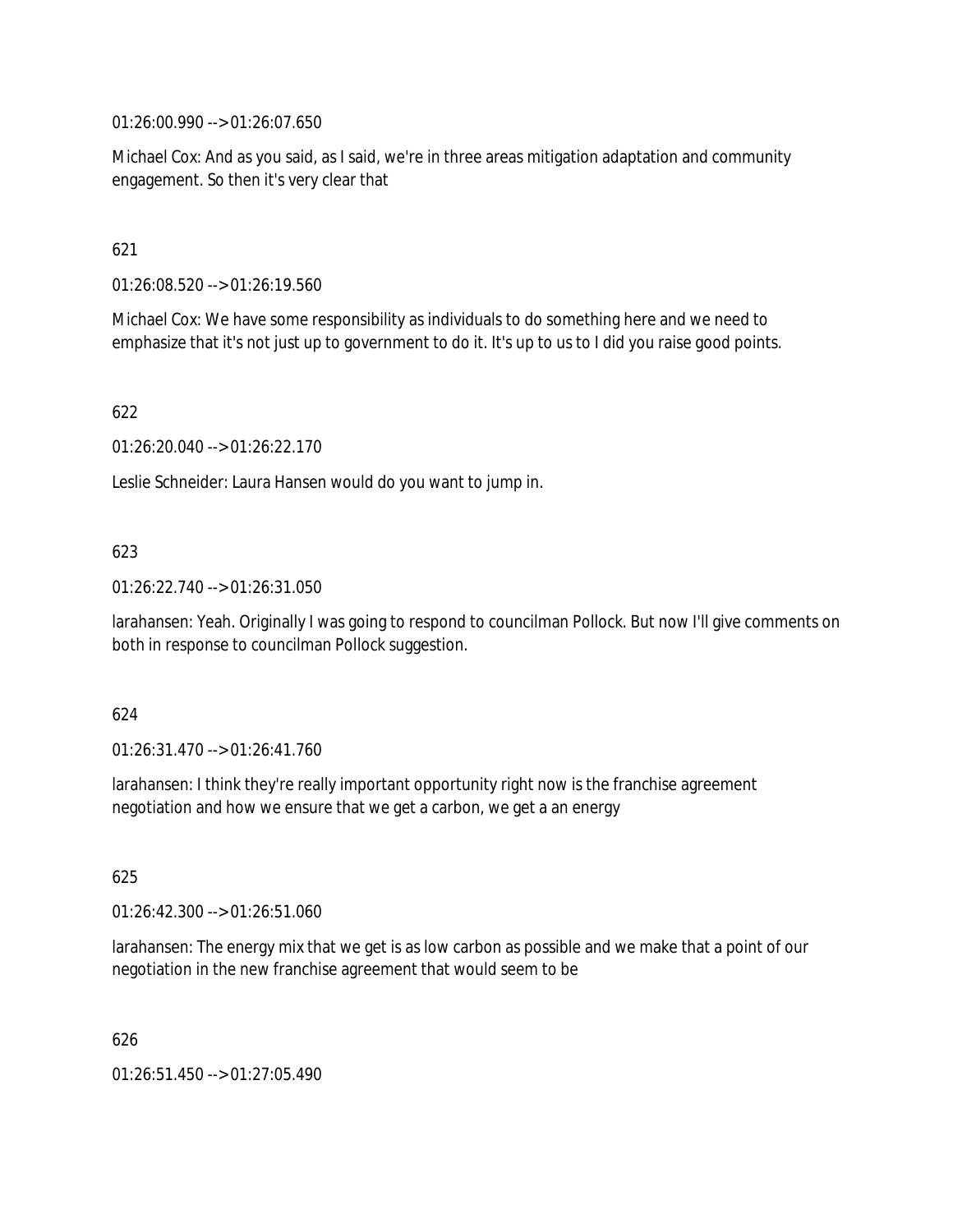larahansen: The easiest lever, we have at this point and then we augment that with everything else we possibly can, along the lines of local solar along the lines of encouraging people to invest in energy, whatever.

627

01:27:07.620 --> 01:27:16.800

larahansen: COUNCILMEMBER hit topless your point about air travel is really important. It is a huge

628

01:27:18.090 --> 01:27:23.280

larahansen: It is a it is one of the more vexing pieces globally in reducing carbon

629

01:27:24.300 --> 01:27:34.050

larahansen: One tool that companies and NGOs are and governments are using around the world, predominantly in Europe is that they create carbon budgets for people

630

01:27:34.380 --> 01:27:40.170

larahansen: And so people have a certain amount. This is the amount of carbon that your organization, your program could use for the year.

631

01:27:40.470 --> 01:27:54.210

larahansen: How do you meet that you can have as many plane trips, as you want with that but it's going to mean you don't do something else we could create some sort of Community challenge to get people to look at what is your total carbon budget and what are all the things that you can do.

632

01:27:55.380 --> 01:28:06.570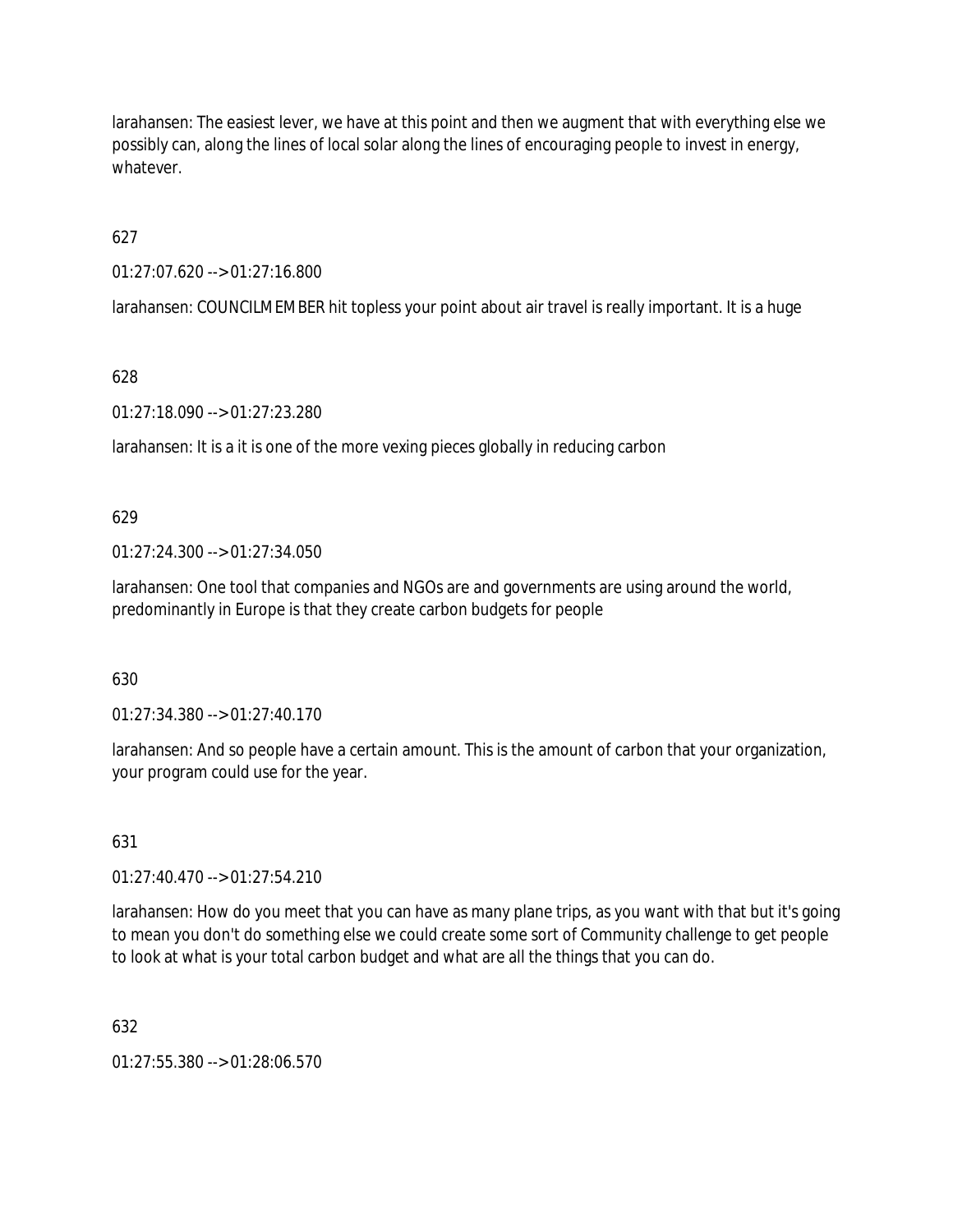larahansen: In your in your on on your on land life to minimize your carbon if in fact flights are a reality for your work or your life or whatever.

# 633

01:28:07.680 --> 01:28:27.750

larahansen: And use that as a quantifiable way to get people to try and reduce their greenhouse gas emissions related to air travel and it would actually help with all the other sectors as well because I think even the local transportation piece is significant for people who are driving everyday.

# 634

01:28:30.240 --> 01:28:32.910

Leslie Schneider: Could I go to COUNCILMEMBER Medina, please.

# 635

01:28:34.650 --> 01:28:39.720

Kol Medina: That sounds fine with me. Thank you. I just want to thank the whole committee and

# 636

01:28:40.920 --> 01:28:44.040

Kol Medina: Of course you Mike for the work you've been doing on this.

637

01:28:45.510 --> 01:28:50.130

Kol Medina: I don't still see you there. You are so I couldn't find you in the lineup, you are

# 638

01:28:51.810 --> 01:29:03.810

Kol Medina: I remember talking to you last summer at some climate change event of some stripe it talk to you about. When are we going to get this climate action plan. We want this climate action plan on the Council.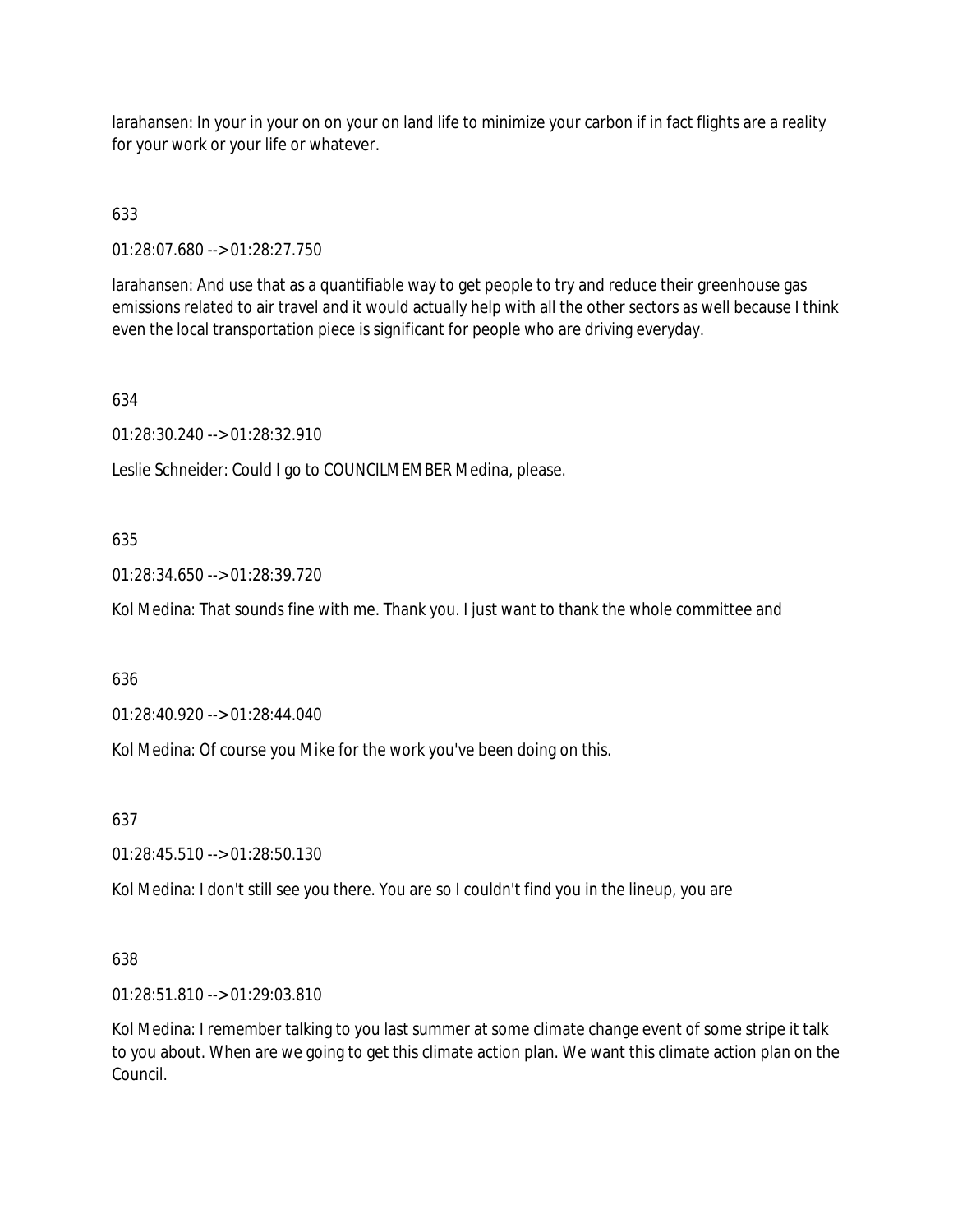01:29:04.680 --> 01:29:10.110

Kol Medina: And you said to me, You know, I think, I think we can get this done. You know, by the end of this year sometime this fall.

640

01:29:10.620 --> 01:29:13.890

Kol Medina: And of course, lots of things have come and gotten in the way of that and

641

01:29:14.460 --> 01:29:23.580

Kol Medina: My only complaint about all the materials in there which are wonderful. Is that the plan is now to go through some more process and finally get the whole plan to counsel later this fall.

642

01:29:24.180 --> 01:29:31.230

Kol Medina: And I don't say that as a complaint or criticism, but just to make the point that you know well and then I know well and the counselor as well.

643

01:29:31.500 --> 01:29:42.750

Kol Medina: That we are really anxious to get on with this and I want the public to understand that as well but it needs to go through the process. It needs to go through and I just wanted to echo comes from a high topless his point.

644

01:29:44.490 --> 01:29:51.360

Kol Medina: We want to move forward. I know I want to move forward with this as quickly as we can. But along the way. If we can develop better information.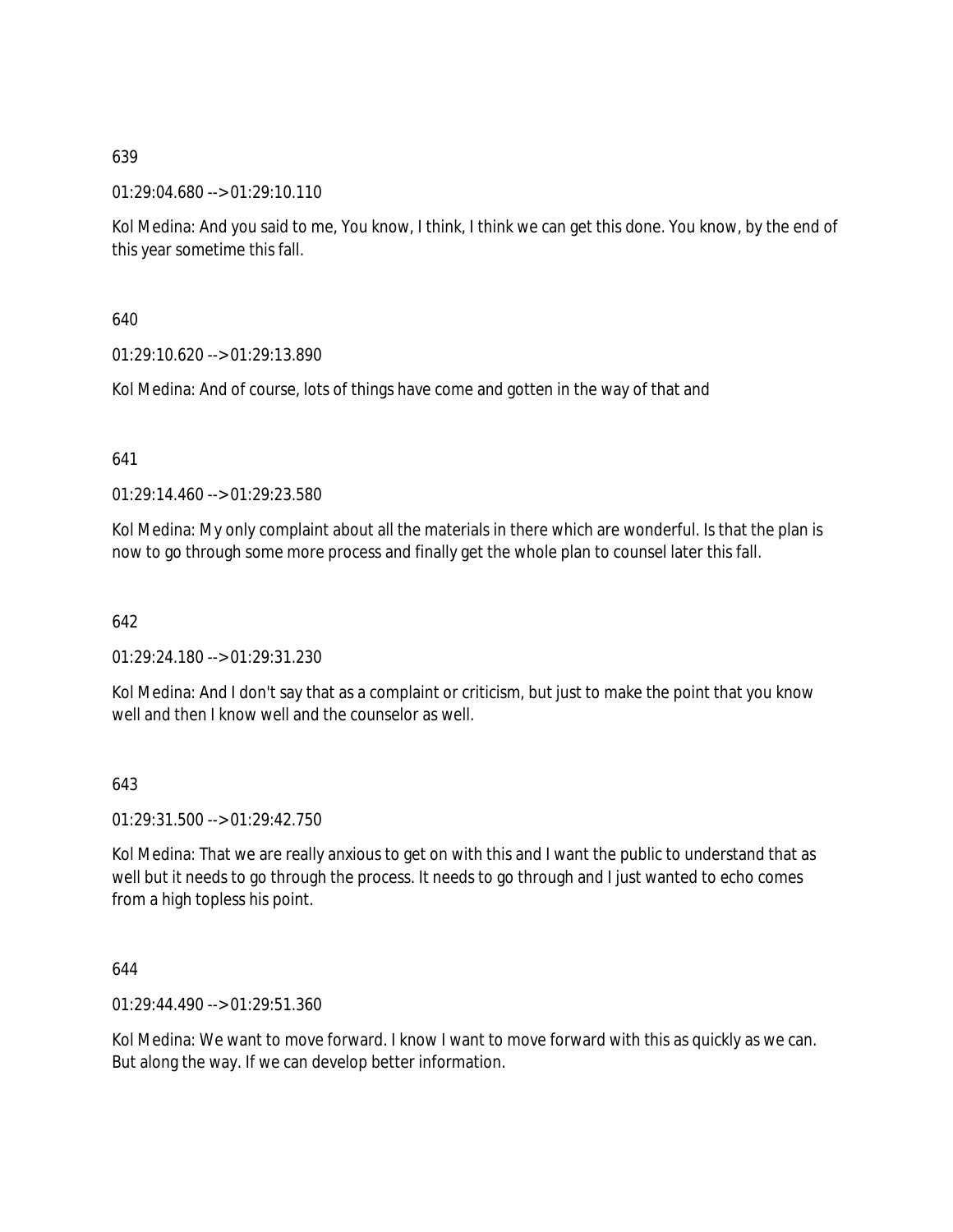01:29:51.630 --> 01:30:00.660

Kol Medina: For our baseline and better ways of measuring how we're actually doing as we go along. I think that's great. And I hope that continues to be a discussion of the committee, as you guys move forward. And it sounds like it is.

646

01:30:02.700 --> 01:30:03.150

Leslie Schneider: Nobody

647

01:30:06.690 --> 01:30:07.230

Leslie Schneider: Again,

#### 648

01:30:08.130 --> 01:30:17.490

Joe Deets: You know, I know. Maybe we're over budget on our time. But, you know, this is really great. This, this reminds me of the conversations we had in pre endemic days.

649

01:30:17.730 --> 01:30:19.140

Joe Deets: Talking about stuff so

650

01:30:19.590 --> 01:30:20.550

Joe Deets: This is great. I

651

01:30:21.900 --> 01:30:34.650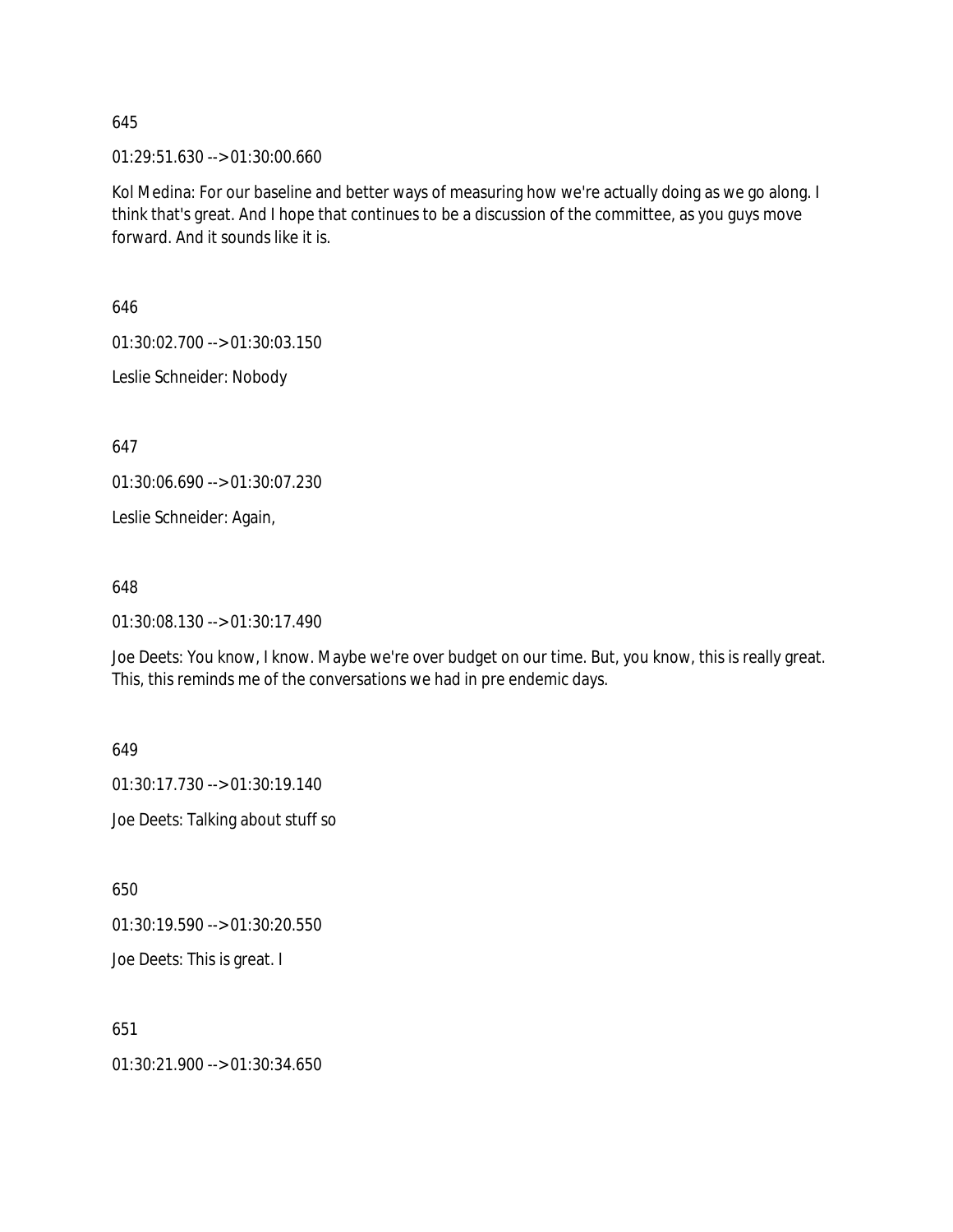Joe Deets: I just very quickly. The talk with about PSC negotiating with them to get a cleaner mix again referring back to conversations, the committee had and I had

652

01:30:35.520 --> 01:30:43.170

Joe Deets: We want to be careful that we don't play the latest trick here where we get PSC green power, but they continue to be dirty.

# 653

01:30:43.710 --> 01:30:50.250

Joe Deets: In the rest of their mix. So I'm just wanting to say that for every great idea. There's a lot of

654

01:30:50.910 --> 01:31:08.280

Joe Deets: Things to kind of work through. But that's not I'm hope that's really not what we're here for tonight is mostly just to give everyone a good overview and and I'm sensing a good thumbs up. So if I, if I may, I'd like to make a motion that we

655

01:31:09.630 --> 01:31:14.640

Joe Deets: Oh, okay. Morgan's, raise your hand. Go ahead. Morgan you're maybe you're getting out of me.

# 656

01:31:14.760 --> 01:31:26.460

Morgan Smith: Well, I just, I'm not sure that emotion is really what's needed here. This was on the agenda is a presentation and it's been clearly articulated for a year and a half, that this is a priority project for the city and the Council and

657

01:31:26.910 --> 01:31:36.060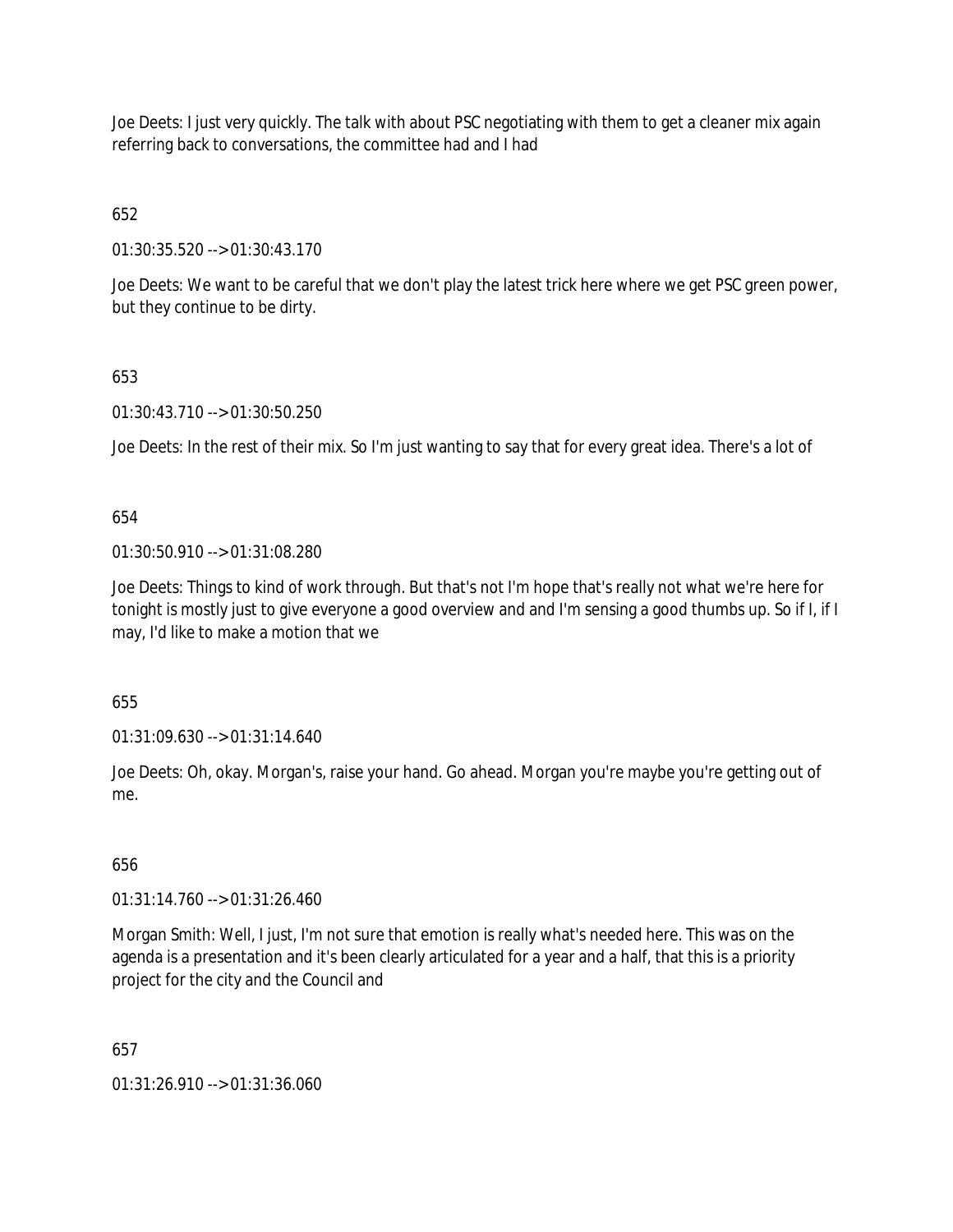Morgan Smith: We know from our work for on the staff side with the committee and with the Council what the next step is, and we're excited that we got to it today. After a couple months delay.

658

01:31:36.510 --> 01:31:43.860

Morgan Smith: And so when their draft plan is ready. We're ready to receive it and give the review and support them and their next steps on outreach so

# 659

01:31:44.850 --> 01:31:54.240

Morgan Smith: I just don't want the emotion to come across as if there's been some him you know intuition that staff has been not supportive of the project are not ready for this next step. So

# 660

01:31:55.920 --> 01:32:00.900

Joe Deets: Just be clear, not are not at all. I think staff as if anything is much bigger I

661

01:32:00.900 --> 01:32:10.080

Joe Deets: Mean, this is really one of these united efforts of all of us here staff, the community is very, very strong. So

# 662

01:32:11.160 --> 01:32:25.410

Joe Deets: Maybe we don't need a motion, but I just thought maybe something a little more, in some ways, acknowledging the the work that was done by the committee and just sort of since we finally got to this point, again, let's go ahead and make the motion which I will do. I make a motion to

# 663

01:32:26.520 --> 01:32:31.080

Joe Deets: Submit to a city staff, the climate action plan for their review.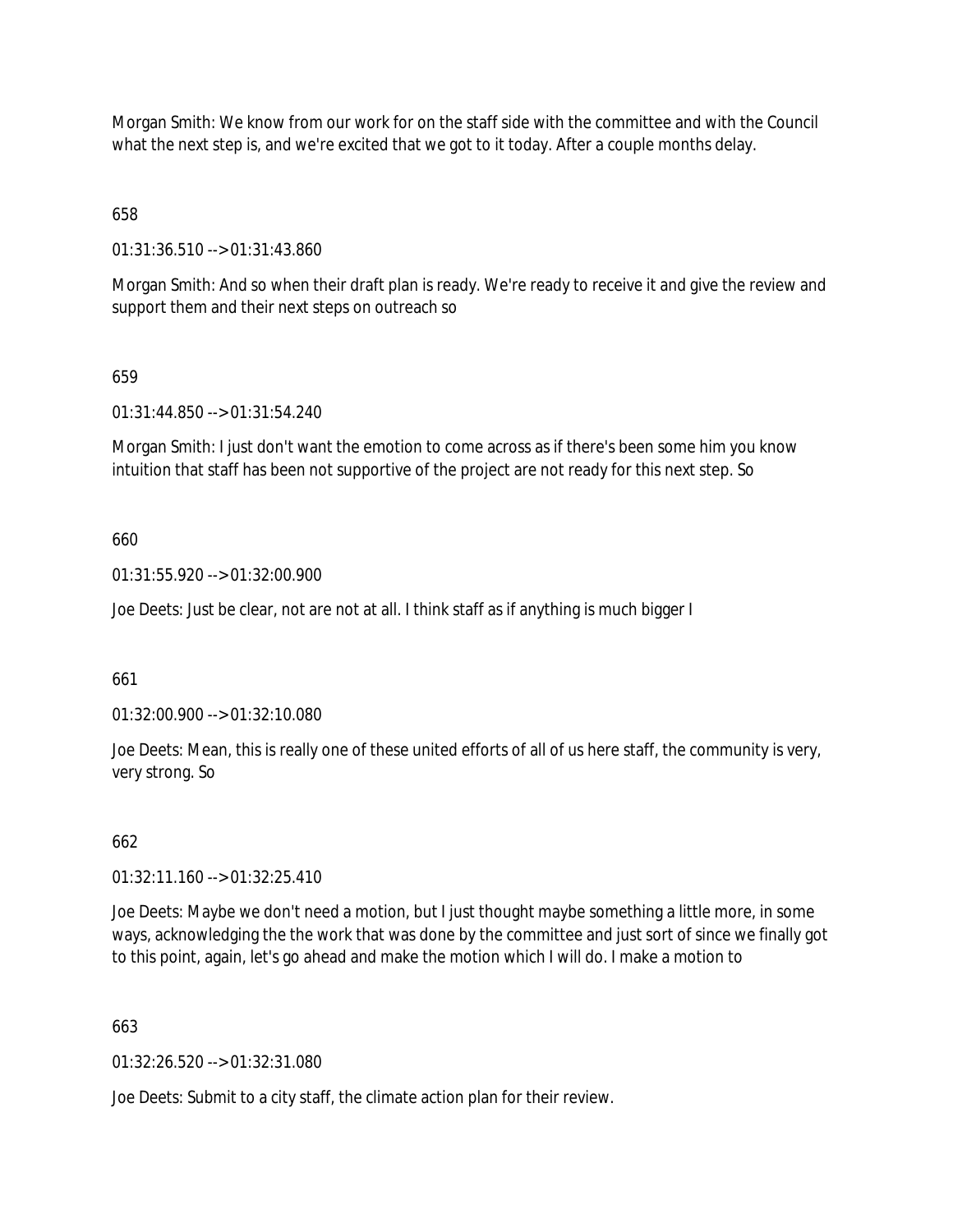664 01:32:32.340 --> 01:32:32.730 Rasham Nassar: Again,

665

01:32:35.070 --> 01:32:47.040

Leslie Schneider: Okay, so we're not done with discussion because I have some items, I would like to discuss, but we've had a motion and a second. And I don't see why we can't go ahead and just finish this. So,

666

01:32:48.300 --> 01:32:50.970

Leslie Schneider: All those in favor please say

667

01:32:51.210 --> 01:32:53.160

Kol Medina: Here we have some discussion on the motion.

668

01:32:53.670 --> 01:32:55.980

Joe Deets: Yeah, go ahead. Yeah.

669

01:32:58.860 --> 01:32:59.520

Morgan Smith: So,

670

01:33:02.730 --> 01:33:03.510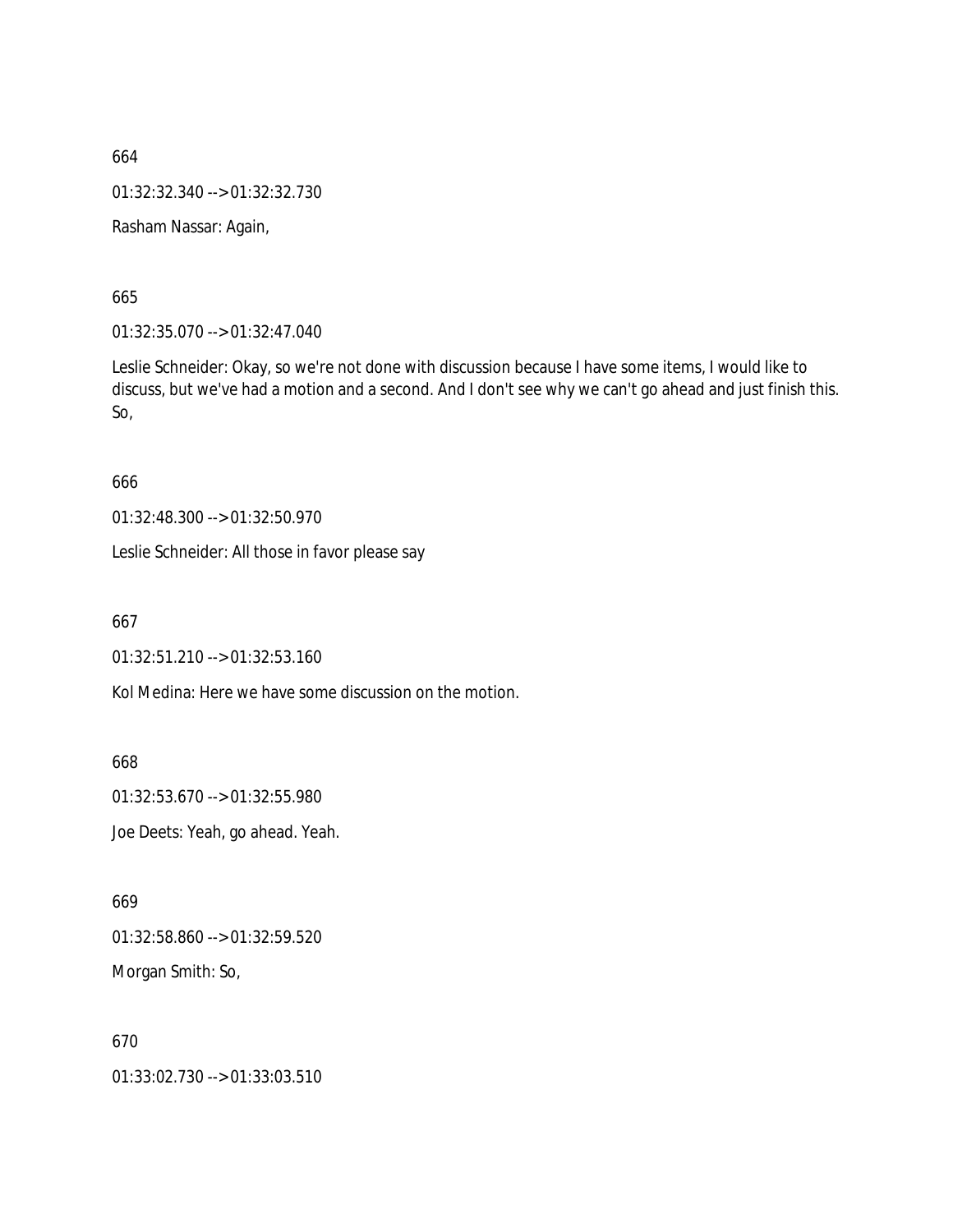Leslie Schneider: City Manager.

# 671

01:33:03.930 --> 01:33:10.500

Morgan Smith: That just procedurally the presentation tonight is the goals for the action plan and receiving councils feedback on those so

# 672

01:33:10.830 --> 01:33:17.520

Morgan Smith: One suggestion I would have is that emotion from Council might be to approve the goals that were presented to you the goals and strategies.

# 673

01:33:18.270 --> 01:33:24.390

Morgan Smith: Because then the next thing that will be built is the draft plan, which is what will come to city staff so

# 674

01:33:25.260 --> 01:33:36.390

Morgan Smith: If you wanted to have a motion, which I think would be fantastic to celebrate this milestone in what's going to be a transformative effort for us. I, I'd suggest maybe a motion to approve.

# 675

01:33:37.170 --> 01:33:43.680

Morgan Smith: And Michael. Maybe you can help with this, if this is doesn't quite hit the mark but to approve the goals and strategies as presented here.

#### 676

01:33:45.930 --> 01:33:52.620

Leslie Schneider: Maybe we just continue discussion for a few more minutes. And then we can wrap it up with emotion. So COUNCILMEMBER Medina.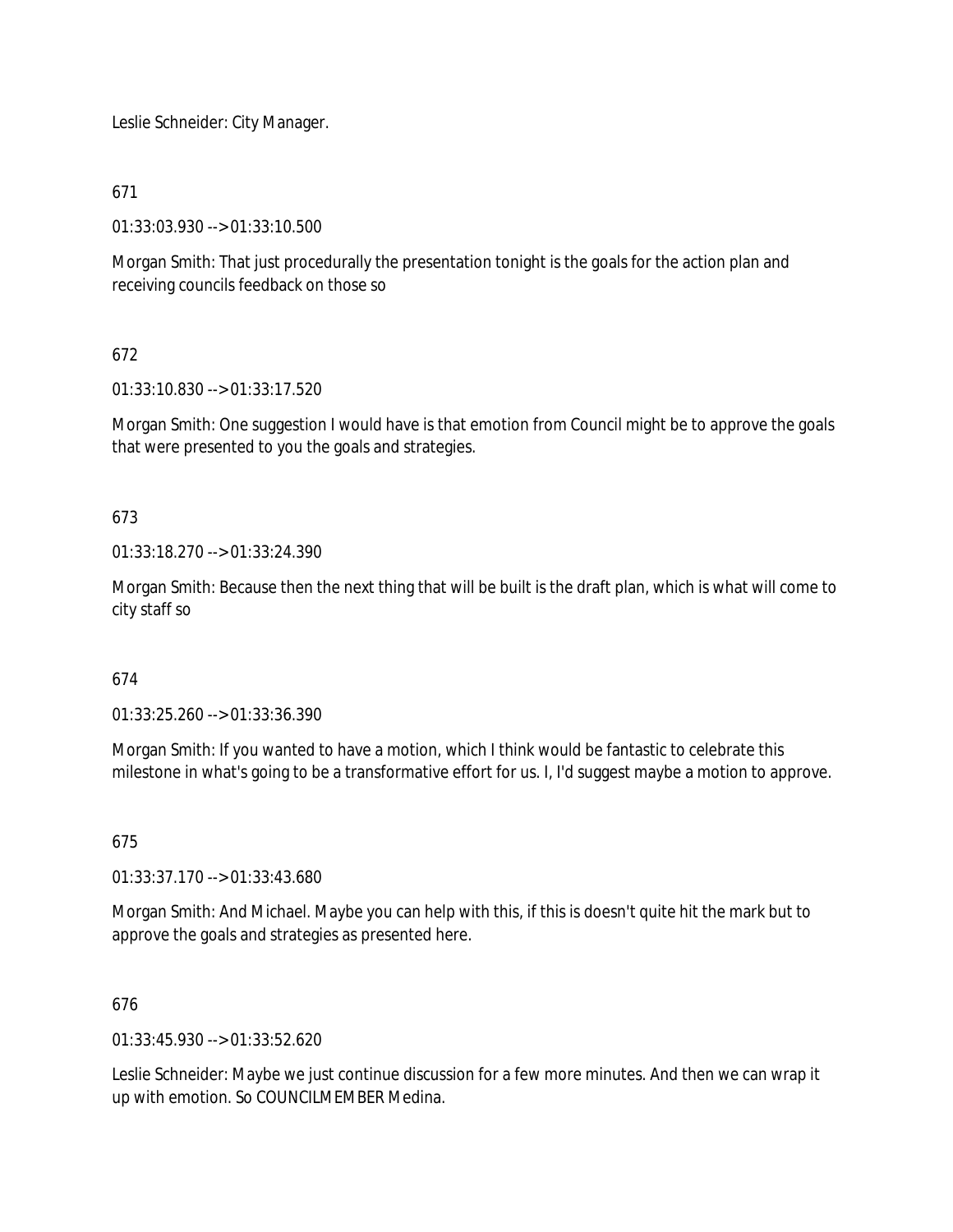677 01:33:55.980 --> 01:33:56.730 Kol Medina: I was

678

01:33:57.840 --> 01:34:04.800

Kol Medina: I was just gonna ask about what the motion actually met, I'd be much more supportive of the motion that the city manager before then the one on the floor.

679

01:34:06.330 --> 01:34:10.110

Leslie Schneider: Okay, I'm COUNCILMEMBER hey topless maybe

680

01:34:10.890 --> 01:34:17.550

Kirsten Hytopoulos: Well, this is the sort of could come right after the motion or not. It's kind of related. My understanding is, is that

# 681

01:34:18.150 --> 01:34:22.710

Kirsten Hytopoulos: The members of the committee are working in Mike, you can correct this. If I'm wrong, they're working

682

01:34:23.070 --> 01:34:31.230

Kirsten Hytopoulos: individually or in small groups on pieces that are going to come together to create the plan. So I have a process question for the city manager.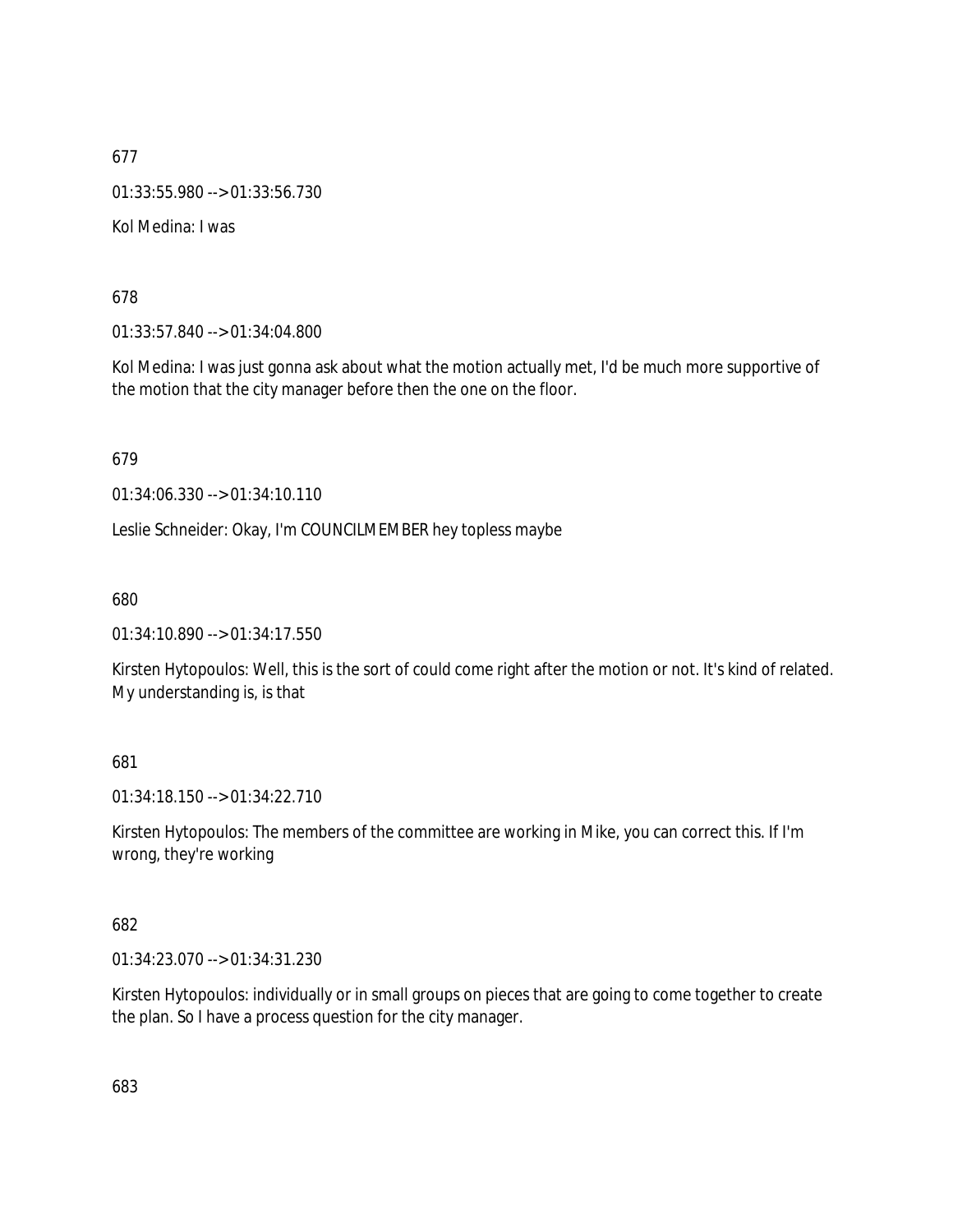01:34:32.220 --> 01:34:38.100

Kirsten Hytopoulos: As to how they will be able to have a quorum. How about some sort of a meeting.

684

01:34:38.850 --> 01:34:53.100

Kirsten Hytopoulos: To vote on whether they as a body like their whole mass of the little parts. In other words, do we have any idea about when they would be able to do that. And Mike. I don't know if that's a question in your mind. But how are you going to have an opportunity to integrate into a plan.

685

01:34:53.460 --> 01:34:56.550

Michael Cox: Yeah, I'm going to just clarify your right person.

#### 686

01:34:57.810 --> 01:35:07.320

Michael Cox: People have their sections and then they're creating those and then I am the conduit where it all comes to cobble together. So we're not meeting to them, say, yes, we

687

01:35:07.320 --> 01:35:08.130

Michael Cox: Agree.

688

01:35:08.190 --> 01:35:19.230

Michael Cox: To the plan, but the individual sections are coming together and and people look at those and might have some comments on those. So if we need a process where we actually meet and have a discussion.

689

01:35:20.580 --> 01:35:23.280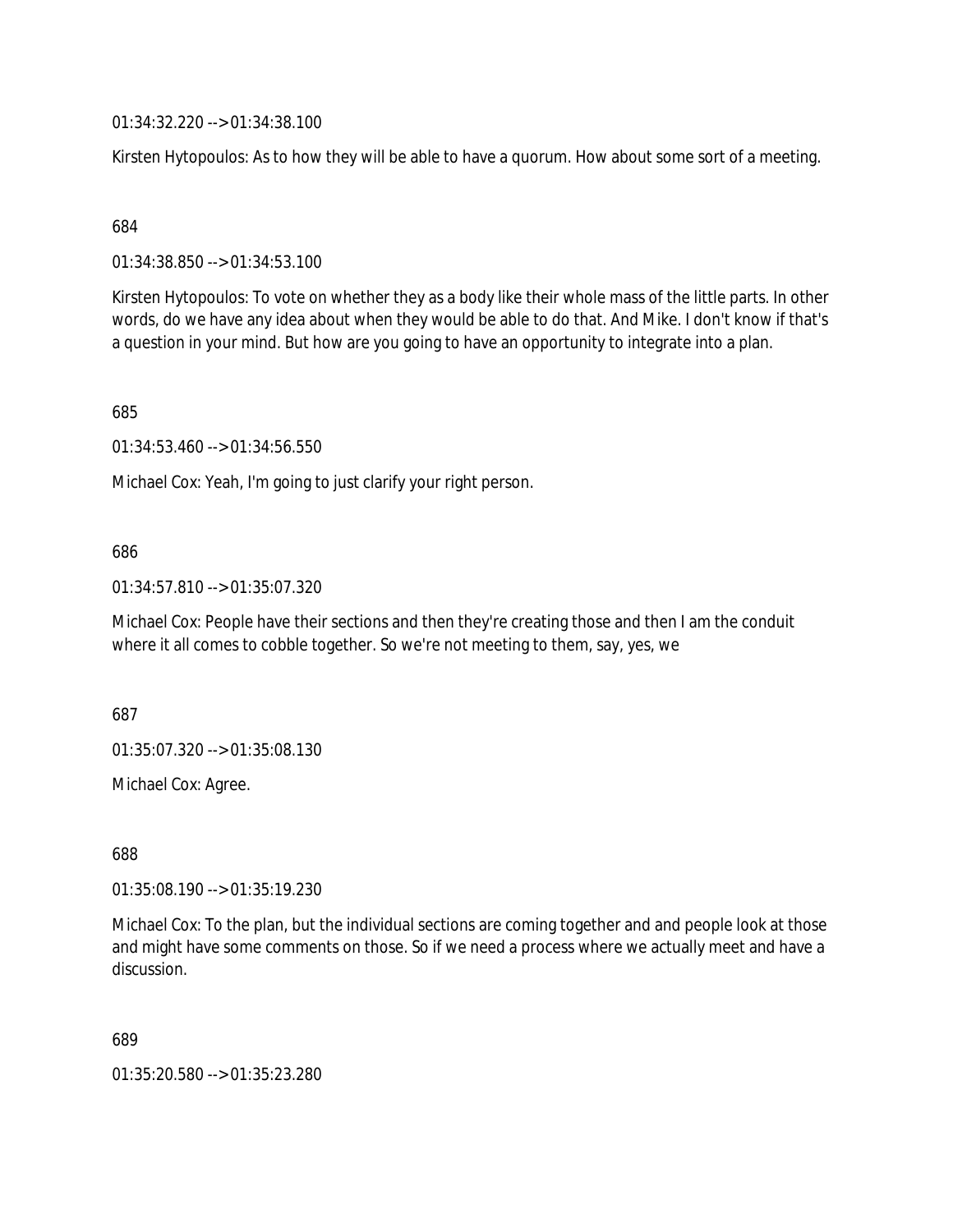Michael Cox: That would be good. I'm think we're all for that.

### 690

01:35:25.140 --> 01:35:33.750

Michael Cox: Whatever the process needs to be we're ready to go forward with the plan where we have a draft plan, pretty much done. Just put it that way.

691

01:35:34.980 --> 01:35:35.730

Leslie Schneider: City Manager.

692

01:35:36.600 --> 01:35:48.420

Morgan Smith: So a couple observations and so the draft plan is a draft and so the point of having some time built into the process for city staff to read it, understand it asked questions of the committee members.

### 693

01:35:48.750 --> 01:35:57.750

Morgan Smith: Is to assess where there are things that are significant in terms of our resources, whether things are problematic where there's things that could benefit from additional clarification.

694

01:35:58.260 --> 01:36:03.570

Morgan Smith: And so I think that is work that continue can continue to move forward with everyone working in a remote format.

695

 $01:36:04.620 \rightarrow 01:36:19.170$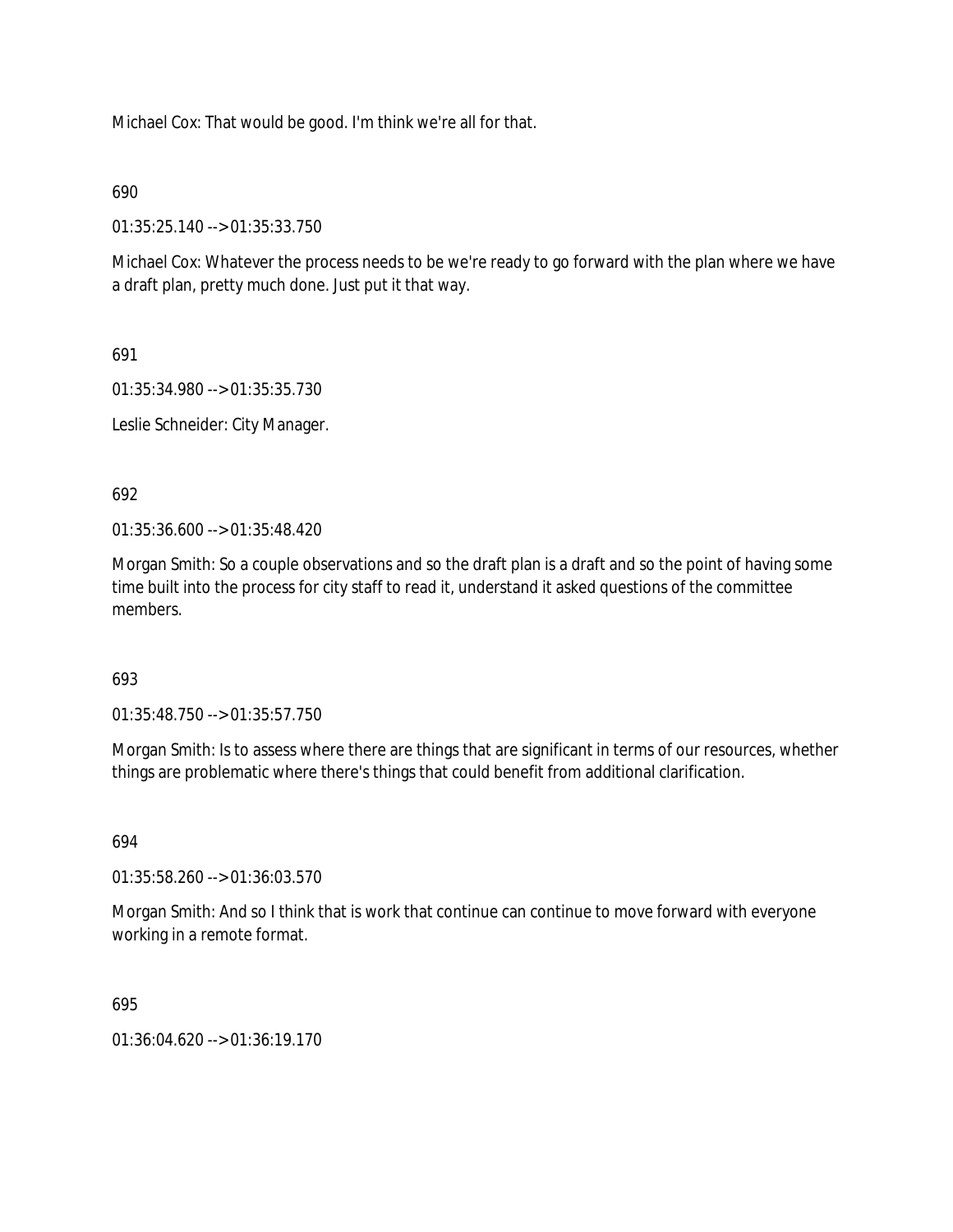Morgan Smith: But at some point in the future. The committee will meet again and will then take action to approve the draft plan and that doesn't need to wait. I don't think for this iterative kind of QA between staff in the members.

## 696

01:36:20.430 --> 01:36:35.640

Morgan Smith: The other option, we're looking at is, is in weeks, not months being able to support the work of advisory groups meeting again. And so this is not off in, you know, some long term horizon where that couldn't happen feasibly so

# 697

01:36:38.790 --> 01:36:50.130

Leslie Schneider: Okay, so I'm going to go to. Councilmember car, and then I'd like to get a few words in just I had some questions and then hopefully we can wrap this up. I see other hand so I will get to you. Councilmember car.

### 698

01:36:50.550 --> 01:37:05.250

Christy Carr: Thank you. Um, I just had some planning questions related to how the climate action plan kind of is crosswalks with the comprehensive plan and it's functional documents like the IWC TP

### 699

01:37:05.520 --> 01:37:16.800

Christy Carr: And how we now look back to that comp plan and that had that was climate savvy right and had a lot of goals and policies and language related related to climate change.

### 700

01:37:17.070 --> 01:37:28.320

Christy Carr: And just how that was integrated into the Climate Action Plan and if we now have two planning documents, one being the comp plan one being the Climate Action Plan or if the climate action plan now supersedes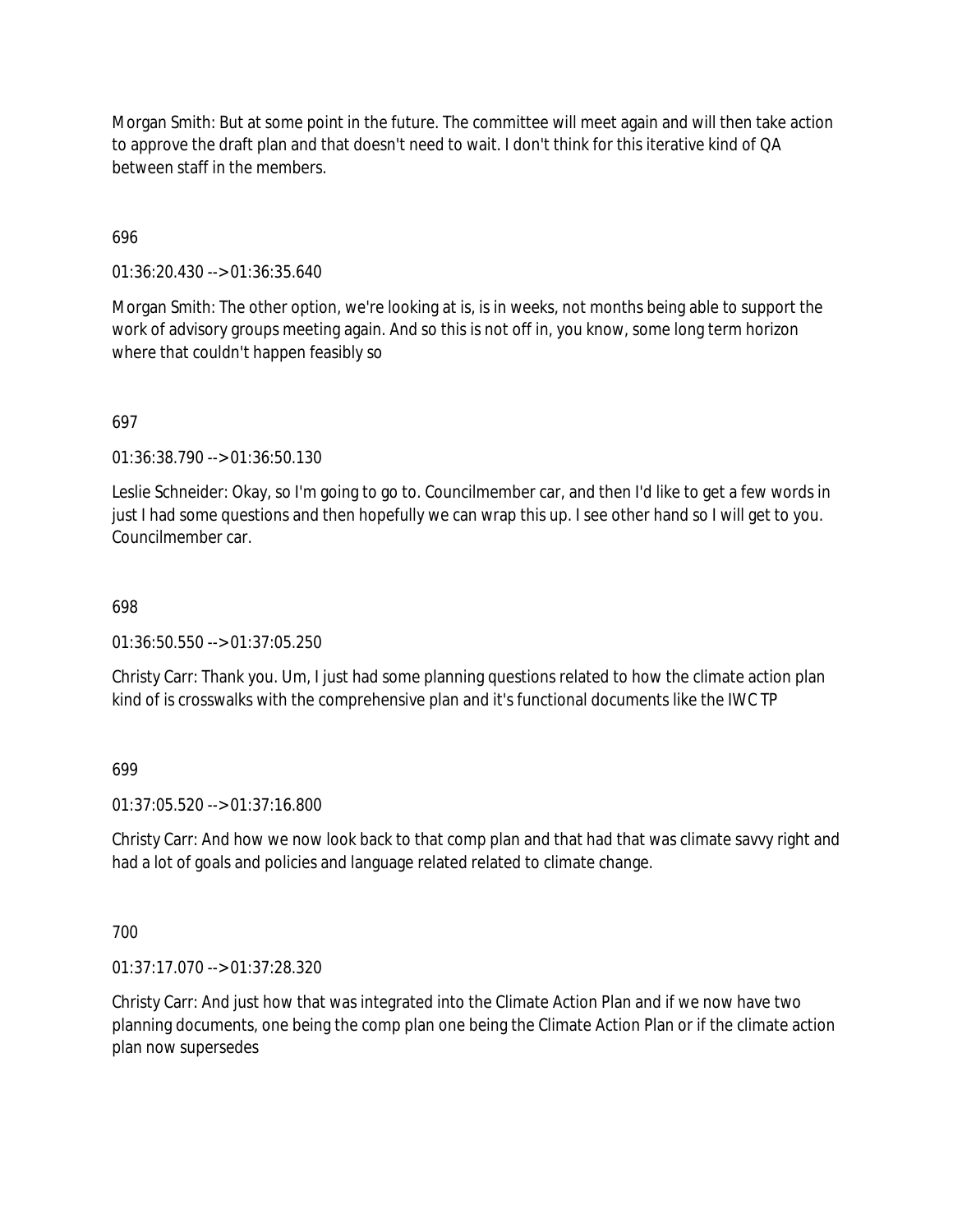01:37:28.530 --> 01:37:36.540

Christy Carr: All the climate related goals and policies of the comp plan and then a second question. I'm curious about if

702

01:37:38.640 --> 01:37:50.670

Christy Carr: The city manager who city manager or members of the committee have bought into the implementation phase of monitoring and what sort of resources that would be that would require

703

01:37:52.080 --> 01:37:57.150

Christy Carr: I think that it's fairly common for monitoring to be kind of the last

704

01:37:58.170 --> 01:38:10.140

Christy Carr: Last piece which is often unable to be staffed or completed. So how much reality, I guess, is really in the implementation of that monitoring piece.

705

01:38:11.160 --> 01:38:12.840

Leslie Schneider: That's member card before we

706

01:38:13.470 --> 01:38:28.680

Leslie Schneider: Your audio is has some sort of baseline reverb or something going on. So I don't know if you when when you speak next maybe try getting a little closer to the microphone and see if it goes away. Otherwise, we can understand you. It's just a little bit distracting. Okay.

707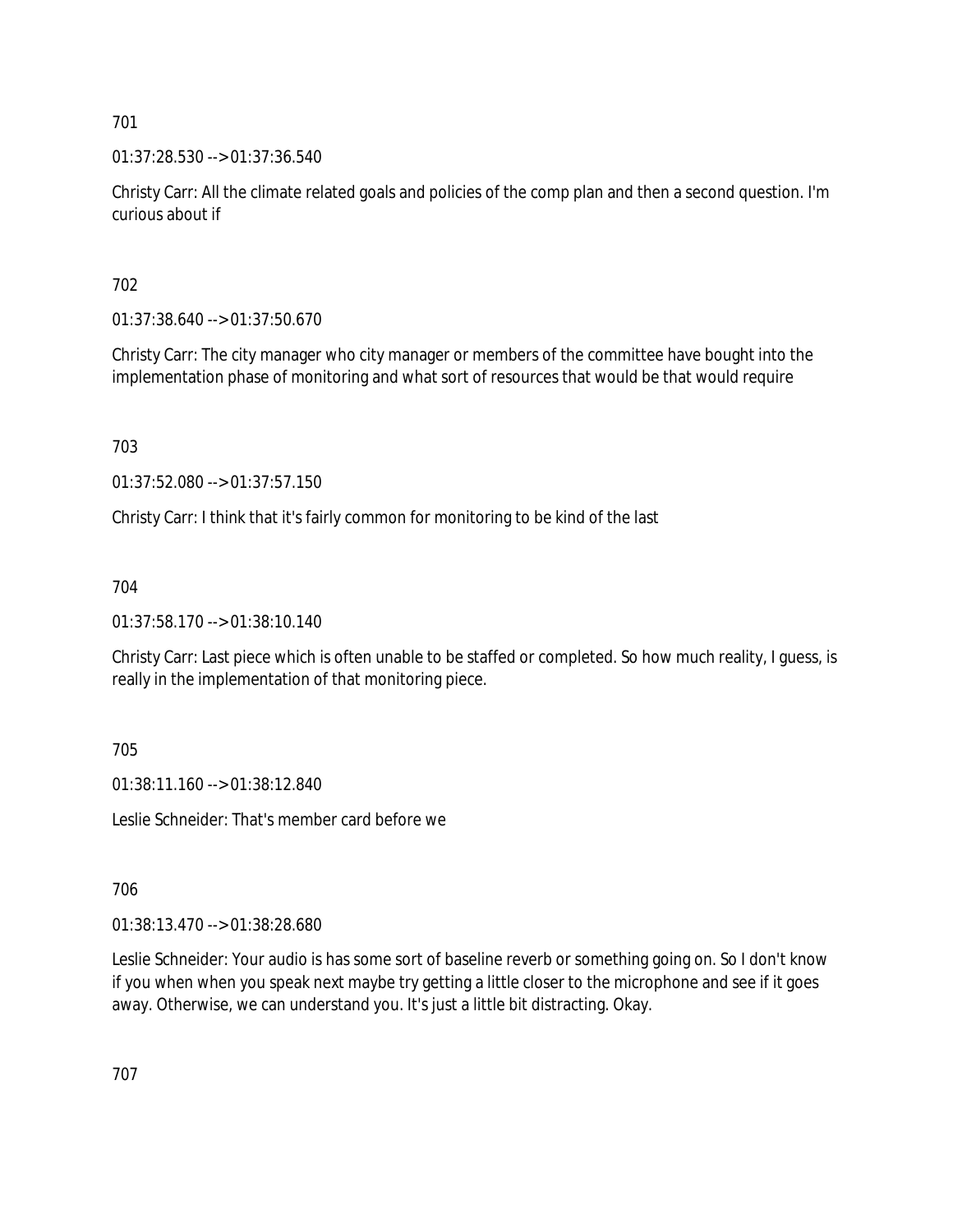01:38:29.520 --> 01:38:35.100

Michael Cox: So COUNCILMEMBER car, a couple, couple responses, one for each of the sections we have we have a

708

01:38:35.760 --> 01:38:39.540

Michael Cox: Discussion on what the Comprehensive Plan says related to that section.

709

01:38:39.960 --> 01:38:49.620

Michael Cox: So when people are writing their sections. They have right there. What the Comprehensive Plan says for that particular wires energy where its natural environment where it's buildings.

### 710

01:38:50.190 --> 01:38:59.100

Michael Cox: And then use that information to hopefully reflect in their sections what what how to move forward. So people are very cognizant of that.

### 711

01:38:59.670 --> 01:39:10.980

Michael Cox: Comprehensive Plan in their terms of the implementation, there is a section on implementation in the plan, but that section, we again. We haven't tested by the city.

712

01:39:11.700 --> 01:39:21.210

Michael Cox: And as I said, for each priority actually we've identified, we need to go down to try to ask those questions. What kind of level of effort. Is this what it's going to take

713

01:39:22.470 --> 01:39:27.090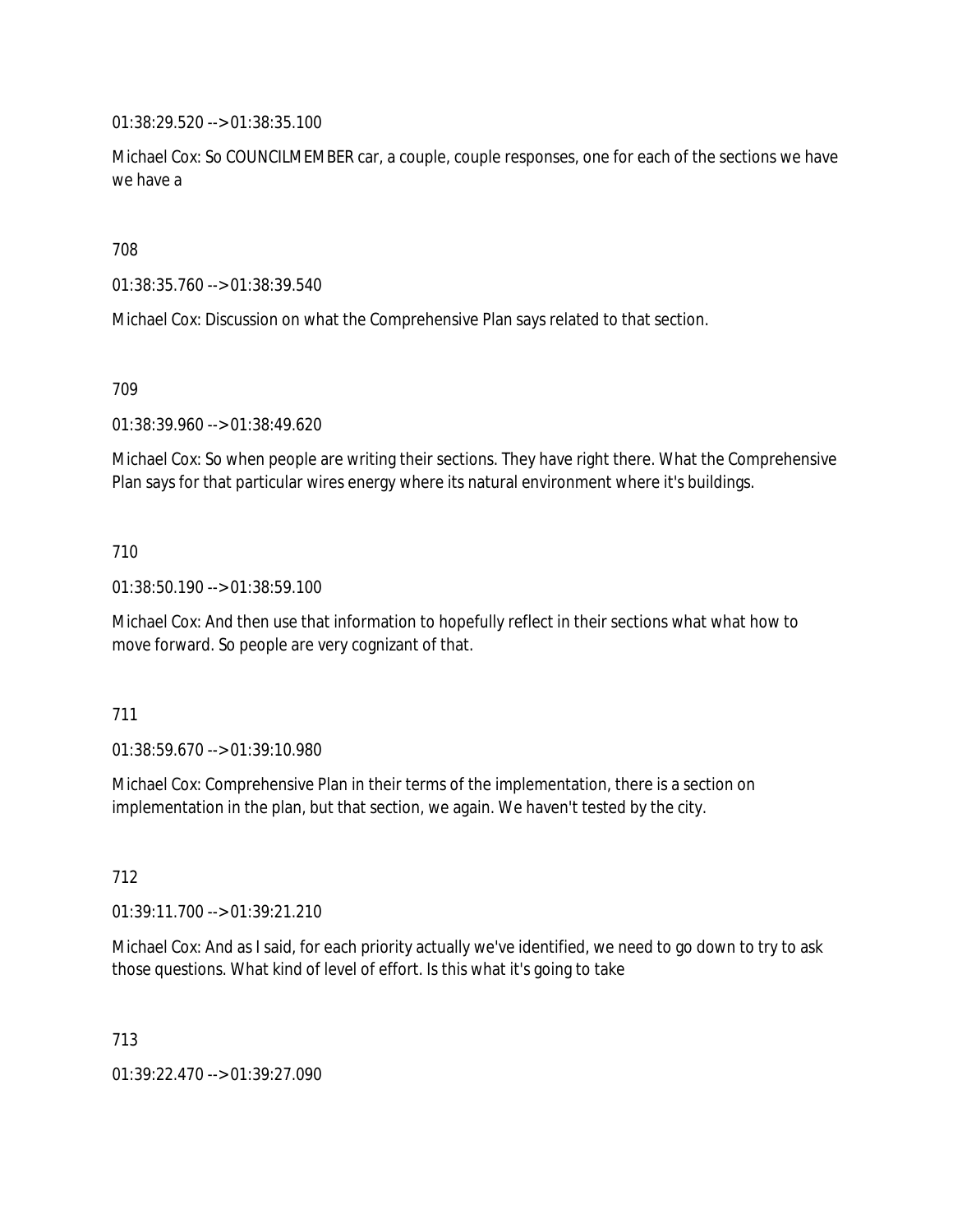Michael Cox: Us the committee didn't feel that was one. We didn't know that.

## 714

01:39:28.470 --> 01:39:41.850

Michael Cox: And you to interact with the city to try to get that kind of detail of how we're going to implement an hour long it might take what are milestones that we might want to meet. So that's a part of the whole discussion process. I feel it's really valuable.

## 715

01:39:44.520 --> 01:39:54.270

Morgan Smith: Yeah, and well said Michael and that's why we've been anxiously looking forward to getting to the point where we can have that back and forth. And the goal isn't to

## 716

01:39:55.470 --> 01:40:03.570

Morgan Smith: Change or alter the recommendations from the committee it so that the Council can receive those recommendations and move towards adopting and implementing them.

### 717

01:40:03.960 --> 01:40:18.870

Morgan Smith: With an understanding of what that means for our resource support and in some ways that's going to be transformative for our work and it's, you know, monitoring is in some ways sort of a standalone task that I can kind of envision where you how and where you build it.

### 718

01:40:20.010 --> 01:40:27.090

Morgan Smith: But some other things like and this is conversations that go back now almost two years ago with Laura and James

### 719

01:40:27.510 --> 01:40:37.260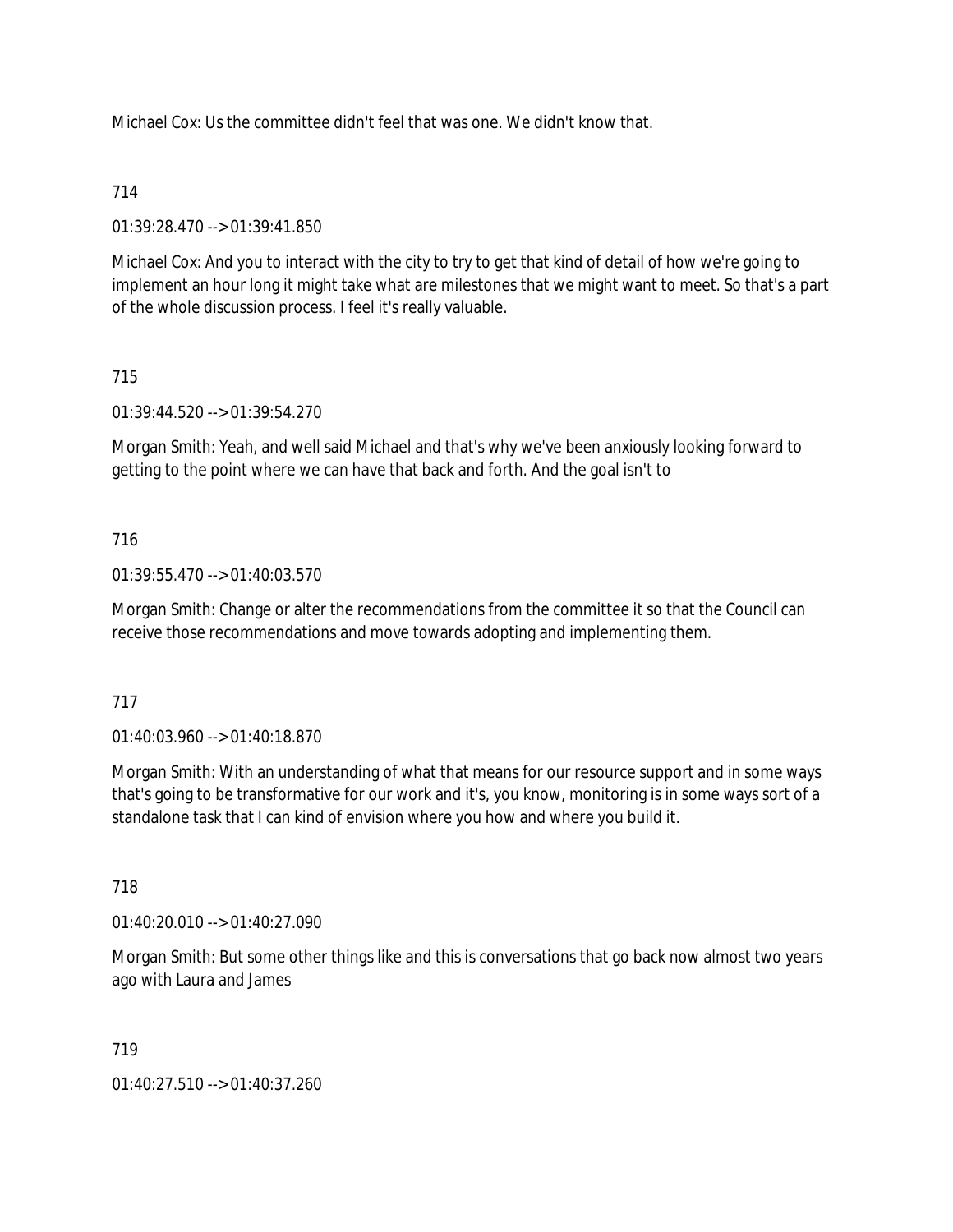Morgan Smith: But in some ways it's going to be really interesting to build sort of our project assessment tools and where you start with those. And then how you kind of bring all of the city's projects through that.

720

01:40:37.680 --> 01:40:47.880

Morgan Smith: Lens. I don't want to over take an overused task, but those implementation pieces are going to be really significant. And it's important for us to take time to understand that, so that

721

01:40:48.180 --> 01:40:55.890

Morgan Smith: When Councils at the finish line. Ready to wave the flag and and give this all of the momentum and support that. I know we will

### 722

01:40:56.160 --> 01:41:02.550

Morgan Smith: That you do that with a kind of a complete picture of what that really means and what the expectations should be for the city organization otherwise.

### 723

01:41:02.880 --> 01:41:11.190

Morgan Smith: You know, we're going to fail. We're going to fall on our feet. We're going to have said, we want to do a lot of things, but not really have the capacity or the support systems in place to accomplish them.

### 724

 $01:41:13.710 \rightarrow 01:41:15.690$ 

Leslie Schneider: If I could jump in and just ask

725

01:41:17.400 --> 01:41:19.110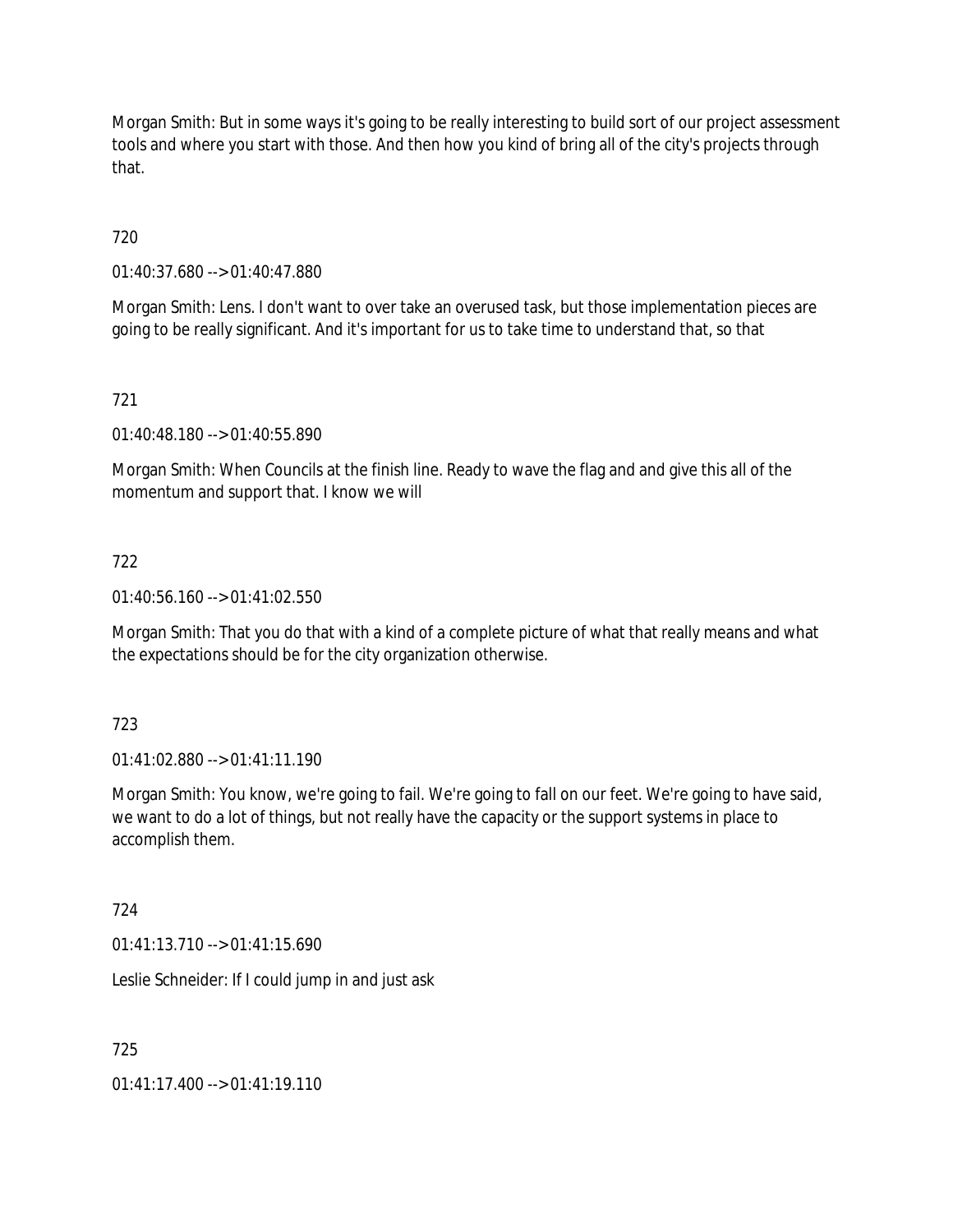Leslie Schneider: Maybe two questions. I'm not sure.

# 726

01:41:20.610 --> 01:41:25.860

Leslie Schneider: So one thing you know I love this plan. I love the organization. I love the structure of it.

## 727

01:41:26.910 --> 01:41:37.110

Leslie Schneider: And one thing in particular that I loved was in the in the section where you talked about diverting our waste stream what popped to mind is, you know, maybe some

## 728

01:41:38.490 --> 01:41:54.930

Leslie Schneider: Some progress towards that those goals could be with some nonprofits or some small businesses that that that we encouraged to have here on the island that could help us towards those goals. So my question is, would it be reasonable to include some sort of

# 729

01:41:56.130 --> 01:42:07.320

Leslie Schneider: Not sure if an economic development aspect of this plan that could target businesses and and sort of uses for our local economy to provide the services.

# 730

01:42:07.770 --> 01:42:15.870

Leslie Schneider: That you're sort of referring to in the climate action plan, you know, recommendations for Council on maybe how we could zone for them or incentivize them.

# 731

 $01:42:17.370 \rightarrow 01:42:26.790$ 

Leslie Schneider: And, you know, maybe it's just kind of like our own flavor of our own small green new deal for the island, you know, for businesses that align with the Climate Action Plan.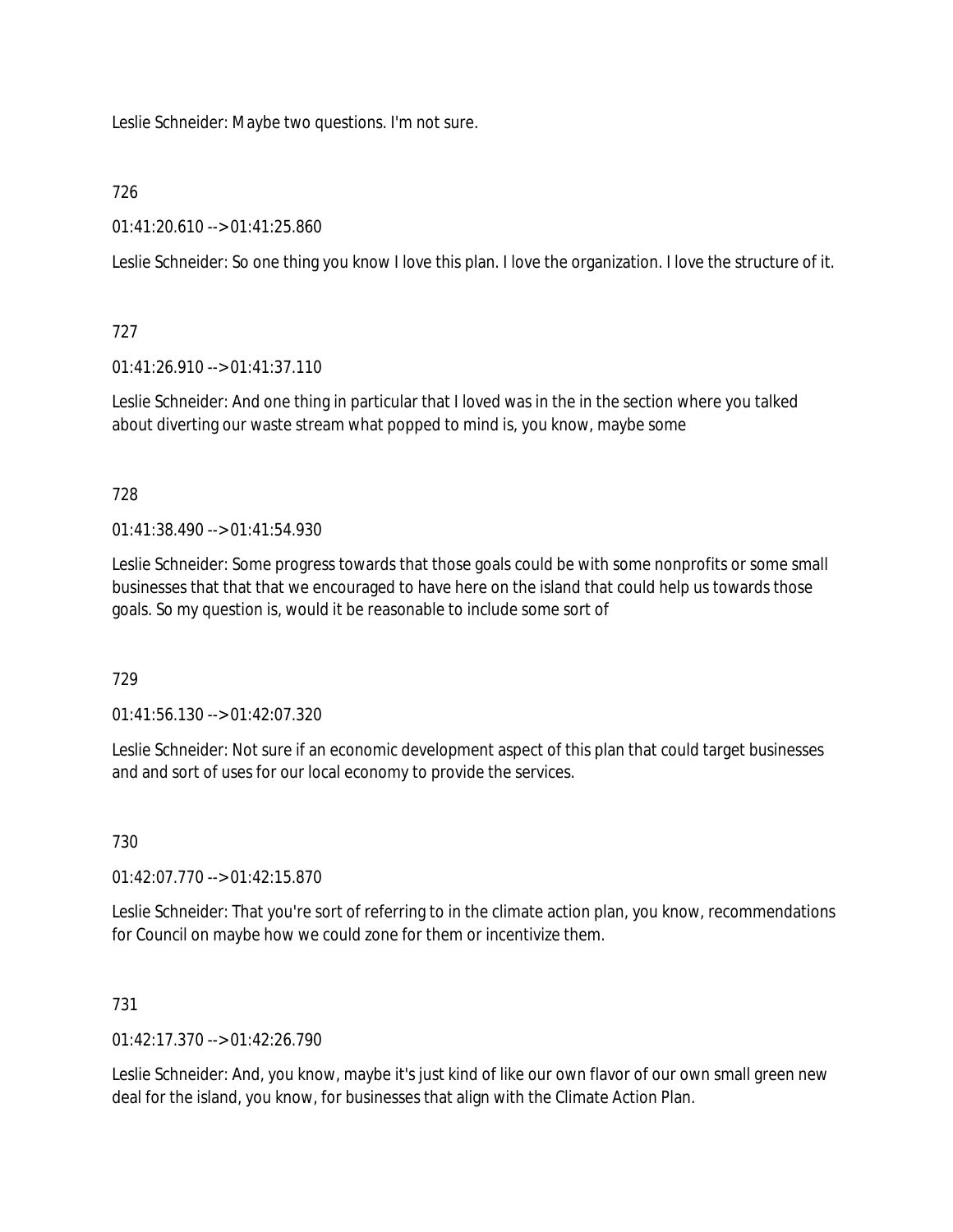01:42:27.300 --> 01:42:34.350

Leslie Schneider: So I just wanted to throw that out there. The reason I'm thinking about it is, of course, you know, we are looking at our business industrial zone and

733

01:42:35.130 --> 01:42:48.510

Leslie Schneider: We have a moratorium that and and I've always wanted to take a bigger picture look at what we want in our business industrial zone, not just what we don't want. And so, throwing that out there as

734

01:42:49.770 --> 01:43:04.380

Leslie Schneider: I don't know if that's something that's appropriate for your team to take on, but that might help us a lot in something that we have to do anyway, or you know could potentially expand our view to take that in. What are your thoughts on that. Yeah.

735

 $01:43:04.410 \rightarrow 01:43:12.300$ 

Michael Cox: No, I can't. I don't know if Deborah, nor is on the line or section but I you know I can make up stuff as good as anybody but um

736

01:43:13.350 --> 01:43:17.400

Michael Cox: But no, Mary tho. Those are great ideas and I think

737

01:43:18.660 --> 01:43:27.210

Michael Cox: We definitely want to work zero waste, for example, Banbridge disposal. I think, first of all, we want to work with the current infrastructure does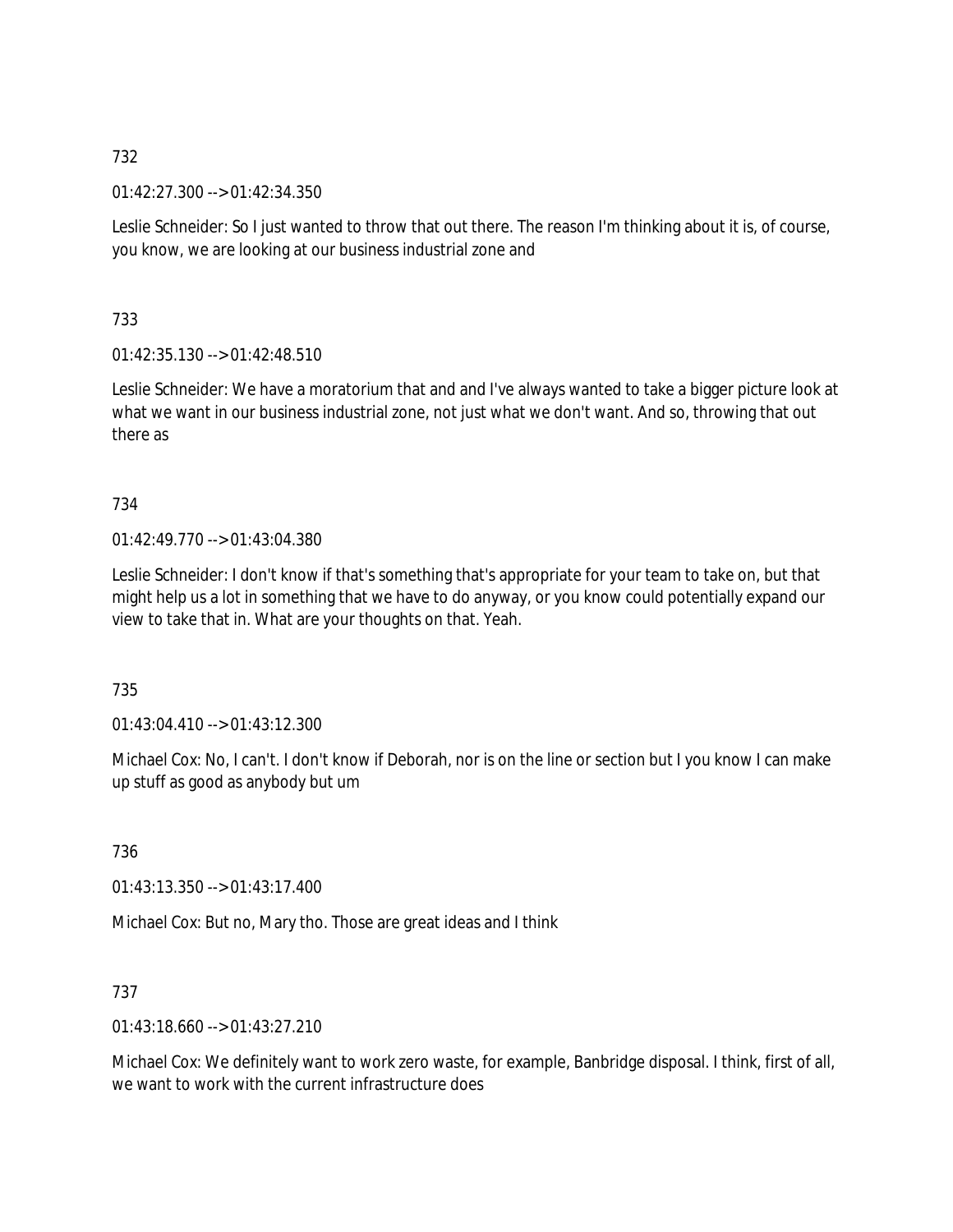01:43:27.960 --> 01:43:36.600

Michael Cox: Can make that more easy for businesses to to access that in terms of composting, and food waste and other areas and

739

 $01:43:37.020 \rightarrow 01:43:47.940$ 

Michael Cox: If we can incentivize that to that. I think that would be great. And we do have some of that in specific actions about trying to do that and how we do that. I don't think

740

01:43:48.300 --> 01:43:56.730

Michael Cox: Be honest, we have a specific answer to how to do it, but I think we acknowledge what you're saying that's something we need to think about how to do it.

741

01:43:57.300 --> 01:44:01.410

Michael Cox: And I think the way to do that, you can answer this, because you're a small business person.

742

01:44:01.800 --> 01:44:12.360

Michael Cox: Is to work with those people to see how best it would work for them other than just tell him this one's going to do. Let's maybe get a group together or task zero waste maybe zero waste.

743

 $01:44:12.900 \rightarrow 01:44:21.150$ 

Michael Cox: answer the call to come up with some ideas. So that's the whole partnering thing we need to partner with organizations are already doing stuff normally think about it.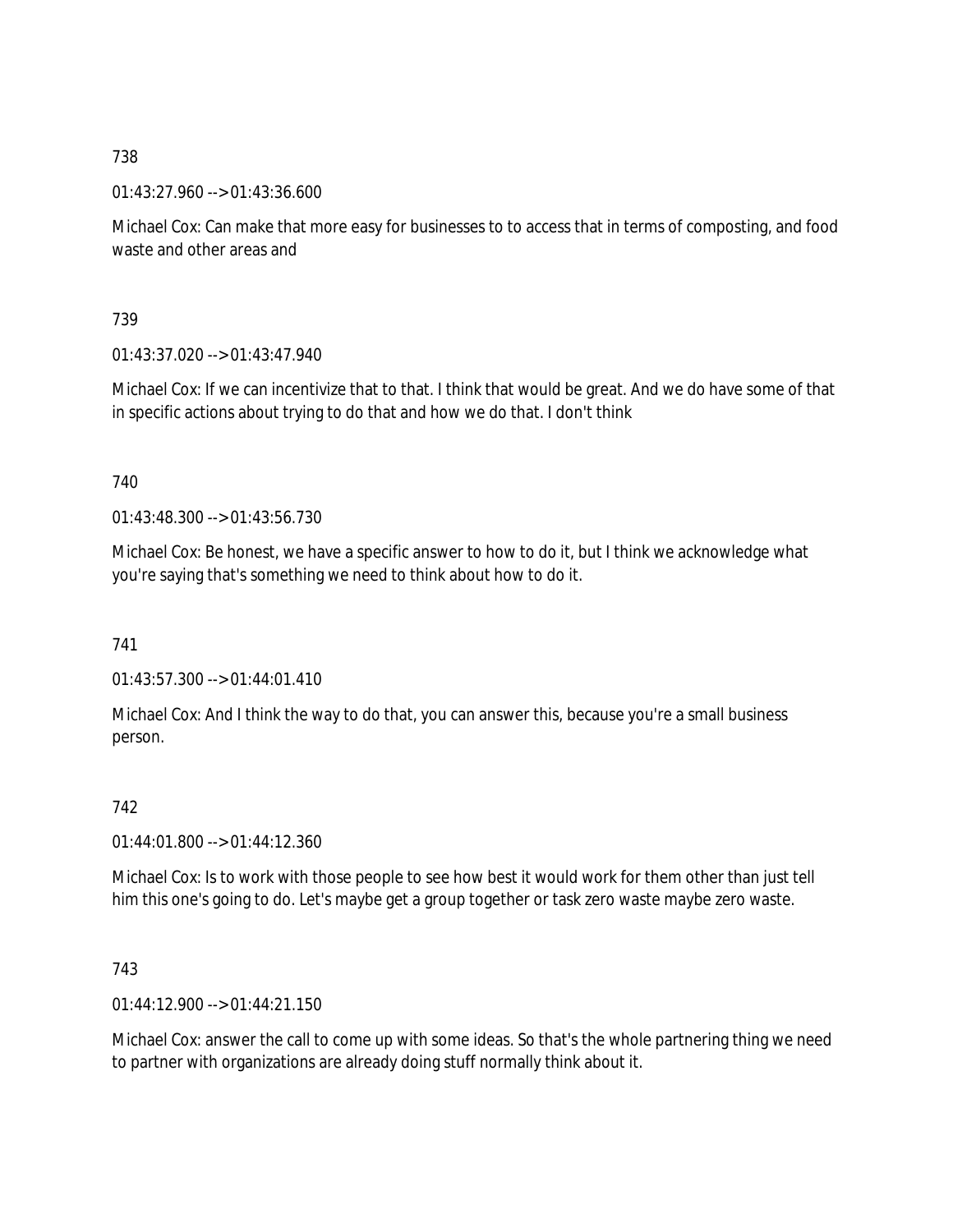01:44:22.290 --> 01:44:22.410

Leslie Schneider: Like

745

01:44:22.710 --> 01:44:23.190

A mayor.

746

01:44:24.240 --> 01:44:25.530

Leslie Schneider: And council member Pollock.

## 747

01:44:28.380 --> 01:44:44.370

Michael Pollock: A great, thanks. Hey, just a couple things I wanted to just acknowledge that there's four council members here that were on the previous council that really push this forward and I just wanted to thank them for their foresight and moving them and that's the council members deeds Medina.

748

01:44:45.660 --> 01:44:51.480

Michael Pollock: Schneider and and the SAR so so just thank you for. It's quite good to see this moving forward.

749

01:44:52.770 --> 01:44:58.830

Michael Pollock: I have a question for for Michael and your team, which is really what we're talking about all this.

750

01:44:59.850 --> 01:45:09.000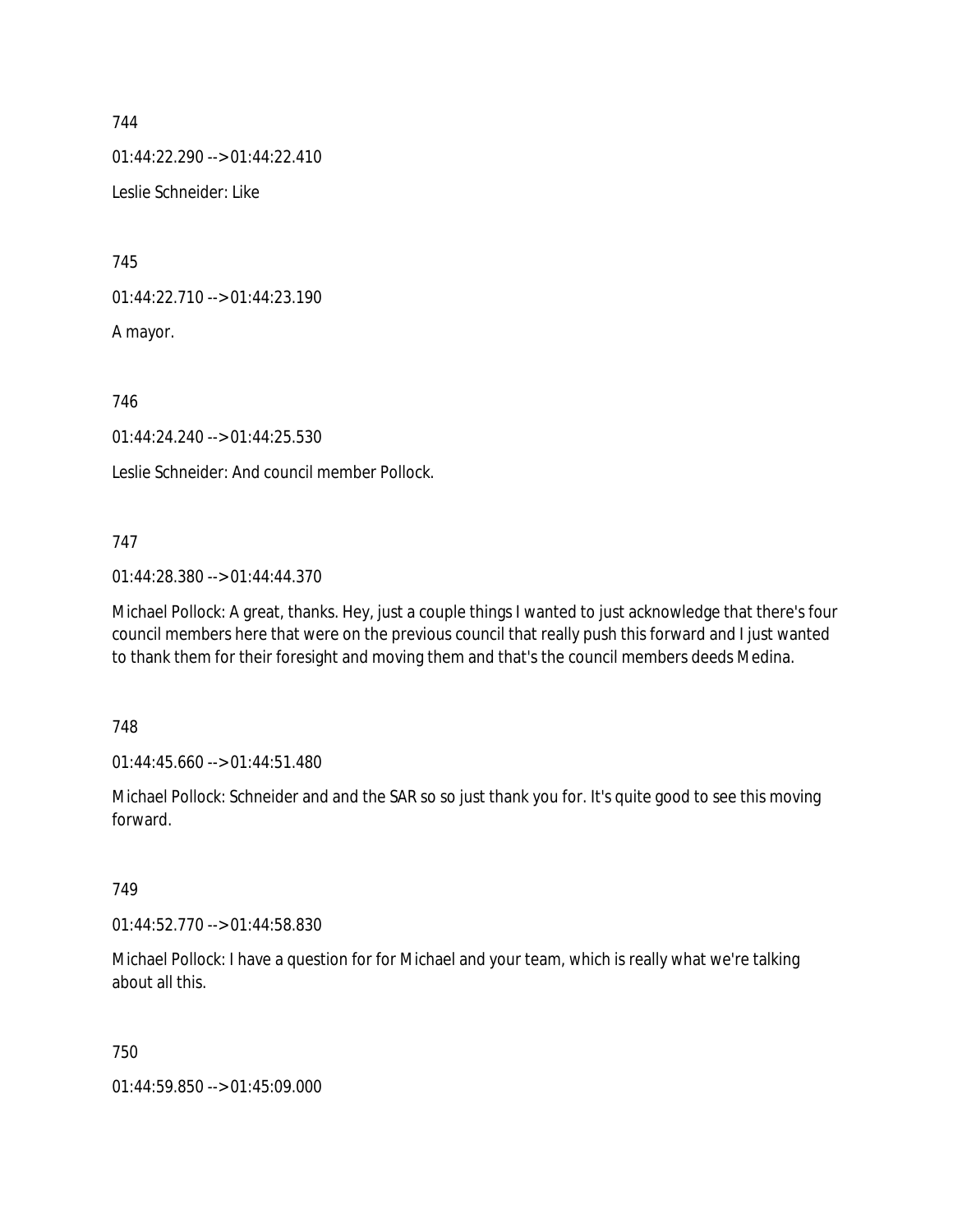Michael Pollock: And if you look at some of the big analysis that they say, well, it's really actually cost effective to deal with climate change, but what are lacking are

751

01:45:09.510 --> 01:45:19.260

Michael Pollock: The funding mechanisms. The, the financial mechanisms and and that seems to be the biggest challenge and and I see a great plan here, but I don't see

## 752

01:45:19.800 --> 01:45:27.390

Michael Pollock: How it's going to be funded and I don't see. I don't know. And maybe nobody knows this. How do we adopt the legislative

## 753

01:45:28.290 --> 01:45:36.510

Michael Pollock: Strategy or what sort of mechanism so that when we don't hit a target, which we're not going to hit on these various things. We know that. What do we do

### 754

01:45:37.440 --> 01:45:45.120

Michael Pollock: You know, do we have things that kick in, or what. So it's just something to think about. I'm not expecting an answer right now, but I'm just trying to think how we actually

### 755

01:45:46.950 --> 01:45:58.680

Michael Pollock: Develop a legislative suite of tools that kind of force us to kick through kick in when we don't meet targets that sort of forced us to meet these and then. But then again, that the first question really is, is

### 756

01:45:59.340 --> 01:46:17.820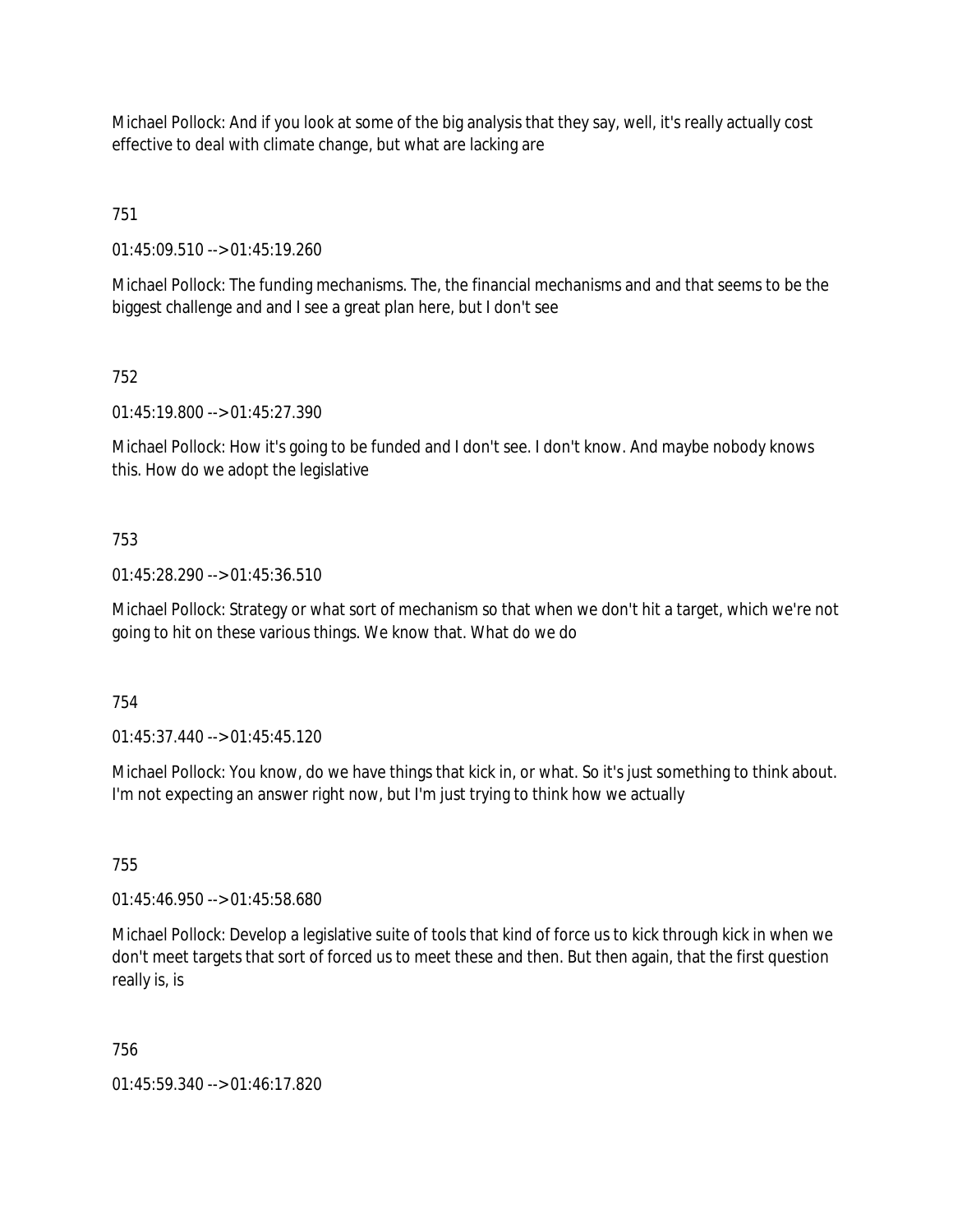Michael Pollock: Are you or have you guys looked at how we're going to develop funding mechanisms and how much it's going to cost because it's going to cost a tremendous amount to do this, it's going to cost even more. If we don't do it. So, but to get that and and to really think about

757

01:46:19.140 --> 01:46:29.460

Michael Pollock: How we're going to do it. We're going to fill it a bond. Are we going to go to the taxpayers are we going to go to Olympia and asked for changes to, you know, for example, the UTC as we talked about earlier.

758

01:46:29.790 --> 01:46:45.000

Michael Pollock: So I'm really, again, I'm looking for an answer, specifically because I know you don't really have one. I'm guessing you know do you surprise. No surprise me but but sort of looking forward, how do I, is this something you can tackle and

759

01:46:45.930 --> 01:46:56.160

Michael Pollock: Or do you need additional tools to do this or how how do we move forward in terms of the identifying what sort of funding mechanisms we need to to adopt your plan.

760

01:46:58.140 --> 01:47:02.670

Michael Cox: I know law. My think Laura has her hand up and then she can start Lord

761

 $01:47:03.600 \rightarrow 01:47:04.410$ 

larahansen: I thank you.

762

01:47:04.740 --> 01:47:16.980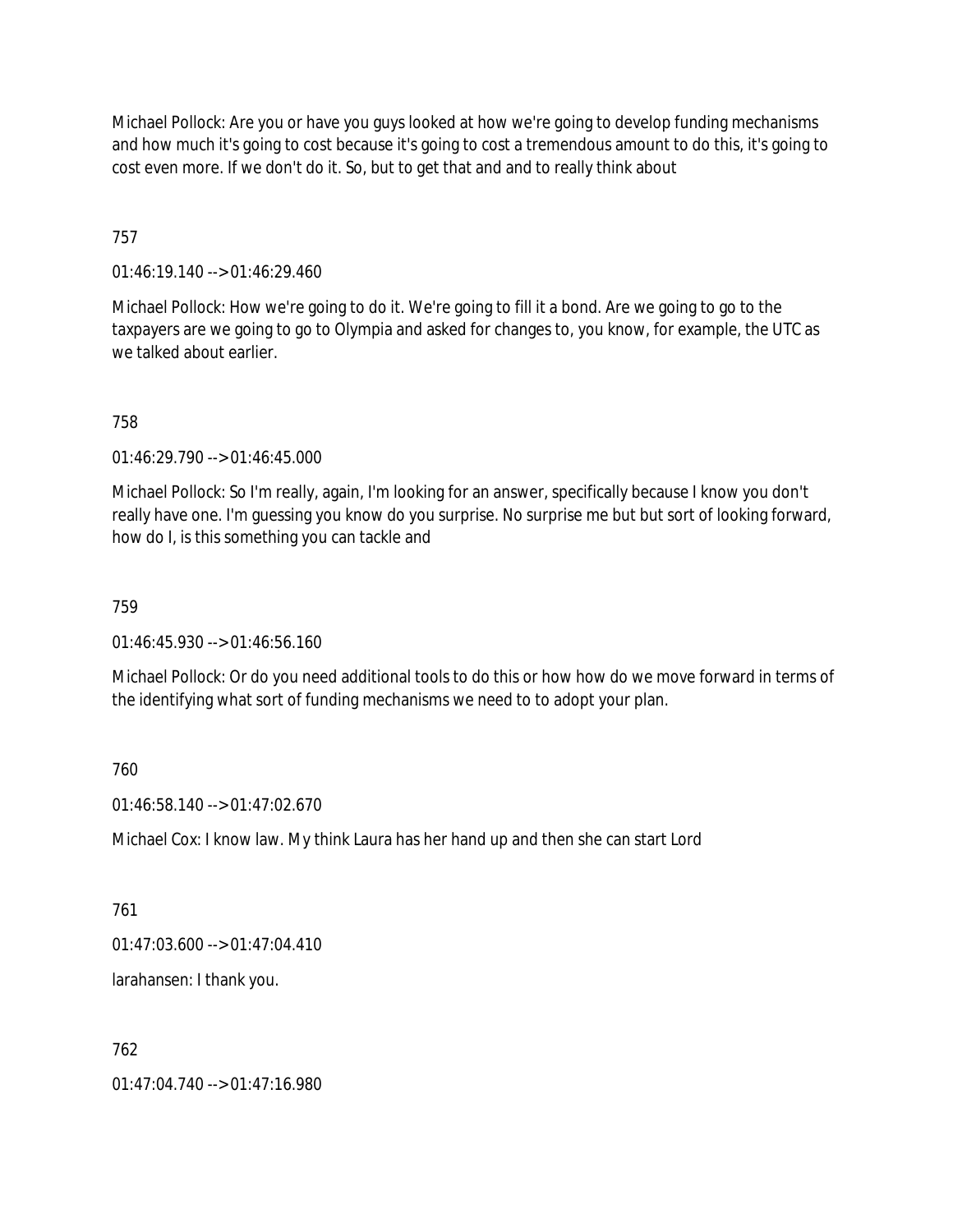larahansen: Yeah, I wanted to begin by saying that there are a lot of things in the plan that aren't going to cost us anything. They just change the way we do and prioritize things as a community, so

# 763

01:47:17.760 --> 01:47:26.970

larahansen: The idea that all of these actions are going to cost, I think is something we should not begin the conversation with but rather, let's look at the things that are

# 764

01:47:27.660 --> 01:47:43.770

larahansen: Essentially free for us to do because it's just changing our local policy and how we undertake and evaluate things so that we're evaluating him in a way, as you pointed out, will not cost us more later because that is the biggest challenge of climate changes the costs that we will

## 765

01:47:43.770 --> 01:47:51.180

larahansen: Have that we're we're pushing into the future. So one. There's a lot of things in there that aren't going to cost us anything to

### 766

01:47:52.470 --> 01:48:00.930

larahansen: A lot of the things that are in the climate action that climate action plan is not merely goals for Coby

### 767

01:48:01.620 --> 01:48:16.200

larahansen: But the climate action plan has goals for the entire community. So thinking about what those carrots and sticks are. And I'd like us to think a bit more about the carrots. Before we go straight to the sticks. Man, am I glad I'm not your kid, by the way.

768

01:48:17.400 --> 01:48:29.400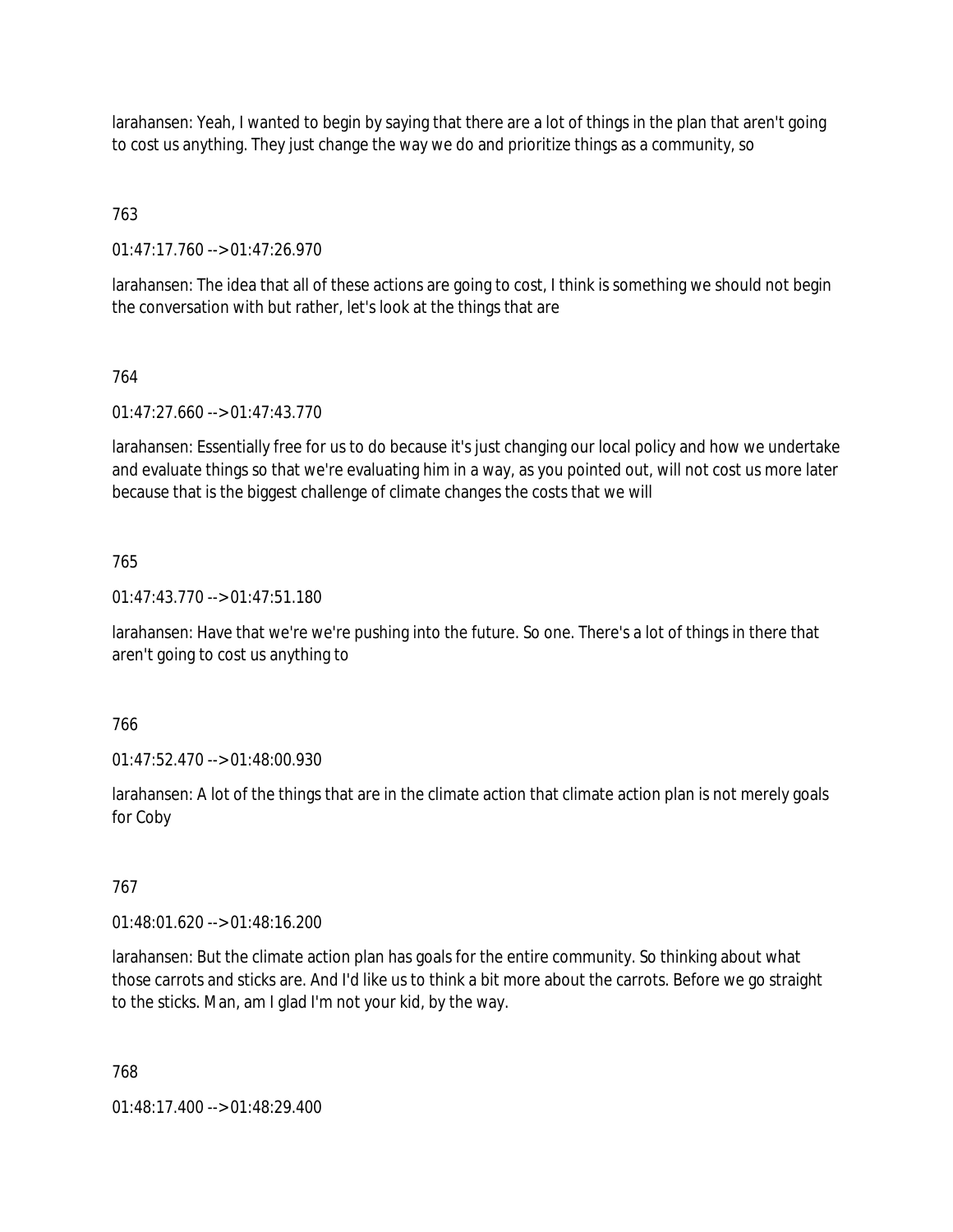larahansen: Is identifying where, where can we convince people that it's a better economic call for them to to join in this path, and I feel like a lot of

# 769

01:48:29.760 --> 01:48:39.330

larahansen: The community to Joe's point earlier on Bainbridge Island wants to be part of this, but you have to have a vision to be part of to get there. So I think making our

## 770

01:48:39.840 --> 01:48:51.570

larahansen: Our, our, our approach more let's create a vision and lower people into being part of it with us so that we can have good long term outcomes together isn't a bad idea. That said,

## 771

01:48:51.840 --> 01:49:00.390

larahansen: There are community members that we're going to need to come up with solutions with people who live in those areas that we've shown as being underwater and the next several decades.

### 772

01:49:01.200 --> 01:49:03.420

larahansen: Those are landowners who are going to be

773

 $01:49:04.170 \rightarrow 01:49:14.160$ 

larahansen: Feeling the direct heard of this, and we need to figure out what does that mean for them. And what do we do as a community, and does that have an economic tool that we can use with but

### 774

 $01.49.14.430 - 01.49.25.050$ 

larahansen: I wouldn't start by being overwhelmed by the cost of this because I feel like so much of what's in the list is us changing the way we do things in a manner that does not cost us anything extra.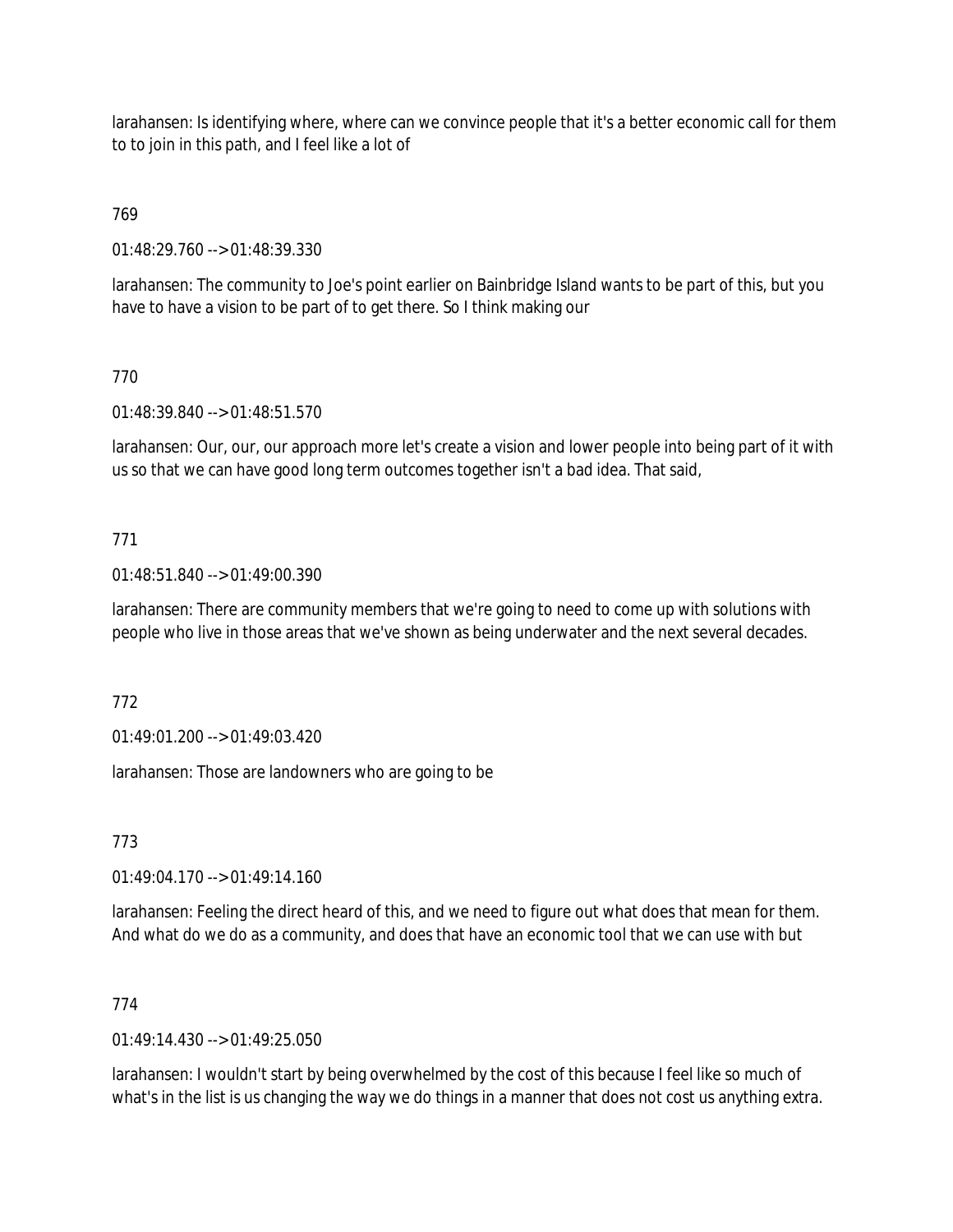01:49:26.070 --> 01:49:35.820

Michael Cox: And I just add to the alarm. That's great. Great segue learned there are a great comment Michael also, in addition, as we said before, I'm working with the city.

776

01:49:36.150 --> 01:49:48.540

Michael Cox: We wanted to talk about those specific getting what's the level of effort here because it's a community. It's kind of hard for us to do it. That's why Christy car knows this. Well, she's a planner. She knows he sinks and

# 777

01:49:49.140 --> 01:49:59.100

Michael Cox: So we really need to sit down and talk about what we're thinking and then try to put some dollars if we need to it as coordinate a lot. Laura probably don't need for a lot of it.

778

01:49:59.670 --> 01:50:08.280

Michael Cox: Um, and so that's going to be an iterative process and we need to staff to help us figure that out and work together with them to figure that out.

779

01:50:10.140 --> 01:50:17.040

Leslie Schneider: So I'd like to move us along, if we could. So we there is I'm not seeing any hands up.

### 780

01:50:18.390 --> 01:50:23.190

Leslie Schneider: And maybe I could send this back to COUNCILMEMBER deets. Did you want to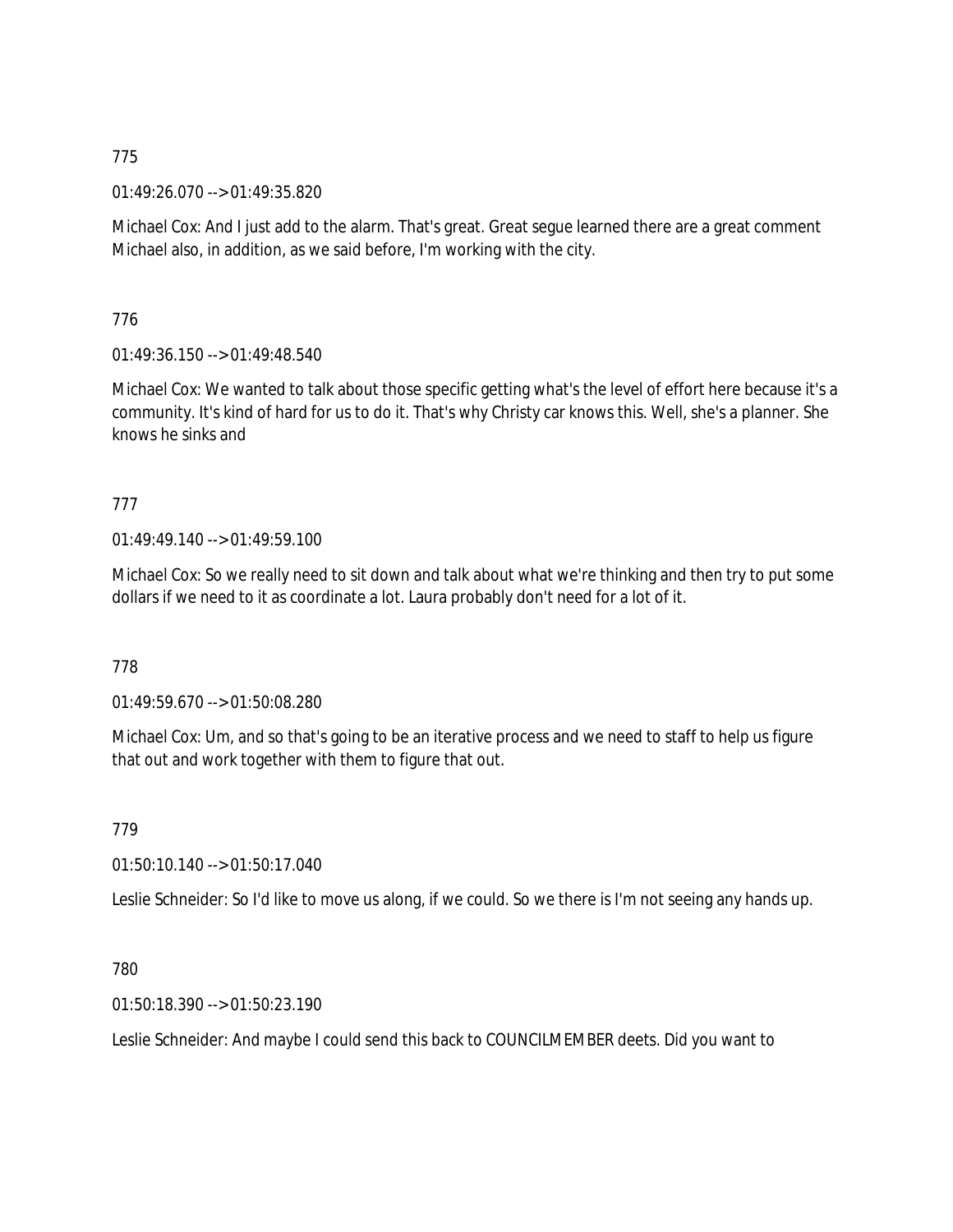01:50:24.360 --> 01:50:29.880

Leslie Schneider: Make a motion. We're about a half an hour behind in our schedule. And we have two new items added to the agenda so

782

01:50:30.540 --> 01:50:46.500

Joe Deets: Sure. Mayor well little leery to try because last motion. I got spanked. So let's just see trying to think this, I, I believe we want to approve the Climate Action goals and strategies as presented

783

01:50:48.420 --> 01:50:51.240

Joe Deets: Do we need to go any further than that is it's sort of under

784

01:50:52.680 --> 01:50:53.010

David McCaughey: I think

785

01:50:53.280 --> 01:51:04.290

Joe Deets: I saw no. So can we just do that. And then, okay, I move. I want to make it so I'm going to manage the emotion that I presented earlier.

786

01:51:05.490 --> 01:51:08.190

Joe Deets: And that meant it to say that

787

01:51:09.270 --> 01:51:15.060

Joe Deets: I moved to approve the Climate Action Plan goals and strategies as presented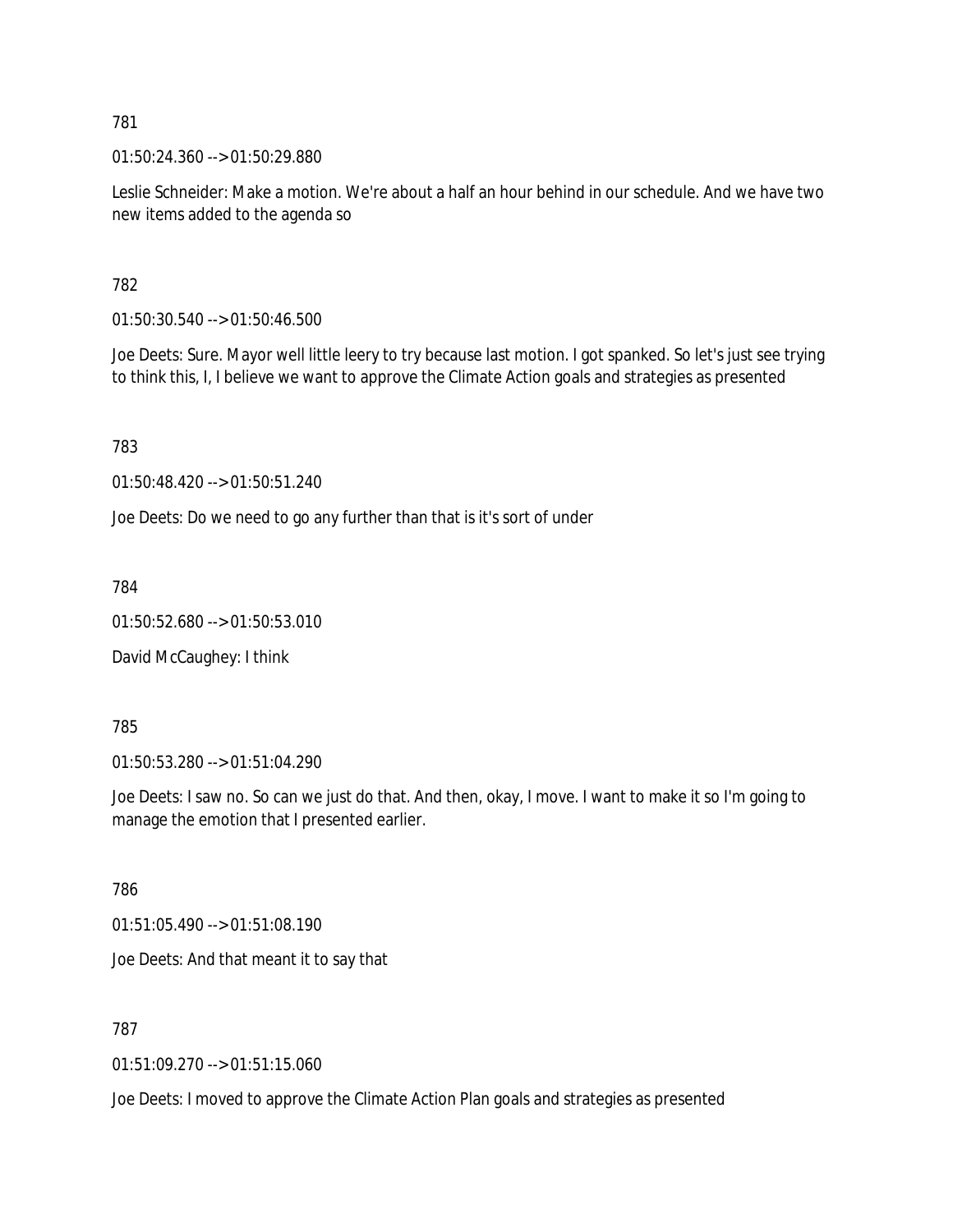01:51:17.820 --> 01:51:20.190

Leslie Schneider: OK, I see Deputy Mayor second that

#### 789

01:51:22.170 --> 01:51:23.340

Leslie Schneider: Any further discussion.

790

01:51:26.280 --> 01:51:28.650

Leslie Schneider: All right. All those in favor please say

791

01:51:29.190 --> 01:51:31.140

Leslie Schneider: Aye. Any opposed.

### 792

01:51:32.610 --> 01:51:39.390

Leslie Schneider: All right. Thank you, Michael. And the whole team there. It's been a wonderful presentation a long time coming, and

### 793

01:51:40.410 --> 01:51:42.210

Leslie Schneider: It was worth it. Thank you so much.

#### 794

01:51:42.690 --> 01:51:56.700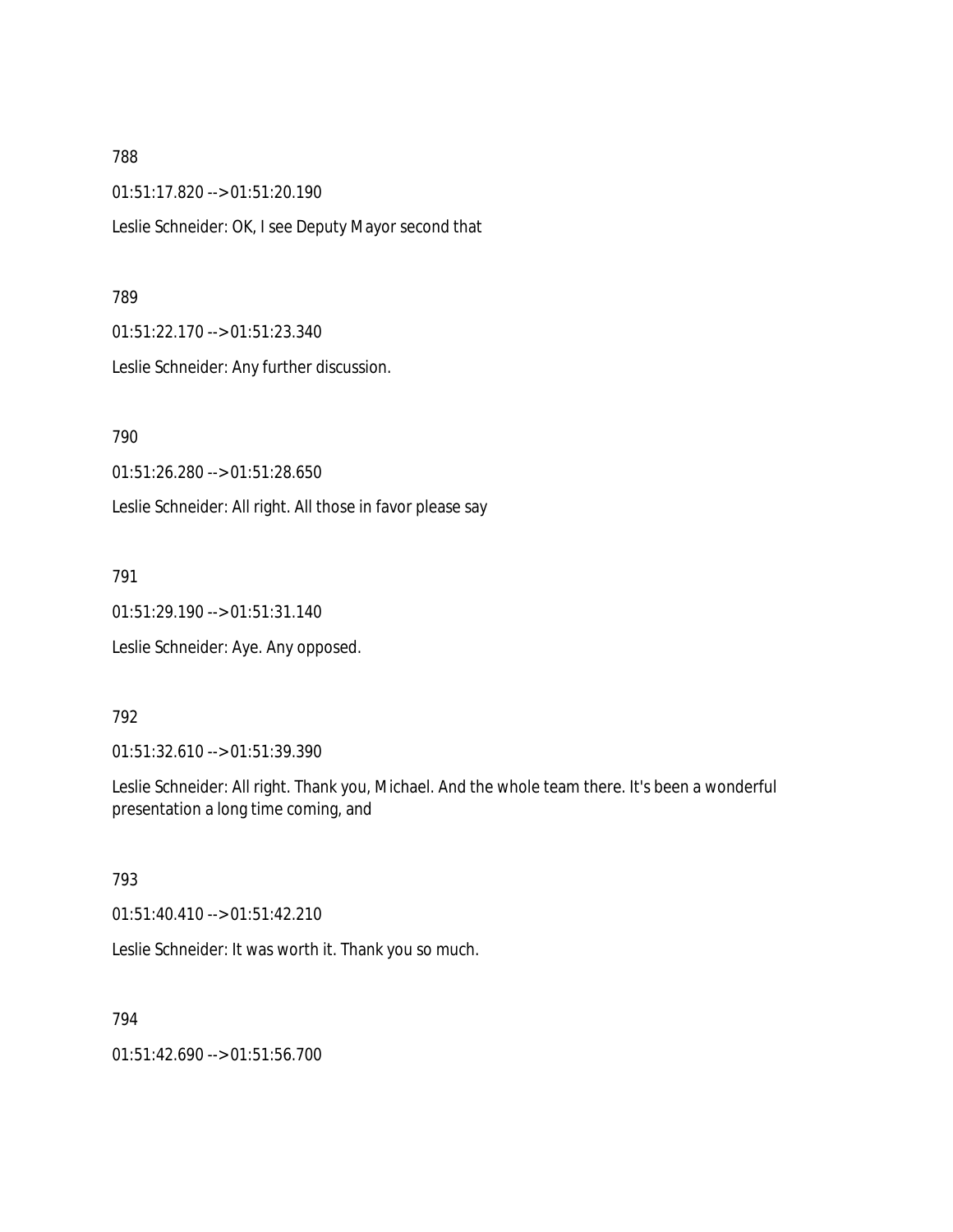Michael Cox: Oh, thank you everybody on the couch on thank you also for the committee or the last few months, people are a challenge with work and kids and but they still stepped up and you know help you this. So I want to give the hats off to committed to get

795

01:51:57.030 --> 01:52:05.160

Leslie Schneider: Rich. Alright. Thanks so much. Okay, we can move on now to our unfinished business. Item eight, a the resolution.

### 796

01:52:07.560 --> 01:52:13.470

Leslie Schneider: Dash oh five relating to climate emergency and Deputy Mayor, would you like to

797

01:52:15.180 --> 01:52:15.390

Leslie Schneider: Take

798

01:52:15.840 --> 01:52:17.310

Leslie Schneider: And give some opening to it.

799

01:52:17.880 --> 01:52:31.920

Rasham Nassar: Or I'll provide some brief opening comments. Thank you, Mayor Snyder and thank you to the members of the climate change Advisory Committee for your work on this mike excellent presentation I'm proud n

800

01:52:33.090 --> 01:52:39.720

Rasham Nassar: Word produce committee is one of the first working and most successful committees that we have at the city. So thank you for that.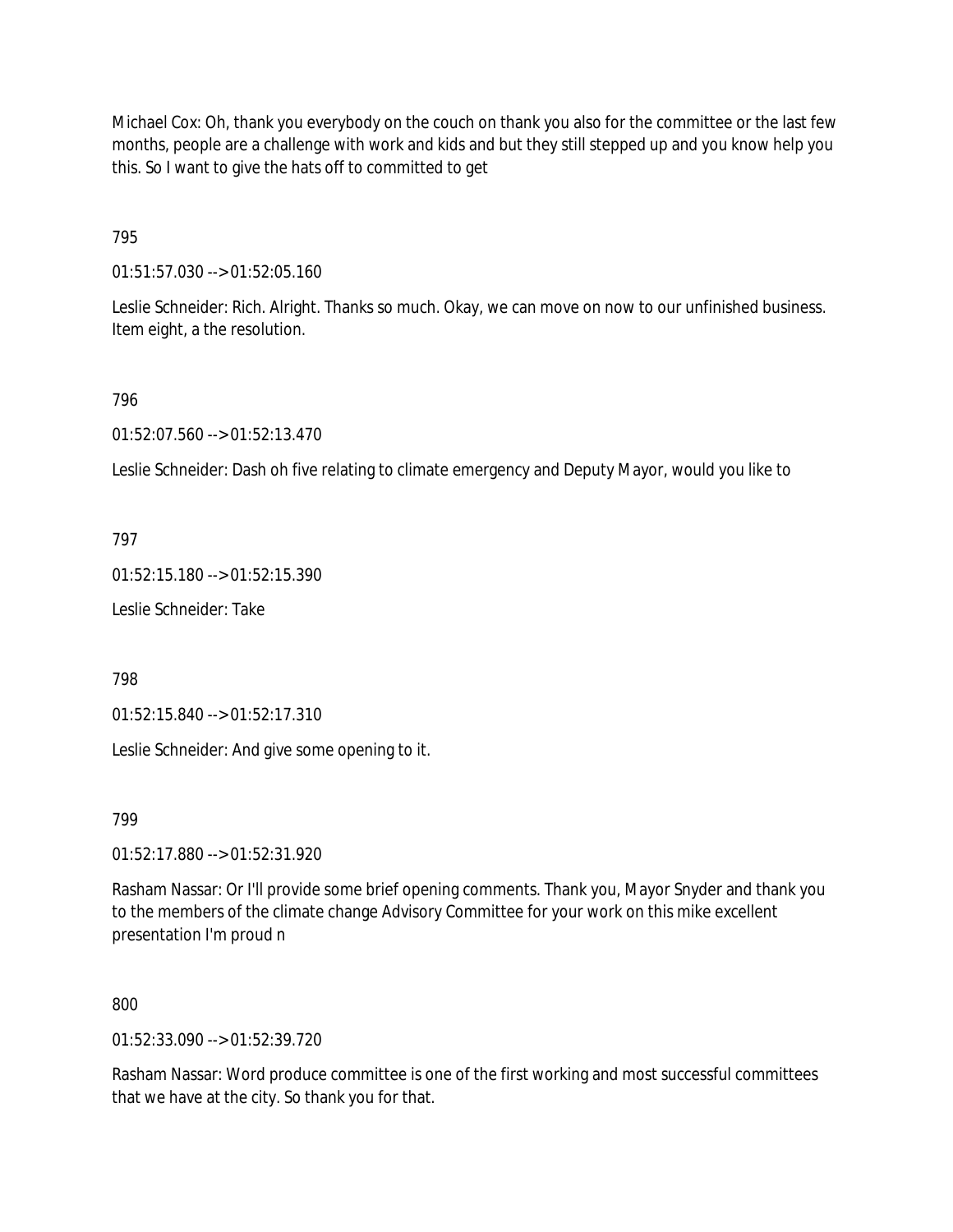01:52:40.560 --> 01:52:51.030

Rasham Nassar: And this resolution is coming back to the Council after having been referred to the climate change advisory committee when I initially proposed it during the believe it was the first city council meeting.

802

01:52:51.570 --> 01:53:10.590

Rasham Nassar: Of the year January 7 I certainly don't take ownership for it. It was really inspired by climate change advisory committee member Laura Hanson emailed the inspiration for this resolution to the full Council back in December of 2018

803

01:53:11.760 --> 01:53:23.670

Rasham Nassar: I took the liberty of drafting some language and presenting it to the Council as a draft January 7 very grateful to the Council for agreeing to refer it to the climate change advisory committee.

804

01:53:24.480 --> 01:53:32.130

Rasham Nassar: It is now back before us with their proposed amendments and changes which I'm very grateful for and wholeheartedly agree with

805

01:53:32.700 --> 01:53:40.650

Rasham Nassar: Thanks to the subcommittee of the climate change advisory committee that worked to strengthen and perfect this draft resolution that's before us tonight.

806

01:53:41.400 --> 01:53:49.890

Rasham Nassar: And I don't want to say anything else I think Mike really spoke to the significance of this resolution in his presentation on the larger plan.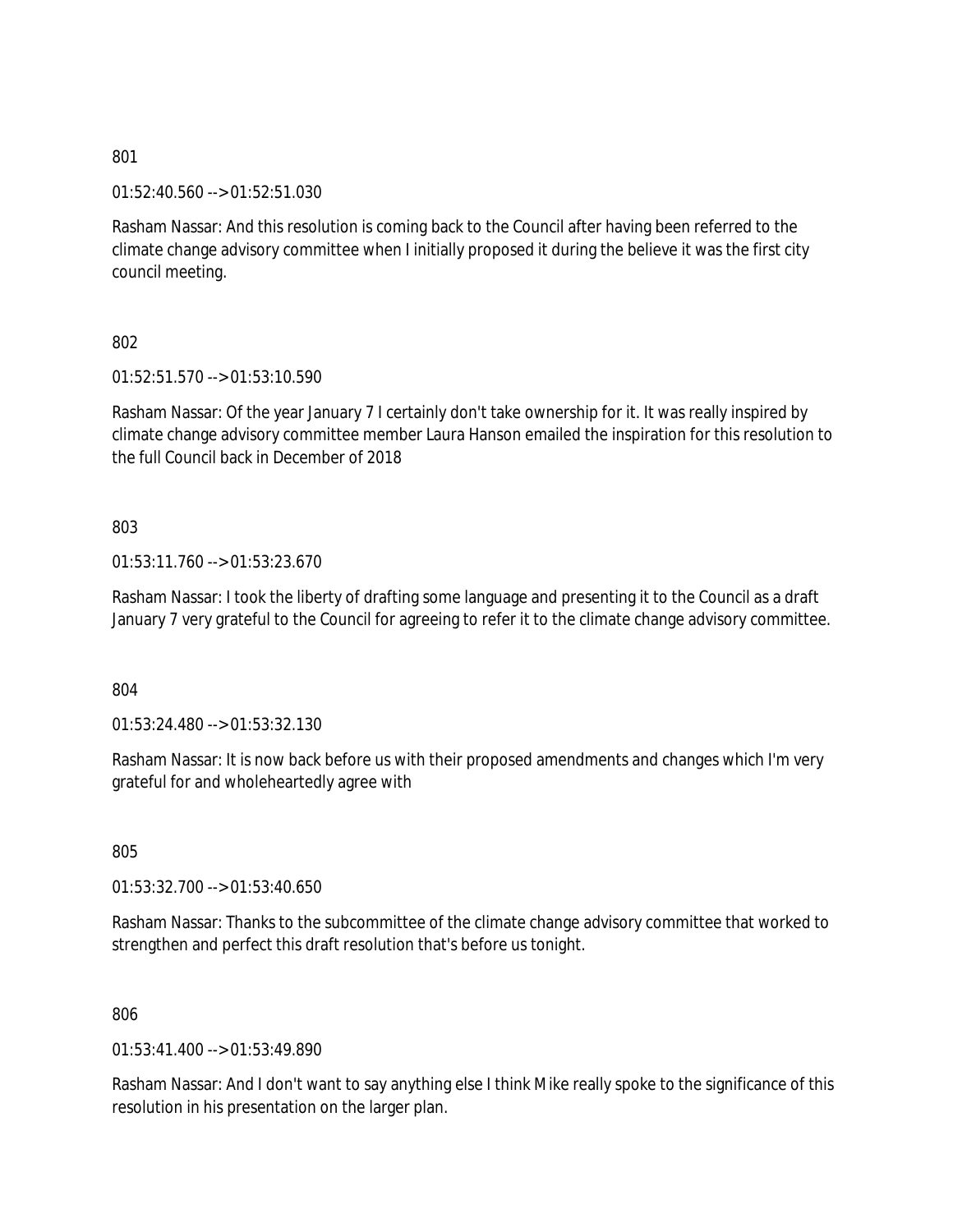#### 01:53:50.970 --> 01:53:54.720

Rasham Nassar: Specifically, I will point for members of the public that are watching and

808

01:53:55.920 --> 01:54:02.490

Rasham Nassar: Members of the Council as well that the what I think is the most important component of this climate.

809

01:54:03.870 --> 01:54:15.060

Rasham Nassar: emergency resolution is this climate lens lens, which is in section three of the resolution Mike Cox already kind of spoke to that. So I won't go into more detail, but I'm really excited for that.

810

01:54:15.450 --> 01:54:28.350

Rasham Nassar: I'm really grateful that the resolution kind of gives it more importance kind of emphasizes it as something that the Council should prioritize in terms of the work that we take up related to climate change in the Climate Action Plan. Once that's before us, so

811

01:54:29.610 --> 01:54:38.310

Rasham Nassar: I'm just really proud. It's a proud moment for the climate change advisory committee here tonight and for Council as well. I'm really grateful.

### 812

01:54:38.820 --> 01:54:49.290

Rasham Nassar: That we're having this conversation. And I'm hopeful and optimistic that this resolution will pass. So thank you. And if if climate change advisory committee members. Michael or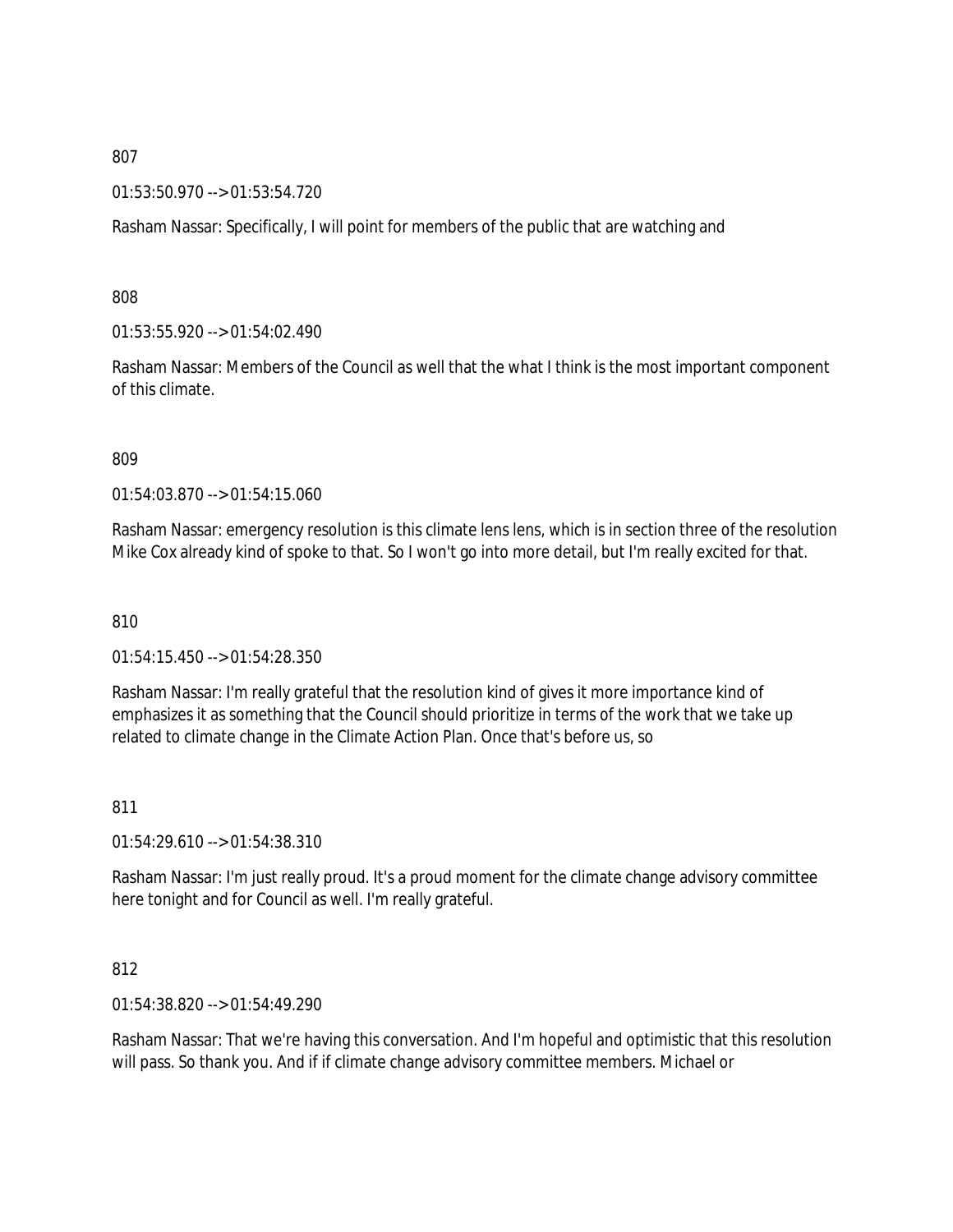01:54:49.950 --> 01:54:57.150

Rasham Nassar: Laura, I believe you were a member of the subcommittee that worked on this draft before us, and I would absolutely welcome your comments.

814

01:54:58.530 --> 01:55:04.050

Michael Cox: You're also a Julie Matthews, put a lot of work into this job is to give her some credit

815

```
01:55:04.320 --> 01:55:04.710
```
Rasham Nassar: Thank you.

### 816

01:55:08.550 --> 01:55:16.650

Leslie Schneider: Thank you for that. I'm so I'm looking for hands raised and COUNCILMEMBER deep. Yeah.

817

01:55:16.680 --> 01:55:17.370

Joe Deets: Hi. Hi.

818

01:55:18.600 --> 01:55:30.330

Joe Deets: No one else wants to raise their hand, but I will. Well, one thing, this, this, this resolution, one of the action items was let me see. I'm trying to find my notes here was to do a

819

01:55:32.130 --> 01:55:47.040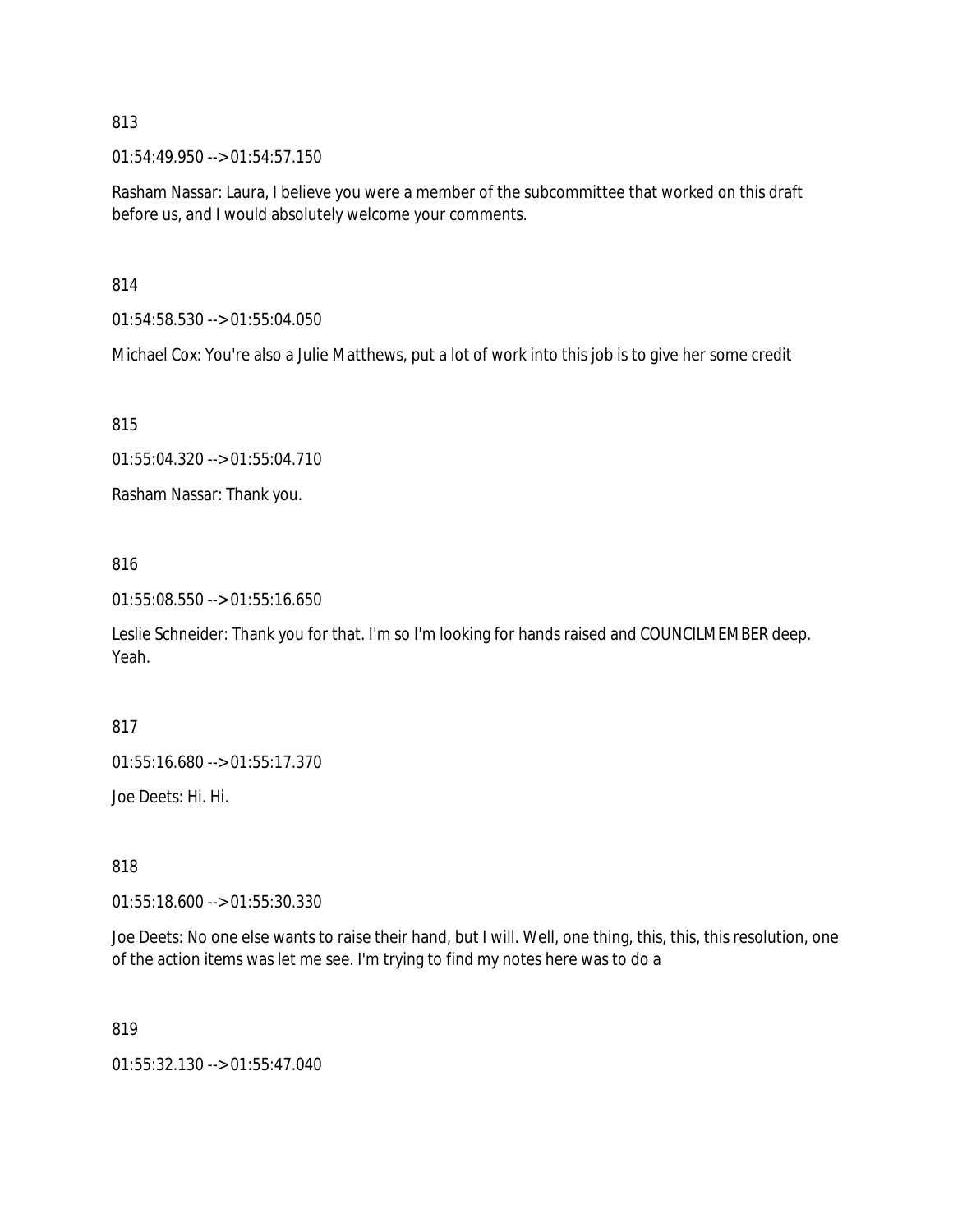Joe Deets: climate change mitigation and adaptation certificate for I think city projects and Mike you you know this better than me, but I believe this is embedded in the Climate Action Plan somewhere.

820

01:55:48.090 --> 01:55:56.400

Joe Deets: In the weeds, so to speak. So in some ways, we already have that in the plan and I'm inclined to

## 821

01:55:57.600 --> 01:56:04.050

Joe Deets: Not make a separate resolution relating this when we already have this embedded because we have a lot of important stuff.

## 822

01:56:05.520 --> 01:56:13.500

Joe Deets: Some action items to do and I, personally, I just like to keep things contained but Michael. Maybe you could address

### 823

01:56:15.060 --> 01:56:18.600

Joe Deets: That point do we are we are we do have that

824

01:56:19.860 --> 01:56:21.420

Joe Deets: In the plan already right

### 825

01:56:24.720 --> 01:56:32.820

Michael Cox: Well, yeah, because it's an integral part of as I think COUNCILMEMBER nisar said it's a critical part of the whole plan.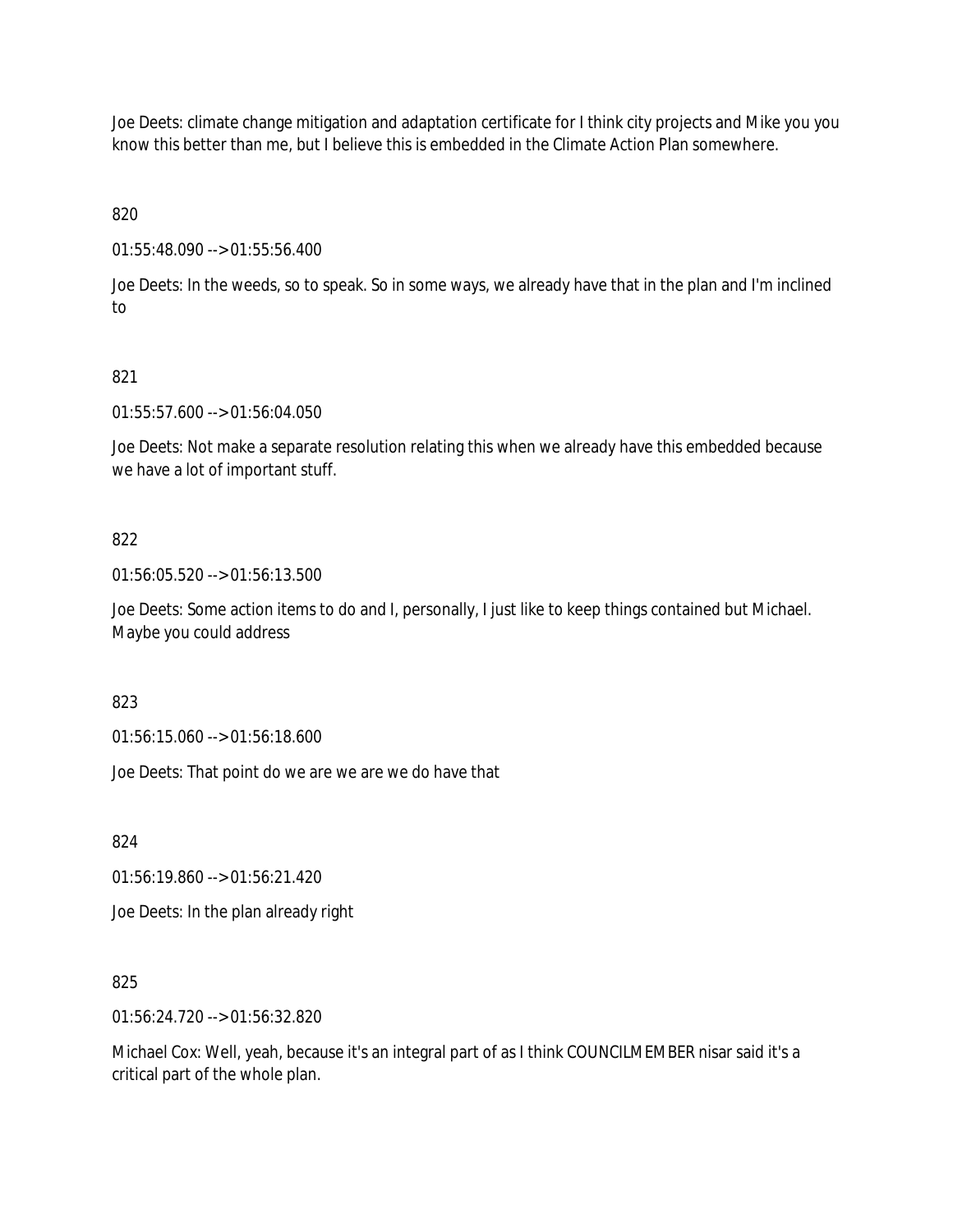01:56:33.510 --> 01:56:48.030

Michael Cox: That climate lens and looking at projects through that lens. So in there. That's true. Um, but yeah, I'm Laura. I don't know. Laura has her hand up, she might have something else to add to that.

# 827

01:56:53.130 --> 01:57:03.300

larahansen: I'm working on, get myself on mute it, thanks. Um, so there are yes it is included in the climate action plan, but as we just noted the Climate Action Plan is a little ways off.

## 828

 $01:57:04.080 \rightarrow 01:57:18.210$ 

larahansen: And one of the things we know is a charge of the climate advisory committee and hopefully a shared responsibility with Council is increasing the Community's engagement and enthusiasm for taking these kinds of actions.

# 829

01:57:20.190 --> 01:57:28.380

larahansen: We need to raise them people's awareness about them, even though people generally get the climate as a thing people don't always get what that means for what they need to do.

830

01:57:28.830 --> 01:57:47.520

larahansen: So while the Climate Action Plan is necessary. It is wildly insufficient to actually get us to where we need to go. One of the most, one of the strongest comments we had in the climate change advisory committee meetings that we had to discuss this emergency Proclamation was

### 831

01:57:48.630 --> 01:57:55.350

larahansen: The, the power of having this kind of statement that says this is a big deal. This is a big deal. We need to take on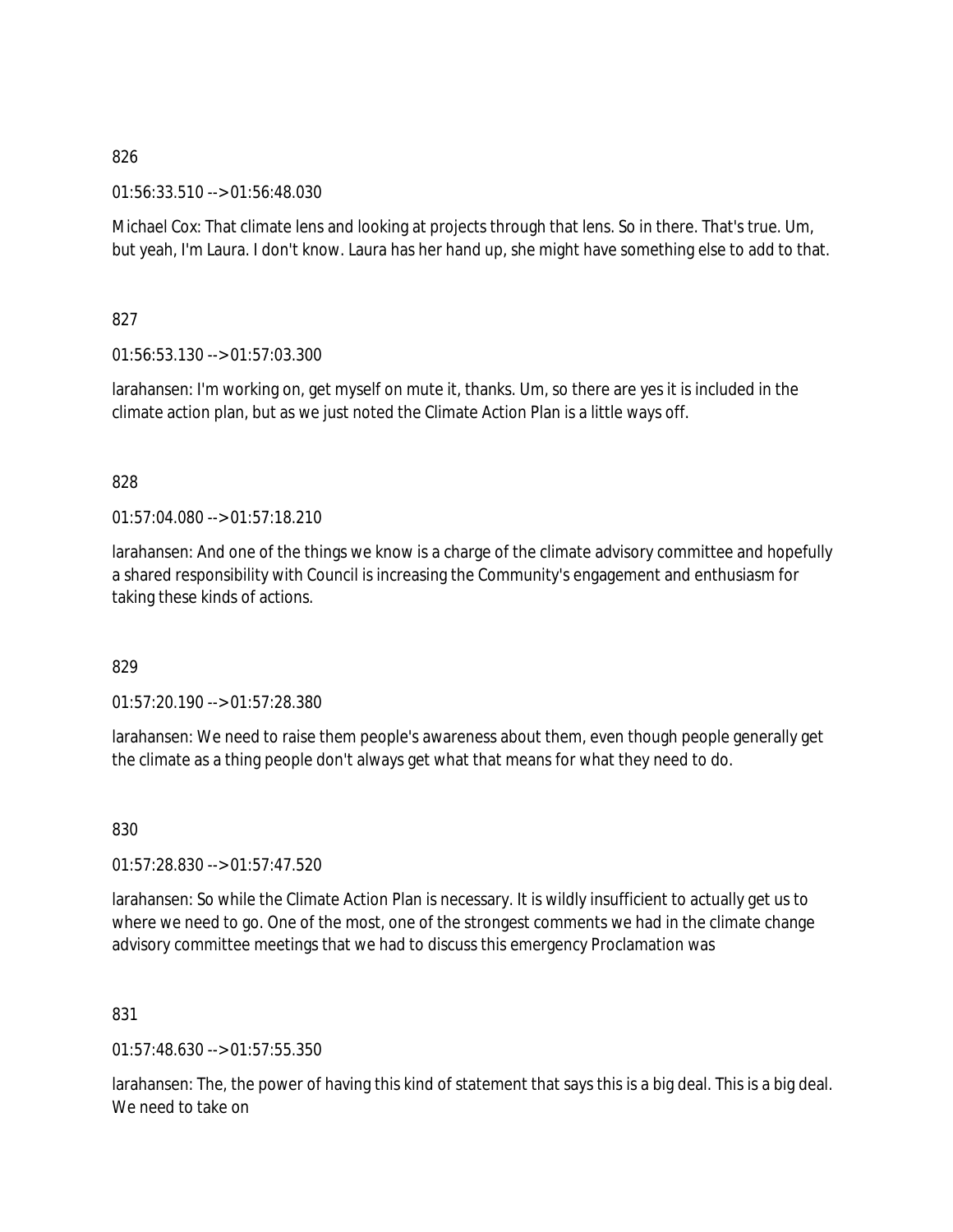01:57:55.890 --> 01:58:07.410

larahansen: cities all over Washington and all over the country that have climate action plans already in place have gone forward to also have proclamations of emergency. This is a climate emergency coven

833

01:58:08.490 --> 01:58:17.400

larahansen: Is a baby pandemic compared to the climate pandemic that we are setting our society up for an I am not speaking in hyperbole that is that's real.

## 834

01:58:17.640 --> 01:58:34.620

larahansen: We are not taking this seriously and we need to start speaking out in louder voices about the importance, having a plan is lovely and important, but we have an emergency. Let's call it that. And let's have a common understanding as a community about that.

835

01:58:40.170 --> 01:58:41.040

Leslie Schneider: Helps a member Medina.

836

01:58:42.690 --> 01:58:48.540

Kol Medina: Yeah, thank you. Thanks for bringing this forward. I appreciate it. When this came to counsel before

# 837

01:58:51.090 --> 01:59:00.690

Kol Medina: If this is just my memory of the conversation. So I'm not trying to put words in anyone's mouth, but I don't remember. Anyone expressing any concerns with passing a resolution that would call this a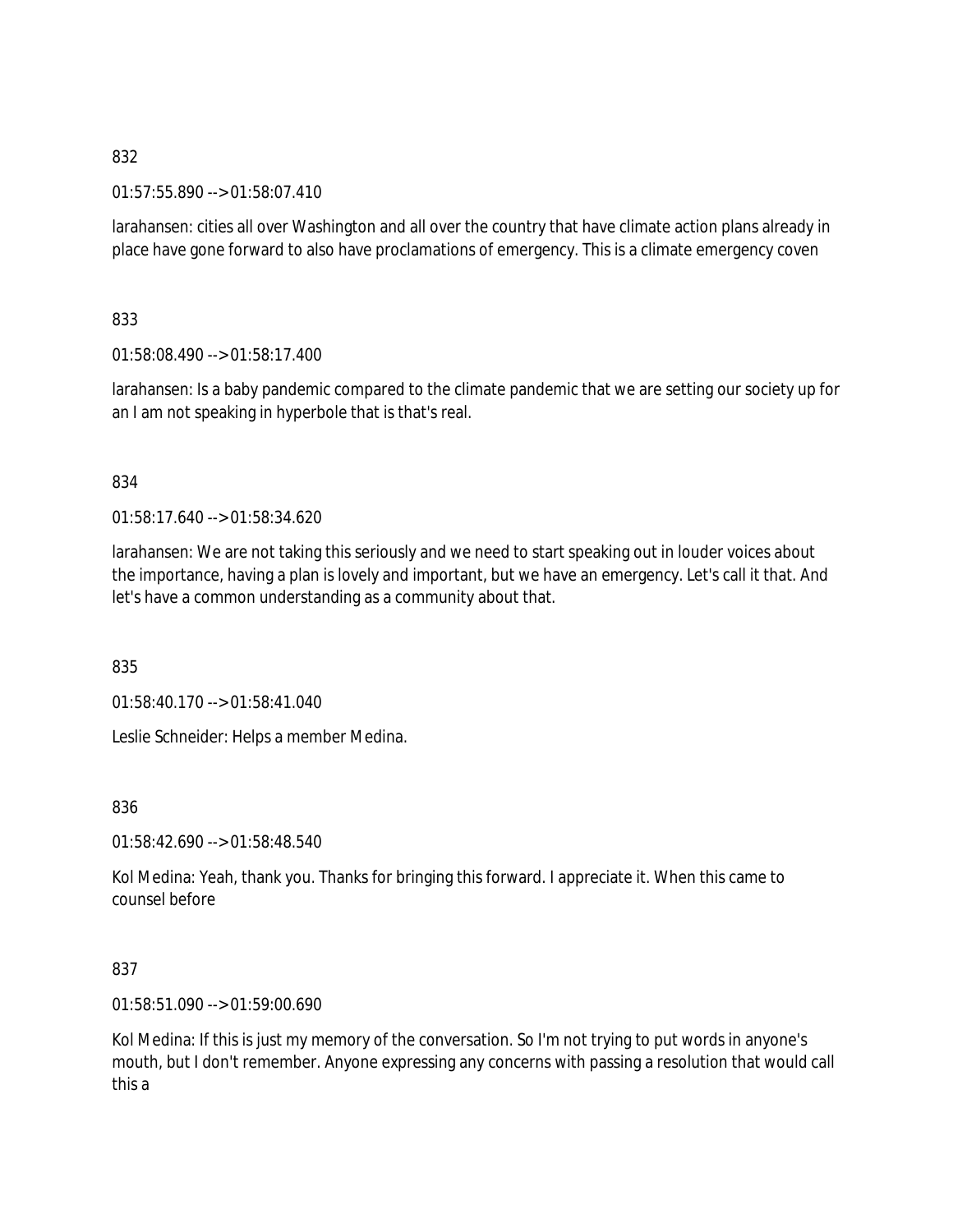01:59:02.040 --> 01:59:04.140

Kol Medina: That would state that we have a climate emergency

839

01:59:05.550 --> 01:59:07.920

Kol Medina: I certainly didn't have any concern with passing that resolution.

840

01:59:09.120 --> 01:59:18.840

Kol Medina: What I thought we decided at that meeting was to send this to the climate change advisory committee to ask them if they thought it should be included in the climate action plan.

841

01:59:19.680 --> 01:59:26.220

Kol Medina: Not to have them kind of rework it and send it forward as a separate thing to say, hey, this is important. Let's included in the plan.

### 842

01:59:29.070 --> 01:59:38.160

Kol Medina: But, but it's still coming forward and I've read the revised draft and I'm perfectly happy with the revised draft and I'd be happy for us to approve it.

### 843

01:59:39.030 --> 01:59:47.160

Kol Medina: My concern with the first draft again wasn't the climate emergency part it was the part that came after that that seem to be saying that the city developing

844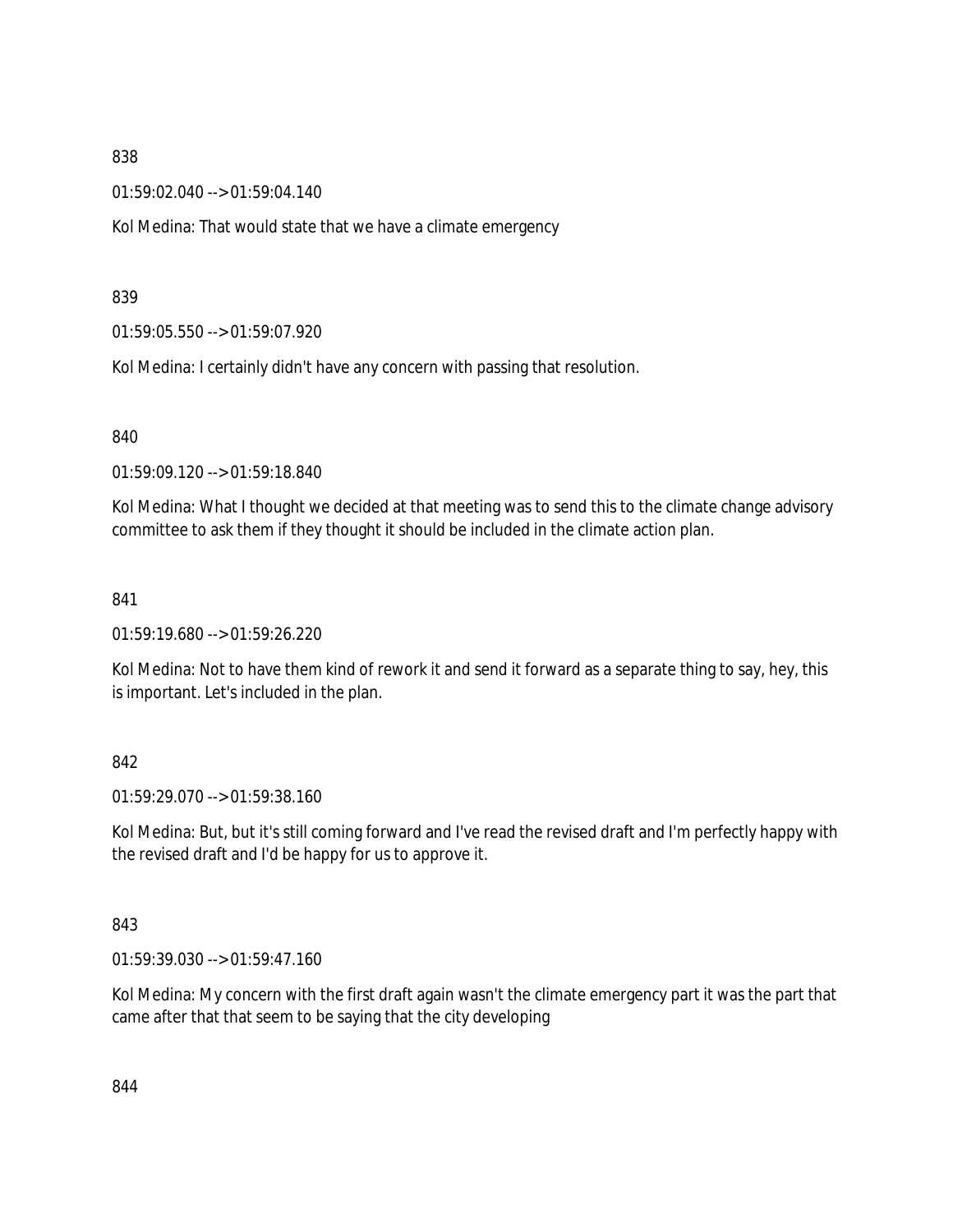01:59:47.430 --> 01:59:55.320

Kol Medina: A climate lens and running every action of the city through it was the most important thing we could possibly be doing about our climate emergency

### 845

01:59:55.860 --> 02:00:04.050

Kol Medina: And and just require the city to suddenly do that like starting the day after we approve the resolution with no idea of how we're going to actually do that.

846

02:00:04.710 --> 02:00:10.080

Kol Medina: So those are my concerns with those concerns are addressed in this draft the strap doesn't require that the city.

### 847

02:00:10.620 --> 02:00:22.650

Kol Medina: Tomorrow, start running everything through a climate lens. It doesn't define what the climate lens is it does cancer. We're against mentioned that what you mentioned as as a possibility as maybe that's the climate lens that gets chosen

### 848

02:00:24.420 --> 02:00:37.320

Kol Medina: It just says, hey, we have an emergency and one of the actions we know we want to take is that we will start running city projects for climate lens you know at some appropriate point. That's how I read it, so I'm happy with it the way it is.

849

02:00:40.050 --> 02:00:41.250

Leslie Schneider: COUNCILMEMBER hi topless.

850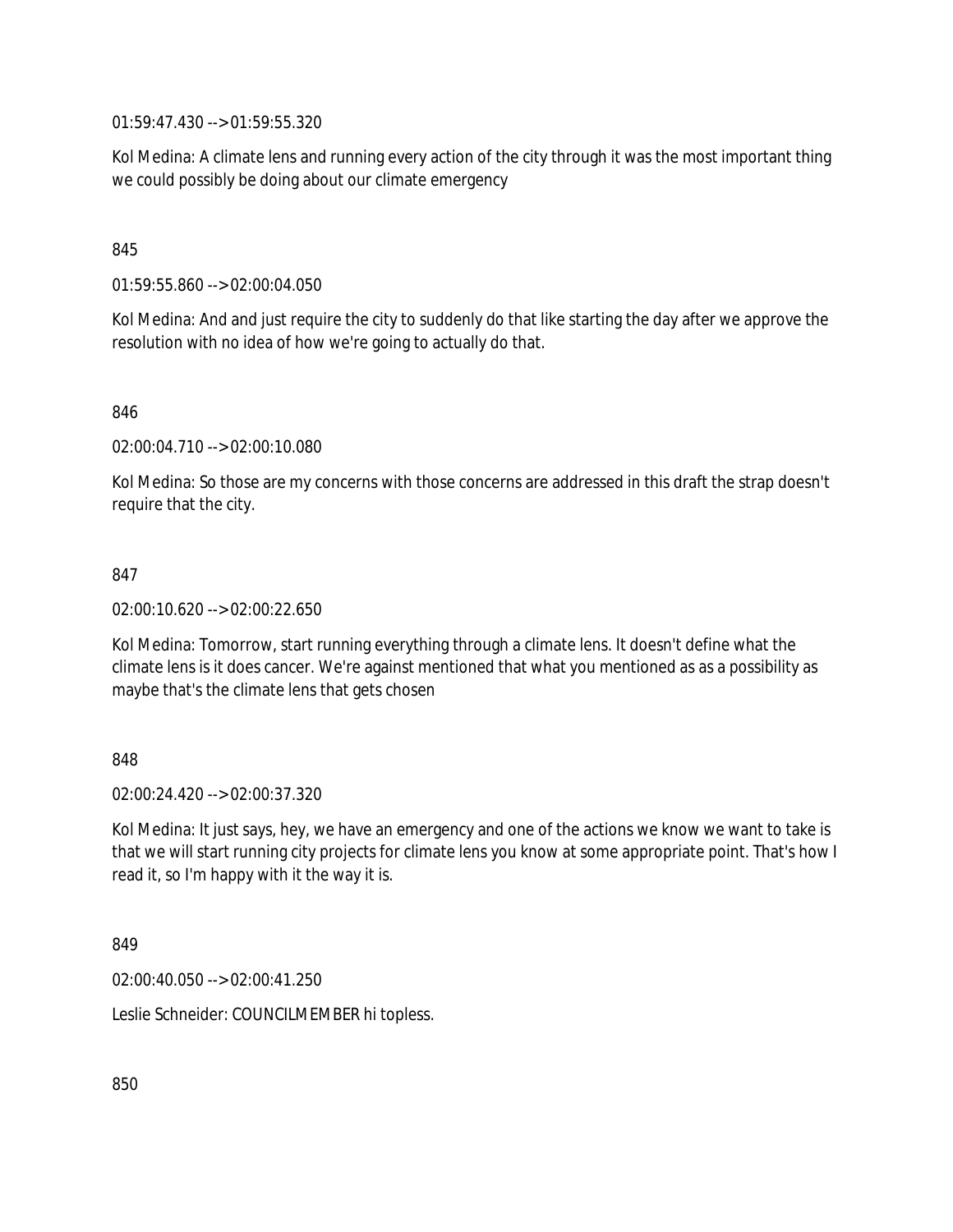02:00:43.230 --> 02:00:48.900

Kirsten Hytopoulos: Yeah, I fully support the, the, the resolution its current form and

851

02:00:50.040 --> 02:00:57.150

Kirsten Hytopoulos: I was in the meeting. I think I was in the comedic committee meeting where they were talking about this how this

852

02:00:57.570 --> 02:01:04.830

Kirsten Hytopoulos: Makes sense as sort of a, you know, we're waiting for the plan. It's going to be months before we really get to start having the fanfare about hey community.

#### 853

02:01:05.250 --> 02:01:15.360

Kirsten Hytopoulos: And so this is this is nice to have this right now as just one of the messages to the community, say this is important. And the way it's drafted right now. It does have flexibility as to what it looks like. It sort of

#### 854

02:01:15.750 --> 02:01:23.460

Kirsten Hytopoulos: In a sense, introduces the plan by saying we're going to be creating this tool. So I fully support it. Thank you for everybody who worked on it.

855

02:01:27.660 --> 02:01:32.340

Leslie Schneider: Alright, so I don't see it. Let's see, Deputy Mayor

856

02:01:35.100 --> 02:01:40.320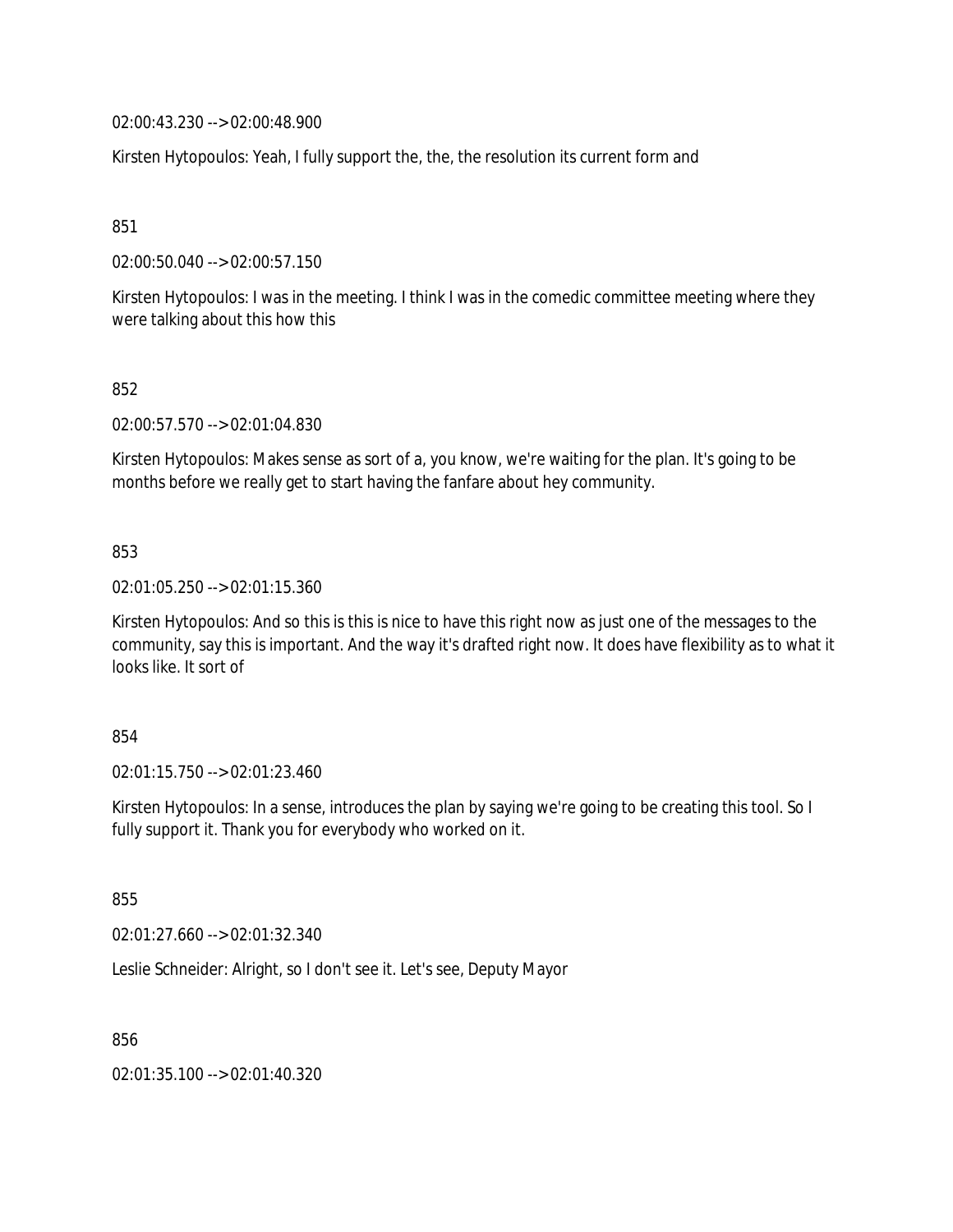Rasham Nassar: Unless there's any other. COUNCIL MEMBER COMMENTS. I'd be happy to put emotion on the floor.

857

02:01:41.760 --> 02:01:42.660

Leslie Schneider: Let's do it.

858 02:01:46.800 --> 02:01:48.000 Rasham Nassar: I'm going to go with option to

859

02:01:50.010 --> 02:01:55.320

Rasham Nassar: I moved forward. Resolution number 2020 dash oh five to the consent agenda on

860 02:01:55.350 --> 02:01:59.070 June 9 2,022nd

861

02:02:00.690 --> 02:02:06.270

Leslie Schneider: I think helps memory Medina got in there as a second. Any further discussion.

862

02:02:09.570 --> 02:02:12.720

Leslie Schneider: Okay, all those in favor please say I

863

02:02:13.800 --> 02:02:17.010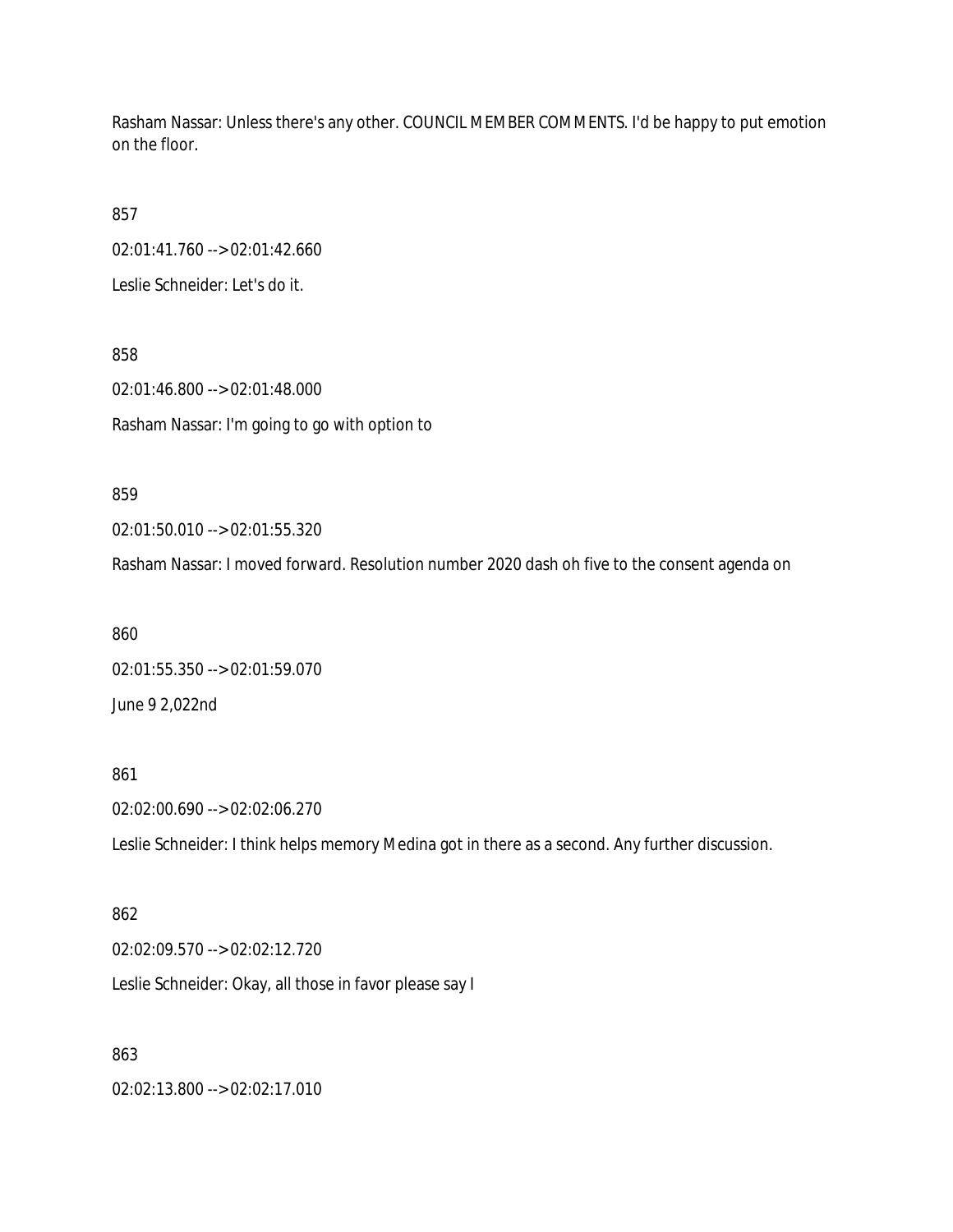Leslie Schneider: Right. And, any opposed.

864

02:02:18.990 --> 02:02:20.190 Leslie Schneider: Congratulations.

#### 865

02:02:21.360 --> 02:02:27.450

Leslie Schneider: Got our inspirational resolution that will shine the light towards where we're going.

866

02:02:28.800 --> 02:02:29.400

Leslie Schneider: This is great.

867

02:02:31.920 --> 02:02:35.370

Leslie Schneider: Okay, I think we can move forward. Now, and that was

868

02:02:36.960 --> 02:02:41.790 Leslie Schneider: Nice and brief so we can move on to

869

02:02:43.320 --> 02:02:49.110

Leslie Schneider: Item eight, be the capital improvement programme discussion and workshop and

870 02:02:50.400 --> 02:02:50.820 Leslie Schneider: Our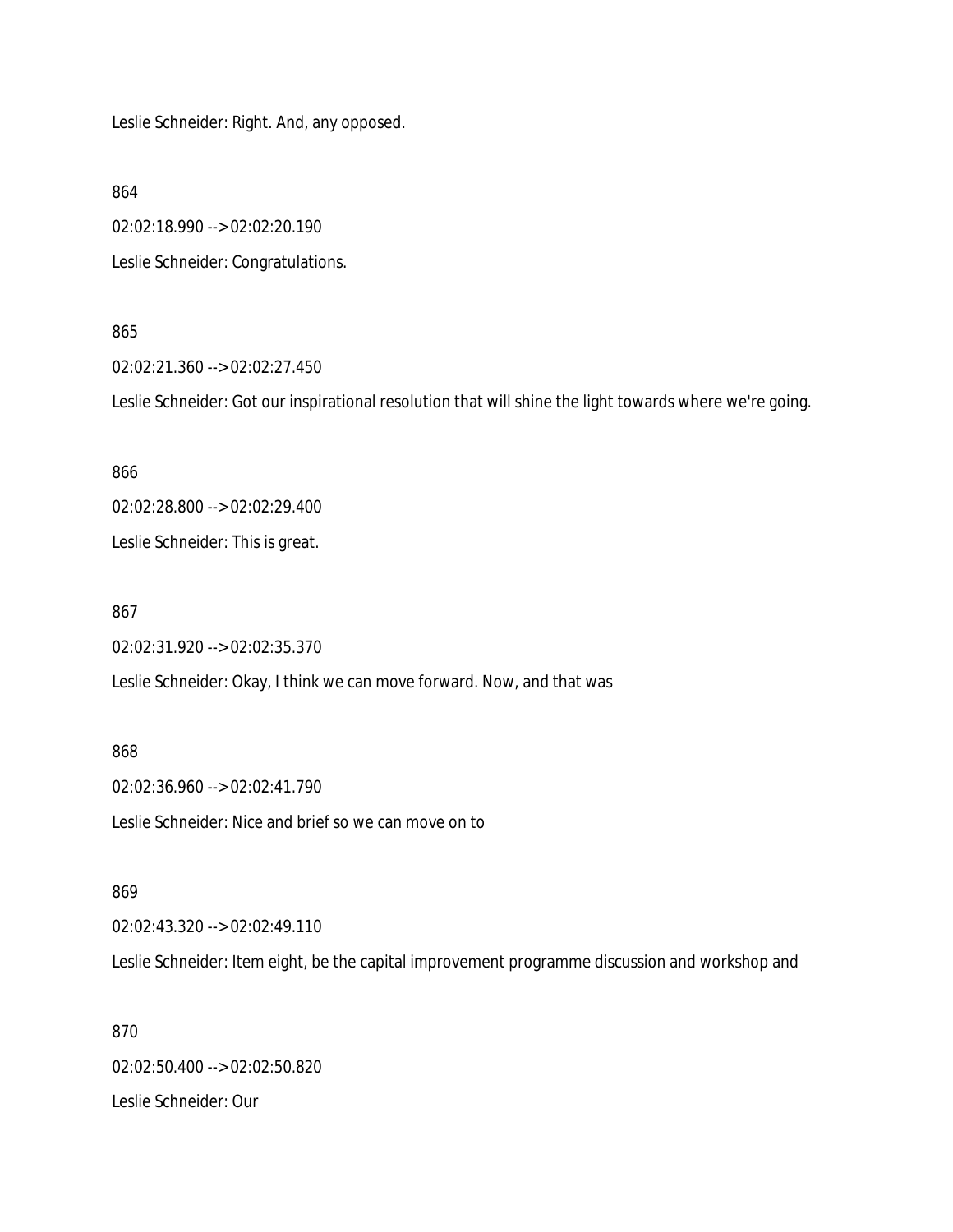02:02:52.020 --> 02:02:53.640

Leslie Schneider: public works director Chris Vicky.

#### 872

02:02:57.480 --> 02:02:58.860

Chris Wierzbicki: What everybody hear me okay

873

02:03:00.060 --> 02:03:00.360

Chris Wierzbicki: Great.

#### 874

02:03:01.500 --> 02:03:11.640

Chris Wierzbicki: Good evening Council Christmas Vicki public works director, we're going to talk you through the capital improvement plan for the next budget cycle tonight. And before we do that, I'll just

### 875

02:03:12.210 --> 02:03:21.930

Chris Wierzbicki: Acknowledge that we're about to get a lot of information in a short period of time, we had originally anticipated having a number of sessions with you as well as with the community.

### 876

02:03:22.860 --> 02:03:28.920

Chris Wierzbicki: And doing some more community engagement on this process, but as a result of the coven situation we've really had compress

877

02:03:29.460 --> 02:03:35.400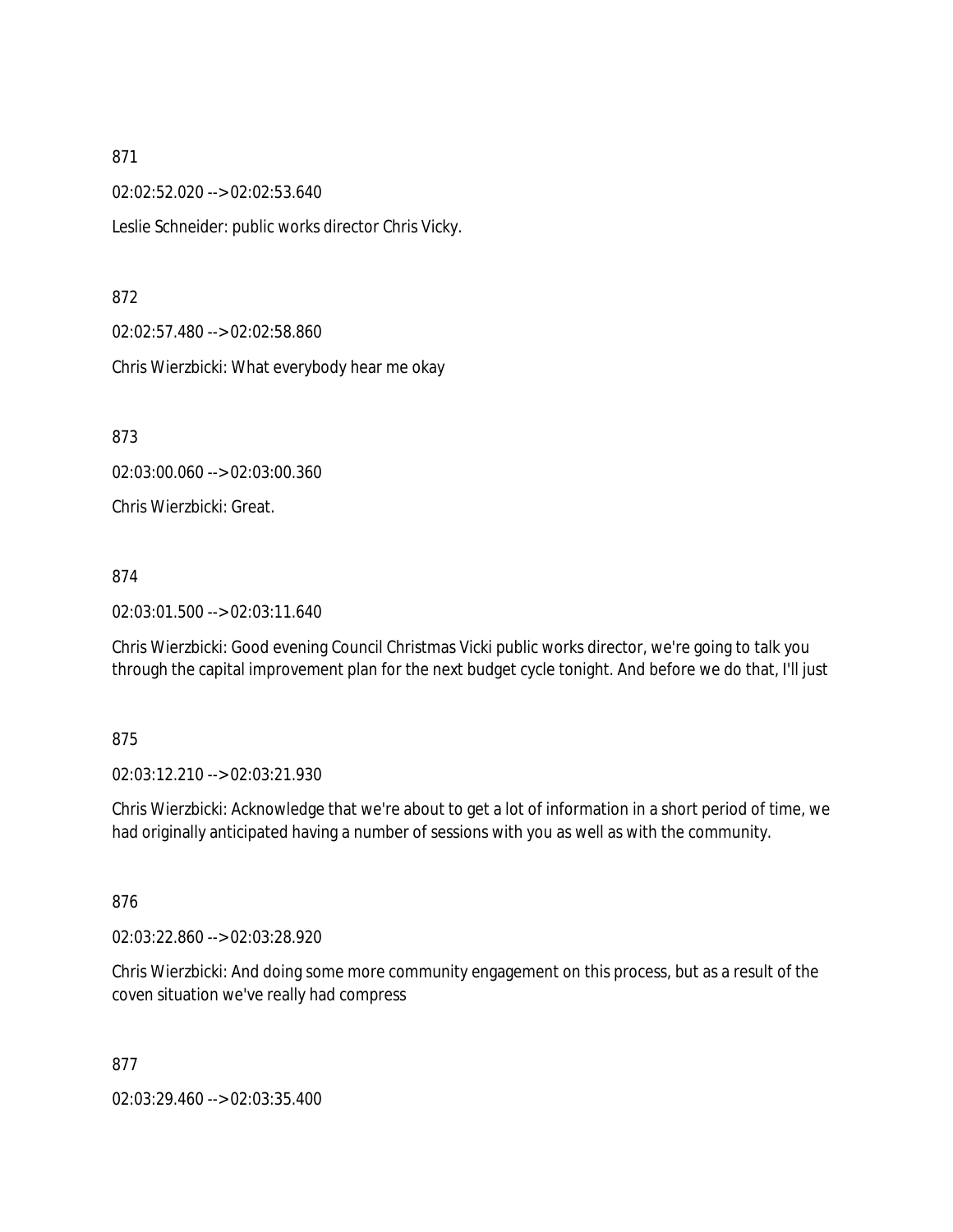Chris Wierzbicki: How we present this information to us so they can have it ready for the upcoming budget process at the because in the fall.

# 878

02:03:35.880 --> 02:03:47.730

Chris Wierzbicki: So we're going to get through as much as we can have this tight hopefully we'll get through most of it, but we'll find other additional time if we're not able to make it through all the information because like I said it's it's quite good. So

## 879

02:03:49.320 --> 02:03:58.530

Chris Wierzbicki: And there will be some opportunities for questions and discussion as well. So, yeah, sure, how to share what I've got to share with you.

## 880

02:04:03.150 --> 02:04:12.360

Chris Wierzbicki: Okay Bruins yeah thumbs up on that. Okay, great. I'm gonna leave it as mode, that's okay with folks up to me to kind of see what's coming up next one I'm in this

### 881

02:04:13.200 --> 02:04:22.890

Chris Wierzbicki: Presentation anyway. So let's see. Where are we at, we are going to try to make the slides move. There we go. So here's our little introduction to this tip.

### 882

02:04:23.700 --> 02:04:30.450

Chris Wierzbicki: So we are developing this draft Capital Improvement Plan for a number of different reasons. At this time of the year.

#### 883

02:04:31.140 --> 02:04:45.810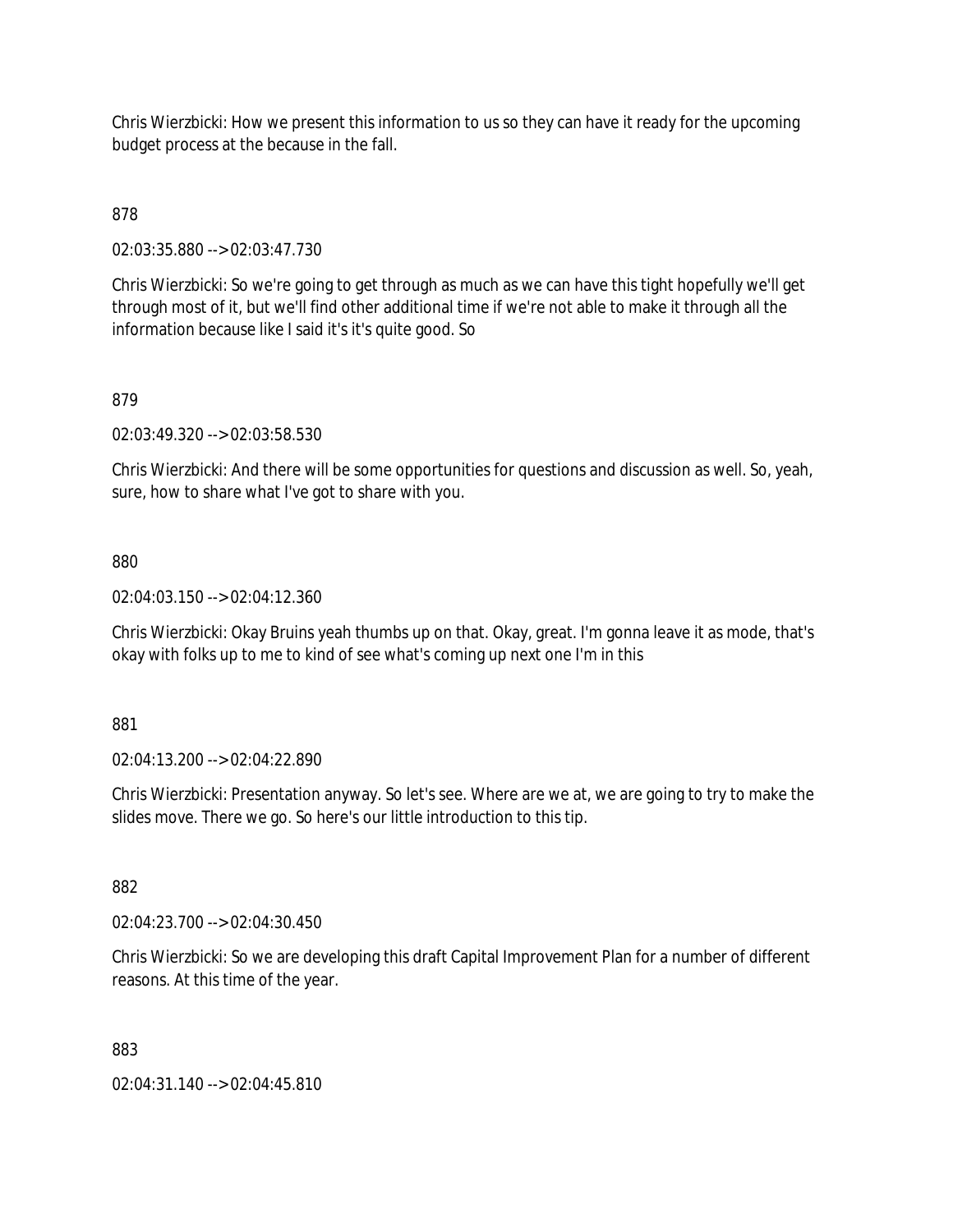Chris Wierzbicki: Depends for the comp plan. So it has to be reviewed by the planning commission and we are scheduling that review for them in July and August. So we're trying to meet that timeline and of course this tip is a final foundational element of the biennial budget right it really

884

02:04:46.950 --> 02:04:59.850

Chris Wierzbicki: Spending that you spend there which which is a big dollar amount really sets the tone for how much money you have to spend on other things as you get into the biennial budget process. So we want to have this debt lay down as a foundation in advance, we get the rest of the budget process.

885

02:05:01.140 --> 02:05:12.420

Chris Wierzbicki: In terms of tonight's agenda. We're going to talk about a little of the research that I developed around our three spending and project delivery for the CFP, we're also going to look at some

886

02:05:13.530 --> 02:05:20.520

Chris Wierzbicki: What's currently in this tip that is going to be carried over into the next six years and a proposal for some additional projects as well.

887

02:05:20.880 --> 02:05:27.390

Chris Wierzbicki: In a future agenda, we're going to be talking about moving salaries and benefits of employees who work on projects into the individual projects themselves.

888

02:05:28.080 --> 02:05:31.890

Chris Wierzbicki: Which isn't new money. It's basically a pot of money and moving it from one place to another.

889

02:05:32.610 --> 02:05:39.300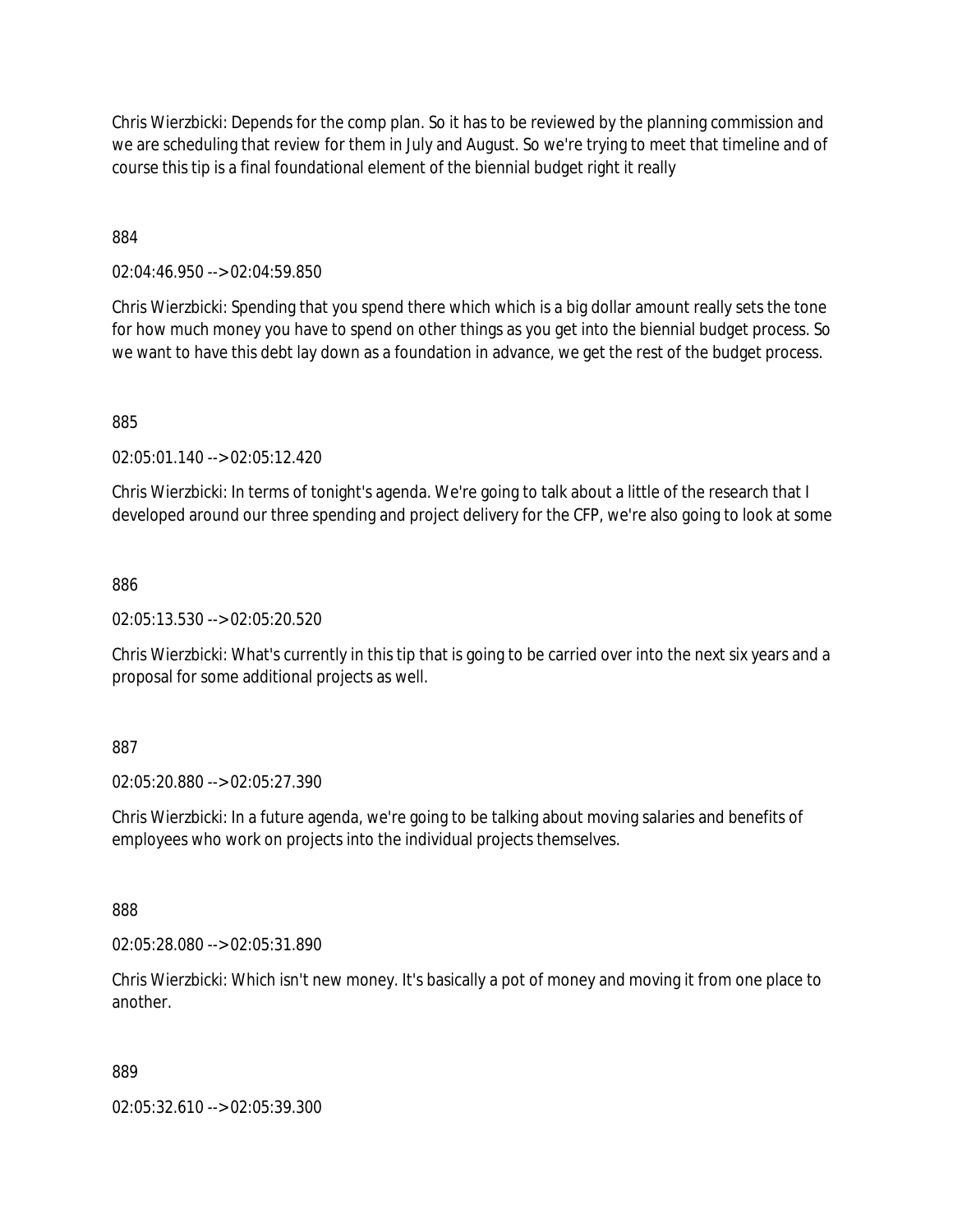Chris Wierzbicki: We'll talk about that later in the year. And we'll also talk about Project timing. Later in the year tip as a lot of variables, it's

890

02:05:39.780 --> 02:05:48.510

Chris Wierzbicki: Different fun types, different project types, different years. We decided we can only tackle so many variables at once. So we'll talk about Project timing, a little bit later in here.

891

02:05:50.580 --> 02:05:56.580

Chris Wierzbicki: So the approach. We're going to use to discuss this is we're going to kind of try to draw some conclusions from the last 10 years

## 892

02:05:57.630 --> 02:06:01.470

Chris Wierzbicki: And the I'll just tell you what those conclusions are up front, and then we can get through it quickly.

893

02:06:02.520 --> 02:06:10.710

Chris Wierzbicki: We've historically budgeted a lot more than we can spend in the last 10 years and we've also tended to plan a lot more projects than our team can deliver

894

02:06:11.520 --> 02:06:19.020

Chris Wierzbicki: And of course we can deliver more, but we have to have more staff resources in order to do that. So something to keep in mind as we go through this

895

02:06:20.100 --> 02:06:26.970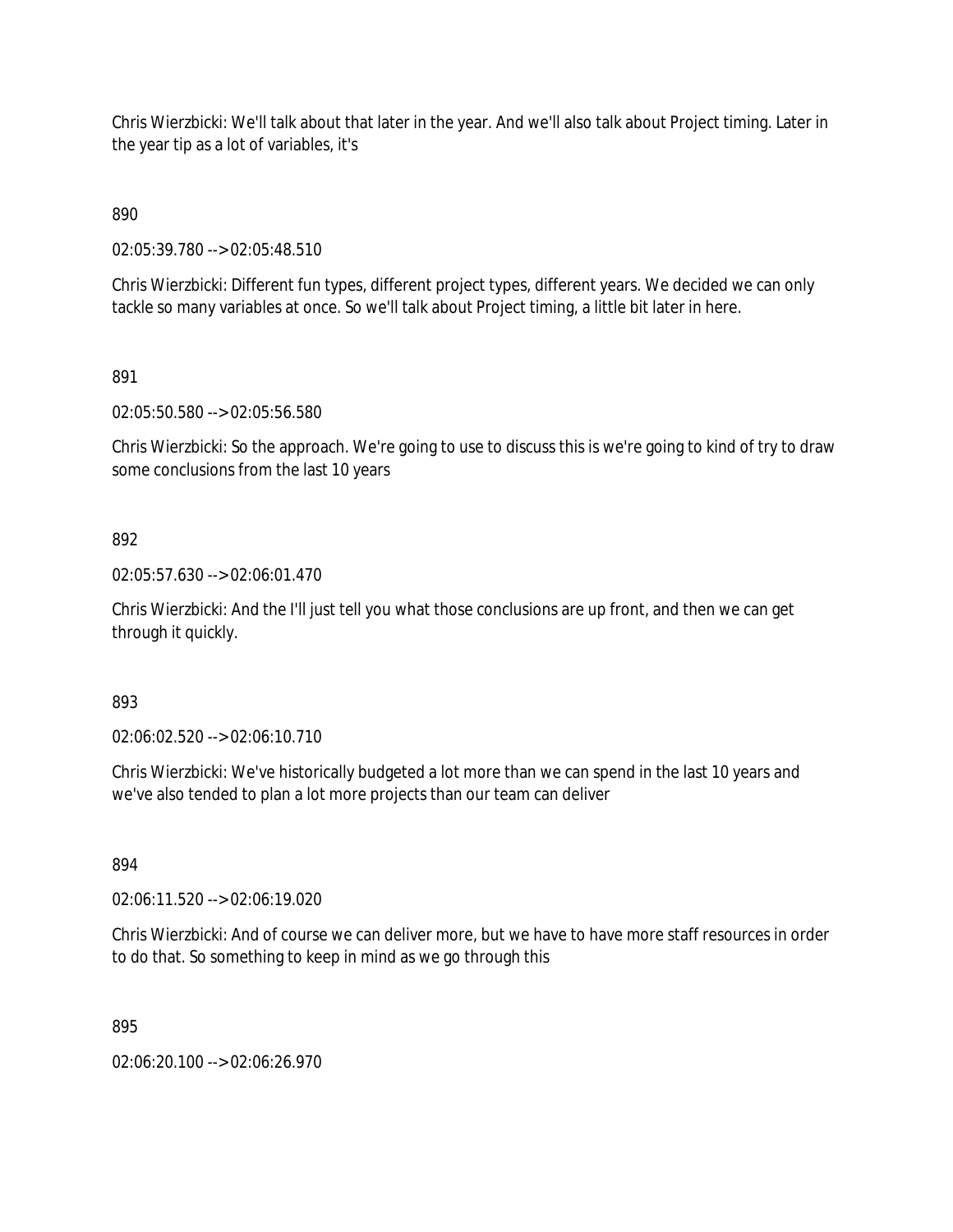Chris Wierzbicki: Secondly, we're going to use the kind of currency IP that 2019 to 24 as a reference point for what the new plan is going to look like.

896

02:06:28.380 --> 02:06:35.340

Chris Wierzbicki: That that'll give us an easy way to compare and contrast what we had in the previous budget and where we where we want to go.

## 897

02:06:36.300 --> 02:06:48.360

Chris Wierzbicki: We also are kind of working out of the framework that we're in a period of economic contraction. I think that's pretty obvious. And as I mentioned earlier, we're working under constraint timeframe as well. So we're, we're trying to get through a plan in a short period of time.

### 898

02:06:50.640 --> 02:06:56.430

Chris Wierzbicki: Okay. Any quick questions. I can't see everybody. So any questions on introversion, we move on.

899

02:06:59.310 --> 02:07:01.170

Chris Wierzbicki: I think you're on mute. Leslie, if you're trying to speak.

900

02:07:03.330 --> 02:07:04.560

Leslie Schneider: Yeah, there's no question. So I think

901

02:07:04.560 --> 02:07:05.160

Leslie Schneider: We move on.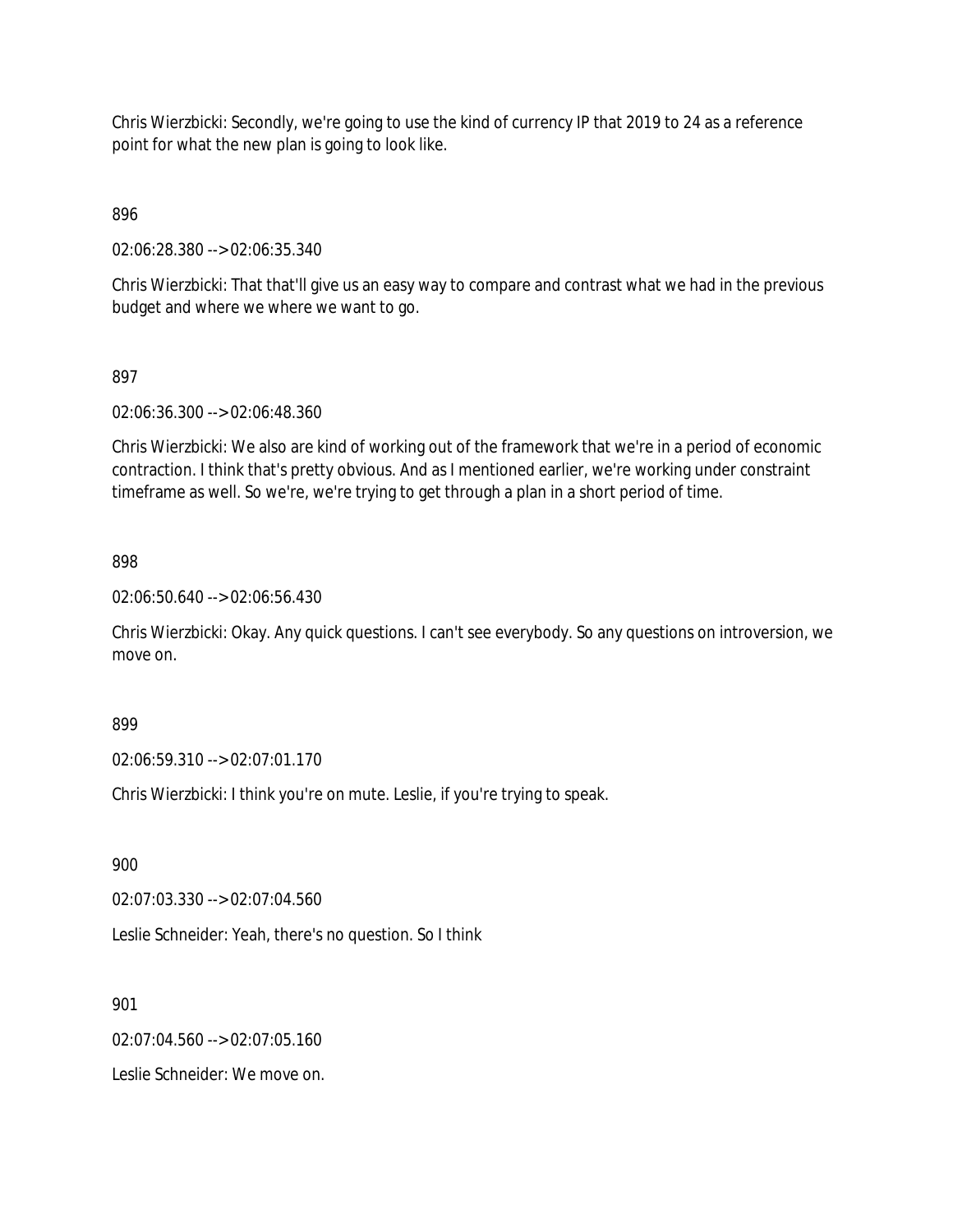02:07:05.490 --> 02:07:06.300

Chris Wierzbicki: We'll just keep going.

903

02:07:07.500 --> 02:07:13.260

Chris Wierzbicki: So here's a little background on the last 10 years of what the tip spending deliveries look like

#### 904

02:07:14.640 --> 02:07:23.910

Chris Wierzbicki: The bars on the left represent kind of the total amount that we've spent on the tip on on average per year in the last 10 years. That's the light green bar, we

905

02:07:24.900 --> 02:07:35.370

Chris Wierzbicki: Spent about \$3.9 million a year on the tip the green large green bar on the left represents what's in the currency IP, which is 5.6 million. So we've really

906

02:07:35.940 --> 02:07:39.990

Chris Wierzbicki: budgeted in there in our currency IP a lot more than we've historically been able to spend

907

02:07:40.500 --> 02:07:48.570

Chris Wierzbicki: And when you just trim out projects that are just in construction. So we work on a lot of design projects and things to get them to construction. If you look at construction only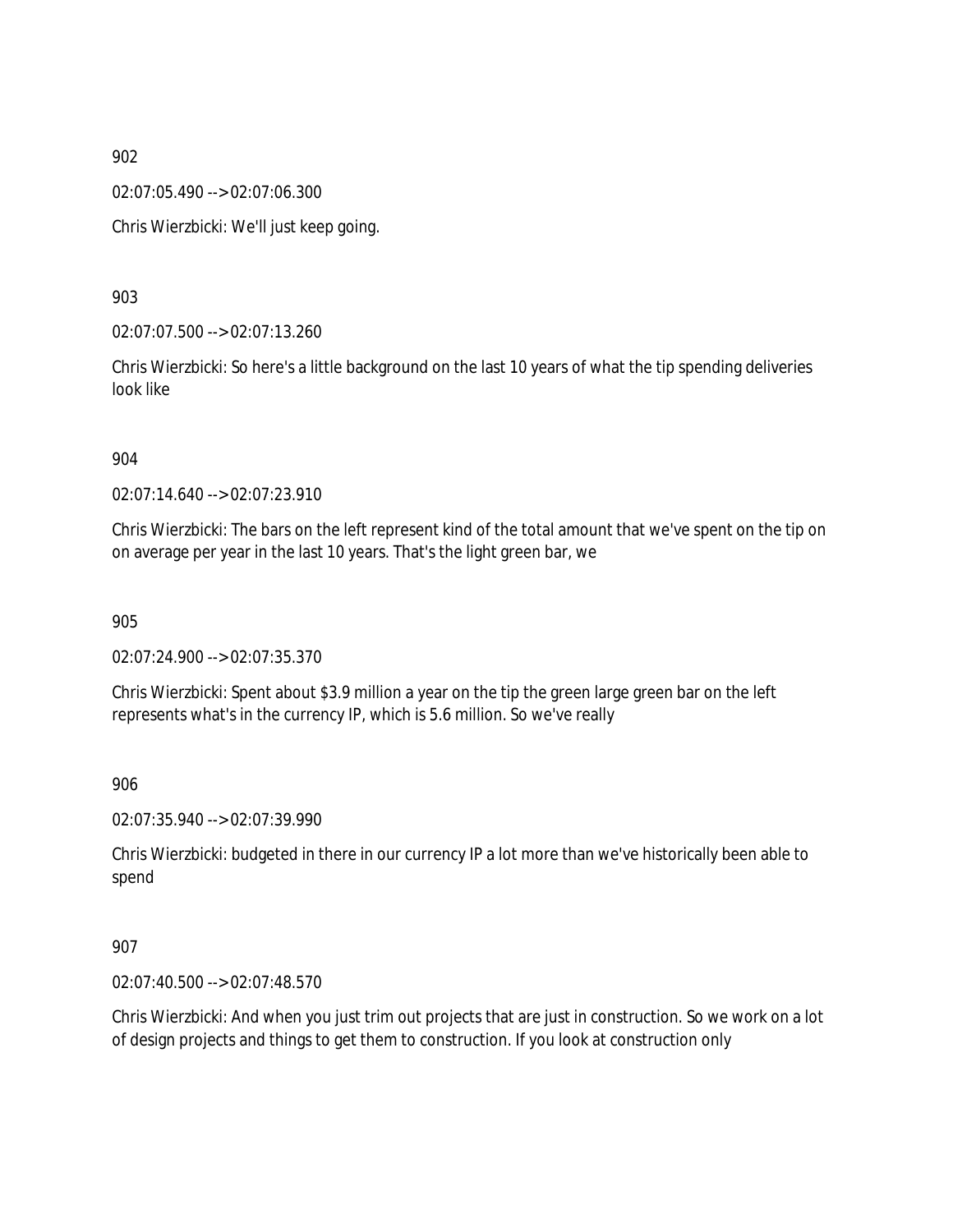02:07:49.260 --> 02:07:57.960

Chris Wierzbicki: We've spent about \$3 million a year on average over the last 10 years and this current plan proposes to spend almost \$5 million a year. So it's really

909

02:07:59.520 --> 02:08:04.860

Chris Wierzbicki: Something to keep in mind is that we've we've spent a lot. We've budgeted a lot more than we can spend in previous years.

910

02:08:05.340 --> 02:08:16.020

Chris Wierzbicki: And then in terms of the amount of projects we can actually deliver in the last 10 years over on the left hand side you can see we've worked on about 15 projects per year. That's everything from design and construction and planning.

911

02:08:17.490 --> 02:08:25.830

Chris Wierzbicki: And the current plan poses about 11 year and turns of construction. We've historically delivered about five per year. That's the bar on the right.

912

02:08:26.280 --> 02:08:31.110

Chris Wierzbicki: And the current plan proposes that we would construct six per year. So in terms of

913

02:08:32.040 --> 02:08:41.010

Chris Wierzbicki: How many projects we're actually proposing to do. We're actually a little lower than our historical average, but it makes sense because the projects that we're proposing to do are so much more costly.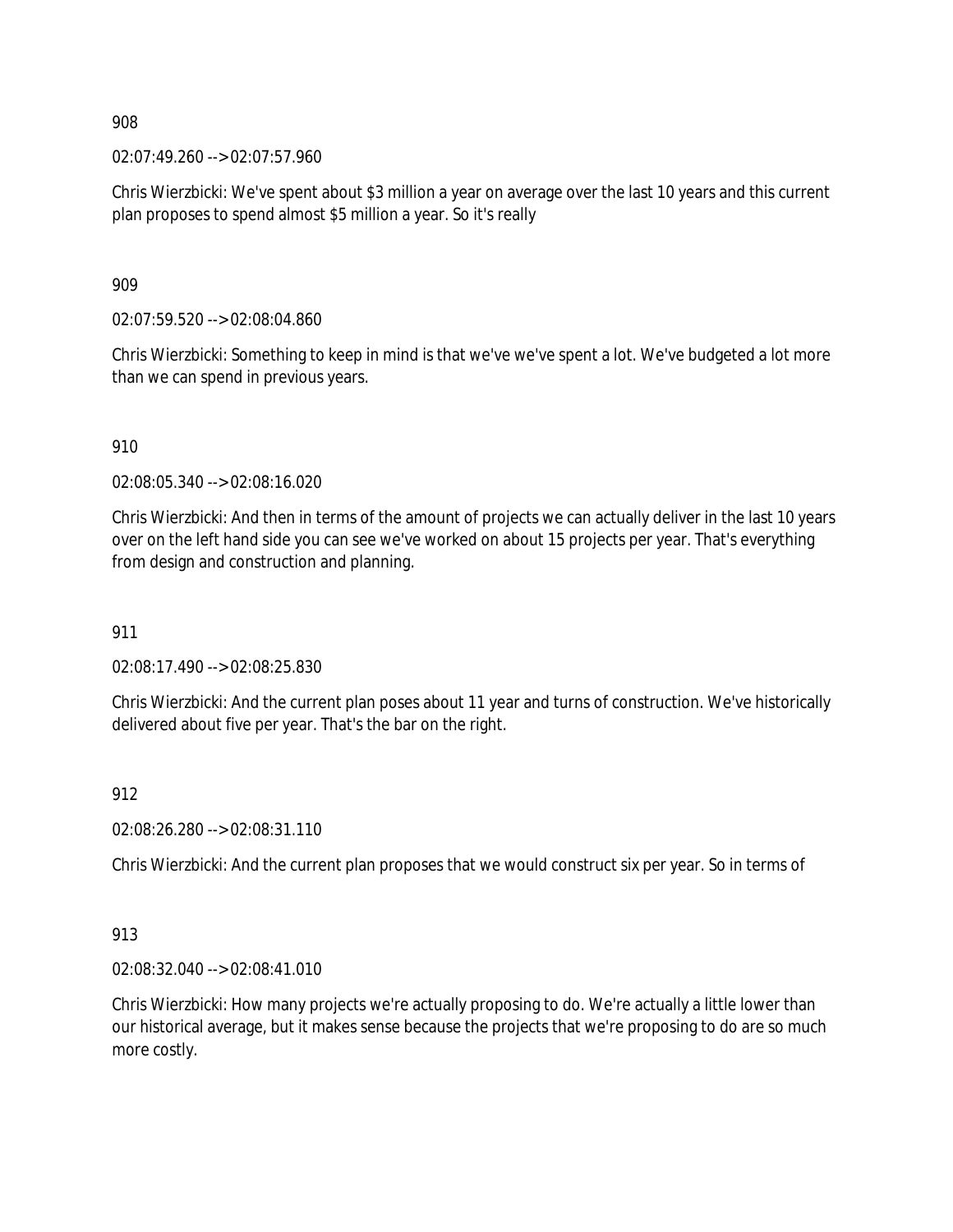02:08:41.940 --> 02:08:53.220

Chris Wierzbicki: As you saw from the previous slide, and it takes more resources to do larger projects. So I'd say that we're about on par where we need to be with the current plan in terms of how many projects we can deliver per year with the amount of staff. We have

915

02:08:55.470 --> 02:09:01.170

Chris Wierzbicki: This is an overview of what the current tip has in it and we're going to discuss all these by type

916

02:09:02.250 --> 02:09:11.910

Chris Wierzbicki: You don't have to memorize this, we're going to walk you through it all, one thing to highlight here is that we're on the far right, you can see a bar that's a lot taller than the others. That's different police in court facility.

917

02:09:12.360 --> 02:09:17.010

Chris Wierzbicki: It's a \$20 million project and really kind of puts everything else out of scale. It's in the plan.

918

02:09:18.030 --> 02:09:26.220

Chris Wierzbicki: So we've also prepared a chart that just shows you kind of what it is, without that \$20 million project in there as well so you can kind of see some more of the detail.

919

02:09:26.640 --> 02:09:33.690

Chris Wierzbicki: The dark purple bars are all of the city's money and the light bars on top, our grant funds mostly on the left.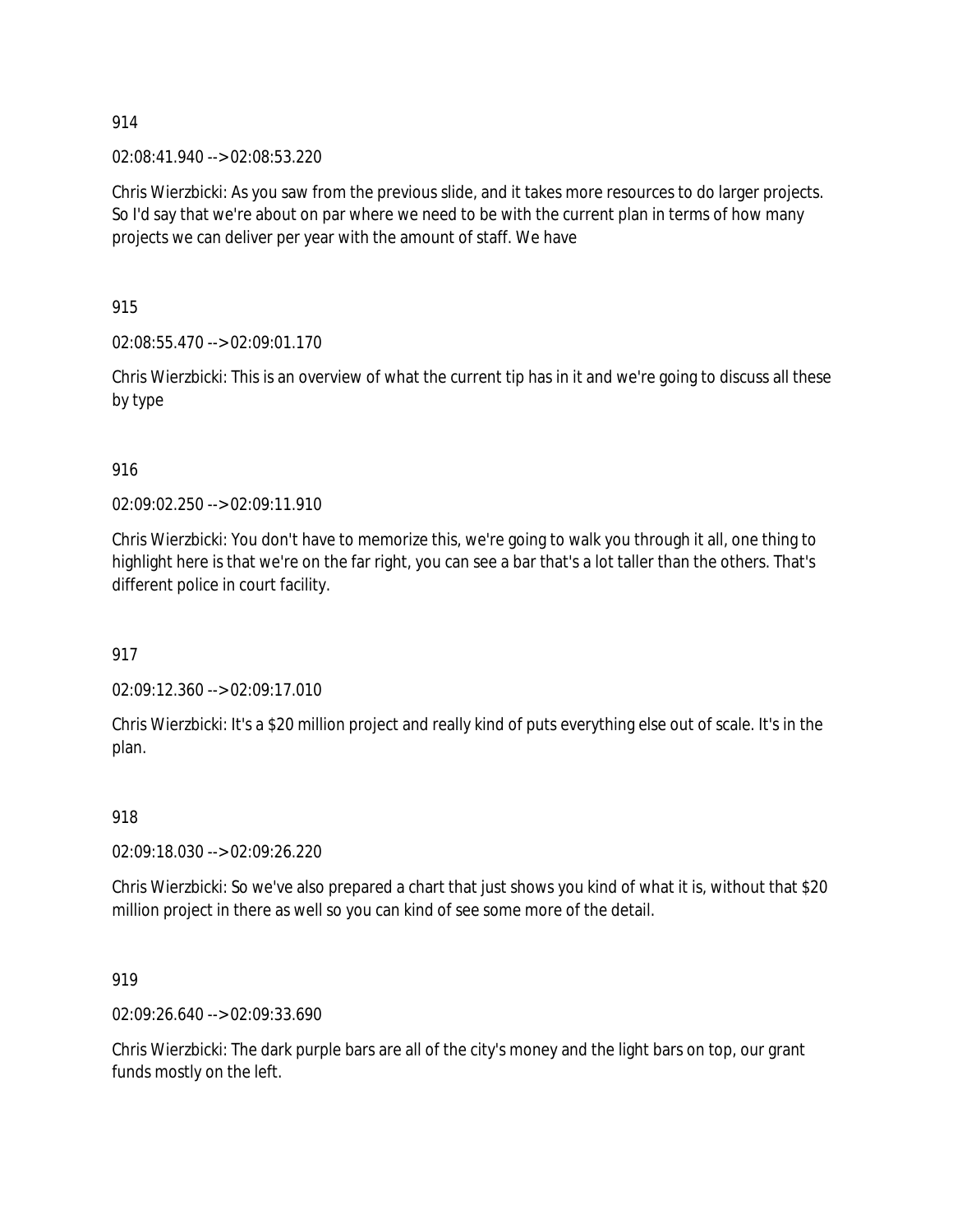02:09:34.320 --> 02:09:40.860

Chris Wierzbicki: There's one anomaly in there which is fleet which is over on the right hand side fleet is made up of both city and utility funding so

921

02:09:41.700 --> 02:09:55.080

Chris Wierzbicki: Overall are backing up for a minute. Our plan that's in the current budget is 58.4 million. That's what went into the budget book you've made some amendments here and there, through over the last 18 months but that's what's in the budget book that police incorporated about a 38.49

922

02:09:57.180 --> 02:10:02.640

Chris Wierzbicki: So the conclusions. There are we really should only try to budget, what we think we can spend per year.

923

02:10:03.660 --> 02:10:12.540

Chris Wierzbicki: And we should only plan amount of projects that we think we can deliver and we're, again, we're kind of working within this framework of contraction. So trying to figure out how to create a balance there.

#### 924

02:10:13.020 --> 02:10:22.950

Chris Wierzbicki: Both for spending and delivering the next six years. So this chart represents what we're going to see the details of tonight. This is the proposed tip.

925

02:10:24.480 --> 02:10:30.900

Chris Wierzbicki: This is the chart with the police and core facility in it. And the next one shows you get to it.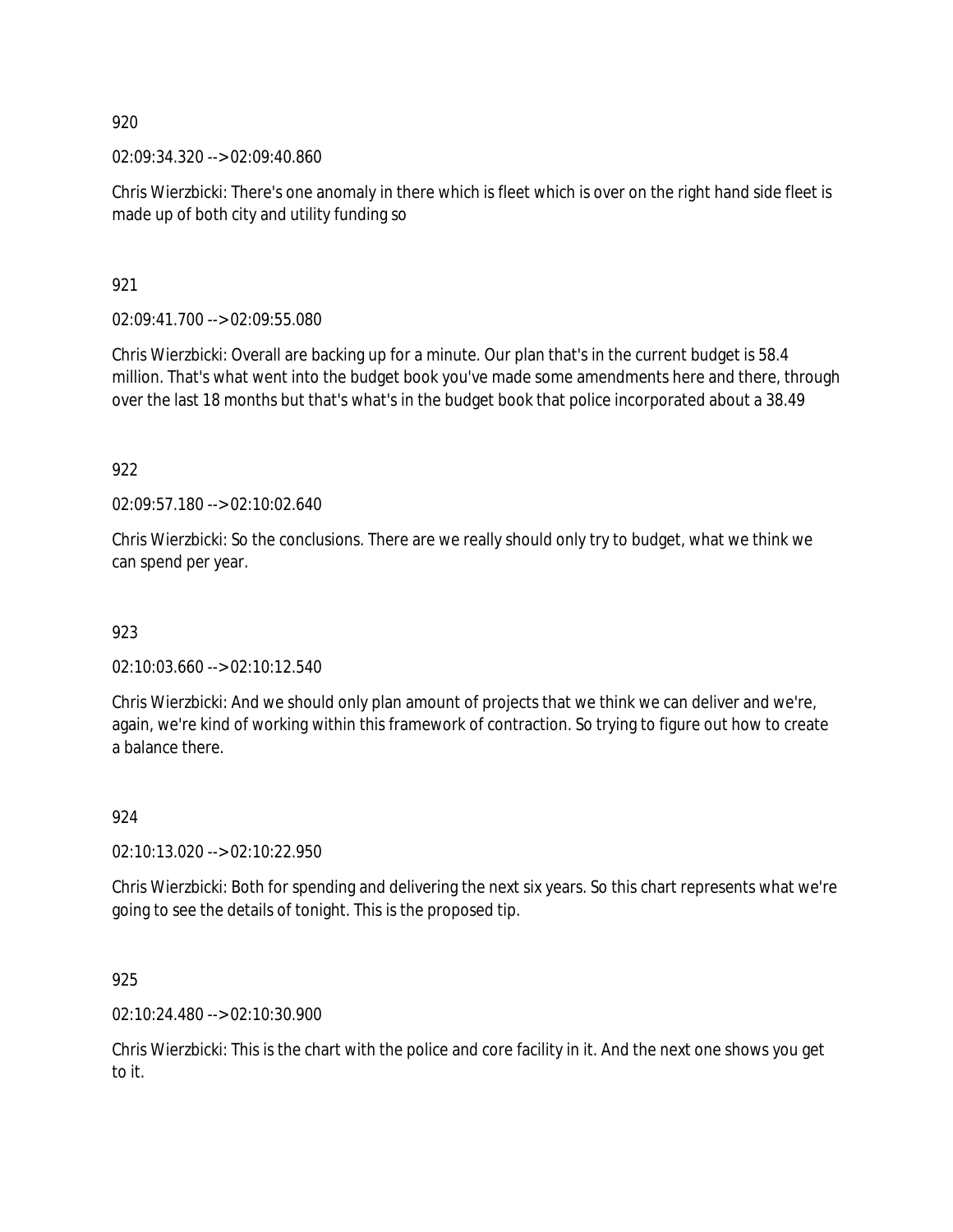02:10:32.190 --> 02:10:40.410

Chris Wierzbicki: The chart without the police in court facility. It's about a \$33.8 MILLION PLAN. It's hard to do the comparison. So I think this chart really says it all.

927

02:10:41.490 --> 02:10:48.480

Chris Wierzbicki: On the left, you've got what's in the currency IP 19 to 24 it was 38 and a half million dollars instance excluding policing court.

928

02:10:49.350 --> 02:10:55.830

Chris Wierzbicki: And the current plans about proposes 33.8. So it's not about a 12% reduction overall and spending.

### 929

02:10:56.370 --> 02:11:08.940

Chris Wierzbicki: You can see the city funding at the bottom bar there 9.4 and 8.2 they're pretty close to less city spending a little slightly more utility spending and a little bit less grant spending, although there's a caveat there, we'll talk about in a minute.

930

02:11:10.170 --> 02:11:15.810

Chris Wierzbicki: And in terms of how many projects we are proposing in this next tip. We're about

931

02:11:16.530 --> 02:11:28.050

Chris Wierzbicki: The same as where we've been the last 10 years about five or six projects in construction per year, which makes sense. We have four maybe sometimes five project managers and we can deliver about five projects six projects a year.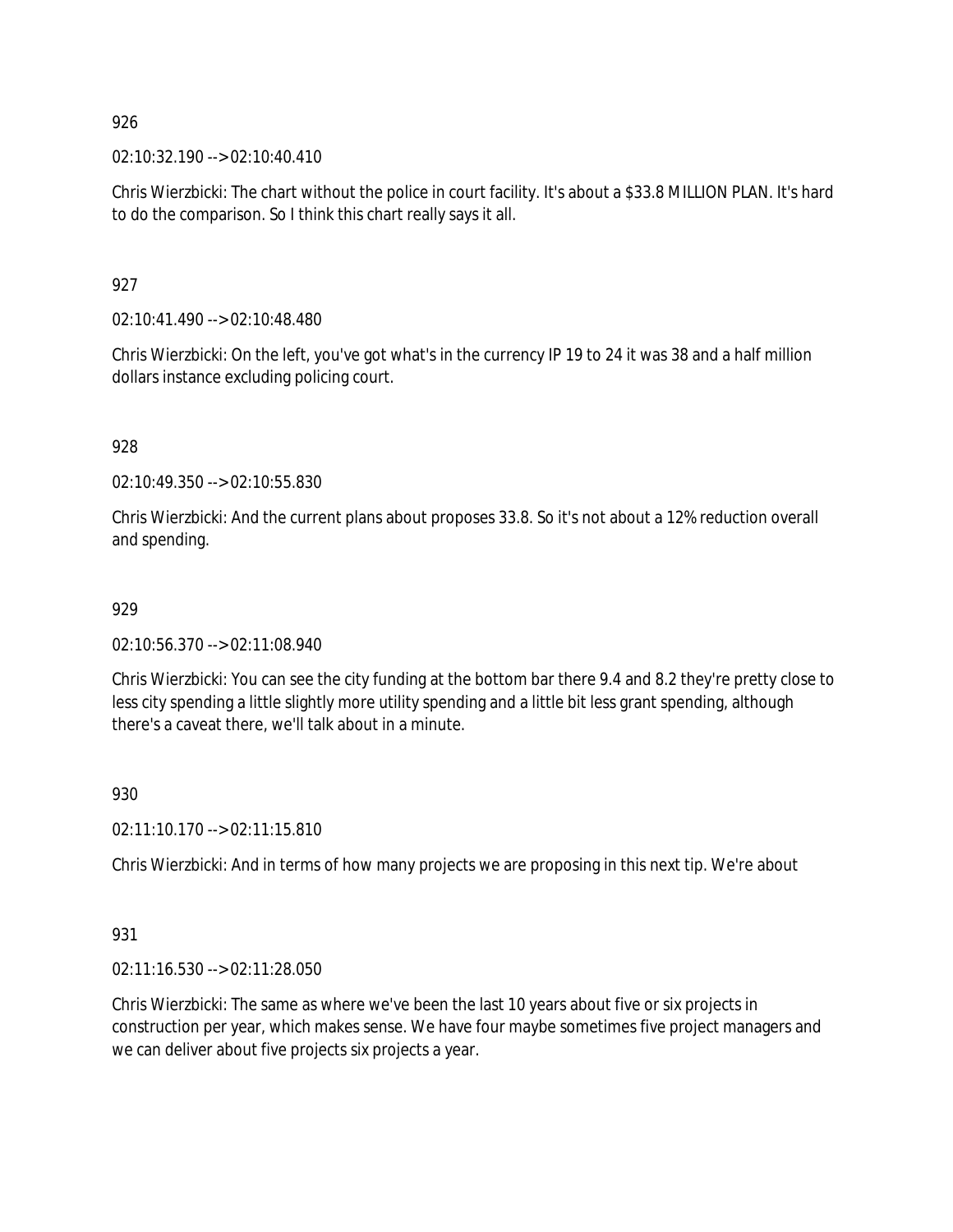02:11:28.710 --> 02:11:31.890

Chris Wierzbicki: So in terms of the number of projects. I think we're right on target with this plan.

933

02:11:34.170 --> 02:11:44.970

Chris Wierzbicki: So that's all the background information we're going to now just kind of dive into the project types and show you what's in there and what we propose to to add for this next six years.

934

02:11:45.810 --> 02:11:48.300

Leslie Schneider: Good. Chris, can I jump in and ask a

935

02:11:48.360 --> 02:11:50.580

Leslie Schneider: Question, so

936

02:11:51.420 --> 02:11:55.740

Leslie Schneider: I'm I'm following your logic on all of this, but isn't there sort of a

937

02:11:56.460 --> 02:12:08.100

Leslie Schneider: A purpose for this tip towards qualifying for grants where you need to have something in a tip and you don't have to have it. You know, you don't have to be planning for it to be.

#### 938

02:12:08.490 --> 02:12:16.590

Leslie Schneider: Constructed in the next year, but you want to have it in this tip for future for purposes of grant funding true or or not true.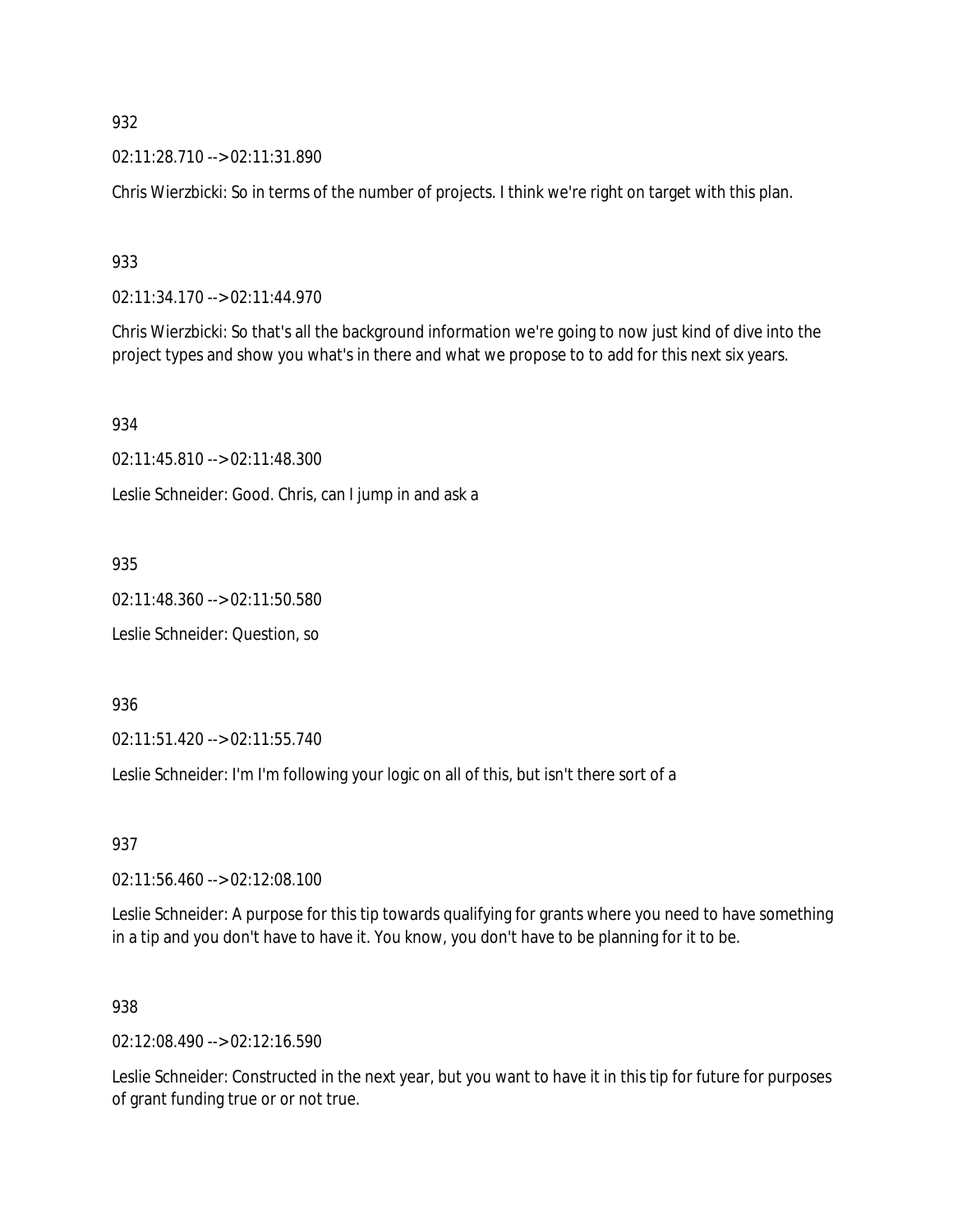02:12:17.220 --> 02:12:26.400

Chris Wierzbicki: Yes, particularly for federal grant funding they typically want to see that the projects you're applying for or receiving federal grant funds for are in the tip.

940

02:12:26.880 --> 02:12:33.210

Chris Wierzbicki: And we can we have some of that included in this plan. And we'll see some more of that as we get into the kind of transportation to nominate recipes

941

02:12:33.570 --> 02:12:34.170

Leslie Schneider: Okay, thank you.

942

02:12:37.440 --> 02:12:37.710

Leslie Schneider: Okay.

# 943

02:12:37.740 --> 02:12:46.110

Chris Wierzbicki: Moving right along, we broke this up into two buckets to try to keep it manageable. The first bucket of things. I think we're going to go through a little quicker because

### 944

02:12:47.580 --> 02:12:51.960

Chris Wierzbicki: I think you want to spend more of your attention and discussion on the second part. So this first part of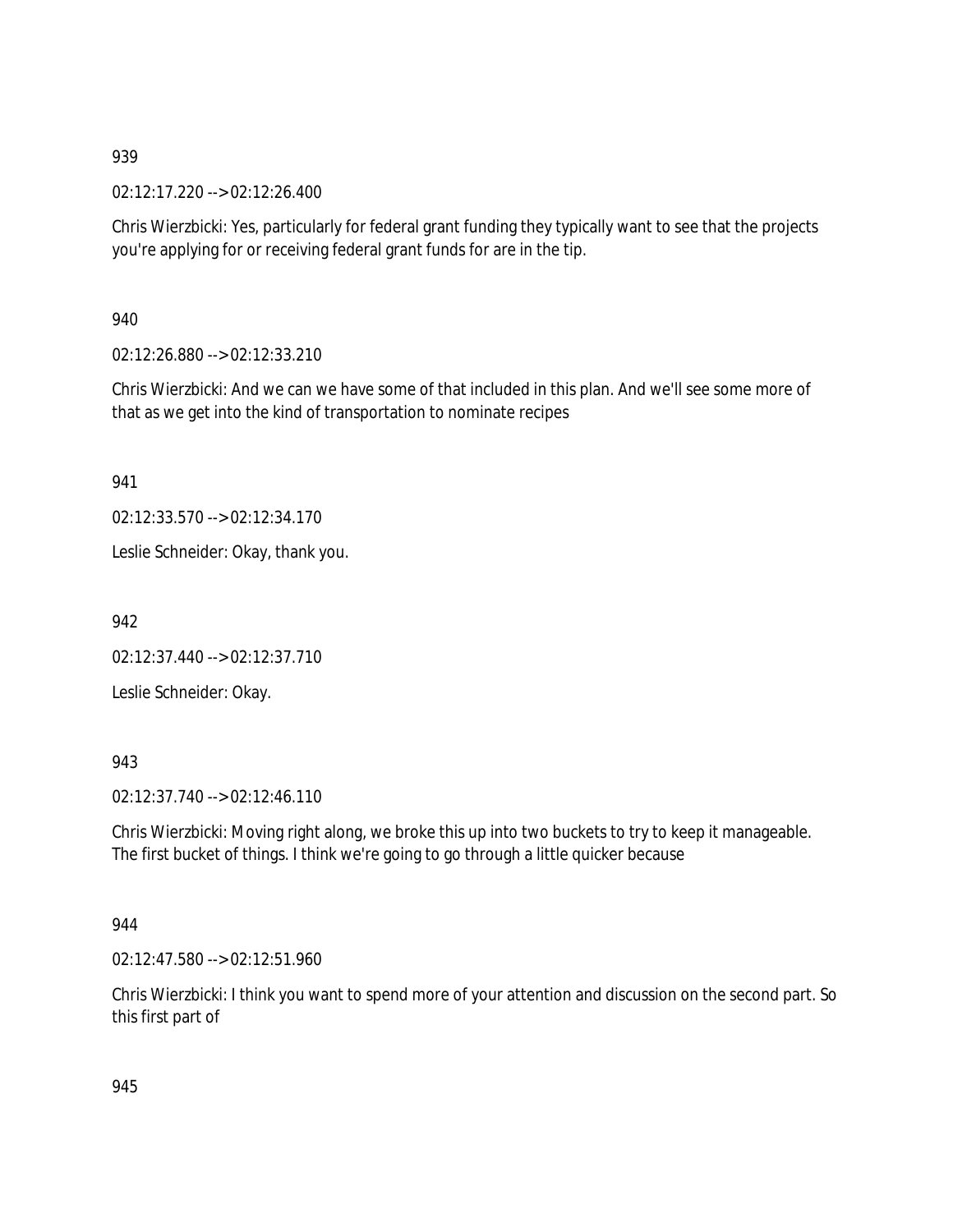02:12:52.590 --> 02:13:06.030

Chris Wierzbicki: Projects will be will talk about fleet and our three utilities water, sewer and stormwater management and then we'll have a little bit more in depth discussion around the more the general fund funded items which are transportation non motorized and some of our facilities projects.

946

02:13:07.050 --> 02:13:07.320

Chris Wierzbicki: So,

947

02:13:08.940 --> 02:13:15.180

Chris Wierzbicki: Just to also some background about projects new projects that you'll see on these in each of these buckets.

### 948

02:13:15.900 --> 02:13:21.510

Chris Wierzbicki: They were selected from a long list of projects that were in the packet, there was about 40 projects in there.

949

02:13:21.900 --> 02:13:33.840

Chris Wierzbicki: That were developed by the staff as well as the community. We had a call for projects that went out for a few weeks back in February in early March and the community identified projects and we estimated them and included them in that

950

02:13:34.290 --> 02:13:39.540

Chris Wierzbicki: ranked list that was also in the packet. So you will see some of those projects from that list.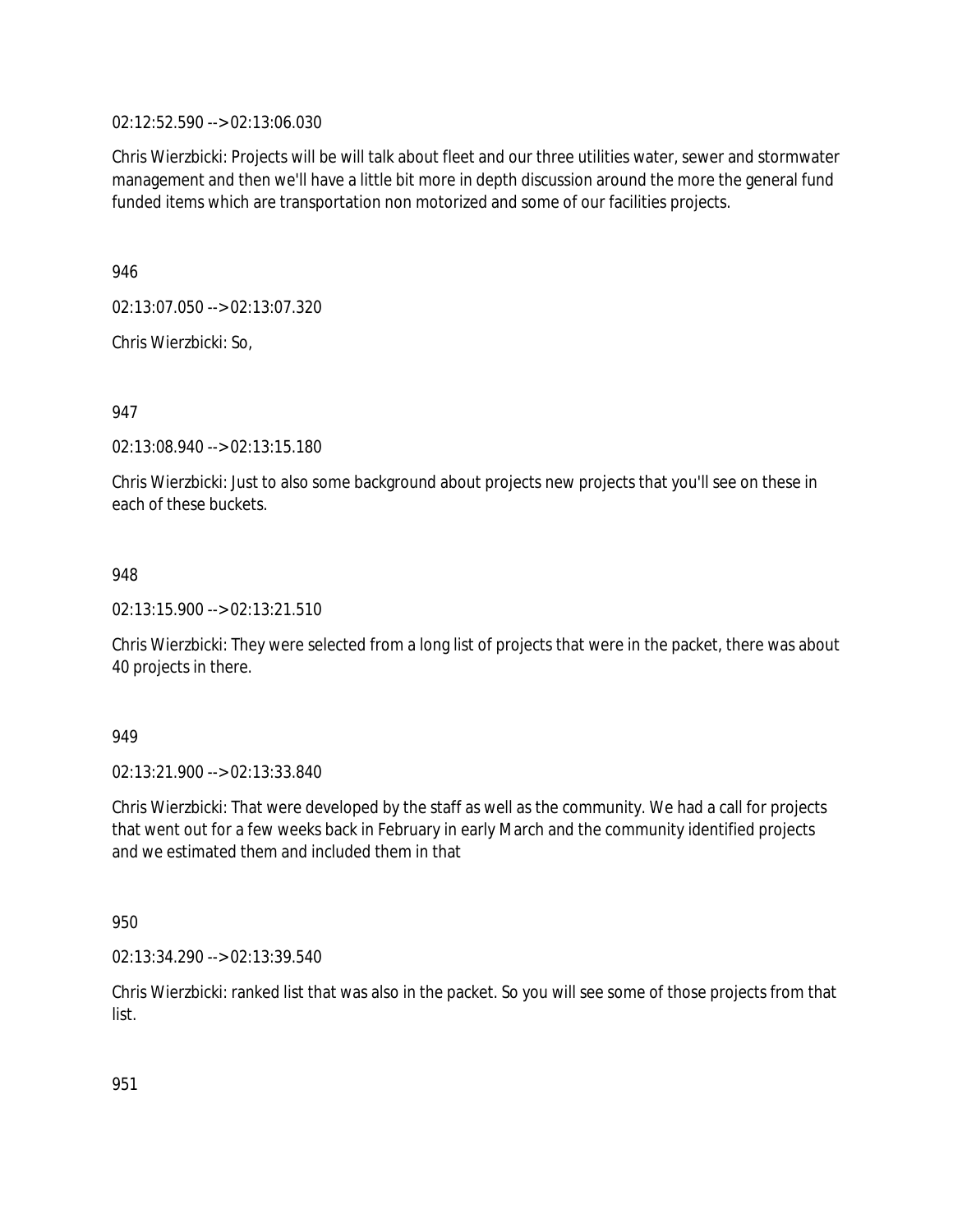02:13:42.840 --> 02:13:46.380

Chris Wierzbicki: Okay, so let's talk about fleet. First, there's some good news there.

952

02:13:47.100 --> 02:13:58.170

Chris Wierzbicki: We're not going to walk you through every single piece of equipment that we want to buy in the next six years, but we do want to just point out some highlights for you in terms of policy, we're going to change some of our best management practices around vehicles.

953

02:13:59.220 --> 02:14:08.760

Chris Wierzbicki: First off, the plan is we propose it include some additional funding for electric vehicles and 20 starting in 2023 well for police and for pool vehicles.

954

02:14:10.170 --> 02:14:13.350

Chris Wierzbicki: When you get into the operational side of the budget, we're going to talk to you more about

### 955

02:14:14.190 --> 02:14:21.390

Chris Wierzbicki: Recommending maybe doing a study to identify how to best transition our fleet over to electric vehicles and how to plan for that infrastructure.

956

02:14:22.110 --> 02:14:35.700

Chris Wierzbicki: So we are including some additional funding for for moving to some electric vehicles. We're also going to be proposing to reduce our police car replacement from 10 years and hundred thousand miles to 12 years and 120 5000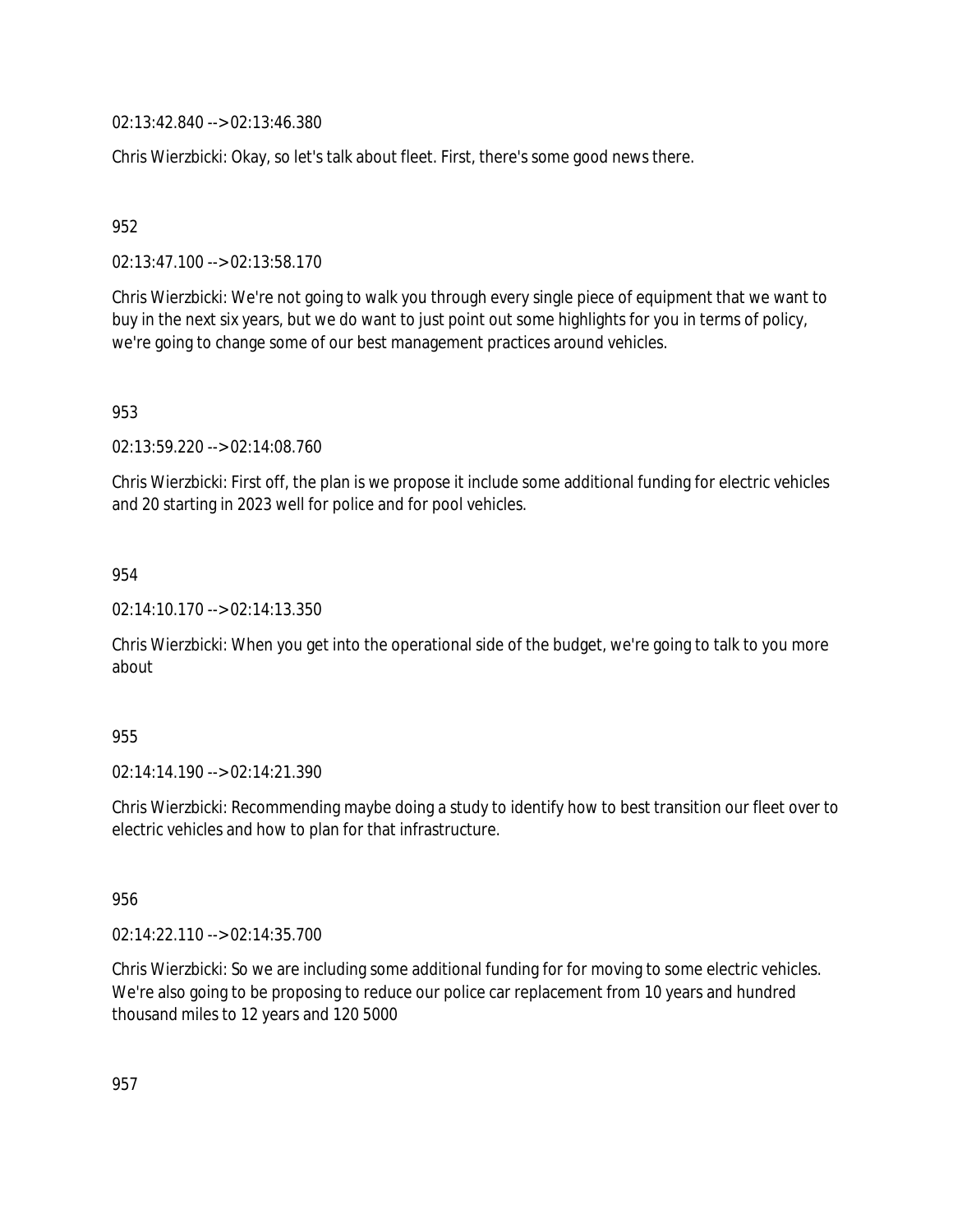02:14:37.560 --> 02:14:44.970

Chris Wierzbicki: We went through a period of time where we didn't replace as many police, police vehicles as we needed to. And we've really caught up in the last five or six years.

# 958

02:14:45.660 --> 02:14:57.240

Chris Wierzbicki: So we've discussed with the chief this strategy for kind of reducing the fleet replacement. And we think that that's very manageable and can still meet our level of service needs at the police department. And as you'll see.

959

02:14:58.320 --> 02:15:06.420

Chris Wierzbicki: That changing that practice saves us quite a bit of money if you look over on the far right hand side of the screen, you'll see that these are the totals.

960

02:15:07.260 --> 02:15:21.120

Chris Wierzbicki: In 2019 to 24 we had about \$4.7 million in the plan. We are proposing 3.6 which is about a one saves us about \$1.1 million and majority of that funding is in the general fund streets category with that you'll see on the far left

### 961

02:15:21.750 --> 02:15:25.410

Chris Wierzbicki: So that million dollars majority of that is the savings we get from

### 962

02:15:26.910 --> 02:15:30.630

Chris Wierzbicki: Pacing out our police car replacement, a little bit more than we have in the last six years.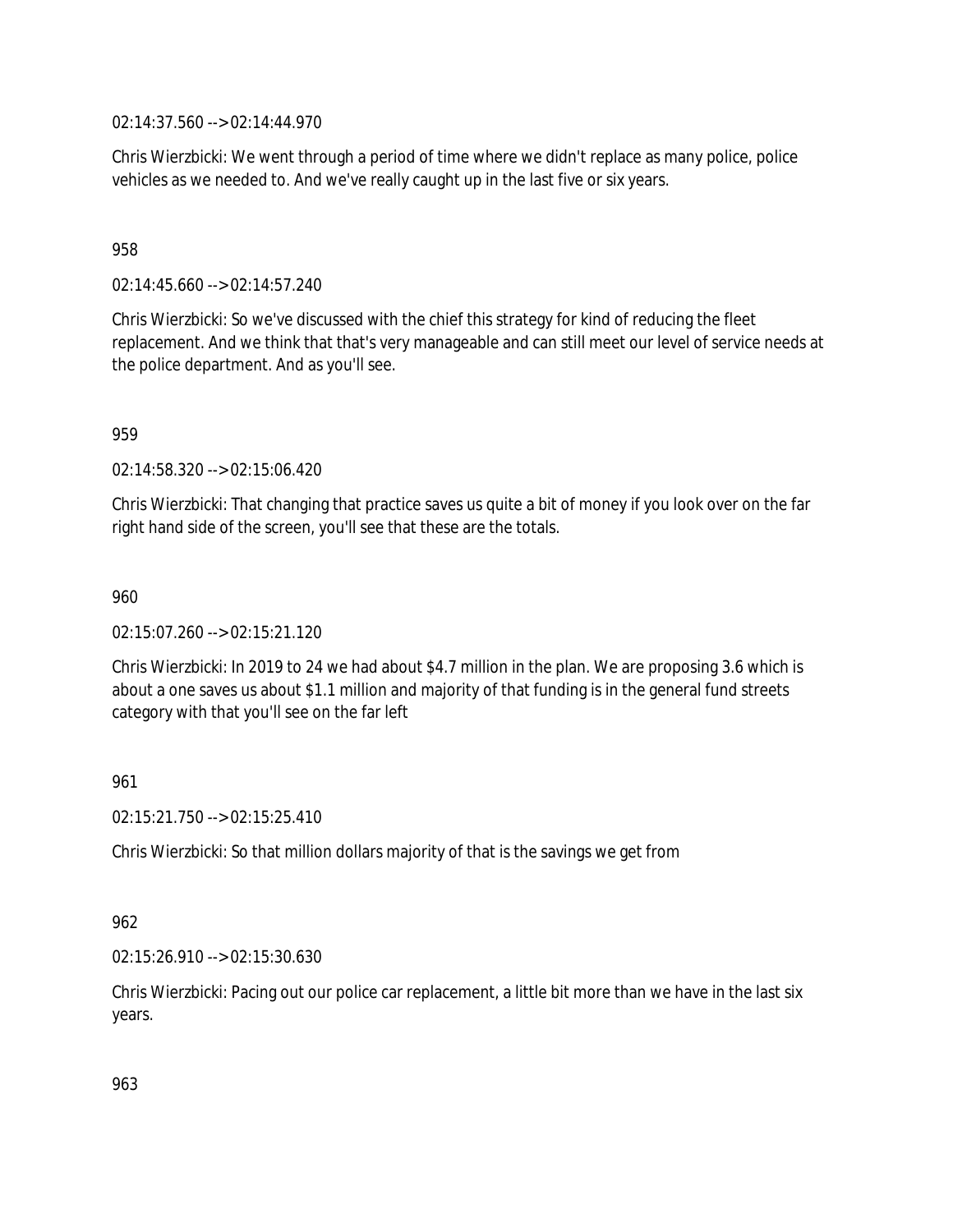02:15:31.860 --> 02:15:34.080

Chris Wierzbicki: So we think that that's a valuable change to make

964

02:15:36.090 --> 02:15:41.580

Chris Wierzbicki: So that's where we are on fleet a run you through the three utilities and then we'll kind of pause for questions.

965

02:15:43.350 --> 02:15:57.000

Chris Wierzbicki: On the water side of things. We have a number of projects that we've completed, but we're rolling over a number of large important projects into the next six years. A lot of them don't have all of these projects come from the city's water system plan.

966

02:15:58.110 --> 02:16:02.760

Chris Wierzbicki: And we're not proposing many changes to them as they are, as they are currently in the plan.

967

02:16:03.660 --> 02:16:09.630

Chris Wierzbicki: However, we are adding some funding about a million dollars to the storage tank project and you're going to hear more about that. The summer.

968

02:16:10.320 --> 02:16:17.100

Chris Wierzbicki: We think that the estimate that's in there is a little low and will probably require additional funds. So we're we're requesting that change.

969

02:16:17.970 --> 02:16:22.590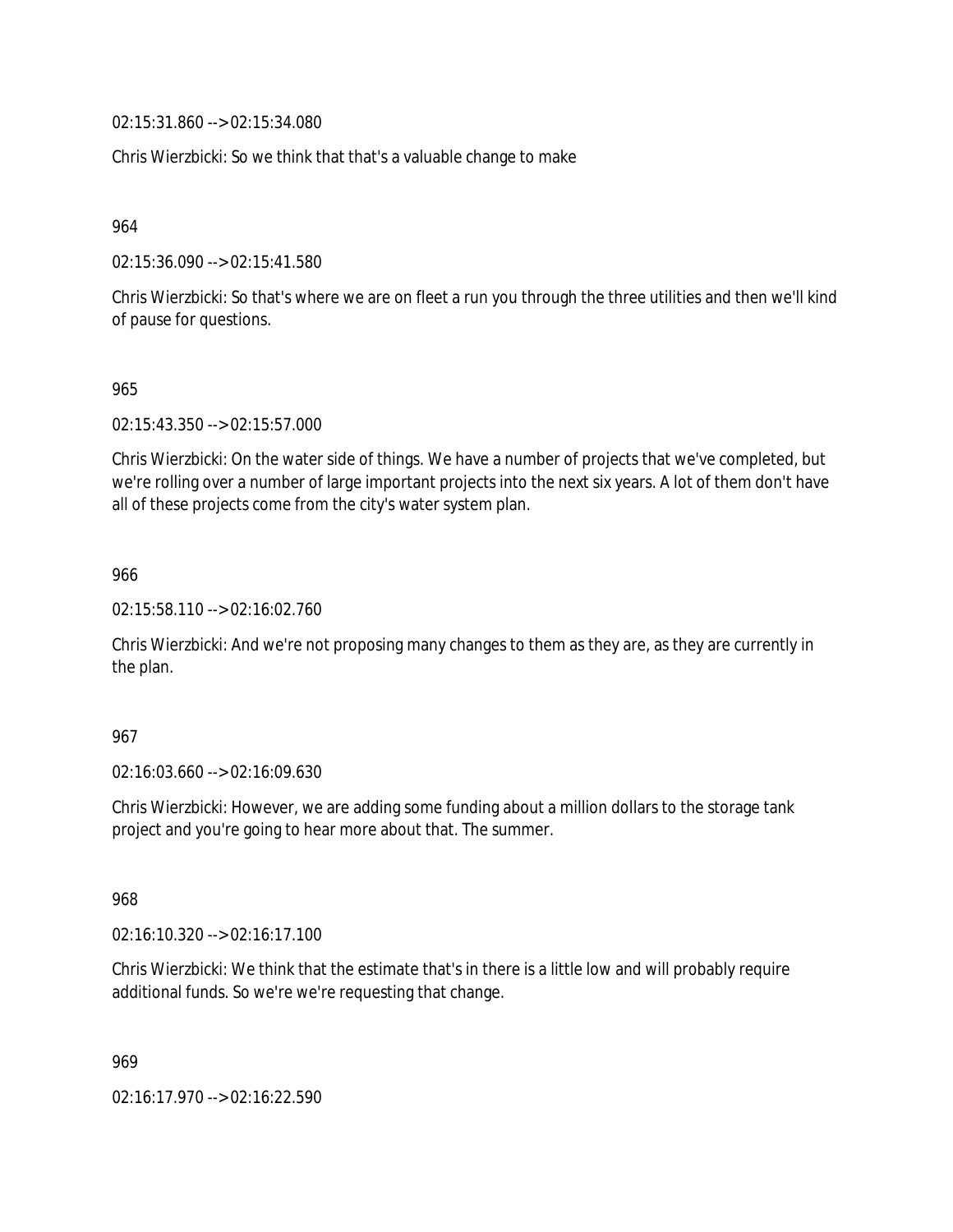Chris Wierzbicki: So then in terms of new projects that we'd be adding to the list, we only have one that we're proposing.

# 970

02:16:23.490 --> 02:16:34.470

Chris Wierzbicki: The reconstruction of water lines and Winslow way west, which are kind of between Parfitt and and grow revenue, which didn't get completed when we did the last one is the way reconstruction project. A number of years ago.

# 971

02:16:35.490 --> 02:16:49.830

Chris Wierzbicki: So if you look at a comparison from the previous tip to the current that we're proposing very similar a slight increase. There were about 400,000 but this is supported by our current rate structure and the fund balance that we currently have in the waterfront.

# 972

 $02.16:52.590 \rightarrow 02.16:59.640$ 

Chris Wierzbicki: Very similar story with sewer. We still have a lot of important critical projects still active that we're currently working on

### 973

02:17:00.300 --> 02:17:14.520

Chris Wierzbicki: We're making some minor changes the one of our pump stations only included design and did not include construction in the plan. So we are adding about 450,000 for construction of that pump station. Other than that, we're not really making any other critical changes.

### 974

02:17:15.690 --> 02:17:17.760

Chris Wierzbicki: We are adding one new project, which is

975

02:17:19.440 --> 02:17:28.320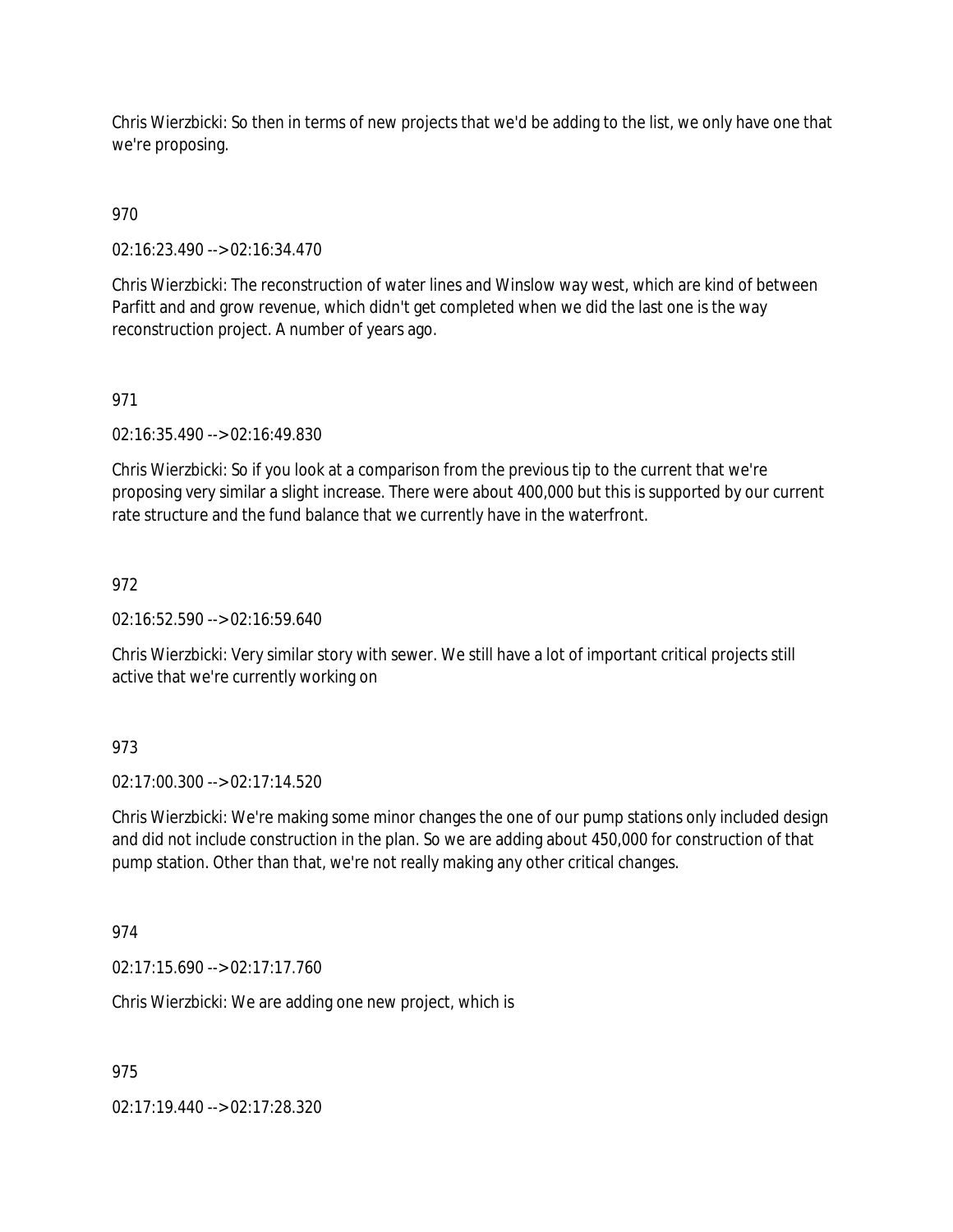Chris Wierzbicki: The village village sewer basin improvements, we're currently doing a study of one of our sewer city sewer sheds, that is going to need quite a bit of improvements over the next few years.

976

02:17:28.740 --> 02:17:33.990

Chris Wierzbicki: And the outcome of that study will likely be some projects that will want to include on the list when it's completed.

# 977

02:17:35.640 --> 02:17:50.580

Chris Wierzbicki: Overall, in terms of sewer. Again, very similar to what we have in the current plan, which was 8.4 8.1 a slight increase for this proposed tip 8.4 and again this is supported by our rate structure and also by the current super fund balance.

### 978

02:17:52.590 --> 02:18:01.410

Chris Wierzbicki: Okay. Last up in this category. Before we take some questions are our storm water projects. We have a number of storm water projects that are still active.

### 979

02:18:02.610 --> 02:18:18.330

Chris Wierzbicki: We are proposing some mostly minor changes here to projects that either are have very old estimates and need some additional funding to complete a couple of projects that we've identified could slide out beyond the six years. That's the wing point project and the Blakely falls covert

980

02:18:19.800 --> 02:18:26.910

Chris Wierzbicki: The largest change we're making here is the springbrook Creek project, which is replacement of some culverts on high school road near Fletcher Bay.

981

02:18:29.430 --> 02:18:36.030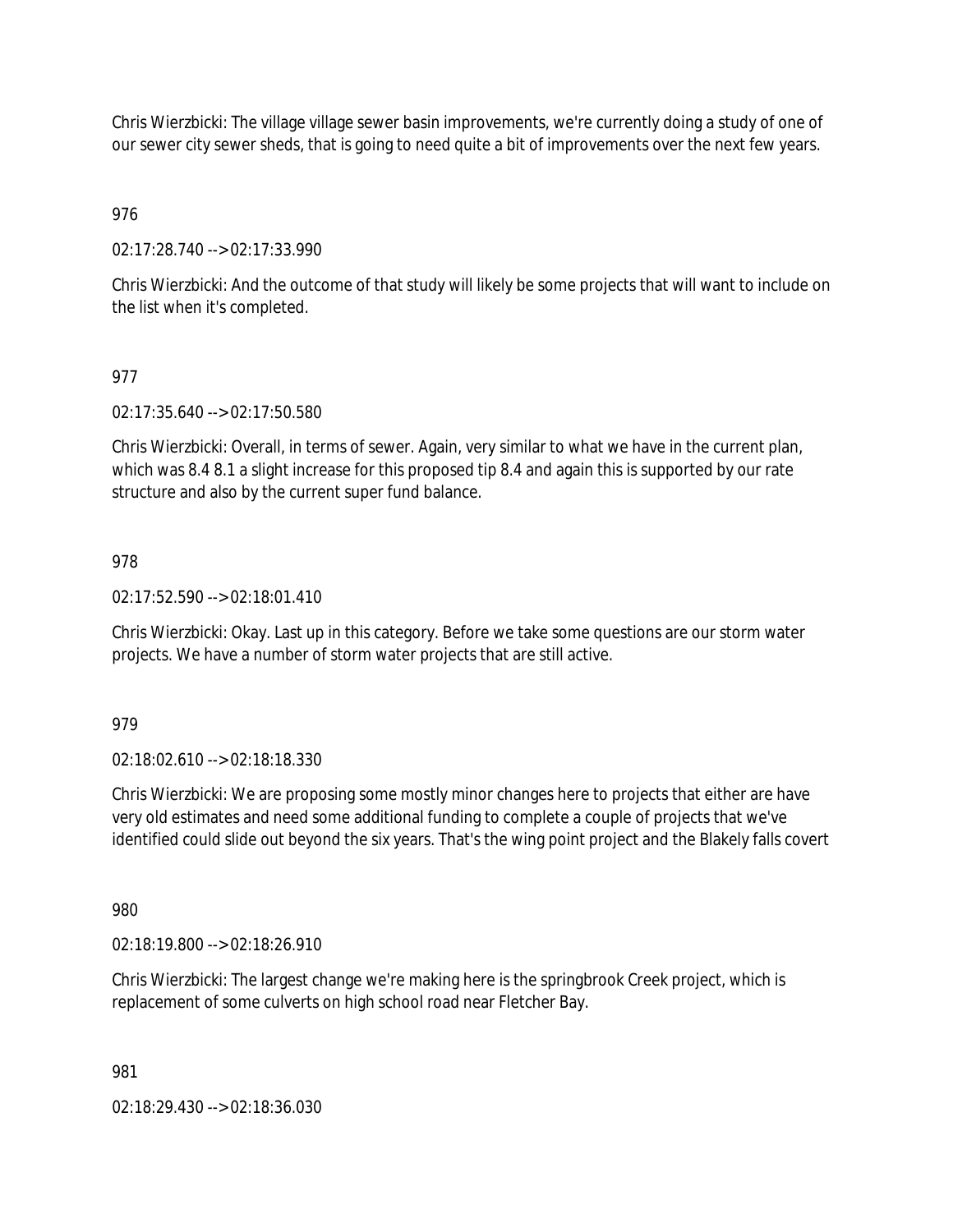Chris Wierzbicki: We originally had about \$400,000 worth of grant money in that project that we thought we could receive and it's it's becoming ever more clear that

982

02:18:36.450 --> 02:18:46.470

Chris Wierzbicki: It doesn't seem like grant money is going to be available to fix that project. And it is a critical infrastructure piece for the city. So we're replacing that grant funding funding with City funding this point.

983

02:18:48.240 --> 02:19:03.120

Chris Wierzbicki: Here's the summary of swim. Again, we're not really proposing any new projects in this category of think of projects current currency IP has about 3.6 and we have a slight decrease at 3.5. And again, same thing, but the

984

02:19:05.280 --> 02:19:08.340

Chris Wierzbicki: Supported by the rate structure and the fund balance for this utility

985

02:19:09.720 --> 02:19:15.000

Chris Wierzbicki: Okay we breeze through a whole lot of information, real quick. Anybody want to ask any questions about any of that.

986

02:19:20.250 --> 02:19:22.770

Chris Wierzbicki: I won't be offended if nobody wants to hear about the utilities.

987

02:19:24.720 --> 02:19:25.800

Leslie Schneider: Helps neighborhood topless.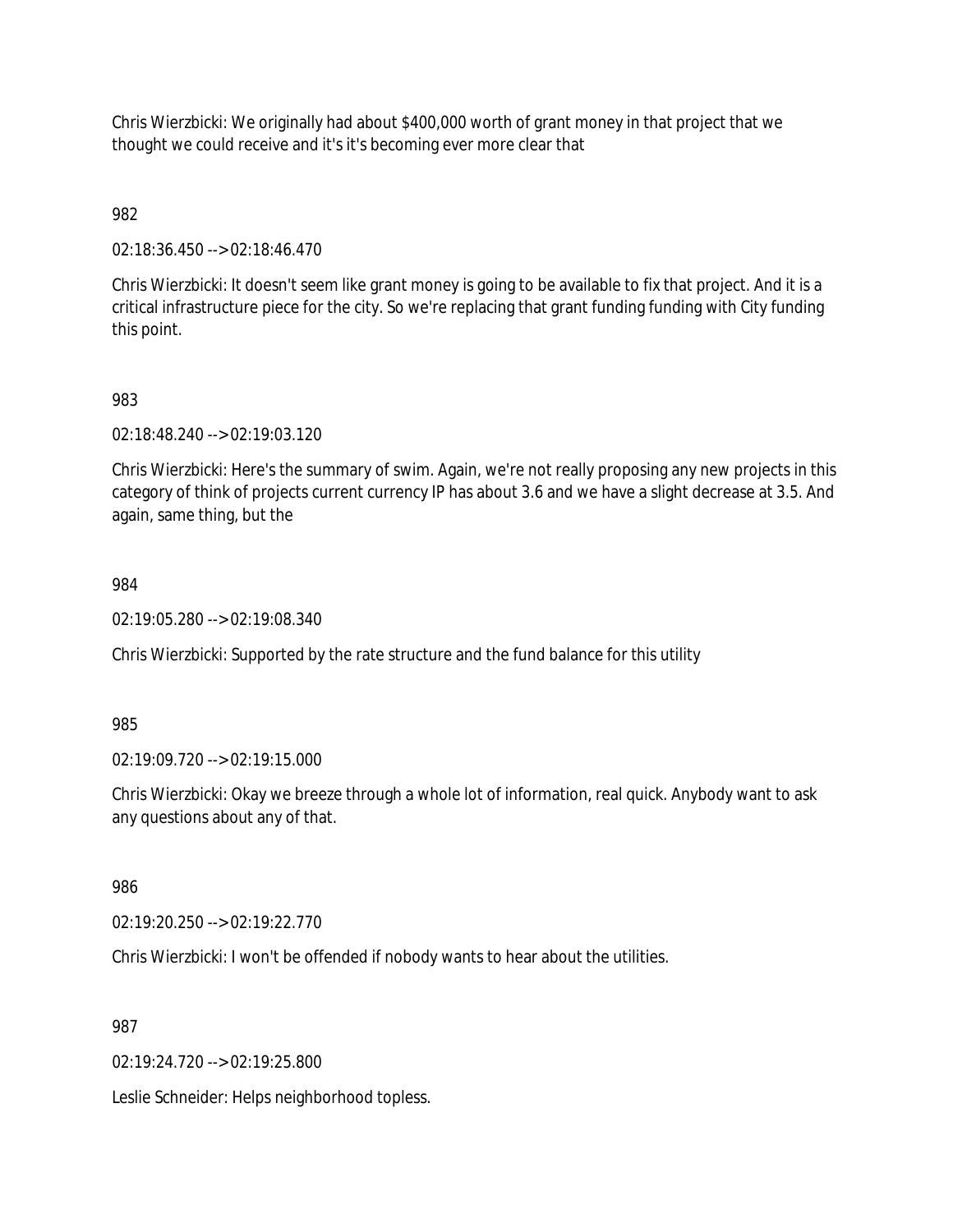02:19:30.660 --> 02:19:31.200

Leslie Schneider: You're on mute.

989

02:19:32.760 --> 02:19:38.340

Kirsten Hytopoulos: I'm eating so apologize, but I wanted to squeeze a question. I think I'm sort of asking a similar question to

990

02:19:39.660 --> 02:19:52.650

Kirsten Hytopoulos: Leslie make which is, is there an upside to having other other upsides that have been discussed any upsides to having that extra capacity and other words that mean there's a presumption. It sounds like that. It's a goal to

991

02:19:53.490 --> 02:20:01.620

Kirsten Hytopoulos: Align the funding more with what we can deliver which, on the one hand, sounds very logical, but is there. What are we losing by not having that extra space.

992

02:20:04.980 --> 02:20:11.130

Chris Wierzbicki: I don't know they're necessarily, I mean, I guess it depends on what the appetite for projects is and if you want to define what we're losing

993

02:20:11.670 --> 02:20:18.660

Chris Wierzbicki: But I will rather than describing it that way. I will talk about it. Like there is kind of an interesting dynamic with how the current plan is set up.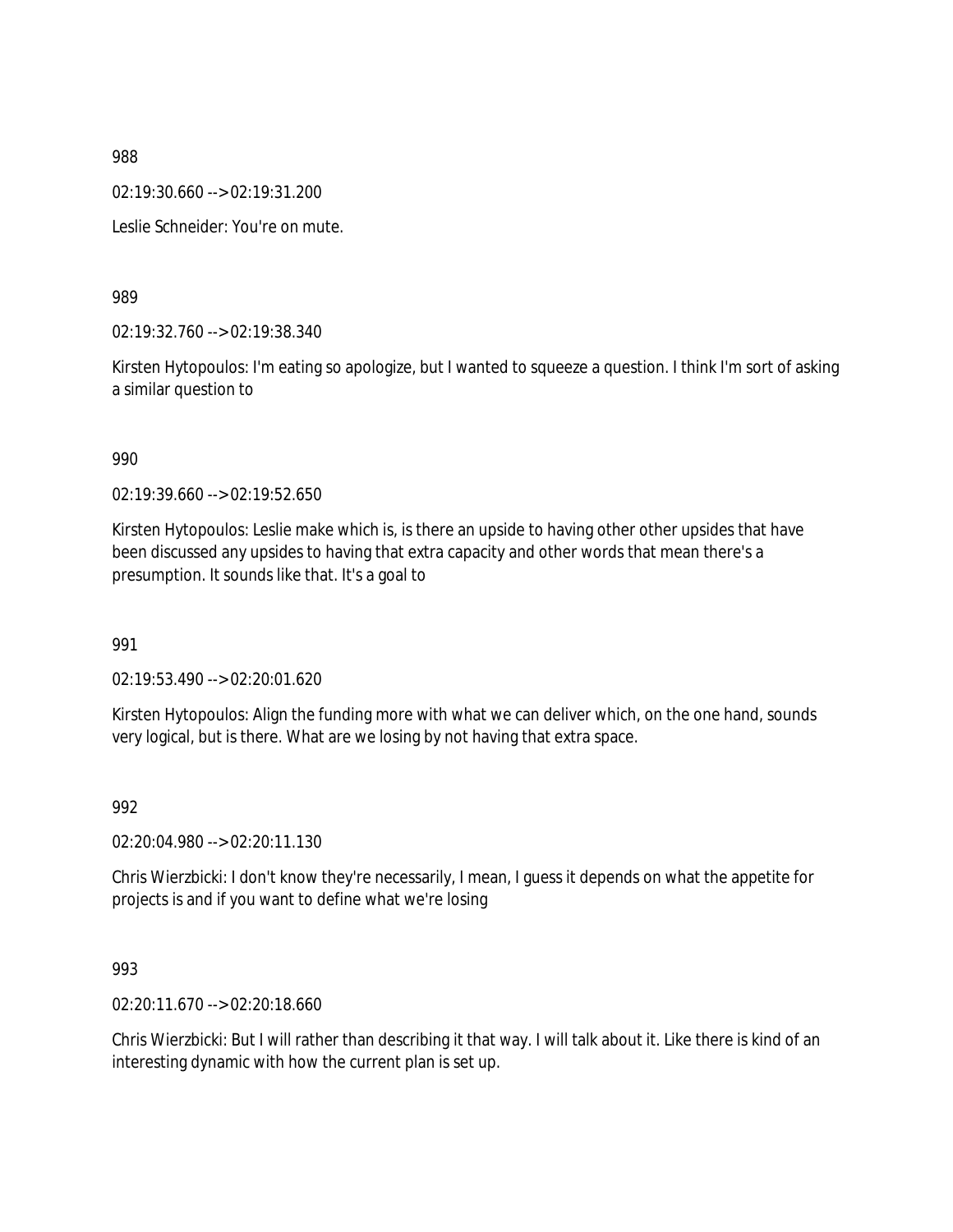02:20:19.200 --> 02:20:23.340

Chris Wierzbicki: Which is that there we've been really diligent, the last few years about identifying

995

02:20:23.880 --> 02:20:33.390

Chris Wierzbicki: Sewer and particularly sewer and water infrastructure needs as a result of the plans and studies we've done around them. And so there's a lot of really critical infrastructure there that gets needs to get done.

996

02:20:34.860 --> 02:20:38.820

Chris Wierzbicki: And that we can't really put off and that is not usually grant fundable.

997

02:20:40.110 --> 02:20:46.920

Chris Wierzbicki: And that takes a lot of our project managers. Time to deliver those projects. It's the same people that deliver those projects that deliver the transportation projects.

998

02:20:47.880 --> 02:20:53.910

Chris Wierzbicki: So we're kind of in this place where we we can't move out a lot of utility work because it's it's critical infrastructure.

999

02:20:54.750 --> 02:21:04.380

Chris Wierzbicki: So if we want to do more general fund related work we need to find, we need to hire more project managers and the cost of a project managers, you know, between 100 and \$150,000 a year.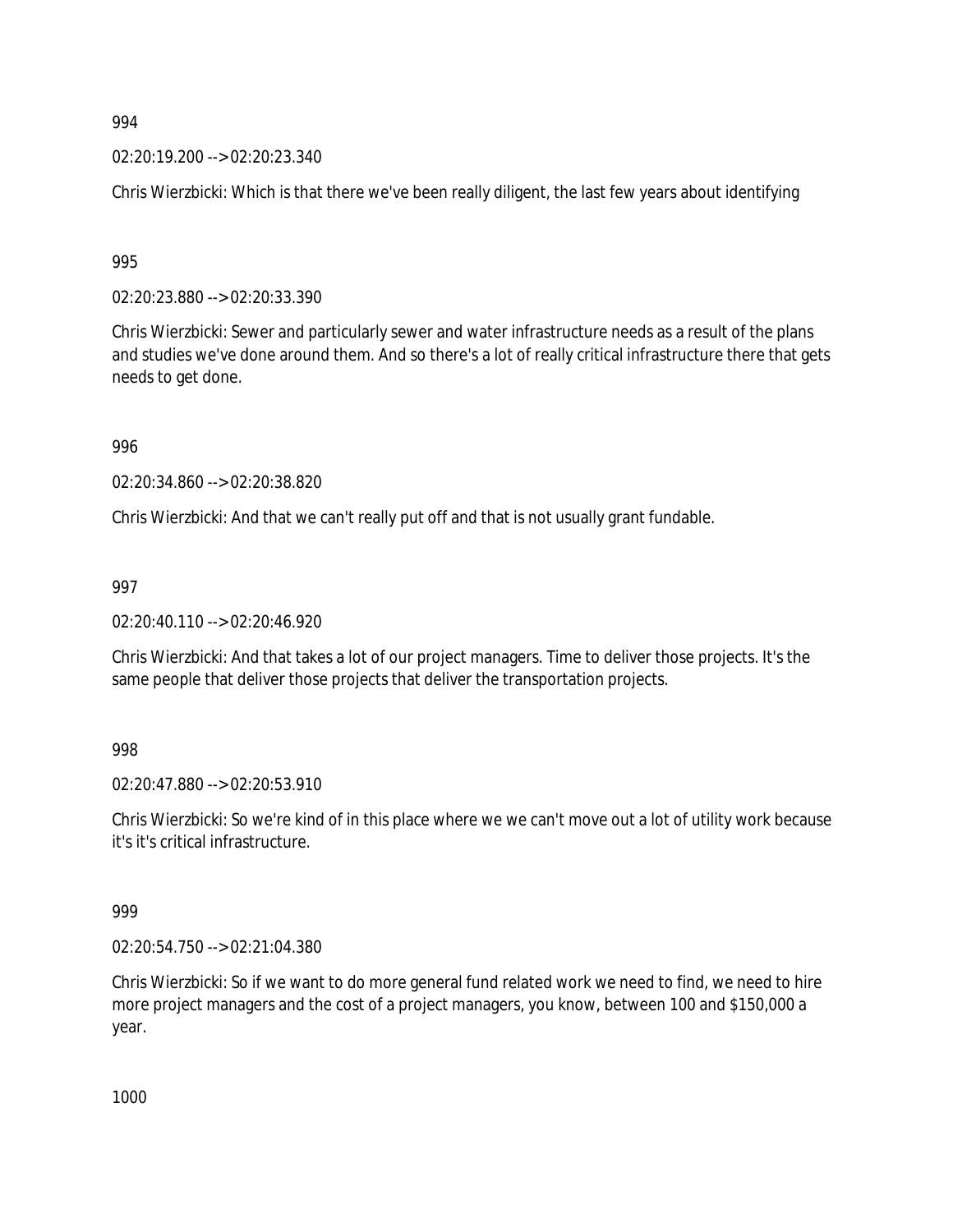02:21:05.400 --> 02:21:16.980

Chris Wierzbicki: We've been very cautious about hiring us keys to manage projects, but that's a decision for us all to make about, you know what, I'm going to take. Do we want to deliver if we want to deliver more

1001

02:21:18.000 --> 02:21:20.730

Chris Wierzbicki: What is the cost of hiring more project managers to do that.

1002

02:21:22.770 --> 02:21:27.360

Leslie Schneider: So maybe I could ask a follow up question to that. So I think

1003

02:21:29.520 --> 02:21:43.950

Leslie Schneider: I think that what I heard in the budget discussion a week or two ago was that you know Bainbridge Island takes a very sort of conservative approach compared to other jurisdictions and always budgets for

1004

02:21:46.320 --> 02:21:52.050

Leslie Schneider: projects that are in this tip. So we actually have that money sort of available. You know, if

1005

02:21:52.620 --> 02:22:07.920

Leslie Schneider: If a project, you know, gets special grant funding or something. We can we can jump on it. So maybe that's the answer to my question, but is it does this mean then that we you know this this tip is a five or six year looking out right so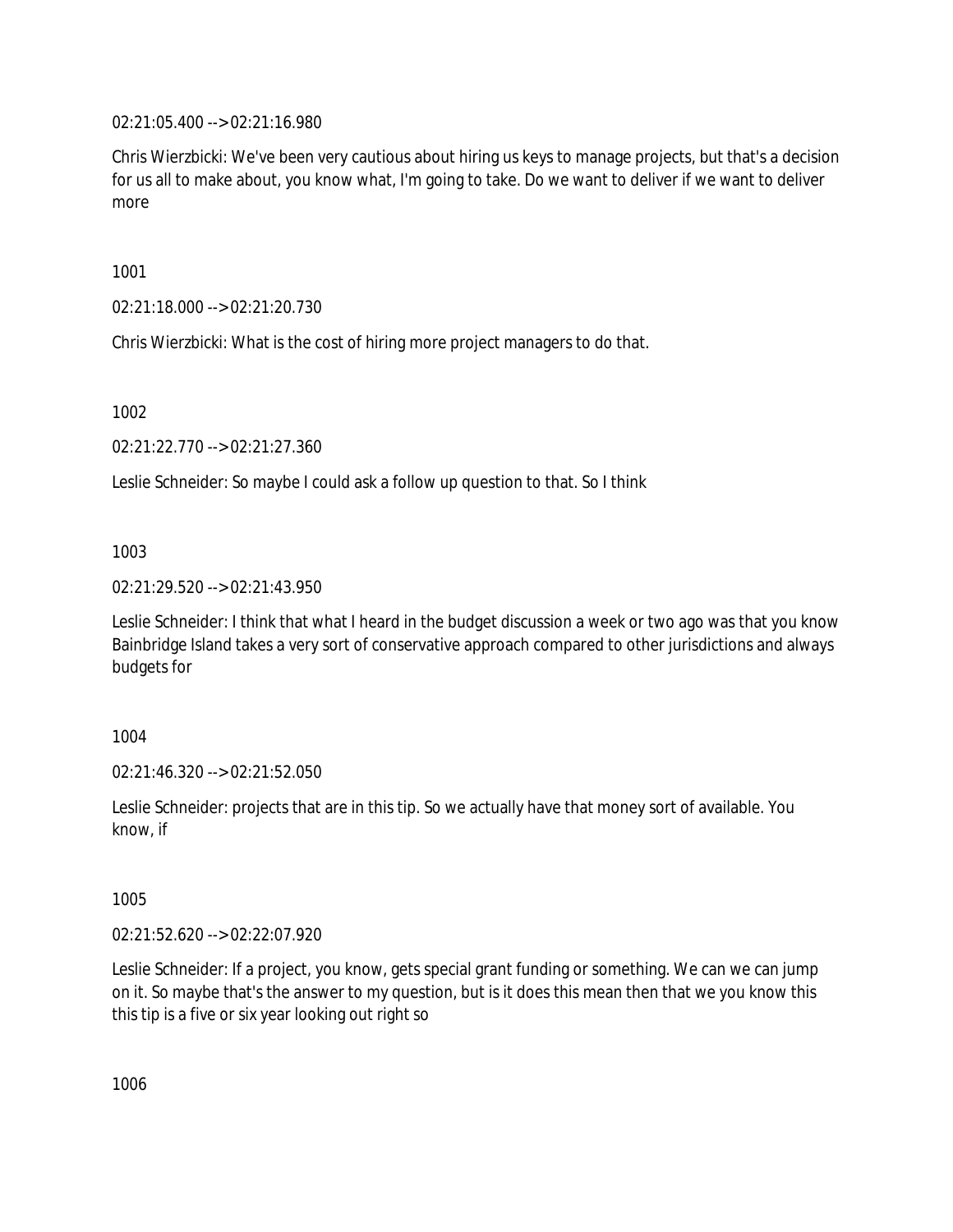02:22:09.750 --> 02:22:16.320

Leslie Schneider: Is it sort of against the rules of how Bainbridge does things to put something in this tip without

1007

02:22:18.810 --> 02:22:23.160

Leslie Schneider: You know, without committing the funds or even if you committed the funds.

1008

02:22:25.170 --> 02:22:37.680

Leslie Schneider: It's not committing you to actually do it. And I thought I knew of some projects that we're in this tip that were there for purposes of hoping that grants would come through for them. Yeah.

1009

02:22:37.860 --> 02:22:44.700

Chris Wierzbicki: We we've tried to steer away from. And this isn't to say that we can't go down that road, we certainly could just explaining. I think the

1010

02:22:47.070 --> 02:22:58.920

Chris Wierzbicki: The mentality. We've used going up to it, so far as is that when we put projects on the plan that aren't funded necessarily with city money, but are you know essentially there to try to acquire grants.

1011

02:23:00.210 --> 02:23:08.250

Chris Wierzbicki: We have to be careful because when we get them. We have to figure out which are the projects that have the city money in them. We aren't going to, we are going to be able to deliver because we don't have so many project managers.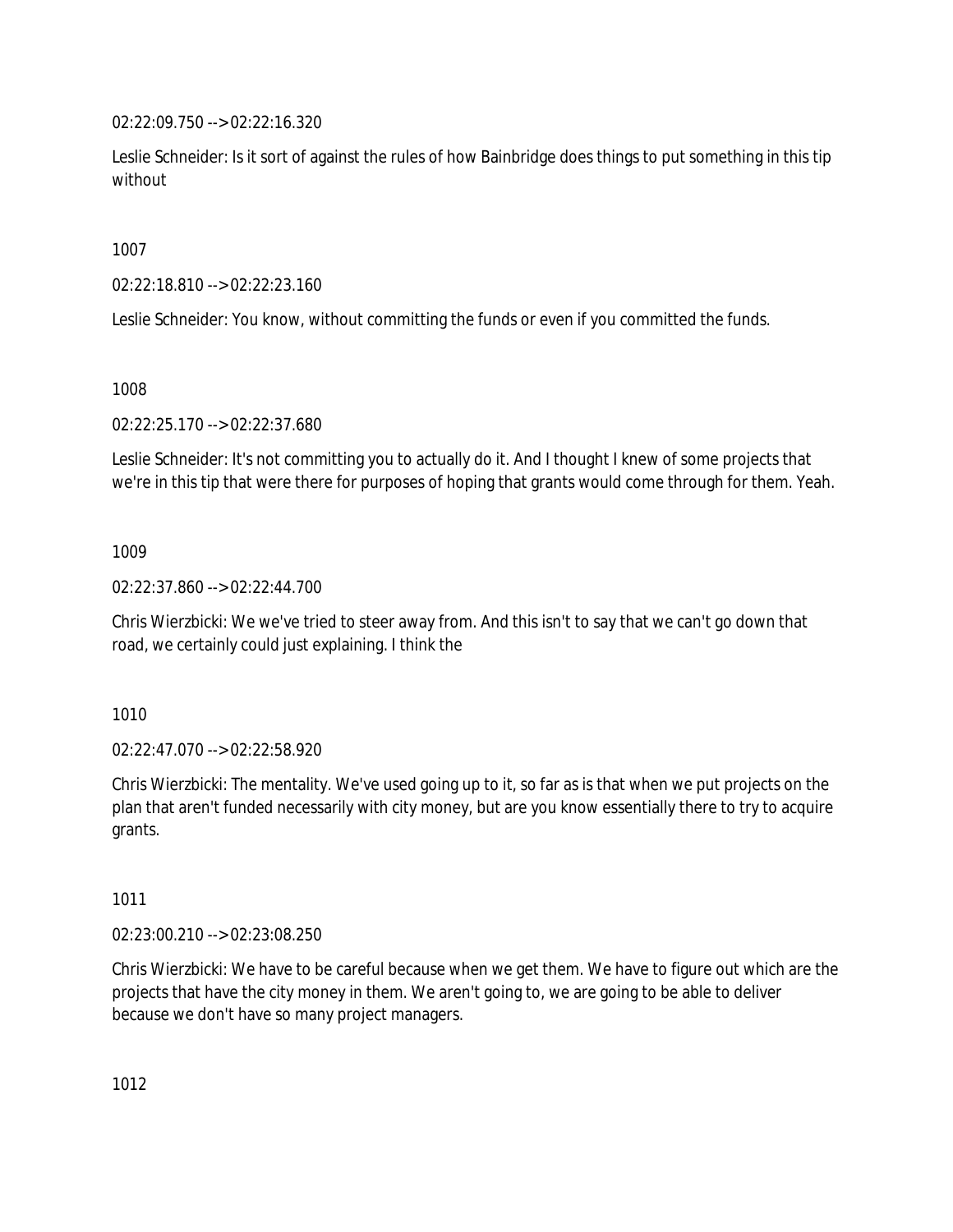02:23:09.630 --> 02:23:24.000

Chris Wierzbicki: And that's, you know, something that you've heard, I'm sure from the senior manager from time to time as well, which is, you know, if we, we, it's great to have aspirations, but when they come true, what of what do we move out of the way in order to get those projects done instead

1013

02:23:24.420 --> 02:23:29.010

Leslie Schneider: And I think the city manager. What does want to jump in. Yeah, sure. She's

1014

02:23:29.700 --> 02:23:30.330

Chris Wierzbicki: Thinking about that.

# 1015

02:23:31.890 --> 02:23:39.360

Morgan Smith: Yeah, just quickly, you hit the nail on the head. The other thing I will say is what was very real. When I got here 10 years ago is that the CFP.

1016

02:23:39.780 --> 02:23:45.180

Morgan Smith: The content and it was very much a wish list. It was just an aspirational list of projects.

1017

02:23:45.570 --> 02:23:53.430

Morgan Smith: And that doesn't let your staff have any insight into what they really should be working on or what should count or doesn't give you or the community. Any sense of accountability.

1018

02:23:53.700 --> 02:24:07.320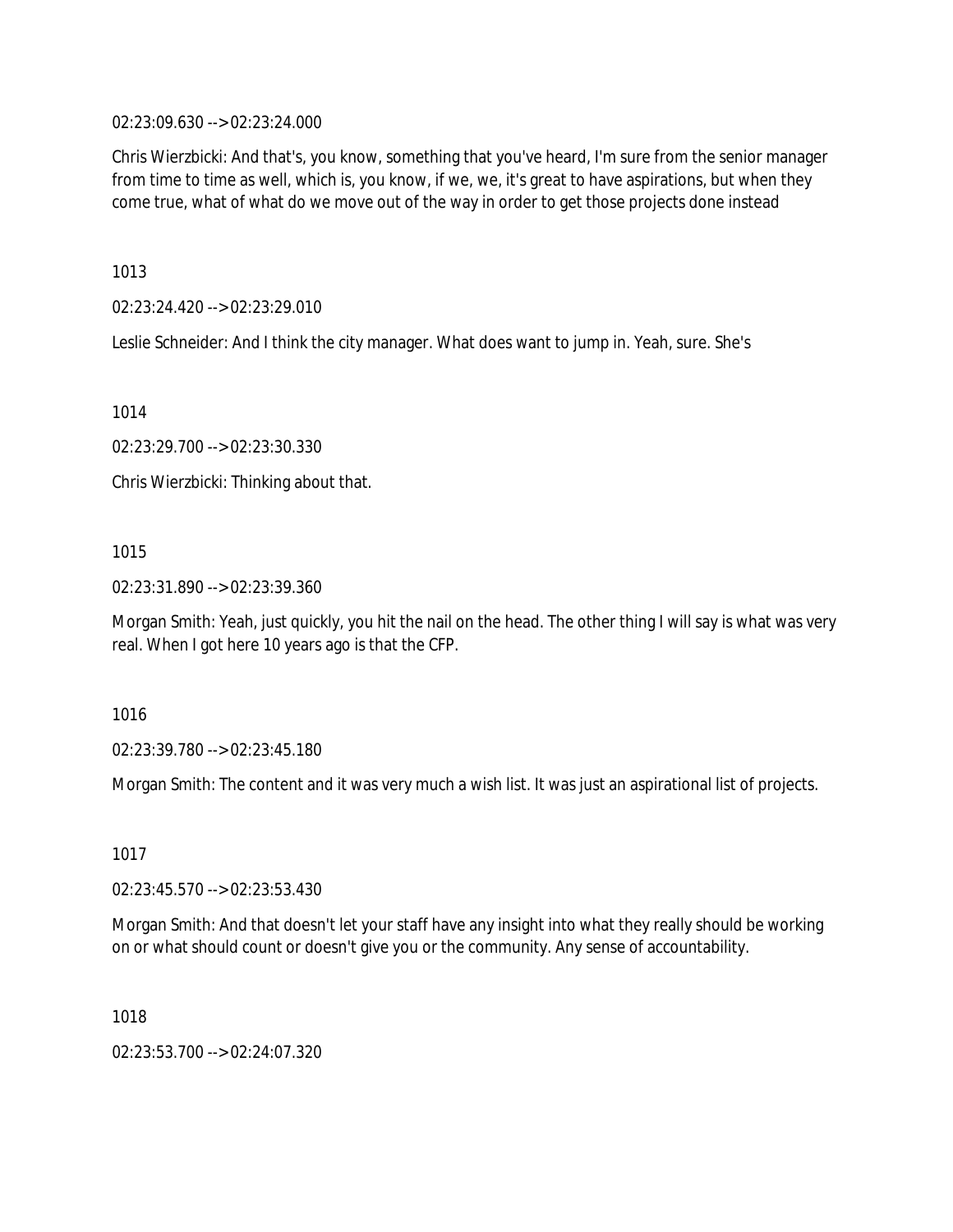Morgan Smith: Because it's impossible for us to translate well some of these wink wink, or just in here in case we can get to them and the rest of them are what we're really supposed to be working on it also kind of lent itself to a dynamic where there was a little bit of

1019

02:24:08.700 --> 02:24:17.610

Morgan Smith: Kind of back and forth about whether the things we were going to do were because they were most important to us and they were driven in the case of utilities by our system plans.

1020

02:24:17.910 --> 02:24:22.260

Morgan Smith: Or whether we were just chasing grants and then that was sort of the tail wagging the dog.

### 1021

02:24:23.160 --> 02:24:28.320

Morgan Smith: I think one dimension, that's missing from this and I know Chris, you touched on it at the beginning, but it's worth emphasizing

1022

02:24:28.620 --> 02:24:36.900

Morgan Smith: Is that for simplicity sake. Chris is taking you through this discussion with all the numbers for the five years or six years rolled together.

1023

02:24:37.560 --> 02:24:46.560

Morgan Smith: And what's really going to happen is, at some point, he's going to take you through a discussion where instead of there being \$3.8 million worth of project just in one big bucket.

1024

02:24:46.890 --> 02:24:51.630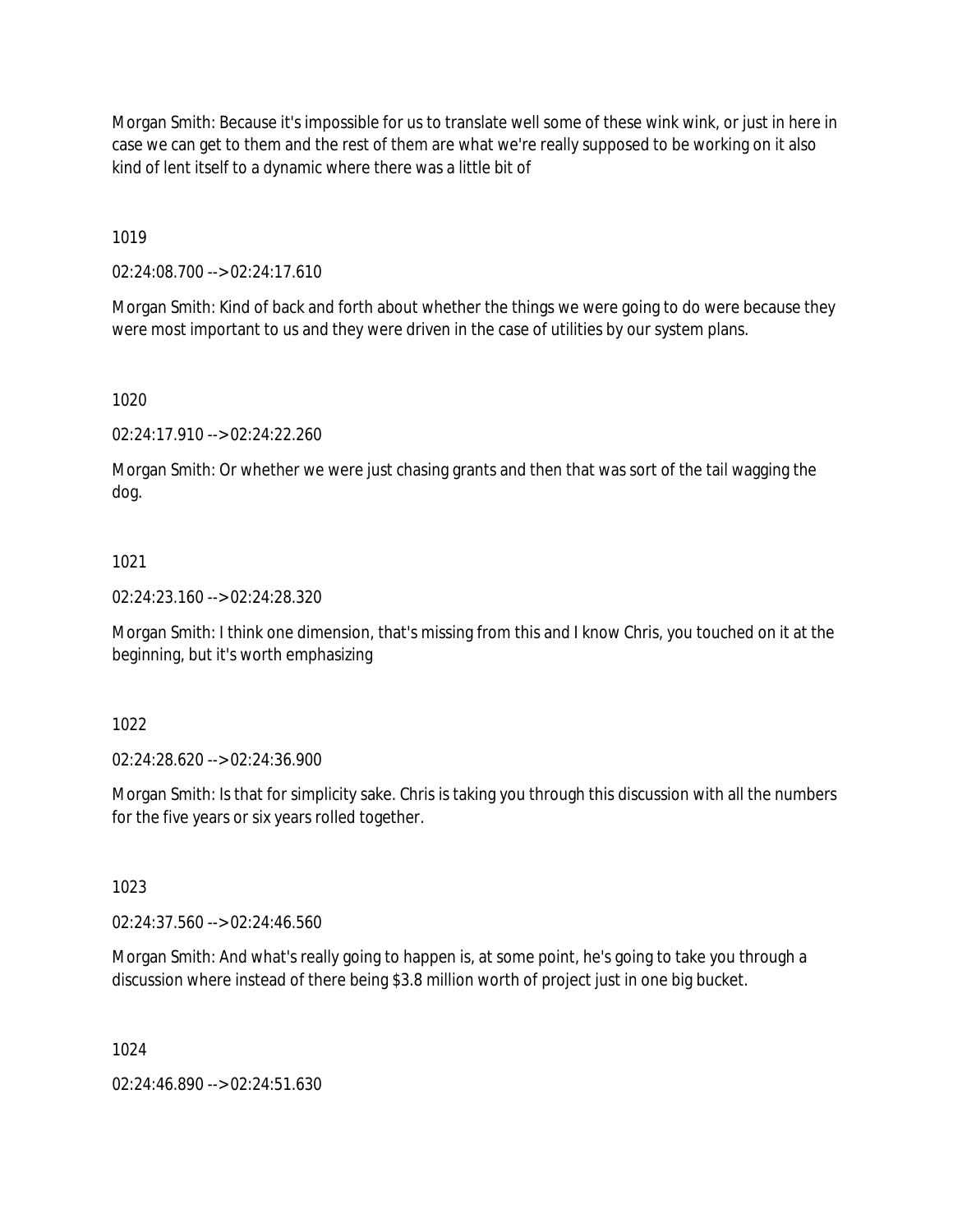Morgan Smith: It's actually shown as paste out over six years, which is three budget cycles.

### 1025

02:24:52.020 --> 02:25:01.020

Morgan Smith: And so you won't be just lumped together and it won't feel like you are only doing the things that you absolutely know you can do because you'll be able to see that pacing.

# 1026

02:25:01.320 --> 02:25:10.860

Morgan Smith: Play out and then each time you move towards the next budget cycle, you'll be updating and doing a reality check in and informing the next two years, which are your actual

1027

02:25:11.460 --> 02:25:19.080

Morgan Smith: Play and boots on the ground at the out years from that are the aspirational part to some degree. Does that make sense and Chris Is that worth kind of

1028

02:25:20.400 --> 02:25:21.060

Morgan Smith: Adding in

1029

02:25:22.200 --> 02:25:31.020

Chris Wierzbicki: It's helpful I I'm really trying to provide because we're short on time really trying to provide you the general context of the plan. So you can see how all the spending Hawaiians up

1030

02:25:31.860 --> 02:25:40.500

Chris Wierzbicki: Because I anticipated that we would want to do more projects. I mean, I would love to do more projects and our project managers went to, but like Morgan said we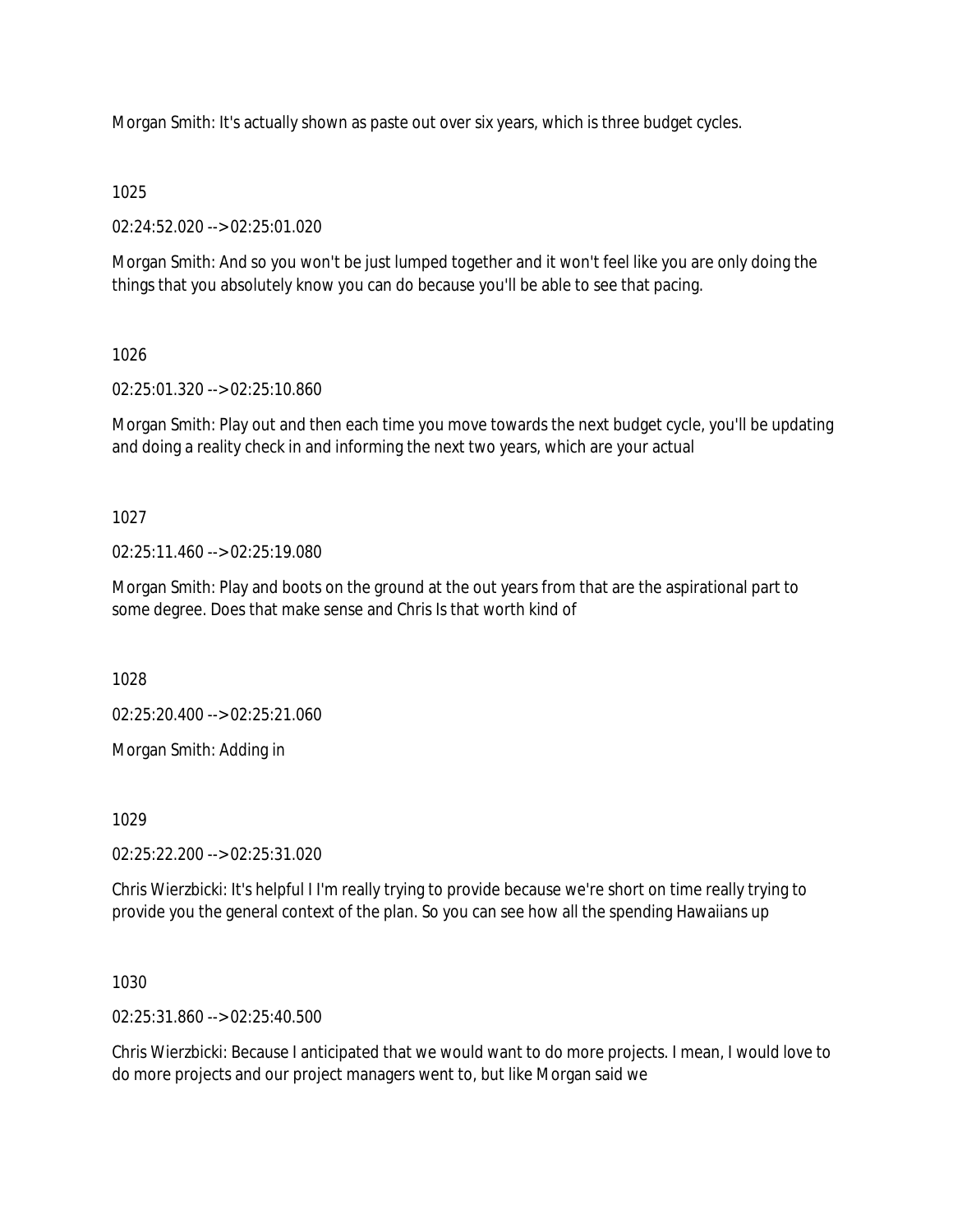1031 02:25:41.550 --> 02:25:42.390 Chris Wierzbicki: We get into this

1032

02:25:44.340 --> 02:25:51.720

Chris Wierzbicki: This dynamic where there are things on the plan, and we can't explain why they're not getting done. And that doesn't feel good to us, either because I've had people come to me and say, well,

1033

02:25:52.170 --> 02:26:01.410

Chris Wierzbicki: You got core 40 projects on the plan. Now, how come they're not getting done. It's like, Well, it's because they're not supposed to be done for years from now, so I feel like we've already got projects on there that we

1034

02:26:02.760 --> 02:26:12.600

Chris Wierzbicki: Have some responsibility to deliver before we start adding new ones on to them as well. And that's kind of the general context of this session is to kind of give you that sense of kind of where we're at in terms of our capacity.

1035

02:26:14.460 --> 02:26:14.910

Leslie Schneider: Thank you.

1036

02:26:17.610 --> 02:26:19.200

Leslie Schneider: I don't see any other questions.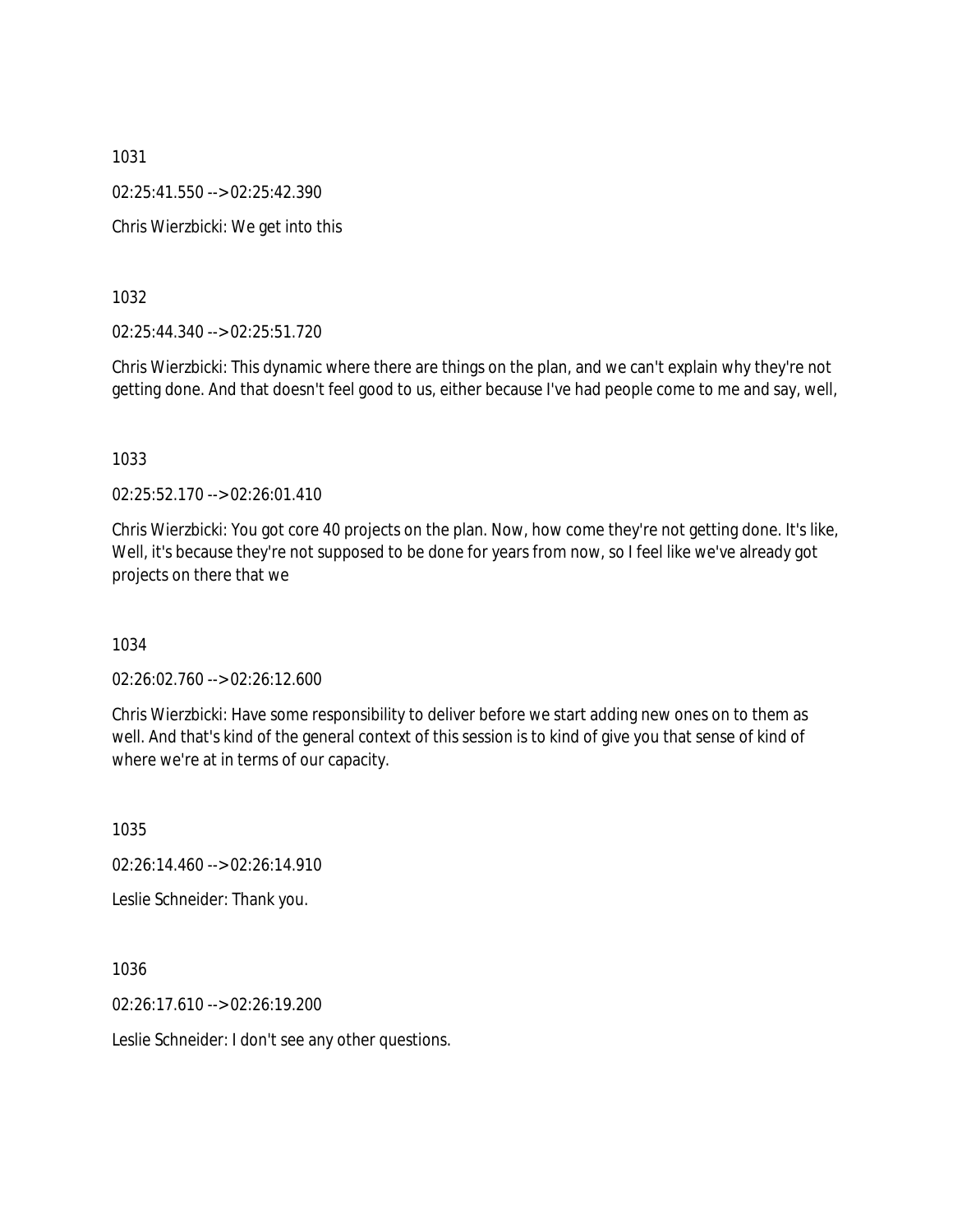02:26:21.930 --> 02:26:24.030

Chris Wierzbicki: Okay, then we'll move on in this

1038

02:26:25.560 --> 02:26:29.040

Chris Wierzbicki: part where I'm sure folks will maybe want to weigh in on as well.

1039

02:26:30.450 --> 02:26:41.460

Chris Wierzbicki: So we're going to talk about transportation non motorized and facilities. So in terms of transportation projects, projects that are still on this doesn't include non motorized so I'll be next.

#### 1040

02:26:42.930 --> 02:26:50.430

Chris Wierzbicki: We have another project still active that we're moving over into the next six years. One of them is sportsman club new Brooklyn, you talked about that last week that would be a great project.

1041

02:26:51.330 --> 02:26:56.220

Chris Wierzbicki: skip down to the bottom there Manitou road is a, like a road failure.

1042

02:26:56.700 --> 02:27:03.420

Chris Wierzbicki: Problem that has been on the plan for a while, we really need to have a discussion about that we're not proposing to add or remove any money under that project.

1043

02:27:04.050 --> 02:27:08.220

Chris Wierzbicki: In the middle you have a project that you just received some information on last week.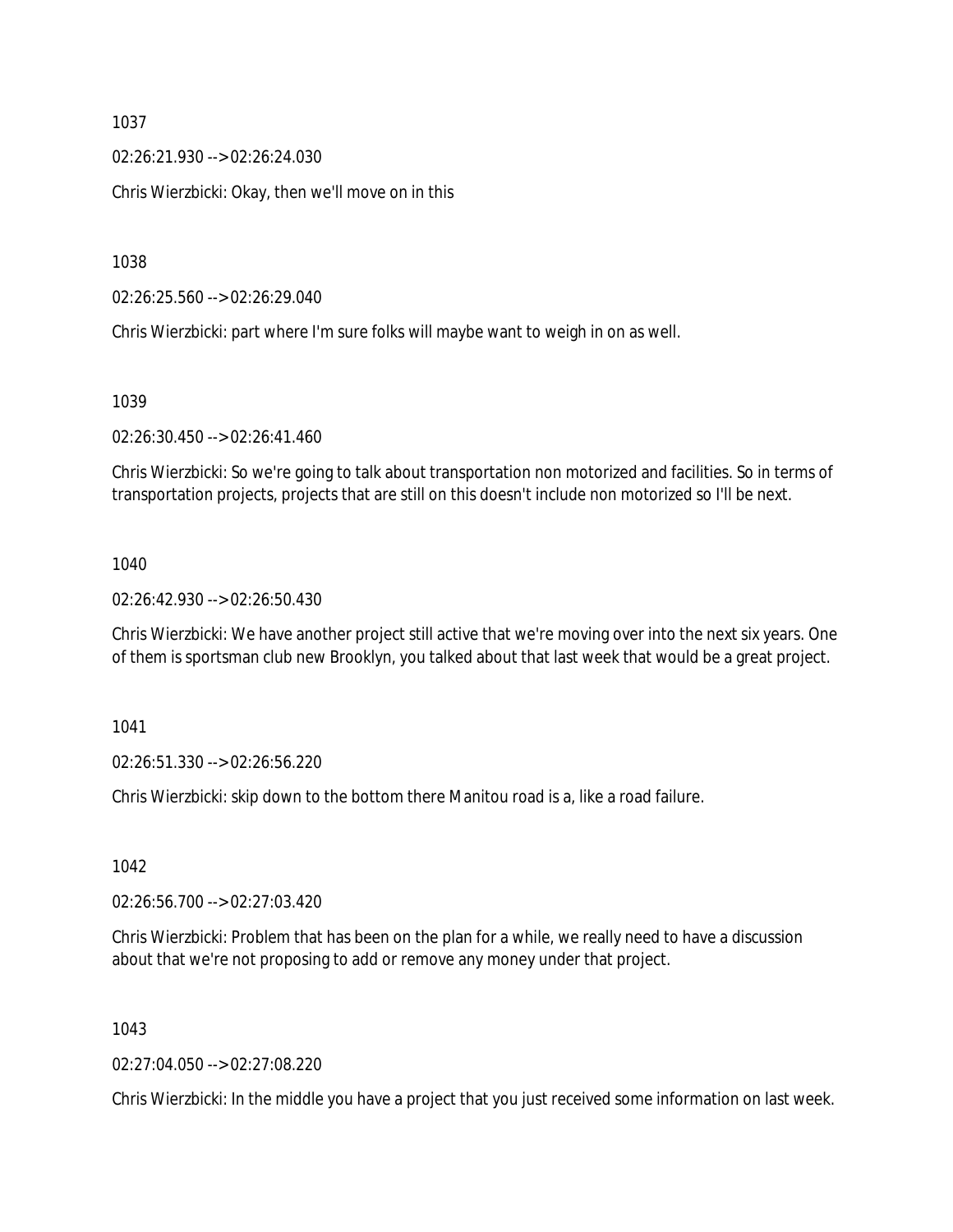02:27:09.000 --> 02:27:24.420

Chris Wierzbicki: We had a road repair project out in contract low road already in the plan we're proposing to add repair and replacement of the shoreline bulkhead along that road will be closing Elaine their next Monday. Next month because of the danger to drive down the road.

1045

02:27:30.450 --> 02:27:32.100

Leslie Schneider: Alright, we've got somebody that needs to hear

1046

02:27:34.380 --> 02:27:35.910

His failure.

1047

02:27:40.770 --> 02:27:41.670 Chris Wierzbicki: Maybe it's gone. Okay.

### 1048

02:27:43.080 --> 02:27:47.010

Chris Wierzbicki: Anyway, we are adding some money to that project to do the bulkhead repairs there.

1049

02:27:48.420 --> 02:27:50.580

Chris Wierzbicki: Is now a \$750,000 project.

1050

02:27:52.020 --> 02:27:59.220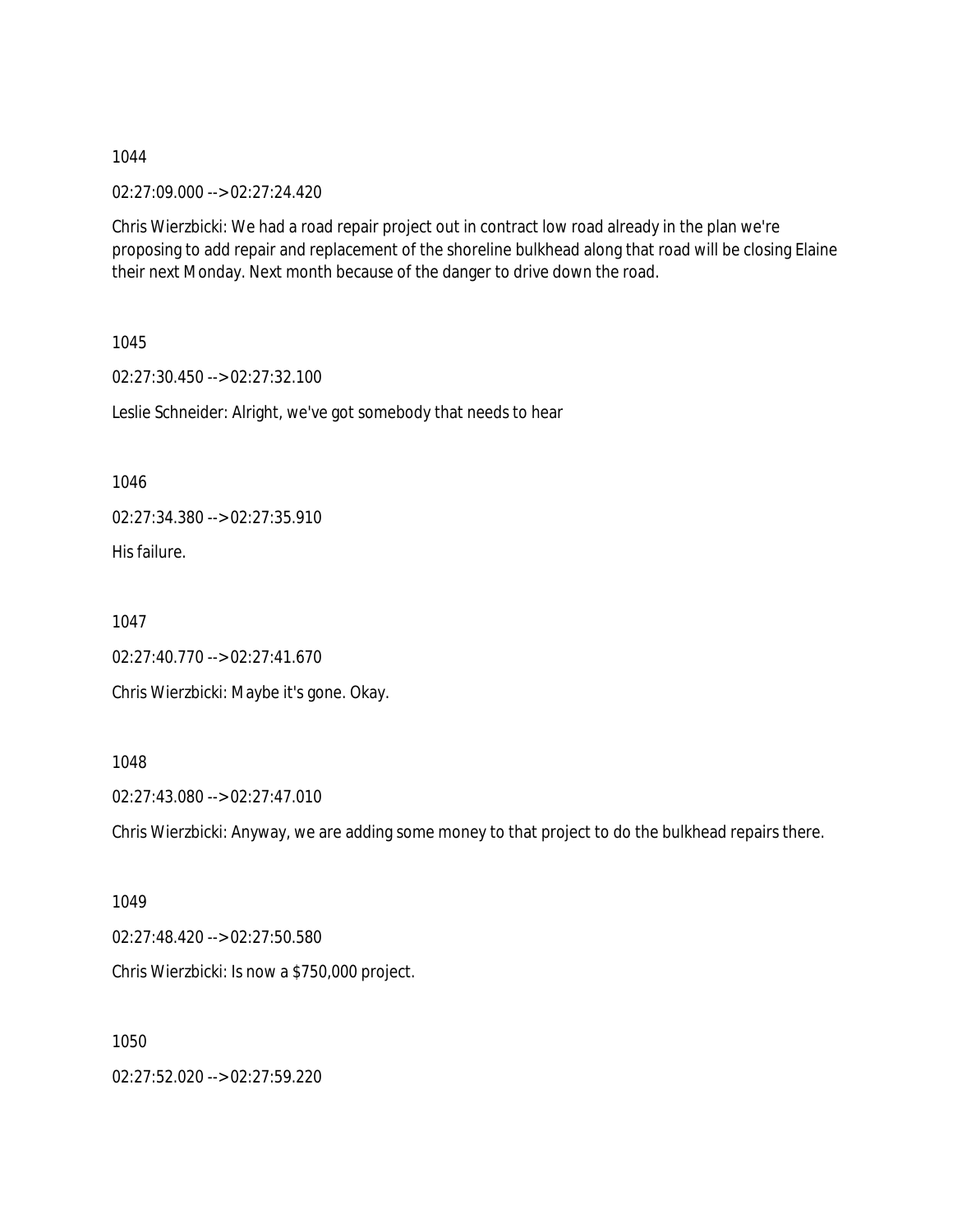Chris Wierzbicki: In terms of new projects we've only added one from the, from the project list that you also received in the packet that top ranked project there.

1051

02:27:59.820 --> 02:28:11.100

Chris Wierzbicki: Was the winter, the way reconstruction. This is the Western some else so western portion of the of the street between Parfitt and grow the road there is in really bad shape.

1052

02:28:11.430 --> 02:28:13.230

Chris Wierzbicki: It also, a lot of people have

1053

02:28:14.130 --> 02:28:20.460

Chris Wierzbicki: Pointed out that it as sidewalk apps. We need to fill the sidewalk gaps there. So that's a \$650,000 project.

1054

02:28:21.120 --> 02:28:29.640

Chris Wierzbicki: Overall, and transportation, the previous tip had about 6.3 million and the proposed has about 3.2 the city funding piece is about the same.

1055

02:28:30.150 --> 02:28:43.950

Chris Wierzbicki: The grant funding piece has gone down quite a bit. And that's primarily because of the white way project, we had the white way grant funding in there, which is about two and a half million dollars has been sitting in this city tip for over five years now.

1056

02:28:45.060 --> 02:28:56.310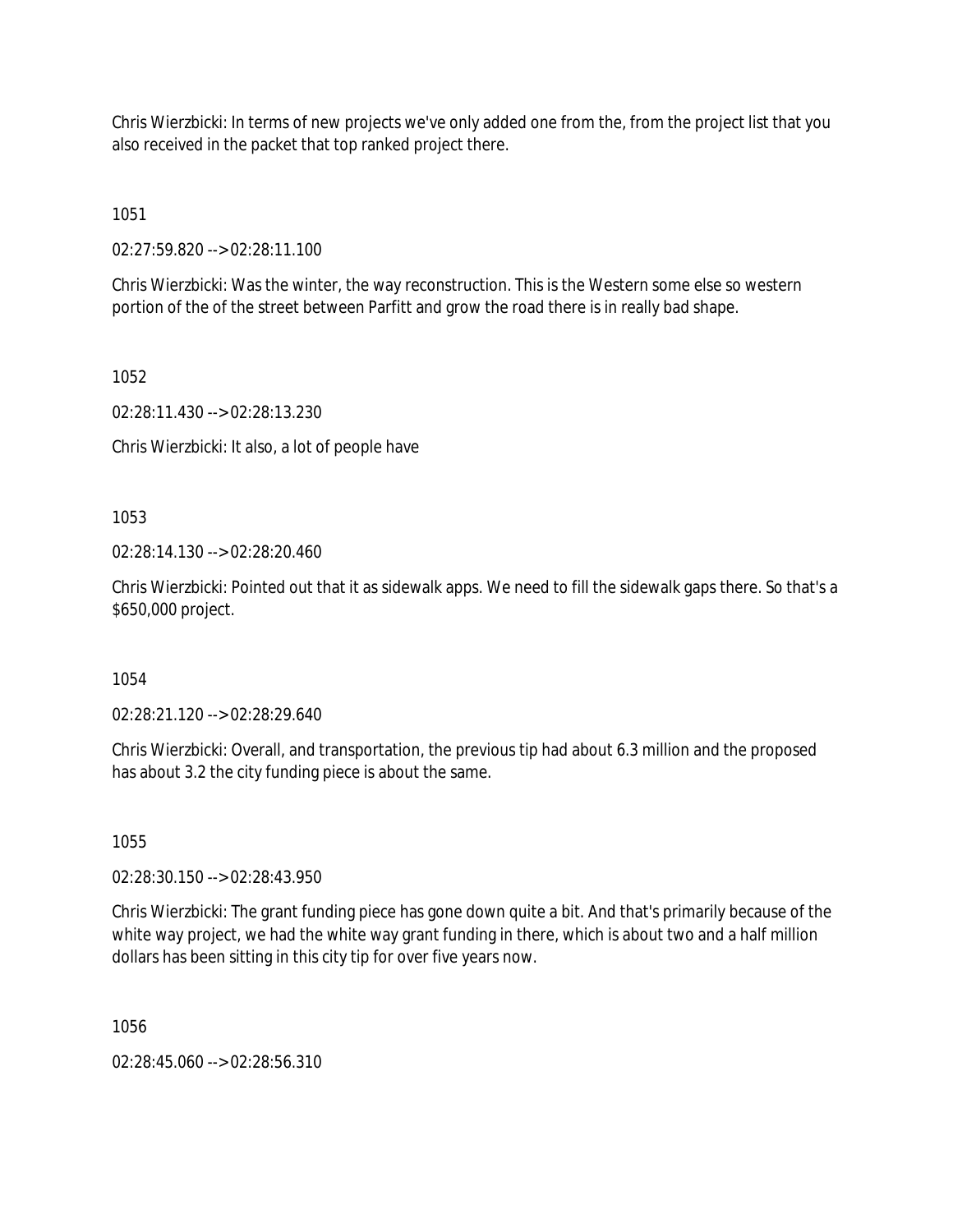Chris Wierzbicki: So every, every year, you've seen that money continued to be plugged in and we have not yet heard what the next Transportation Improvement board grant cycle is going to look like they're funded by gas tax, and my sense is that

1057

02:28:56.970 --> 02:29:08.310

Chris Wierzbicki: gas tax money is going to be in short supply. So I'm not sure what their grant program will look like. But if there's a grant available there that's likely what will pump up this portion of the grant section of this tip eventually

1058

02:29:12.150 --> 02:29:17.700

Chris Wierzbicki: A lot of focus for grants as well. And our and our staff has been focused on non motorized projects.

1059

02:29:18.360 --> 02:29:24.660

Chris Wierzbicki: We have four projects currently in the plan that are still active. And we're out searching for grants for and working on designs for

1060

02:29:25.530 --> 02:29:33.360

Chris Wierzbicki: We have a grant for the expansion of the Madison Avenue sidewalk on the east side that's funded funded for the in about two years.

1061

02:29:34.260 --> 02:29:44.370

Chris Wierzbicki: Then we have the core 40 Buckland shoulders and the core 40 Eagle harbor shoulders as well as the core 40 Eagle Eagle harbor phase two, which is kind of the upland piece of Eagle harbor.

1062

02:29:45.540 --> 02:29:50.430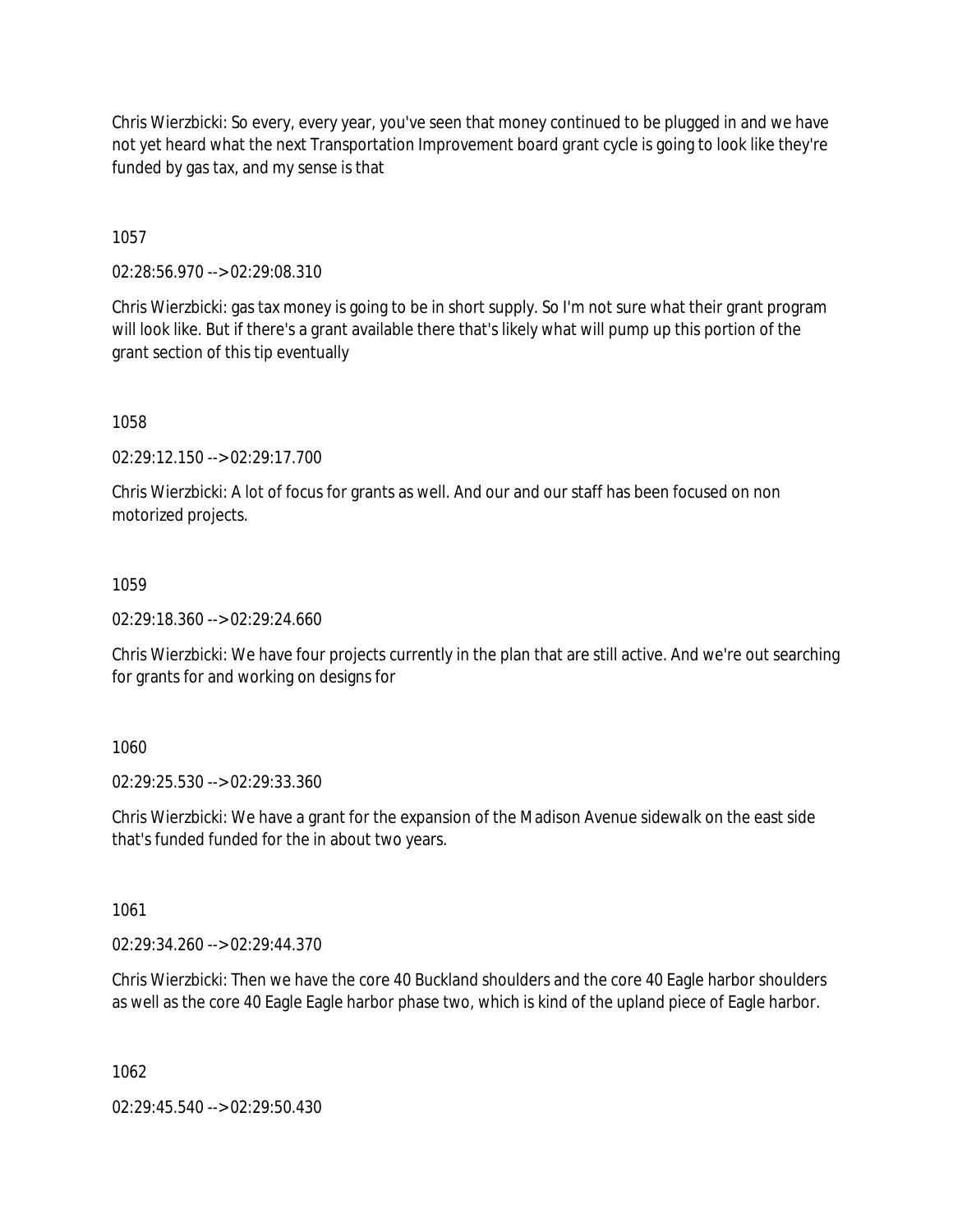Chris Wierzbicki: All the way to McDonald. We're not proposing any changes to those projects. We think the costs are about right.

1063

02:29:51.270 --> 02:30:07.890

Chris Wierzbicki: And we've had those on the list for quite a while to deliver. So we're proposing to keep them on the list, we are proposing to add two new non motorized projects. One is core 40 Valley Road, this is a mix of both bike lane shoulders and sidewalks, as we get into

1064

02:30:08.910 --> 02:30:15.030

Chris Wierzbicki: The rolling Bay neighborhood center. So this is improvements, all the way on on Valley Road, all the way from Madison Avenue to sunrise.

1065

02:30:15.540 --> 02:30:26.850

Chris Wierzbicki: were included in the plan today because we have requested federal money to support that project. And as you point as the mayor pointed out, if we get federal money. We have to have the projects listed in the plan. So we're proposing that one.

1066

02:30:28.140 --> 02:30:43.890

Chris Wierzbicki: We're also, I know you've had a lot of discussion a little bit before my time about the viscosity trail we've determined that this the money that's available from the developer, the Wisconsin developer to build that trail is not enough to build the trail itself it's short about 93,000

1067

02:30:44.940 --> 02:30:53.790

Chris Wierzbicki: So we are proposing to add that project to the plan and provide a. So kind of a so called city match for that project if we want to complete it.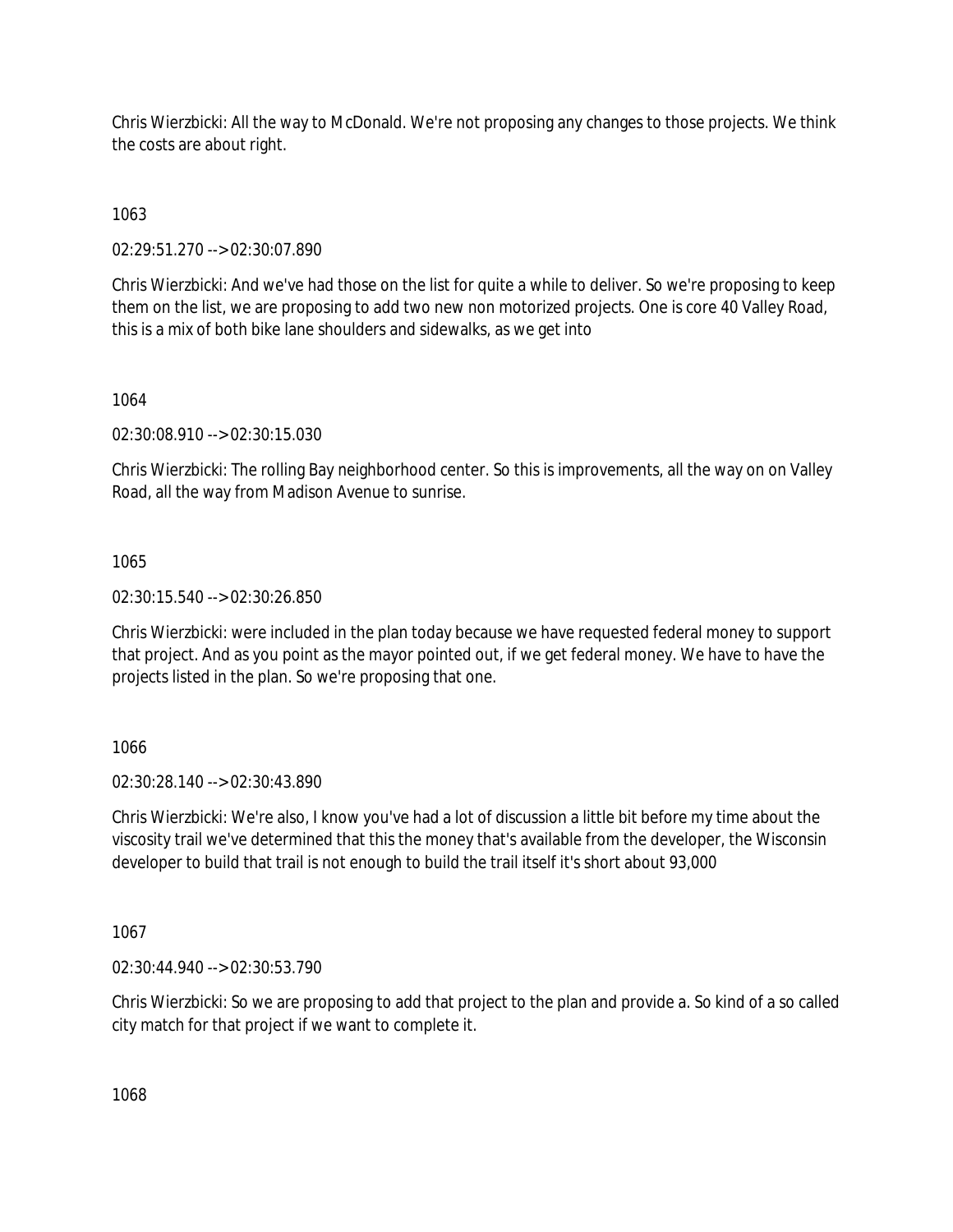02:30:54.360 --> 02:31:03.510

Chris Wierzbicki: That project is actually ready to build this year if the Council is interested in funding it I know we're not really in a place where we're looking to spend lots of money but

1069

02:31:04.530 --> 02:31:07.320

Chris Wierzbicki: A project is ready to go. If we wanted to build it this year.

1070

02:31:08.670 --> 02:31:14.820

Morgan Smith: And Chris, can I just jump in here. I want to highlight for Council. Can you go back to the viscosity trail project.

# 1071

02:31:15.690 --> 02:31:23.340

Morgan Smith: I just want to highlight. We want we've decided administratively to move forward and and receive those funds from this Kanzi

1072

02:31:23.670 --> 02:31:30.330

Morgan Smith: Now that we know that they will not be doing the construction for us because in the current economic environment. We don't want to be dependent

1073

02:31:30.720 --> 02:31:37.500

Morgan Smith: On who's on the other end of the line when the time comes for us to request those funds. So we're just going to go ahead and access those funds.

1074

02:31:37.770 --> 02:31:47.910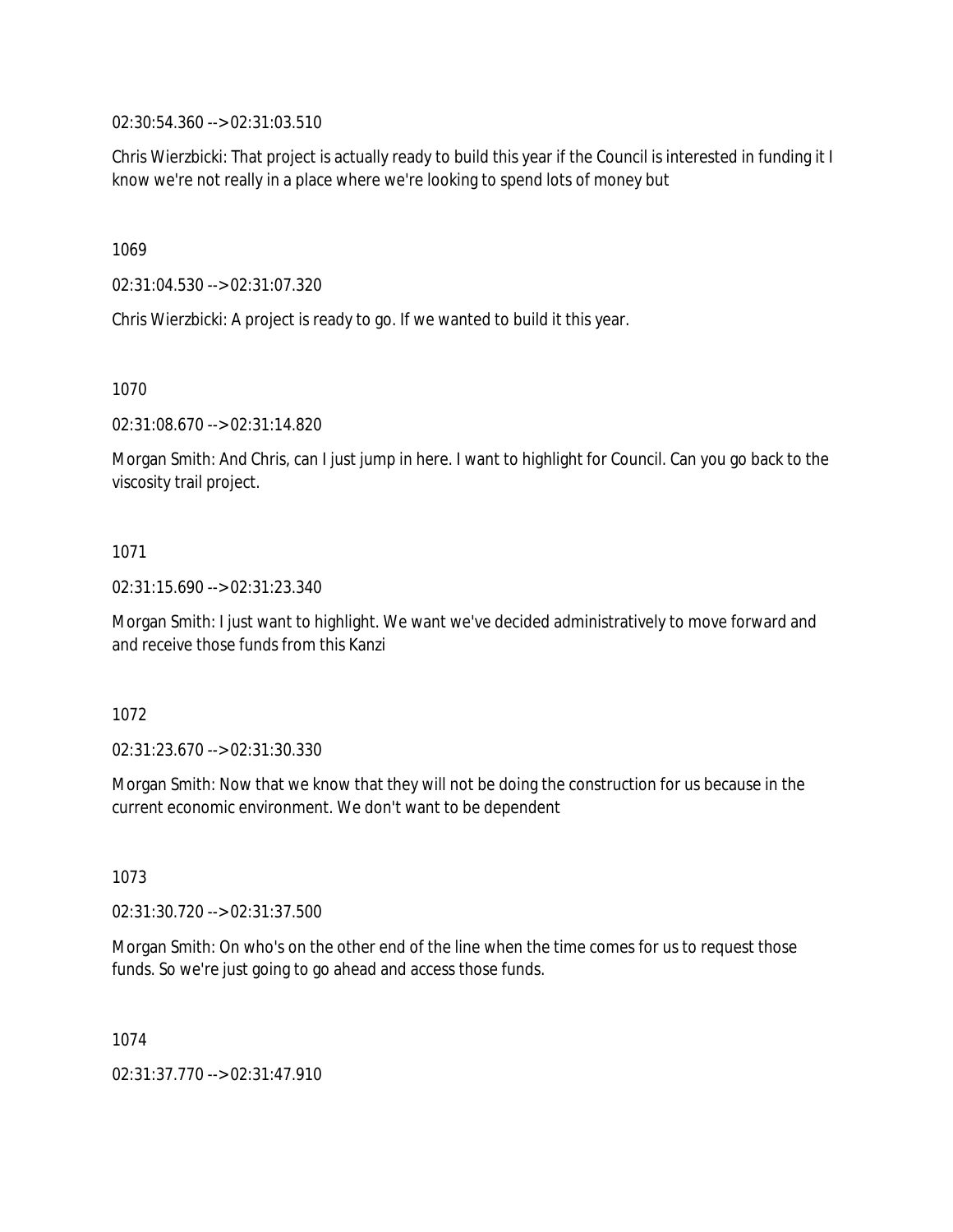Morgan Smith: Bring them over to the city, then the project will have met its obligation and we'll know with certainty that we have the funding that was anticipated without any potential for

1075

02:31:49.680 --> 02:31:51.120

Morgan Smith: Capital complications down the road.

1076

02:31:52.110 --> 02:31:52.620

Thanks for that.

1077

02:31:55.950 --> 02:32:04.200

Chris Wierzbicki: So the summary of non motorized looks like this last the current plan had about \$7.1 million worth of projects and we're proposing about 6 million

1078

02:32:04.710 --> 02:32:11.310

Chris Wierzbicki: Again, this, you'll see the city portion of that those projects is very similar slightly less than previous CP

1079

02:32:11.760 --> 02:32:20.280

Chris Wierzbicki: And grants are a little bit less, but we have a number of grant opportunities in progress that we have not yet added to this plan and will have the opportunity to do so later in the year.

1080

02:32:20.910 --> 02:32:26.730

Chris Wierzbicki: We actually have the discussion about county wide federal funded projects tomorrow.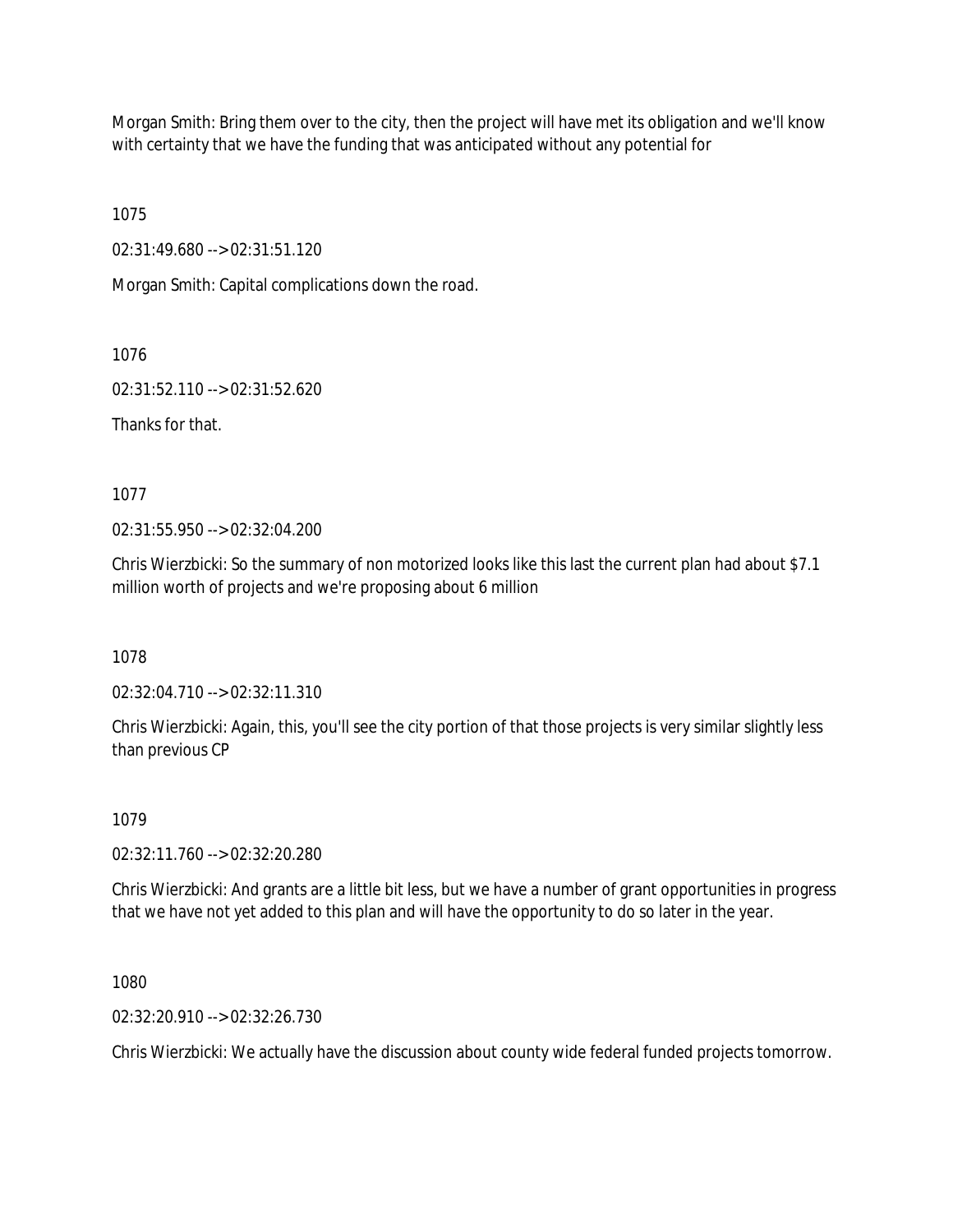02:32:27.390 --> 02:32:33.990

Chris Wierzbicki: So after tomorrow we'll know a little bit more about which one. Hopefully of our three proposed projects will move forward there.

1082

02:32:34.710 --> 02:32:47.910

Chris Wierzbicki: We also have to grant opportunities coming up in July that federal funding pad bike program and the safe for us to School program we are intending to apply for both of those grants, we have not yet made any decisions about what to apply for

1083

02:32:49.230 --> 02:32:56.940

Chris Wierzbicki: So, assuming we get some of those grant funds, you'll probably see this, the grant portion of this non motorized bucket jump up some

1084

02:32:58.200 --> 02:33:01.320

Chris Wierzbicki: And that's, that's what we want to do. We like to fund projects with grants.

1085

02:33:03.180 --> 02:33:09.960

Chris Wierzbicki: So last on this list and then we can kind of open. Most of this up for questions. This is our facilities, I

1086

02:33:10.350 --> 02:33:13.920

Morgan Smith: Guess I just want to point out, I think. Councilmember deets has had his hand up for a little bit.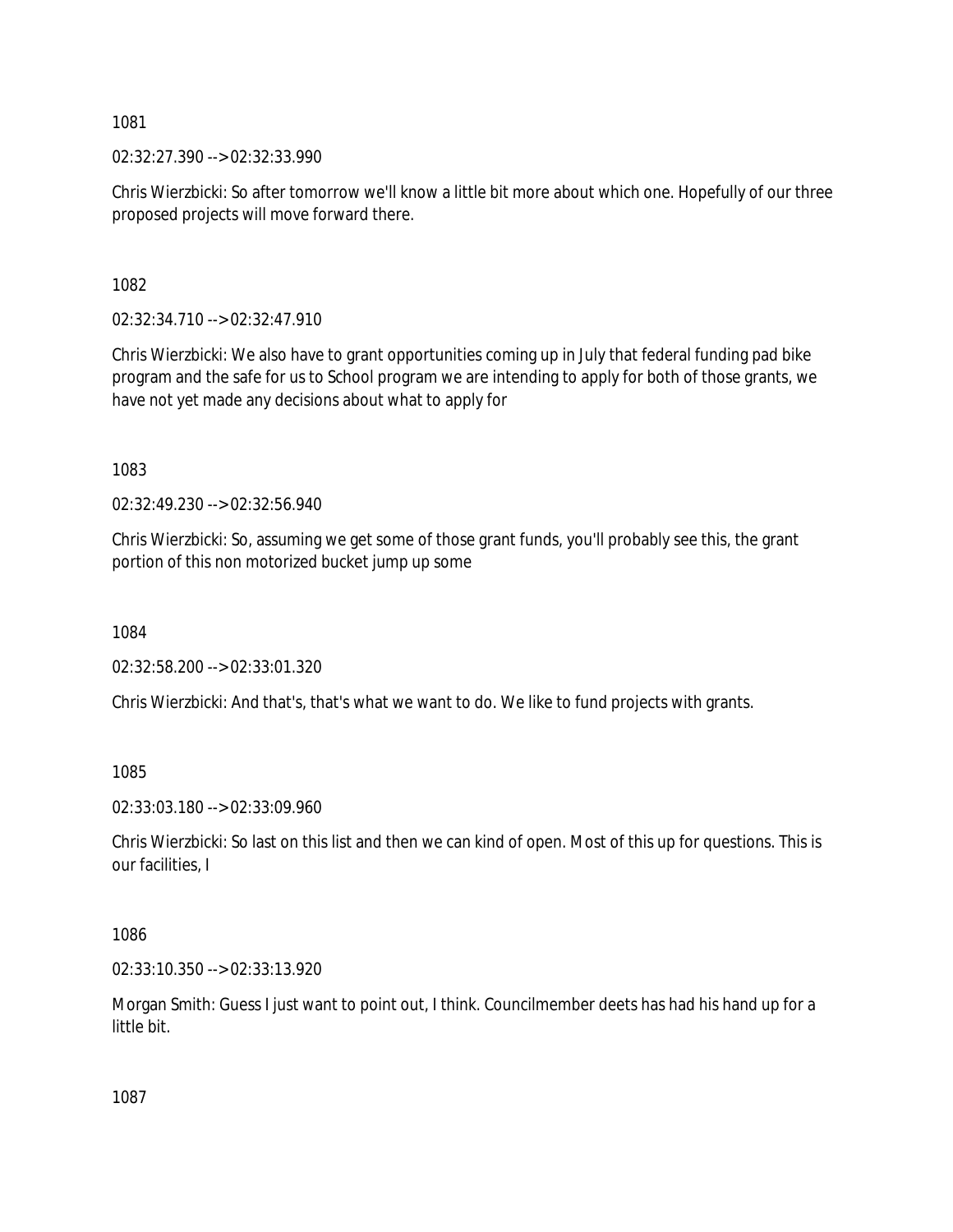02:33:16.110 --> 02:33:33.750

Joe Deets: Okay, I'll go ahead and shoot a Hi Chris, why side of it. Good to see the plants. This can see trail project is is on there. Now, that's kind of a dead end. If we don't do what is called the sekai pon trail project, you know, the continuation

1088

02:33:34.890 --> 02:33:39.840

Joe Deets: past that. So what's your thoughts on getting grant monies for that.

1089

02:33:41.220 --> 02:33:50.460

Chris Wierzbicki: Ah, I can't recall whether that project is completed or not, but it's I think it's very close to completion and parks had intended to

1090

02:33:51.150 --> 02:33:59.430

Chris Wierzbicki: Build that portion of the trail and then in the near term. I think this season. I don't know if that plan has changed at all as a result of, you know, coven situation but

1091

02:34:00.720 --> 02:34:00.990

Chris Wierzbicki: It.

1092

02:34:02.220 --> 02:34:05.490

Chris Wierzbicki: Was intended, given that connection would not be a trail to know where we would

1093

02:34:06.720 --> 02:34:08.400

Chris Wierzbicki: extend all the way up to to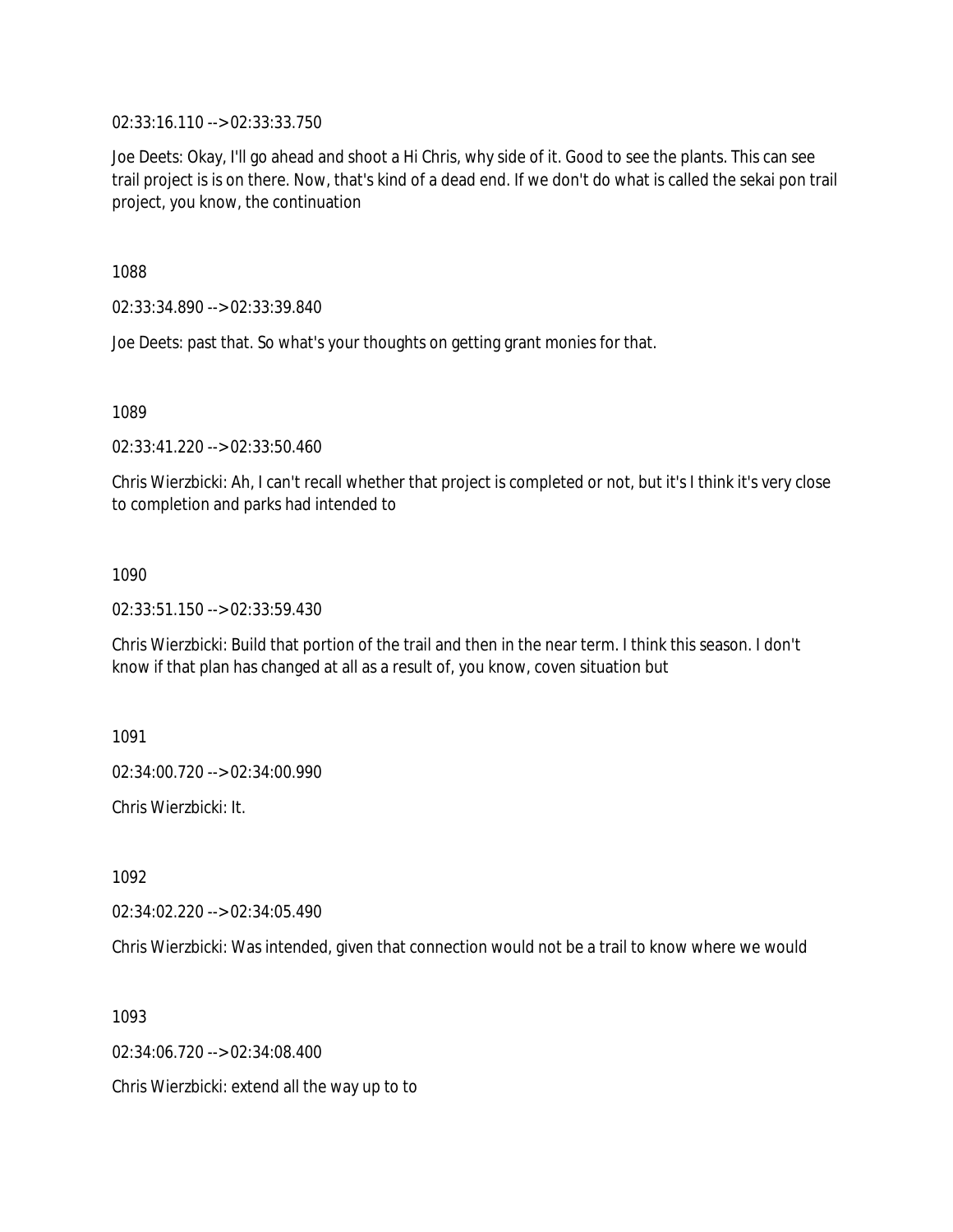02:34:10.470 --> 02:34:14.370

Chris Wierzbicki: As an avenue and the lower section of the

#### 1095

02:34:15.600 --> 02:34:16.890

Chris Wierzbicki: Olympics trail through there as well.

1096

02:34:17.670 --> 02:34:22.140

Joe Deets: So, so are you saying that parks is actually doing that, then I

1097

02:34:22.590 --> 02:34:24.690

Chris Wierzbicki: Last I heard they were on track to do that.

#### 1098

02:34:25.110 --> 02:34:38.160

Morgan Smith: Okay, there's a parts trail that will that this segment that we're building or plan to build would connect to that would go initially up and around into the parking area and exit on Madison.

1099

02:34:39.690 --> 02:34:40.470

The Aquatic Center.

1100

02:34:42.180 --> 02:34:44.070

Morgan Smith: And then in the future. There's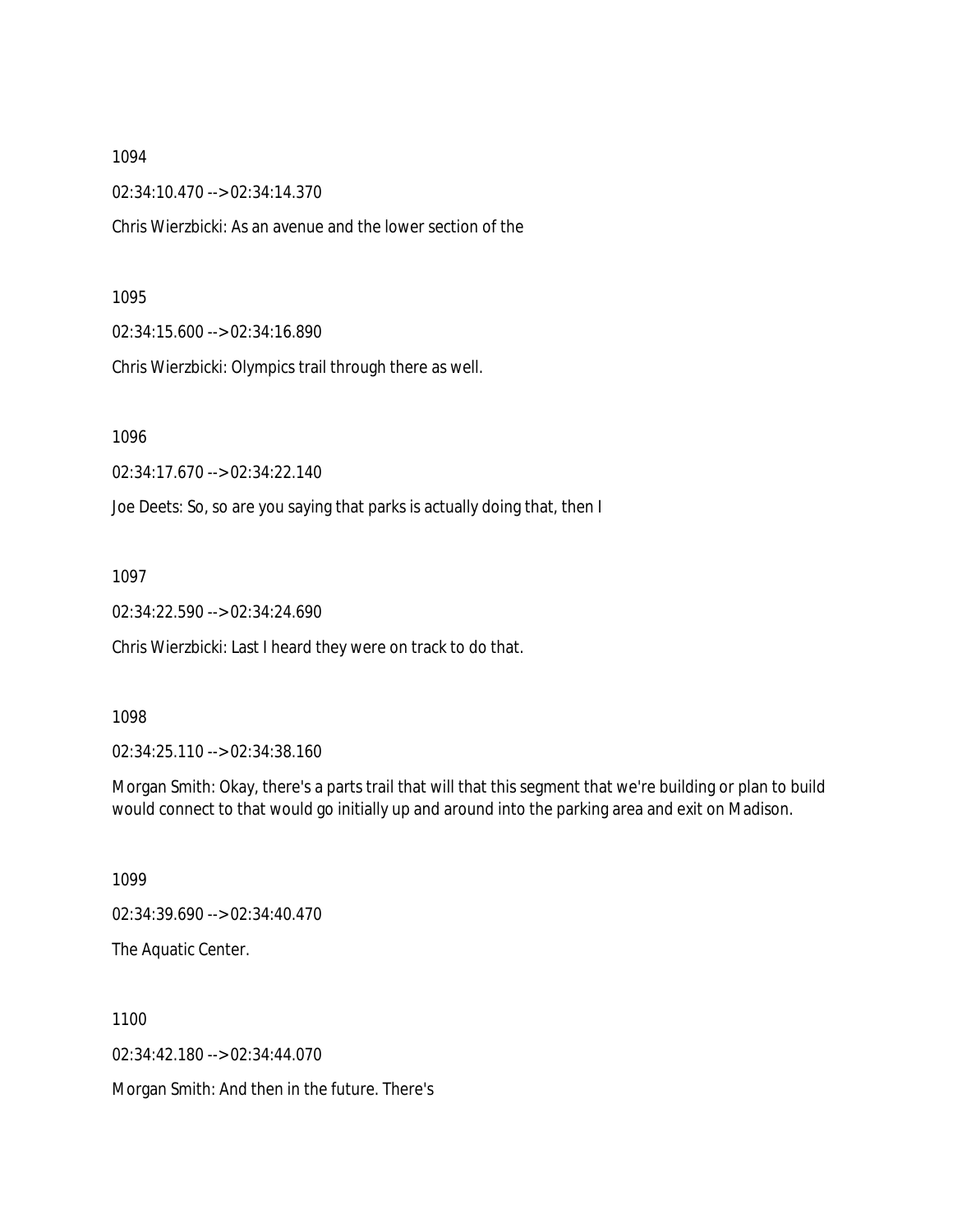02:34:44.160 --> 02:34:56.700

Morgan Smith: The plan for a segment that stays closer to the cord or the SDO cord or is moving up in the vicinity of a highway, but it won't be a dead end.

1102

02:34:57.930 --> 02:35:06.480

Leslie Schneider: I think if I could jump into, I think that we might be talking about both of those segments. So the, the sky pond trail.

1103

02:35:08.670 --> 02:35:15.750

Leslie Schneider: I think maybe council member decent area, talking about the same thing where it would actually go around the pond and then head back up.

1104

02:35:17.070 --> 02:35:21.330

Leslie Schneider: Head back up towards the intersection of Madison and 305 as opposed to

1105

02:35:22.710 --> 02:35:23.160

Leslie Schneider: So,

1106

02:35:24.240 --> 02:35:33.240

Leslie Schneider: I think the question is, that would be something that that we would do not. It's not the parks piece is there.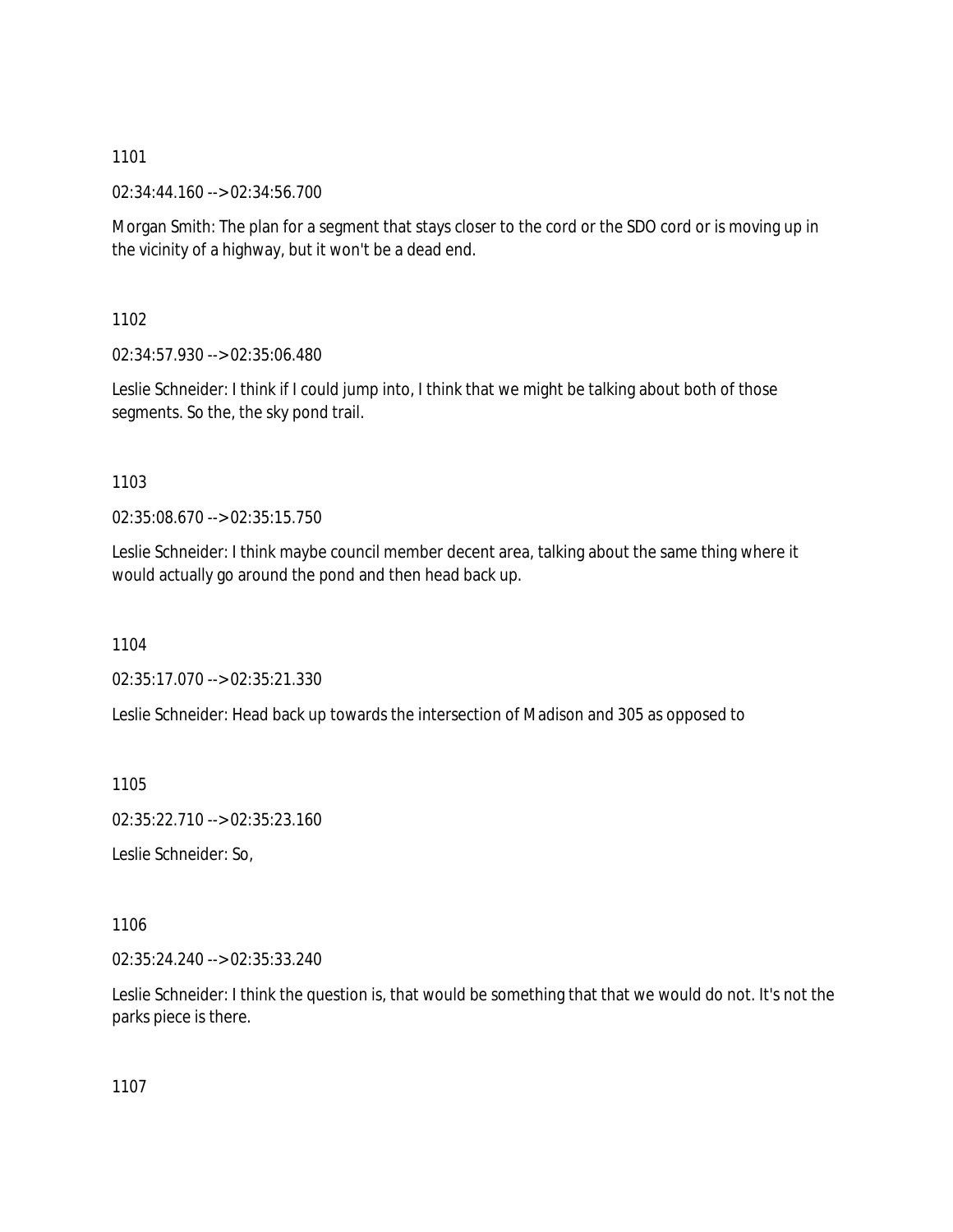02:35:35.160 --> 02:35:38.100

Leslie Schneider: Is there a way that that can, you know, be

1108

02:35:39.960 --> 02:35:42.630

Leslie Schneider: Put into this tip, as you know,

1109

02:35:43.200 --> 02:35:58.530

Morgan Smith: We could, we can clarify the parks commitment right now is to do the connection and their plan, they're actively working on is a trail segment that would go from where this segment ends up to Madison mid block.

### 1110

02:35:59.160 --> 02:36:04.380

Morgan Smith: Right in the future. We have slated a discussion about the SEO.

#### 1111

02:36:05.160 --> 02:36:15.150

Morgan Smith: My recollection of where we left off with Parks was they made a commitment, then COUNCILMEMBER blossom was concerned at one point when we were discussing our segment that this Kanzi segments, so to speak.

### 1112

02:36:15.750 --> 02:36:23.160

Morgan Smith: That it would be going nowhere because of the parts districts plans to not come back out to the highway.

### 1113

02:36:23.550 --> 02:36:37.350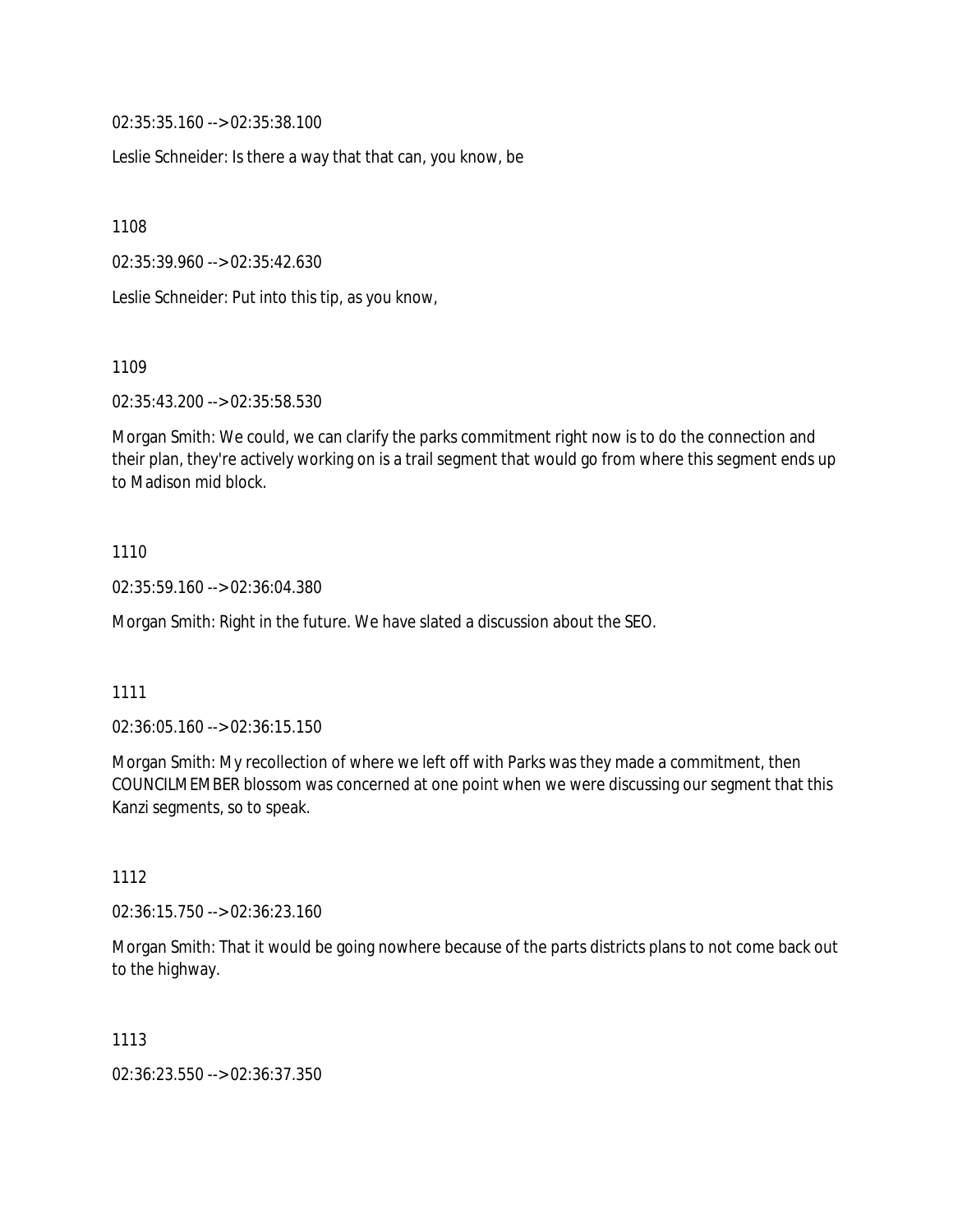Morgan Smith: But they clarified that they would have they made that commitment parks change their posture on that. But our planning for more SEO and more corridor is to be determined in the future. We don't have that slated right now.

1114

02:36:39.000 --> 02:36:49.170

Morgan Smith: But I just want to, I think what Chris is concerned about is not leaving the impression that this segment will end without connecting to anything. In fact, it's an important link in a longer set of segments so

1115

02:36:50.340 --> 02:36:50.670

That's right.

1116

02:36:54.030 --> 02:36:55.020

Chris Wierzbicki: Okay, should we wrap up.

1117

02:36:56.370 --> 02:37:12.660

Chris Wierzbicki: All right, so last on the project types is our facilities we only have two facility projects that are still active, that will roll over into the next six years. One of them, we are proposing, not to do and we can have more discussion about that. That is the retrofit of the city's doc for

1118

02:37:13.710 --> 02:37:22.410

Chris Wierzbicki: To further accommodate rollers, we looked into that project some more. We had about \$30,000 to investigate that project. We haven't really spent any that money yet.

1119

02:37:23.070 --> 02:37:38.700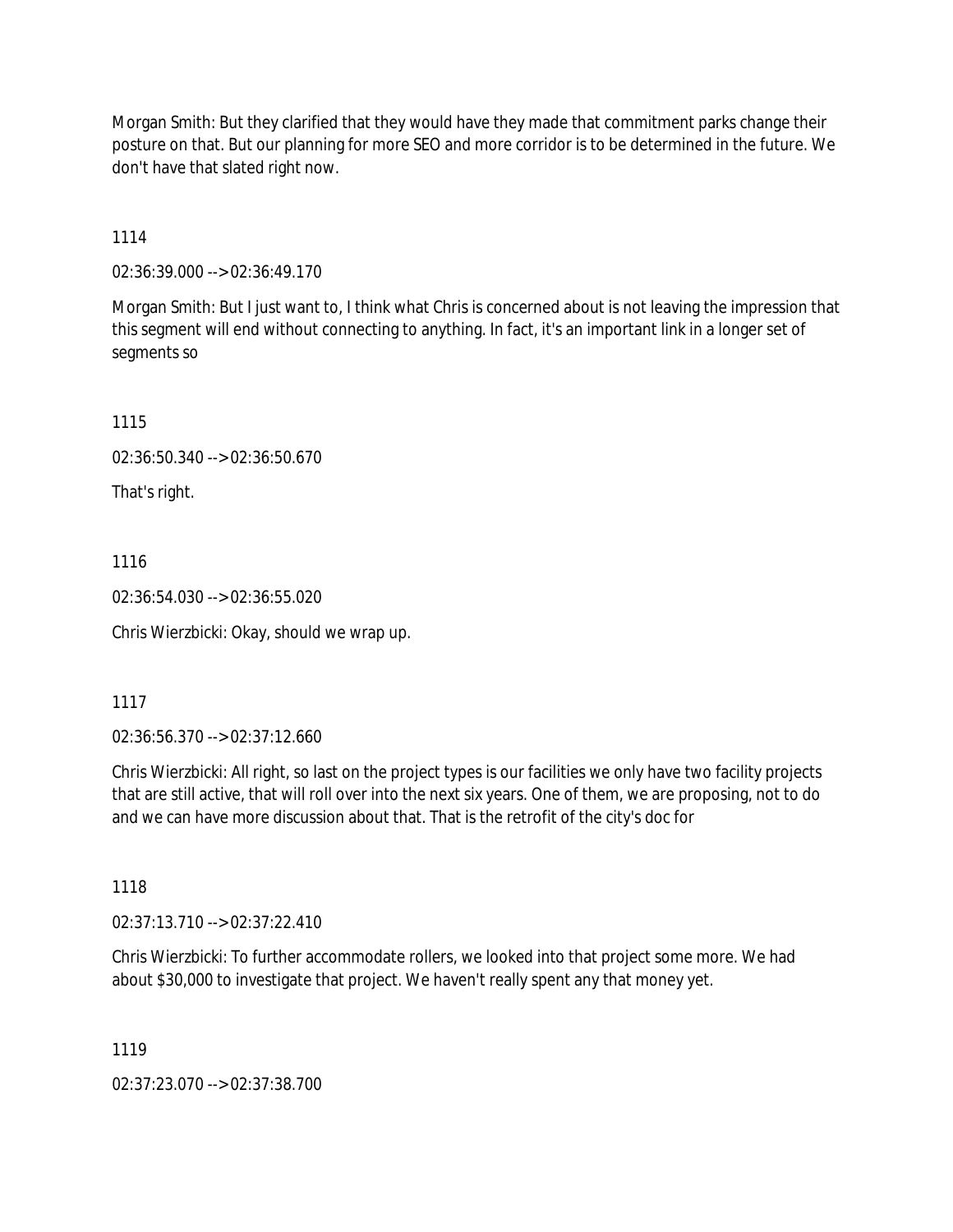Chris Wierzbicki: But we have been able to tell that the mitigation for that project is going to probably exceed plus the construction will probably exceed \$200,000 and the cost benefit ratio for that particular improvement didn't seem to pan out, so we are proposing to remove that project.

1120

02:37:39.870 --> 02:37:48.420

Chris Wierzbicki: Secondly, the farmers market cover you've had a conversation about that we have a completed study on that project that we work with the farmers market folks on

1121

02:37:49.320 --> 02:38:03.450

Chris Wierzbicki: That project would be about a \$300,000 project we're going to schedule a future discussion to talk more about whether you want to include that project in the plan and what's included there. We have not included that \$300,000 in this current proposal.

# 1122

02:38:05.430 --> 02:38:18.240

Chris Wierzbicki: We have a number of new projects that we think are worthwhile to be added. One of them is the paving of the lower City Hall parking lot. This is this parking lot is troublesome because it is bordering on a

# 1123

02:38:19.800 --> 02:38:27.900

Chris Wierzbicki: Storm Water Pollution violation. The we really need to pave that parking lot says stop the sediment run off into the catch basins and

1124

02:38:28.740 --> 02:38:32.940

Chris Wierzbicki: And the drainage system around the parking lot. We think that's worth worthwhile improvement.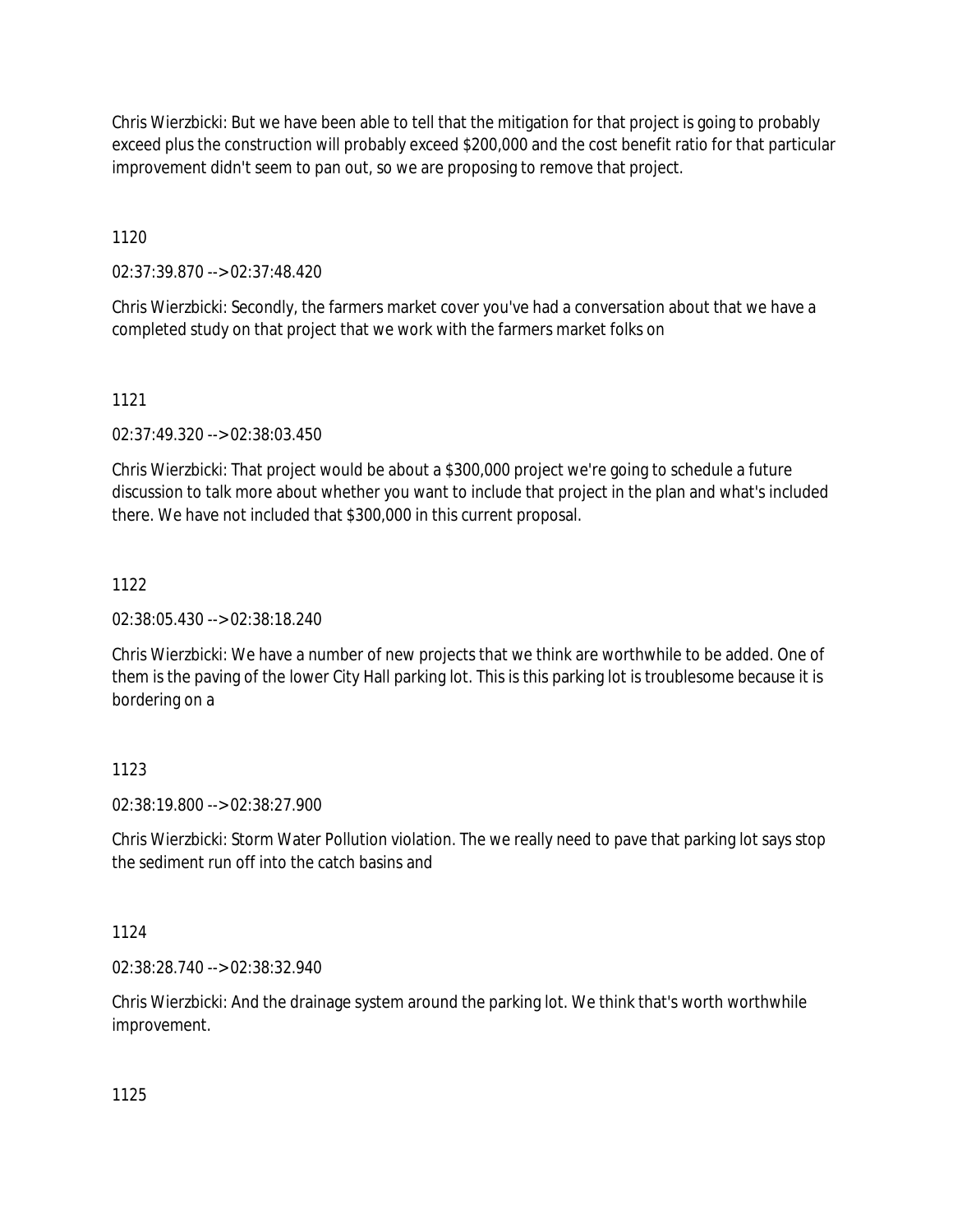02:38:33.930 --> 02:38:44.820

Chris Wierzbicki: City Hall renovations. This is a large scale maintenance and efficiency improvements for the public works engineering section of City Hall, as well as improvements and upgrades to the city council chamber.

1126

02:38:46.560 --> 02:38:50.010

Chris Wierzbicki: And lastly is the Bainbridge Island senior center improvements, the senior center has

#### 1127

02:38:51.600 --> 02:38:59.040

Chris Wierzbicki: Created a asset management plan and come up with some ideas for significantly improving their facility. And I think a very reasonable way.

#### 1128

02:38:59.790 --> 02:39:12.810

Chris Wierzbicki: That's a close to \$600,000 project. And we're going to propose to bring the senior center folks into speak to the Council before the budget gets finalized to give you the details on that. So you can make a decision about what to do there.

### 1129

02:39:13.950 --> 02:39:19.200

Leslie Schneider: At quick interruption. Councilmember deeds, did you want to jump in with a question or or you

#### 1130

02:39:21.420 --> 02:39:24.120

Leslie Schneider: Know. Okay. All right. Sorry, Chris. Go, go for it.

1131

02:39:24.780 --> 02:39:33.780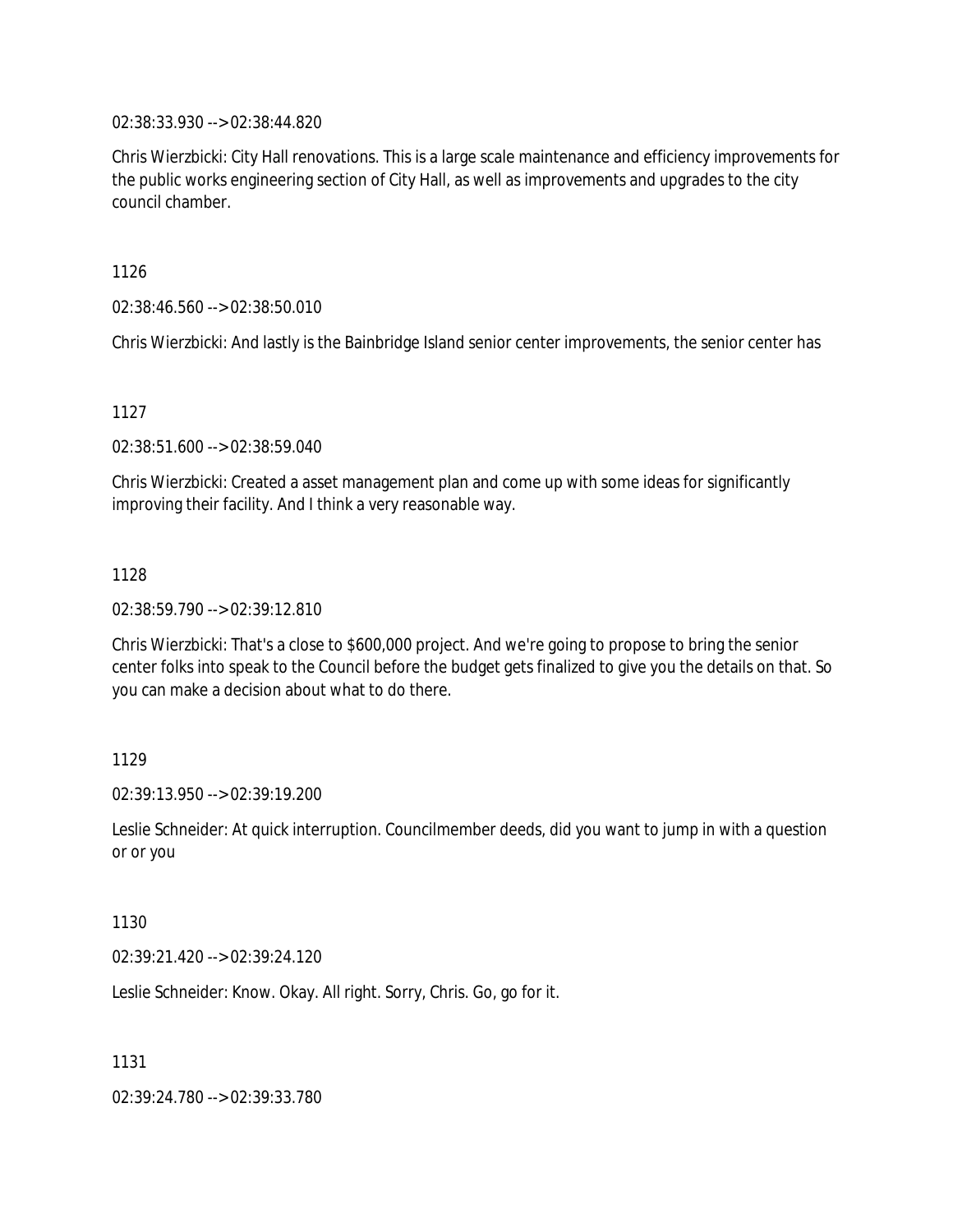Chris Wierzbicki: So here's the summary facilities. The currency IP again. This excludes the police core facility which is a big project that's going to take significant resources for us in the next two years.

# 1132

02:39:34.530 --> 02:39:44.250

Chris Wierzbicki: But I thought it was kind of helpful to see it without that, because you can really see how much other capital investments in facilities, we've made a lot proposed to make in the last plan and are proposing to make in this one.

## 1133

02:39:45.330 --> 02:39:56.520

Chris Wierzbicki: It's not a whole lot. We do a lot of repair maintenance projects on facilities and large scale repair maintenance, but we don't do a lot of capital work and we're proposing a kind of a similar level of investment in this next six years.

## 1134

02:39:57.840 --> 02:40:04.020

Chris Wierzbicki: So in summary, this is the slide you saw previously. This is kind of where we where we landed on what we think

# 1135

02:40:05.040 --> 02:40:15.720

Chris Wierzbicki: Is a good starting point and some context for all of you to take forward. It's about a \$54 MILLION PLAN. Here it is, without police courts about a \$34 MILLION PLAN.

### 1136

02:40:16.320 --> 02:40:22.800

Chris Wierzbicki: And as he saw previously. That's about 12% less than what we spent in the last proposed spending the last six years.

### 1137

02:40:23.670 --> 02:40:29.040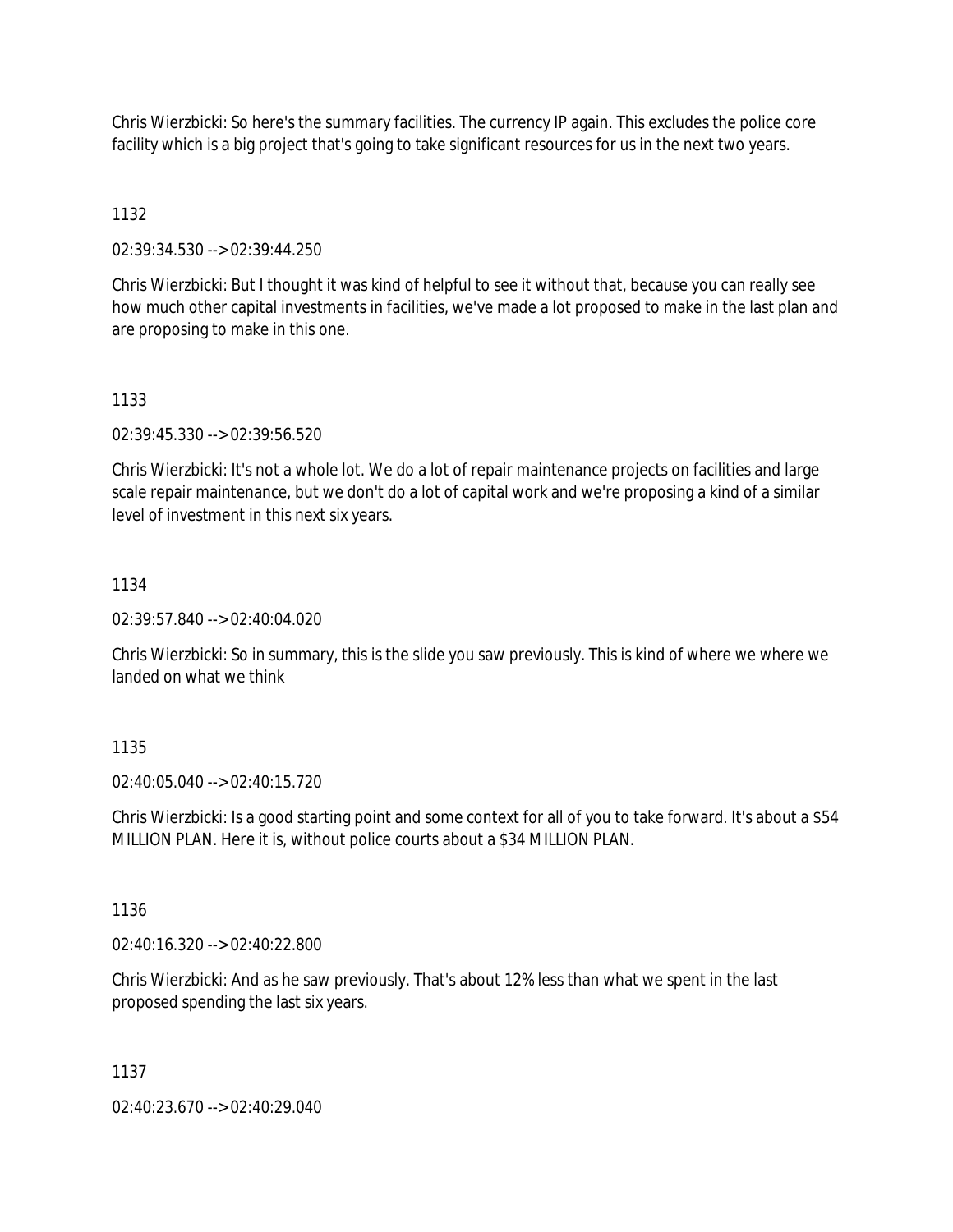Chris Wierzbicki: So here's the next steps. And we'll open it up, obviously I'm open to your thoughts and questions today.

# 1138

02:40:29.640 --> 02:40:39.300

Chris Wierzbicki: We are going to schedule future discussion on both the farmers market. And once we learn more about some of the transportation grants that we have active, we will move you into those conversations as well.

# 1139

02:40:40.320 --> 02:40:50.760

Chris Wierzbicki: We would like some direction on this plan either today or maybe at a future session in June, so that we can bring this plan to the Planning Commission in July and August.

## 1140

02:40:51.720 --> 02:40:58.560

Chris Wierzbicki: We're also going to schedule a meeting to bring the senior center folks in and tell you about those improvements, probably in late summer.

### 1141

02:40:59.370 --> 02:41:07.860

Chris Wierzbicki: And as I mentioned earlier, we're going to also discuss with you, salaries and project timing, so that we can finalize the plan as part of the budget process.

### 1142

02:41:08.430 --> 02:41:17.490

Chris Wierzbicki: So again, I know this is a lot of information to digest all at once. But hopefully it gives you some context about where we are presently. And what we think is feasible.

### 1143

02:41:18.570 --> 02:41:20.700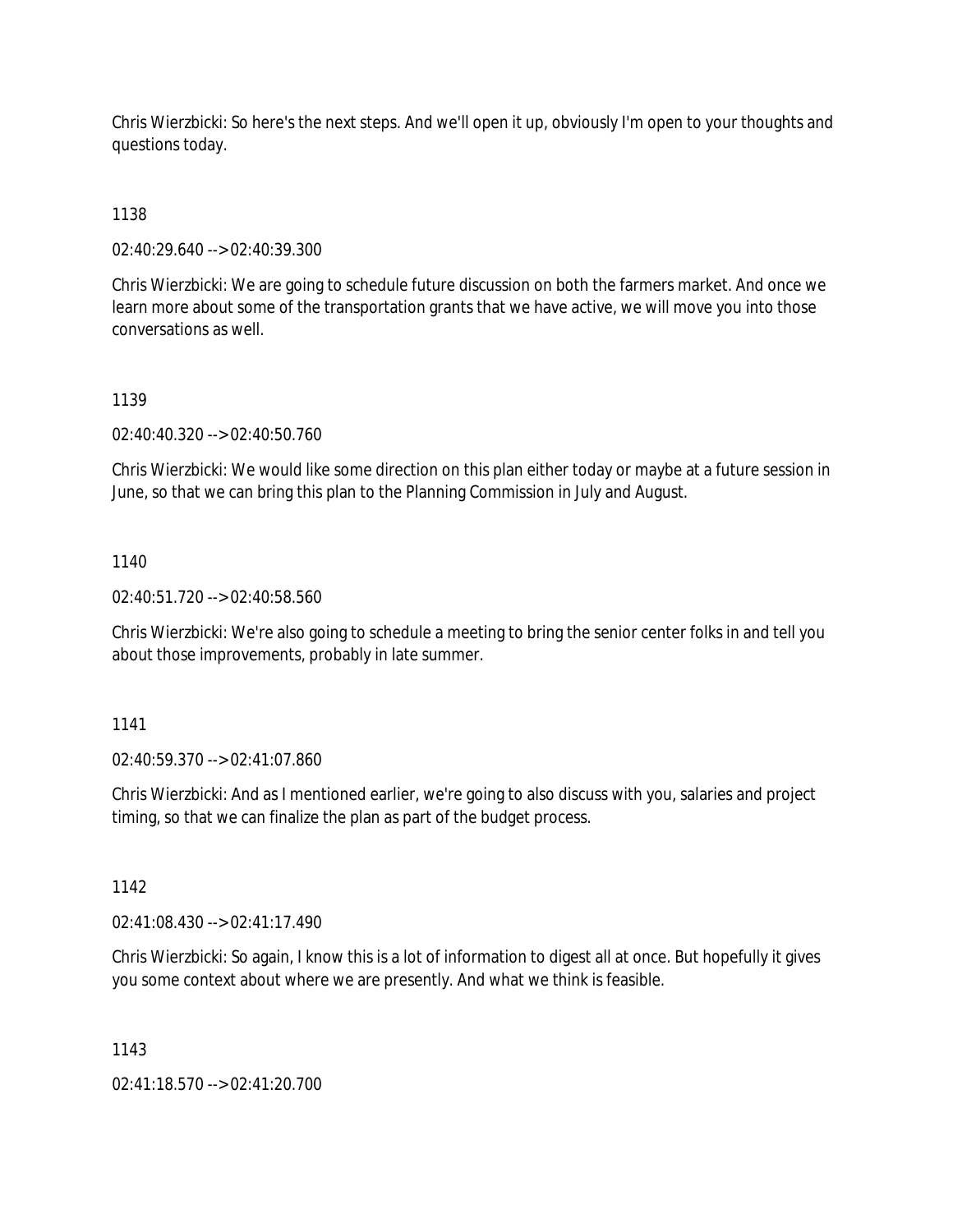Chris Wierzbicki: But of course we are open to discussion about

### 1144

02:41:21.810 --> 02:41:28.170

Chris Wierzbicki: What else should be included or how to tweak this or what else you're interested in. So thanks for giving me your time to go through that.

## 1145

02:41:29.430 --> 02:41:32.100

Leslie Schneider: Thank you so much, Chris, I do have a question.

1146

02:41:34.170 --> 02:41:34.620

Leslie Schneider: So,

1147

02:41:37.260 --> 02:41:42.720

Leslie Schneider: I've just this year, I've been on the 305

### 1148

02:41:44.250 --> 02:41:49.980

Leslie Schneider: Group that, you know, gets together to talk about the roundabouts and whatnot on 305 and you know you were there so I

# 1149

02:41:51.420 --> 02:42:02.460

Leslie Schneider: So what we both know is that the the round about at day road is not funded right now you know in terms, there is some money for planning that is sort of earmarked for that, but

1150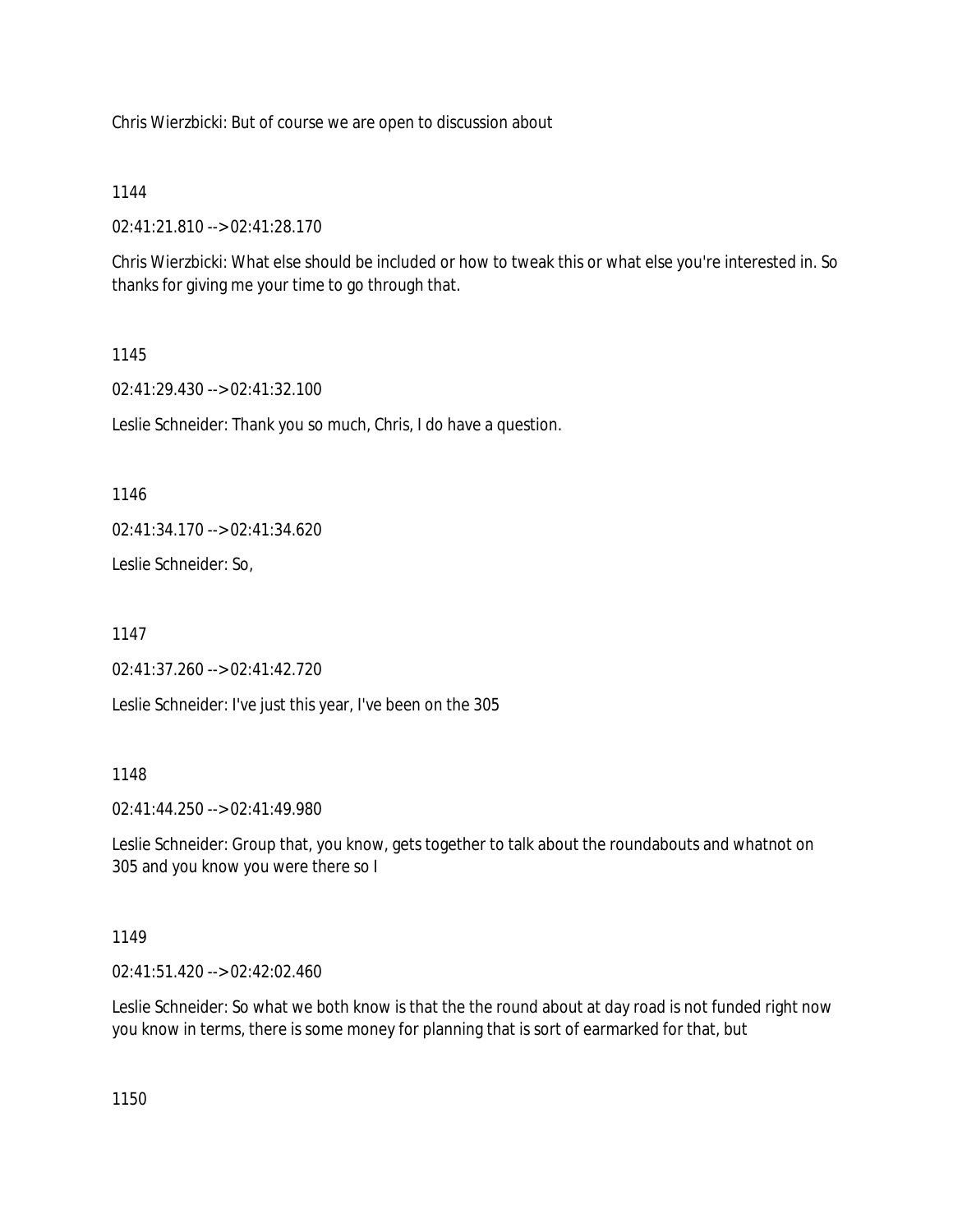02:42:03.270 --> 02:42:16.680

Leslie Schneider: But there's not enough money overall to do all projects and this one was particularly problematic. And so, you know, it doesn't have funding, but it was also as COUNCILMEMBER Medina stated at the time, it's, it's a high priority intersection

1151

02:42:18.720 --> 02:42:26.640

Leslie Schneider: What if we were to take the lead on coming up with a solution for that intersection, which may or may not be around about

1152

02:42:28.890 --> 02:42:44.880

Leslie Schneider: So just, you know, looking at how pulls both took the lead on the Johnson road intersection and really kind of got their own needs and you know they got their own solution done for that intersection, could we be looking at something similar.

1153

02:42:47.340 --> 02:42:51.030

Leslie Schneider: Towards the the planning for that intersection. So we could

1154

02:42:52.890 --> 02:43:04.350

Leslie Schneider: You know, look at the, so the urban character of the parking lot, you know, the way that it was proposed by wash dot was to be paved and maybe that's not ideal for a Bainbridge solution.

1155

02:43:05.430 --> 02:43:11.940

Leslie Schneider: Improved vision for multimodal facilities protecting the land trust and and veterinary clinic.

1156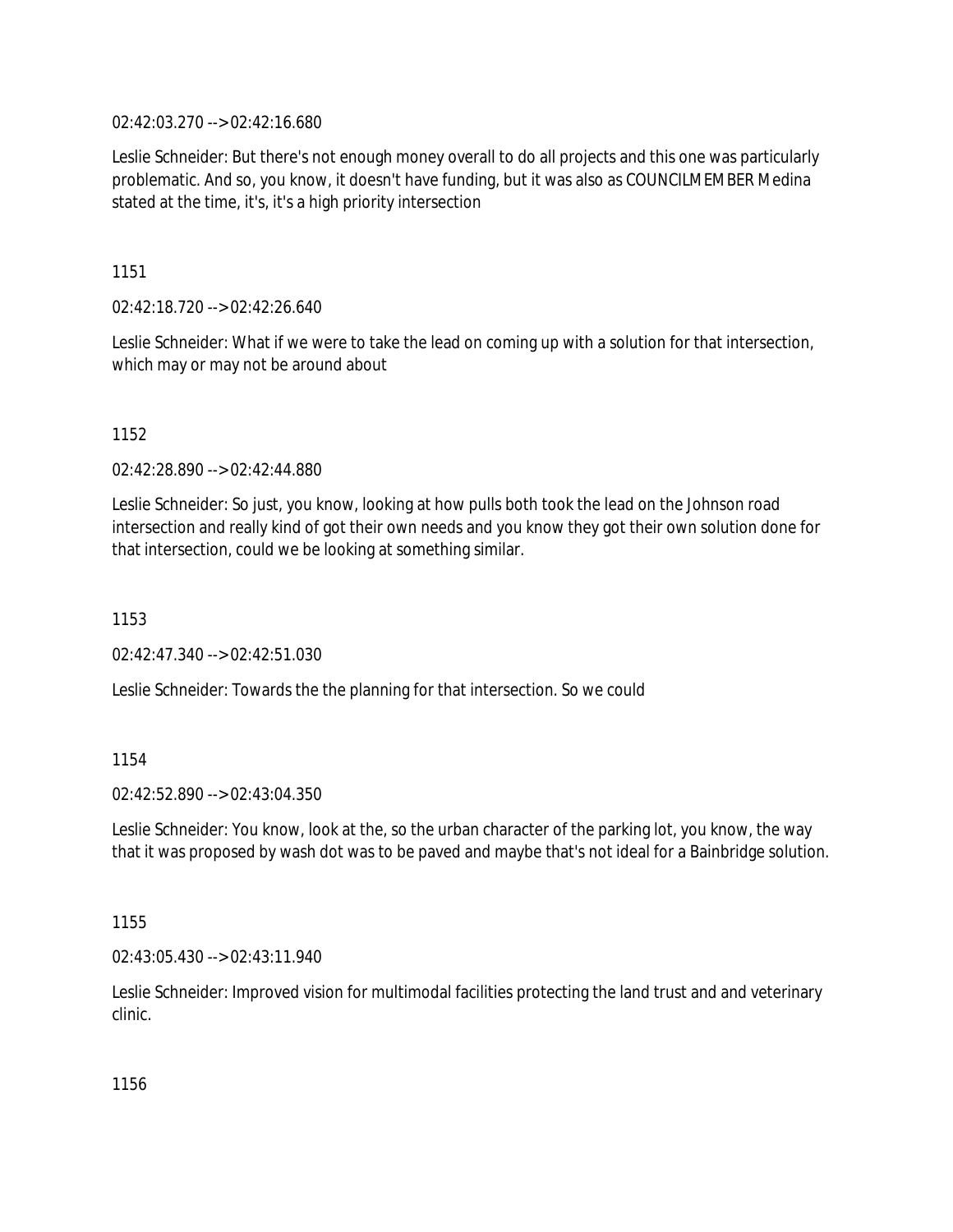02:43:13.380 --> 02:43:20.430

Leslie Schneider: It was, what do you think about sort of taking a proactive approach to a solution for that intersection

1157

02:43:23.280 --> 02:43:31.620

Leslie Schneider: And and potentially getting grant funding to go, you know, to get applied to the design for that highly important regional

1158

02:43:34.290 --> 02:43:35.310

Leslie Schneider: Infrastructure

1159

02:43:36.660 --> 02:43:46.170

Chris Wierzbicki: Well, two thoughts on that. One is that will want to pay really close attention to how this design money that's been allocated for the project gets bent, if that's something we're interested in because

1160

02:43:47.310 --> 02:43:54.090

Chris Wierzbicki: Obviously, we want to spend that money in a way that that aligns with our goals if that's something we want to do.

1161

02:43:55.230 --> 02:44:02.040

Chris Wierzbicki: So, and I haven't. I don't have any word on when that it's anticipated to start up again I dissipate, it will probably be next year.

1162

02:44:03.330 --> 02:44:18.810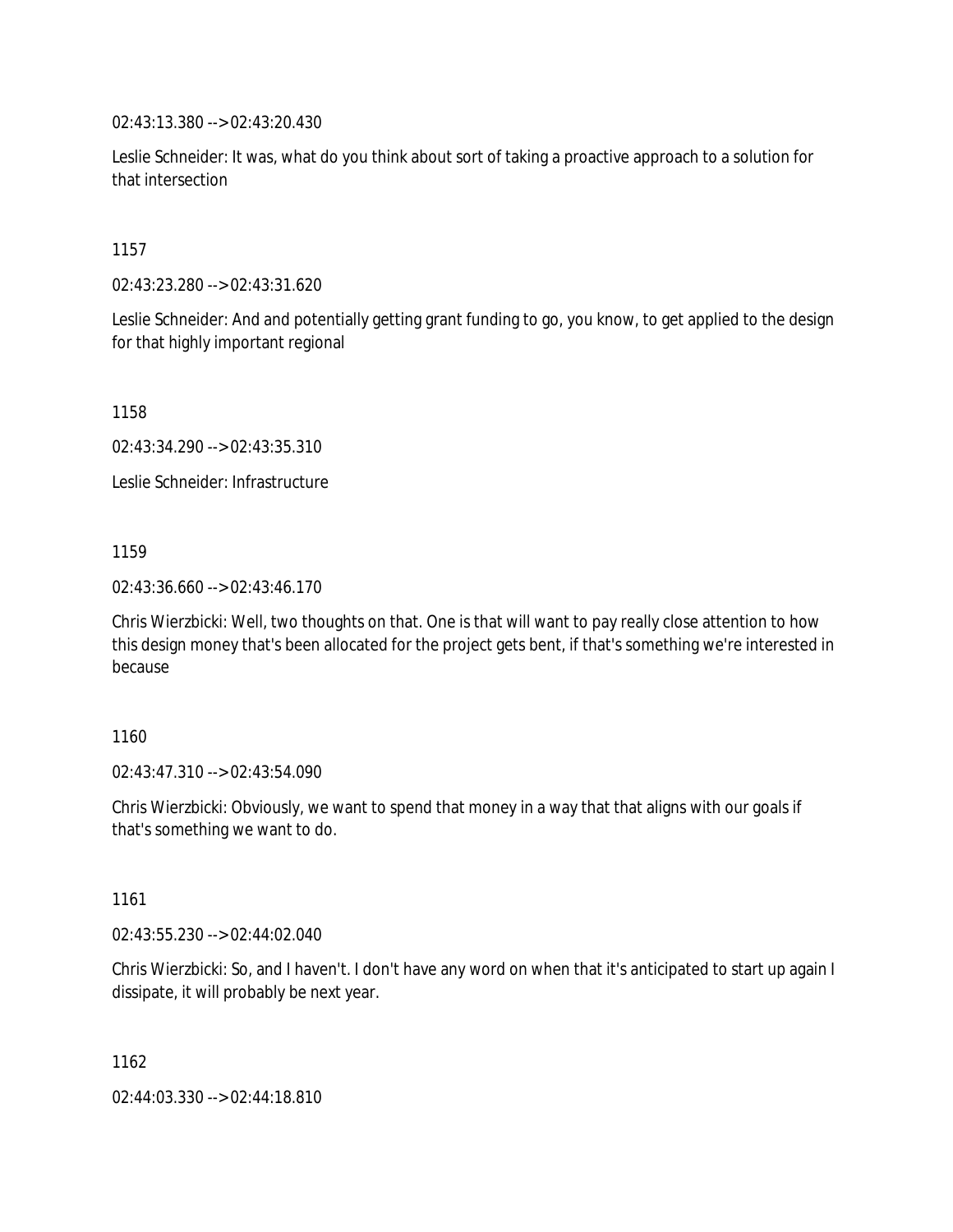Chris Wierzbicki: Secondly, we are. This was the year to apply for the type of Federal funds that are available to support those types of projects the regional funding part. So the next cycle won't be until two years from now. So we have some time to think about whether that's the right thing for us.

1163

02:44:20.850 --> 02:44:31.500

Chris Wierzbicki: But like I said, if we, if we think we want to head in that direction we should make sure we pay close attention to how these design funds gets spent spent and I think that's the wash dots intent is the loop us into that process.

1164

02:44:32.370 --> 02:44:38.280

Chris Wierzbicki: So that we can help guide them into something that we want to see there. So there'll be, I think, an opportunity to have that discussion again.

1165

02:44:38.640 --> 02:44:44.430

Leslie Schneider: OK, I see a couple other hands up, but just a quick follow up question. So what did, did we end up

1166

02:44:45.510 --> 02:44:48.210

Leslie Schneider: Submitting anything for the grant funds for this cycle.

1167

02:44:48.990 --> 02:44:56.130

Chris Wierzbicki: We did we submitted for transportation projects original project, which was the continuation of the of the SEO trail.

1168

02:44:57.300 --> 02:45:05.790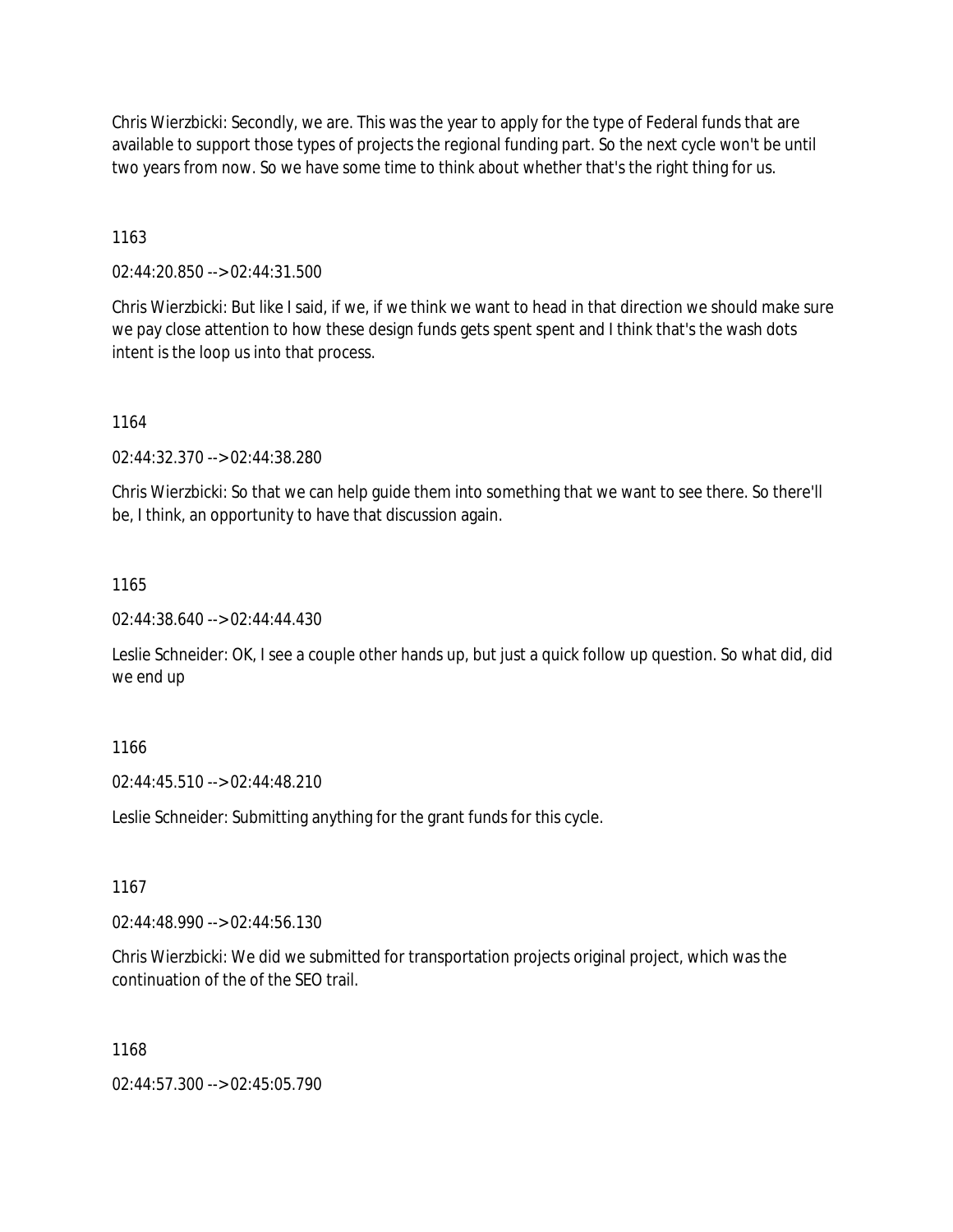Chris Wierzbicki: What COUNCILMEMBER deeds was mentioning from the end of this constant trail up to the intersection with Madison. It doesn't look like that project is moving forward.

1169

02:45:06.780 --> 02:45:17.430

Chris Wierzbicki: And then, tomorrow, we have the discussion about the three of our non motorized projects that we've proposed two of them are already in the plan. That's the eagle harbor core 40 project and the

1170

02:45:18.510 --> 02:45:20.970

Chris Wierzbicki: Buckland Hill Linwood center core 40

1171

02:45:22.050 --> 02:45:25.410

Chris Wierzbicki: The third project is the Valley Road project that you saw earlier.

1172

02:45:25.890 --> 02:45:28.770

Leslie Schneider: Right, and those are the ones that you propose through the transport meeting right

1173

02:45:28.950 --> 02:45:37.380

Leslie Schneider: That's correct, yeah. Okay. All right. Thank you. So, sorry I'm not sure if it's deputy mayor or council member Hi topless.

1174

02:45:38.790 --> 02:45:40.860

Leslie Schneider: COUNCILMEMBER hi topless. You want to jump in.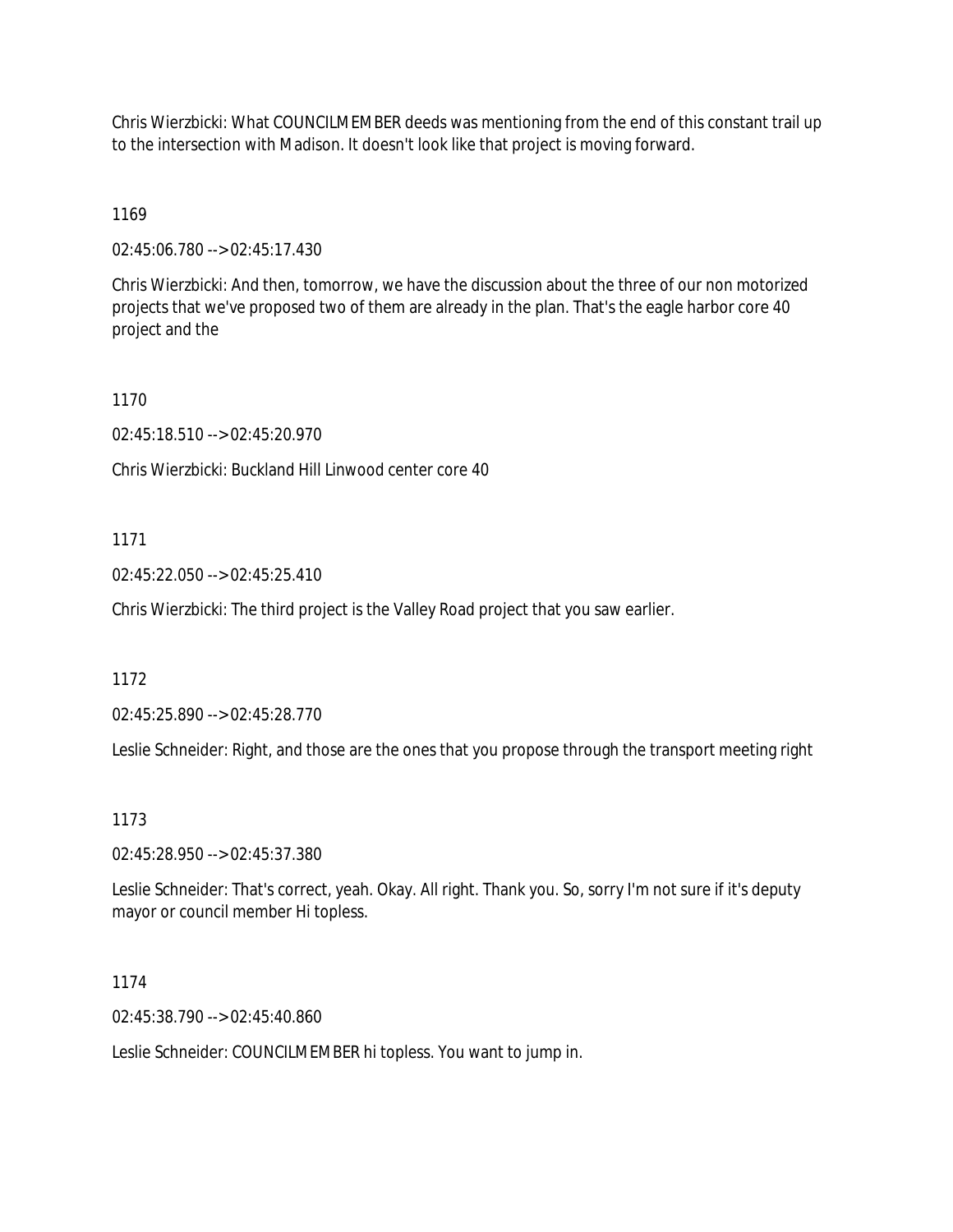02:45:43.200 --> 02:46:00.030

Kirsten Hytopoulos: Yeah, so I just had a question about what the driver is for the addition of the West Winslow way stuff. I just to be completely frank, I mean, is this any, any way needed by the hotel is this at all based on impacts to adjacent properties from that increased use

1176

02:46:00.570 --> 02:46:07.170

Chris Wierzbicki: Yeah, actually, if the hotel goes through there. Is it goes through in the way it's currently proposed.

1177

02:46:07.830 --> 02:46:22.140

Chris Wierzbicki: There is some funding set aside for them to make some significant improvements to that section of the quarter to the tune of the mountain that we've added to the plan. So there's a possibility that that project could get depending on the status of that project could get built with

1178

02:46:23.250 --> 02:46:26.250

Chris Wierzbicki: A majority of the funds from that, from the hotel.

1179

02:46:27.060 --> 02:46:38.310

Chris Wierzbicki: We're adding it to the list anyway because it's just such a dire need that section of the road is really very heavily traveled. It's really in bad shape the pavement is completely broken out there patching it all the time.

1180

02:46:39.180 --> 02:46:52.350

Chris Wierzbicki: There's a lack of sidewalks and a lack of good infrastructure underground there so it makes sense from a infrastructure from a critical infrastructure perspective. But there's also some possibilities there could be a significant influx of funding there from another source.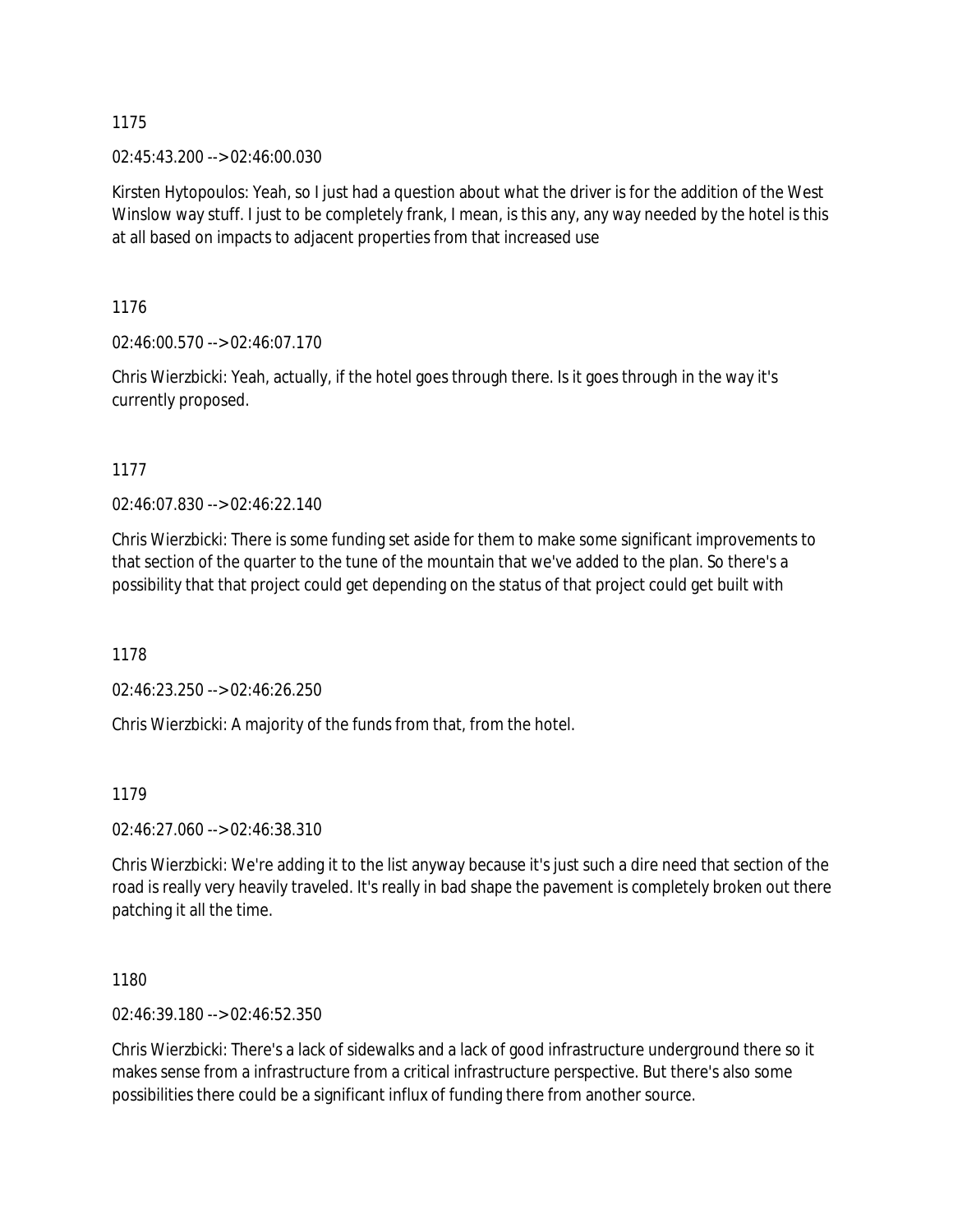1181 02:46:53.760 --> 02:46:54.030 Morgan Smith: But

1182

02:46:54.780 --> 02:46:55.620

Kirsten Hytopoulos: I just want to ask

1183

02:46:55.650 --> 02:47:02.340

Kirsten Hytopoulos: So if the hotel is built, will they be required to pay that part of the project, they will be required to pay for that.

1184

02:47:04.110 --> 02:47:09.990

Morgan Smith: And I just highlight COUNCILMEMBER topless and thank you. Remember, but for others to add a little history.

1185

02:47:10.260 --> 02:47:16.680

Morgan Smith: That was work that was planned as part of the Winslow way projects, you know, nearly 10 years ago, but due to a lack of funding.

1186

02:47:17.040 --> 02:47:26.910

Morgan Smith: West of Madison had to be set aside and to Chris's point. It's really in dire need and it's work that will be happy to move forward and need to move forward with it so

1187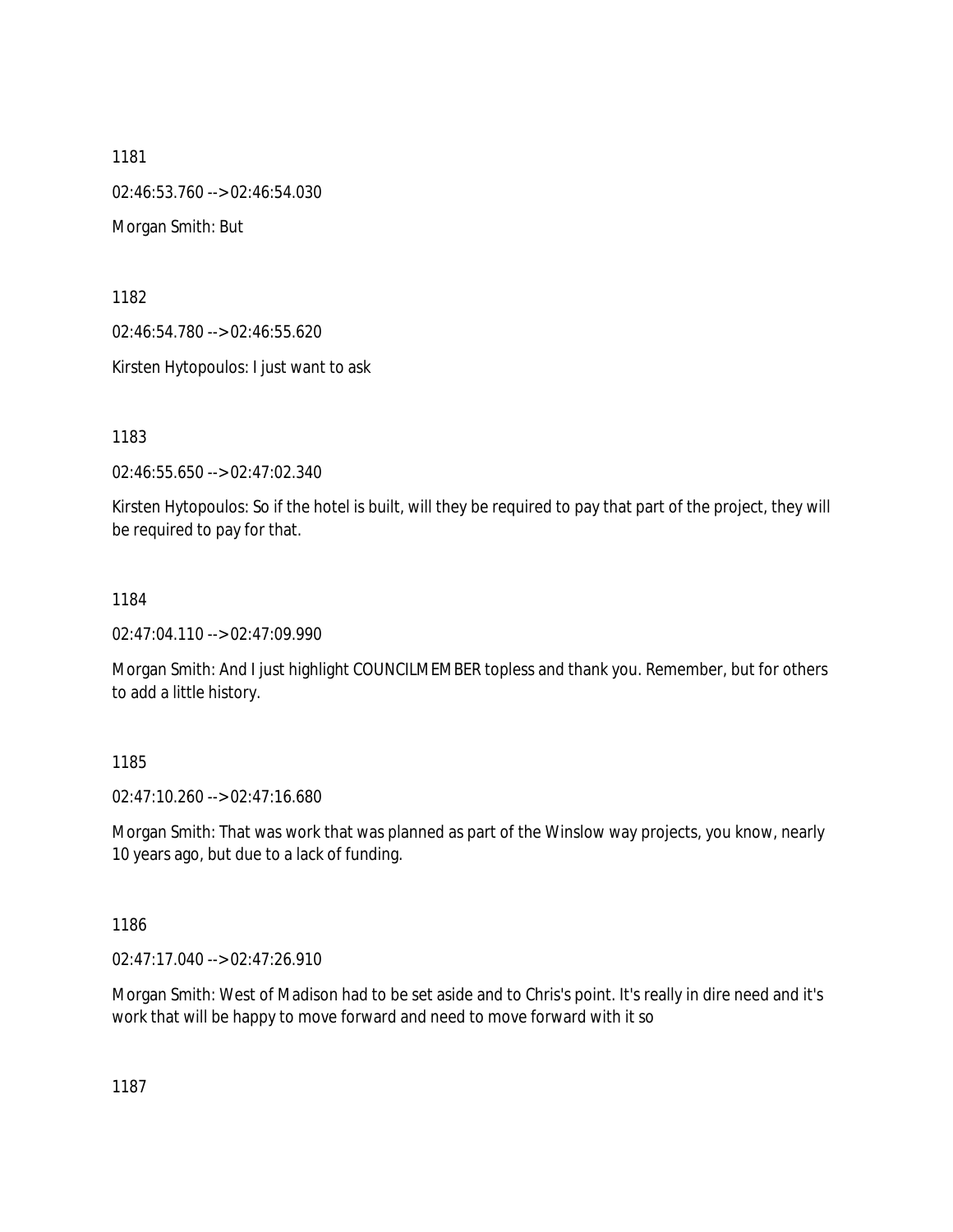02:47:29.460 --> 02:47:30.210

Leslie Schneider: Deputy Mayor

1188

02:47:31.260 --> 02:47:46.230

Rasham Nassar: Yes, thank you, thank you, public works director we respect a great presentation. I know we put it off for a number of weeks. So I'm really happy that we're diving into the material here tonight, and I have a question about a specific item that's on the

1189

02:47:47.520 --> 02:47:59.220

Rasham Nassar: On the list i don't i don't know that it wasn't a presentation, but the colorful list here, the sheet and it's in the green section and it's specifically the S or three or five Bridget high school road.

1190

02:48:00.270 --> 02:48:03.870

Rasham Nassar: Um, could you talk a little bit about that kind of where that

1191

02:48:05.280 --> 02:48:13.530

Chris Wierzbicki: Yeah, that was a project that was identified by a community member. I think it's highlighted on the list, we tried to identify which were staff projects and which were identified by the Community.

1192

02:48:14.130 --> 02:48:15.840

Chris Wierzbicki: That project that somebody submitted.

1193

02:48:16.560 --> 02:48:25.920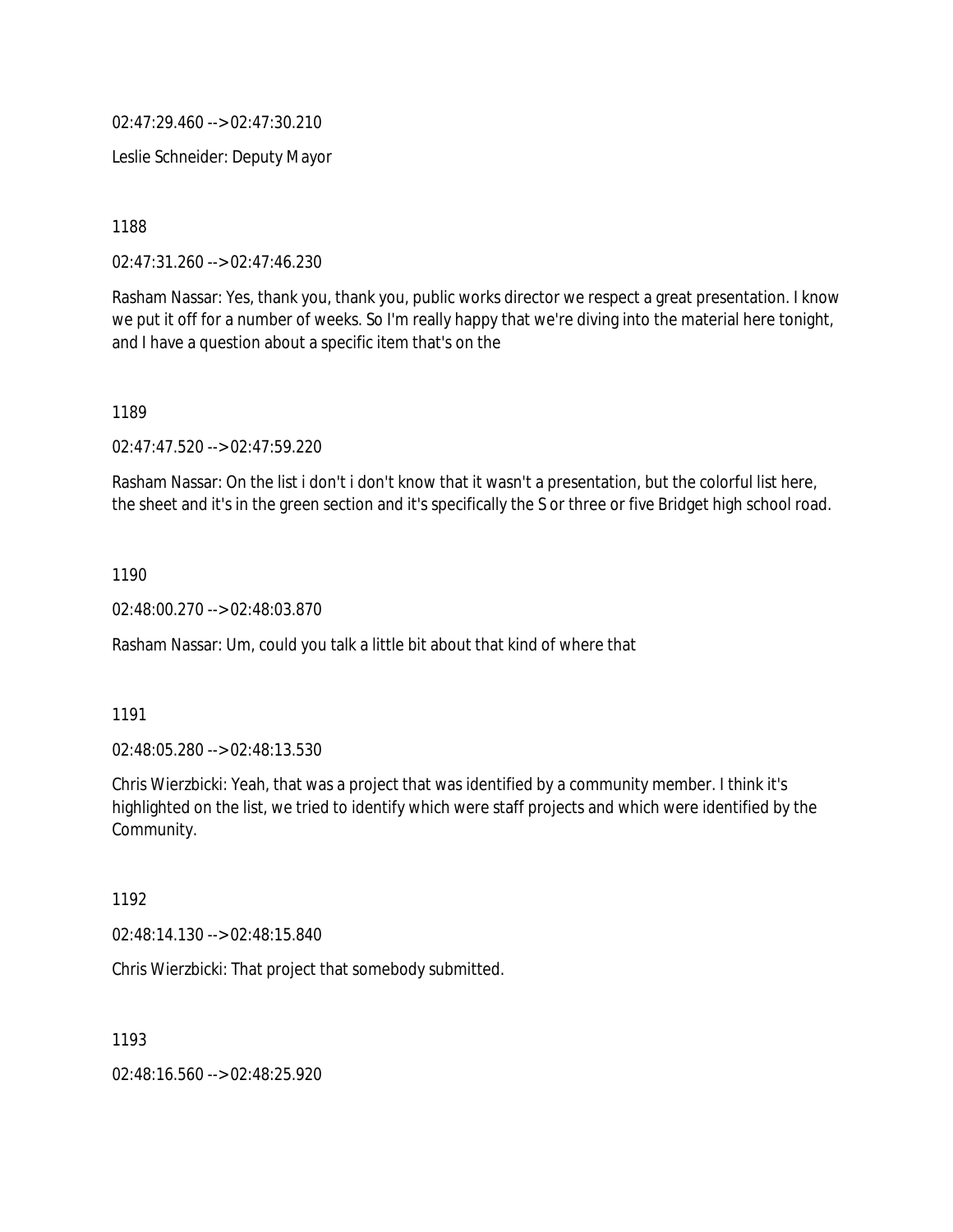Chris Wierzbicki: Thinking it would be a good idea to to have a pedestrian or non motorized bridge over the intersection there from one end of the SDO to the future of the next section, we're this currency trellis.

1194

02:48:26.340 --> 02:48:33.030

Chris Wierzbicki: It's a very expensive project they ranked really high. We did some just some preliminary ranking on those projects so that you could kind of see what

1195

02:48:35.250 --> 02:48:41.340

Chris Wierzbicki: Projects kind of rise to the surface and that one, you know, has a lot of good aspects to it. It's also very, very expensive.

### 1196

02:48:42.210 --> 02:48:56.310

Rasham Nassar: So I just want to be clear, the fact that it's on this list. Does that mean that staff is authorized to at whatever point they see fit to seek funding for any of the projects that appear on this list, or do they come to counsel for approval before

### 1197

02:48:57.030 --> 02:49:00.300

Rasham Nassar: grant applications are submitted. Can you just clarify that.

1198

02:49:00.720 --> 02:49:01.230

Rasham Nassar: Yeah, well,

1199

02:49:01.350 --> 02:49:04.590

Chris Wierzbicki: We're best to inform the Council before we apply for grants.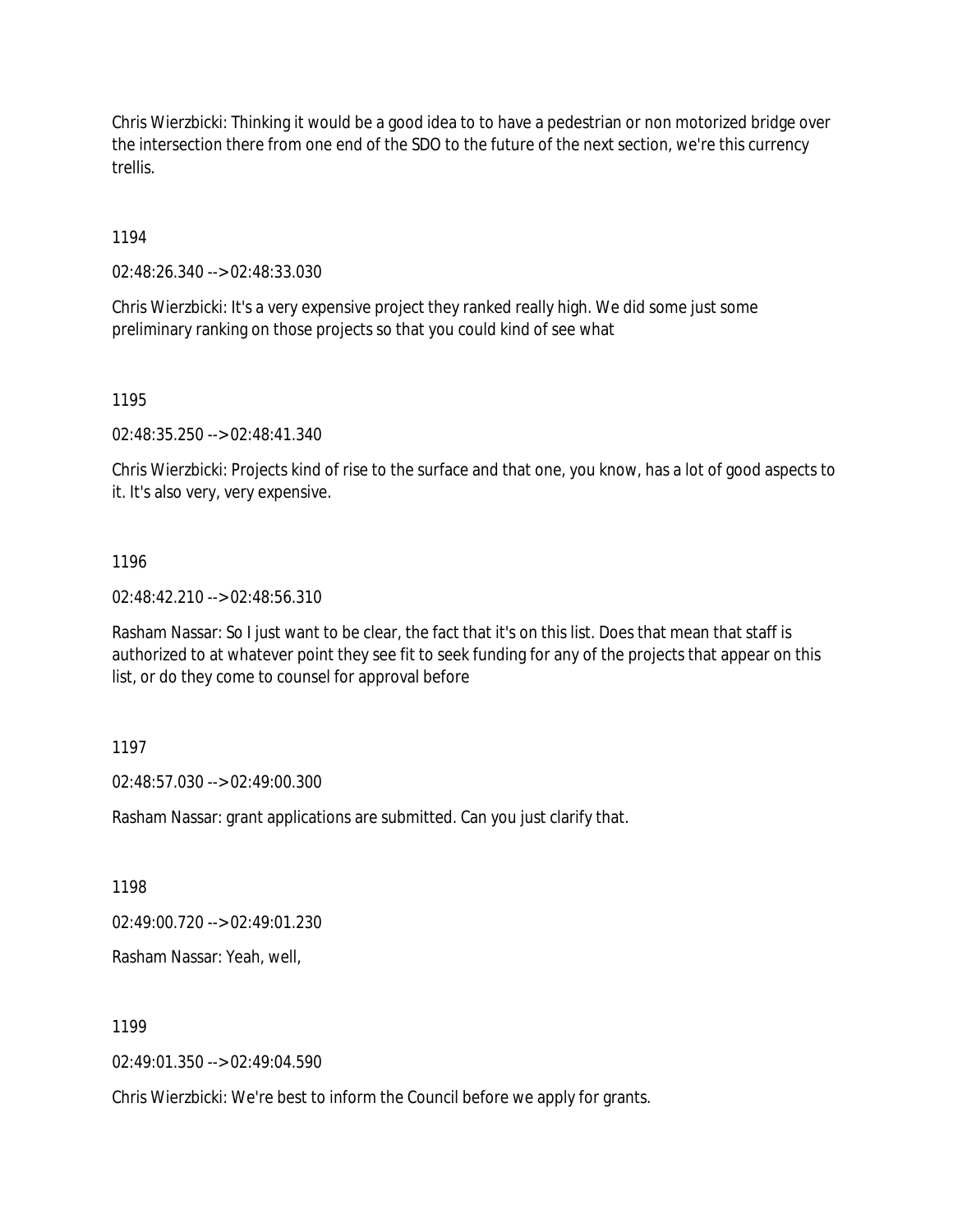02:49:05.730 --> 02:49:14.880

Chris Wierzbicki: The only, you know, we have the Valley Road project, which is the core 40 project you saw earlier today, which we haven't applied for and we had an opportunity to speak to the Council about that they got

1201

02:49:16.230 --> 02:49:24.330

Chris Wierzbicki: Delayed significantly by the coven situation, but we we passed along all that information to you. So we're not we're not out necessarily seeking grants for any of the things

1202

02:49:24.930 --> 02:49:36.690

Morgan Smith: I think just to clarify the list that you included in the package that's really just for transparency, we had a commitment to the Council to do a lot of intake and hear from community members or council members or anyone who wanted to propose projects.

1203

 $02.49.37.050 -> 02.49.53.400$ 

Morgan Smith: And we wanted to share with you what ideas people submitted that is not a working list that we are building off of our working list is the tip. So that's the go forward list. This is the just a you have some insight into what other things people brought forward for you.

1204

02:49:54.120 --> 02:49:59.100

Chris Wierzbicki: For example, someone suggested that we turn the old police station into a transportation museum, I'm

1205

02:50:01.290 --> 02:50:05.400

Chris Wierzbicki: Not sure how to estimate it. But you know, that's a wide range of of ideas out there.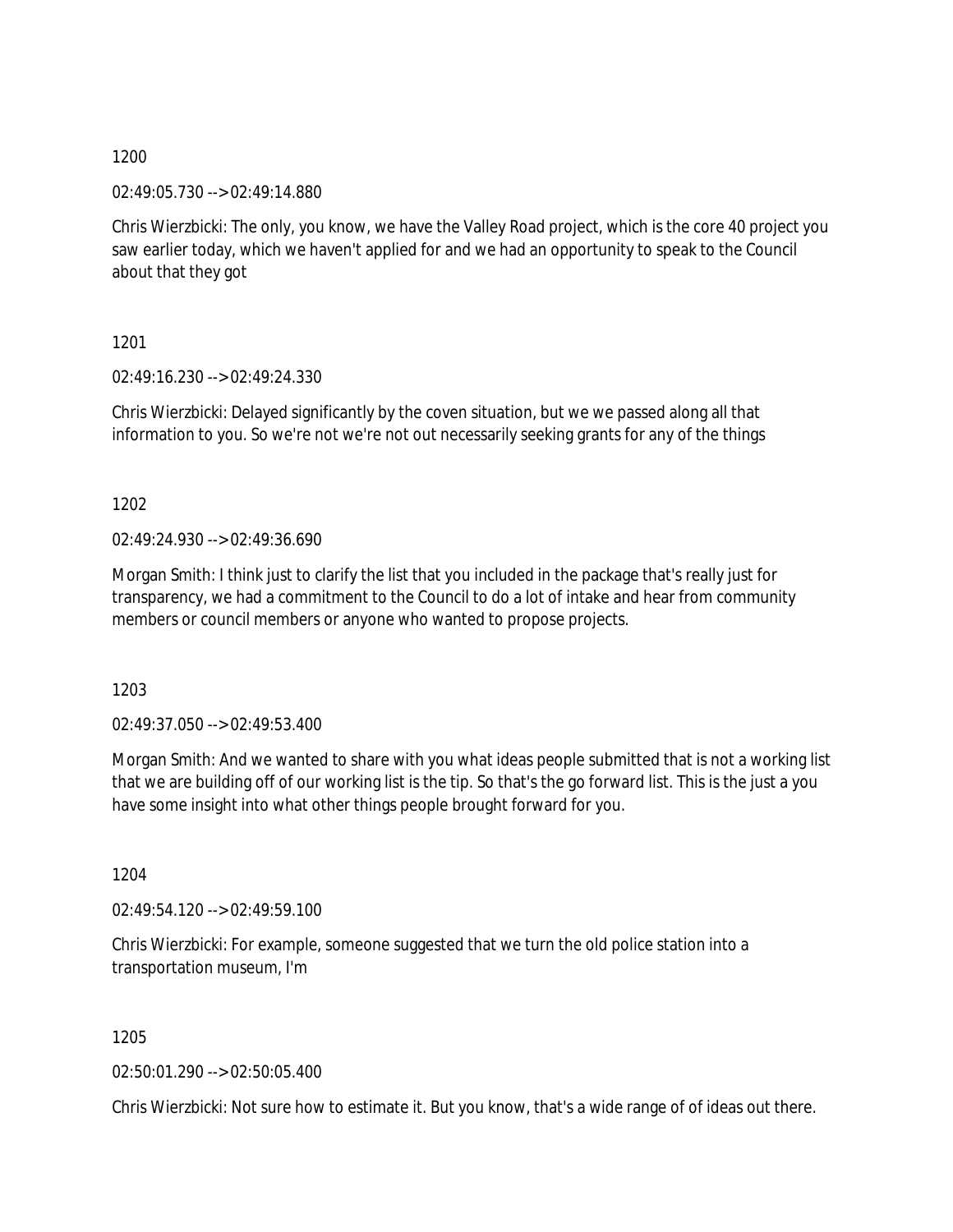02:50:05.790 --> 02:50:07.170

Rasham Nassar: I'm glad to see that one on there.

1207

02:50:08.700 --> 02:50:13.830

Rasham Nassar: And then on the subject of the St. Joe, since we're talking about. We've talked about it. Now it appears

1208

02:50:14.280 --> 02:50:20.250

Rasham Nassar: Sort of twice on this list with this county trail and then this community member proposal for the bridge up or 305

1209

02:50:21.210 --> 02:50:37.230

Rasham Nassar: That was a work plan priority item for the Council, I think in 2018 was it or 2019 it kind of fell off our list. And I don't recall that it's ever made it back on our agenda. So what is that coming or or are we going to have an opportunity to discuss the

1210

02:50:38.580 --> 02:50:43.740

Morgan Smith: I think our thinking is that that's very much an output of the sustainable transportation plan discussions.

1211

02:50:44.160 --> 02:50:52.650

Morgan Smith: Okay. Is that where the planning and the visioning and the momentum and priorities that emerged from those island wide.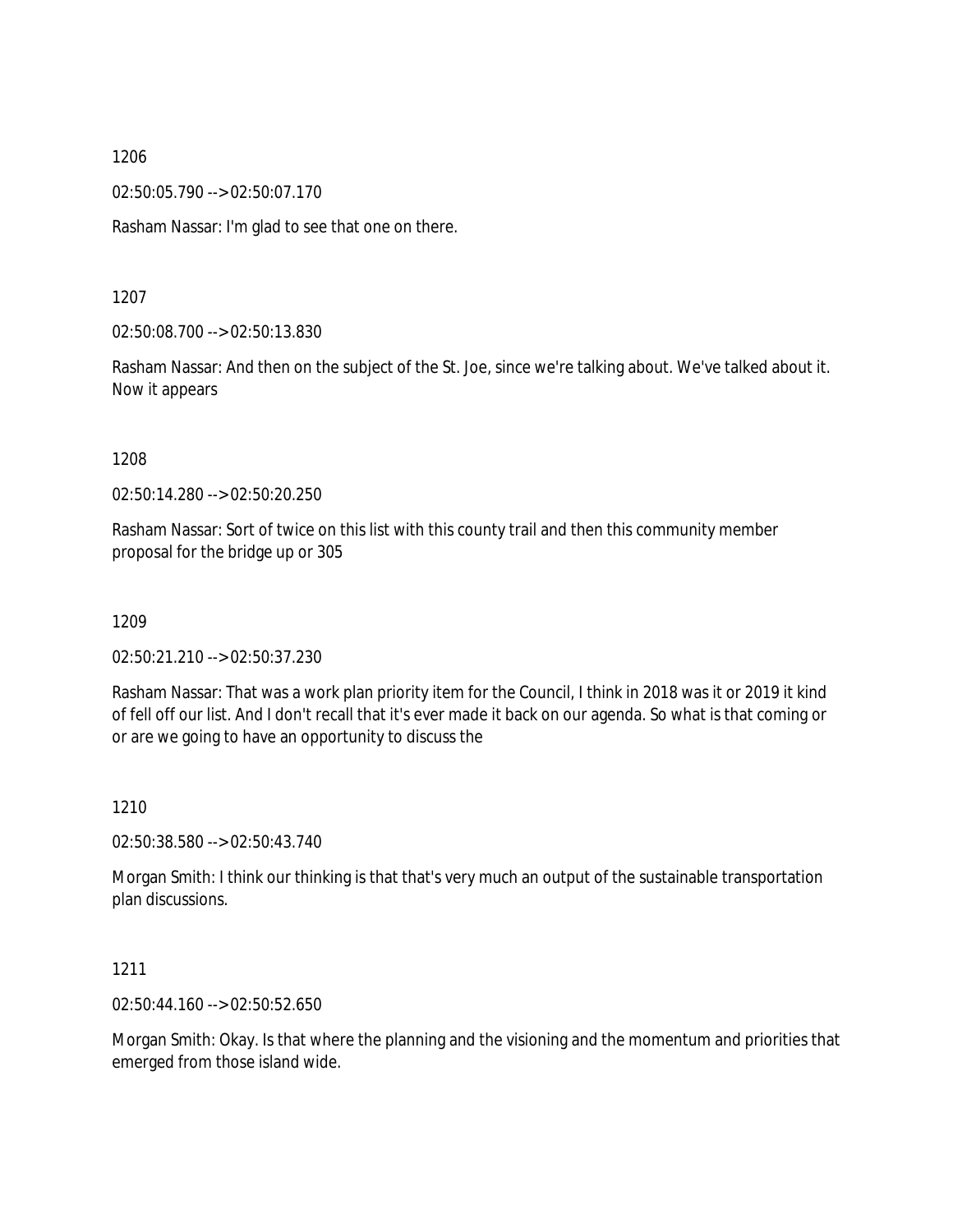02:50:53.070 --> 02:51:07.440

Morgan Smith: Discussions that that'll inform SEO and is the path forward that Council preferred rather than having kind of a SEO conversation and everything else, but to have it be integrated that Chris is that, yeah.

1213

02:51:07.560 --> 02:51:08.070

Absolutely.

1214

02:51:09.330 --> 02:51:10.560

Rasham Nassar: Okay, great. Thank you very much.

1215

02:51:12.600 --> 02:51:13.230

Leslie Schneider: I'm

1216

02:51:14.520 --> 02:51:24.690

Leslie Schneider: Kelsey overhead topless. You took your hand down, I guess. Okay. So is there anyone else that has questions for Chris Casanova Pollock.

1217

02:51:26.010 --> 02:51:29.310

Michael Pollock: Okay, this might be a little soon for you, but

1218

02:51:29.970 --> 02:51:47.700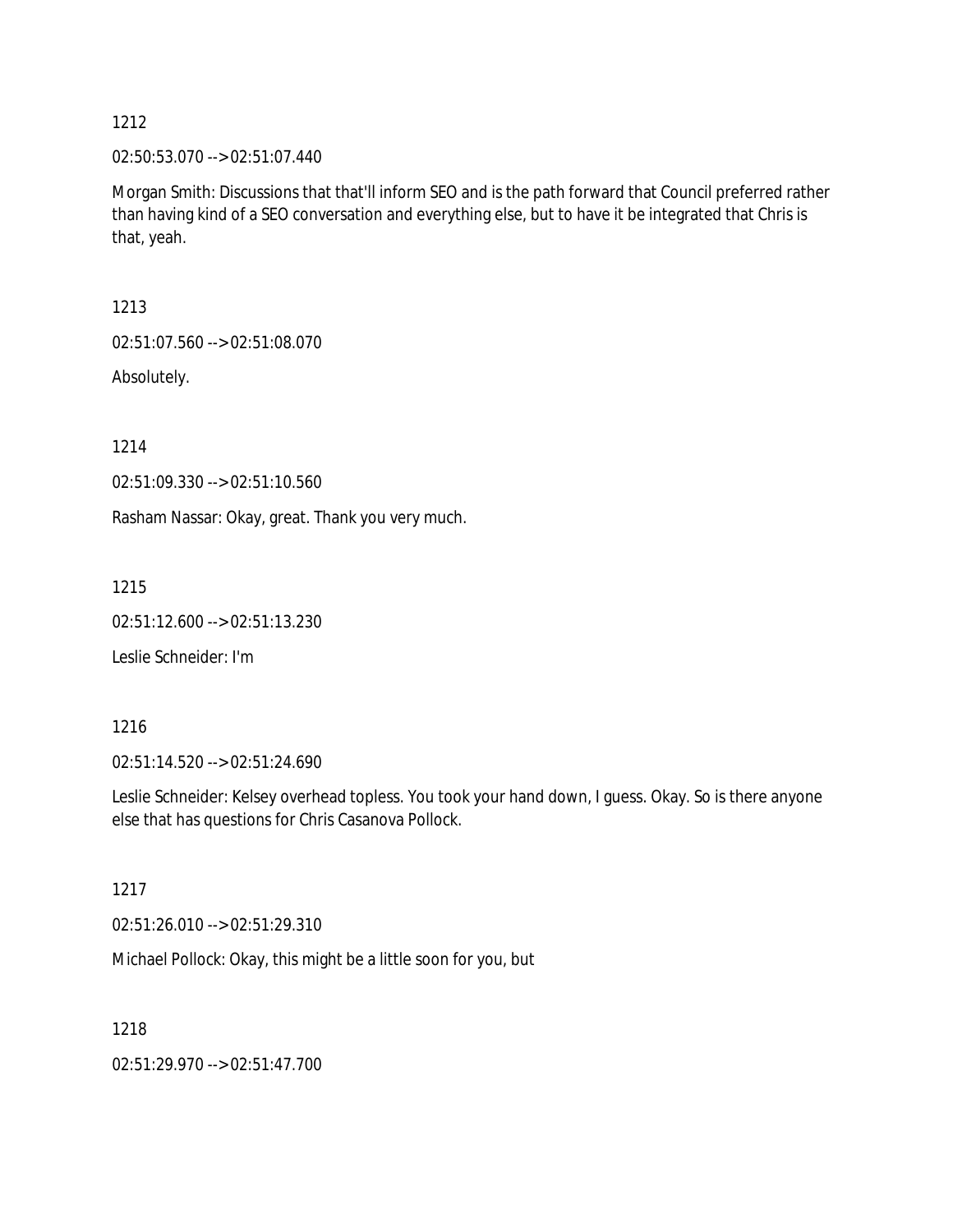Michael Pollock: How are you going to look at these things through a climate lens as I looked at them. I was like, Wow, that's a lot of pavement. You got proposed there. So, and that, you know, how's the climate effects in particular that some users are concrete uses a lot of greenhouse gases.

1219

02:51:49.050 --> 02:51:49.410

Leslie Schneider: So,

1220

02:51:50.220 --> 02:51:54.180

Michael Pollock: You have any thoughts on that or you just want to get back to me in a few months or

1221

02:51:55.620 --> 02:52:00.180

Chris Wierzbicki: Yeah. Well, I think you had a good discussion tonight about kicking that off. We are certainly

1222

02:52:01.230 --> 02:52:05.670

Chris Wierzbicki: Amenable to trying to figure out how to apply the climate lens to some of these projects.

1223

02:52:07.350 --> 02:52:11.100

Chris Wierzbicki: I think you know I highlighted that for you and just in the

1224

02:52:12.510 --> 02:52:15.450

Chris Wierzbicki: SOME INFORMATION THAT WENT OUT ABOUT THE COUNTRY CLUB road project, which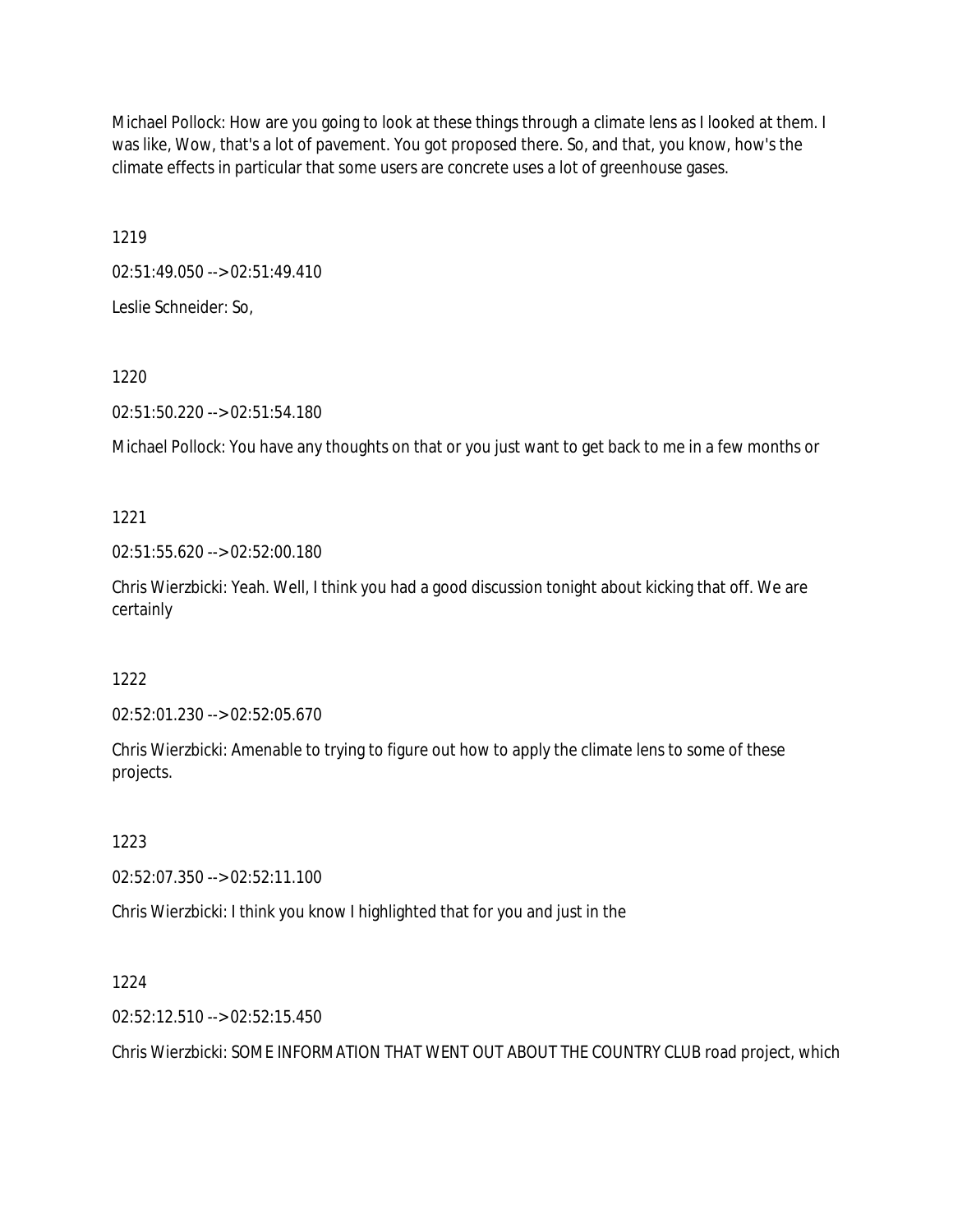02:52:15.930 --> 02:52:21.480

Chris Wierzbicki: Slightly different animal than what you're discussing in terms of, you know, what is the kind of greenhouse gas emissions impacts of a project, but

### 1226

02:52:21.810 --> 02:52:31.740

Chris Wierzbicki: We have a lot of shoreline roads and what are, what is going to be our policy on spending a lot of money on shoreline roads that we know are going to continue to erode or flood over the next 20 to 50 years

## 1227

02:52:33.060 --> 02:52:40.650

Chris Wierzbicki: We had a discussion just about that last week when we talked about the eagle harbor fish passage project we did look pretty significantly

# 1228

02:52:41.190 --> 02:52:47.340

Chris Wierzbicki: For the first time at what sea level rise conditions, how that would impact that potential fish passage there.

### 1229

02:52:47.790 --> 02:52:59.670

Chris Wierzbicki: And came up with some reasonable conclusions that it's still made sense to invest those funds. But that's the kind of thing that we'd be like, we'd like to be doing more of and giving you that information on so you can make it part of your decision making framework because

1230

02:53:00.720 --> 02:53:03.420

Chris Wierzbicki: We're going to be faced with it. I think a lot sooner and a lot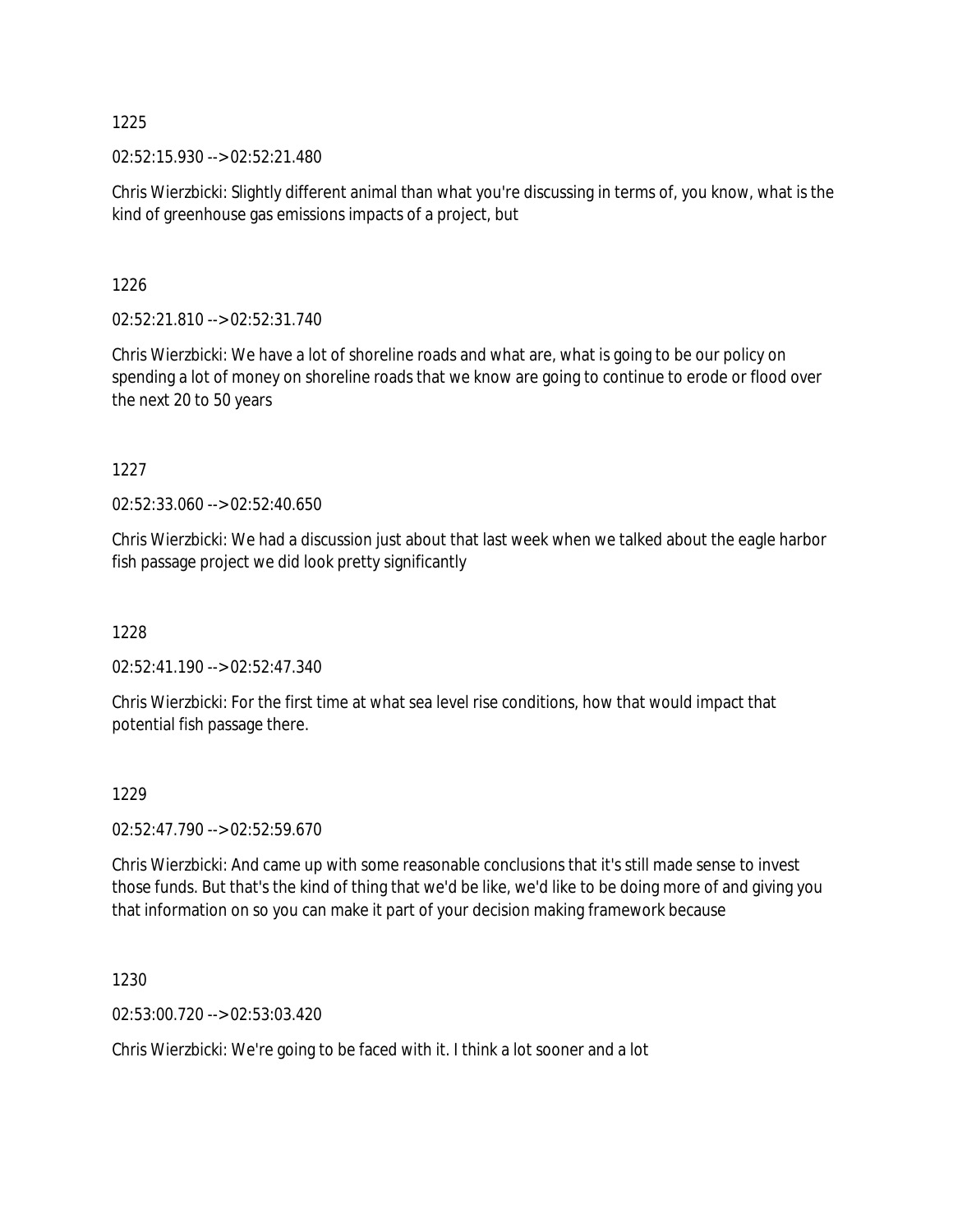02:53:04.860 --> 02:53:14.310

Chris Wierzbicki: A lot more often, when it, when it comes to how climate is impacting the facilities that we have and it's also a great would be great to think about what you described it as, you know, what are the

1232

02:53:14.790 --> 02:53:24.510

Chris Wierzbicki: What are the greenhouse gas impacts of the project itself and or of the construction or the materials we use so there's there's kind of two flavors of things there that we could spend a lot of time on if we

1233

02:53:38.280 --> 02:53:39.630

Leslie Schneider: Should just keep it off mute.

1234

02:53:42.990 --> 02:53:47.250

Leslie Schneider: So, Deputy Mayor, you've got your hand up. I'm assuming that that might be leftover

1235

02:53:49.920 --> 02:53:58.260

Leslie Schneider: Okay, we're good there. Alright, so, wow, this has been powerful. Um, so I guess my my just my final question is

1236

02:54:00.330 --> 02:54:10.410

Leslie Schneider: What are you, what are you taking away sort of from our wish list or, you know, questions or whatever, is there a

1237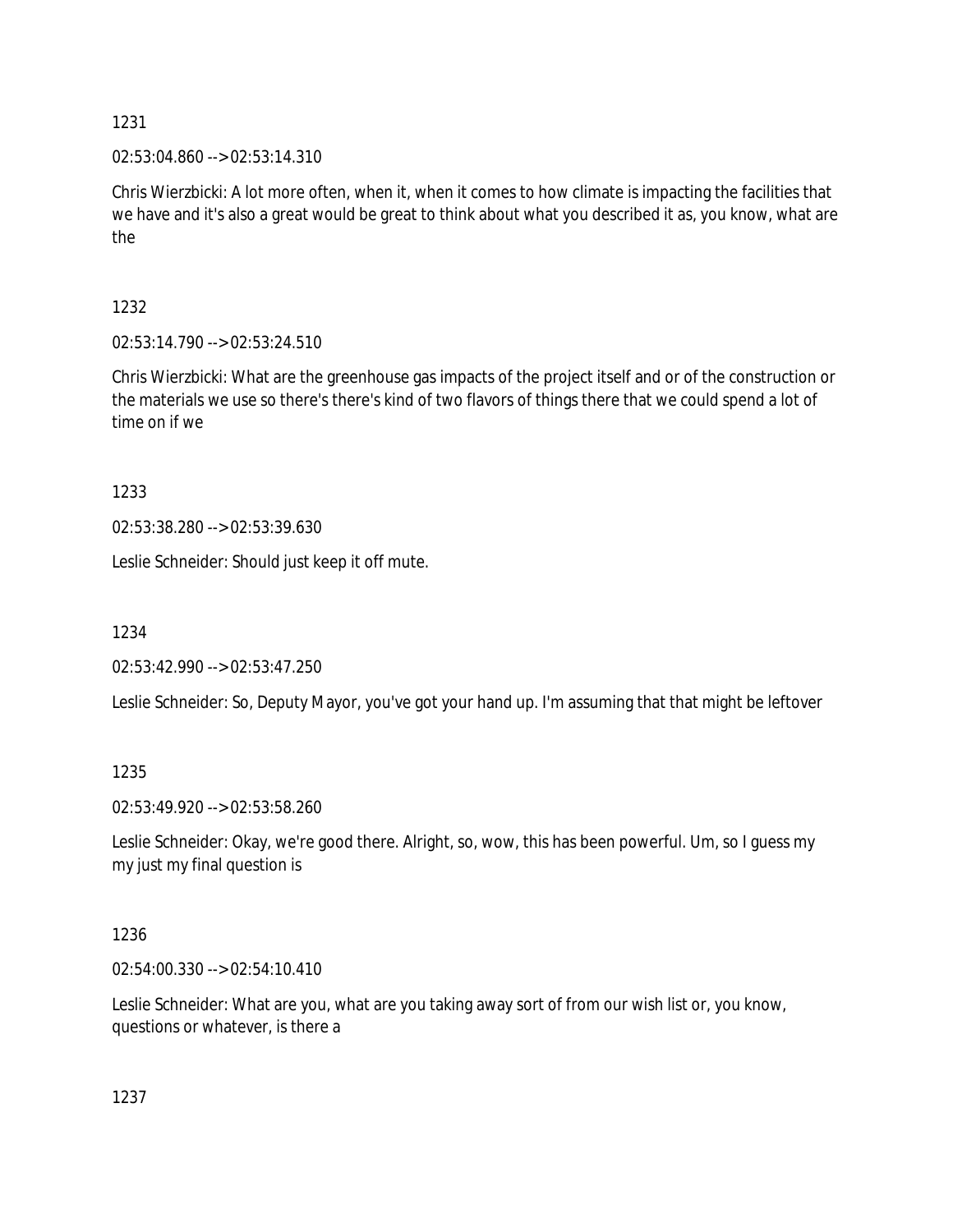02:54:12.150 --> 02:54:16.380

Chris Wierzbicki: Look, let's do this. So we had proposed to come back to you to talk about

1238

02:54:17.610 --> 02:54:24.390

Chris Wierzbicki: A little bit more about the farmers market projects because you did ask us to spend some time looking into that. So we'll come back to you with that information.

1239

02:54:25.050 --> 02:54:32.910

Chris Wierzbicki: When we do that, will also likely have some information on some of the grant applications that we have pending out there will know a little bit more about where we stand on non motorized transportation

1240

02:54:33.960 --> 02:54:40.410

Chris Wierzbicki: And maybe you can all give this a little bit of thought in between now and then and see if there's other things you want to discuss or projects you want to

1241

02:54:40.800 --> 02:54:47.130

Chris Wierzbicki: Think about including or other strategies and we can have an opportunity to do that. Hopefully in June.

1242

02:54:47.790 --> 02:54:59.070

Chris Wierzbicki: Because I guess or in early July. Because as I said, we're trying to bring at least a draft plan to the planning commission for their review late July early August and that plan doesn't have to be rock solid. It just has to have, you know,

1243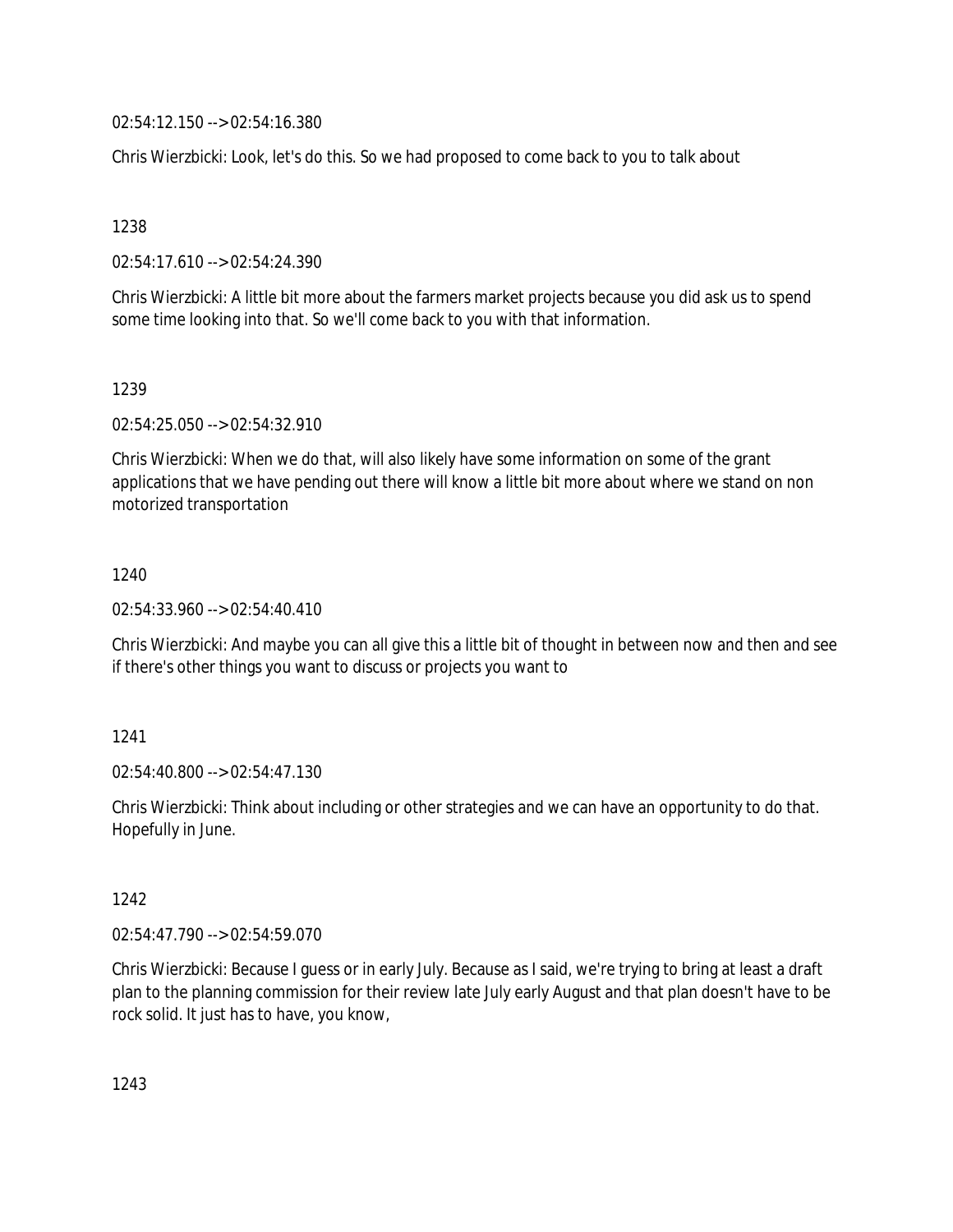02:55:00.510 --> 02:55:05.880

Chris Wierzbicki: 80 80% of what the city's planning to do so they can compare it against the comp plan.

1244

02:55:06.570 --> 02:55:15.780

Leslie Schneider: And then can we also assume that the outcome of this sustainable transportation plan might end up with some changes to this tip as well as that fair

1245

02:55:17.100 --> 02:55:20.130

Chris Wierzbicki: Component, your mind is that you can update this plan anytime you want.

1246

02:55:20.700 --> 02:55:33.780

Chris Wierzbicki: You know really the purpose of today was to give to start laying a foundation so that you can have a successful by annual budget process discussion to know where the, where this money stands and know if you want to take money in or out of that pot to find other things.

1247

02:55:33.840 --> 02:55:39.210

Morgan Smith: So, okay, and very flex a little more flexible than I'd like to leave you with.

1248

02:55:41.460 --> 02:55:47.340

Morgan Smith: We do need to get some precision around the math side of it. Because when we bring a balanced budget.

1249

02:55:47.790 --> 02:55:58.770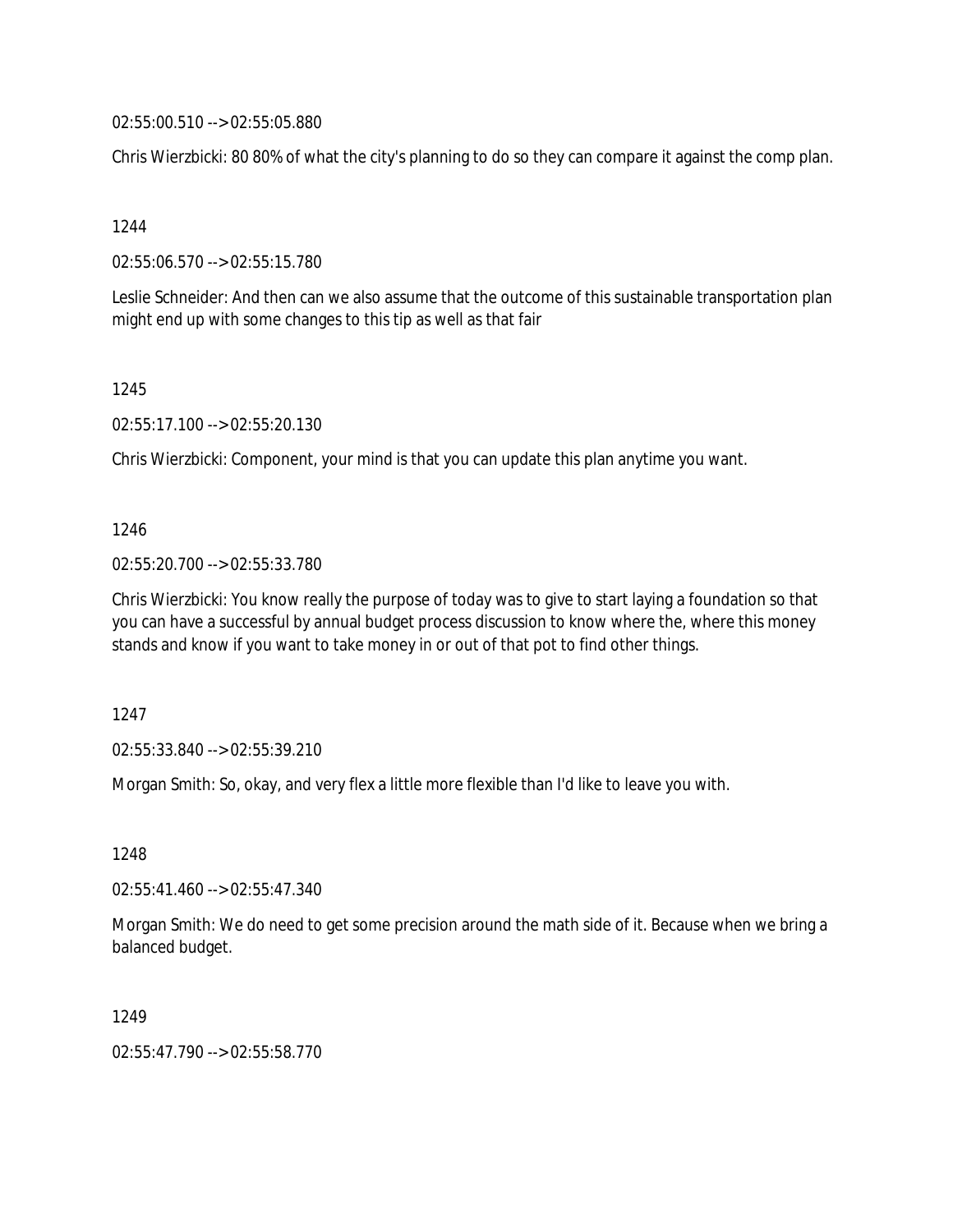Morgan Smith: In September, it'll be method assumes a certain amount of contributions for this tip. And that's a really significant driver because so a relatively small share of the city's budget is discretionary.

1250

02:55:59.310 --> 02:56:10.440

Morgan Smith: So when he comes back in June. I think that will basically represent wherever that discussion concludes that'll be kind of a handshake for the baseline tip that will plan for in the budget.

### 1251

02:56:10.950 --> 02:56:20.460

Morgan Smith: Except for these two kind of sidebar conversations that he's also going to bring to you. So everybody should should assume that the draft. He's presented today is our working draft.

### 1252

02:56:20.910 --> 02:56:35.250

Morgan Smith: And use our next conversation to make that move from working draft to formal draft and then that's what gets baked into the proposed budget for the most part, unless there are significant things that change in the 60 days after that.

1253

02:56:37.110 --> 02:56:52.290

Leslie Schneider: All right. Well, thank you very much. Really appreciate it. Chris great presentation. A lot of information we're we got through it. Appreciate it. Great, thanks. Um so council. I'm thinking maybe we do we want to take a quick break.

1254

02:56:53.340 --> 02:56:53.850

Leslie Schneider: We

1255

02:56:54.960 --> 02:57:01.860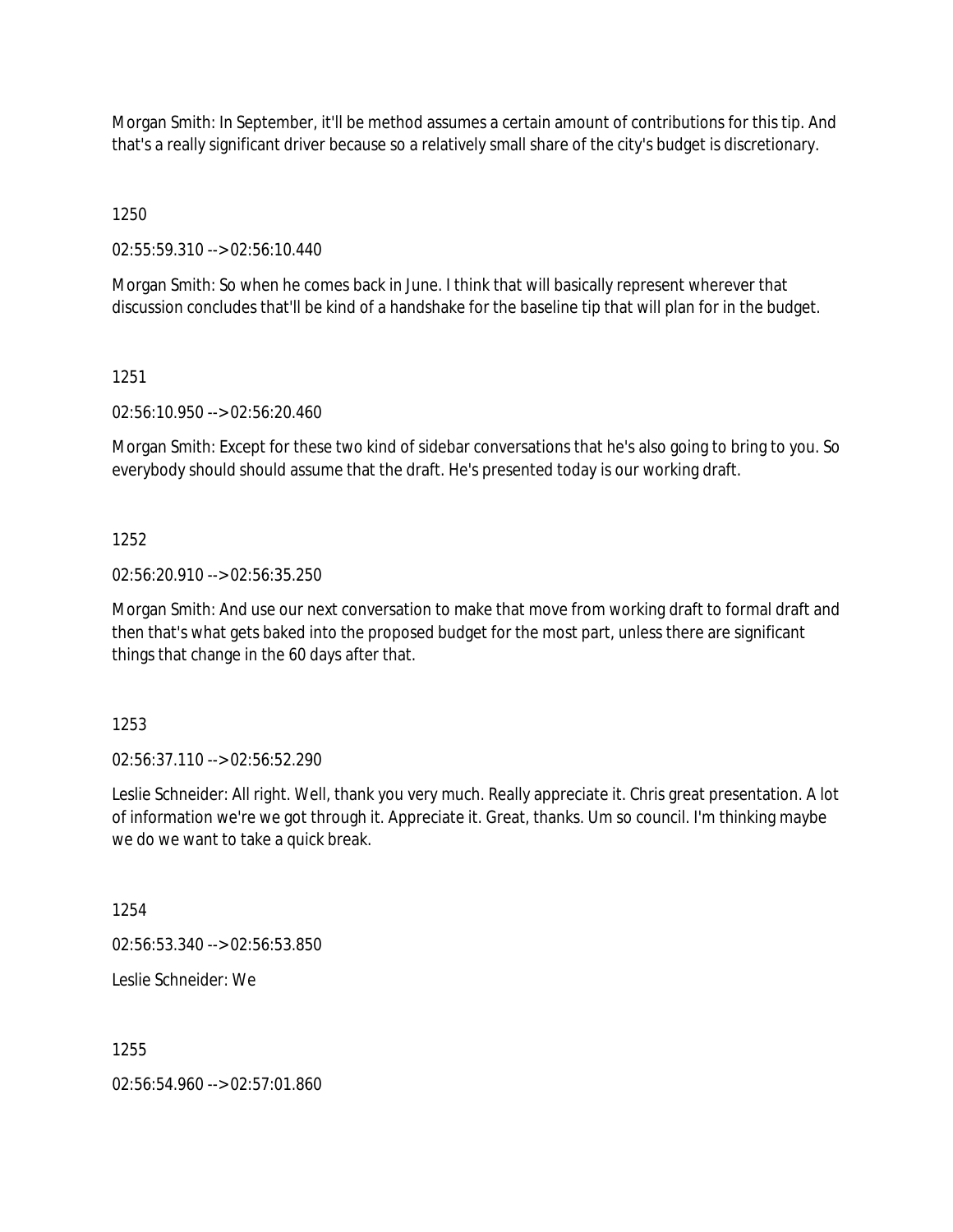Leslie Schneider: Were quite a ways through our agenda, but we have a couple of new agenda items added and and we are at eight o'clock.

1256

02:57:02.970 --> 02:57:11.340

Leslie Schneider: So, should we do a five minute five minute break. Okay, so we will come back at 805

1257

02:57:12.720 --> 02:57:13.530 Leslie Schneider: Thank you all.

1258

03:04:20.430 --> 03:04:21.480

Leslie Schneider: Welcome back everyone.

1259

03:04:31.980 --> 03:04:35.700

Joe Deets: Eating so but i'll be right here, participating, the whole time.

1260

03:04:38.010 --> 03:04:41.880

Leslie Schneider: I grabbed I Munch down on a bar, five minutes goes by really fast.

1261

03:04:45.090 --> 03:04:50.100

Leslie Schneider: All right, let's see, who are we missing Deputy Mayor

1262

03:04:51.330 --> 03:04:53.430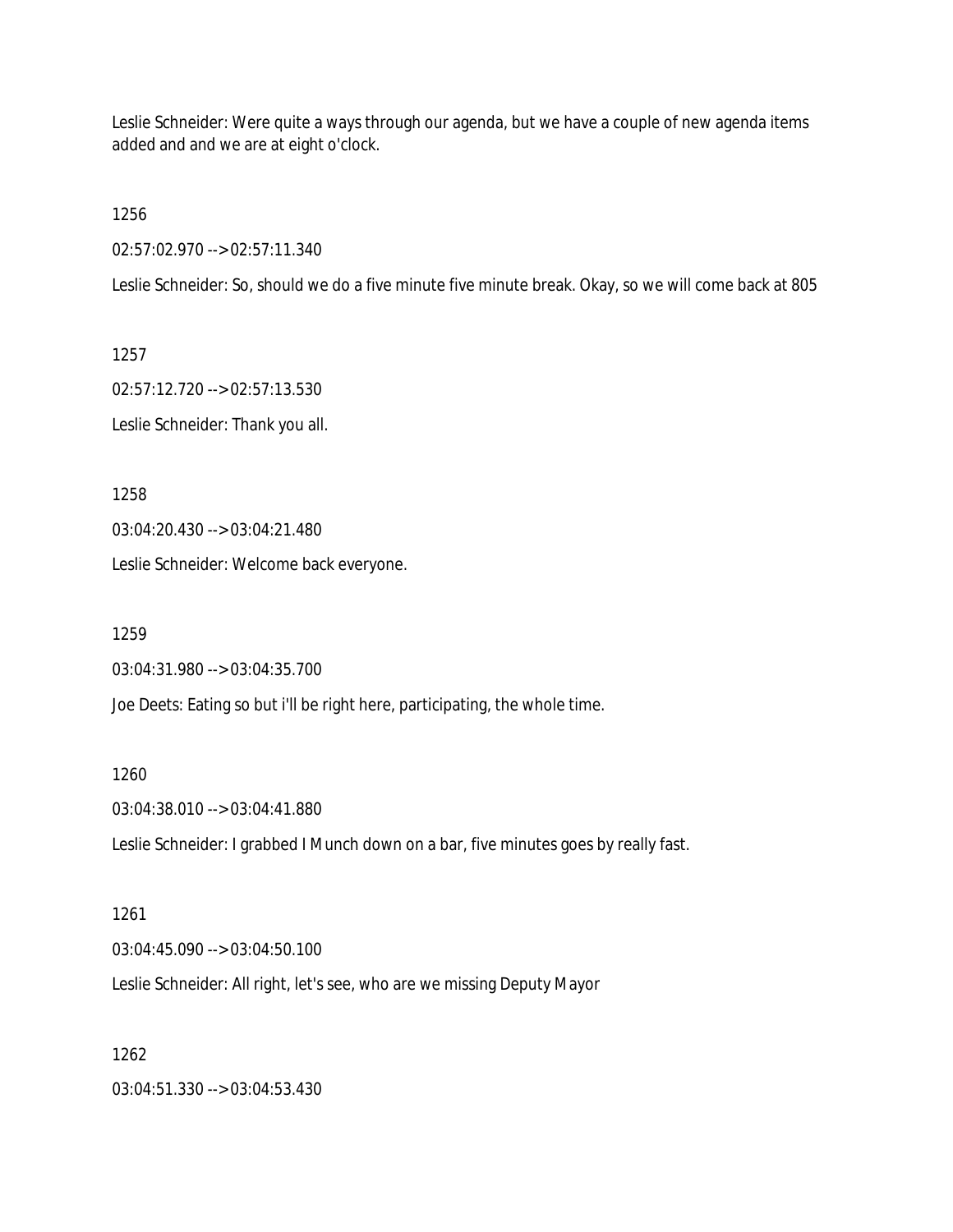Leslie Schneider: Possibly COUNCILMEMBER Medina looks like.

1263 03:04:55.260 --> 03:04:56.250 Leslie Schneider: Alright, so

1264 03:04:58.110 --> 03:04:59.010 Leslie Schneider: Michael Cole.

1265

03:05:10.650 --> 03:05:11.310

Let me see.

1266

03:05:16.260 --> 03:05:24.120

Kirsten Hytopoulos: Joe, you should just turn off just go to a screenshot. Don't feel bad about their still screen. We've all done it to eat.

1267

03:05:29.310 --> 03:05:34.950

Leslie Schneider: Alright, looks like we're looks like we're all back. Welcome back everyone. Okay, so

#### 1268

03:05:36.180 --> 03:05:42.330

Leslie Schneider: I'll call. Call us back from break and we can move on to item.

1269

03:05:45.750 --> 03:06:04.680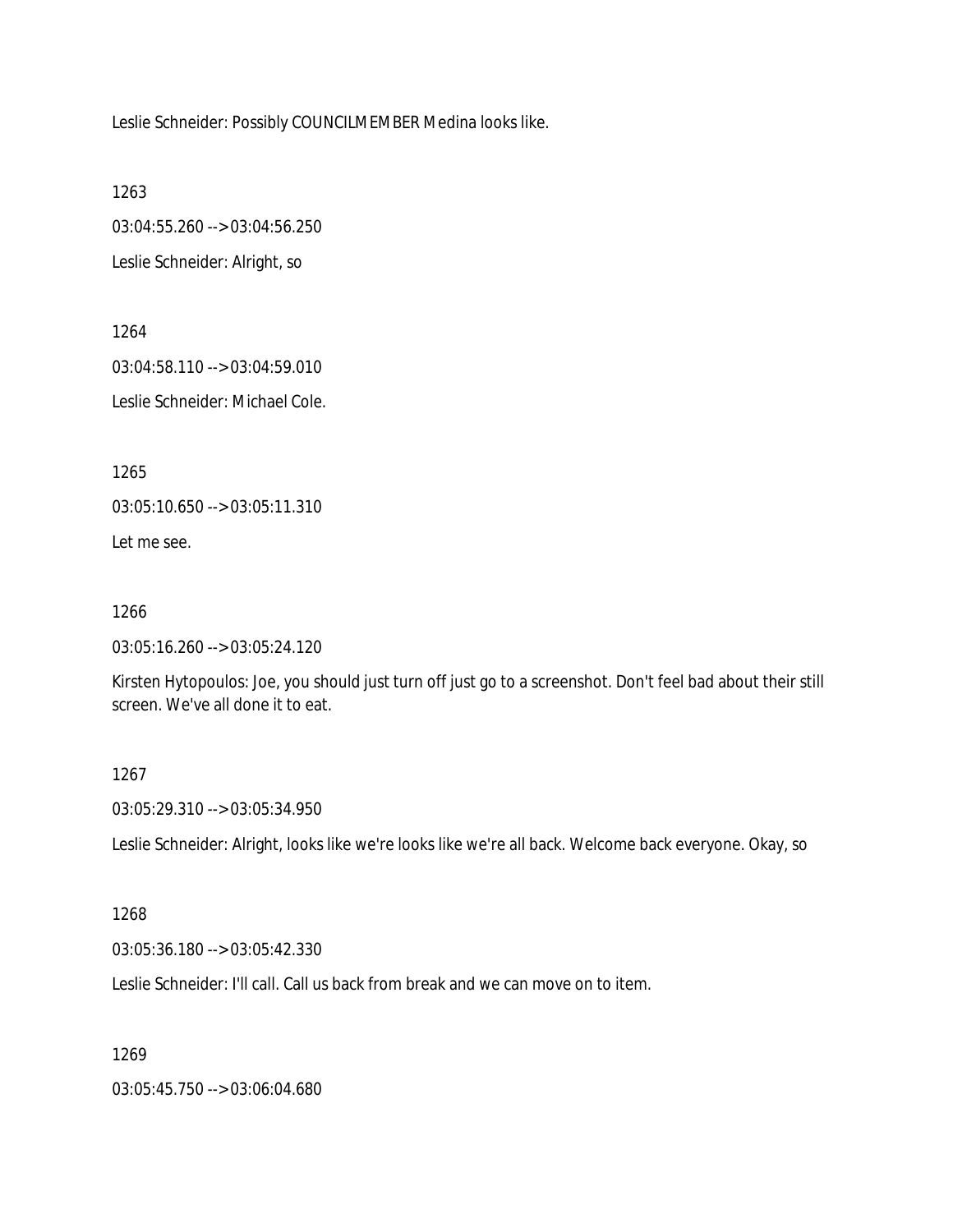Leslie Schneider: Eight. See, there we are. So this is to set the public hearing on ordinance number 2020 dash 13 extending the landmark tree ordinance ordinance number 2019 dash 39 and we have some kickoff from the planning department. Hi, Heather.

1270

03:06:05.190 --> 03:06:16.140

Heather Wright: Good evening Council, thank you tonight I'm requesting to set the public hearing for June 9 2020 to extend the interim official control regulations related to the preservation of landmark trees.

1271

03:06:16.650 --> 03:06:22.290

Heather Wright: The regulations are currently set to expire on June 26 and have been in place since June 26 of

## 1272

03:06:24.660 --> 03:06:29.040

Heather Wright: An extension is warranted because our work plan has been significantly impacted due to

# 1273

03:06:30.780 --> 03:06:38.850

Heather Wright: If you'd like I can give you all a brief refresher on the ordinance and where it applies if that's helpful. Otherwise I'm available for questions.

## 1274

03:06:40.890 --> 03:06:43.890

Leslie Schneider: All right. Thank you very much. So

### 1275

03:06:46.260 --> 03:06:51.720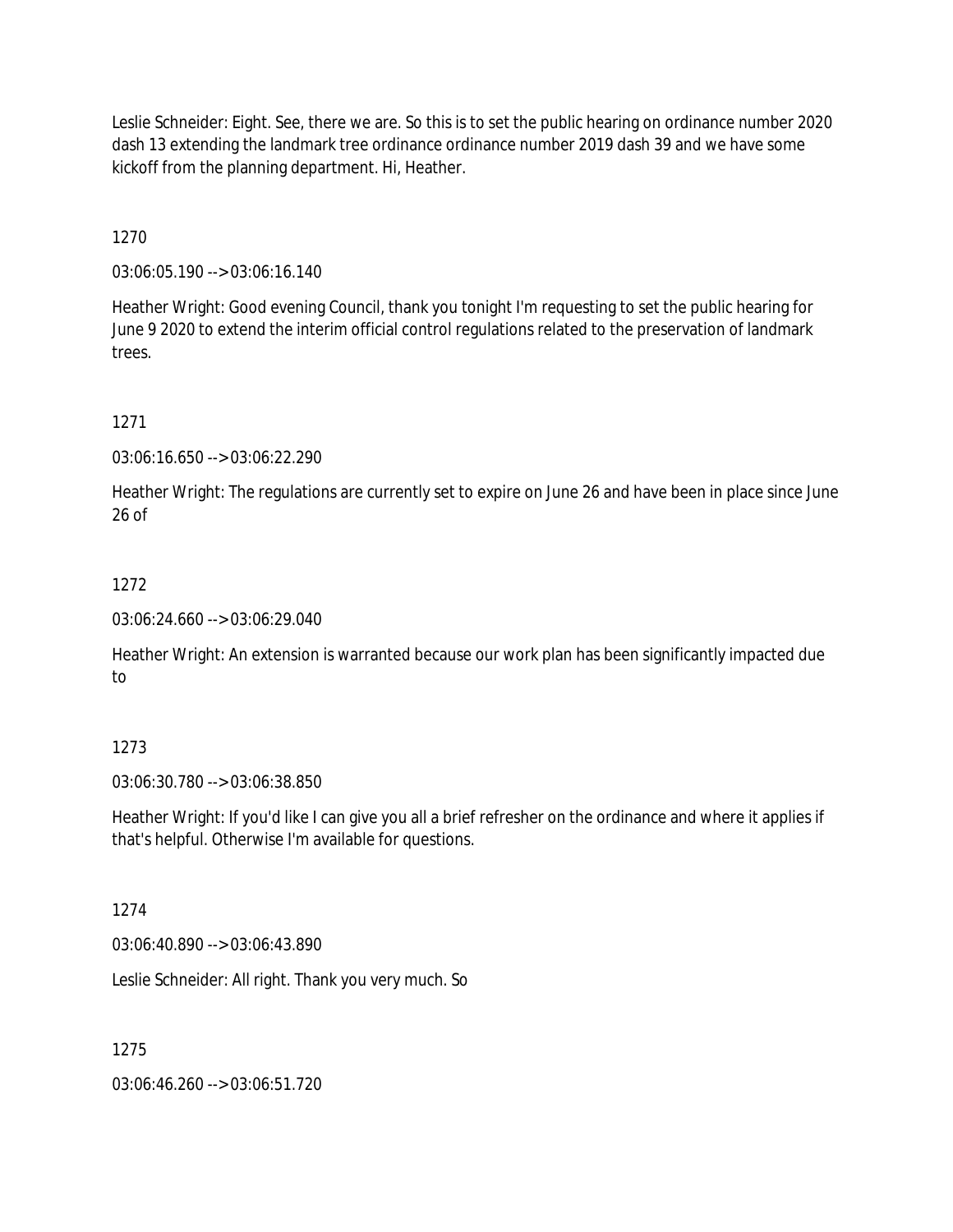Leslie Schneider: We're I could, we could take emotion on setting the ordinance. I mean, setting the

1276

03:06:53.580 --> 03:06:57.240

Leslie Schneider: The hearing the public hearing and

## 1277

03:06:59.970 --> 03:07:08.760

Leslie Schneider: I mean, that's our main order of business here if we want to have discussion, we could have discussion, but we're not, but there's no need. There's no need from staffs point of view, is that correct

# 1278

03:07:10.410 --> 03:07:10.740

Leslie Schneider: Okay.

1279

03:07:13.260 --> 03:07:13.980

Leslie Schneider: So,

1280

03:07:15.390 --> 03:07:19.080

Leslie Schneider: Would anyone like to make a motion. I'm sorry. Councilmember Medina.

### 1281

03:07:20.970 --> 03:07:22.350

Kol Medina: I would like to make emotion.

1282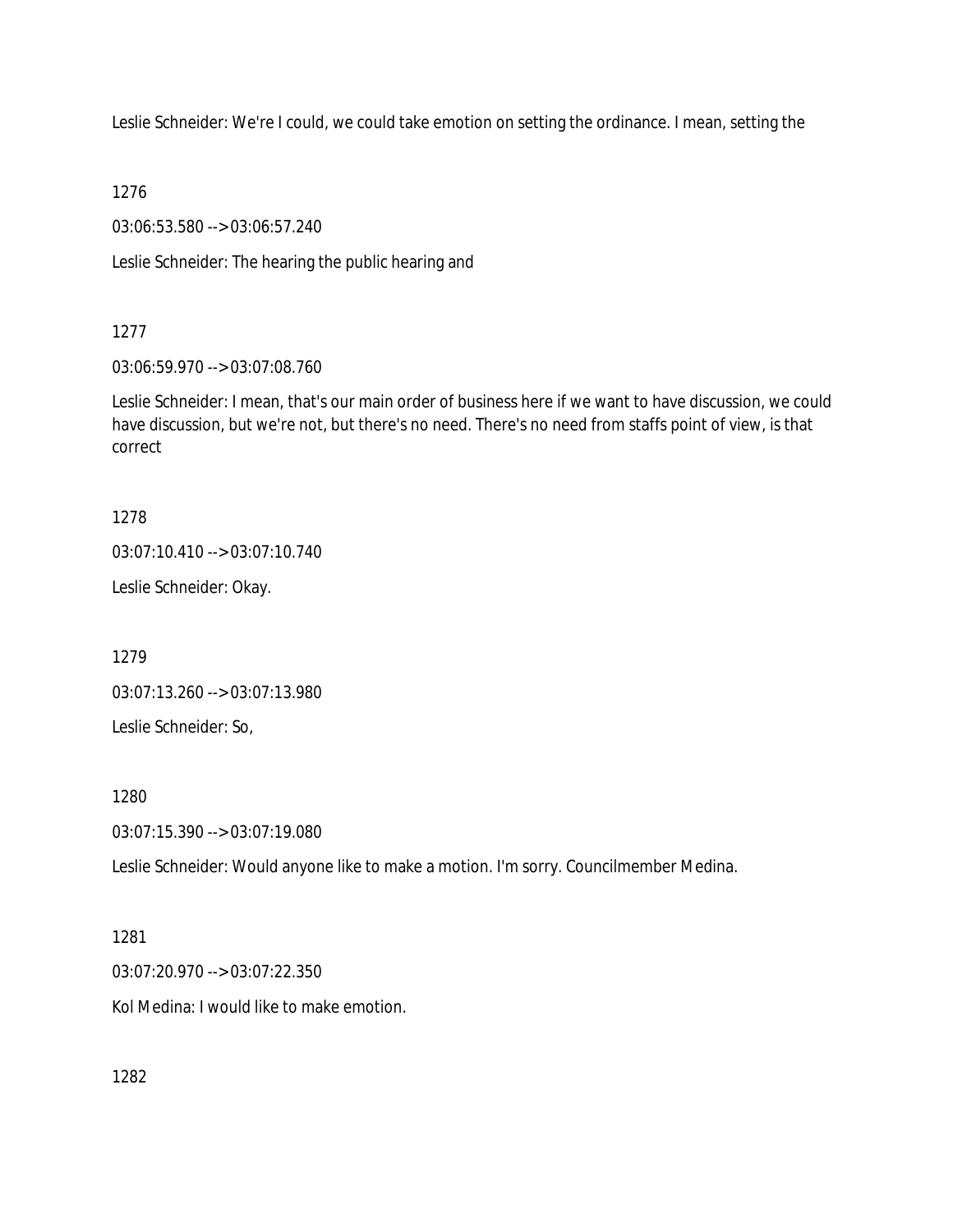03:07:22.770 --> 03:07:24.180

Leslie Schneider: If anybody would call on you.

1283

03:07:26.190 --> 03:07:38.940

Kol Medina: I don't know. I moved to set the public hearing on ordinance. There are 2020 13 to occur on June 9 2020 related to extension of the duration of the interim official control related to the preservation of landmark trees.

1284 03:07:42.210 --> 03:07:43.710 Leslie Schneider: Deputy Mayor seconded that

1285 03:07:45.090 --> 03:07:45.930

Leslie Schneider: Any discussion.

1286

03:07:48.330 --> 03:07:49.680

Leslie Schneider: All those in favor, say aye.

1287

03:07:51.600 --> 03:07:53.220

Leslie Schneider: Any opposed.

1288 03:07:54.300 --> 03:07:55.530 Leslie Schneider: That passes unanimously.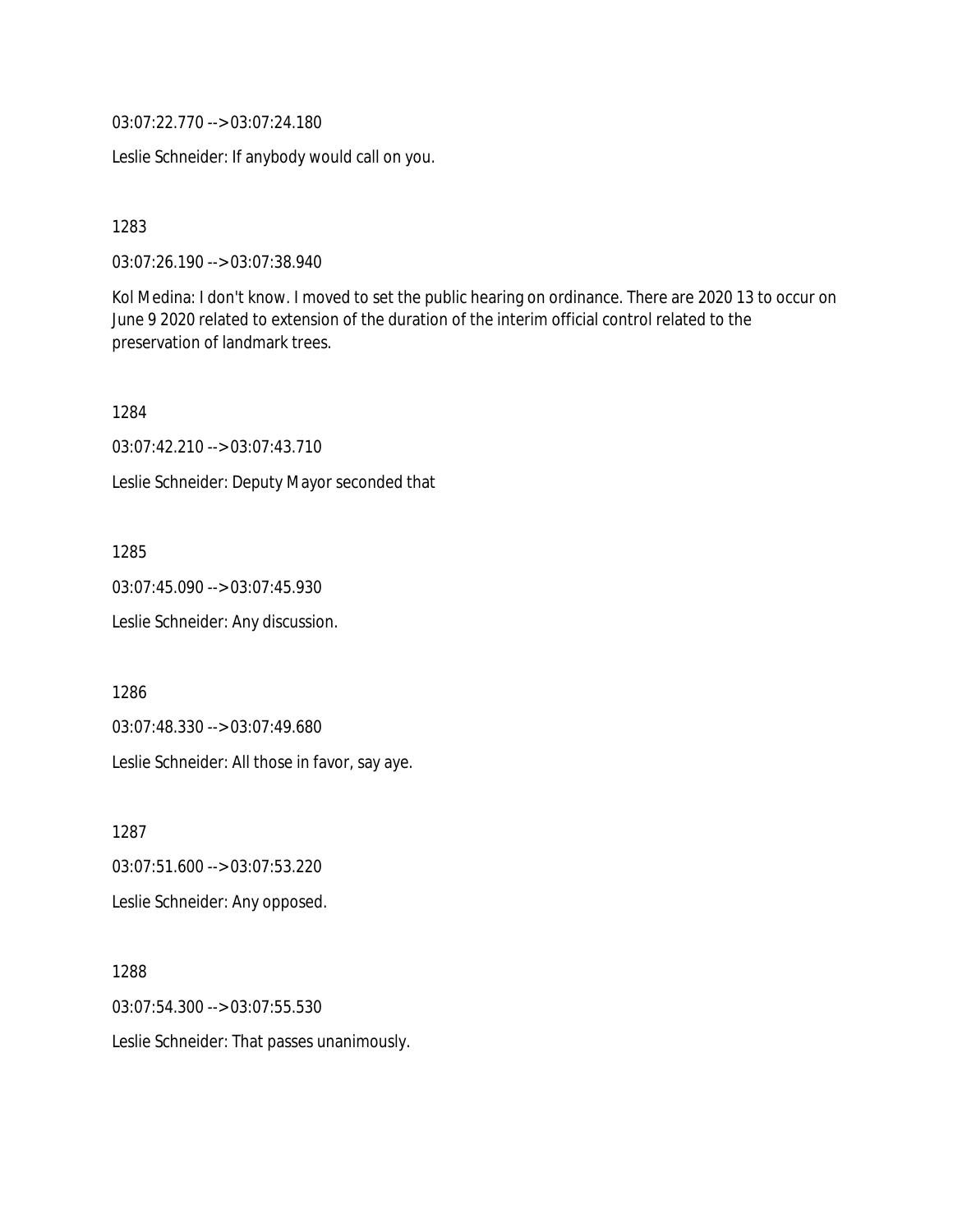03:07:56.460 --> 03:07:56.940

Heather Wright: Thank you.

1290

03:07:57.000 --> 03:07:58.110

Leslie Schneider: All right. Thank you, Heather.

1291

03:07:59.490 --> 03:08:01.380

Leslie Schneider: For hanging around all that time of her

1292

03:08:01.410 --> 03:08:02.520 Heather Wright: No problem.

1293

03:08:03.150 --> 03:08:03.600

Okay.

1294

03:08:04.890 --> 03:08:27.420

Leslie Schneider: All right, so now we can move on to item nine city council discussion and we've got a couple of new ones in here. So let's go to COUNCILMEMBER Medina's request on he's on he's on the Board of Health and we I'll just let you take it away. You're looking for our advice. So, yeah.

1295

03:08:27.450 --> 03:08:27.900

Kol Medina: Thank you.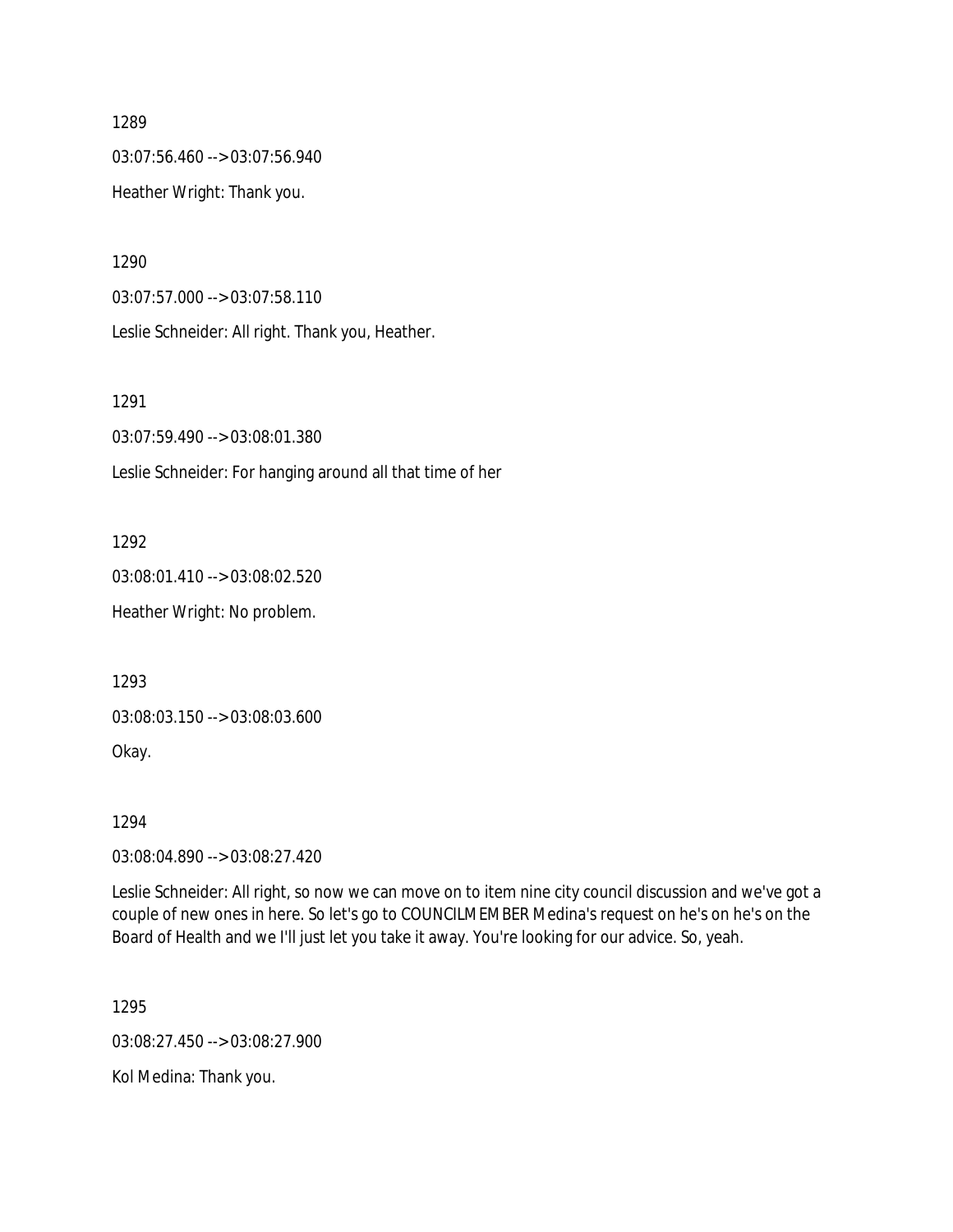### 03:08:30.180 --> 03:08:34.140

Kol Medina: So I'll say some stuff that the Council knows, but I just want the frame everything for the public.

1297

03:08:36.930 --> 03:08:43.230

Kol Medina: The kids at Board of Health is the governing body of the kids at public health district.

1298

03:08:44.220 --> 03:08:51.930

Kol Medina: So we are the Board of Health is the body that decides on the policy in the major decision making in the budget for the health district for our county

1299

03:08:52.770 --> 03:09:04.770

Kol Medina: The Board of Health is composed of the three county commissioners and one representative of each city I am are Bainbridge Island representative. And when I say a representative in each city. I mean an elected.

1300

03:09:05.790 --> 03:09:11.010

Kol Medina: Council member or mayor from each city. So I am our babies representative on the health board.

1301

03:09:12.450 --> 03:09:23.790

Kol Medina: Obviously the health boards had a had an integral role in a very busy role in our counties response to the code 19 crisis and we have come to the point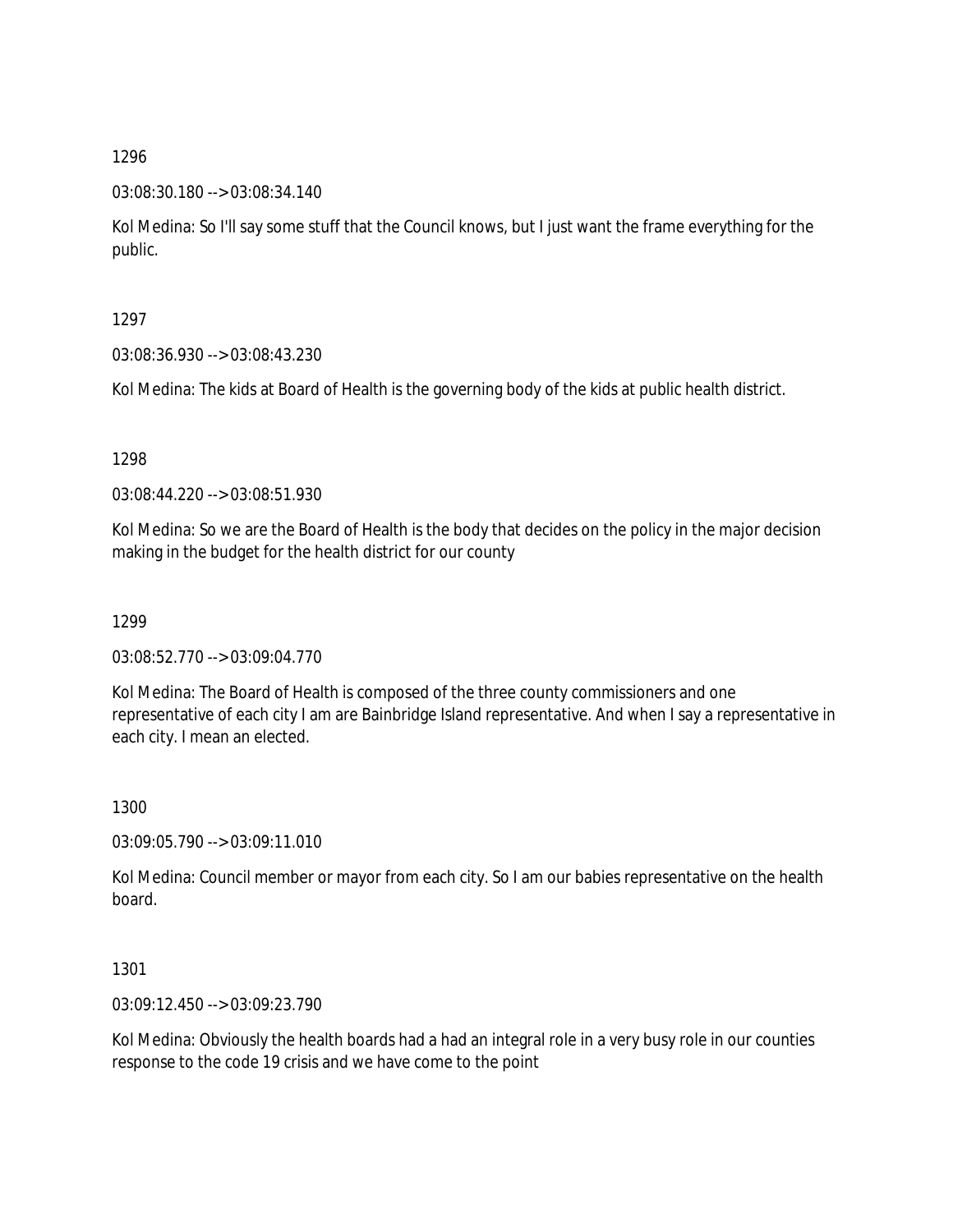03:09:24.780 --> 03:09:33.090

Kol Medina: Where tomorrow at 1pm the Board of Health will be meeting to decide whether or not to

1303

03:09:33.630 --> 03:09:48.750

Kol Medina: Recommend to the county commissioners that our county seek of variance from the governor's office to move to phase two of the reopening more quickly than the rest of the state effectively moved to it immediately as soon as the governor's office is able to process variance

1304

03:09:51.030 --> 03:09:58.740

Kol Medina: Just so people understand the process for seeking that variance. And this is all laid out in the governor's order.

1305

 $03:09:59.610 \rightarrow 03:10:13.470$ 

Kol Medina: That the health officer has, it has to start with health officer for us that's Dr. Susan Turner. SO SHE WORKS FOR THE HEALTH DISTRICT. She is basically our kind of top medical official for the county has to start with her.

1306

03:10:14.490 --> 03:10:23.490

Kol Medina: So she has to make a recommendation or not to seek a variance. If she makes a recommendation to do so. Other than that recommendation goes to the health board.

1307

03:10:23.940 --> 03:10:29.460

Kol Medina: And the Health Board has to determine whether or not to accept that recommendation or not.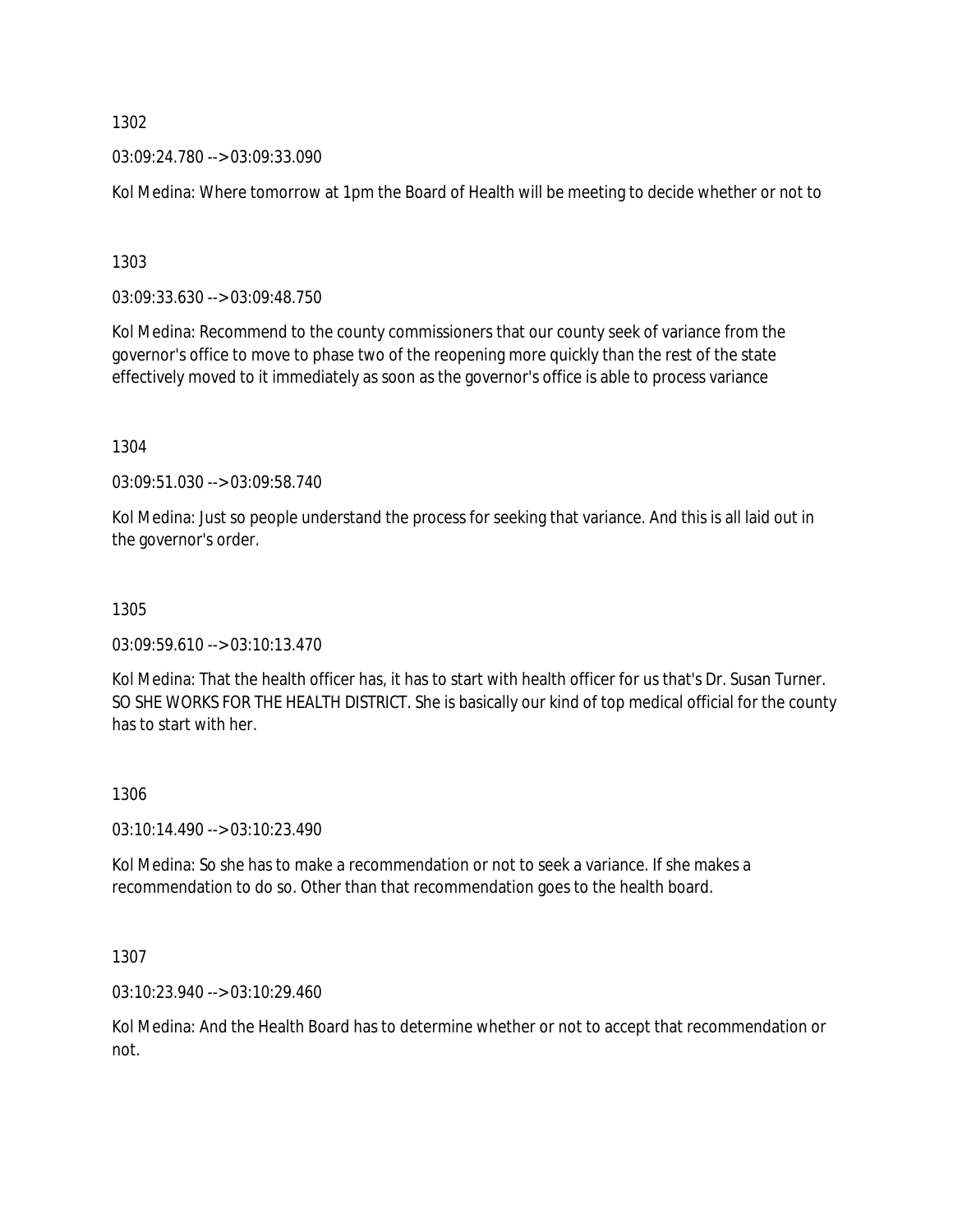03:10:30.060 --> 03:10:34.980

Kol Medina: If the health board accepts that recommendation than the recommendation goes forward to the county commissioners.

1309

03:10:35.400 --> 03:10:50.010

Kol Medina: At which point the county commissioners decide whether or not to pass the recommendation on to the governor's office if the Commissioners decided to pass that on, then the health districts will submit the

1310

03:10:51.300 --> 03:10:53.790

Kol Medina: Application requesting to various to the governor's office.

1311

```
03:10:54.810 --> 03:10:55.470
```
Kol Medina: And my

1312

03:10:56.640 --> 03:11:03.810

Kol Medina: Impression from a discussions. I've had with the other elected officials on the health board and with

1313

03:11:05.430 --> 03:11:15.450

Kol Medina: The health officer, as well as the Health District administrator. So Dr. Turner is a health officer. She's, she's like I said, the kind of the lead medical person in the health district.

1314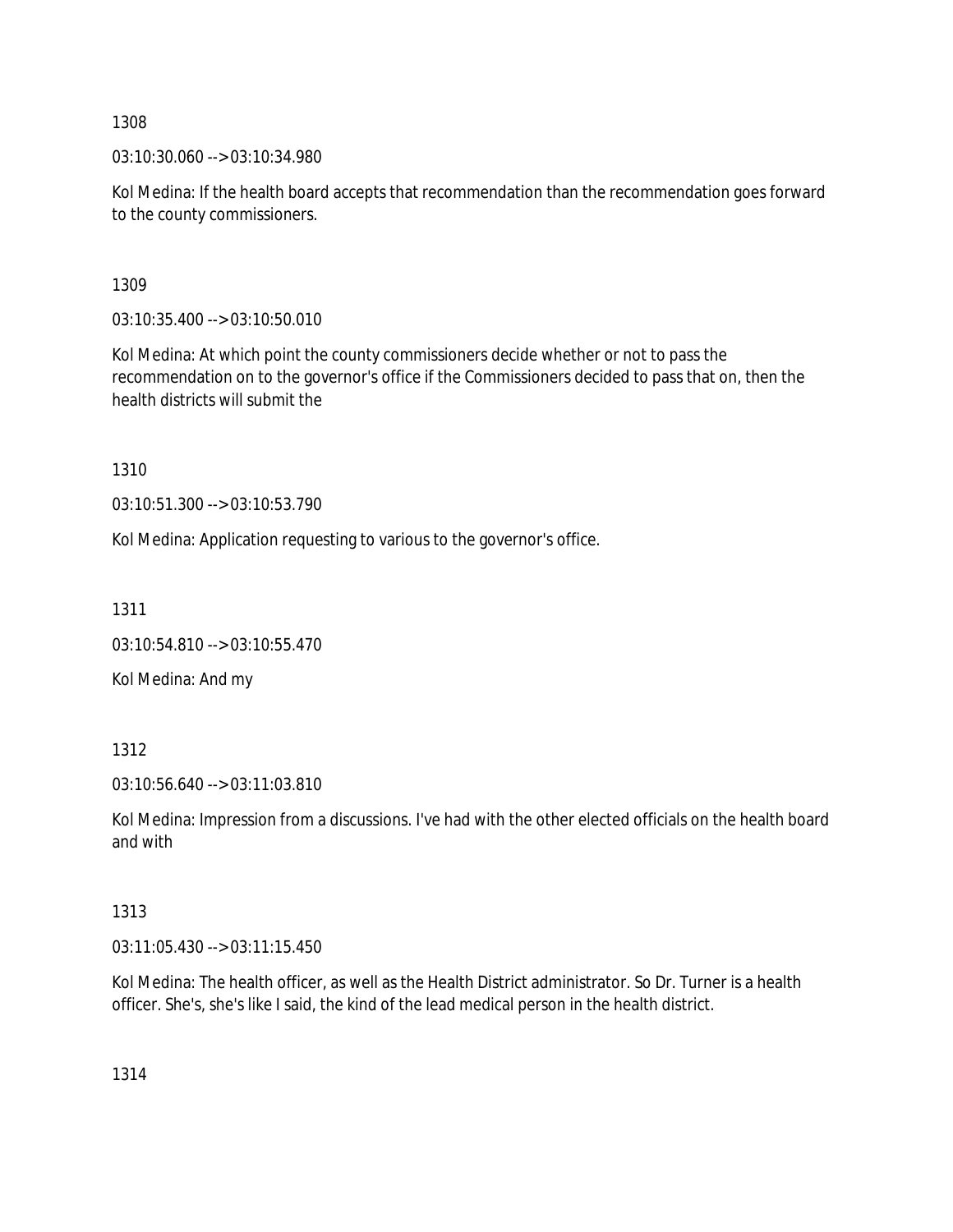03:11:16.560 --> 03:11:24.900

Kol Medina: Keith grounder is actually the administrator of the Health District. He really runs the Health District. So he is like the city manager of the health district.

1315

03:11:27.030 --> 03:11:29.880

Kol Medina: My impression from all of them is that

1316

03:11:31.260 --> 03:11:45.360

Kol Medina: There will the health officer will tomorrow be recommending that we seek a variance and that the other elected officials, or at least a majority of them will approve it, and approve putting that forward to the county commission

1317

03:11:47.250 --> 03:11:53.610

Kol Medina: I've no one's taken a vote on this yet this is I'm just telling you my perception based on conversations that we've had about this.

1318

03:11:55.560 --> 03:12:13.260

Kol Medina: The, the only kind of unknown to me at the moment is whether indeed the health officer will recommend a variance. So last week she was, she was preparing to do that. But then we had a positive

1319

03:12:14.820 --> 03:12:18.660

Kol Medina: Test for a employee of a

1320

03:12:20.340 --> 03:12:29.370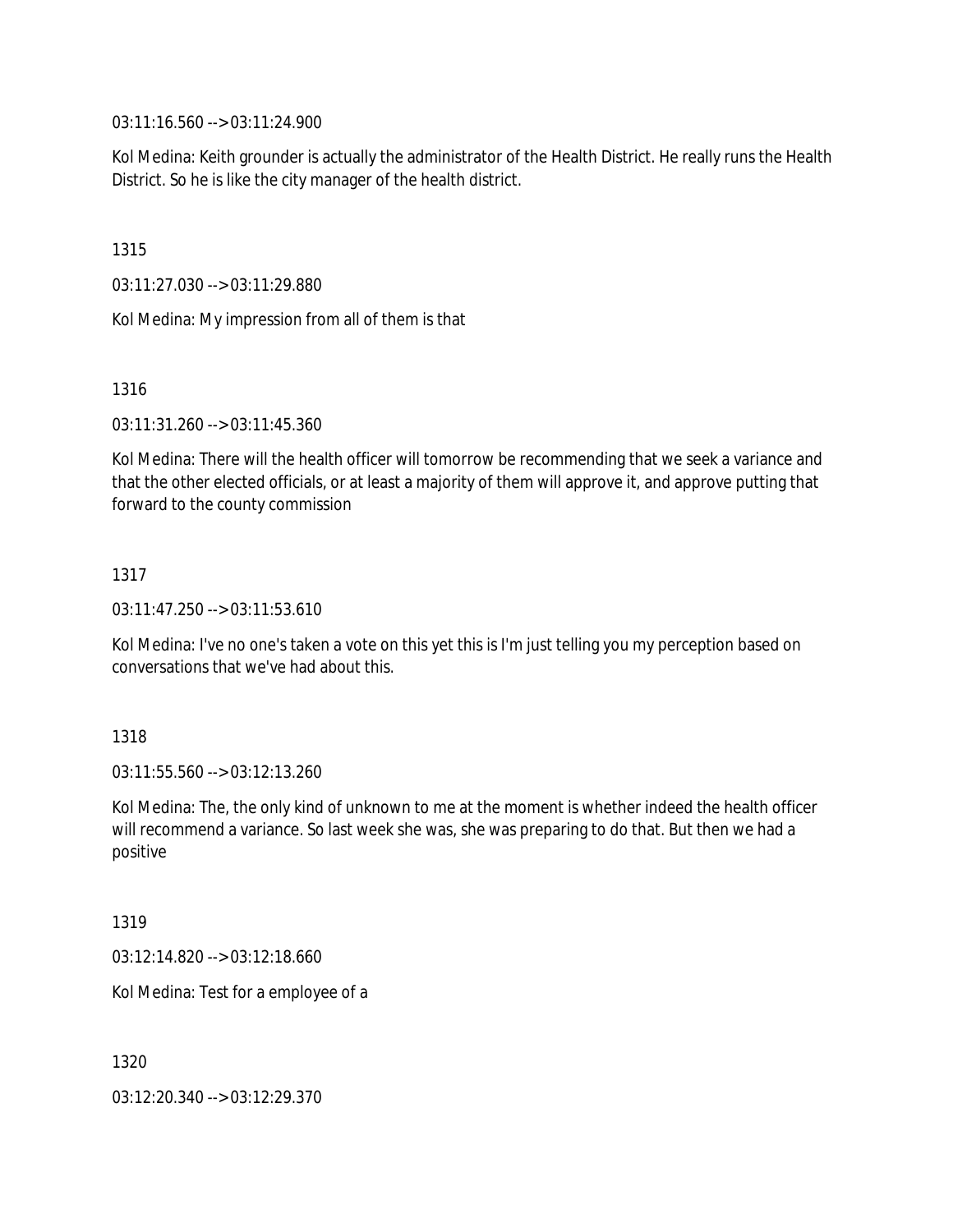Kol Medina: Care Facility wrestle a care facility for folks in our community. And there's some concern that a bad employee.

1321

03:12:30.090 --> 03:12:40.890

Kol Medina: Might have brought Cogan 19 into that care facility and that could turn into a little blow up of positive cases there in that facility.

## 1322

03:12:41.400 --> 03:12:52.590

Kol Medina: And so two concerns there. One is if that were to happen, that might make us not eligible to seek variants, because we might no longer meet the criteria of having a certain number of some very small number of cases.

## 1323

03:12:53.220 --> 03:12:59.340

Kol Medina: And to beyond that. It turned into a large thing, in which case you might not want to have a variance

### 1324

03:13:00.210 --> 03:13:09.270

Kol Medina: And I have not heard any information. So the health district has not given me an update that said that testing the folks in that facility has led to more positive cases.

# 1325

03:13:09.690 --> 03:13:18.540

Kol Medina: So, as far as I know, it has not led to more positive cases. And if that's true, then I believe tomorrow, the health officer will be recommending that we seek a variance

### 1326

03:13:19.560 --> 03:13:25.410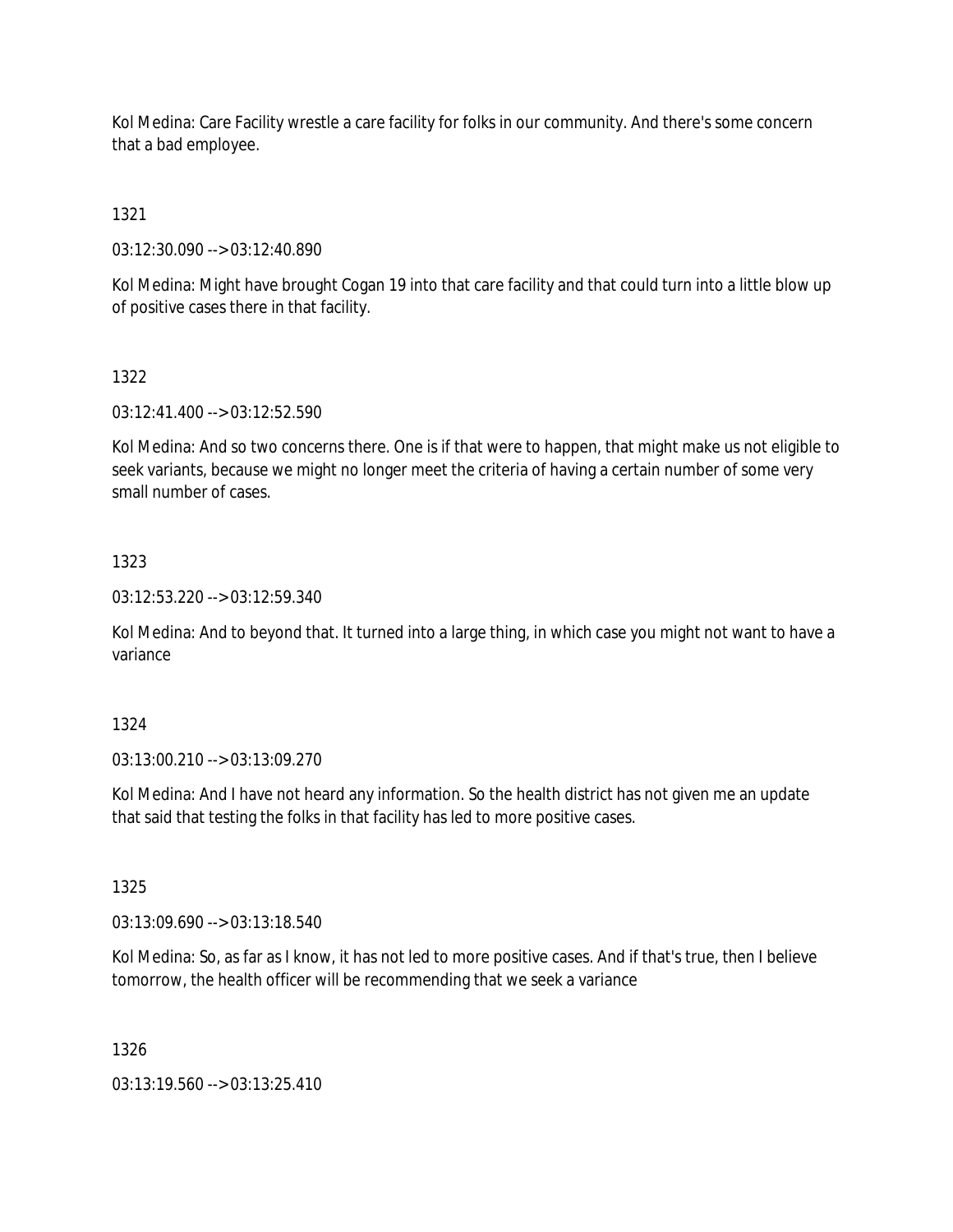Kol Medina: If that's not true, then maybe the health officer will be recommending that tomorrow. I have to wait in here tomorrow.

1327

03:13:26.340 --> 03:13:32.820

Kol Medina: So tomorrow I'm going to have to make a decision be one of the seven votes on that health board on whether it's the covariance

## 1328

03:13:33.720 --> 03:13:44.520

Kol Medina: I'm just there representing Bainbridge Island representing this council. I personally have mixed feelings about it. I'm honestly sitting here tonight. Not sure which way I should vote on it.

## 1329

03:13:45.180 --> 03:13:53.640

Kol Medina: And I'd really love to hear council members, tell me how they feel about it and if there any members of the public who might want to talk about it. I hope we take some public comment.

1330

03:13:54.000 --> 03:14:01.740

Kol Medina: Well, I know we're kind of past that at this point. But since we hadn't been on the agenda if there's anyone who might want to comment. Now, that'd be great for me anyway.

1331

03:14:02.640 --> 03:14:10.260

Kol Medina: And again, this the posture of this discussion. I'm not looking for a decision by the Council and I think any decision would be

1332

03:14:12.120 --> 03:14:14.310

Kol Medina: Wouldn't make sense at this point anyway because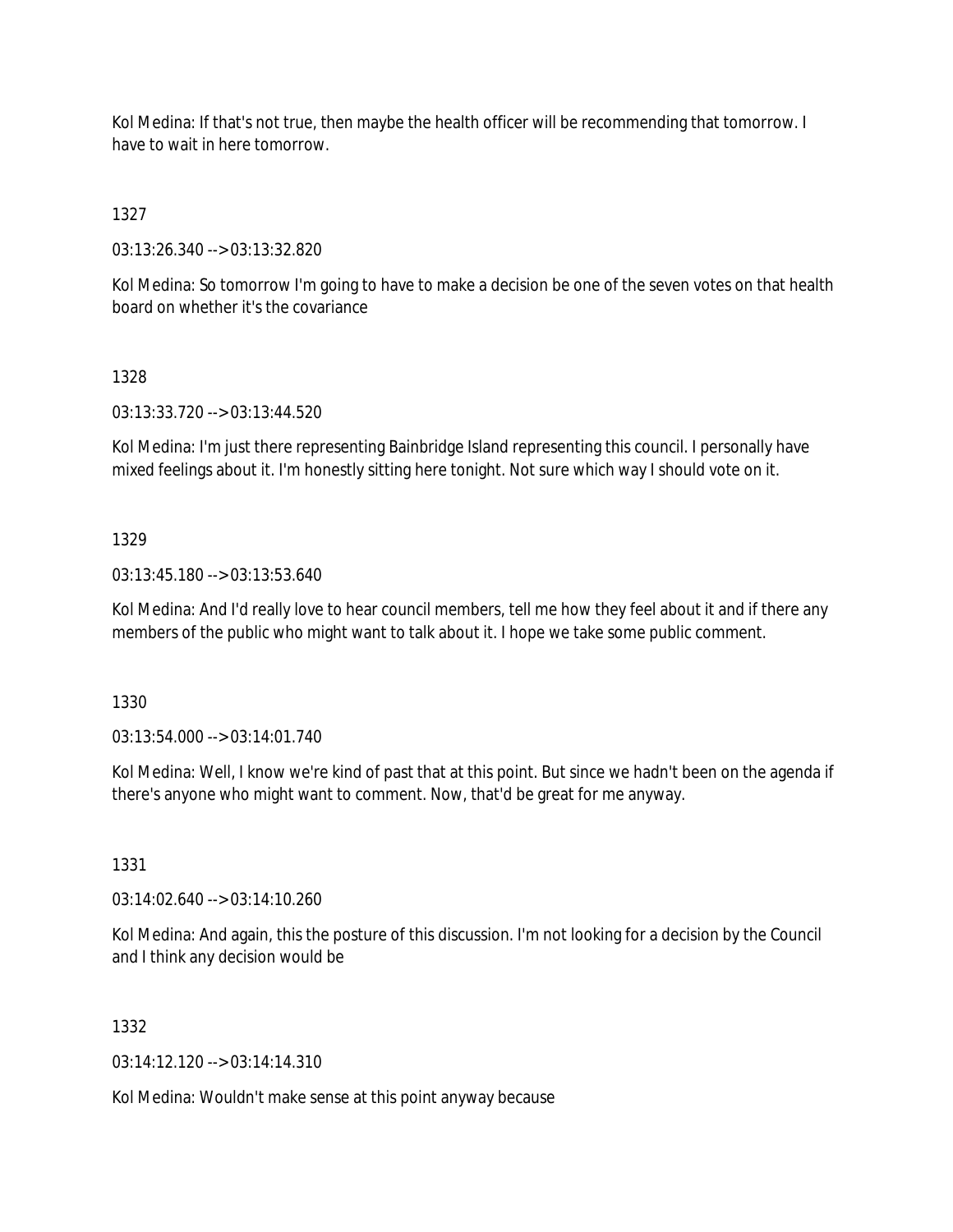03:14:15.030 --> 03:14:22.950

Kol Medina: I need to actually hear the Health Officers presentation tomorrow and he'll hear all the data, she presents to us before I can really make an informed decision.

1334

03:14:23.250 --> 03:14:27.750

Kol Medina: Or before we could make an informed decision. So at this point I'm just looking for your input. And I'd

## 1335

03:14:28.140 --> 03:14:35.340

Kol Medina: Love to get a sense of how the Council members are leaning on this and I can take that kind of leaning into the meeting tomorrow and see where that makes me

1336

03:14:36.330 --> 03:14:43.200

Kol Medina: So I'm sorry for the kind of big lead up to that. But I just wanted to anyone watching understand what we're talking about. And I'd love to hear you guys think

1337

03:14:43.530 --> 03:14:47.940

Leslie Schneider: Yeah, and I appreciate the the lead up. I think that was necessary and clear. So, thank you.

# 1338

03:14:49.110 --> 03:14:51.120

Leslie Schneider: So COUNCILMEMBER a topless.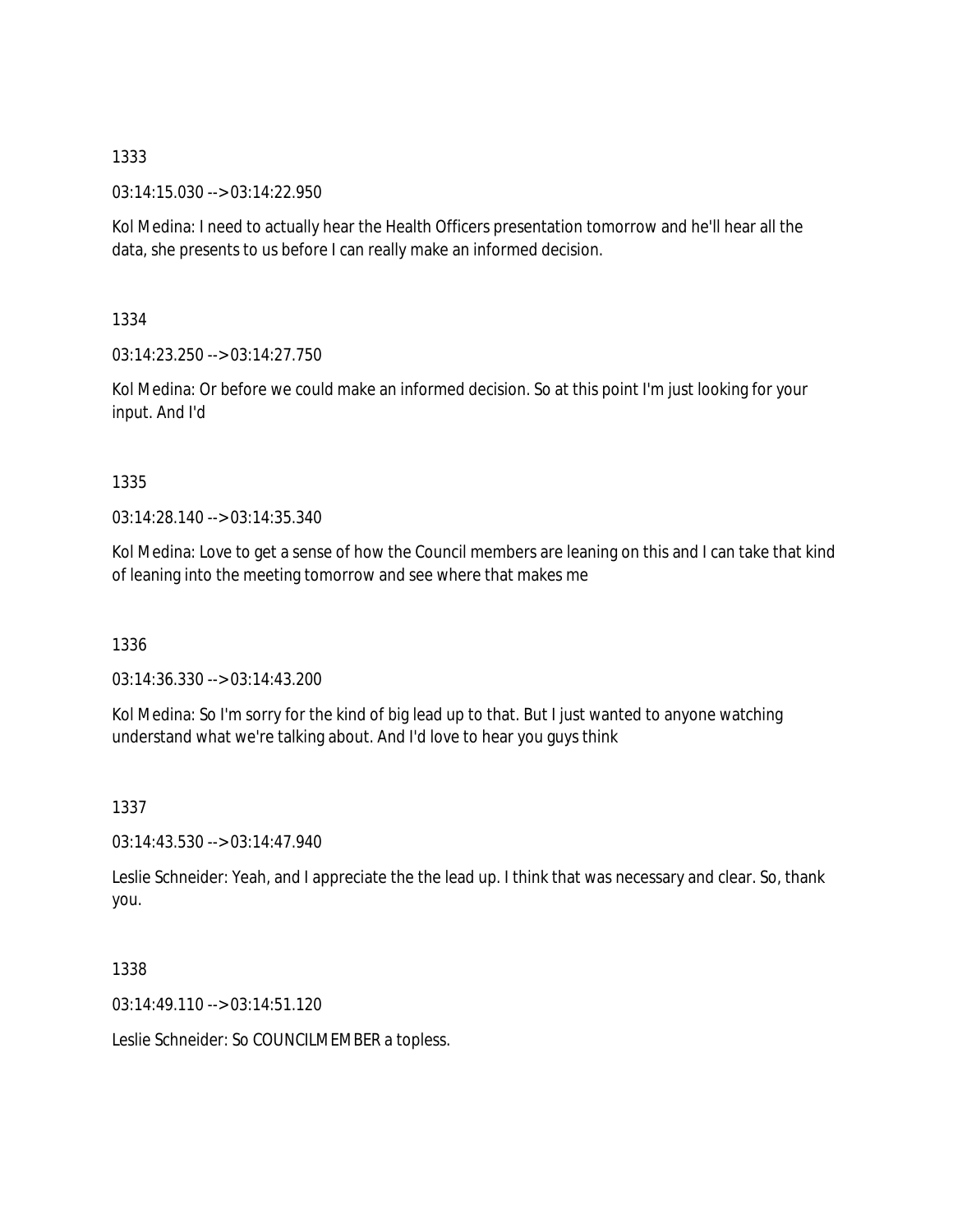03:14:52.380 --> 03:15:03.870

Kirsten Hytopoulos: I think one of my concerns is is that we are so our island is so intimately related to King County, which, as I understand it is not not bumping up to

1340

 $03:15:04.740 \rightarrow 03:15:13.440$ 

Kirsten Hytopoulos: whatever it needs to be are coming down to where it needs to be to open up soon. And so I feel like we may be in a slightly different situation. Maybe Bremerton would be similar situated, but

1341

03:15:14.010 --> 03:15:22.320

Kirsten Hytopoulos: Then the rest of County. So we might have different interests, I would think that if I were deeper into the county with the level of cases and deaths that we've had it would feel a little different.

1342

03:15:22.800 --> 03:15:34.650

Kirsten Hytopoulos: Than being so linked with the lithium fairy. I guess that what I would ask is that if you do wind up voting yes that you make a pitch for requiring masks in enclosed spaces.

1343

03:15:35.520 --> 03:15:47.190

Kirsten Hytopoulos: At the county didn't have the county make that strong request or direction or whatever, whatever. It feels it can do to follow other jurisdictions directions like San one county, I think.

1344

03:15:49.680 --> 03:15:51.360

Leslie Schneider: COUNCILMEMBER deep. Yeah.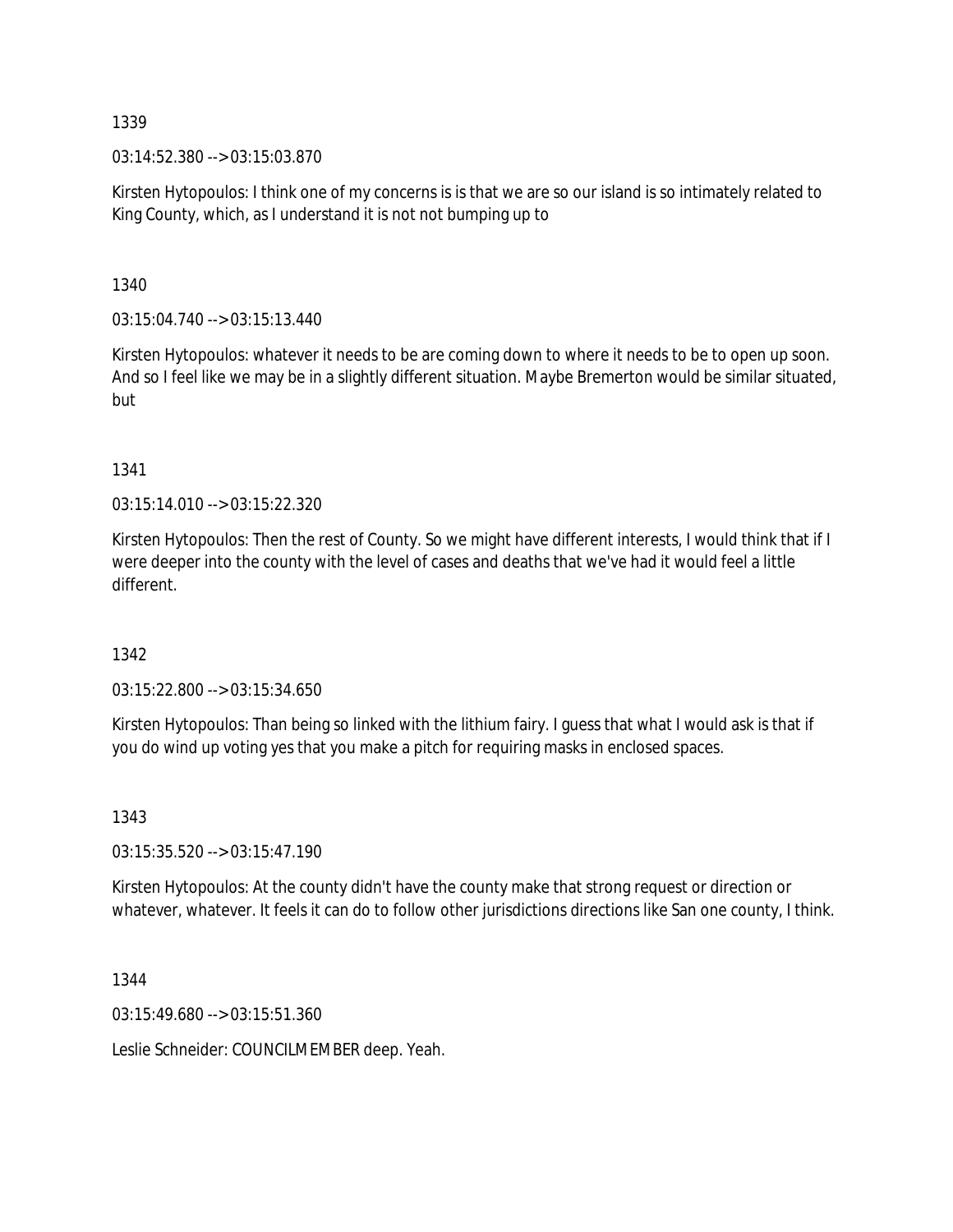03:15:51.390 --> 03:15:51.870

Joe Deets: Thank you.

1346

03:15:52.890 --> 03:15:56.340

Joe Deets: Thank you. Councilmember hi topless I I co that

1347

03:15:57.480 --> 03:16:05.190

Joe Deets: And called. Let me just say I really appreciate you bringing this to us and everyone else who's listening so

#### 1348

03:16:06.360 --> 03:16:14.580

Joe Deets: We do know a lot of businesses that are really anxious to get started, or at least you know know some certainty that this is going to happen.

1349

03:16:15.810 --> 03:16:20.310

Joe Deets: We know it will eventually but sounds like it might happen. The process may start tomorrow.

1350

03:16:21.660 --> 03:16:31.530

Joe Deets: Two questions. One is, is it the case that the there will be a vote it regardless of the Health Officers recommendation now so she doesn't recommend them. There's no vote. Okay.

1351

03:16:32.460 --> 03:16:35.220

Kol Medina: Yeah, just to be clear, if you don't mind, back and forth, um,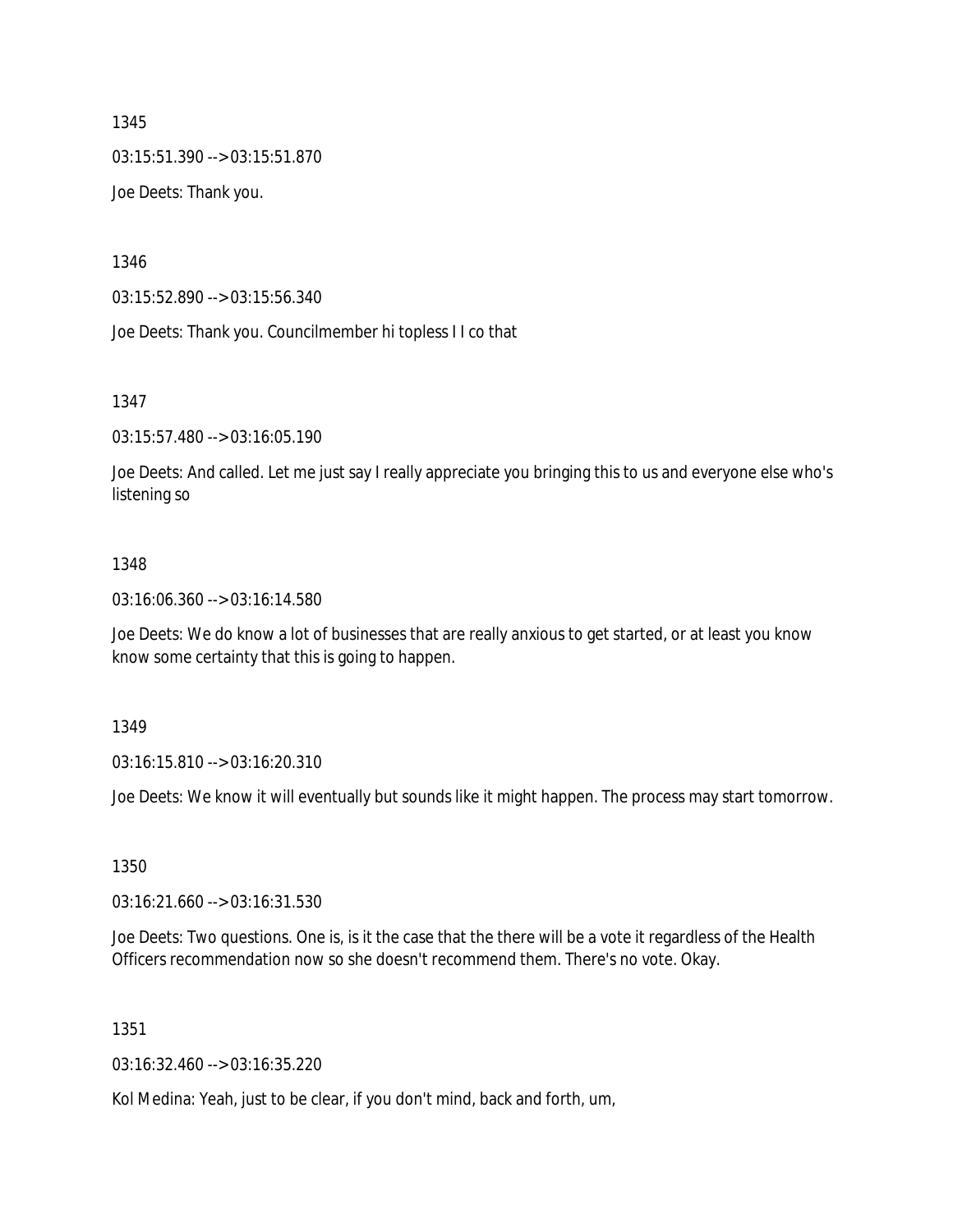03:16:35.550 --> 03:16:36.480

Joe Deets: No, go ahead. Yeah.

1353

03:16:36.840 --> 03:16:40.980

Kol Medina: Yeah, as I, as I understand it if she does not recommend a variance, that's the end of it.

1354

03:16:41.580 --> 03:16:51.450

Joe Deets: I see. Okay. No, that's, that's good. I mean, good to good to know. The second question is, maybe Morgan, you know the answer.

### 1355

03:16:52.680 --> 03:17:03.210

Joe Deets: I'm not aware of any cases on Bainbridge for some time. Last I heard was 36 days or so. But that's was last week. Do you know where we're where we stand on Bainbridge cases.

1356

03:17:03.960 --> 03:17:12.750

Morgan Smith: And we don't have haven't had any additional Bainbridge cases for several weeks. That's correct. But I think it's also important to point out that we also don't have an extensive community testing program.

1357

03:17:13.350 --> 03:17:24.360

Morgan Smith: So I don't put a lot of faith in our understanding of where our community transmission is because I don't think we're monitoring, to the degree that we should be in terms of the goals that have been set out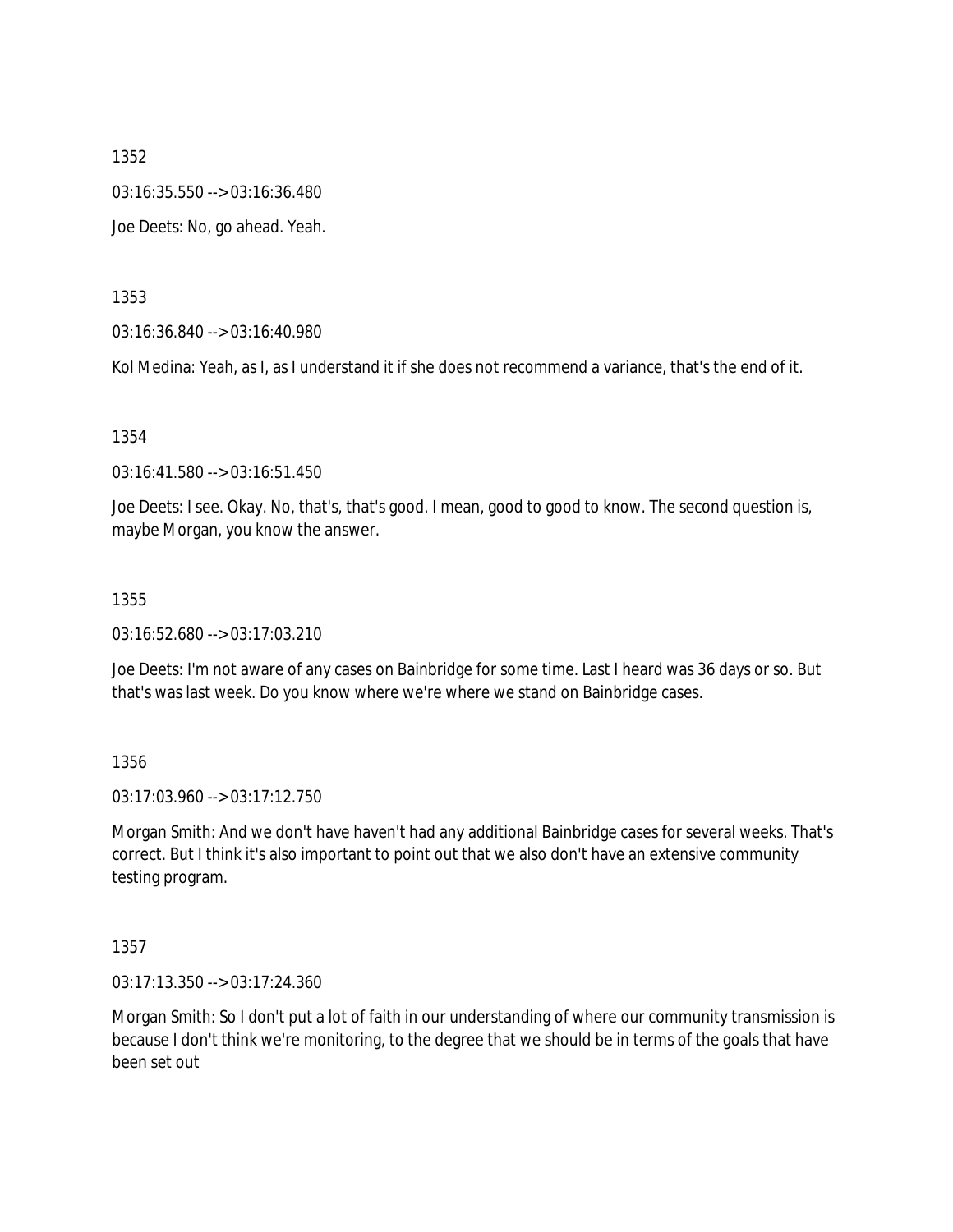03:17:29.820 --> 03:17:41.430

Leslie Schneider: I'm with no other hands up. Maybe I could just say a couple things I just, if we were taking a vote on this. I think I would feel compelled to recuse

1359

03:17:42.660 --> 03:17:43.230

Leslie Schneider: Because

1360

03:17:44.640 --> 03:17:48.840

Leslie Schneider: I have a small business that we shut down and you know

1361

03:17:50.160 --> 03:17:50.730

Leslie Schneider: I'm

1362

03:17:53.850 --> 03:18:00.240

Leslie Schneider: I you know I, I just don't feel like my judgment is clear enough on that. I just, you know, for the for the

1363

03:18:02.040 --> 03:18:10.440

Leslie Schneider: For my business. I really want to open it up and yet I know that doing that prematurely would not be in my businesses best interest, either.

1364 03:18:11.520 --> 03:18:12.210 Leslie Schneider: So,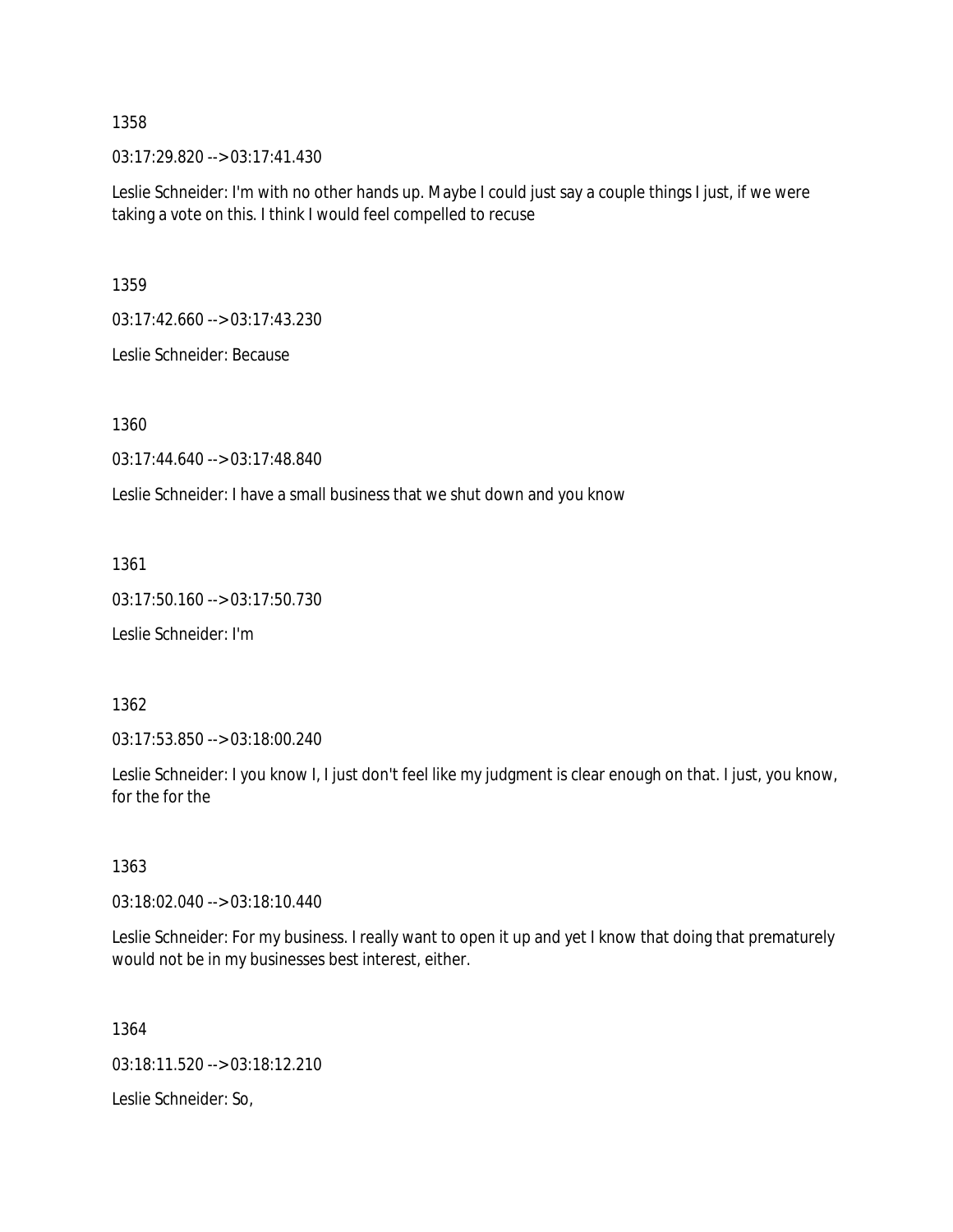1365 03:18:15.300 --> 03:18:15.750 Leslie Schneider: Anyway,

1366

03:18:16.860 --> 03:18:24.780

Leslie Schneider: I don't think I'm giving you any eggs. Any advice I would be happy to take whatever your judgment is on that and, you know,

1367

03:18:28.740 --> 03:18:32.130

Leslie Schneider: I'm glad I'm not in the position to making that choice.

1368

03:18:34.080 --> 03:18:36.120

Leslie Schneider: All right, I see a couple more hands up.

1369

03:18:37.170 --> 03:18:42.570

Leslie Schneider: Actually this is both are both of you meeting so COUNCILMEMBER high topless.

1370

03:18:44.220 --> 03:18:54.330

Kirsten Hytopoulos: I guess I want to be a little more courageous and say I I do hope that you're going to vote no. Um, I, I, I think this is a little odd as a public policy to have a patchwork opening

1371

03:18:54.690 --> 03:18:58.680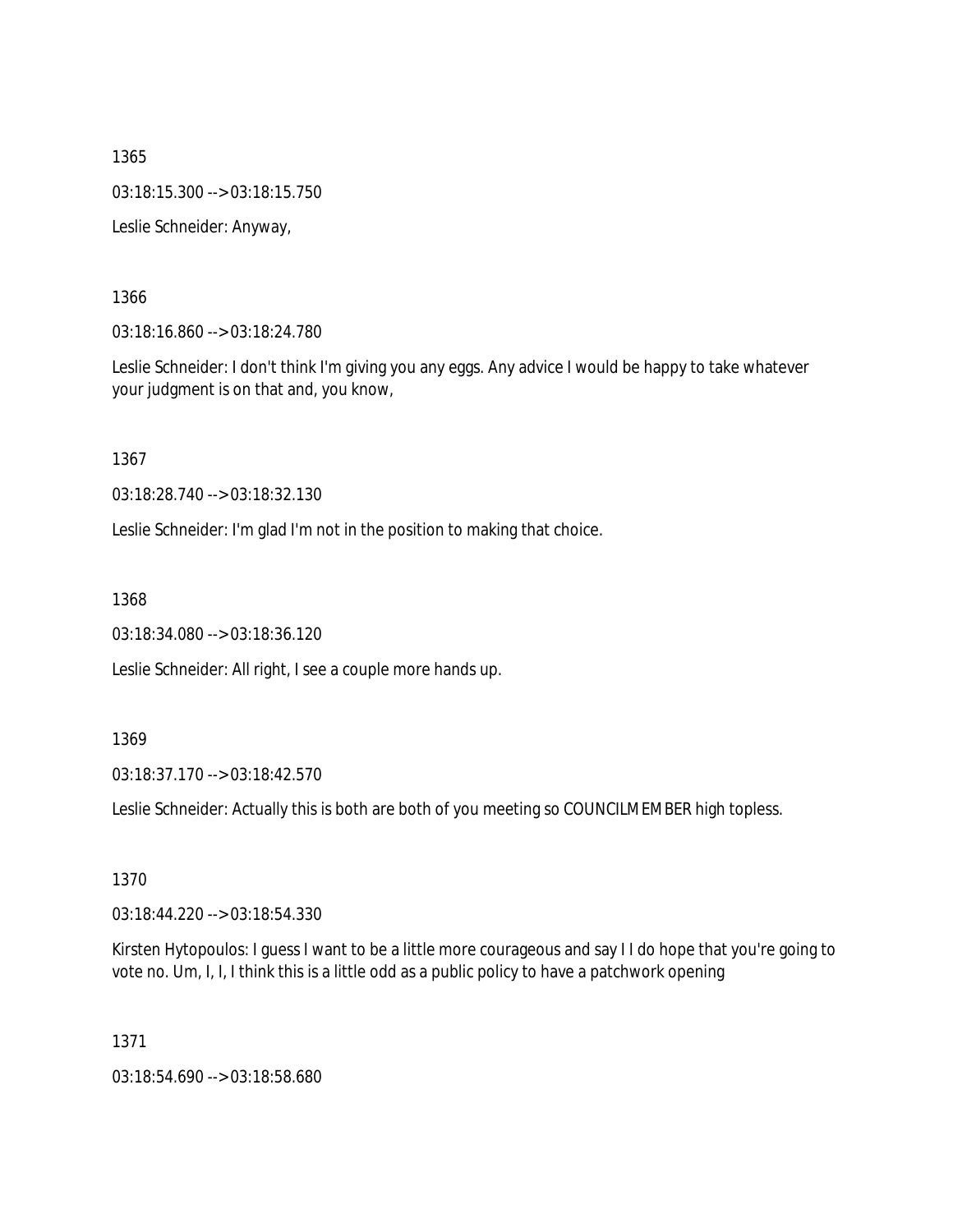Kirsten Hytopoulos: It makes sense. Maybe an eastern Washington where there's such word there so sparse.

1372

03:18:59.130 --> 03:19:09.330

Kirsten Hytopoulos: That you that you're not intermingling constantly since it's a depth BETWEEN COUNTIES. But in particular from our community. We will be intermingling with King County.

# 1373

03:19:10.290 --> 03:19:19.410

Kirsten Hytopoulos: At the point to the point that it just doesn't make sense to me for us to open up when King County doesn't open up. So I hope that you'll at least bring the voice the table again of the particulars of

## 1374

03:19:19.920 --> 03:19:26.040

Kirsten Hytopoulos: The of our community being so close to King County and having the ferry and then because I don't want to ask to talk again.

### 1375

03:19:26.460 --> 03:19:34.200

Kirsten Hytopoulos: I did want to ask for it to the extent that you can bring back information to us. One thing that I have found very hard to figure out is what the

### 1376

03:19:34.740 --> 03:19:44.640

Kirsten Hytopoulos: The personal the inner personal household household changes will be in phase two. So if you learn that we're likely to move into phase two be great if you can bring that back. There's a

### 1377

03:19:45.060 --> 03:19:54.180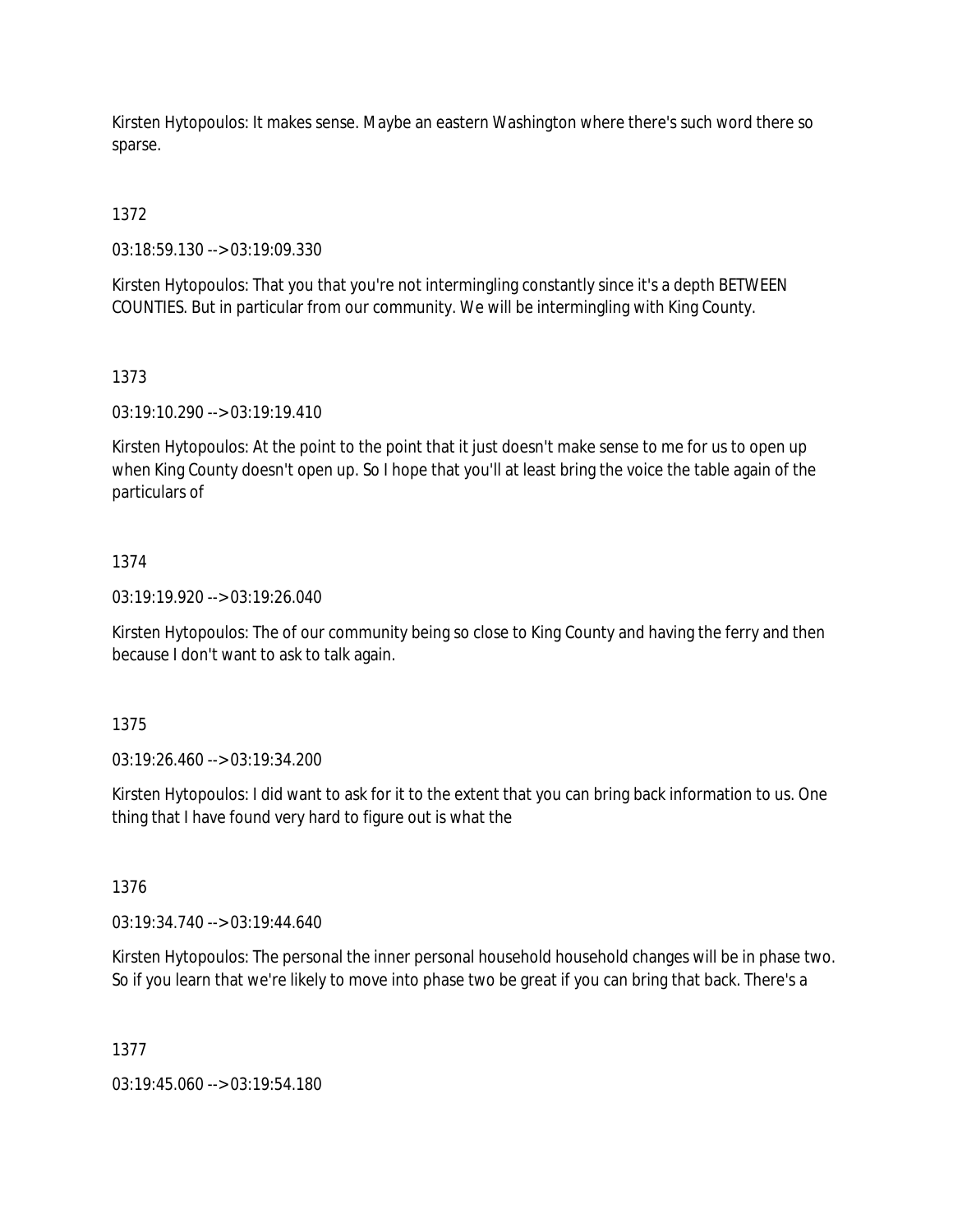Kirsten Hytopoulos: Plethora of information. There's volumes, including I think on the, on the, on the county health district site of details about how to run a salon under

1378

03:19:55.140 --> 03:20:01.530

Kirsten Hytopoulos: That under phase two, but I'll see a lot about how we're supposed to interact with our neighbors in and family members who don't live in our household

## 1379

03:20:05.340 --> 03:20:06.600

Leslie Schneider: City Manager, you want to jump in.

1380

03:20:07.140 --> 03:20:15.420

Morgan Smith: And just say that my understanding is the guidance in phase two is the that point you can interact with up to five members of

1381

03:20:16.470 --> 03:20:18.390

Morgan Smith: Five individuals that are not part of your household

1382

03:20:19.140 --> 03:20:32.460

Kirsten Hytopoulos: Yet what what's missing is what does that look like are you going from NOT SEEING FIVE mo response their household is sitting, shoulder, shoulder and a restaurant or sofa, or are you keeping six foot distance that kind of information just doesn't seem to be anywhere.

1383

03:20:33.870 --> 03:20:34.200

Kol Medina: The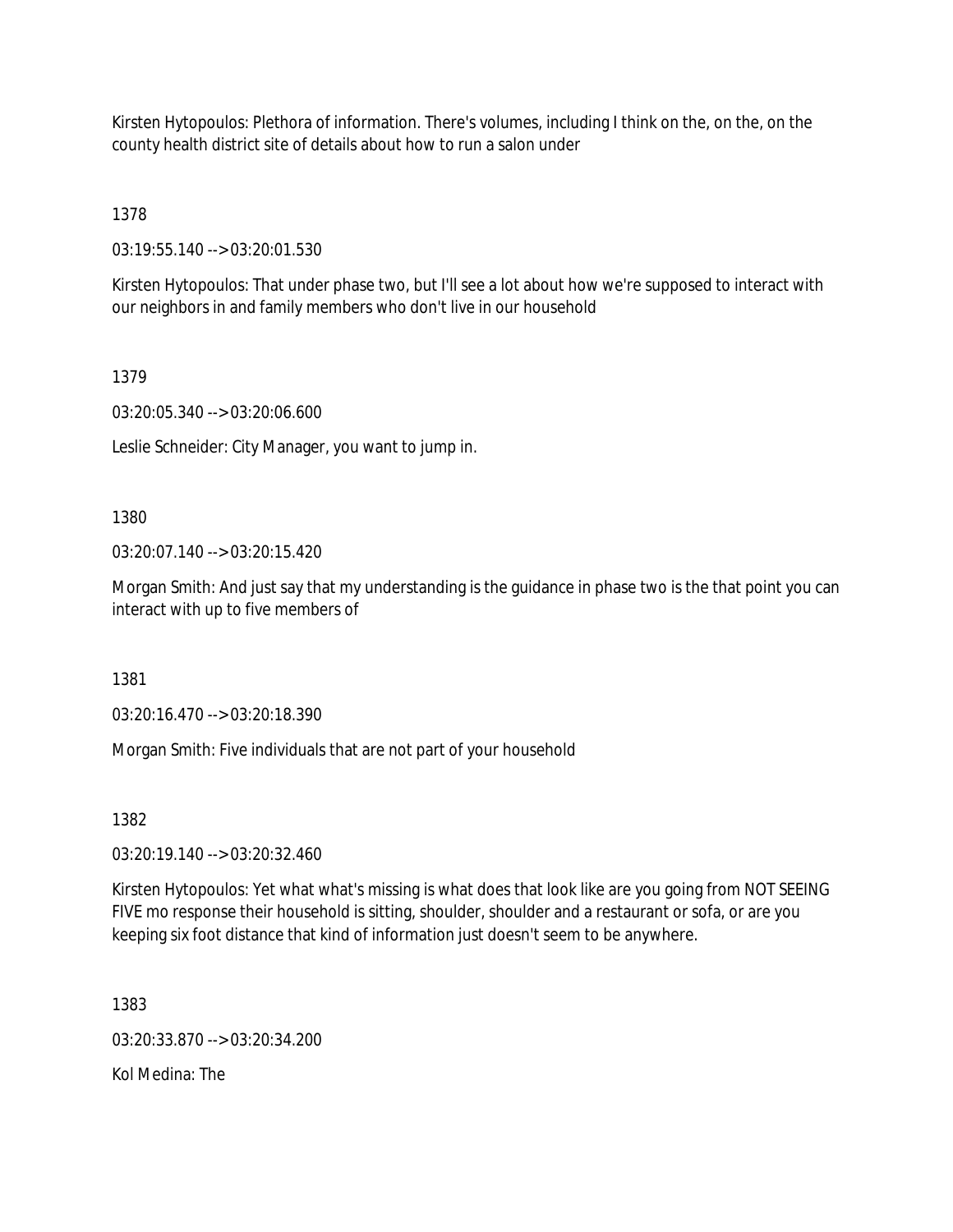03:20:35.370 --> 03:20:47.280

Kol Medina: Again, if we don't mind. We're just having to kind of free flowing discussion here at all. The interesting thing about this question, which I think is a good question and I haven't myself and what city manager to set is

1385

03:20:48.510 --> 03:21:00.450

Kol Medina: As far as I can tell, based on the few words in the phase reopening plan chart that that five person limit. So now you can meet with five people up to five people outside your family. It's only outdoors.

1386

03:21:00.930 --> 03:21:10.500

Kol Medina: I don't think it's like you can have friends over to your house as it's just not clear and see manager, if you if you have a better understanding of that to me, you know, please speak up.

1387

03:21:12.000 --> 03:21:22.650

Morgan Smith: Don't currently. I think one of the things that we've seen is that as we as we step forward to each stage, the governor spend some time, the governor and his staff, spend some time.

1388

03:21:23.730 --> 03:21:40.140

Morgan Smith: Articulating with more clarity, what their expectations are. And then they spend a week or two actually getting into a lot of specifics and clarifying individual orders, so I won't attempt to predict where where they're going to add clarification for phase two. So,

1389

03:21:41.880 --> 03:21:42.750

Leslie Schneider: COUNCILMEMBER deets.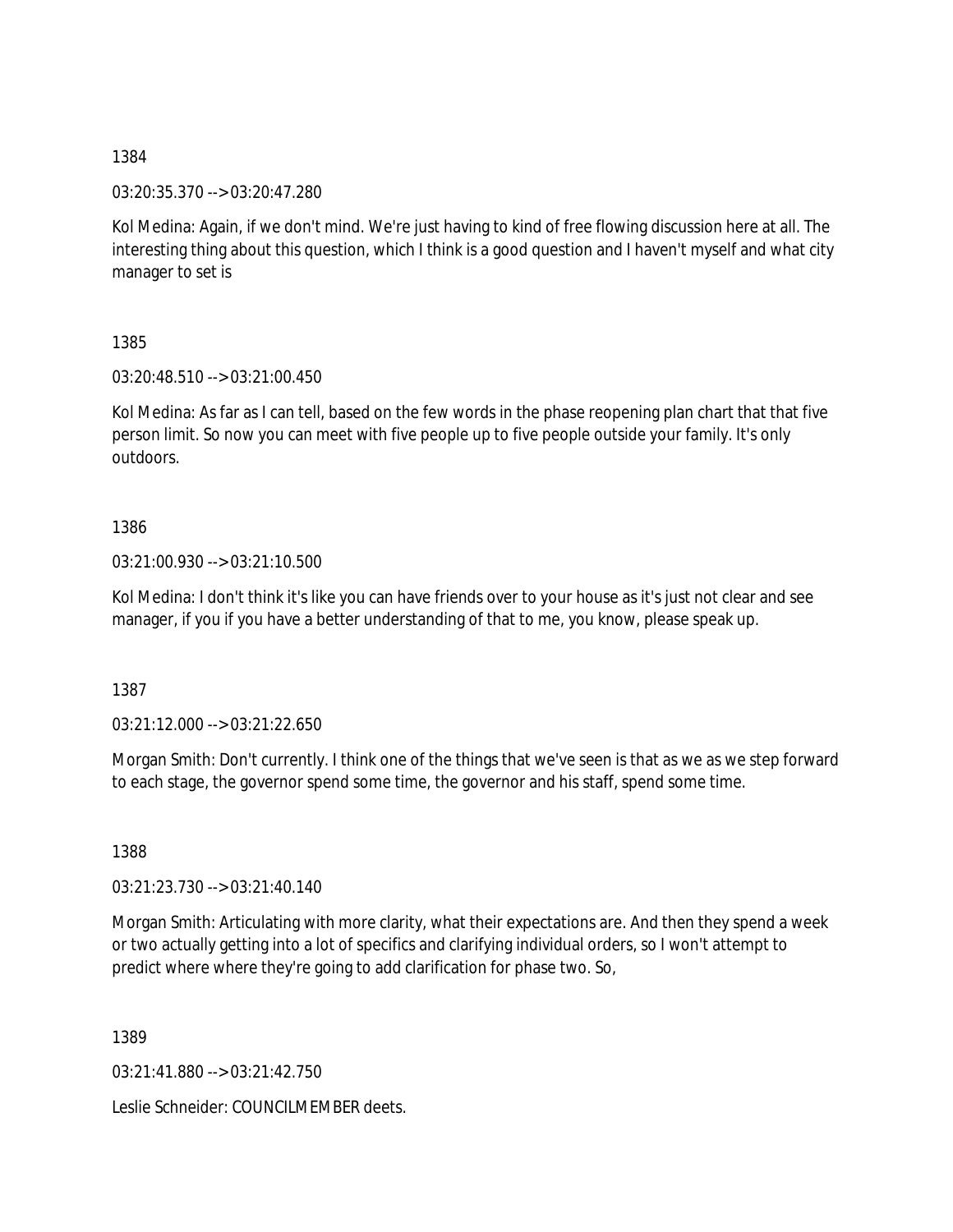03:21:43.380 --> 03:21:44.040

Joe Deets: Yeah, thank you.

1391

03:21:44.850 --> 03:22:02.070

Joe Deets: I would say that it regardless. I mean if well let's just say if they help officer recommends a variance of questions that I would have for them is we are, we do have a ferry from a major city bringing but literally boat loads of people coming over.

1392

03:22:03.390 --> 03:22:08.700

Joe Deets: We would really appreciate some guidance on that and I'll just say I am not aware of what the ferry.

1393

03:22:09.720 --> 03:22:28.680

Joe Deets: Their own plans are. So this does raise a number of questions, but I would also want to just confirm with them that phase one, phase two or three, we still have wearing a mask and we still have social distancing that doesn't go away those those net those needs. So

1394

03:22:29.790 --> 03:22:37.860

Joe Deets: Which to meet them kind of brings into how do we how do we as a community plan for that, whether we're in phase one, two or three so

1395

03:22:38.460 --> 03:22:51.060

Joe Deets: I'm, by the way, there is I saw one of the attendees raised ELISA, like, raise your hand. So he'll since I'm happy to, if my colleagues are evil have a member of the public way and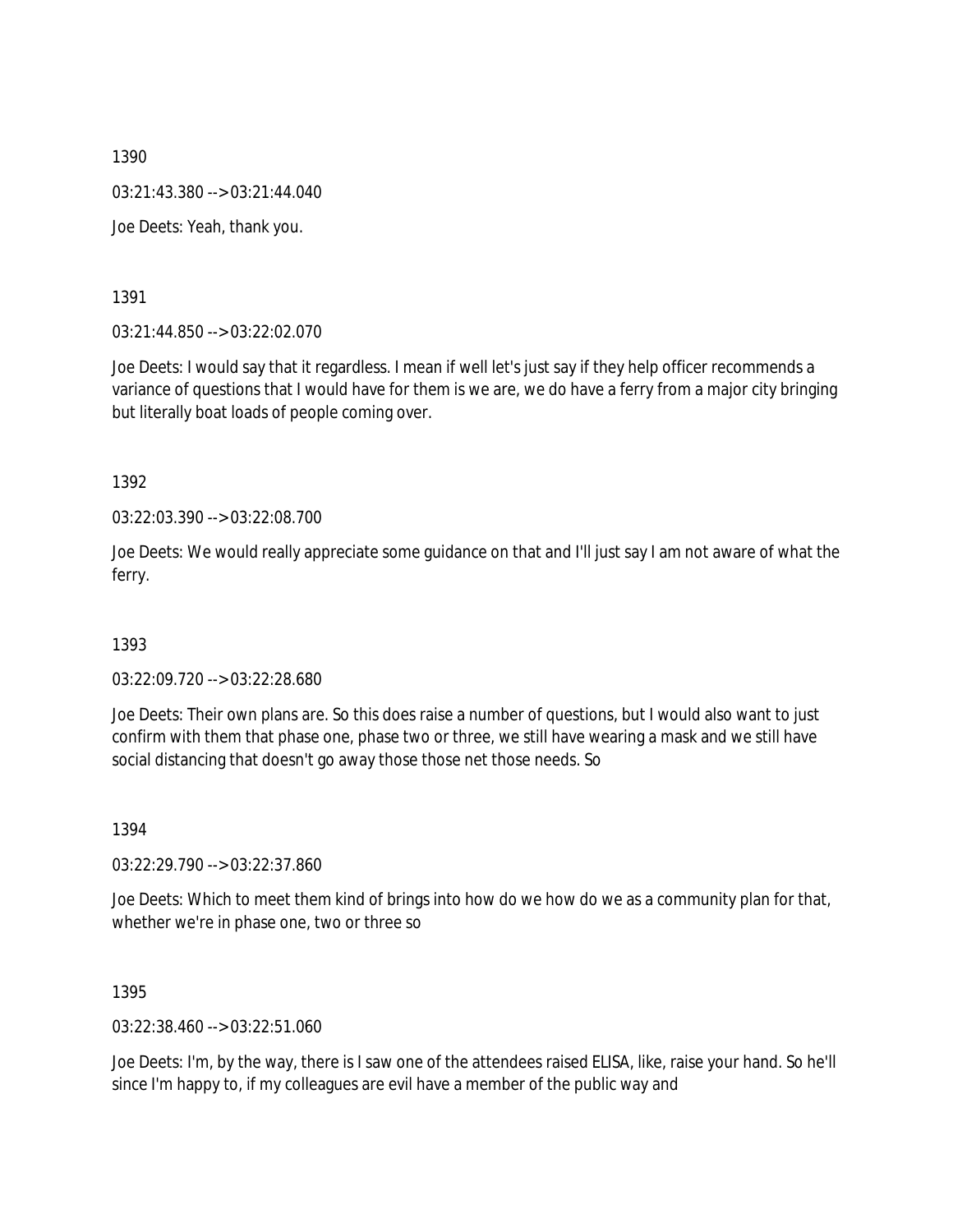1396 03:22:53.190 --> 03:22:53.760 Leslie Schneider: Yeah, I think.

1397

03:22:54.810 --> 03:22:58.530

Leslie Schneider: COUNCILMEMBER Medina was suggesting that that could that could be useful.

1398

03:23:01.860 --> 03:23:04.620

Lisa: Can Hi This is Lisa can you hear me.

1399

03:23:05.190 --> 03:23:16.890

Lisa: Yes. So this is very interesting. And it's interesting because the agency. I work for the Environmental Protection Agency.

### 1400

03:23:17.400 --> 03:23:25.500

Lisa: Is thinking and being directed by DC to begin to think about opening up the Seattle office.

1401

03:23:26.130 --> 03:23:37.260

Lisa: Um, and I think what we're learning is this notion of whether it's safe or it's all about economics really needs to be transparent. So I would just say that

1402

03:23:37.770 --> 03:23:50.730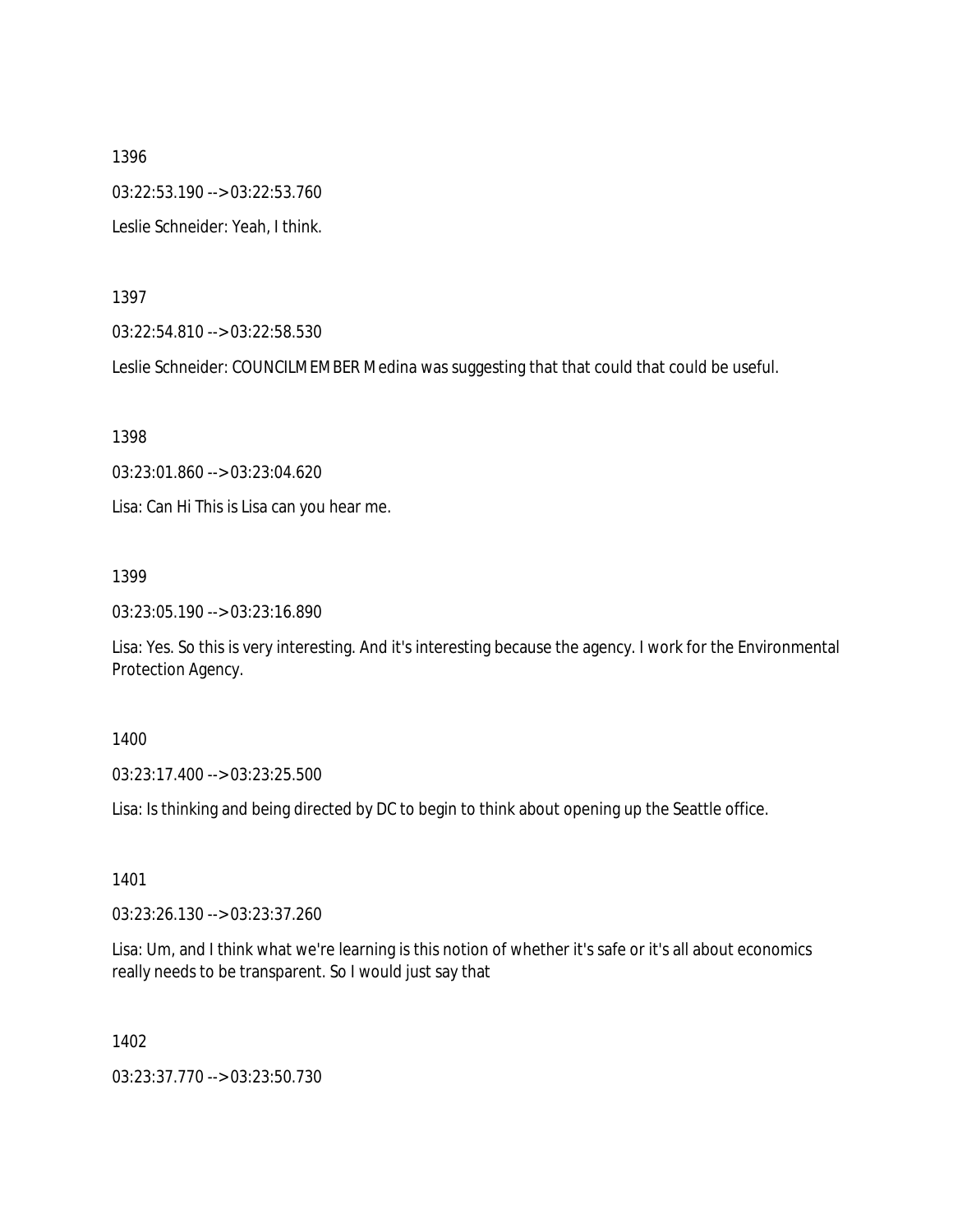Lisa: For our agency when everybody is full of anxiety about even heading to a next phase. I think one of the things, Morgan stated very well. And I think everyone should consider

1403

03:23:51.210 --> 03:24:01.470

Lisa: In terms of and I urge you to vote know for phase two is the testing issue. You know, if we had the ability to test everyone who needed to be tested.

## 1404

03:24:02.070 --> 03:24:17.130

Lisa: Maybe we we should go into a Phase two, but as Morgan said we have no idea who's walking around asymptomatic. So how in the world are we moving to a Phase two, when we don't have the

## 1405

03:24:17.850 --> 03:24:25.050

Lisa: The ability to test everyone who should be tested. So this notion of why isn't that factored in.

1406

03:24:25.590 --> 03:24:35.610

Lisa: Into the phasing leaves leads me to believe that these are really based more on economic decisions and lessons put

1407

03:24:36.090 --> 03:24:46.590

Lisa: An emphasis on how this increases our risks and without testing, we won't know. So I just want to say thanks to Morgan for bringing that up and I

1408

 $03:24:46.890 \rightarrow 03:24:59.700$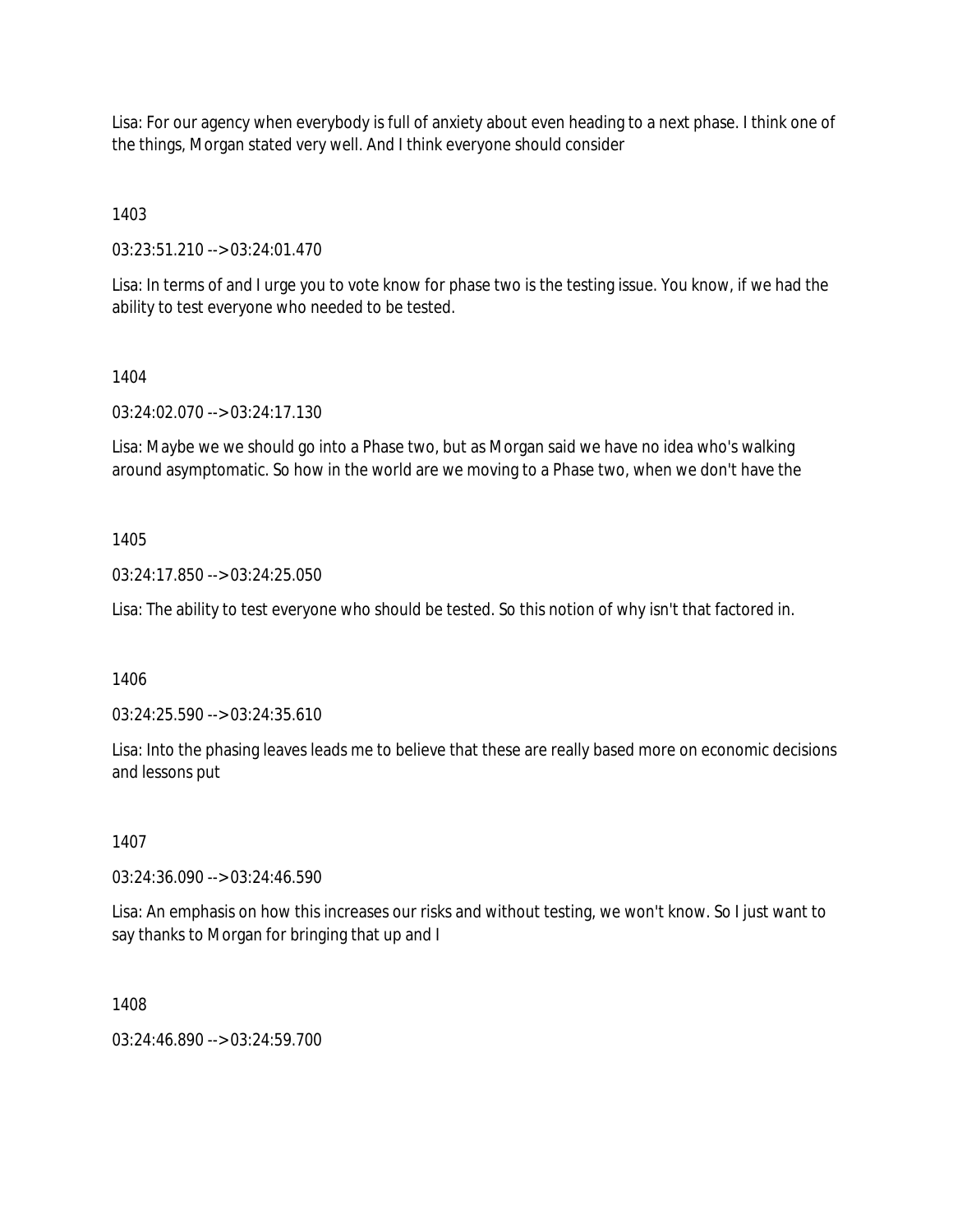Lisa: And you know the mask thing. And the six feet. I just, I don't think that even is relevant when we don't have testing. I mean, the all of it goes away in is meaningless without sufficient testing. So thank you.

1409

03:25:01.410 --> 03:25:02.070

Leslie Schneider: Thank you, Lisa.

1410

03:25:03.510 --> 03:25:09.330

Leslie Schneider: COUNCILMEMBER Medina. So you and I have been on these calls on Monday mornings and

#### 1411

03:25:11.850 --> 03:25:17.970

Leslie Schneider: I'm, I'm not clear. It seems to me like there is the possibility that that

1412

03:25:19.200 --> 03:25:23.100

Leslie Schneider: Testing is available, but it's not clear that

1413

03:25:24.330 --> 03:25:34.590

Leslie Schneider: All the supplies are always available. So is it just murky to you as as it is, to me, or do you have any clearer idea of how how much testing is available right now.

1414

03:25:39.120 --> 03:25:48.450

Kol Medina: So I don't have two answers to that. So one answer is that I have heard our health officer and a health administrator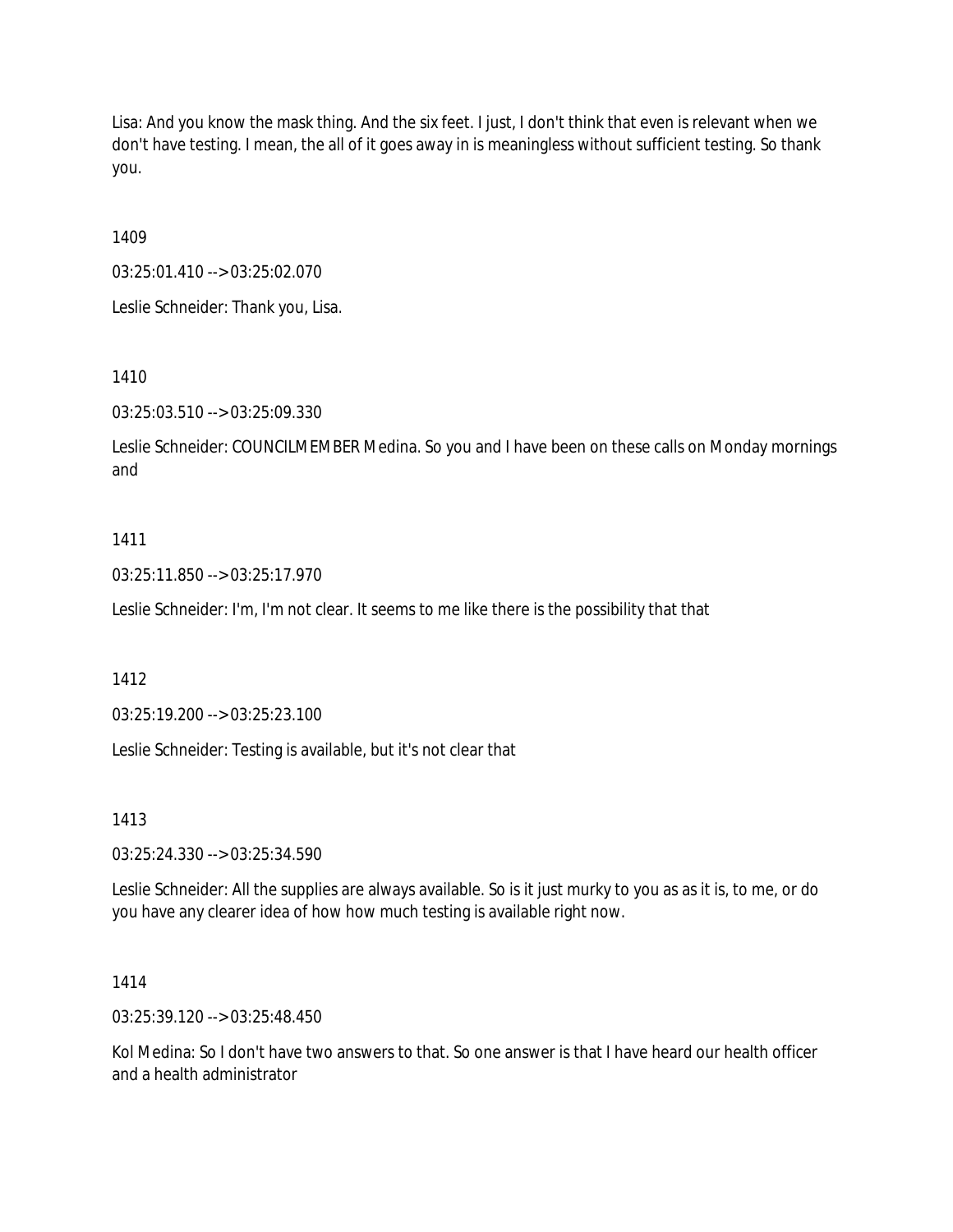03:25:50.790 --> 03:25:59.310

Kol Medina: And they put that differently as I've been listening to them over the last couple months, the greatest area of concern. They have had that I've heard them speak about is testing.

1416

03:25:59.970 --> 03:26:16.080

Kol Medina: And the what they call just free market testing system that has just kind of grown up in our community because the federal government is just abrogated has responsibility for for handling this they've expressed a lot of concerns about that. And a lot of frustration with it.

# 1417

03:26:18.210 --> 03:26:29.910

Kol Medina: absolutely agree with Lisa, who is just speaking, that I think there are two really when I think about this important limiting factors to whether we should you know reopened or not being now or later whenever

# 1418

03:26:30.900 --> 03:26:44.040

Kol Medina: One of those is testing. The other one is availability of personal protective equipment, pp. So when I when I've heard our health officer on our administrator express their concerns about testing limitations.

# 1419

03:26:45.180 --> 03:26:54.120

Kol Medina: That's led me to want to be very cautious here. So that's one answer a shorter answer is in the draft application for a variance

1420

03:26:56.160 --> 03:27:03.390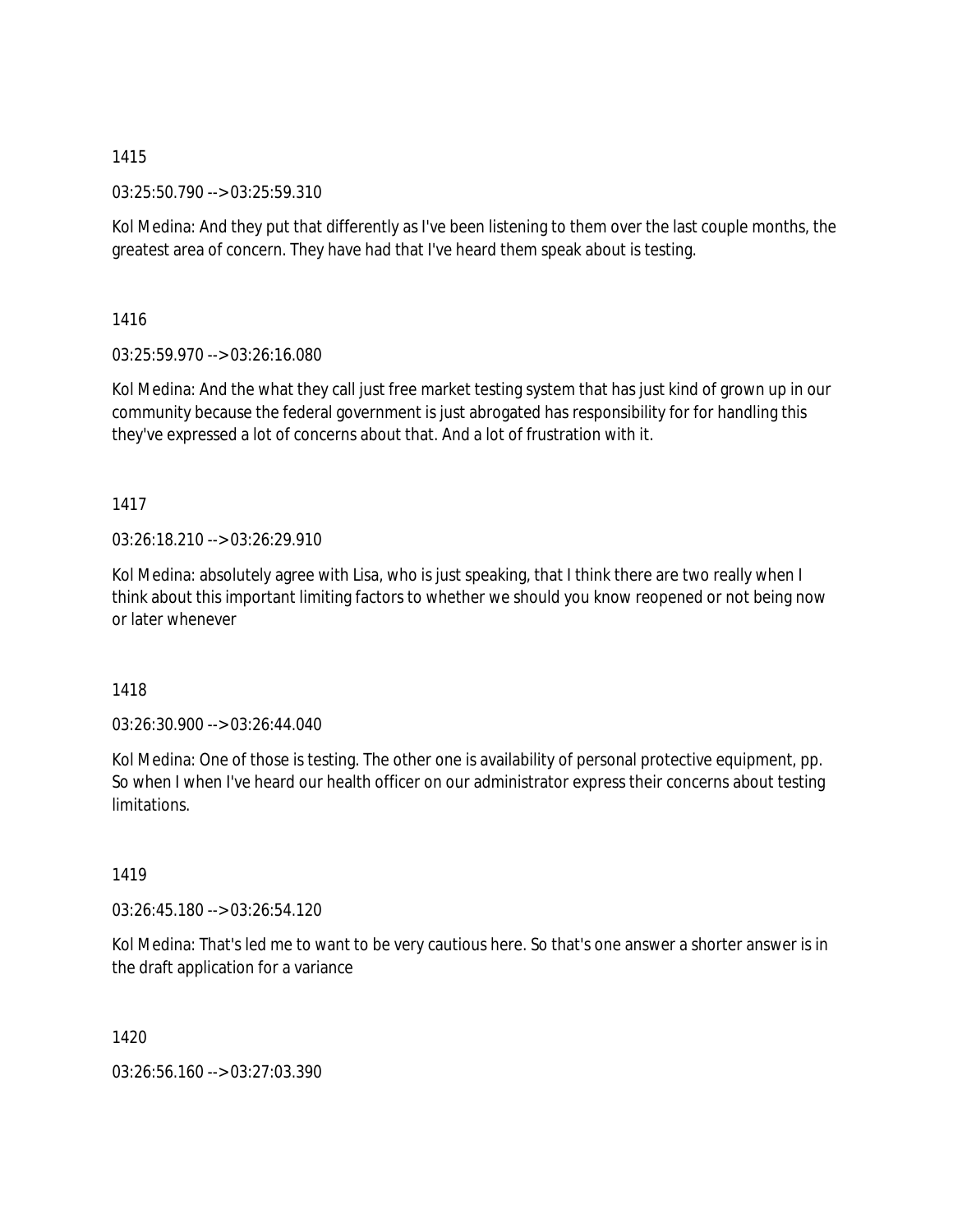Kol Medina: They HEALTH DISTRICT SAYS THAT OUR COMMUNITY our county through all the different private testing.

# 1421

03:27:04.890 --> 03:27:17.490

Kol Medina: Through other health care providers that are able to provide private testing and through their systems. And so, not through government system, but through these private systems that they have the capacity of 1650 tests a day.

# 1422

03:27:18.930 --> 03:27:26.760

Kol Medina: And we've been averaging about 87 tests a day. So I'm just telling you this is what it says in the in the variance application.

## 1423

03:27:28.170 --> 03:27:34.200

Kol Medina: And I think that level of testing meets the threshold that the governor's office will want to see.

### 1424

03:27:35.580 --> 03:27:43.560

Kol Medina: Now how available are all those tests really and is that really enough because I in my office and my day job at the Community Foundation.

### 1425

03:27:43.800 --> 03:27:50.550

Kol Medina: We get calls from people who are looking to get tested. And we try to help them like find somewhere to get tested. Not me personally, but other staff members.

### 1426

03:27:51.330 --> 03:27:58.680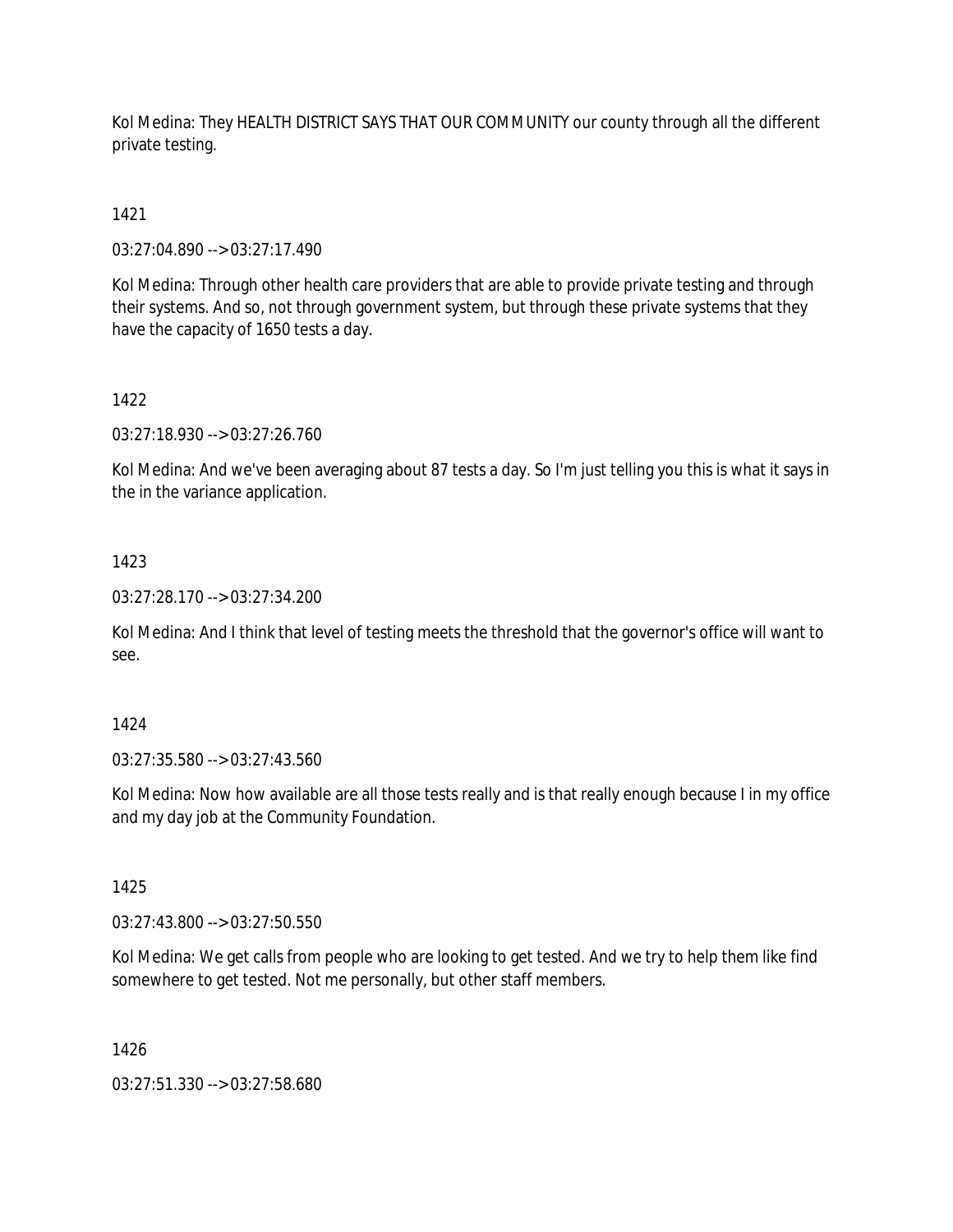Kol Medina: And it's hard sometimes to run that morass of where to go get a test. And if they don't meet the criteria, then maybe they don't get a test and so

1427

03:27:58.980 --> 03:28:07.260

Kol Medina: So I think is very murky and it is something I'm concerned about, even though in that variance application. It says that we have this capacity of 1600 a day.

## 1428

03:28:08.490 --> 03:28:15.450

Kol Medina: So, so that's kind of a long answer, but I'll just pick it from that to the other point I raised about PP, because I think it's just as important

## 1429

03:28:17.010 --> 03:28:22.140

Kol Medina: In the variance application, it only asks accounting seeking the variance to

1430

03:28:24.240 --> 03:28:33.540

Kol Medina: certify that they have 14 days worth of PvP for Tier one health providers or maybe it's Tier one and two, but for healthcare providers.

# 1431

03:28:34.590 --> 03:28:49.980

Kol Medina: It doesn't go beyond that. It doesn't require that you have your county your community has sufficient pp for all of the businesses and organizations that are going to suddenly be opening and having people coming through their doors. That's not a requirement in the variants and

1432

03:28:51.510 --> 03:29:00.570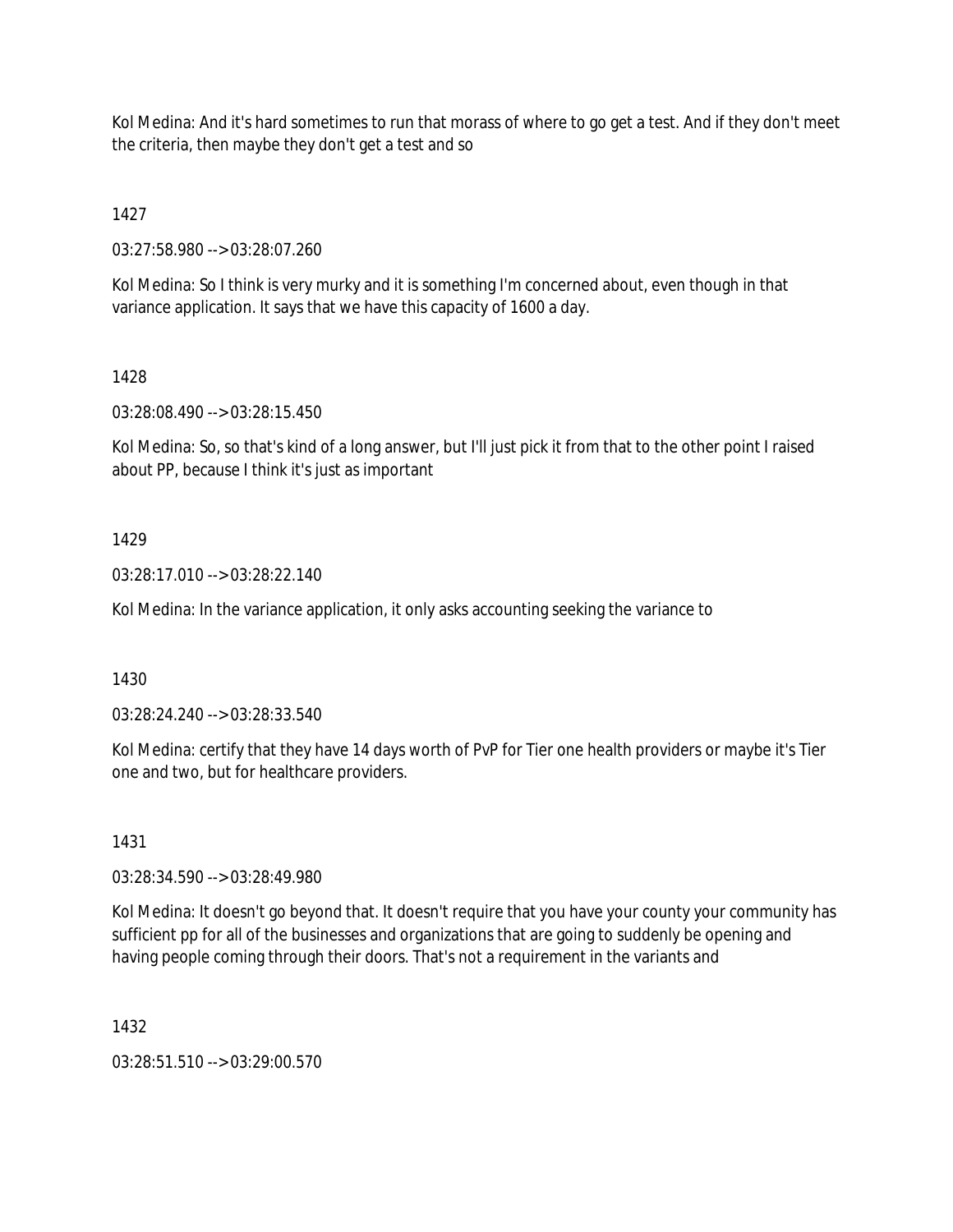Kol Medina: I don't, I don't think that our community does have enough pp to accommodate that. Now, of course, the business, even if we do receive the variants and businesses are allowed to reopen

1433

03:29:00.900 --> 03:29:07.230

Kol Medina: They're not supposed to reopen until they actually have the PP in place and the procedures and protocols in place, they need to reopen safely.

## 1434

03:29:07.650 --> 03:29:19.080

Kol Medina: So they they're still supposed to get the PP before they open but I fear, if we go ahead and communicate to the world. We have a variance then businesses are just going to start reopening and it's already happening. I was on a

## 1435

03:29:20.940 --> 03:29:28.290

Kol Medina: Today I the housing kits that meeting on that board at the end and go to the order. There's a little discussion about this and

1436

03:29:28.800 --> 03:29:39.540

Kol Medina: I guess some high profile restaurants, I think, was a restaurant, some business in Port orchard opened over the weekend and had a whole bunch of people show up and I take it, not all wearing PP and

### 1437

03:29:39.900 --> 03:29:48.150

Kol Medina: It became an issue and Paul's was seen businesses open, even though they're not supposed to. So, so I really worried about that as well.

### 1438

03:29:49.230 --> 03:29:57.570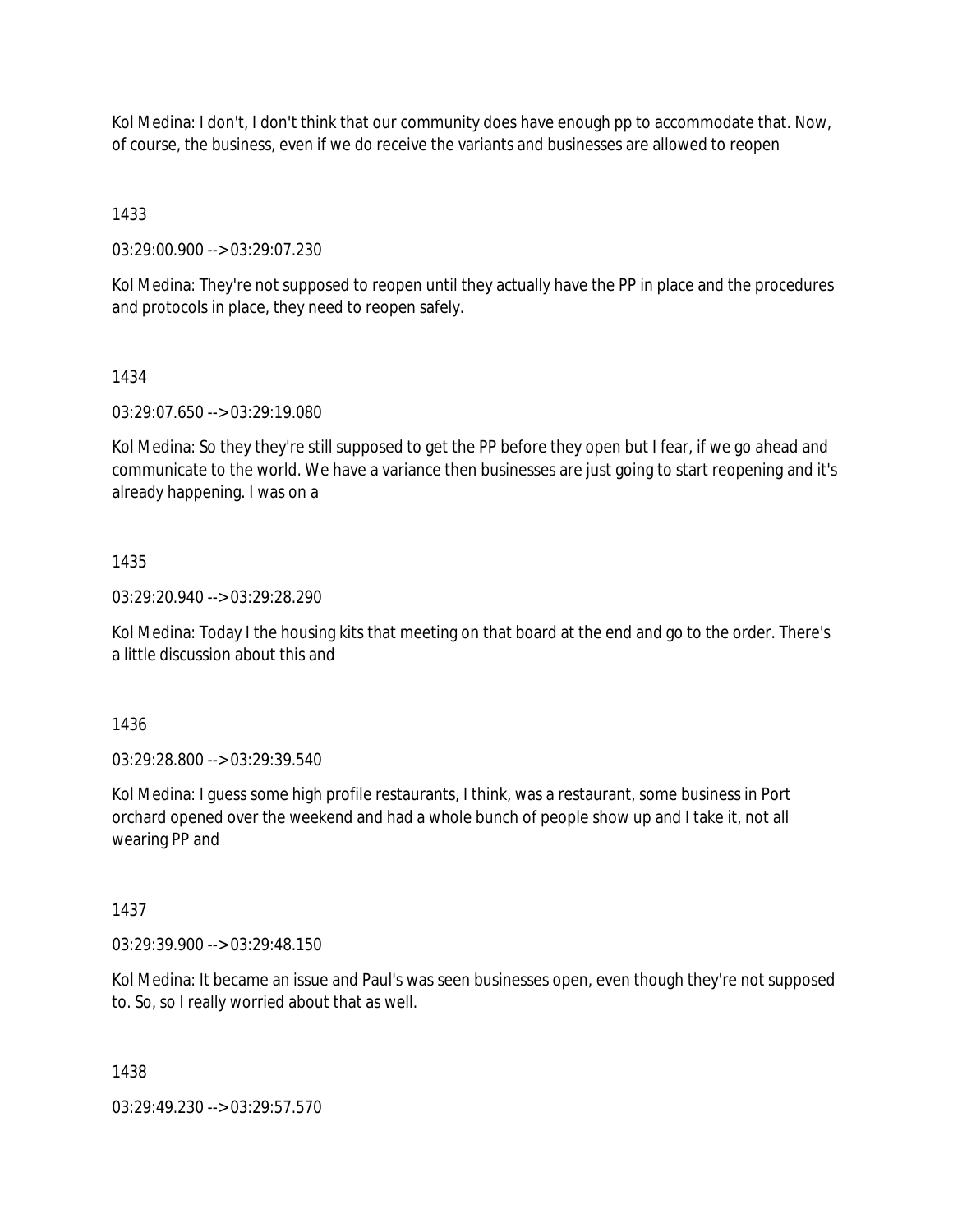Kol Medina: I don't, I don't have a point there. I'm just kind of sharing my worries with you on the other side of the ledger. So those are my words about why we shouldn't see covariance

1439

03:29:58.770 --> 03:30:00.210

Kol Medina: On the other side of that ledger.

1440

03:30:02.160 --> 03:30:11.580

Kol Medina: Well, if the health officer thinks based on the science and her best judgment and the judgment of all those people in the health district that will be okay if we go ahead and reopen then

1441

03:30:12.030 --> 03:30:22.500

Kol Medina: You know, I need to give some weight to that. And I'm sure her judgment. There is based on considering a lot. I know her. She's very thoughtful person she puts he puts health top

1442

03:30:22.830 --> 03:30:29.850

Kol Medina: You know that that is heard that is her job. I don't think she would just give in to pressure about, you know, economics,

1443

03:30:30.990 --> 03:30:33.000

Kol Medina: I don't, I don't think, um,

1444

03:30:34.380 --> 03:30:44.640

Kol Medina: One thing that is true now is, you know, even if we did reopen and we started to have more cases small increase in cases we have systems in place now that can handle them.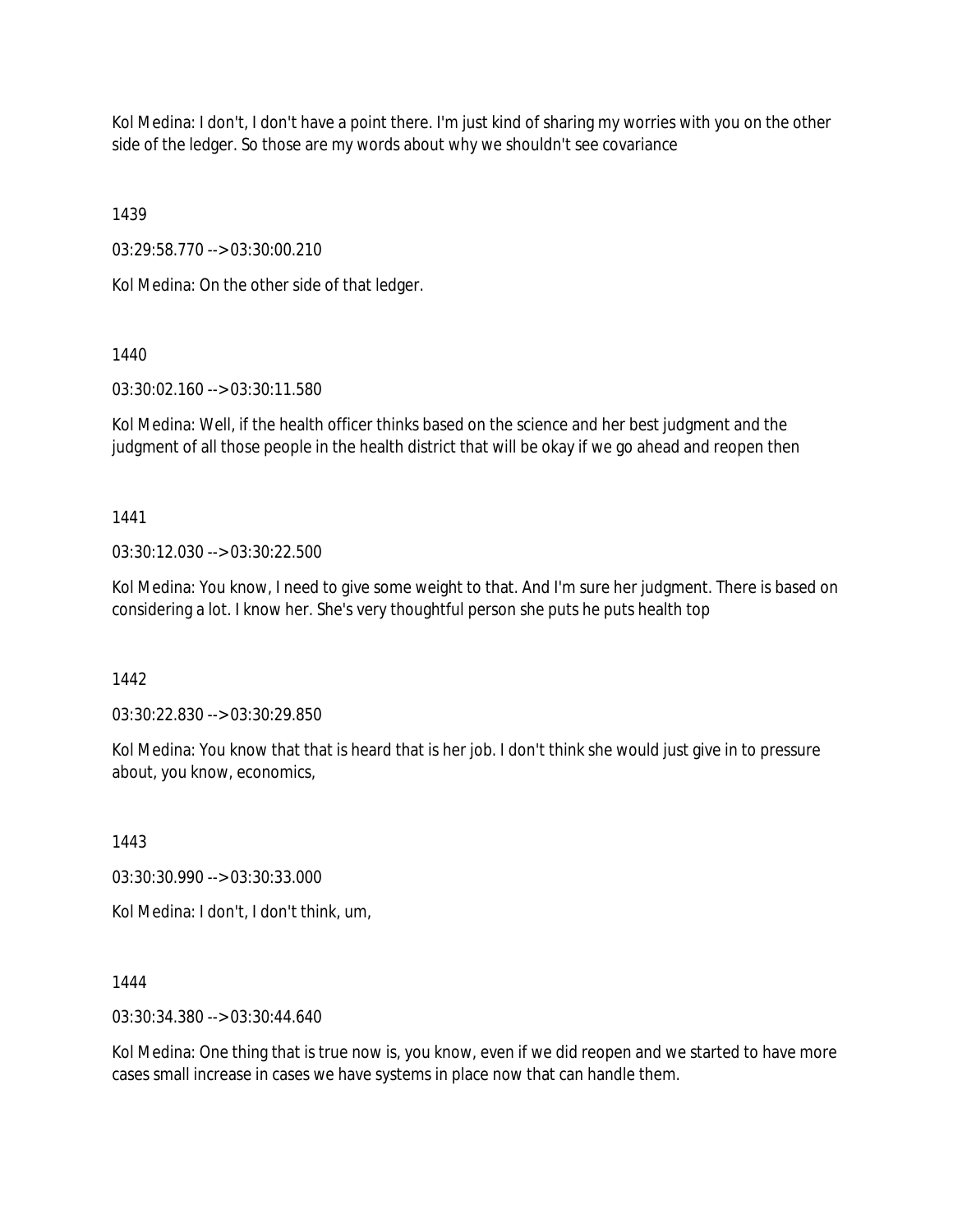03:30:45.120 --> 03:30:51.900

Kol Medina: Right, we do have contract contacts tracing systems in place. We do have greater testing capability in place now.

1446

03:30:52.410 --> 03:31:04.920

Kol Medina: So I'm sure that she's thinking to herself. Okay. If we reopen now maybe we'll have some more cases, but we have systems in place to handle it now. So we can manage it, unlike you know two months ago before the started when we just weren't set up to manage this stuff.

1447

03:31:07.140 --> 03:31:15.300

Kol Medina: And there are other things to think about what attempts to reopening you know what his kids and not being able to go to schools and daycares and

1448

03:31:16.860 --> 03:31:30.750

Kol Medina: That is creating a lot of stress in these kids lives and they are suffering from a lot of adverse childhood experiences. Many kids that they wouldn't be suffering from if they had safe places like schools and childcare centers to go to

1449

03:31:31.230 --> 03:31:36.570

Kol Medina: So like there are some health negative health impacts of the stay home. Stay healthy order as well.

1450

03:31:37.890 --> 03:31:41.790

Kol Medina: You know that I just or just in there right there just part of the mix to think about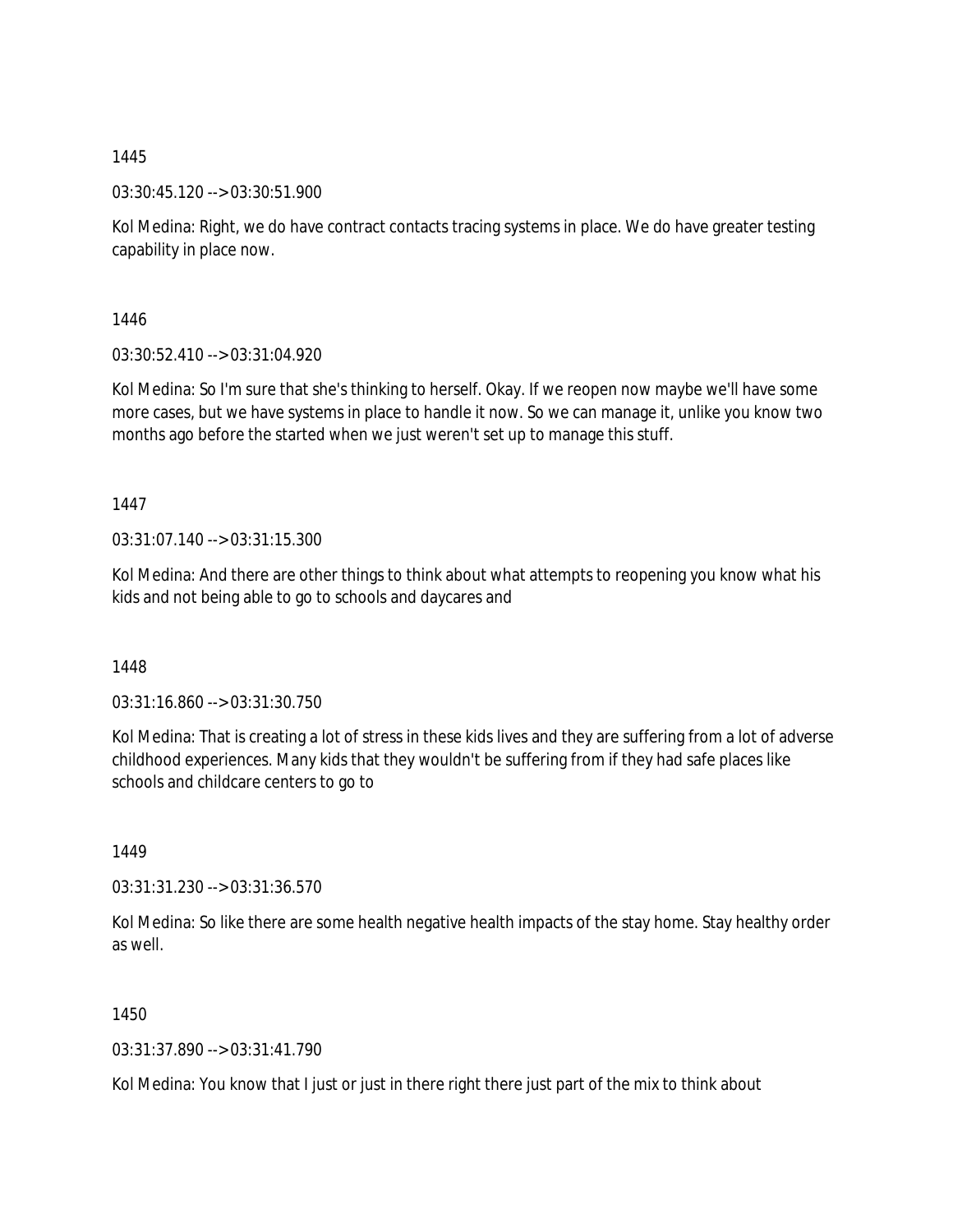03:31:43.770 --> 03:31:48.420

Kol Medina: So I don't know, there's just some of the thoughts going through my head. I don't know if the spurs. Any more thoughts with anyone on Council.

1452

03:31:49.050 --> 03:31:56.160

Kol Medina: Those are the pros and cons. I'm weighing on I literally don't know what I'm going to walk in there to do tomorrow. I think my gut feeling is to vote no.

1453

03:31:57.210 --> 03:31:59.100

Kol Medina: But I'm not sure.

1454

03:31:59.910 --> 03:32:01.020

Leslie Schneider: Customer I topless.

1455

03:32:02.130 --> 03:32:05.400

Kirsten Hytopoulos: I just want to kind of reflect on what you've said about the fact that

1456

03:32:05.970 --> 03:32:19.200

Kirsten Hytopoulos: People, a lot of people businesses and individuals don't know what the standards are. And so I think one thought, potentially, to bring to the board for discussion is that this all looks great on paper again all these voluminous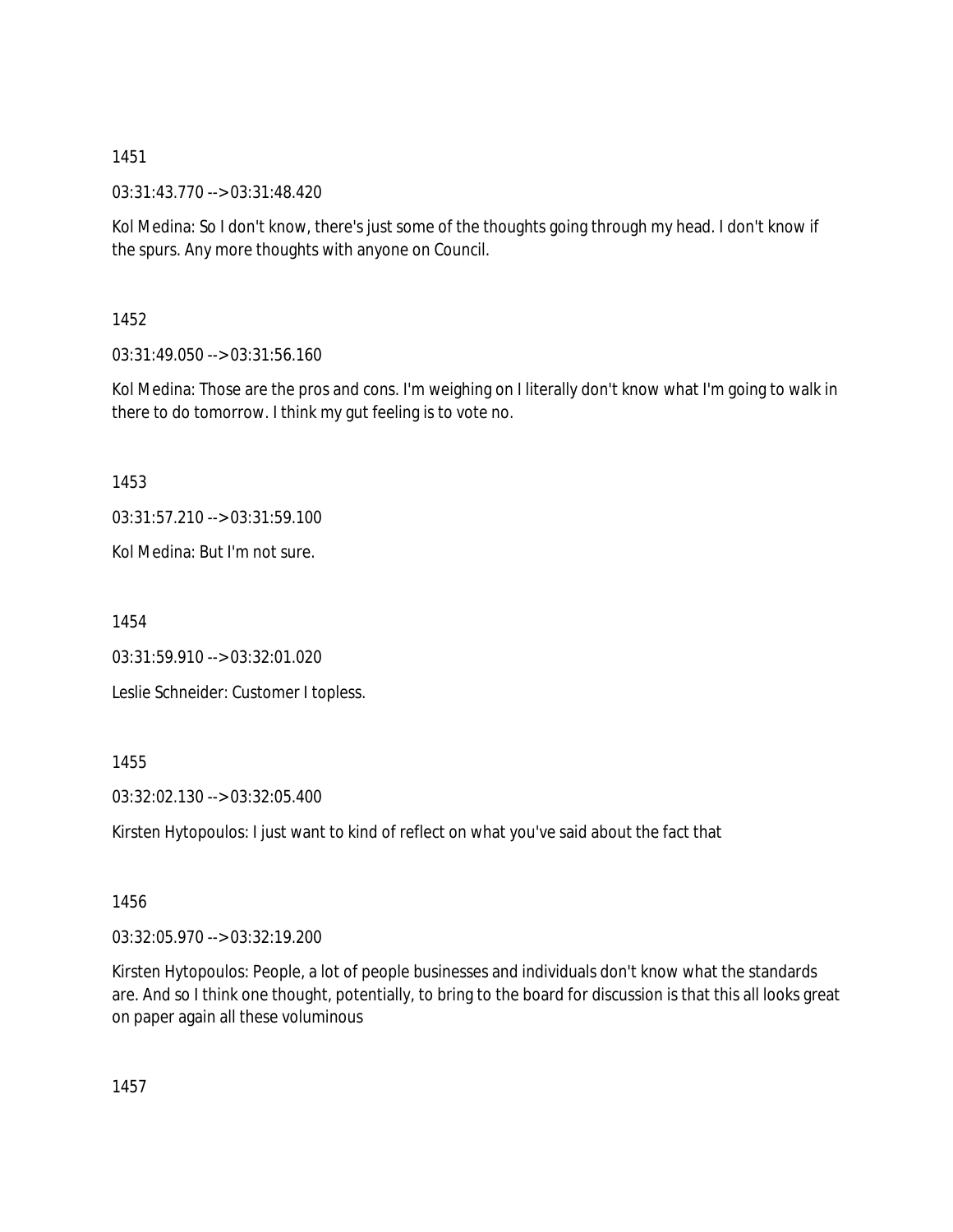03:32:19.650 --> 03:32:23.520

Kirsten Hytopoulos: Guidelines to all these businesses and somewhere more guidance to us, hopefully.

1458

03:32:23.910 --> 03:32:29.250

Kirsten Hytopoulos: But if people don't go seek those out. How's that even going to get into their hands and they weren't. We're going to see

#### 1459

03:32:29.580 --> 03:32:37.470

Kirsten Hytopoulos: You know, once phase two opens up, then they'll be a lot people extra permission or believe they have permission, as you said to suddenly open and that could be huge. So

### 1460

03:32:37.740 --> 03:32:51.420

Kirsten Hytopoulos: It would seem like pointing to the lack of compliance that we've already had. I think a lot of it just innocent. But if the idea is that all of these wonderful plans are what's going to protect us, I'd be I wouldn't be optimistic about that.

#### 1461

03:32:54.690 --> 03:32:57.240

Leslie Schneider: All right. Councilmember Medina. Clear as mud.

1462

03:33:00.870 --> 03:33:02.370

Kol Medina: Yeah, I'm ready to go.

1463 03:33:07.350 --> 03:33:07.920 Leslie Schneider: All right.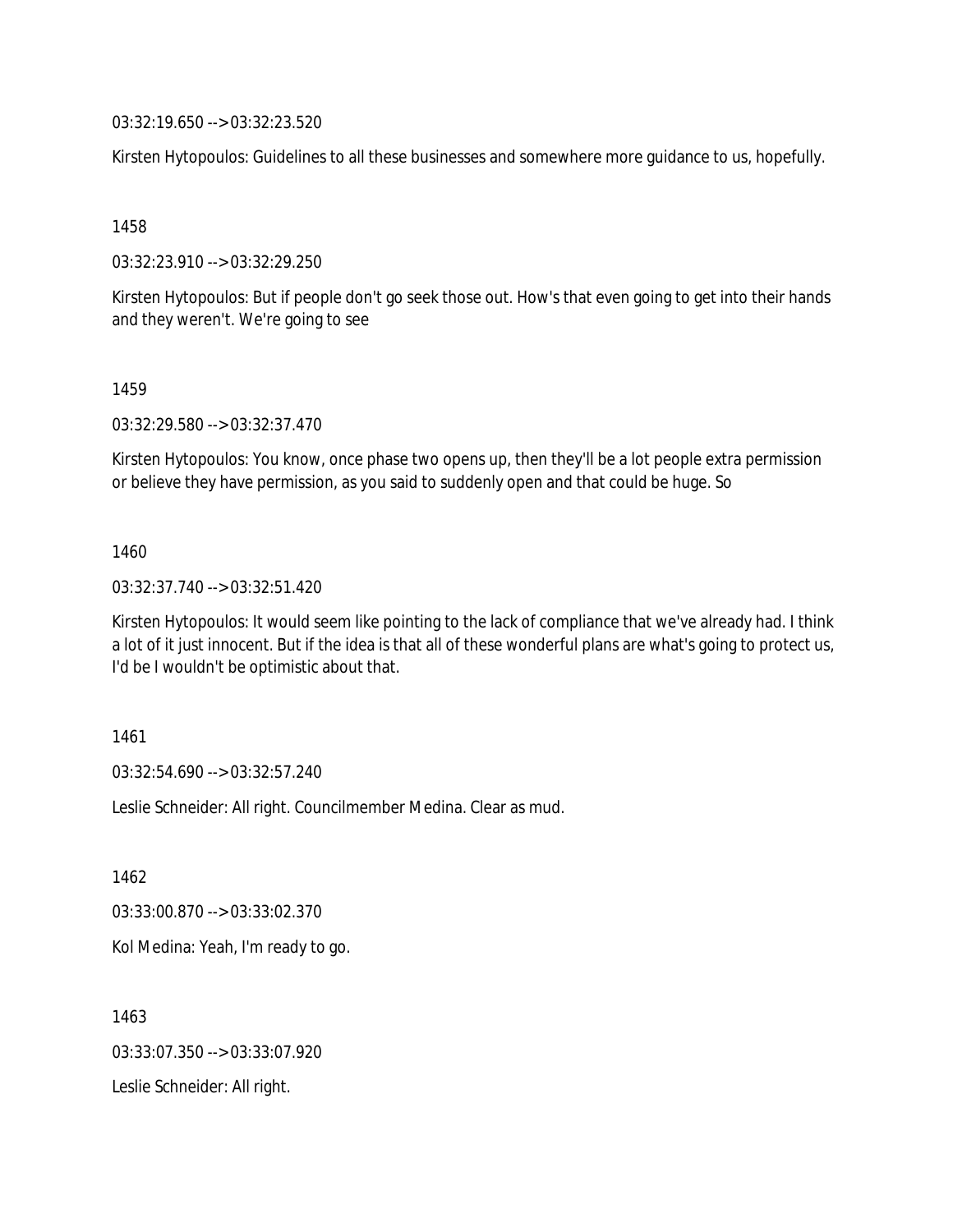03:33:11.310 --> 03:33:13.380

Leslie Schneider: Let us move on then.

1465

03:33:14.580 --> 03:33:23.970

Leslie Schneider: So the other added addition to our agenda is the discussion of the creation of an economic recovery plan and COUNCILMEMBER deets all at you.

1466

03:33:24.510 --> 03:33:24.930

Joe Deets: Yeah.

1467

03:33:25.170 --> 03:33:25.890

Leslie Schneider: take the lead on that.

1468

03:33:26.670 --> 03:33:34.440

Joe Deets: Thank you, Mayor and Thank you colleagues for allowing this to be put on the agenda. I try not to do this very often.

1469

03:33:35.760 --> 03:33:48.450

Joe Deets: But I, I just feel this is important. And if there's anything that covered 19 times of the essence, and that includes planning for our recovery. And as we just just heard some of so many of the unknowns.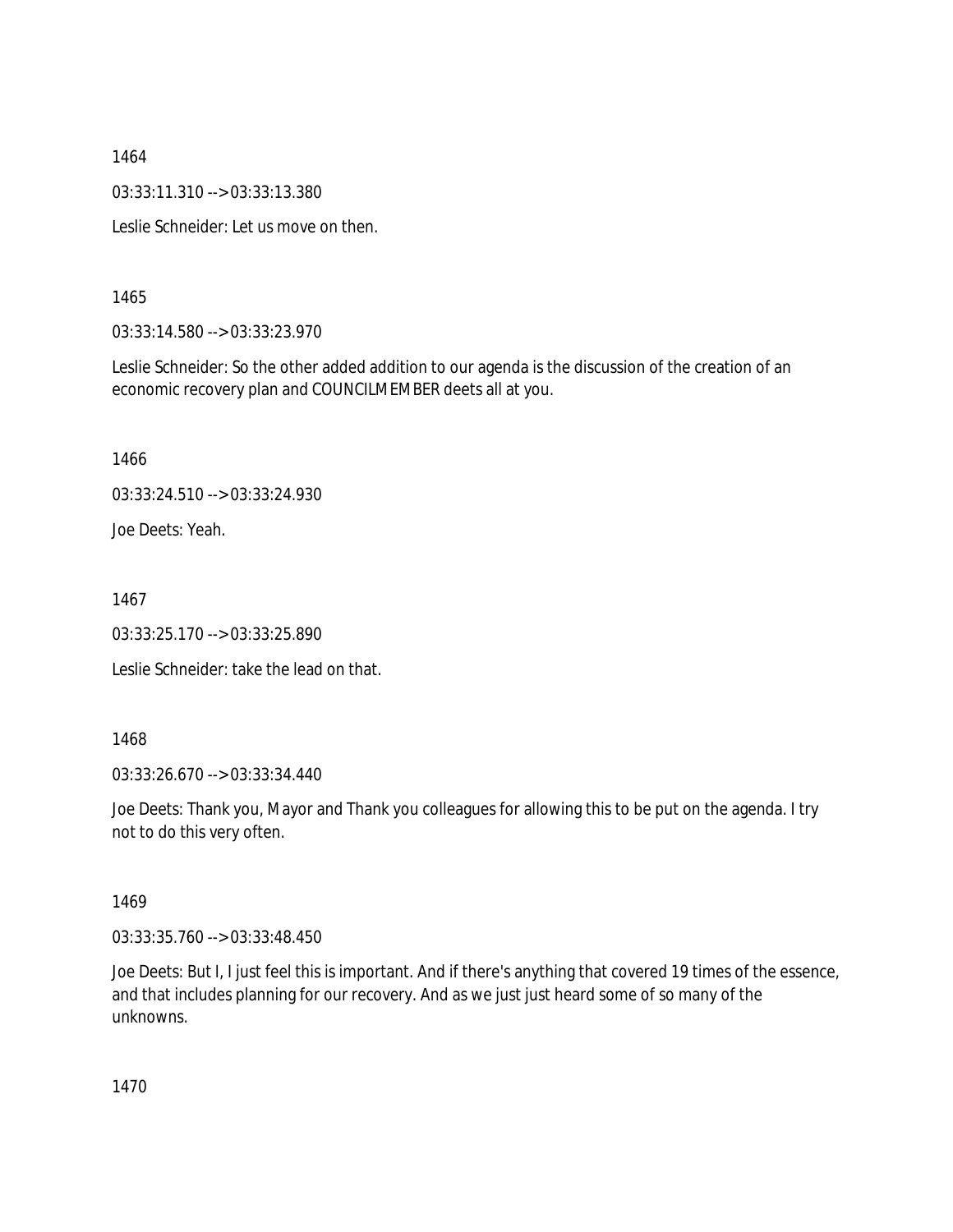03:33:49.140 --> 03:33:59.700

Joe Deets: So first, I'm very appreciative of this. Well, we're currently we are in in a combined health and economic crisis, here the health issue is

## 1471

03:34:01.170 --> 03:34:13.440

Joe Deets: Pretty well known and there's so many on that. There's a lot of nouns and a lot of unknowns. But one thing we do know is our, our businesses so many people are suffering economically and

## 1472

03:34:14.850 --> 03:34:37.050

Joe Deets: I believe it's imperative that we as a city do what we can to say roll up our sleeves and provide some plans to help our businesses recover to Operate profitably not just say here's phase two good lock kind of thing, because I just don't think that's going to work.

## 1473

03:34:38.340 --> 03:34:52.980

Joe Deets: From a business perspective. So meanwhile our sister or I should say our neighbor city Poulsbo city Palumbo has put together a fairly detailed business recovery plan, which I forwarded to all of you. A few days ago and

# 1474

03:34:53.820 --> 03:35:03.990

Joe Deets: This really has been something I I've been thinking about a lot. I'm on the board of Keita kits of economic development alliance, and when I heard that polls will have their own plan I

### 1475

03:35:04.500 --> 03:35:16.920

Joe Deets: Asked mayor, Becky. If I can see it and then pass it on. So the purpose of tonight's discussion is not to talk about what about the plan itself because we're not there. It's simply I'm seeking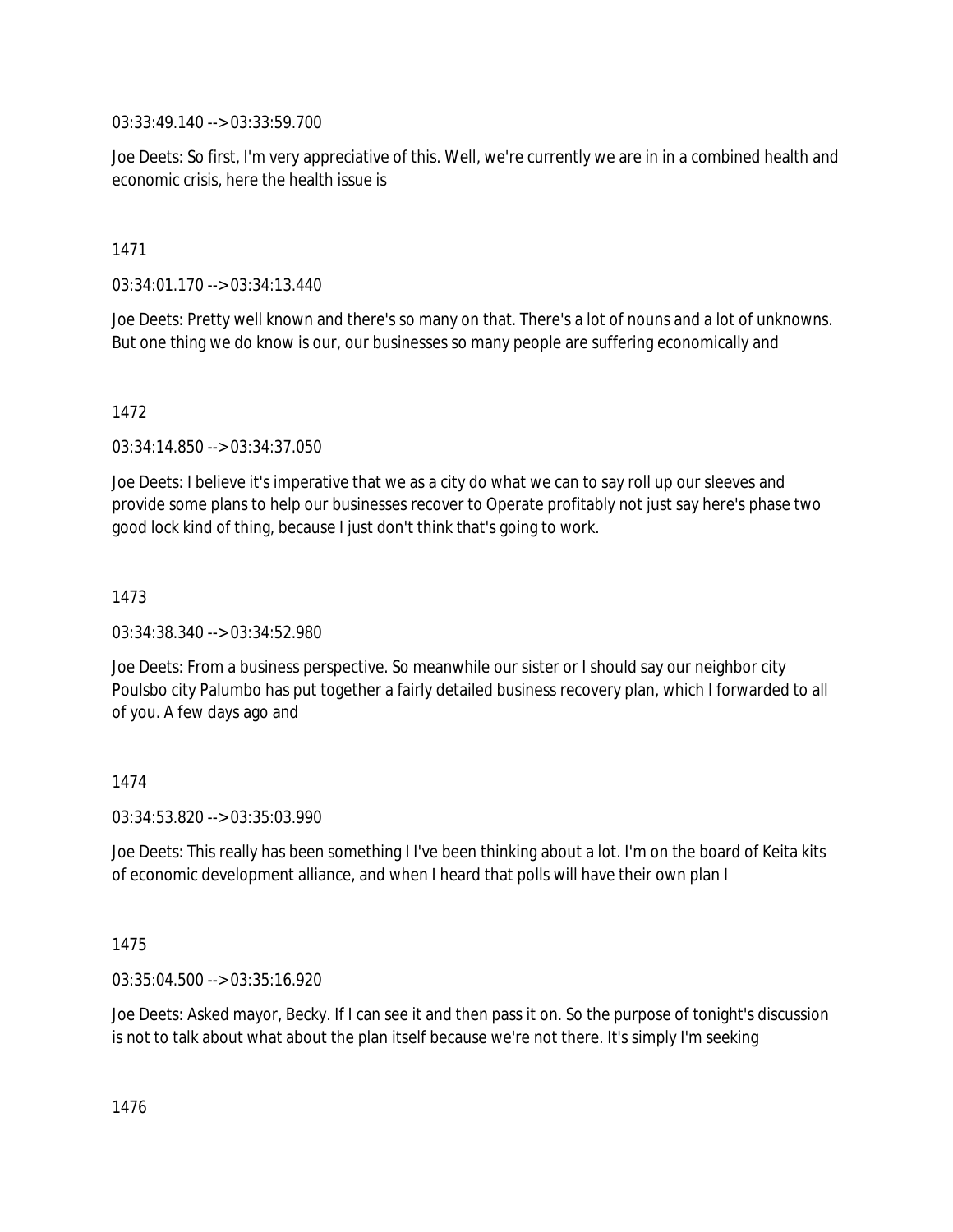03:35:17.940 --> 03:35:26.880

Joe Deets: Your approval, that we will say put together working group or any means that you feel comfortable. I working group seems fine with me.

1477

03:35:27.540 --> 03:35:49.410

Joe Deets: Say two, three of us and I think some staff assistance would be very helpful to come up with a business, our own biz cover 19 recovery plan for Bainbridge Island and timing wise, frankly, as soon as possible, um, I'd like to have it done within a month. Let's just say, if not quicker so

1478

03:35:50.430 --> 03:35:52.890

Joe Deets: With that, I'll leave it for discussion. Thank you.

1479

03:35:55.290 --> 03:35:56.460

Leslie Schneider: COUNCILMEMBER hi topless.

1480

03:35:58.590 --> 03:36:08.670

Kirsten Hytopoulos: So I really liked the idea of us taking some sort of a leadership role in this, for sure. I'm wondering whether it is members of the public members of the business community.

1481

03:36:09.930 --> 03:36:23.190

Kirsten Hytopoulos: Just some members of the private sector that are better suited as as Co members of this committee, it makes sense to me to be council members on it, but I just wonder who what expertise we have on staff that versus

1482

03:36:24.120 --> 03:36:30.780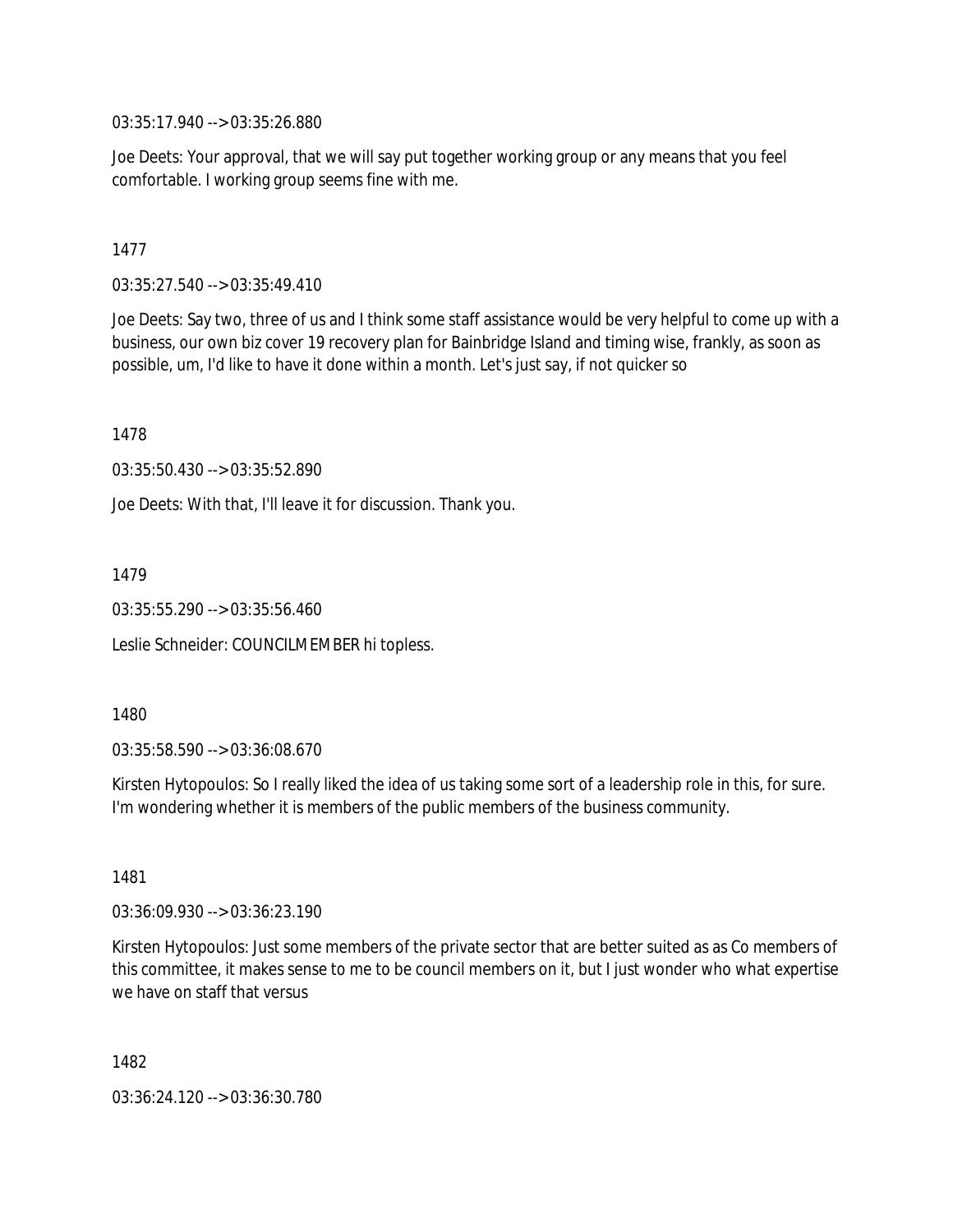Kirsten Hytopoulos: Doing the creation of it with community members and council members and then potentially if necessary brain and so

1483

03:36:32.040 --> 03:36:44.010

Joe Deets: My new. These are things that the city can do. So this is a plan what Kansas City do and if you if you looked at the Poulsbo plan. It's what the city of possible is going to do.

### 1484

03:36:44.730 --> 03:37:03.210

Joe Deets: To help the businesses. So I just want to make that clear and yes I there does need to be a lot of outreach with the local businesses and I can just tell you that something I do as much as possible. So, so these are actions that the city Bainbridge Island can take just my point.

## 1485

03:37:04.140 --> 03:37:07.290

Leslie Schneider: I'm maybe city manager, did you want to jump into

1486

03:37:09.870 --> 03:37:12.240

Leslie Schneider: It I'm jumping you up in line.

1487

03:37:13.980 --> 03:37:16.830

Morgan Smith: Benefit from some additional discussion because there's

1488

03:37:18.330 --> 03:37:24.030

Morgan Smith: When I read the first pages of the Paul's book plan. It's very much a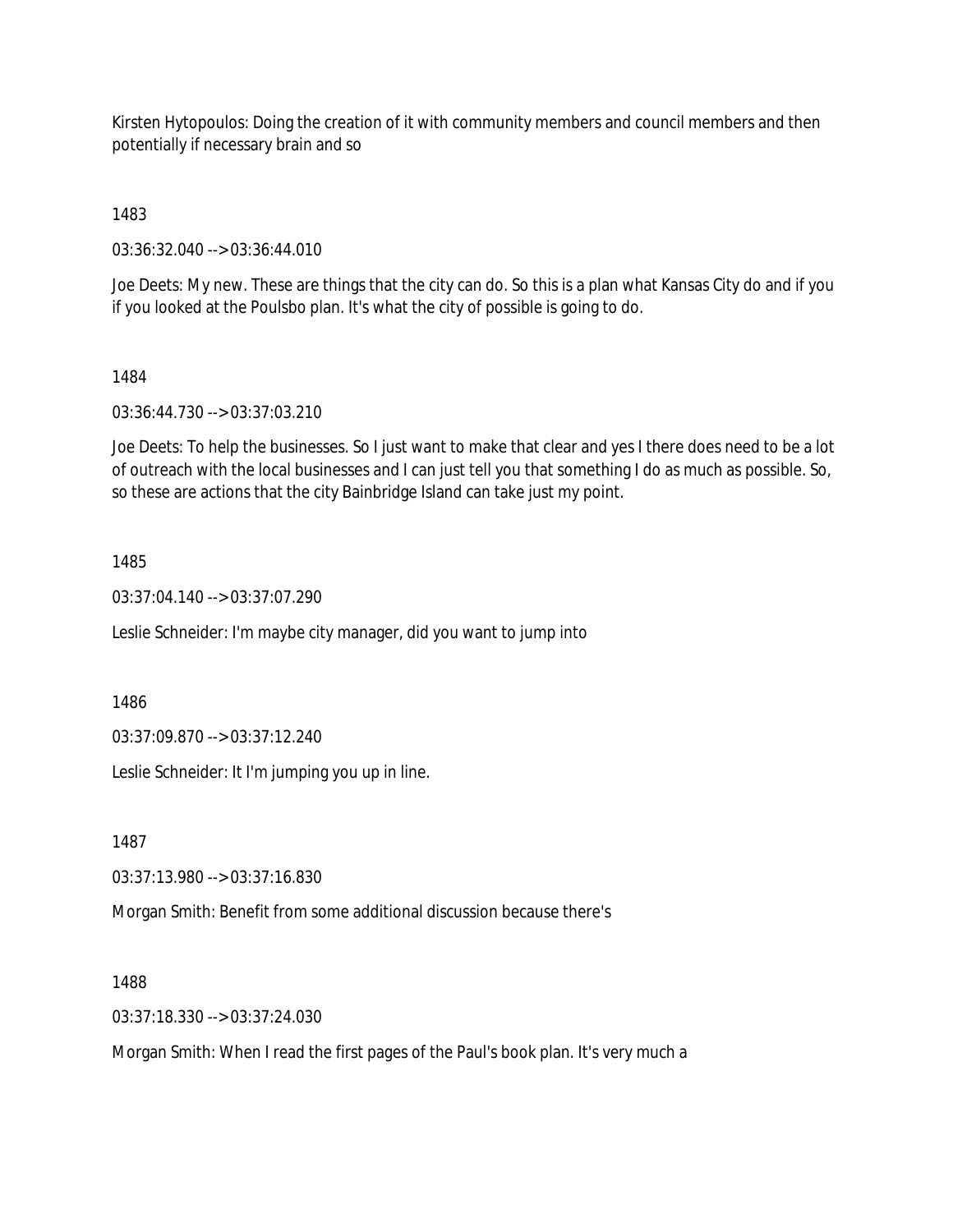03:37:24.930 --> 03:37:34.980

Morgan Smith: Implementation it's we will adopt pay parking. We will change these streets to one way we will have these decisions and

1490

 $03:37:35.400 \rightarrow 03:37:44.550$ 

Morgan Smith: To me those seem like recommendations that would be brought forward from the business community. We don't have a plan sitting on the shelf that says

1491

03:37:45.240 --> 03:37:56.190

Morgan Smith: In the event of an opportunity. These are the changes we want to make to downtown Winslow, for example, and I'm going to pick on downtown was love because that really is our, our core. But I think the recovery that you're envisioning isn't necessarily limited to the core.

1492

03:37:57.360 --> 03:38:03.180

Morgan Smith: In terms of other ways that staff could support this, whether it's outreach or facilitation.

1493

03:38:03.660 --> 03:38:11.010

Morgan Smith: I just want to be specific, they would need to stop doing other things. And so we need to work together to make sure that's the right choice.

1494

03:38:11.940 --> 03:38:18.090

Morgan Smith: I would say I don't want to necessarily waiting, because I don't think this is a very new concept but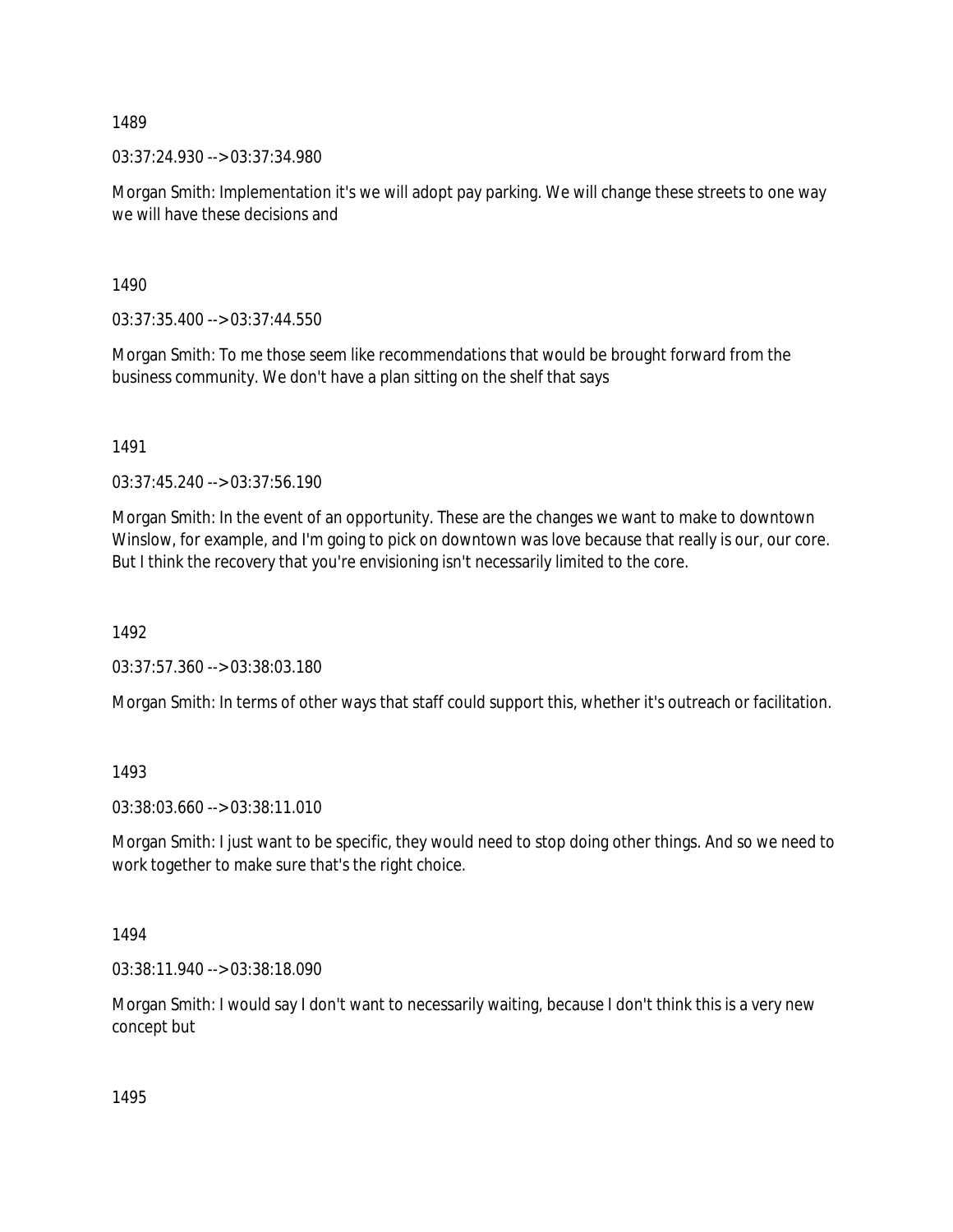03:38:18.570 --> 03:38:27.690

Morgan Smith: I think having council members work with community members to identify things that they need that they think would be beneficial is a great place to start.

### 1496

03:38:28.290 --> 03:38:38.550

Morgan Smith: There been some conversation, for example, about, and I'm going to use the positive example again in there. There was referenced to them using Front Street and using the areas in front of their businesses.

1497

03:38:39.120 --> 03:38:47.340

Morgan Smith: And there have been a couple of businesses who have said we'd like to be creative, or at least one, we'd like to be creative about how we use our outdoor property or the property near us

1498

03:38:47.700 --> 03:38:54.270

Morgan Smith: And my response to the city staff response has been fantastic. Let us know what temporary things you think would be helpful.

### 1499

03:38:54.540 --> 03:39:02.550

Morgan Smith: And will let you know where we have life safety concerns. But absent that we want to be flexible to let you do things temporarily that are meaningful to you.

1500

03:39:03.240 --> 03:39:11.940

Morgan Smith: But that doesn't mean that it's the right answer to say we need to go out and grab space off of Winslow away because I haven't yet her business members.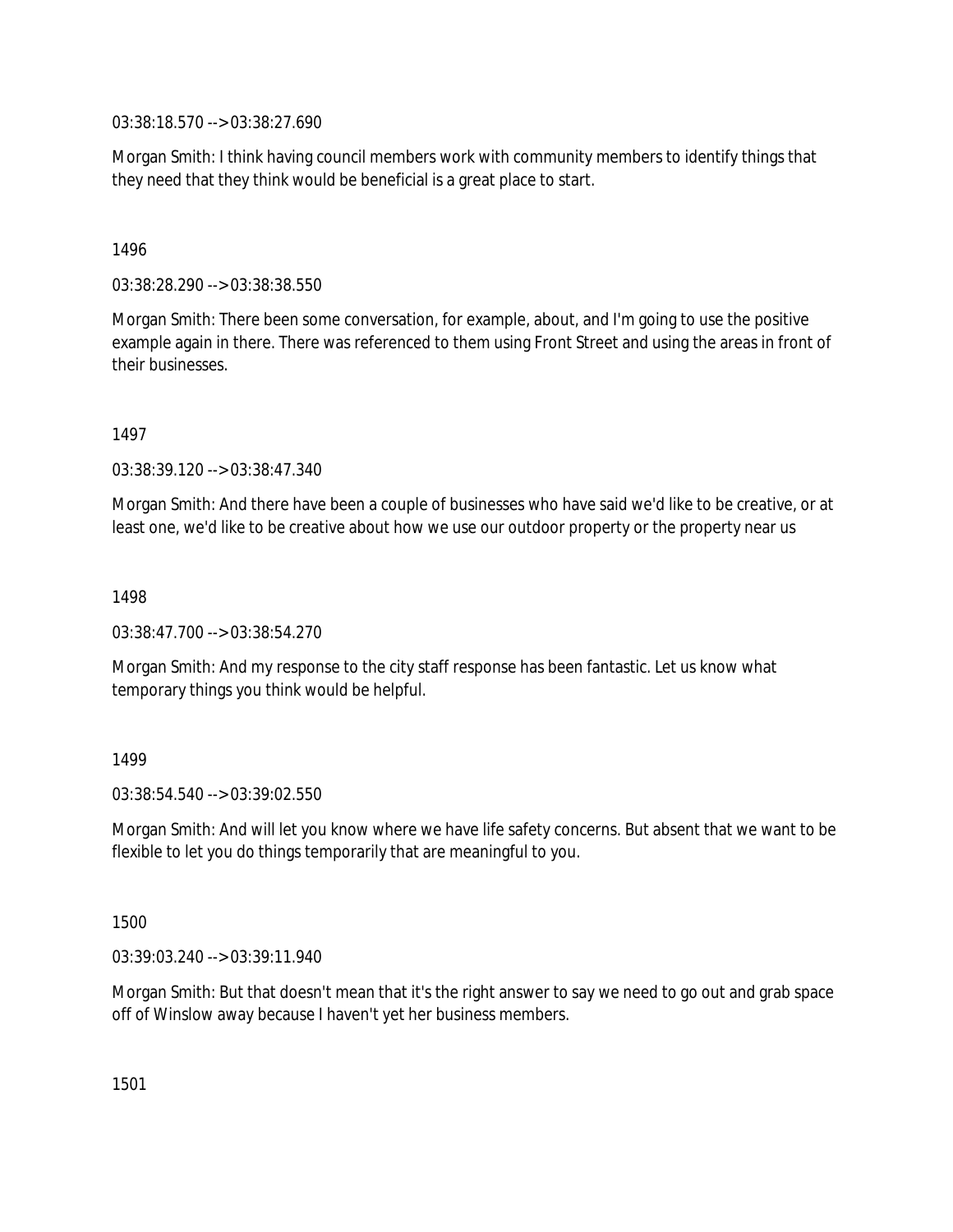03:39:12.150 --> 03:39:29.970

Morgan Smith: Saying, that's what they want that. That's what would be helpful to them. So I think if we start by what problems are what opportunities do the business community members. See, then we can kind of reflect where the city's ability to partner is so that's kind of my my feedback on that.

1502

03:39:30.480 --> 03:39:31.500

Leslie Schneider: COUNCILMEMBER Medina.

1503

03:39:35.610 --> 03:39:40.410

Kol Medina: I totally get city manager, saying, I think it makes a lot of sense.

## 1504

03:39:41.550 --> 03:39:51.630

Kol Medina: But I want to find a way forward here and I really support Council reducing and I think of it. I think of to kind of two separate but related pieces of work.

1505

03:39:52.470 --> 03:40:01.560

Kol Medina: Which one is short term temporary maybe kinds of things that the city can do relatively quickly, like the stuff in the balls to plan.

1506

03:40:01.950 --> 03:40:10.770

Kol Medina: closing off some parking spaces, letting people put tables out there repainting some road so bike shoulders or bigger or whatever it is that will work for our community.

1507

03:40:11.970 --> 03:40:22.590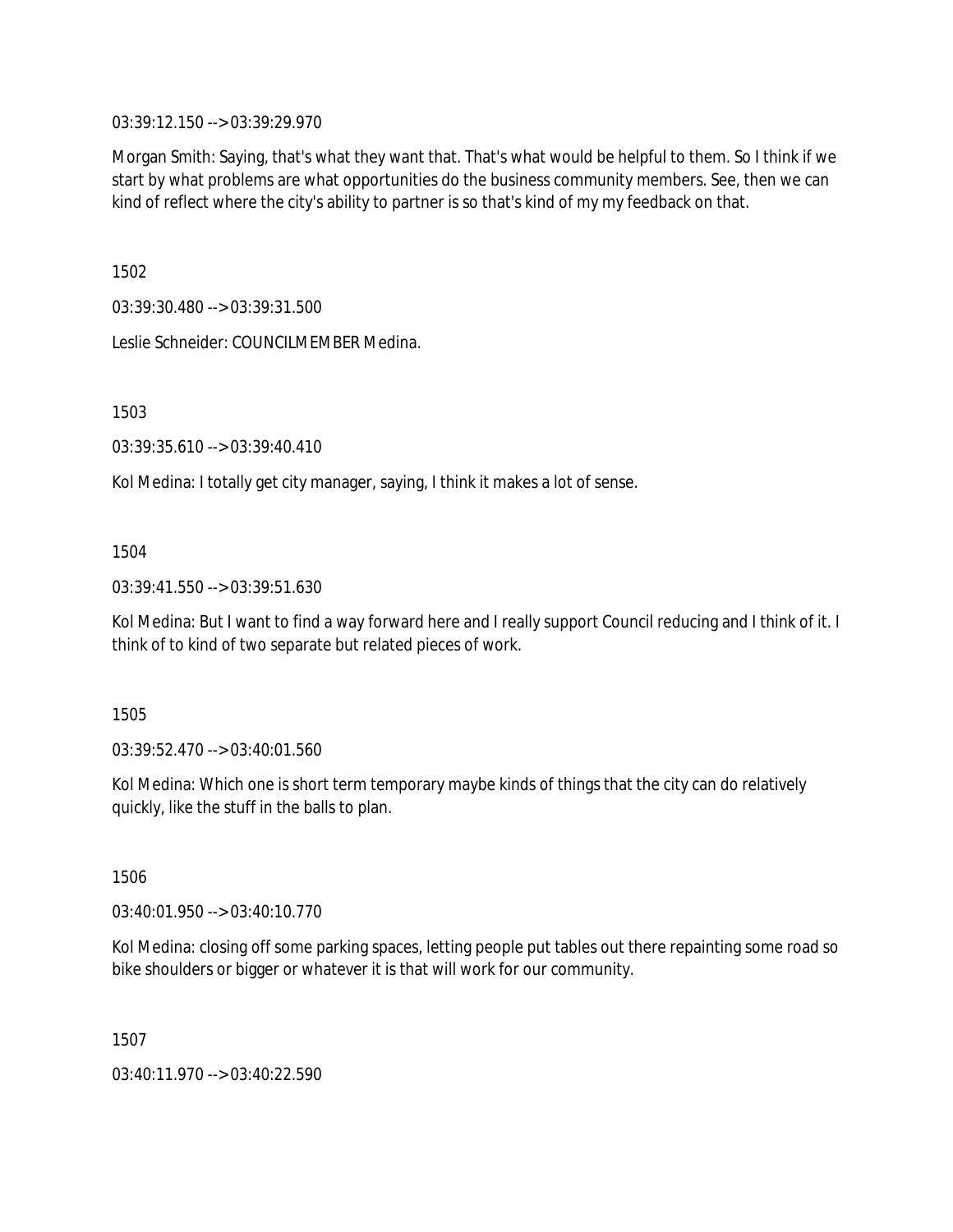Kol Medina: And I would make a lot of sense to me. Like, what the Safe Streets projects that it was some council members that worked with a couple of community groups who really did a lot of work on that.

1508

03:40:22.980 --> 03:40:32.250

Kol Medina: So you make a lot of sense for me if there is similar situation here and I would hope that if we had two or three council members who had forward to working group that

1509

03:40:33.480 --> 03:40:40.650

Kol Medina: That by the end of Amazon downtown association in the Chamber would see them as a conduit to come and do exactly what the city manager is talking about.

1510

03:40:40.950 --> 03:40:46.920

Kol Medina: Common bring forward what their membership needs to city council members who can bring it forward to the Council.

1511

03:40:47.370 --> 03:40:51.090

Kol Medina: So that that makes sense to me. And I think that's in line with what the city managers saying

1512

03:40:51.900 --> 03:41:00.570

Kol Medina: Now why they would be more likely to do that through some city council work group then directly to the city. Sounds like city managers offered. You know, I don't know, but maybe it would be

1513

 $03:41:01.110 \rightarrow 03:41:07.290$ 

Kol Medina: Or maybe some of the city council members will be more proactive and going out and kind of seeking some recommendations for them.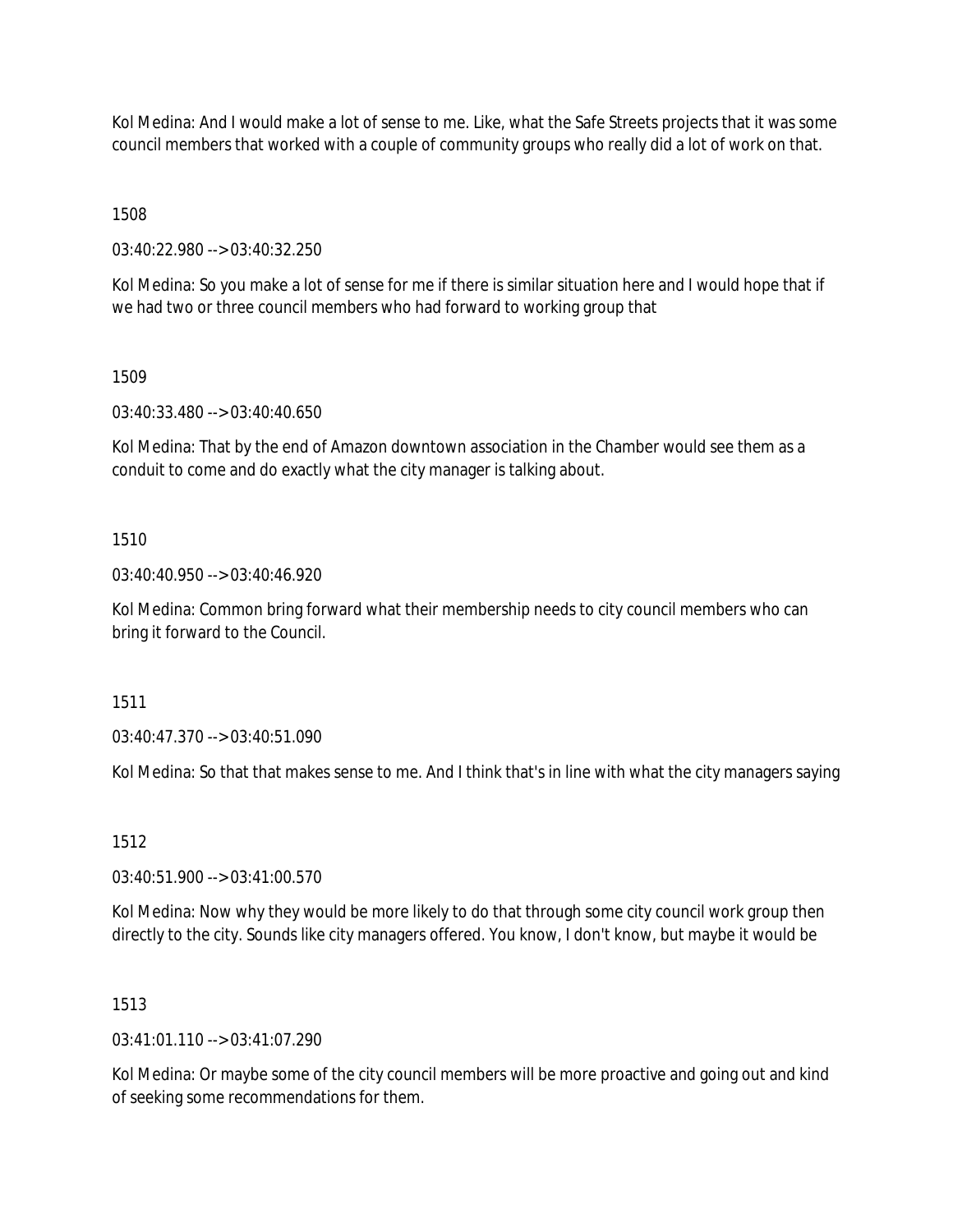03:41:08.580 --> 03:41:14.940

Morgan Smith: Let me just say I don't want it to sound like I was thinking of something different than what you're describing, I think a council work group.

1515

03:41:15.240 --> 03:41:23.430

Morgan Smith: with community partners is the right place to start, as opposed to a council and staff work group that was the distinction I was trying to draw okay.

1516

03:41:23.790 --> 03:41:24.840

Kol Medina: And that makes sense to me.

1517

03:41:24.990 --> 03:41:29.610

Kol Medina: There's also the more long term thing and that's really like economic recovery.

1518

03:41:30.090 --> 03:41:41.940

Kol Medina: Like what kind of longer term things can we do in our city. Maybe not just sitting levers that can be pulled, but other levers that can be pulled in our community to help with economic recovery, some kind of deeper thought exercises around that.

1519

03:41:42.450 --> 03:41:54.660

Kol Medina: Maybe there are no answers. I don't know but it'd be worth talking about. But that kind of thing can take a long time, as opposed to these quick potentially quicker types of deals and maybe the second one comes out of the first one. I don't know.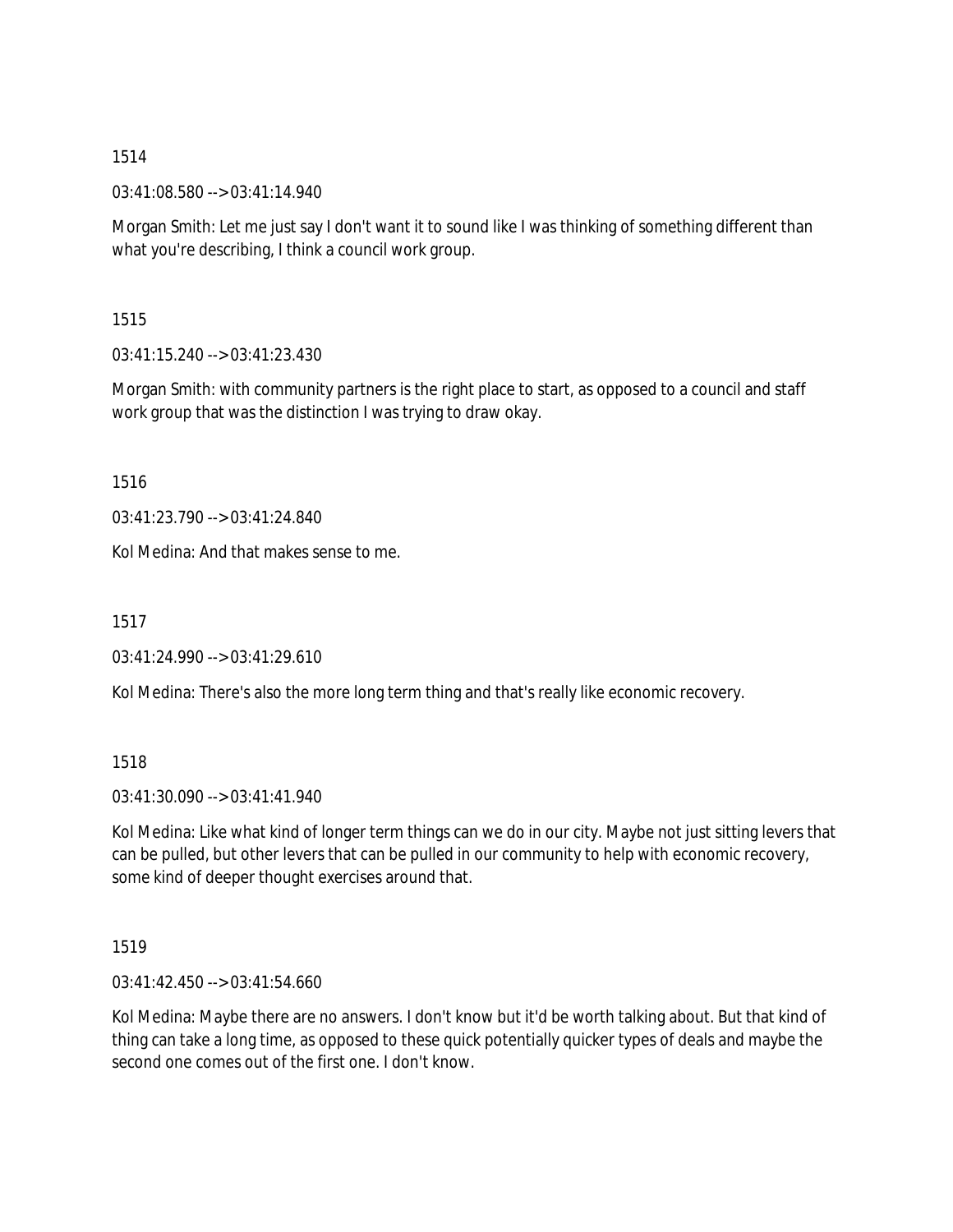03:41:56.160 --> 03:41:57.630

Kol Medina: Those are my thoughts. I just want to share those

1521

03:41:58.320 --> 03:42:00.810

Leslie Schneider: So COUNCILMEMBER deets. And just before you

1522

03:42:01.440 --> 03:42:09.180

Leslie Schneider: Jump in, again, I just want to put my hand up as you and I have talked before that, I would love to be part of a you know, a small group at

## 1523

03:42:10.560 --> 03:42:14.700

Leslie Schneider: An ad hoc group or something to work with the business community.

### 1524

03:42:16.110 --> 03:42:30.270

Joe Deets: Well i again i i just i didn't want to talk about doing the plan, but just the creation of the plan. And trust me, this would be not done unilaterally by the city. This is the idea is to help the business community, so

1525

03:42:31.020 --> 03:42:40.200

Joe Deets: We do need to bring them on board the chamber and the downtown association. So my suggestion would be obviously I'm coming forward so

1526

03:42:41.220 --> 03:42:42.120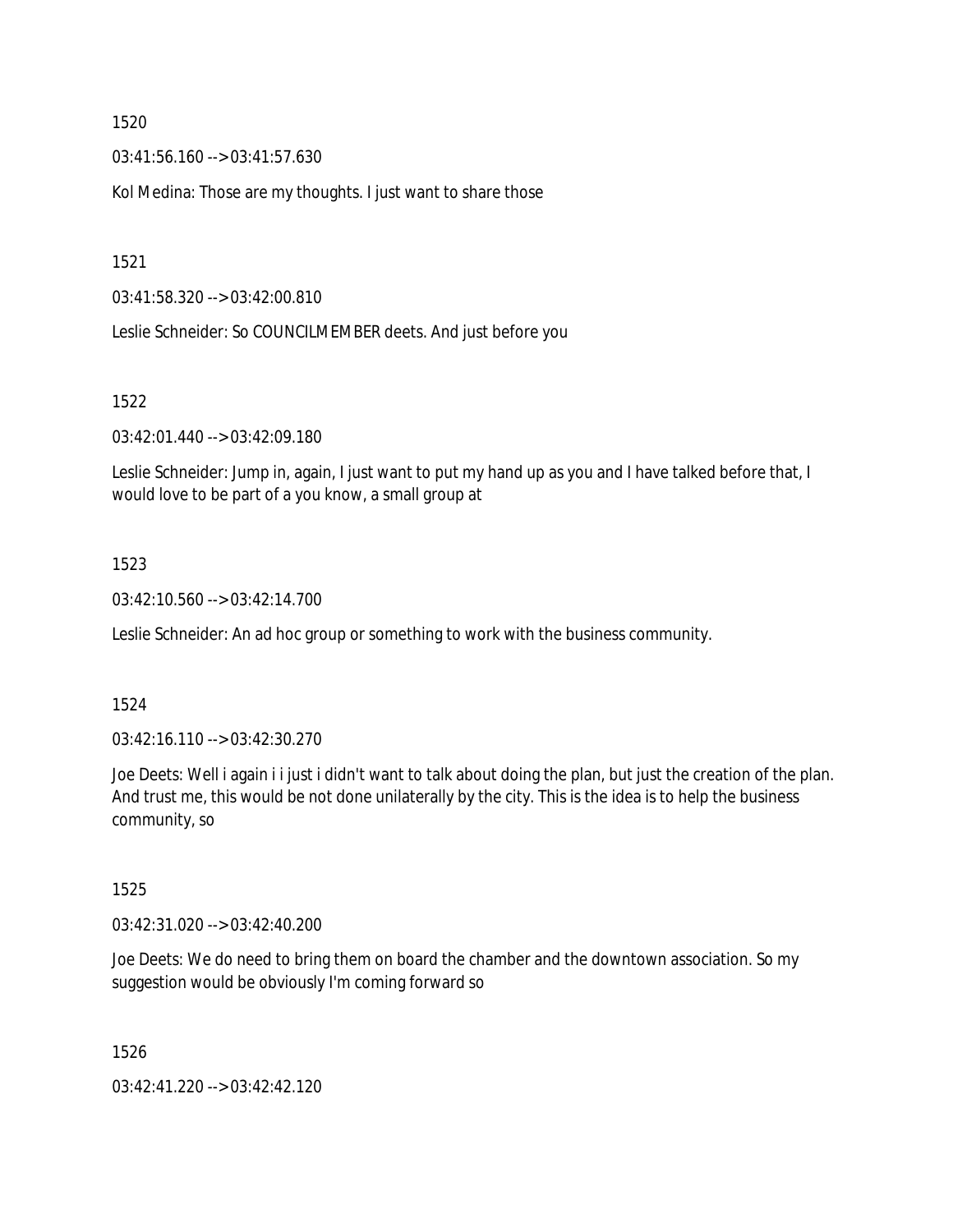Joe Deets: I want to be part of it.

1527

03:42:43.740 --> 03:42:55.320

Joe Deets: And the mayor is expressed interest. Plus, she is a business owner and the community and Mr money council member of Medina. So if I, if I may be so ball. The three of us.

## 1528

03:42:56.370 --> 03:43:00.450

Joe Deets: Get together and as an ad hoc working group, we will

## 1529

03:43:01.860 --> 03:43:21.150

Joe Deets: Report back to everybody, but the three of us we will reach out the chamber does have a new interim CEO Kevin Dwyer, so I think there's, I know this is kind of seems like on the fly, but that seems to be the way things go. These days, I apologize, but

1530

03:43:23.430 --> 03:43:28.050

Joe Deets: I just feel, we'd be remiss if we didn't do something here. I've heard too many stories.

1531

03:43:29.280 --> 03:43:31.530

Joe Deets: Too many things. I know that are happening that

# 1532

03:43:32.940 --> 03:43:41.790

Joe Deets: I just heard, we have to do this. So if that is agreeable an ad hoc working group of the three of us and we'll get back to you soon as possible.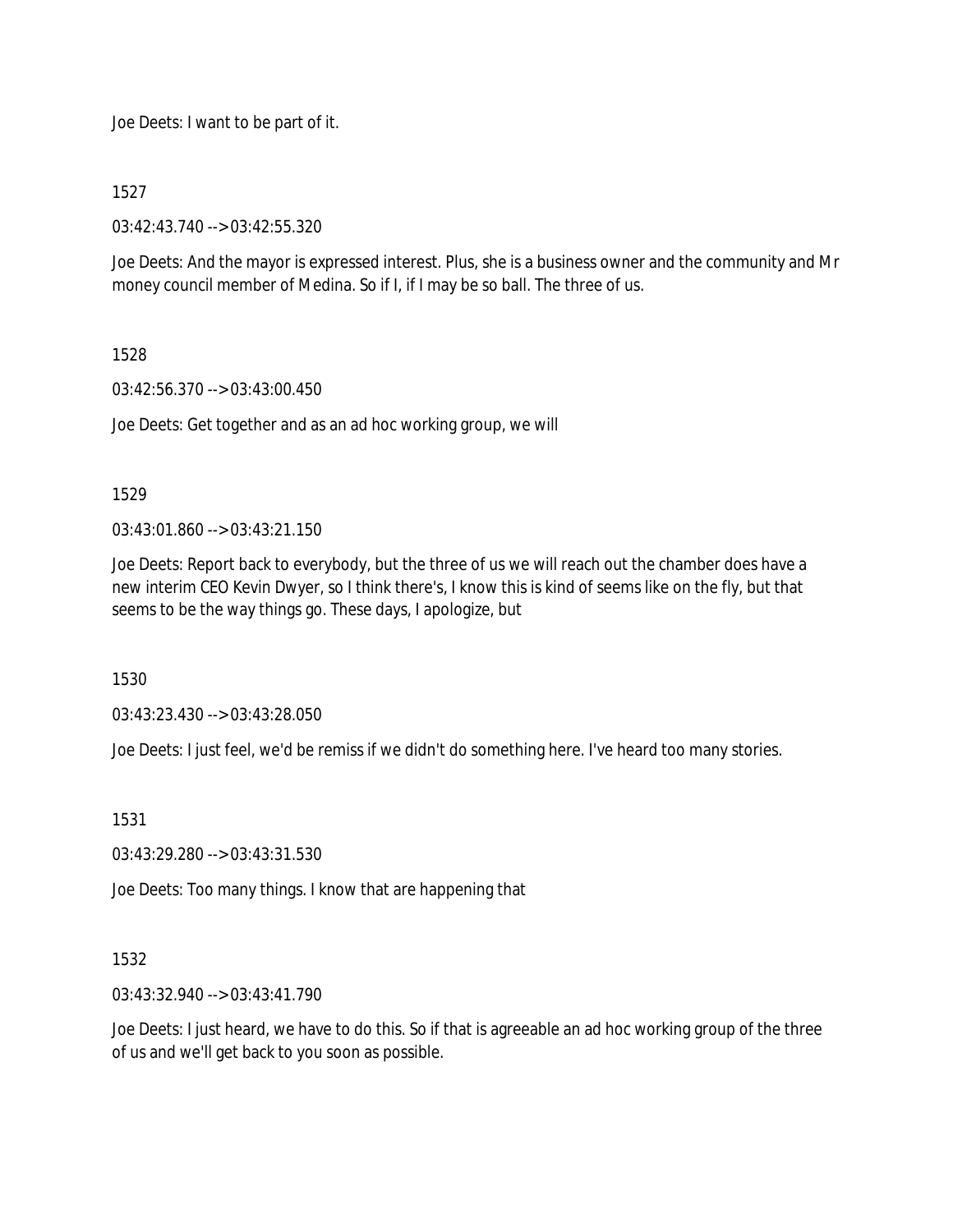03:43:42.690 --> 03:43:43.740

Leslie Schneider: COUNCILMEMBER topless.

1534

03:43:44.520 --> 03:43:56.190

Kirsten Hytopoulos: This is probably obvious, but I just want to throw out there that I hope that you'll cast your net beyond just by the and and and the chamber in case we've got some other retired brilliant experts in any of this stuff.

1535

03:43:56.700 --> 03:44:07.650

Joe Deets: Oh, absolutely. I'm this is not by no means this is not an exclusive group. I just mentioned them because of their actual entities, but anyone wants to come. I mean, once it's now that we're doing this.

1536

03:44:08.790 --> 03:44:12.510

Joe Deets: Please, folks, if you're listening, contact me, how's that

1537

03:44:13.590 --> 03:44:17.550

Joe Deets: Let's do it. Send me your emails and suggestions.

1538

03:44:19.230 --> 03:44:35.820

Joe Deets: prefer not to tell me what not to do. I hear that all the time from constituents, but maybe what would you like us to do, because this is all about being whether we do face to this week. It's going to be coming, followed by phase three, and we need to plan for it.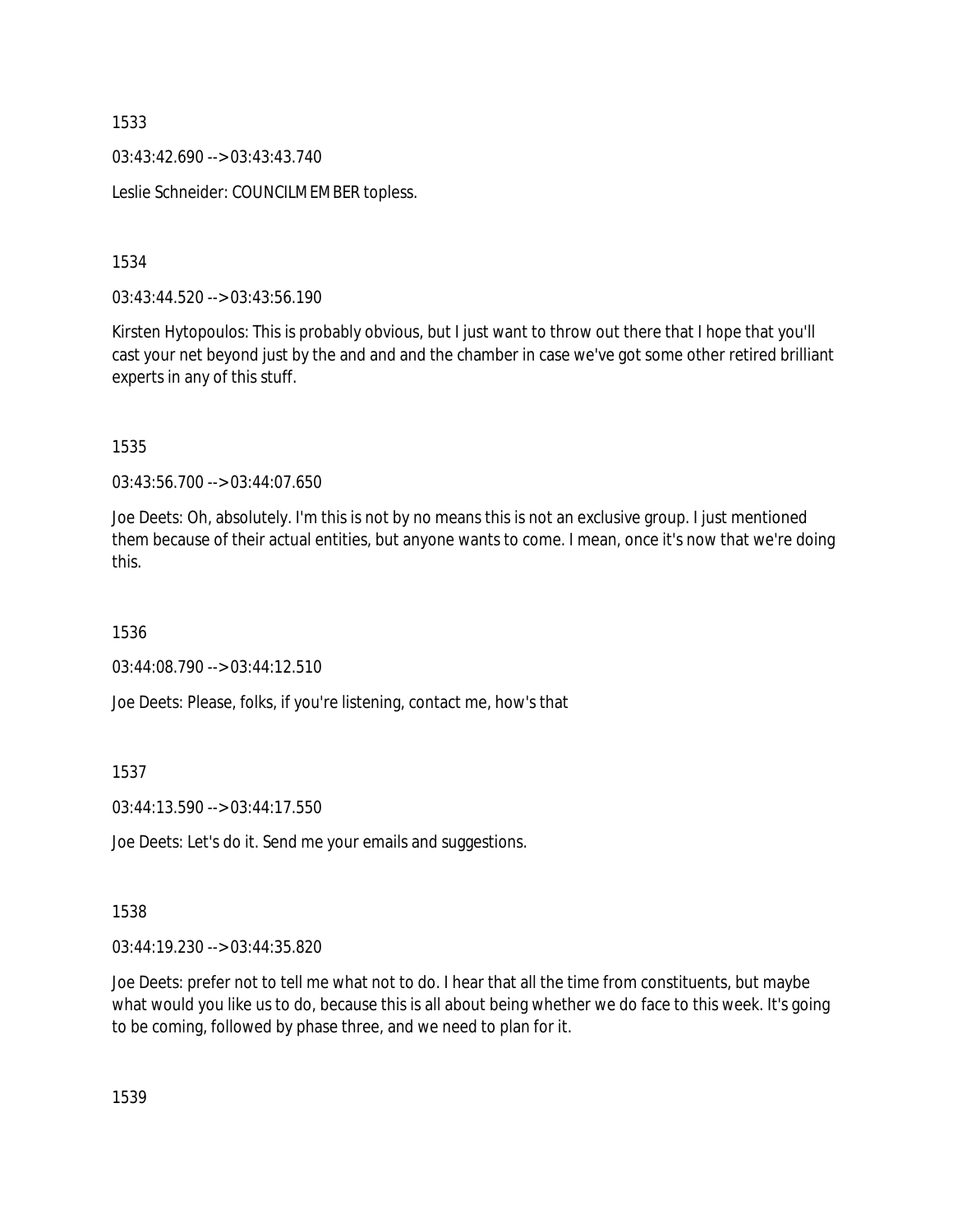03:44:37.470 --> 03:44:37.980

Leslie Schneider: Manager.

1540

03:44:41.730 --> 03:44:50.850

Morgan Smith: And could I suggest that maybe on the ninth of June, which is your next business meeting that we have a placeholder on the agenda for you to formally approve.

1541

03:44:51.210 --> 03:44:57.750

Morgan Smith: The ad hoc committee and those three members and then if there's things to report out at that time. That would be a target to work towards

1542

03:44:58.980 --> 03:44:59.220

Joe Deets: Oh,

1543

03:45:00.480 --> 03:45:00.960

Joe Deets: Sure.

1544

03:45:02.070 --> 03:45:02.700

Leslie Schneider: That sounds good.

1545 03:45:03.030 --> 03:45:04.350 Morgan Smith: If we have that as sort of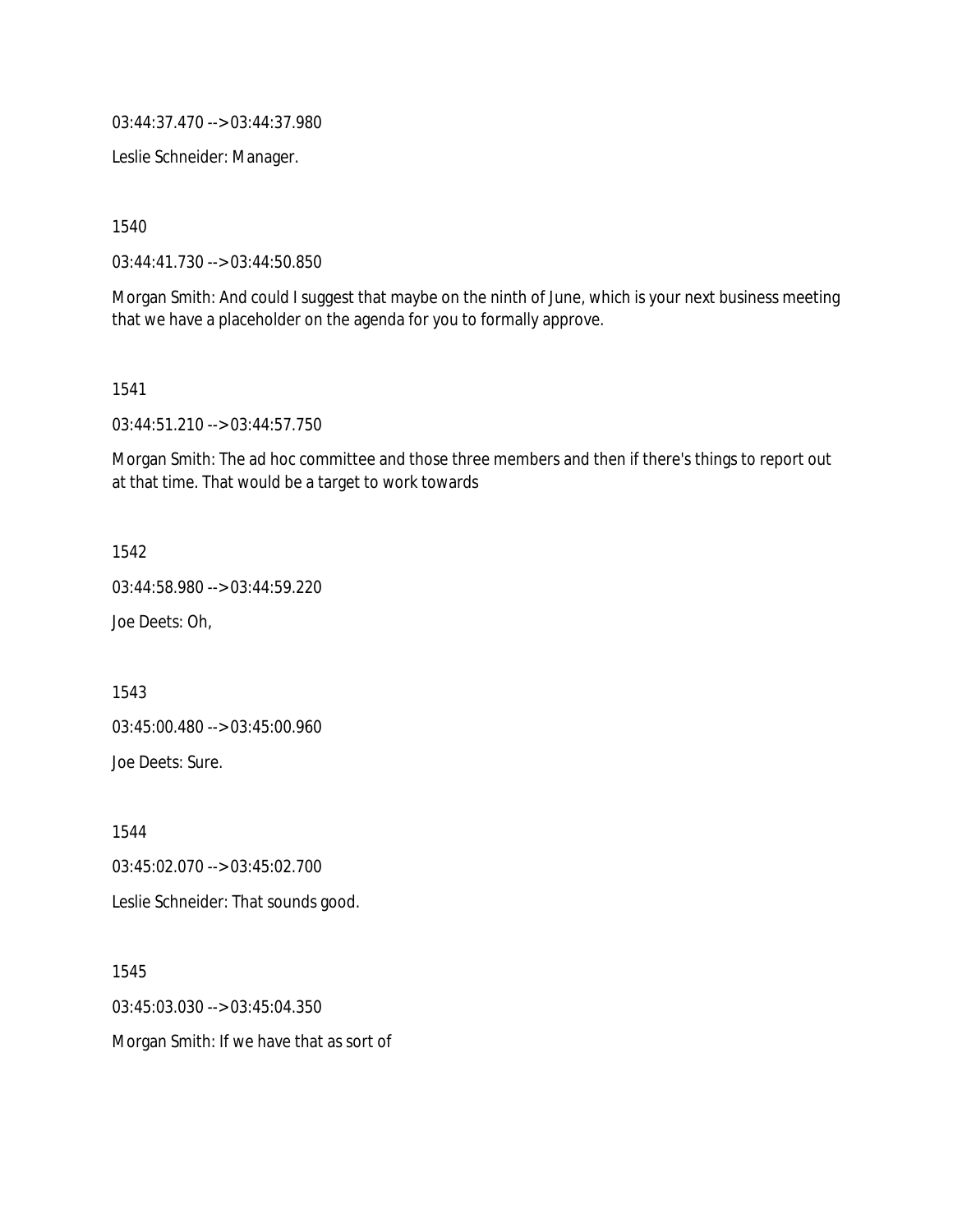03:45:05.370 --> 03:45:16.050

Morgan Smith: A plan, then I think it'll be easier for us, for example, to communicate about this in the weekly city manager message because it will be something specific, we can kind of point towards and explain to people and help encourage them to

1547

03:45:17.220 --> 03:45:23.550

Morgan Smith: Reach out if it's okay to reach out to council member dates if if they'd like to learn more, or participate, is that

1548

03:45:24.420 --> 03:45:26.880

Morgan Smith: Yeah, the kind of outreach, you're looking for at this point.

1549

03:45:27.210 --> 03:45:36.690

Joe Deets: Please do. Yeah. I mean, this is so you said two nights that will put it on the agenda. In the meantime, well, I'll just say I'm doing this stuff anyways.

1550

03:45:38.040 --> 03:45:43.440

Joe Deets: So, I, I'm just going to continue with my work. But I think having something a little more formalized

1551

03:45:44.610 --> 03:45:49.380

Joe Deets: And get the word out start now. So, but thank you. Morgan. That would be good.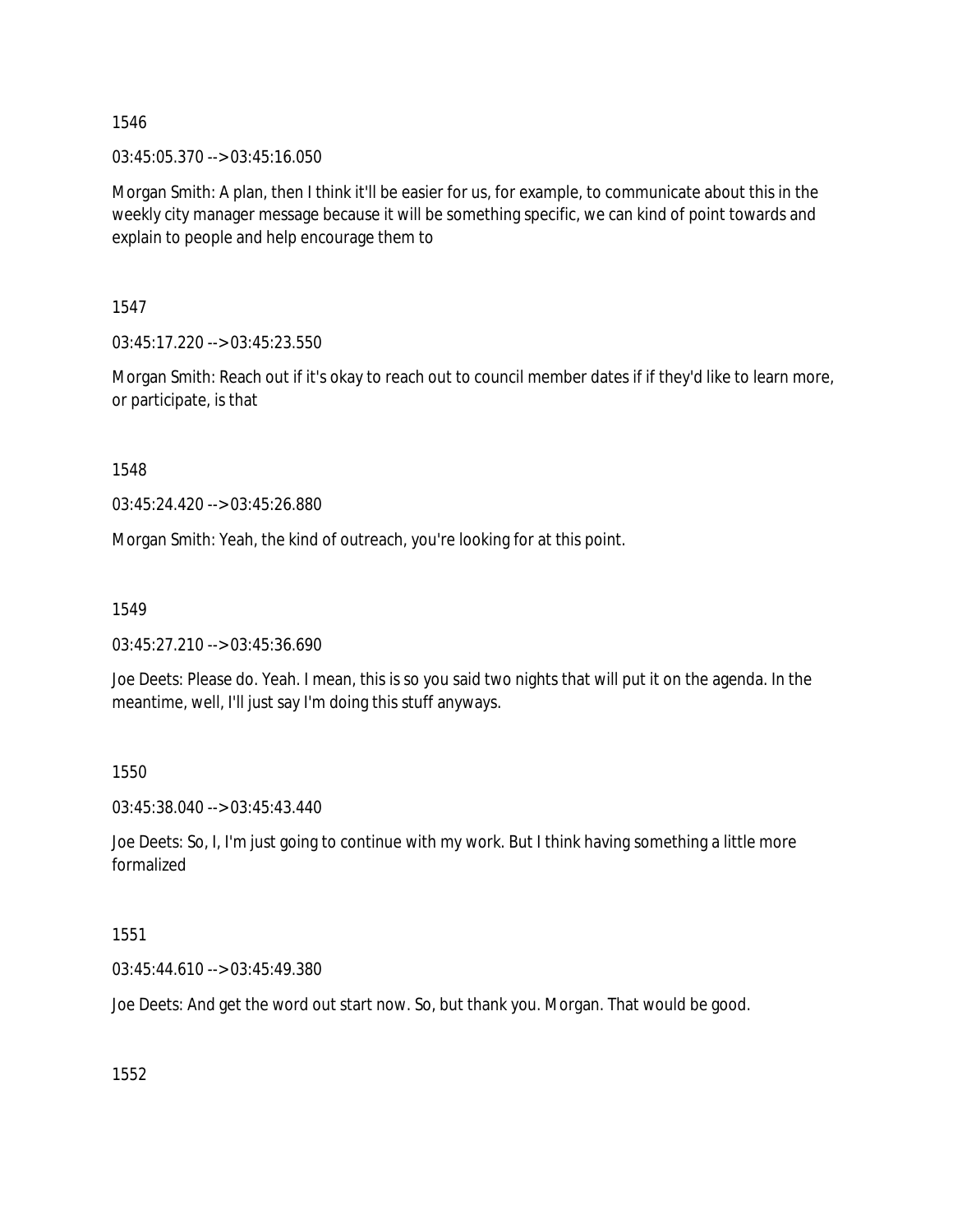03:45:50.550 --> 03:45:51.210

Leslie Schneider: Never Medina.

1553

03:45:52.500 --> 03:45:55.110

Kol Medina: Yeah, I just want to follow up on city manager suggested

1554

03:45:56.430 --> 03:46:00.000

Kol Medina: In maybe point out a distinction between this and the Safe Streets working group.

1555

03:46:00.930 --> 03:46:13.410

Kol Medina: The resolution we passed for the Safe Streets working group I'm actually gave some authority to that working group to work with staff to actually do a pilot project was kind of built into the resolution of exactly how it was worded

1556

03:46:13.860 --> 03:46:25.110

Kol Medina: And I just want to be clear, we're not doing that here. We're just authorizing that's three council members to form a work group and start talking to the community and bringing back some proposals to the Council, but we're not authorizing

1557

03:46:25.710 --> 03:46:33.330

Kol Medina: The three of us to go do anything or the staff to go do anything. And that's how I see it. And if anyone feels differently, I guess, clarify.

1558

03:46:36.690 --> 03:46:36.930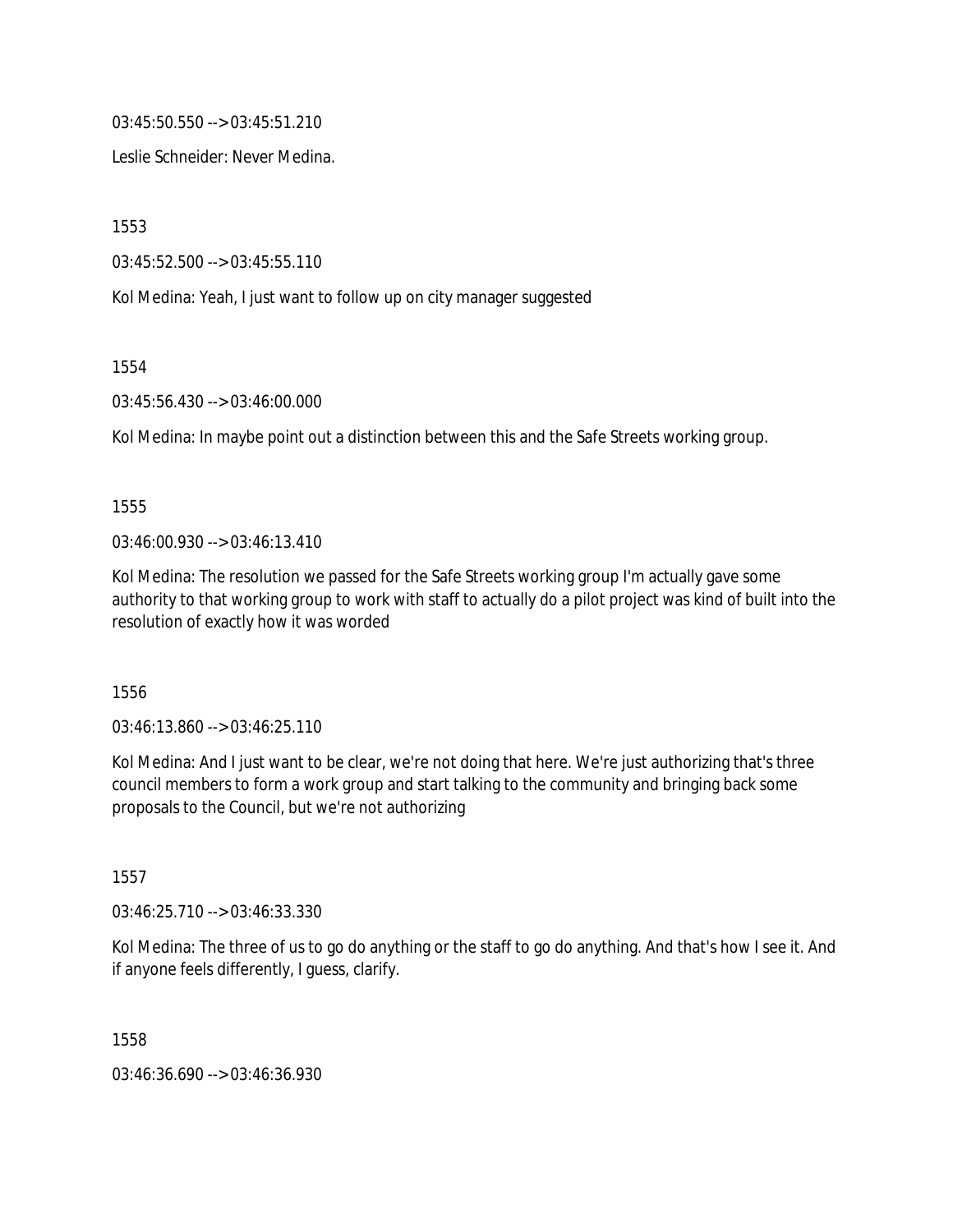And

## 1559

03:46:38.280 --> 03:46:46.020

Kol Medina: Then my final thought there was part of what I like to see the manager said was on June 9 maybe we're actually bringing back the Council some recommendations.

# 1560

03:46:46.500 --> 03:46:59.550

Kol Medina: Right, so it's not just forming the work group. But if we're successful and we get some good ideas and we can bring those back and work with staff and get them into the pack in in a in a thoughtful way for June nights. I think we're open to that. Yeah.

# 1561

03:47:00.120 --> 03:47:02.310

Leslie Schneider: And in the meantime, we're allowed to talk to each other. Right.

1562

03:47:02.940 --> 03:47:03.330

Yes.

1563

03:47:06.030 --> 03:47:09.510

Leslie Schneider: All right. Um, here. Remember, Jesus had me feel we

# 1564

03:47:10.800 --> 03:47:11.310

Leslie Schneider: Um,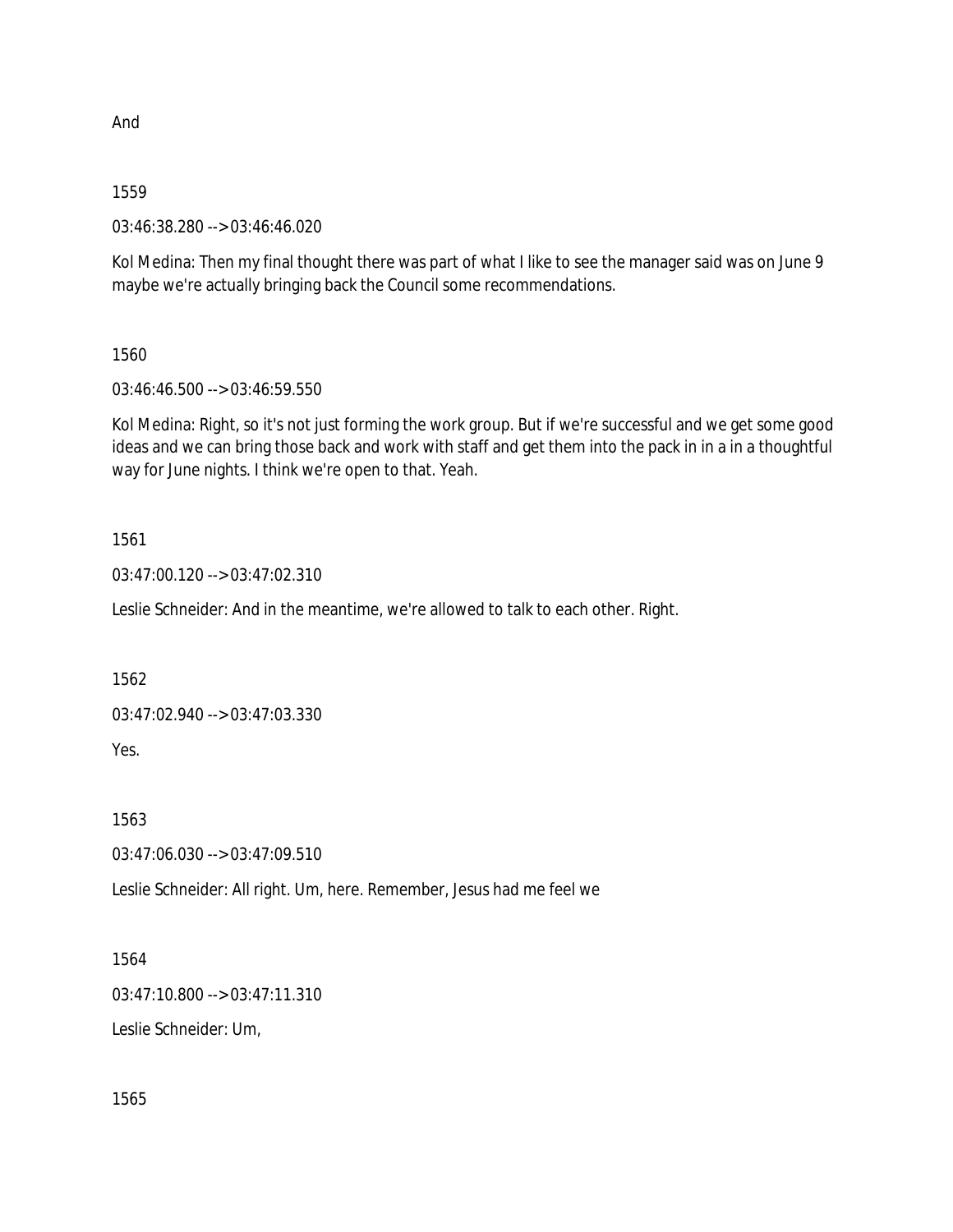03:47:11.490 --> 03:47:13.200

Leslie Schneider: I don't think we want to make emotion.

1566 03:47:13.260 --> 03:47:14.640 Leslie Schneider: Because it's a special

1567 03:47:14.820 --> 03:47:16.020 Leslie Schneider: It's a special meeting.

1568 03:47:16.140 --> 03:47:18.180 Joe Deets: Put it on the agenda and then. Okay.

1569

03:47:18.540 --> 03:47:22.620

Leslie Schneider: Yeah, so it's going to come back in two weeks or Yeah, two weeks.

1570

03:47:23.730 --> 03:47:24.030

Joe Deets: Okay.

1571

03:47:24.420 --> 03:47:37.200

Leslie Schneider: All right. Wonderful. We are going to move on to what was nine, eight, and I guess it's nine see now, but I don't think we need to transpose too much here. So this would be the goals and process for land use code revisions.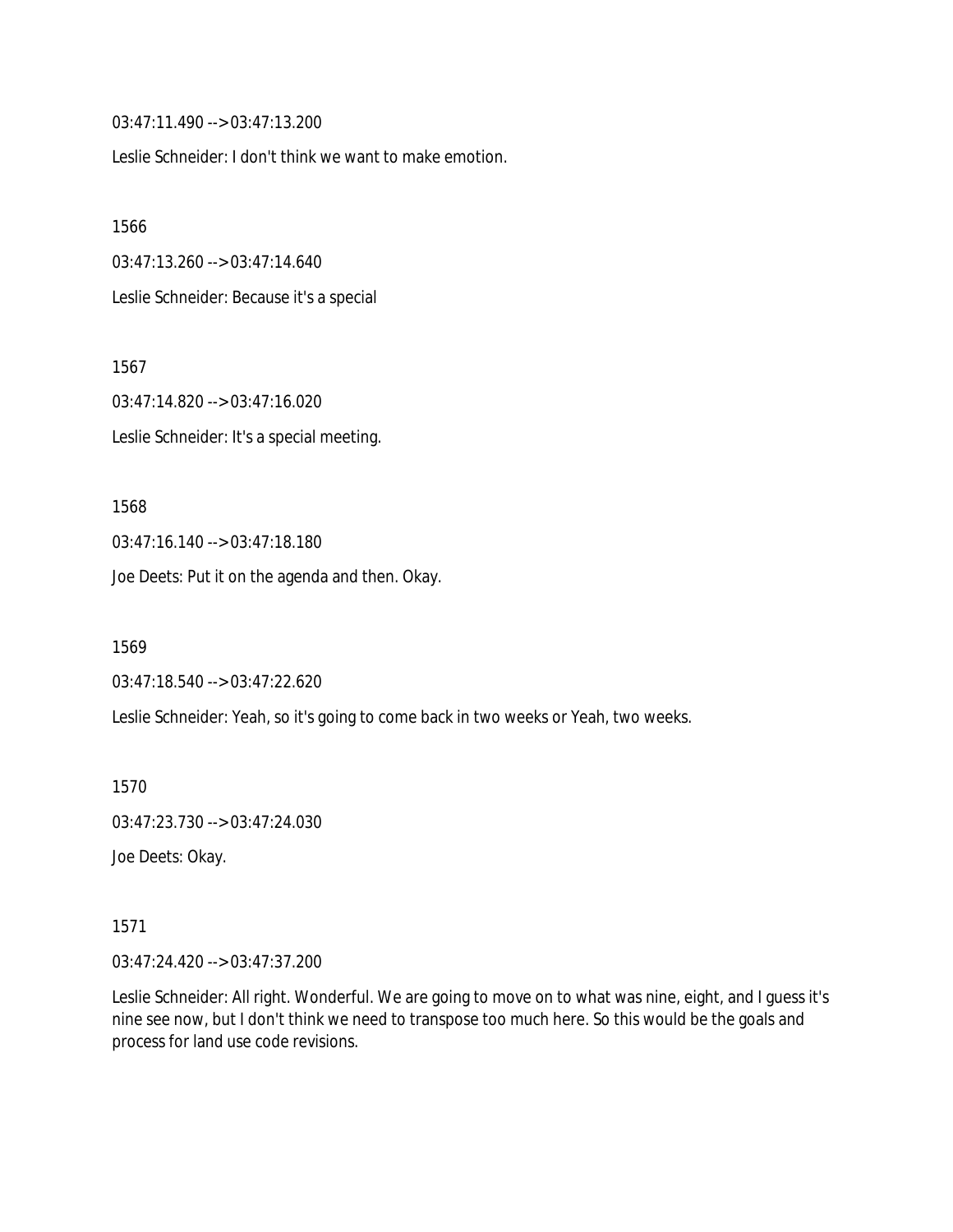03:47:38.400 --> 03:47:39.240

Leslie Schneider: And

1573

03:47:40.710 --> 03:47:41.730

Leslie Schneider: See, I've got

1574

03:47:45.000 --> 03:47:45.900

Leslie Schneider: Okay, so

### 1575

03:47:47.190 --> 03:48:10.500

Leslie Schneider: At the Council retreat going away back to March six, the Council reviewed the 2020 priorities and and one of them is the land use code revisions. So there's kind of two topics for this discussion underneath and this is to firm up what we want, so that the city manager has some specific

1576

03:48:11.790 --> 03:48:17.070

Leslie Schneider: Next steps to take or can ask us about specific next steps to take. So

1577

03:48:18.150 --> 03:48:31.770

Leslie Schneider: Um, what, what does this mean that we want to do, land use code revisions. What are we expecting about that. And then as a different discussion. There was also talked about an ad hoc committee that would sort of

1578

03:48:33.180 --> 03:48:44.100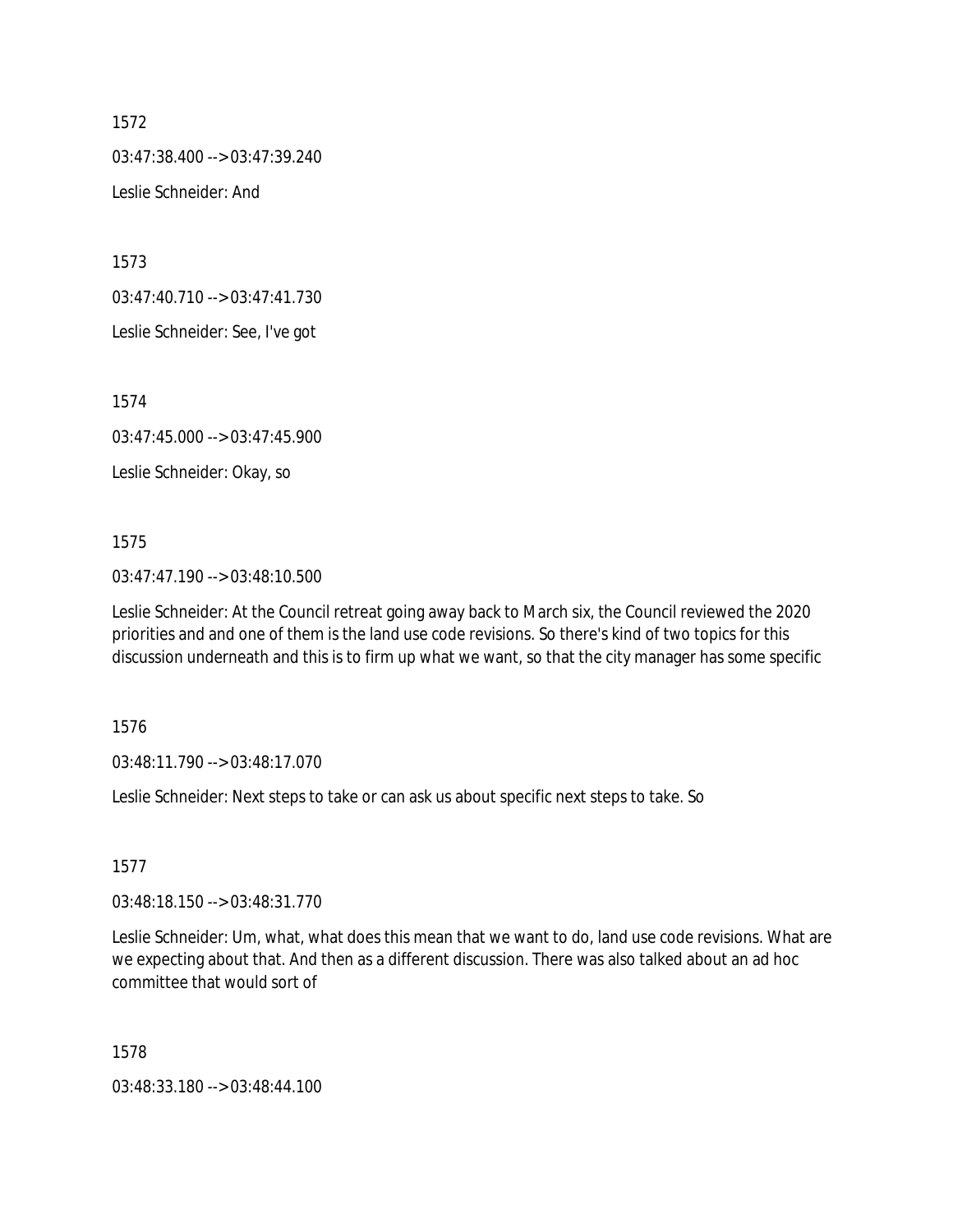Leslie Schneider: Look at maybe process issues. I'm stretching here a little bit, because it's a little bit unclear what that ad hoc committee was intending to do but so maybe we can revisit that right now and see is, is there.

1579

03:48:46.800 --> 03:48:50.820

Leslie Schneider: You know what, what would that ad hoc committee like to do in terms of

1580

03:48:51.930 --> 03:48:55.140

Leslie Schneider: Process with the planning commission or

1581

03:48:56.310 --> 03:49:07.530

Leslie Schneider: Whatever you were proposing at that time. So I have two hands up right now. I don't know that I did a great job of presenting the the context for this so

1582

03:49:08.970 --> 03:49:14.730

Leslie Schneider: COUNCILMEMBER high topless. I'm going to pick on you right now, just because you might have some feedback.

1583

03:49:16.560 --> 03:49:17.010

Leslie Schneider: On

1584

03:49:17.490 --> 03:49:28.950

Kirsten Hytopoulos: It, it sounds like this might have gotten a little convoluted. I'm not sure, but we we identified our priorities and some of our largest priorities as a full council to to make the necessary land use.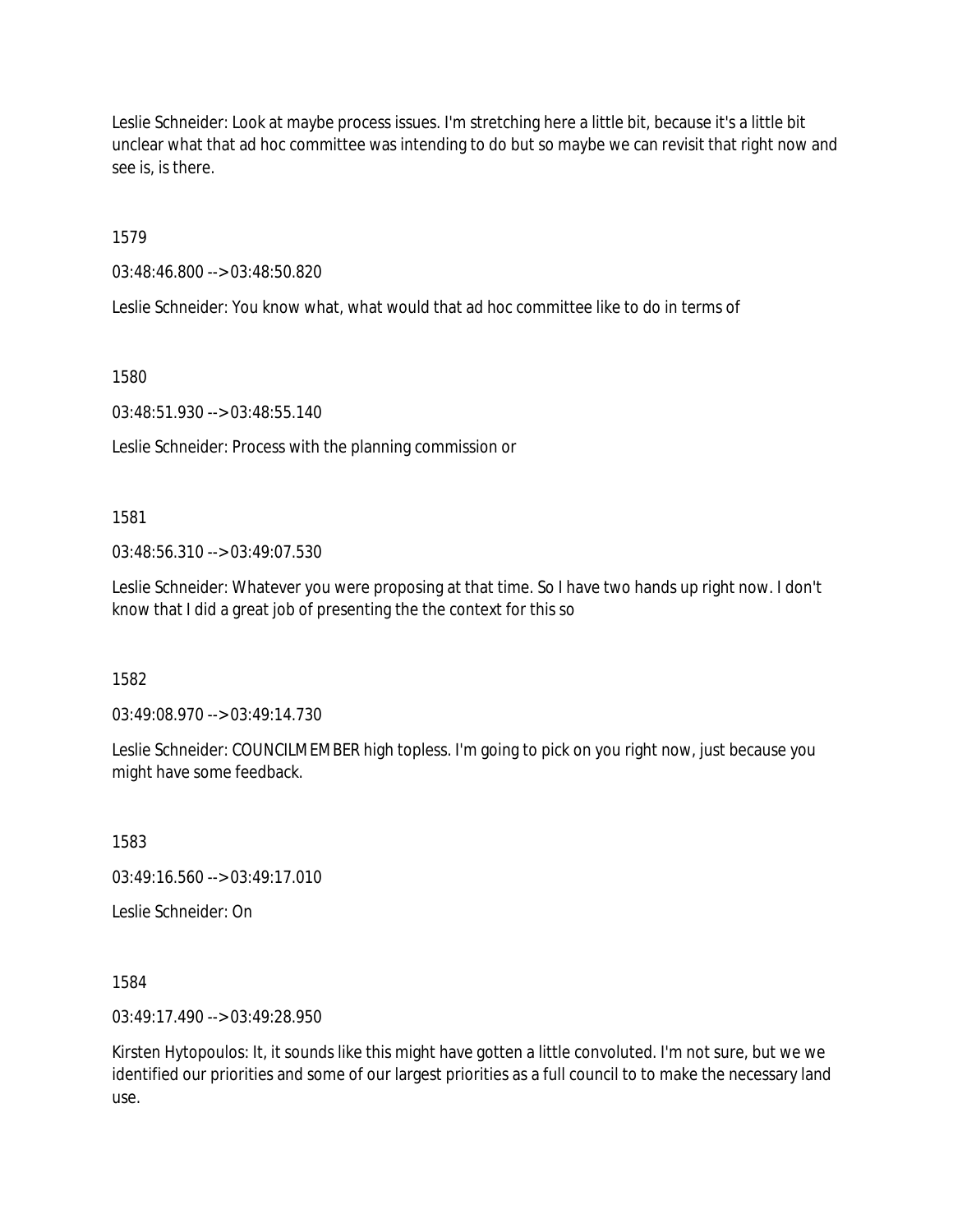03:49:29.280 --> 03:49:38.490

Kirsten Hytopoulos: The most immediate important landis' changes coders revisions that we need to address our urgent concerns. We also talked about having an ad hoc committee to deal with.

1586

03:49:38.970 --> 03:49:53.190

Kirsten Hytopoulos: Just the process itself generally outside of this current update, but just the land use process. Generally, the relationship and interaction between the planning commission CITY COUNCIL AND STAFF AND KIND OF I THINK SO debrief.

1587

03:49:53.850 --> 03:50:03.390

Kirsten Hytopoulos: With with every one of the members of each of those entities as to what's working and not working, and are there changes to the process. That makes sense. But that would not be code revisions.

1588

 $03:50:04.110 \rightarrow 03:50:15.690$ 

Leslie Schneider: Like we know. I agree. Those are two separate things, but they just sort of coming back around and making sure that the city manager knows what our goals are and we can discuss them now.

1589

03:50:17.280 --> 03:50:18.450

Leslie Schneider: COUNCILMEMBER Pollock.

1590

03:50:22.920 --> 03:50:32.610

Michael Pollock: No thank you. Um, yeah, I mean it was a little unclear what was being proposed, but it seemed like that the idea, but it seemed like city manager.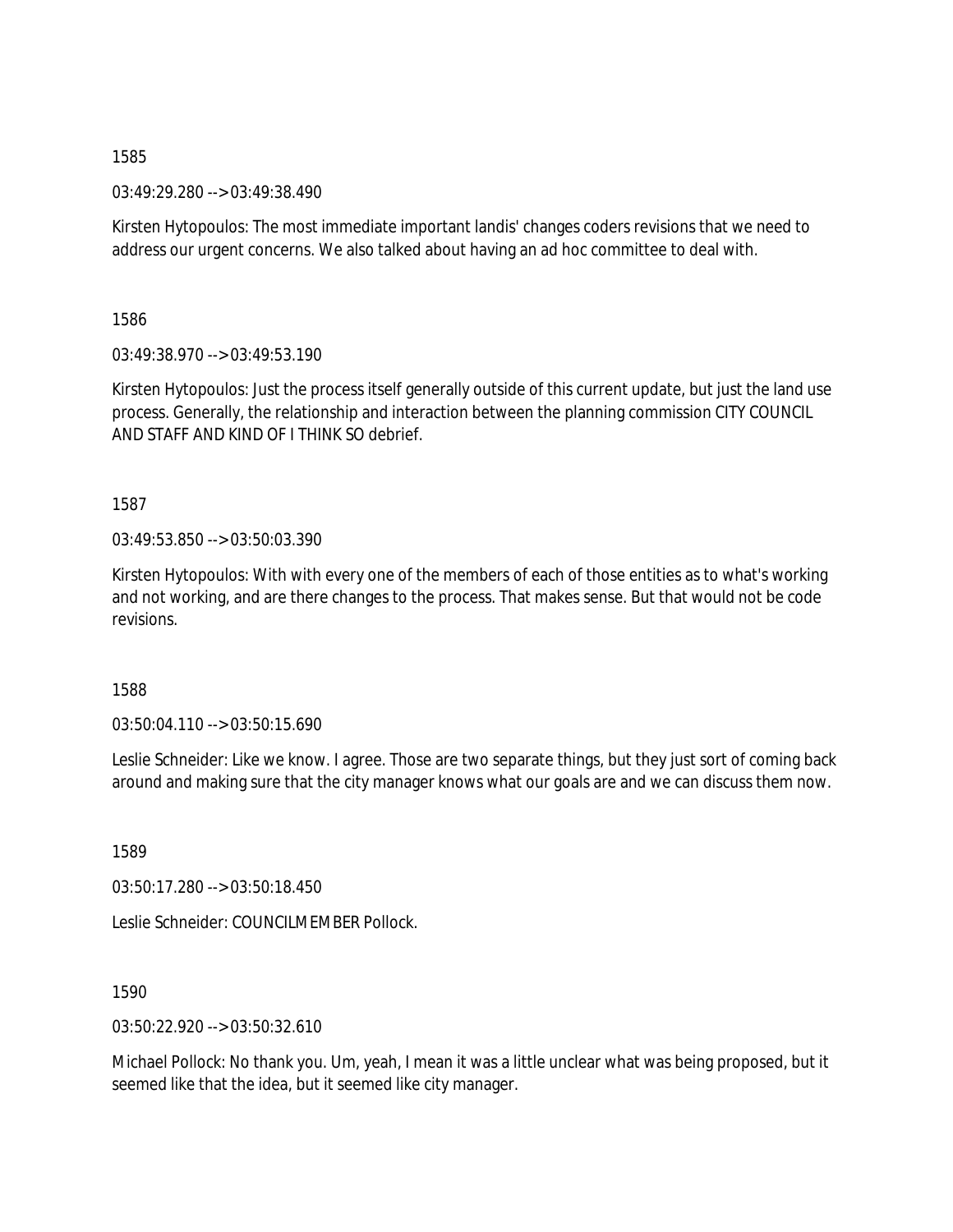03:50:35.040 --> 03:50:44.160

Michael Pollock: I mean, I get the sense as well. What are you guys talking about in the context of land use revisions and how, how is that going to be

1592

03:50:45.420 --> 03:50:50.970

Michael Pollock: What sort of commitment, are we going to need from from City Hall and what can I know you're asking

1593

03:50:52.290 --> 03:50:58.710

Michael Pollock: I wasn't there wasn't any really thing on the agenda, and I, I just kind of wrote down some notes about what

1594

03:50:59.430 --> 03:51:10.770

Michael Pollock: I thought would be a good path forward in terms of a structure. I wrote them out. And then I thought, well, I'll just put a little more effort into it and then send it out to everybody. So I did send that out this

1595

03:51:11.670 --> 03:51:26.880

Michael Pollock: Or Christine sent them out this afternoon and and I just thought that it would be a good straw dog. I guess it's not, I'm not married to this, but to give us some structure around what sort of structure, something to discuss and

1596

03:51:27.930 --> 03:51:37.410

Michael Pollock: And so I just kind of want to go over it because what I what I see, this is really my opinion in terms of what we need to do in terms of land use revisions.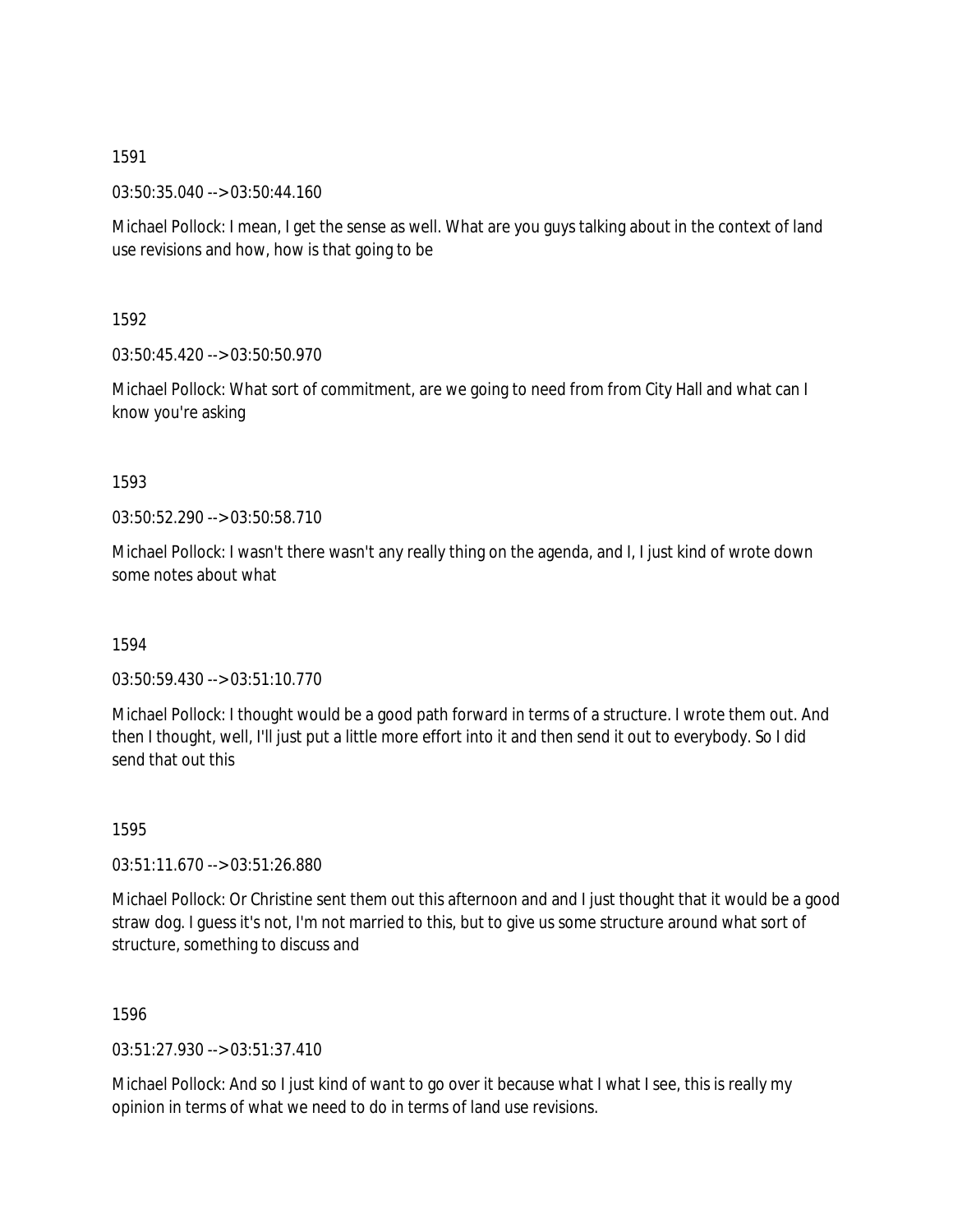03:51:37.920 --> 03:51:52.650

Michael Pollock: And it's that we just set a goal really have to to adjust our land use code. So they're consistent with the spirit and letter of the comp plan, there's really a feeling I think it's not as good as it could be.

1598

03:51:53.850 --> 03:51:58.740

Michael Pollock: And then to put the code in an ambiguous and internally consistent

1599

 $03:51:59.610 \rightarrow 03:52:11.730$ 

Michael Pollock: To make sure that I ambiguous internally consistent and then three really to focus on writing another plain language, such that citizens city employees and decision makers can all understand the meaning and intent of our land codes.

1600

03:52:12.570 --> 03:52:25.140

Michael Pollock: Or land use codes. Excuse me. So I put that as as goals to help sort of focus, what we're doing. And then I suggested as a method. And again, I'm not married to this idea, but

1601

03:52:25.830 --> 03:52:36.690

Michael Pollock: Just that we consider having Joint Council Planning Commission meetings and to really open it up and that everybody's welcome to attend the Commissioners and

1602

03:52:37.050 --> 03:52:49.710

Michael Pollock: And city council members and their attendance is not required or expected, but I wanted to have a process where any council member and Commissioners could be could participate. So it's not to be exclusive it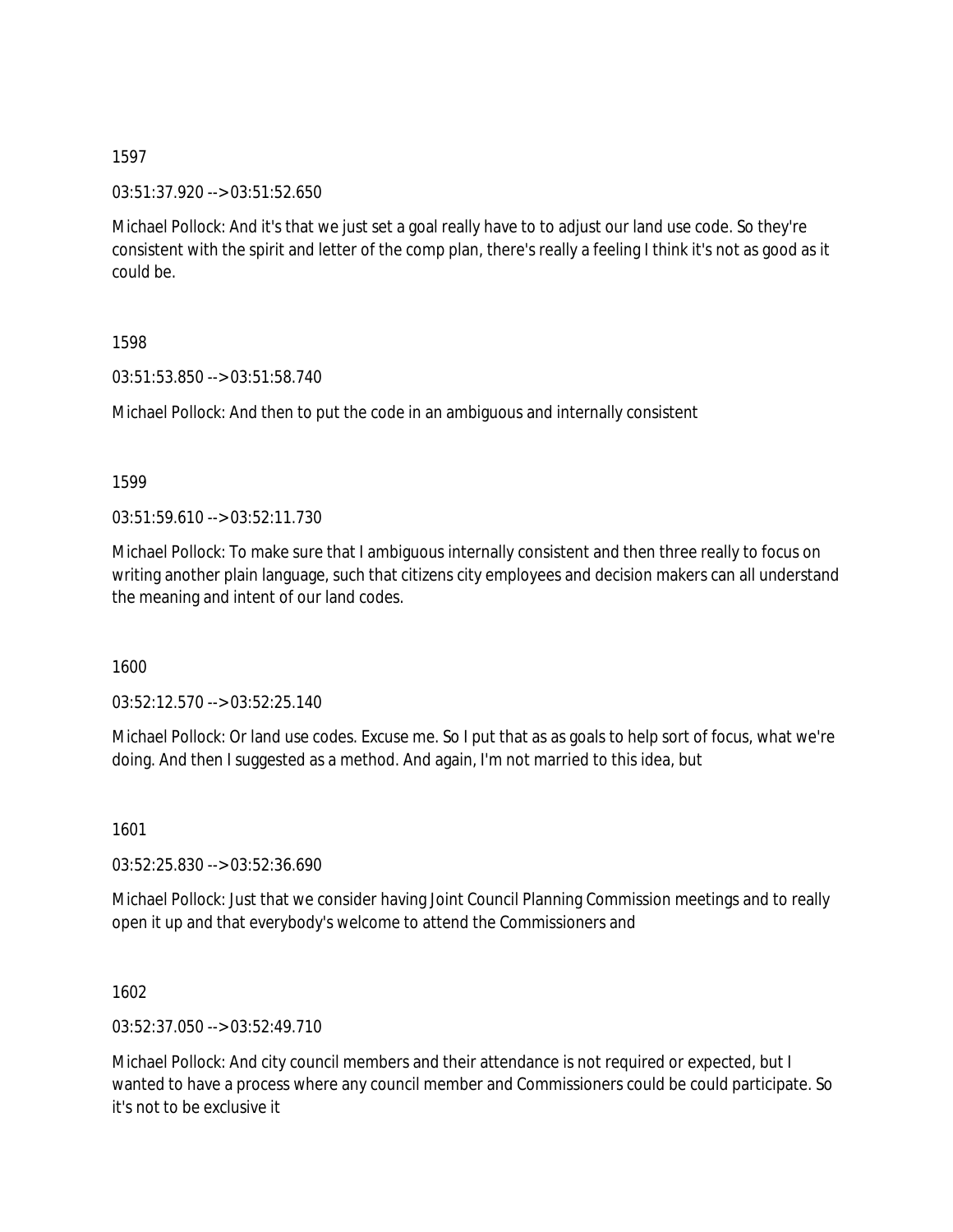03:52:50.340 --> 03:52:58.380

Michael Pollock: Sort of limited way I'm because I think there's a lot of people on the Council in particular that are interested in focusing on on land use issues.

1604

03:52:58.890 --> 03:53:09.090

Michael Pollock: And then I just threw out kind of what I saw as focus areas and this isn't talking to other council members in the planning commission or members and sort of listed some of the code.

1605

03:53:09.870 --> 03:53:18.600

Michael Pollock: Areas and I don't need to go all and all of them, but essentially the IMC two and an 18 where the primary these various sections of that.

1606

03:53:19.170 --> 03:53:29.370

Michael Pollock: And then I also thought that this is something that is probably going to take it year that we're really looking at if we're looking at doing this probably a year, I could guess the

1607

03:53:29.970 --> 03:53:37.020

Michael Pollock: City managers thinking that's a little optimistic but but this is really a way to say hey let's kind of going back to the

1608

03:53:37.740 --> 03:53:50.940

Michael Pollock: conversation we had earlier about the planning commission meeting is, is, you know, how do we form a structure so that we can address all these interacting issues and doing in a way that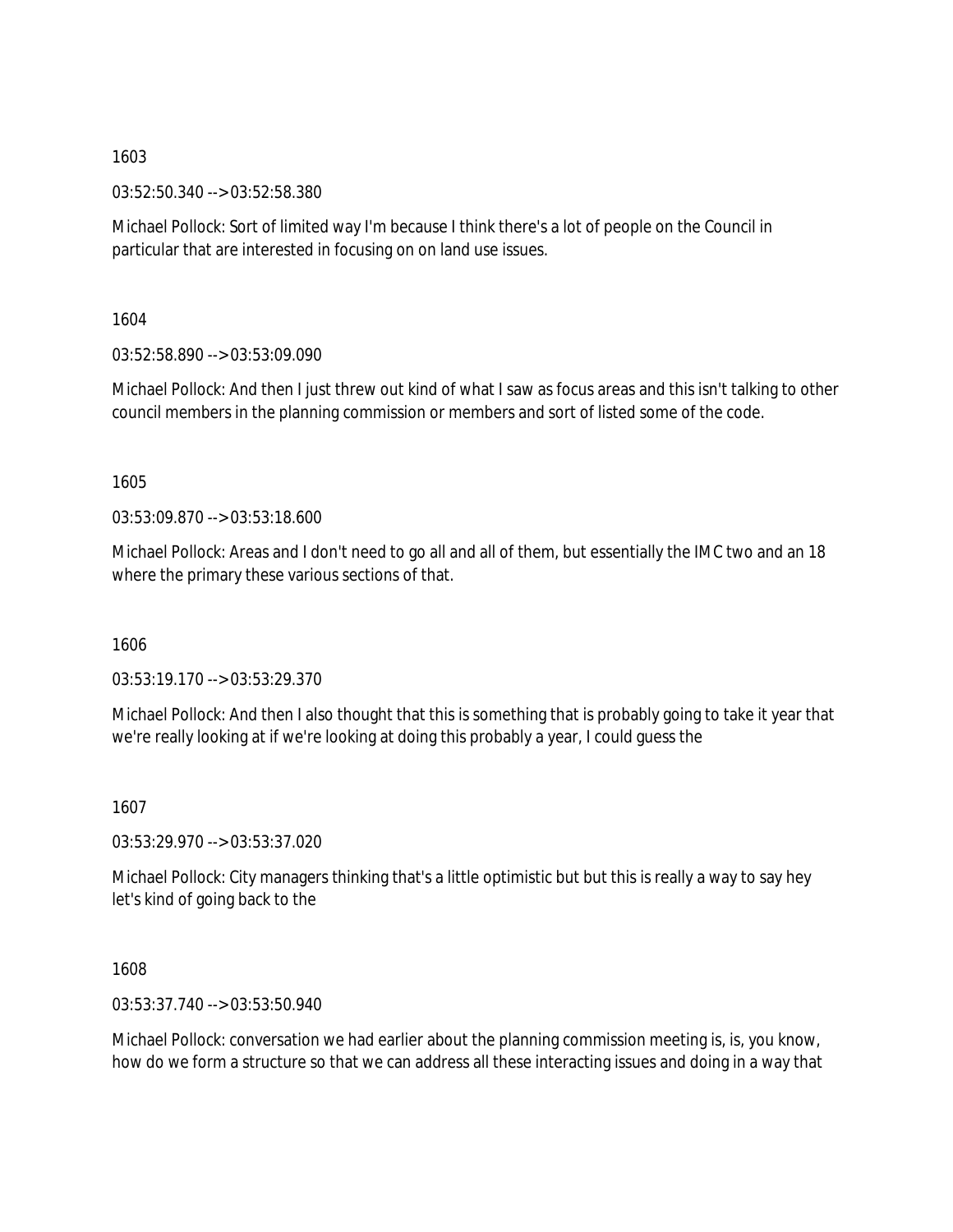03:53:51.510 --> 03:54:01.860

Michael Pollock: We get all the information and feedback from from people and, in particular, doing it in a way that's inclusive and as transparent and it's it's done.

1610

03:54:03.120 --> 03:54:18.540

Michael Pollock: in full view of the community. So we're, we, you know, my suggestion is that we record the meetings and we have city staff involved and it's a, it's a, it's a big deal because there's a big deal. ORLANDO use codes and there's a lot of Community interest so

1611

03:54:19.740 --> 03:54:37.710

Michael Pollock: Anyway, you can read the thing and I just put it out there again for discussion and to kind of provide at least something to say, you know, we hate this or we like it. Or here's how I would change it by the way to really get the dialogue going in terms of how we want to do it so

1612

03:54:38.850 --> 03:54:46.800

Michael Pollock: So anyway. Those are just my thoughts on on how we can maybe structure this discussion and how we can move forward.

1613

03:54:47.910 --> 03:54:59.970

Leslie Schneider: So I could maybe interpret that a little bit. As you know, you're, you're seeing this as a very big vision with full process if we could kind of put it under that banner. Maybe I could go to

1614

03:55:02.310 --> 03:55:02.790

Leslie Schneider: A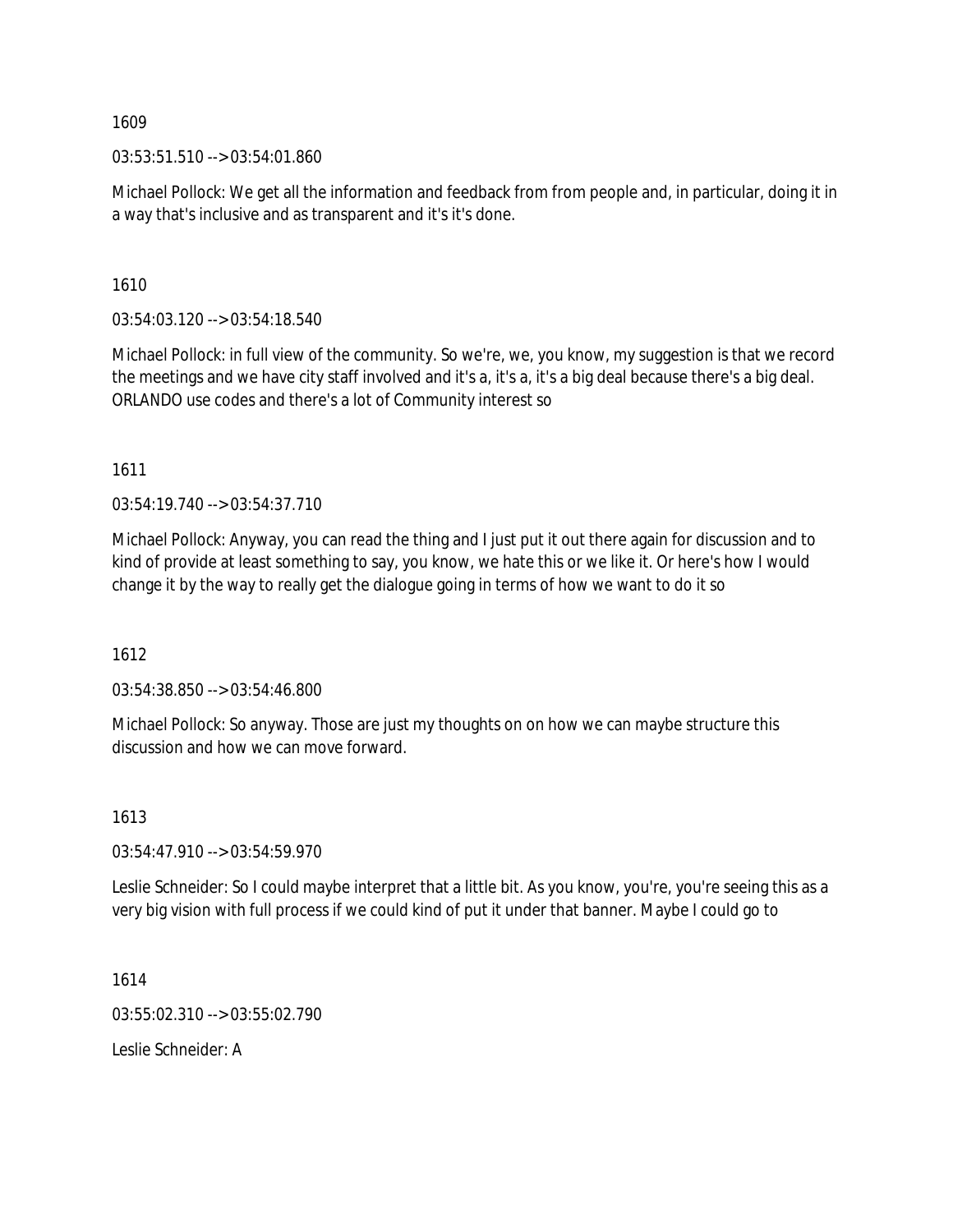03:55:04.710 --> 03:55:08.430

Leslie Schneider: Deputy Mayor, I saw your hand up before, but you've taken it down. So I'm going to go back to

1616

03:55:10.860 --> 03:55:12.240

Leslie Schneider: COUNCILMEMBER hi topless.

1617

03:55:13.980 --> 03:55:22.050

Kirsten Hytopoulos: So again, I feel like this is getting a little convoluted because Michael, I think, aren't you really talking about what we're going to start kick off with maybe I'm wrong.

## 1618

03:55:22.830 --> 03:55:36.750

Kirsten Hytopoulos: The joint meeting with Planning Commission and Council is that's where do we, we know, we know that a lot of problems. The code, how are we going to prioritize them and work through them in a way that works in an integrated way.

1619

03:55:37.320 --> 03:55:43.020

Kirsten Hytopoulos: And then there's this other issue that is the process and the relationship and all that sort of thing.

1620

03:55:43.560 --> 03:55:53.100

Kirsten Hytopoulos: For that for the code changes and maybe there's a third track I'm missing, but for the coach changes. Absolutely. Lots of involvement by anybody wants to be involved and very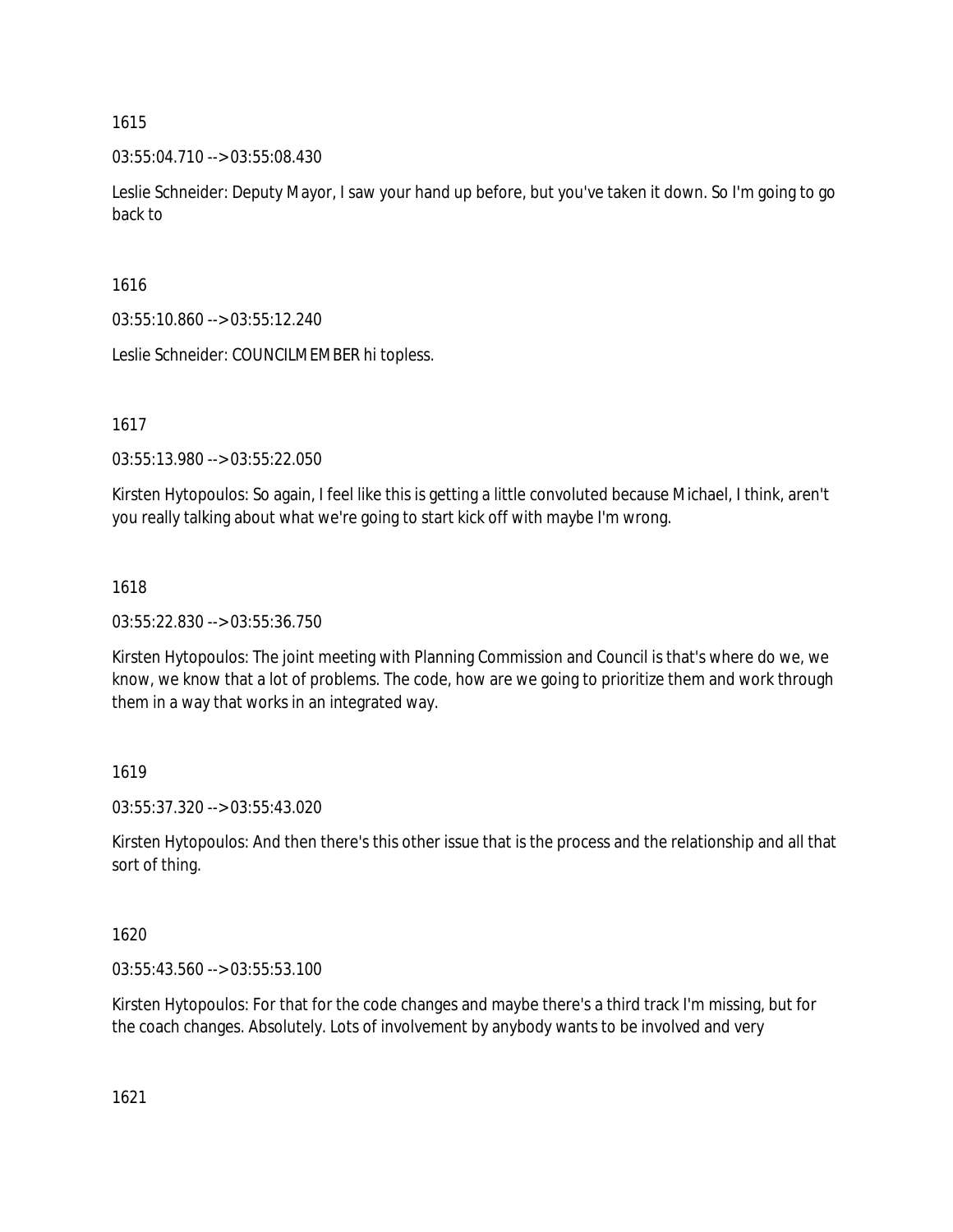03:55:53.760 --> 03:55:57.120

Kirsten Hytopoulos: public meetings and so forth. But I think we talked about the ad hoc committee.

1622

03:55:57.540 --> 03:56:04.740

Kirsten Hytopoulos: On kind of the relationship issues between the between Council, Commission and staff is at least starting off as a couple of more

1623

03:56:05.160 --> 03:56:14.370

Kirsten Hytopoulos: Little bit more offline conversation smaller format so people can feel free Frank and, you know, be able to be frank and comfortable about things that aren't aren't working.

## 1624

03:56:14.730 --> 03:56:21.090

Kirsten Hytopoulos: And work on those relationships and that I see them develop into coming forward in a more public way with structural changes and

1625

03:56:21.630 --> 03:56:35.010

Kirsten Hytopoulos: Process changes. Does that make sense. Am I missing, like a third track or are we going down the our big land use code updates through that big joint meeting. That's coming up.

1626

03:56:35.490 --> 03:56:36.540

Leslie Schneider: Council member and

1627

03:56:36.960 --> 03:56:41.580

Michael Pollock: Can I respond to that or do you turn so let me let me. I don't want to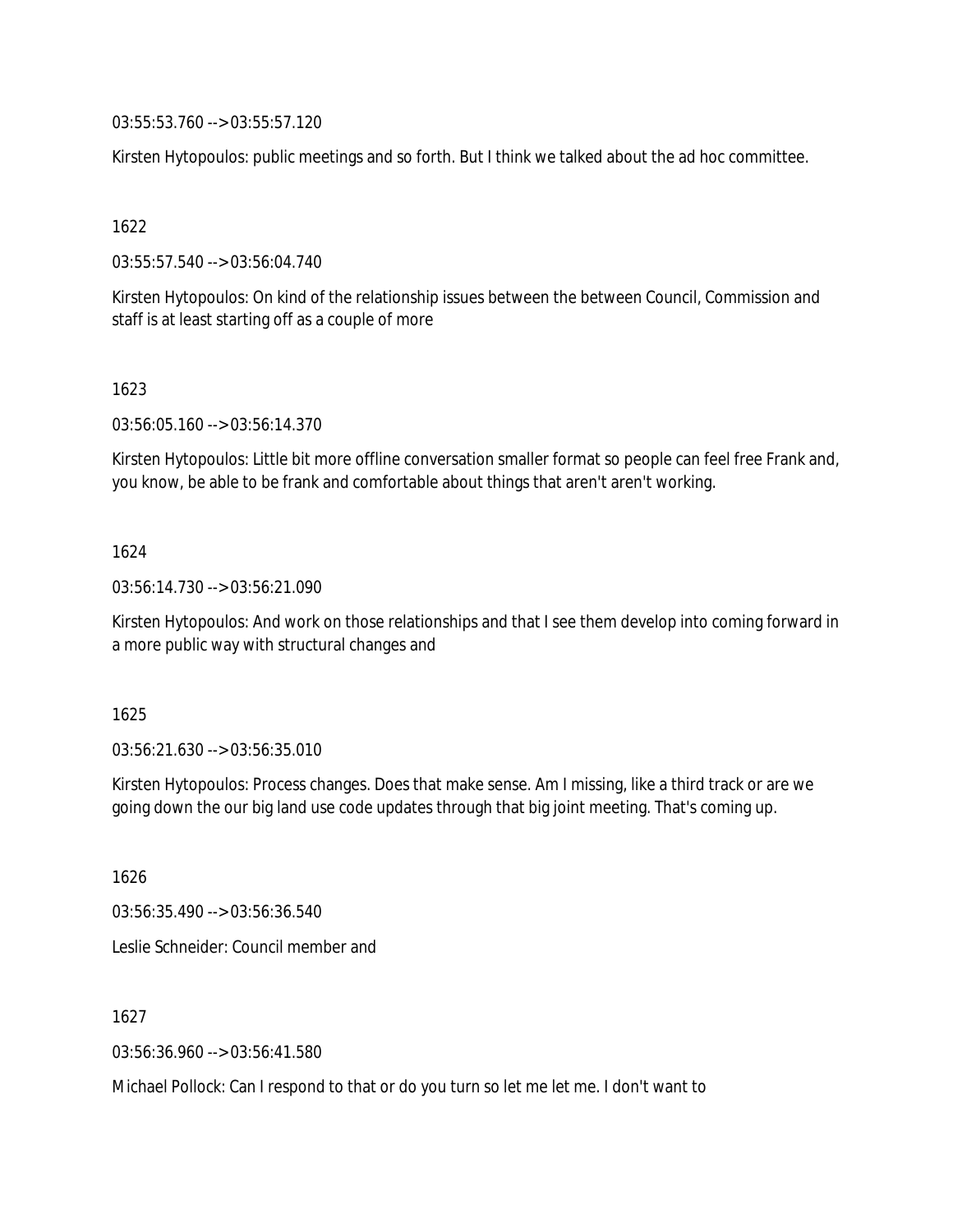03:56:42.510 --> 03:56:43.410

Leslie Schneider: Yes. Please go ahead.

## 1629

03:56:43.740 --> 03:56:55.830

Michael Pollock: Okay, okay. Just want to be respectful of processing. So yeah, first of all, I'm not clear. And that's why I threw this out was let's get clarity and

## 1630

03:56:56.610 --> 03:57:02.970

Michael Pollock: I'm not clear in terms of, I think you and COUNCILMEMBER Medina had power pose. Kind of a

## 1631

03:57:03.360 --> 03:57:10.860

Michael Pollock: An airing out of differences or something with maybe some of the staff. I wasn't, I guess I'm not really clear what you're sort of side committee.

## 1632

03:57:11.370 --> 03:57:21.000

Michael Pollock: Do it in private out of public I put what that was focused on except you wanted people to speak frankly, which I totally understand and support. And I just, I wasn't clear what the

### 1633

03:57:21.420 --> 03:57:25.050

Michael Pollock: Parameters were of that and then to be clear.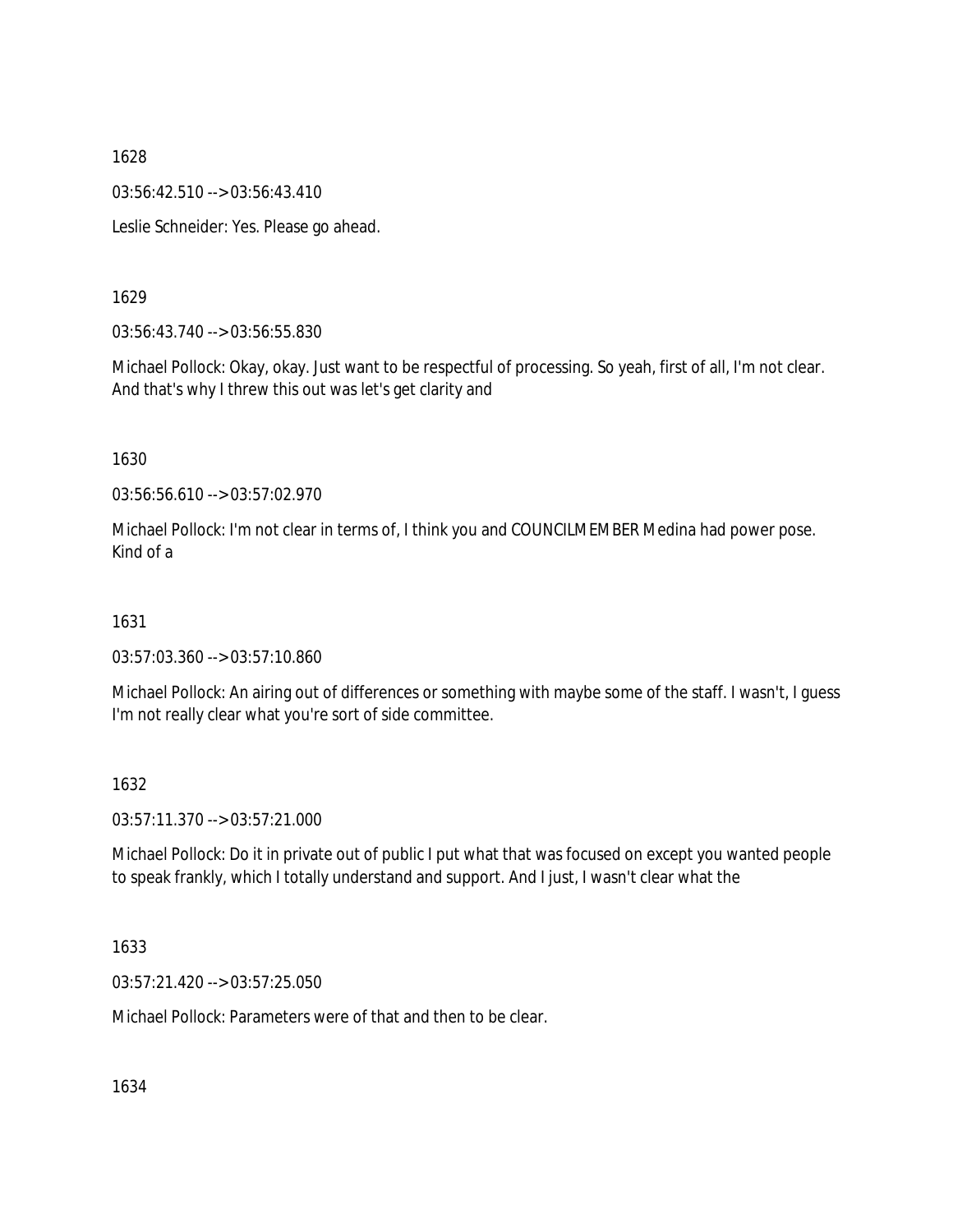03:57:25.740 --> 03:57:36.000

Michael Pollock: About what I'm talking about. Yes, I felt like I feel like we're having this regard to have a meeting with the planning commission. That's kind of getting juggled around what we're going to meet and I'm

1635

03:57:36.480 --> 03:57:45.270

Michael Pollock: Putting this out here. I mean, part of it was I was really actually working on this in the context of that. But then this issue came up on the agenda. And so I thought, well, let's

1636

03:57:45.870 --> 03:57:52.740

Michael Pollock: Let's get some clarity about what what it is we're doing. And so it sounds like you're as equally confused as me on this, but

### 1637

03:57:53.310 --> 03:58:02.550

Michael Pollock: To answer your question, and to be clear on what I mean yes what I propose I think would be part of the larger conversation with the planning commission and I'm just so, so

### 1638

03:58:03.000 --> 03:58:09.510

Michael Pollock: Maybe we can just defer that until a later date, and just deal with your specific issue right now it's up to the Council.

1639

03:58:10.830 --> 03:58:11.760

Leslie Schneider: COUNCILMEMBER Medina.

1640

03:58:13.830 --> 03:58:14.460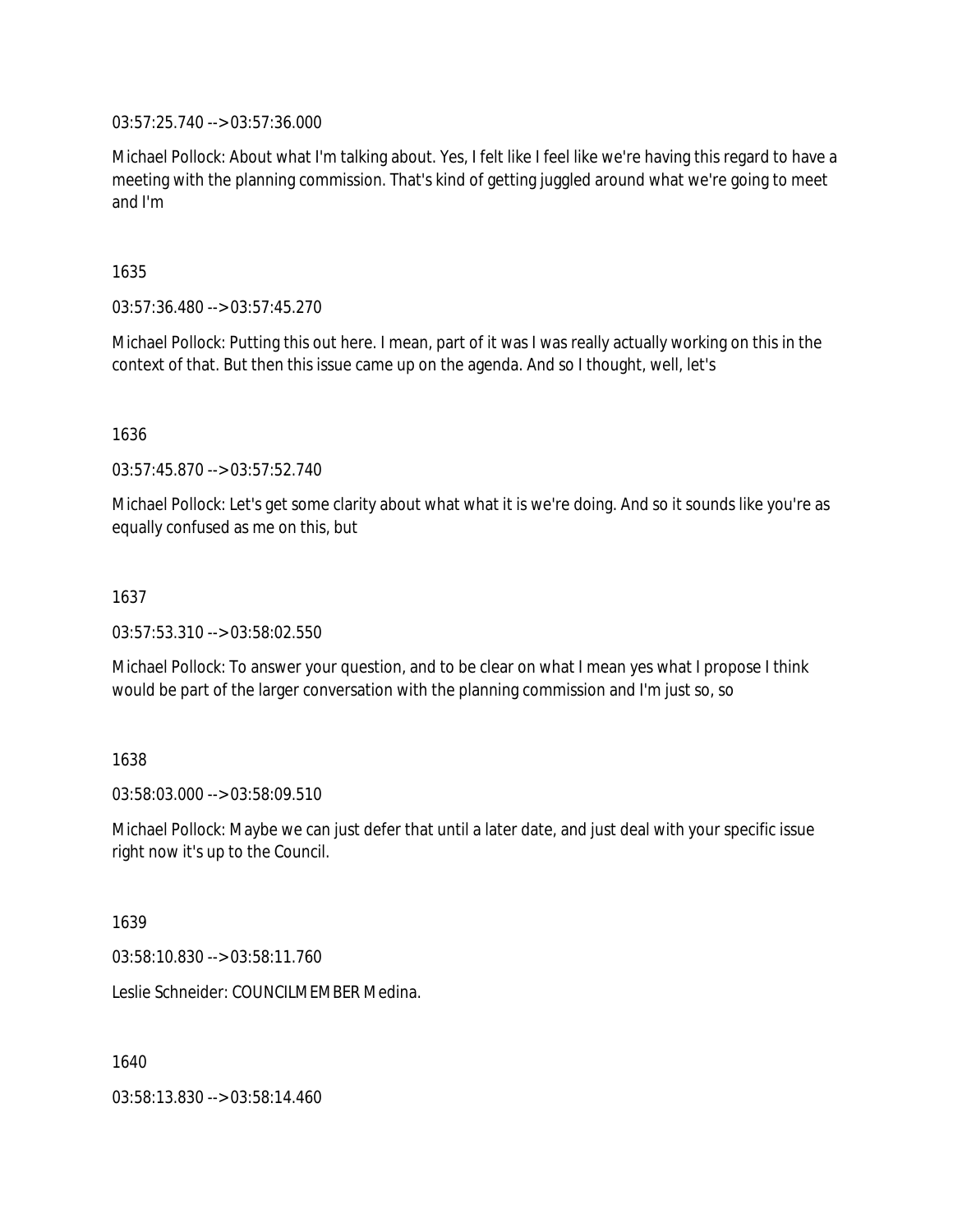Kol Medina: Yeah, thank you.

1641

03:58:16.170 --> 03:58:25.230

Kol Medina: I have a bunch of thoughts bounce around in my head. And I'll just try to get some of them out. So as for what counts. When I talk to us and I have proposed earlier.

1642

03:58:25.860 --> 03:58:37.950

Kol Medina: That we I think I called it a task force or something to make the point that is a very time limited thing. I don't think it would be a whole lot of meetings, but the purpose there just to maybe just be a little

## 1643

03:58:39.630 --> 03:58:49.020

Kol Medina: blunter about it I guess than what we've been saying about speaking, frankly, and whatnot. The purpose there is that I've just noticed during my time on council that

1644

03:58:50.250 --> 03:59:03.090

Kol Medina: There have been a lot of just kind of human dynamics and miscommunications and misunderstandings that happen in the relationships between the planning commission of the Council on the staff and all them all in there.

1645

03:59:03.750 --> 03:59:08.580

Kol Medina: And we never get to talk about it because we never meet together as groups.

1646

03:59:09.810 --> 03:59:15.180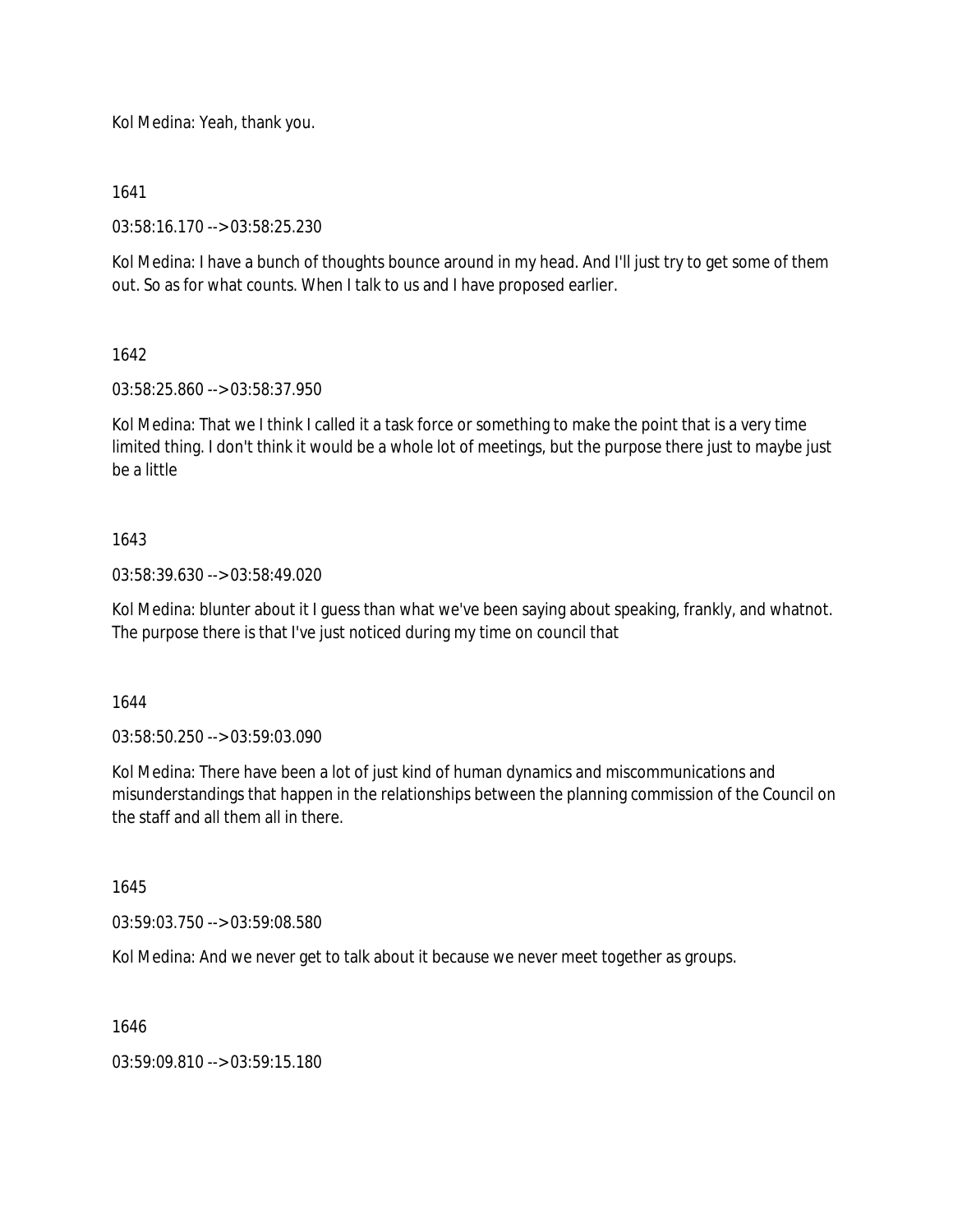Kol Medina: And when we ever do me together. It's in public and no one wants to talk about that stuff in public.

# 1647

03:59:15.690 --> 03:59:26.850

Kol Medina: So at this trying to bring forward a way that we could meet together without the whole group but subsets of the group and just really just kind of error at all that stuff and just kind of try to work through it.

## 1648

03:59:27.930 --> 03:59:36.630

Kol Medina: And deal with some miscommunications and misunderstandings that have built up over the years, at least from my perspective. And so it's not about changing laws. It's not about

## 1649

03:59:38.100 --> 03:59:47.700

Kol Medina: Changing ordinances or anything like that. It's just about talking about the human dynamics of it and maybe it would result in some kind of internal process changes in the way things are handled and

## 1650

03:59:48.240 --> 04:00:02.520

Kol Medina: Just process ways internally but it wouldn't be about laws or land use code revisions or anything like that. So that, that's what that is about, in my mind, and I think it can be really helpful. I hope we can do that. And this land has been changing this other thing.

## 1651

04:00:04.560 --> 04:00:13.320

Kol Medina: When we talked about this on our retreat. You know, I really didn't know what it meant then just this kind of general land use code or visions. I don't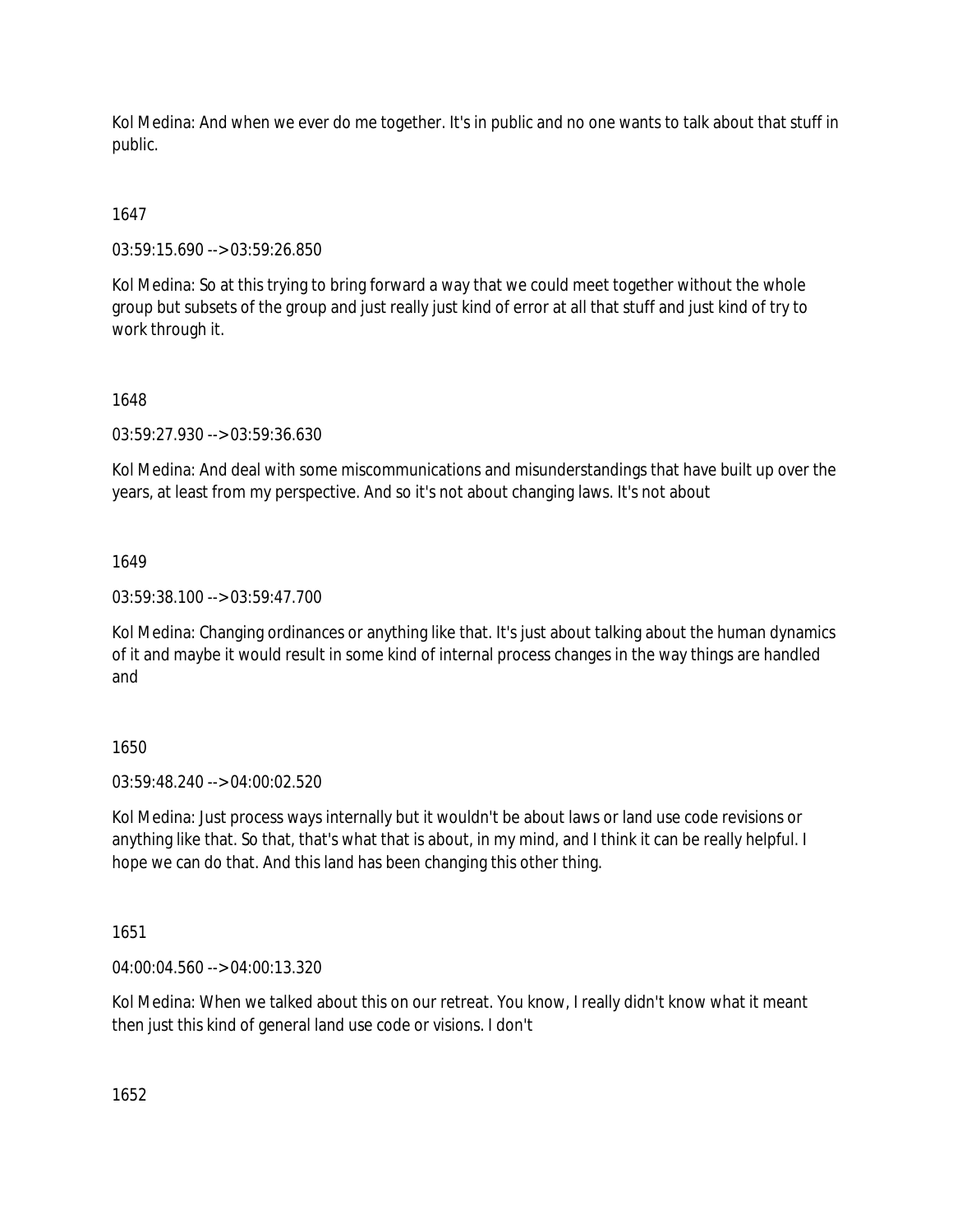04:00:13.620 --> 04:00:20.190

Kol Medina: I'm still not clear what that really means. And I appreciate you counselor Pollock trying to put some flesh on that and describe what that means.

1653

04:00:22.230 --> 04:00:24.450

Kol Medina: And I guess my perspective on it.

1654

04:00:25.890 --> 04:00:33.210

Kol Medina: That the newer counselors just wouldn't have because you just weren't on Council is that this is what, that's what we've been doing

### 1655

04:00:34.230 --> 04:00:42.870

Kol Medina: My first two years on council or first year in a bit. We were finishing up and approving the comprehensive plan and since then.

1656

04:00:43.440 --> 04:00:51.210

Kol Medina: During the rest of my time on council. We've been trying to make land use code revisions to implement the comprehensive plan. I mean, that's, I think that's what we've been doing

1657

04:00:51.810 --> 04:00:58.110

Kol Medina: That's what the subdivision code was about. We went through a long process of looking at all the land use approval procedures and

1658

04:00:58.350 --> 04:01:05.910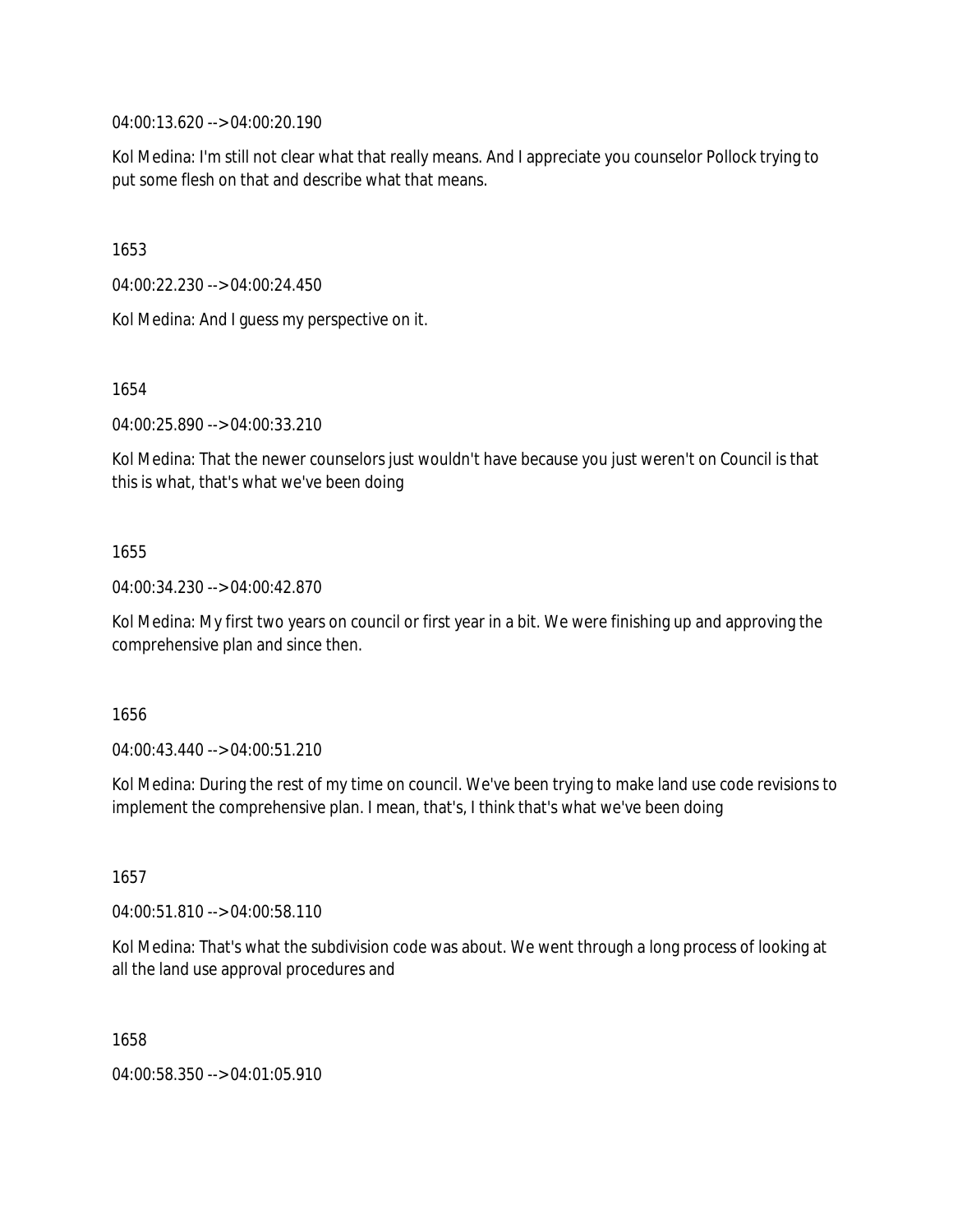Kol Medina: You know what decisions as the planning commission make decisions, the Council make what this is is a staff naked, like we looked through all that stuff. And we made some changes and

1659

04:01:06.630 --> 04:01:12.570

Kol Medina: design guidelines and that's that's part of this. It's part of language code revisions to implement the comprehensive plan.

1660

04:01:13.050 --> 04:01:21.210

Kol Medina: I think inclusion ARIZONA AND A LOT OF THE AFFORDABLE HOUSING AND STUFF THAT CAME OUT OF THE AFFORDABLE HOUSING Task Force is is Lambrusco divisions meant to implement the comp plan.

## 1661

04:01:21.810 --> 04:01:30.360

Kol Medina: So I feel like we've been doing this. And that's part of why I kind of struggle with what this is. It doesn't feel new to me.

1662

04:01:31.410 --> 04:01:36.990

Kol Medina: I just, I'm not sure what to do to it with it. I'm not sure how to respond to it. That's just where I am honestly

1663

04:01:38.520 --> 04:01:39.990

Leslie Schneider: So I want to

1664

04:01:40.020 --> 04:01:42.780

Leslie Schneider: Bring in the city manager. You've had your hand up for a while.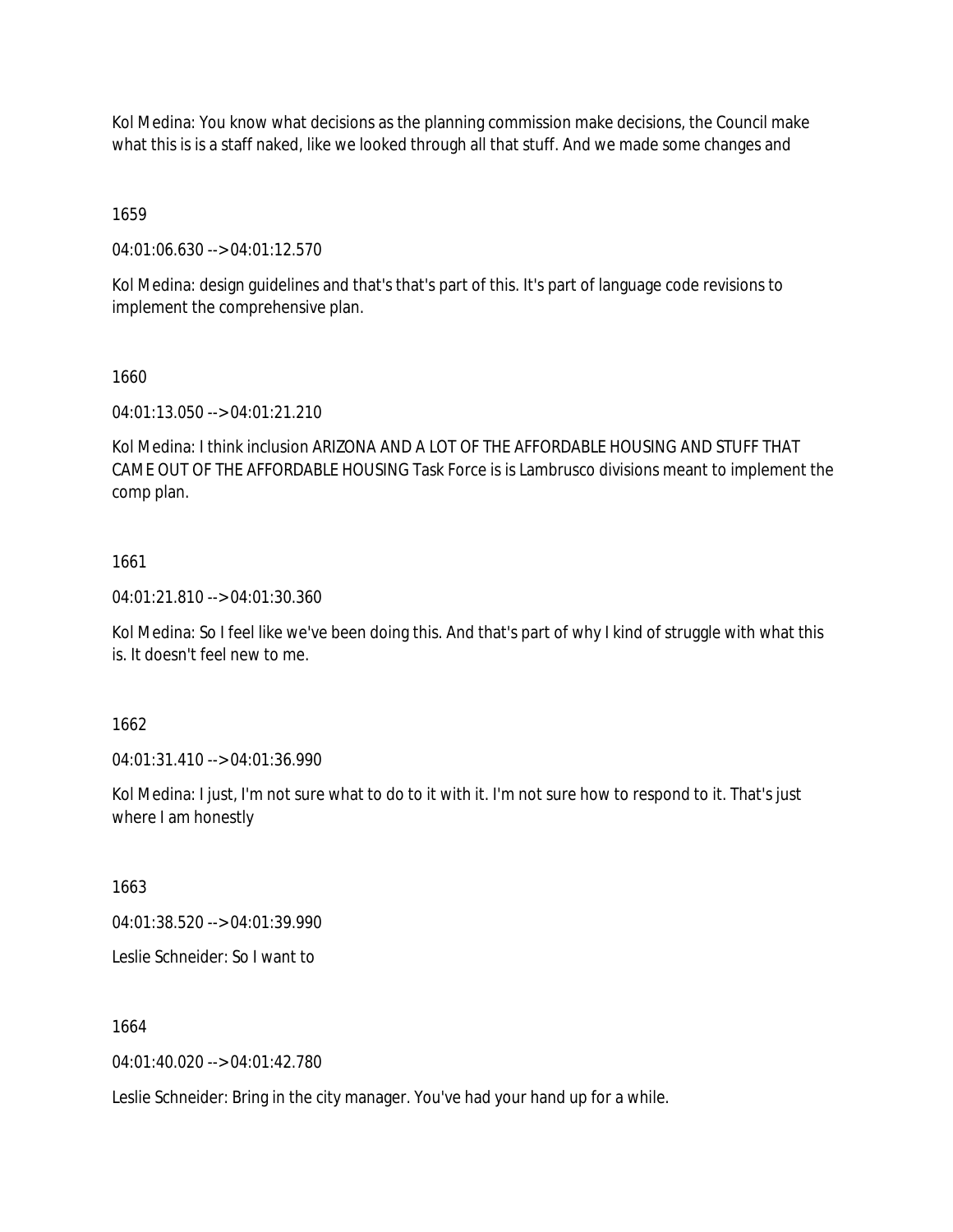04:01:45.780 --> 04:01:52.050

Morgan Smith: Well I this conversation. I think by the time we get to some conclusions will be beneficial. I want to explain

1666

04:01:53.280 --> 04:02:01.560

Morgan Smith: Why I requested that this beyond tonight. And that's because part of a very small moment in the march 6 retreat.

1667

04:02:02.040 --> 04:02:09.630

Morgan Smith: Was when the facilitator said that it's the city managers job to make sure that every conversation closes with a clear understanding of what's going to happen next.

1668

04:02:10.200 --> 04:02:24.690

Morgan Smith: And when I was circling up on coming out of sort of Phase one and going back to some of our some of our work together. I understood that you guys had articulated something called land use code review.

1669

04:02:25.590 --> 04:02:37.500

Morgan Smith: Or review land use codes and it was important enough to you that you identified it and added it to your list of priorities on the wall, but I having sat in that discussion did not know what Step one was

1670

04:02:38.070 --> 04:02:43.980

Morgan Smith: When it would start when you expected it to start how it would start. And so I thought that this would be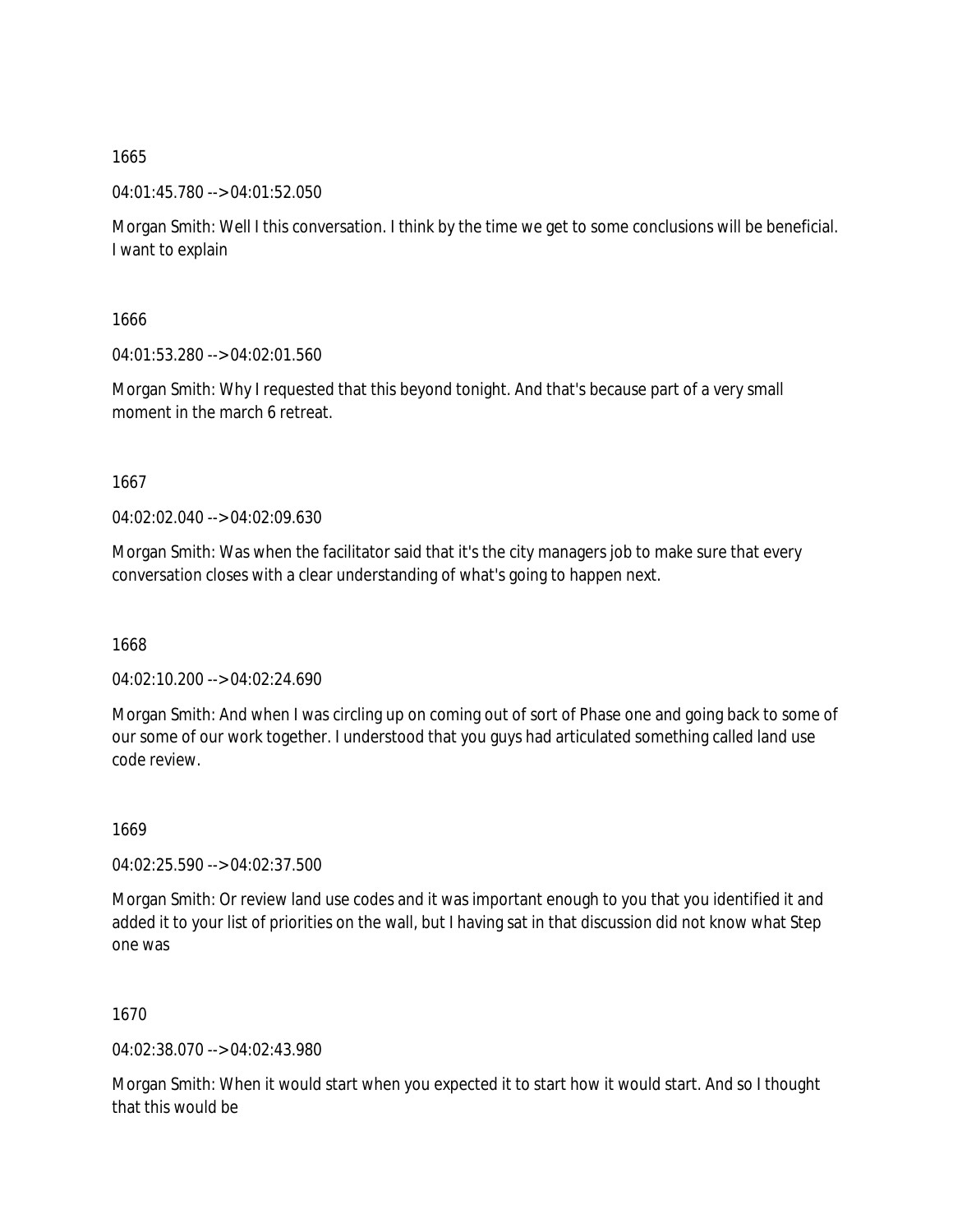04:02:44.520 --> 04:02:52.170

Morgan Smith: Important for us to get on the same page about that. Otherwise, in the absence of kind of throwing that flag will be 6090 days down the road.

1672

04:02:52.620 --> 04:03:02.130

Morgan Smith: And we have that those words on the wall and can't really tell whether we've acknowledged that you, that's something that you really feel is top most in your priorities right now.

1673

04:03:02.370 --> 04:03:12.240

Morgan Smith: But we haven't done anything specific about it. So to COUNCILMEMBER Medina's point in one way, one person's interpretation might be well we're doing that all the time and and and

1674

04:03:12.540 --> 04:03:18.570

Morgan Smith: The reason it's just a description there it's it's acknowledging that that's a priority for us. And the reason to work on one piece of code.

1675

04:03:18.990 --> 04:03:22.800

Morgan Smith: change in policy versus another is because it meets that priority.

1676

04:03:23.370 --> 04:03:28.890

Morgan Smith: But it would be good to confirm that and another person's interpretation might be as COUNCILMEMBER I topless said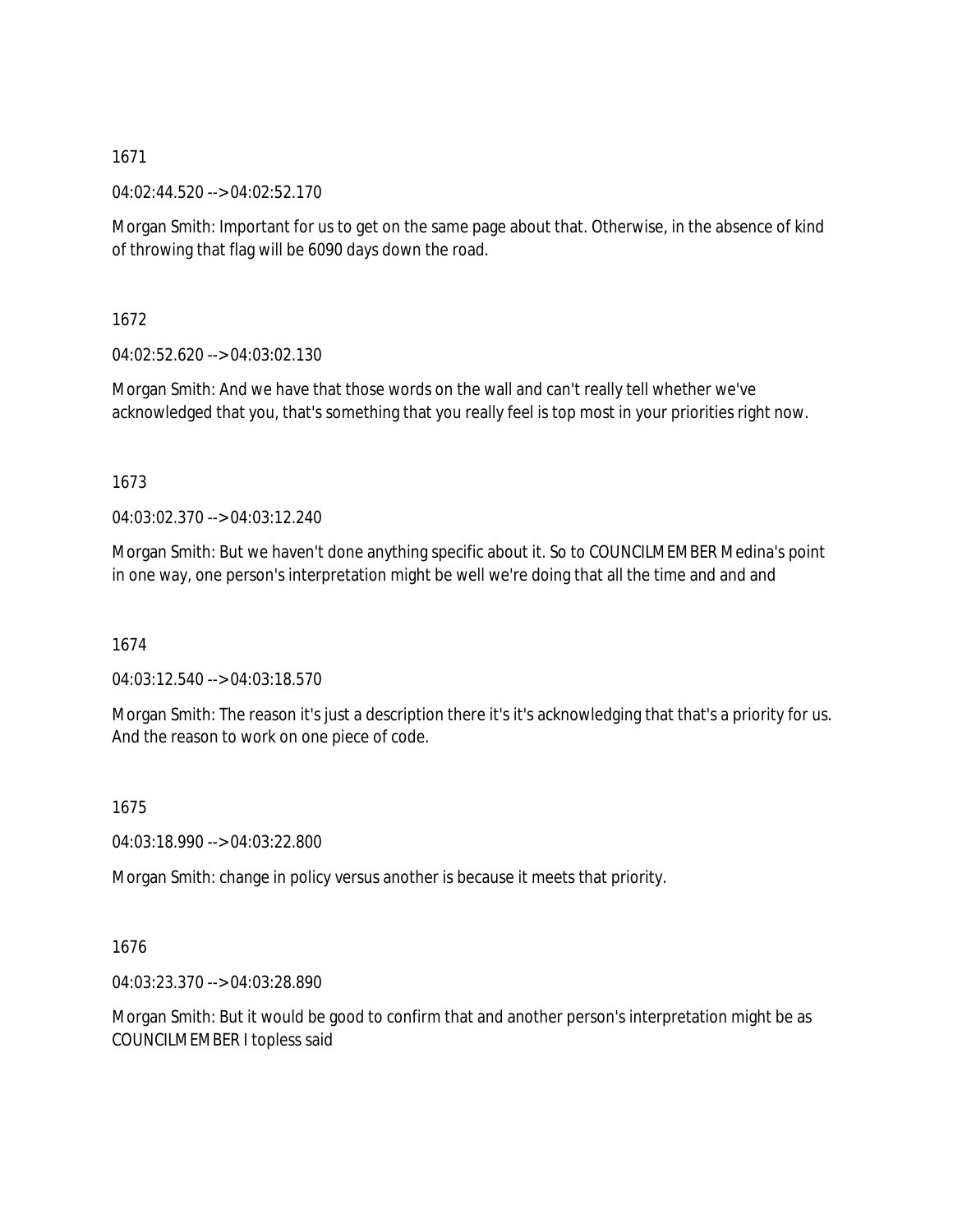04:03:29.160 --> 04:03:37.620

Morgan Smith: I think that's what we're doing when we circle up on affordable housing and inclusion airy zoning and floor area ratio. I think those are the land use code changes.

1678

04:03:37.920 --> 04:03:55.710

Morgan Smith: That we want to talk about and begin to work through in a more proactive way. But what I want to call out. I think it's my job is that I don't think I've heard consensus about what this thing is that you identified as a really important newly labeled priority on March six, and whether

1679

04:03:57.030 --> 04:03:58.560

Morgan Smith: We do it after

1680

04:04:02.520 --> 04:04:03.090

Leslie Schneider: Oh,

1681

04:04:06.390 --> 04:04:10.920

Leslie Schneider: We just love. Do you want to just repeat your last sentence there.

1682

04:04:12.120 --> 04:04:20.310

Morgan Smith: All I was saying is at the end if whether we do that tonight or whether we do it at some future discussion, maybe after this planning commission joint meeting.

1683

04:04:20.700 --> 04:04:30.840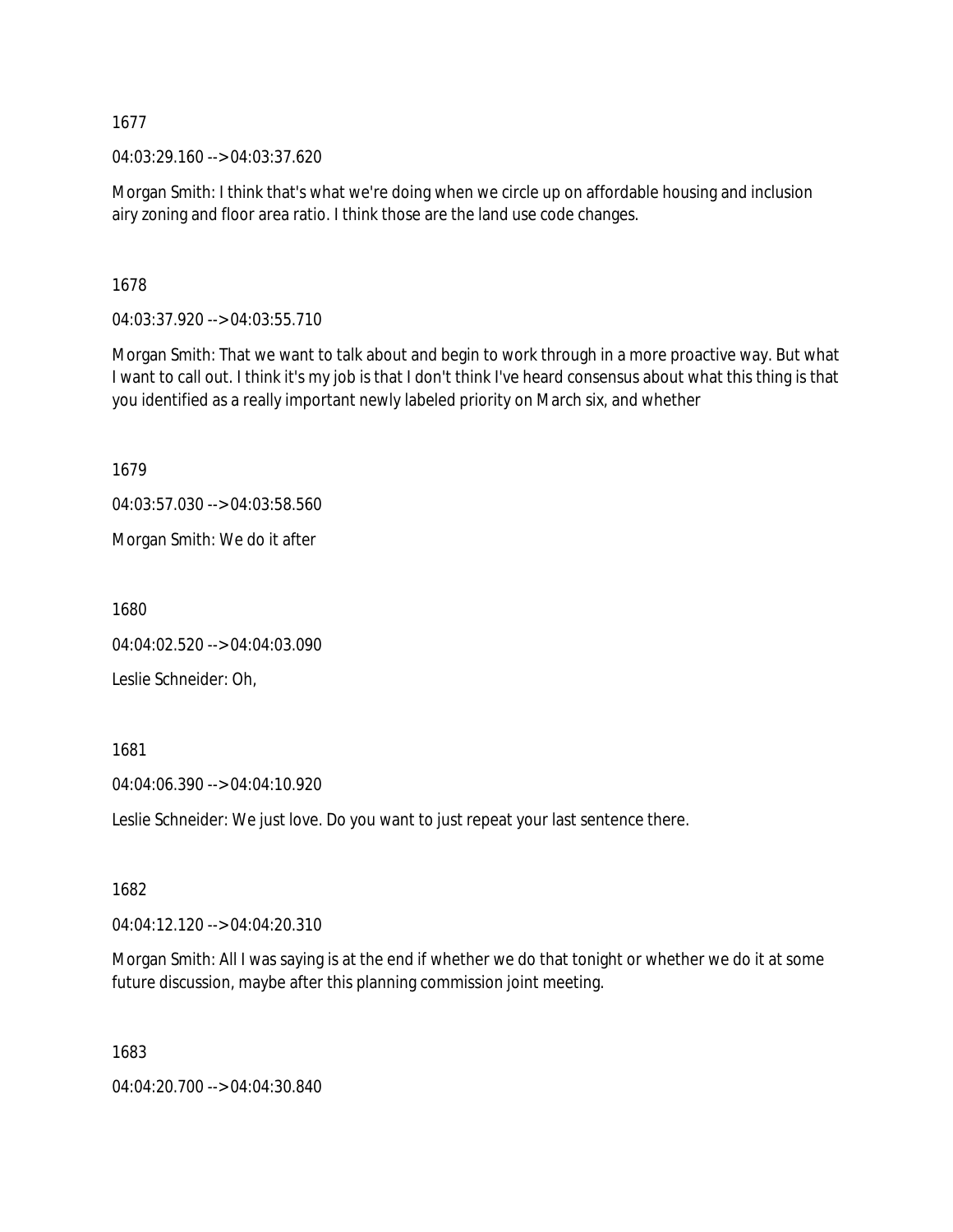Morgan Smith: It felt to me like a gap in our shared understanding of what those words meant to us like we know what green building means we know what Climate Action Plan means we know what

1684

04:04:31.650 --> 04:04:42.930

Morgan Smith: Police court project means I don't know as important as as at least an observer in that discussion what land use code review process needs to the Council as a gift from a consensus position.

1685

04:04:43.350 --> 04:04:44.130 Leslie Schneider: So I'm going to go

1686

04:04:44.280 --> 04:04:48.510

Leslie Schneider: To the Deputy Mayor here in just a second. But I just want to reflect back that I think

1687

04:04:50.160 --> 04:04:57.990

Leslie Schneider: COUNCILMEMBER high topless had at some point in in my discussions with her on Council identified some very clear.

1688

04:04:59.490 --> 04:05:07.050

Leslie Schneider: Code corrections to make. So if we if we kind of parsed it to being, what are the

1689

04:05:08.070 --> 04:05:16.410

Leslie Schneider: The code corrections that are clearly getting in the way of understanding where we need to go next. That could be compared to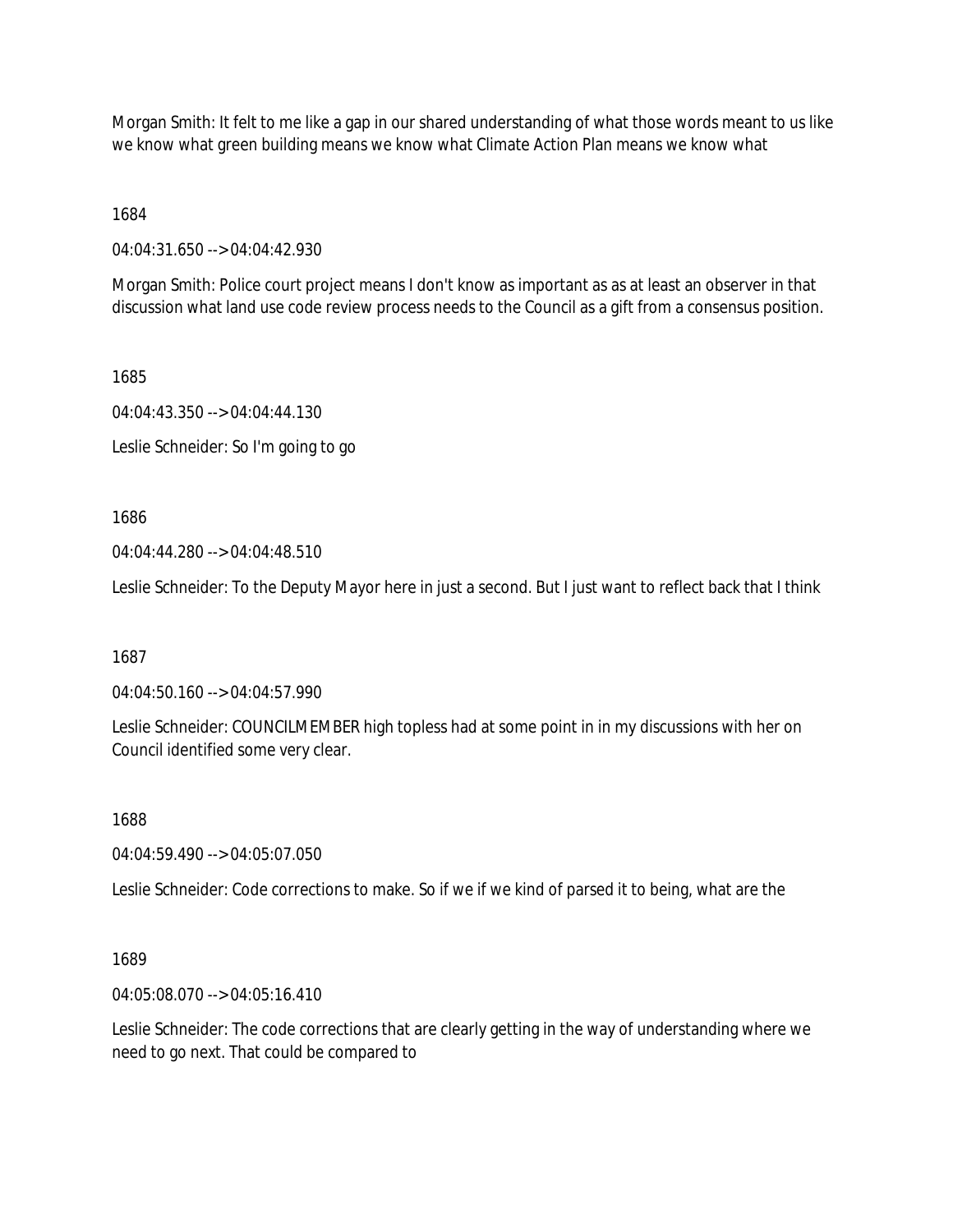04:05:17.190 --> 04:05:30.390

Leslie Schneider: Sort of this ongoing process of picking up another code revision chunk with it is comparable to other chunks that we've picked up so Deputy Mayor. Do you want to jump in.

1691

04:05:30.780 --> 04:05:39.030

Rasham Nassar: Yeah, thank you. I'm really great dialogue so far I'm in my thinking about this and I appreciate

1692

04:05:39.600 --> 04:05:45.930

Rasham Nassar: Council Republic, the memo that you circulated think it's really, it's a great starting point, it's beneficial to have some sort of structure around

1693

04:05:46.530 --> 04:06:01.260

Rasham Nassar: Kind of what we're grasping at here and having been on the council in 2018 when we, when we adopted and develop that work plan that was related to the moratorium, I think, kind of, that's what we're striving to accomplish here, which is to

### 1694

04:06:02.070 --> 04:06:07.680

Rasham Nassar: To take we don't necessarily have the benefit of a moratorium to necessitate the development of a work plan.

1695

04:06:08.100 --> 04:06:15.900

Rasham Nassar: But we have added this topic. This really broad and big discussion topic as a priority item for the Council for this year.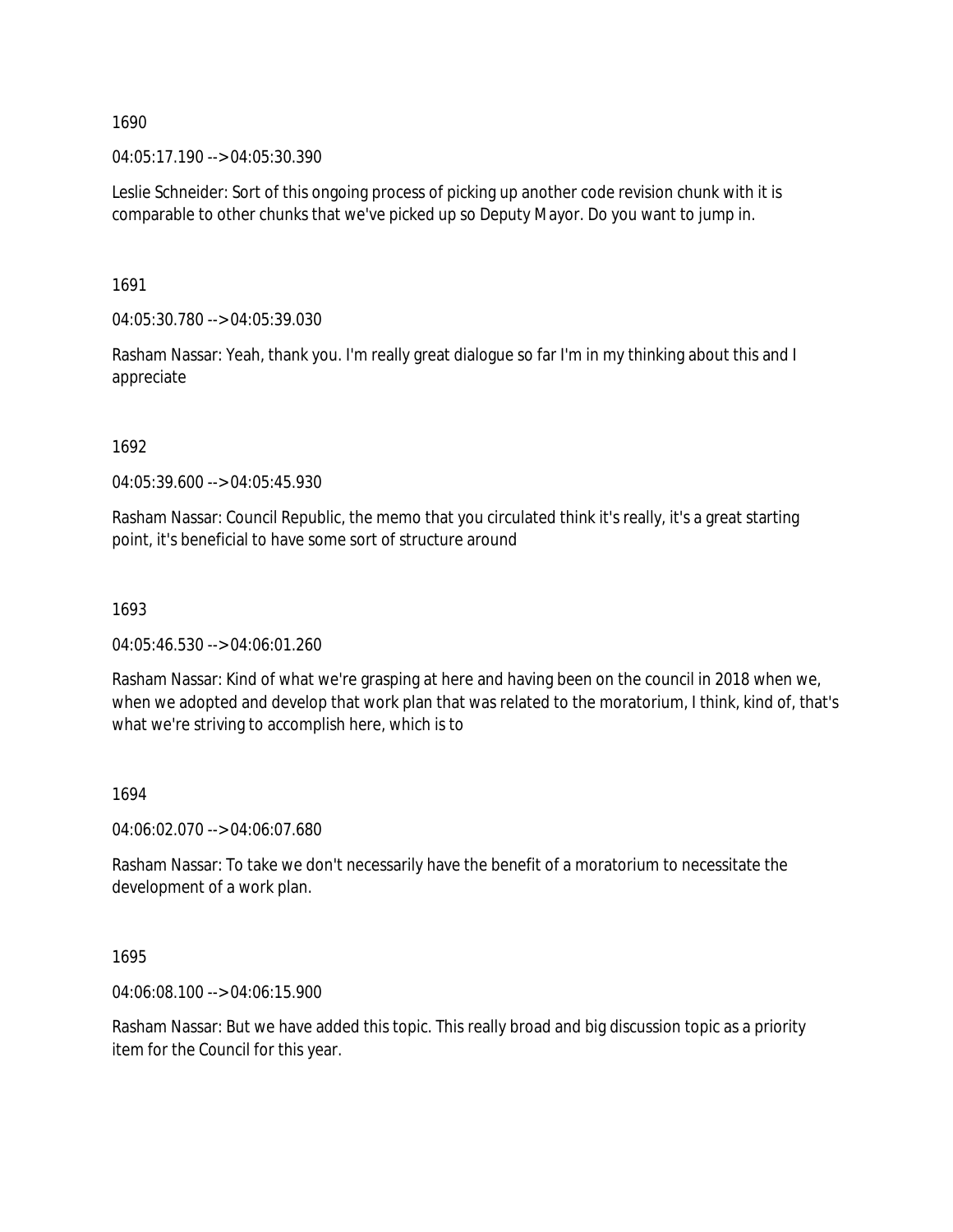04:06:16.140 --> 04:06:23.070

Rasham Nassar: So how do we define that. How do we work to develop a work plan, identify the specific items of the code that we'd like to

1697

04:06:23.400 --> 04:06:33.030

Rasham Nassar: Take work upon ourselves as a Committee of the Whole and potentially as counselor Pollock has proposed work in tandem with the planning commission to kind of workshop through some of those

1698

04:06:34.200 --> 04:06:38.220

Rasham Nassar: Chapters of the code that have been identified as needing review and revision.

1699

04:06:39.750 --> 04:06:49.470

Rasham Nassar: I think it was. Councilmember Medina, actually, that maybe earlier in the year pre coven days, January, February, I think you may have offered the

1700

04:06:51.180 --> 04:06:58.800

Rasham Nassar: The possibility that Council might want to take a look at the land review procedures. That's in chapter two.

1701

04:07:00.750 --> 04:07:06.870

Rasham Nassar: As kind of part of our due diligence to reflect upon the changes that Council did make in 2018 and 2019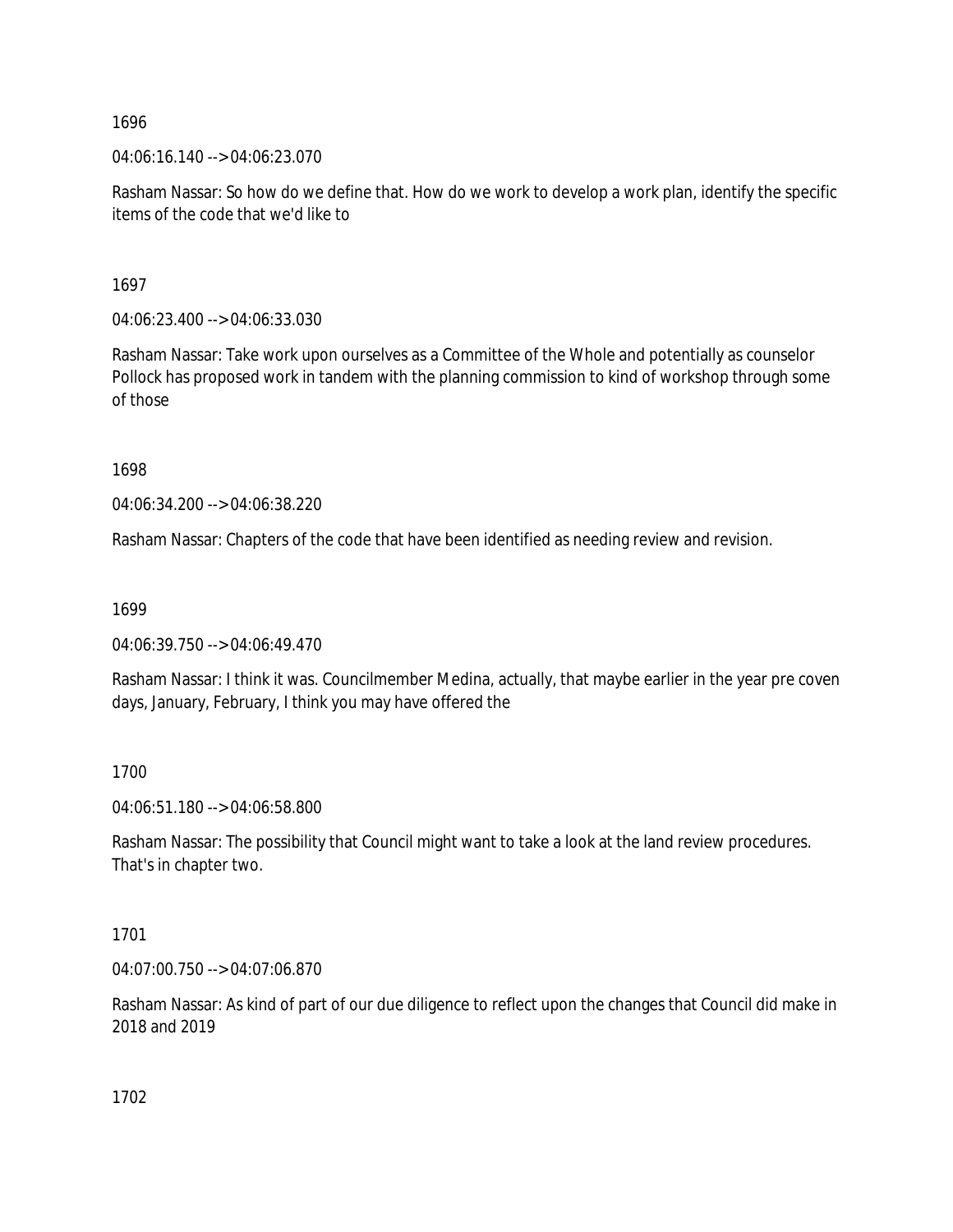04:07:07.260 --> 04:07:17.100

Rasham Nassar: Now that we have seen a very major controversial project work through that land. Do you have a review process. I thought it was you that suggested that the Council.

1703

04:07:17.730 --> 04:07:27.180

Rasham Nassar: Take a pause on that and reflect back on how those changes that the Council implemented worked since we have the benefit of having a project now run through that process.

1704

04:07:28.560 --> 04:07:29.910

Rasham Nassar: A lot of what

1705

04:07:31.770 --> 04:07:35.790

Rasham Nassar: I think we could draw from in terms of working to develop a work plan.

1706

04:07:36.330 --> 04:07:49.260

Rasham Nassar: We can draw from that, from looking at that particular project. And I want to refer back to the memo that I circulated to counsel related to that particular project that Winslow hotel, and that's a pic on that project really but

1707

04:07:50.010 --> 04:08:05.760

Rasham Nassar: The second part of that memo. If I could draw your attention to that we all read it but identified some specific specific language in the code that the community and some members of the Planning Commission identified as in need of discussion and review.

1708

04:08:06.990 --> 04:08:15.600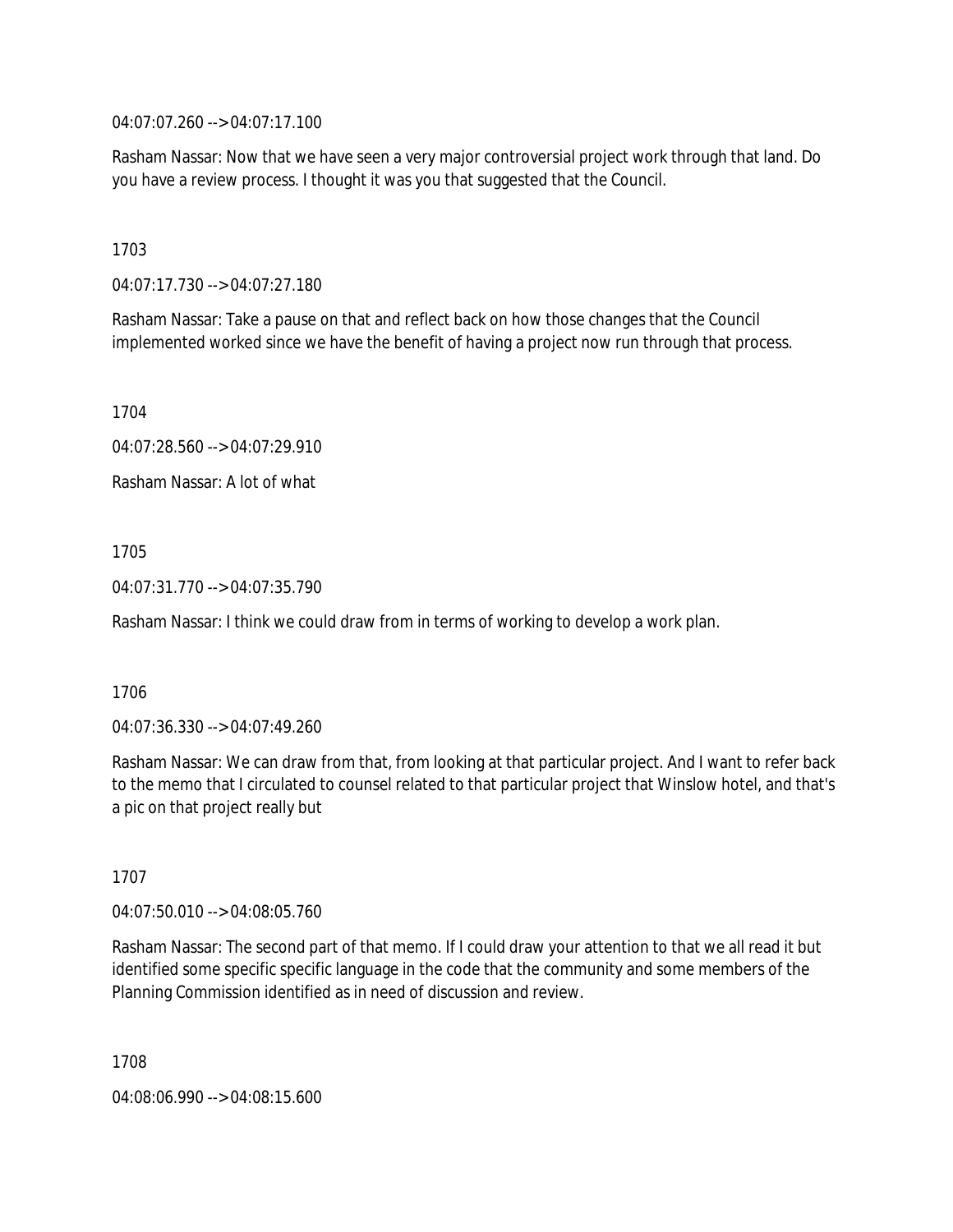Rasham Nassar: So I know we're not talking about those specifics tonight. But what we are talking about is developing what I like to think of as a work plan for

1709

04:08:15.870 --> 04:08:23.310

Rasham Nassar: Land use code revisions, similar to how we approach develop the development of a work plan related to the moratorium.

## 1710

04:08:23.910 --> 04:08:35.340

Rasham Nassar: And I appreciate COUNCILMEMBER Pollock's memo, I think it's a great starting point, I would support maybe having this discussion, adding it to the agenda for the, what is it the 16th or the 21st

## 1711

04:08:35.880 --> 04:08:53.580

Rasham Nassar: joint planning commission meeting with the Council, if it's possible to maybe steal half an hour of that meeting to present this these ideas with them kind of bounce off ideas as to how we should approach our work on this priority item I would be supportive of that.

## 1712

04:08:54.900 --> 04:08:56.070

Leslie Schneider: Come from it right topless.

## 1713

04:08:58.140 --> 04:09:06.930

Kirsten Hytopoulos: So as an attempt to look back at where we were in that conversation and to to answer a question about how does this differ from just what Council always does.

### 1714

04:09:07.590 --> 04:09:18.960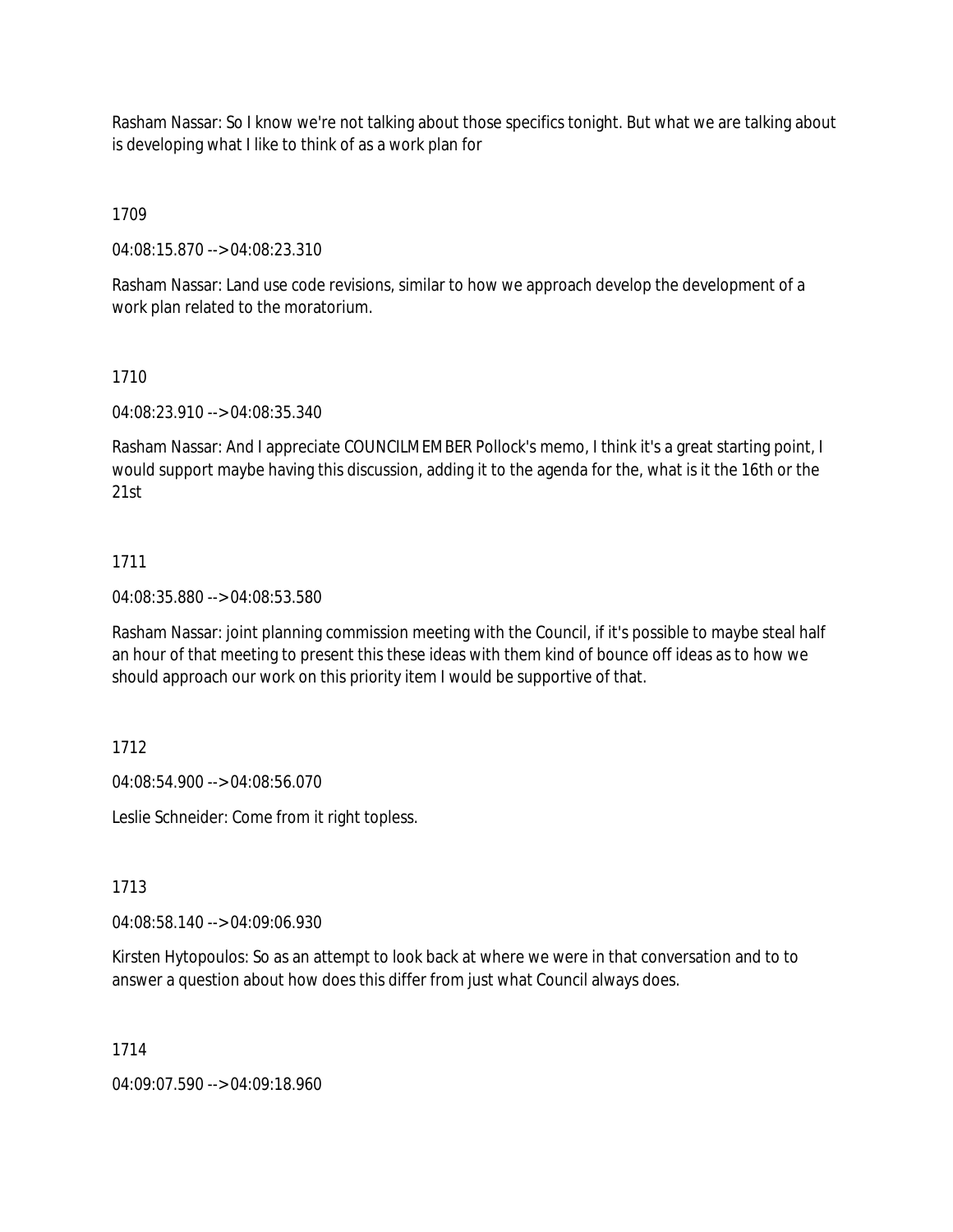Kirsten Hytopoulos: It will because Council takes on the s&p and then a land use code update and or whatever. And granted, let you know this particular council that is coming from the last two years was doing some more remediated kind of

1715

04:09:19.500 --> 04:09:26.250

Kirsten Hytopoulos: Work. But I think what we coalesced around because I don't like everybody on Council feels feels as strongly as some of us do.

1716

04:09:26.850 --> 04:09:31.560

Kirsten Hytopoulos: About, for example, the hotel being a demonstration that the code is is flawed.

## 1717

04:09:32.220 --> 04:09:39.990

Kirsten Hytopoulos: But the others may think that to some extent as much or may feel that our development, the development. We're getting isn't delivering affordable housing so

### 1718

04:09:40.380 --> 04:09:49.320

Kirsten Hytopoulos: There's a sense of urgency that came out of, I think, in part, the hotel, but also all the conversations that are going on with it. Suzuki, we

1719

04:09:49.890 --> 04:09:57.660

Kirsten Hytopoulos: Are starting the conversation of inclusion rezoning that if we don't make some changes to see this up process.

1720

04:09:58.050 --> 04:10:04.380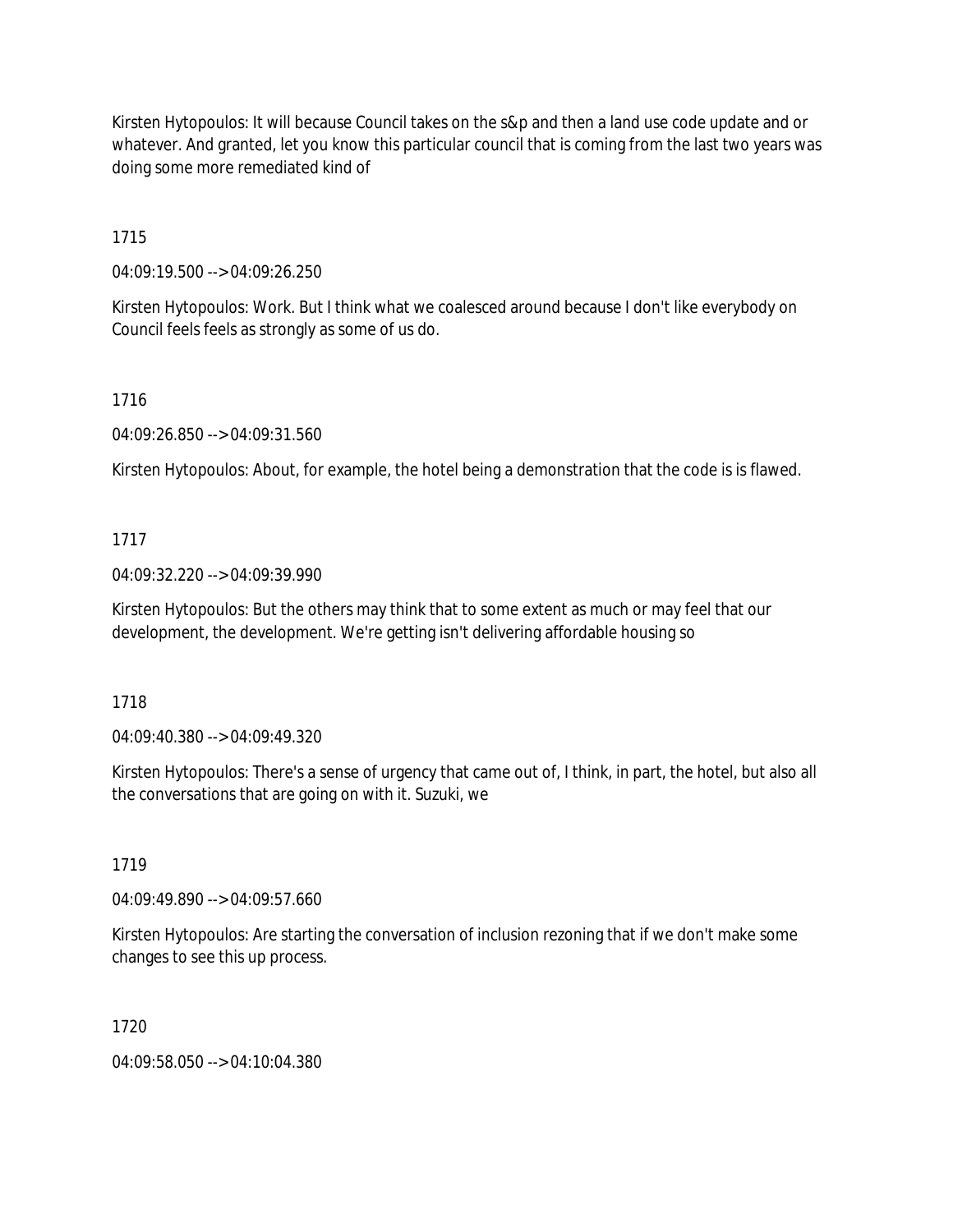Kirsten Hytopoulos: You know, to FA IR to some of these things to affordable, how to how we could potentially get affordable housing.

1721

04:10:04.620 --> 04:10:19.020

Kirsten Hytopoulos: Will continue to get development that minimally is not what we want. And worse will like surprise us every so often with something the communities really unhappy with so that I think is a sense of urgency and the definition of what this meant

1722

04:10:20.280 --> 04:10:38.790

Kirsten Hytopoulos: And how it differs from our standard, you know, land use code update type things that are, of course, part of our everyday work. I hope that's helpful. And I think all of that should be able to come out of that planning commission city council starting point and we'll go from there.

## 1723

04:10:39.390 --> 04:10:46.650

Leslie Schneider: Yeah, I was gonna. That was what I was kind of coming to as well as that may be, what the city manager needs. We could

## 1724

04:10:47.730 --> 04:10:53.250

Leslie Schneider: kind of push that need to you know that meeting and set that as one of the goals for

1725

04:10:55.050 --> 04:10:57.960

Leslie Schneider: For what comes out of it. What are we shooting for in that meeting.

### 1726

04:10:58.320 --> 04:11:08.670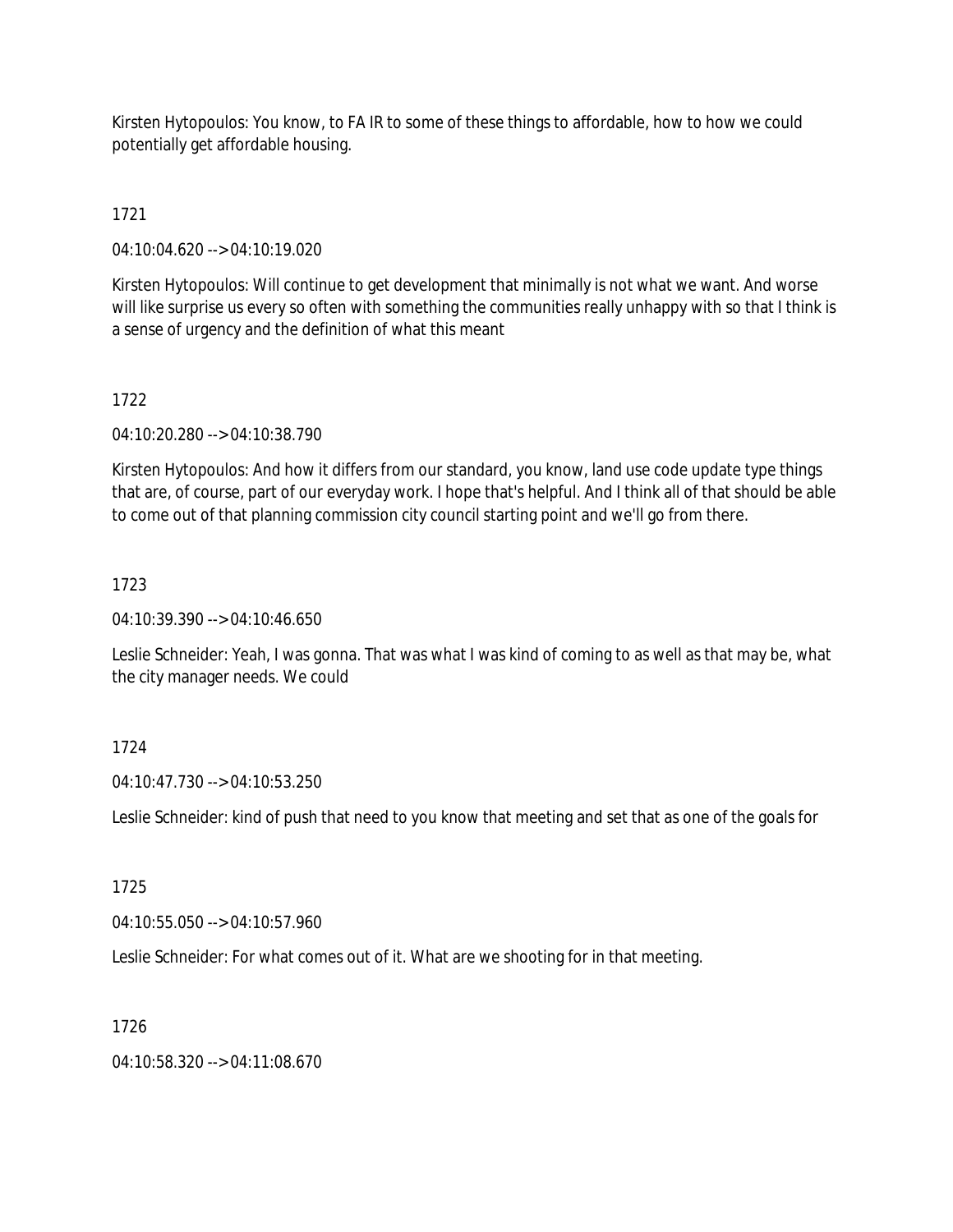Kirsten Hytopoulos: And printing from everything I've heard Planning Commission is very close to the sit in the same place. We are. We're very close on what those issues are so there's there's momentum there behind the issues.

1727

04:11:09.810 --> 04:11:10.320

Leslie Schneider: Okay.

1728

04:11:12.900 --> 04:11:17.640

Leslie Schneider: Is it okay if I call on COUNCILMEMBER deets because I haven't heard his voice in this conversation yet.

## 1729

04:11:18.210 --> 04:11:32.880

Joe Deets: Right. Thanks. Yeah, I just realized I haven't spoke up. Yeah. Thank you. Yeah, it just seems like, Well, first I want to let you guys talk about this. But as I was listening in. But it does seem that we do have the this joint meeting with the planning commission coming up, and this is

1730

04:11:34.320 --> 04:11:48.900

Joe Deets: The opportunity to talk this through with them. I mean, they're, they're okay, we are you say higher level, but we work in concert together and in partnership and this is I think a lot. I would hope.

1731

04:11:49.530 --> 04:11:55.170

Joe Deets: Houses, we don't leave that meeting until greater clarity has been achieved. I mean, that would be

1732

04:11:56.010 --> 04:11:57.180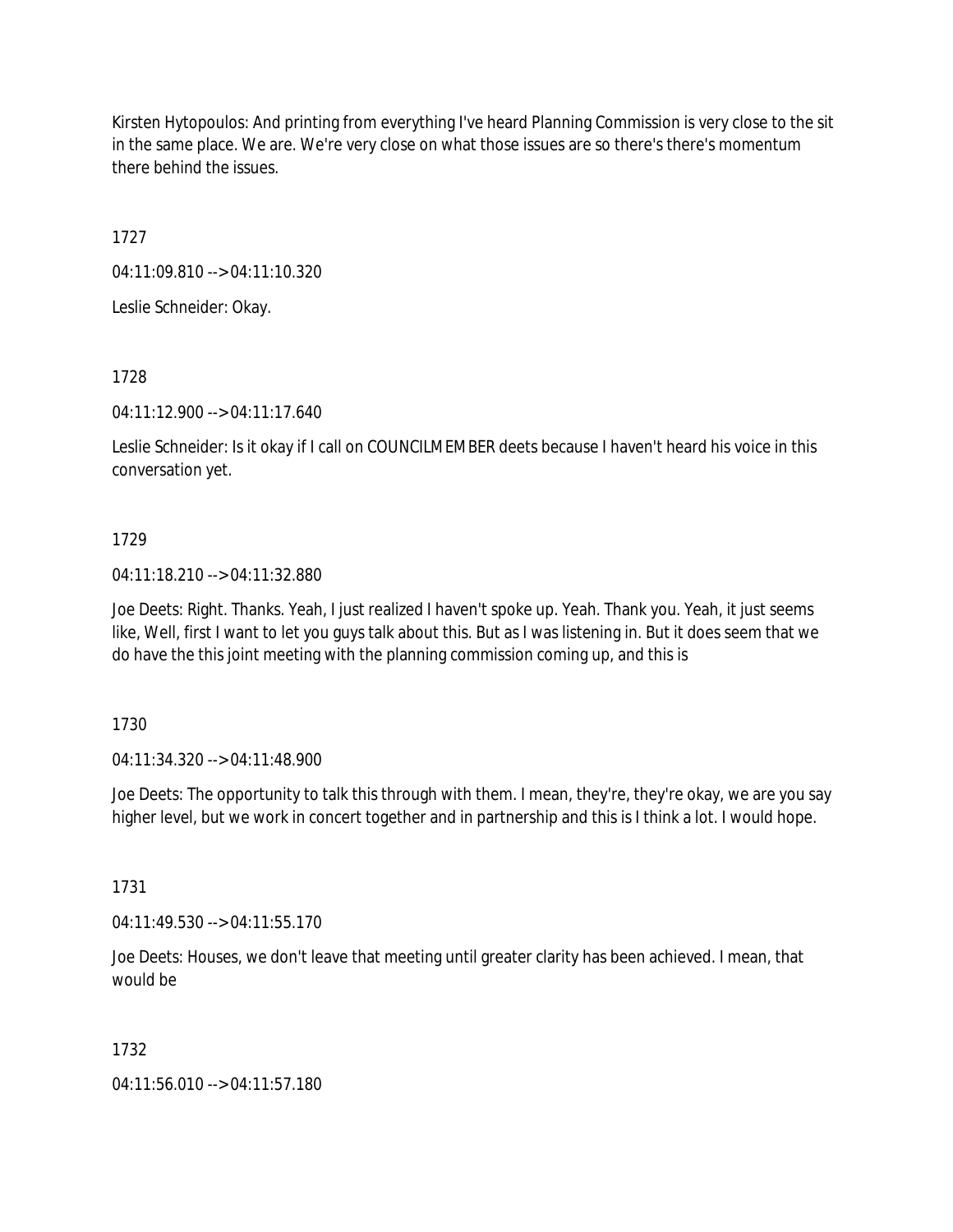Joe Deets: Or they shouldn't do that.

1733

04:11:58.260 --> 04:12:07.140

Joe Deets: Otherwise, why are we doing this. So my suggestion would be listless have that joint meeting with that intention that result intentional result.

## 1734

04:12:08.760 --> 04:12:23.580

Leslie Schneider: Thank you. Councilmember Medina and then just as a heads up. Councilmember car. We haven't heard from you. So I'm just wondering if I'll circle back around and of course you can pass, but I'm COUNCILMEMBER Medina.

## 1735

04:12:27.510 --> 04:12:32.190

Kol Medina: Yeah, thanks. Um, you're pursuing the discussion as well, obviously it's a really important discussion.

1736

04:12:33.810 --> 04:12:33.930

Kol Medina: In

1737

04:12:35.430 --> 04:12:39.630

Kol Medina: Terms of some more thoughts bubbling up in my mind as I'm listening.

1738

04:12:41.130 --> 04:12:46.680

Kol Medina: If what we're talking about, or what some of you were talking about when you talk about land use quarter visions are some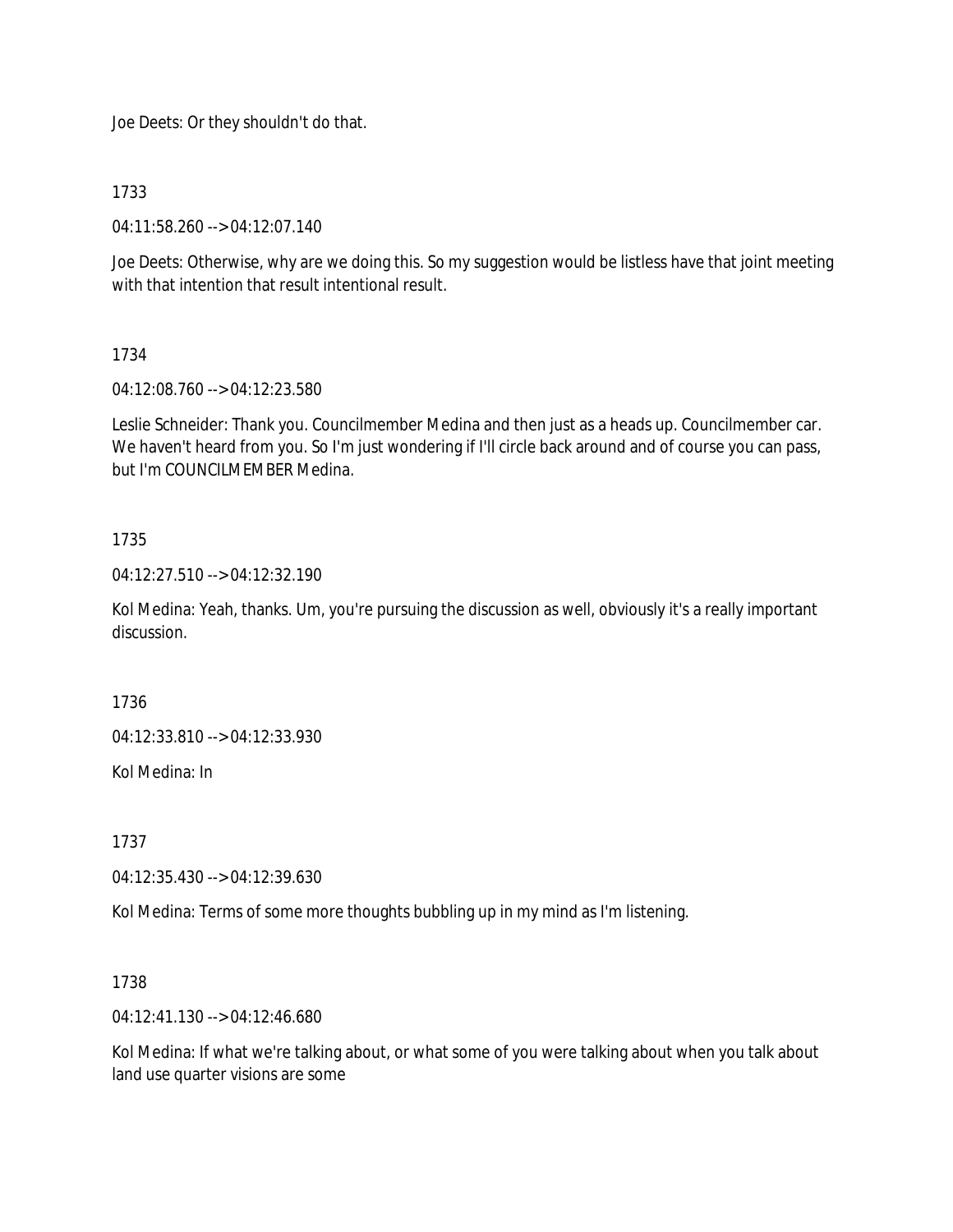04:12:47.220 --> 04:12:54.960

Kol Medina: Fairly kind of low hanging fruit kinds of changes that that could kind of easily. I mean, easy is very relative, but kind of easily

1740

04:12:55.890 --> 04:13:10.050

Kol Medina: The may that have already been identified by the planning commission. Let's say that could foreclose, the possibility of other developments, like the hotel happening in the future. I'm if it's that kind of thing. Like, I think I can get behind that.

## 1741

04:13:12.120 --> 04:13:21.210

Kol Medina: But if it's just a general like let's just open the box on the land use code and go through a process of just kind of looking at everything in there and see what we need to change.

1742

04:13:21.660 --> 04:13:29.370

Kol Medina: And that that's a huge monstrous task. And that's what we've been doing for years, we've just been taking a piece at a time and working on that.

1743

04:13:30.600 --> 04:13:38.580

Kol Medina: And we just have very limited staff time in Council time and it's much more important to me.

### 1744

04:13:39.060 --> 04:13:45.720

Kol Medina: That that when when I say much more important. I mean, what's more important to me than just the general open the box in the land use code kind of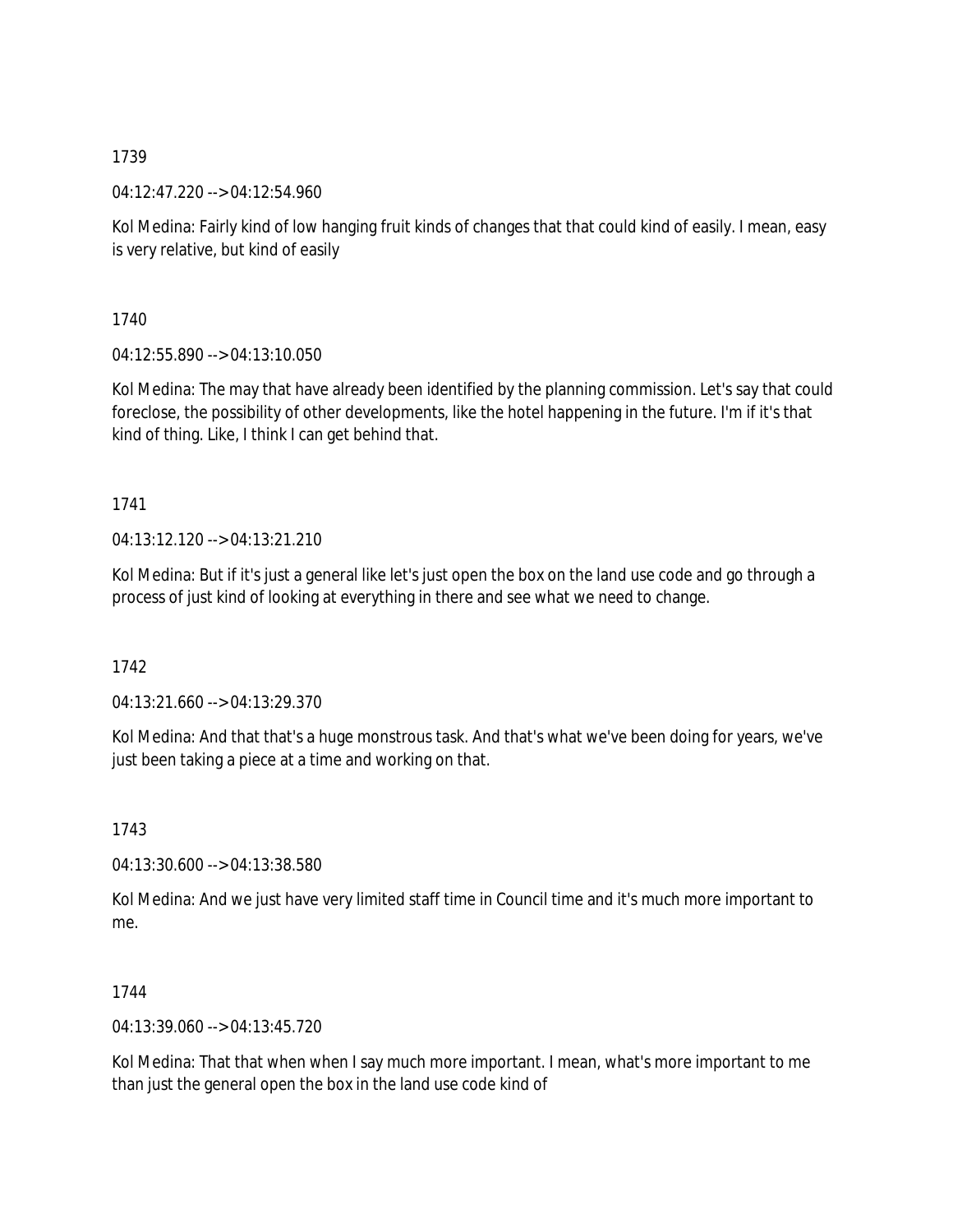04:13:46.080 --> 04:13:57.870

Kol Medina: Exercise is getting our sample transportation plan done get our climate action plan done and implemented getting exclusionary zoning done, or at least get through the conversation and see if we don't want to do it.

1746

04:13:58.500 --> 04:14:06.330

Kol Medina: Getting any other affordable housing or initiatives underway done, we have all this important stuff underway, all of which is arguably

## 1747

04:14:06.810 --> 04:14:15.300

Kol Medina: Landis code revisions to implement the comp plan and I really want to focus on getting some of this stuff done that's focused on big picture issues.

1748

04:14:15.720 --> 04:14:22.830

Kol Medina: Rather than getting sidetracked on some kind of just being open the box land use code process because we've had this this one big project.

1749

04:14:23.160 --> 04:14:30.630

Kol Medina: pop up that people got irritated about I don't want to lose sight of the big picture issues and we don't have enough staff time to do all that stuff.

1750

04:14:31.740 --> 04:14:33.510

Kol Medina: So those are my additional thoughts.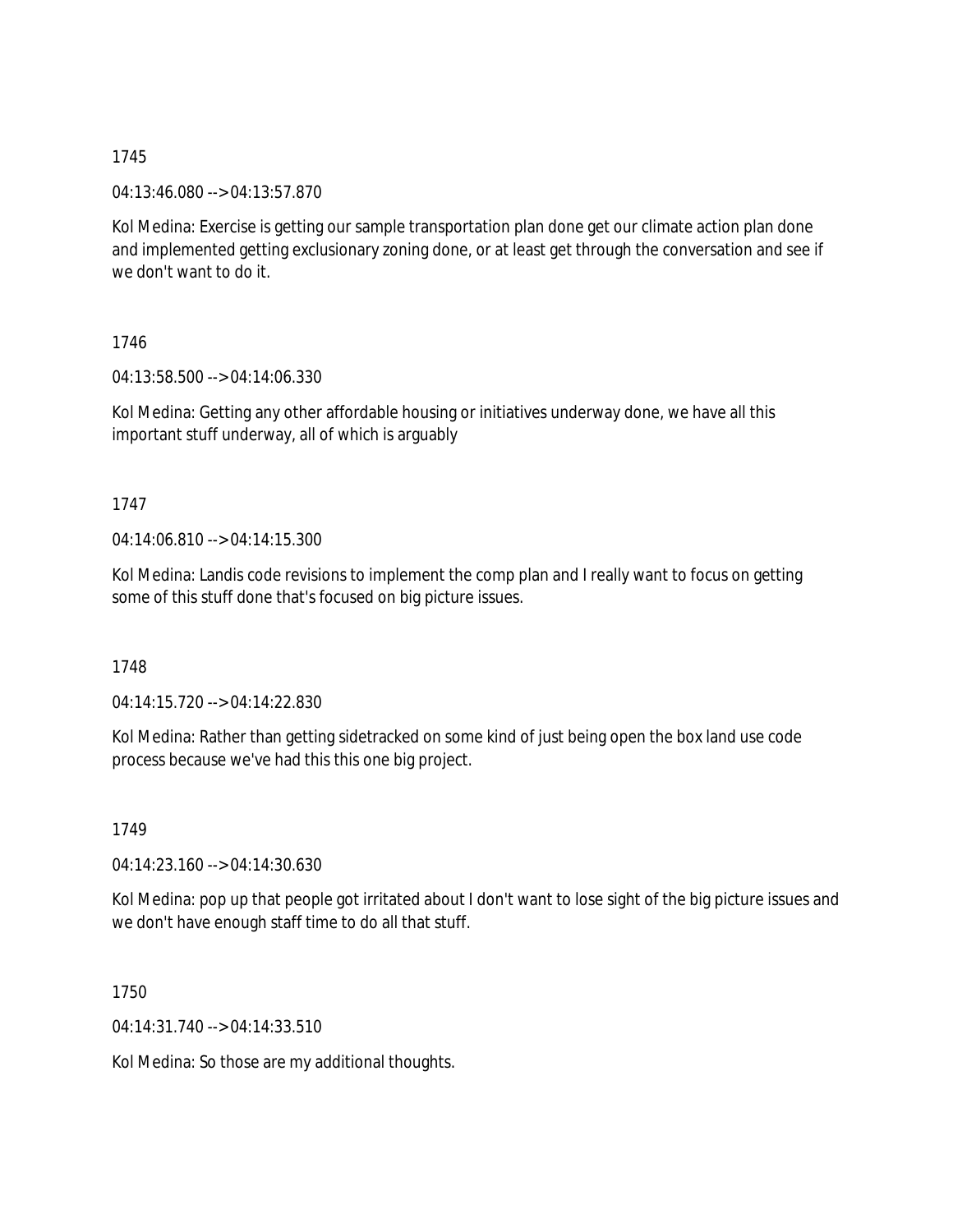04:14:35.010 --> 04:14:42.030

Leslie Schneider: So COUNCILMEMBER car, you don't you don't have your hand up. You don't have to speak, but I just wanted to see if you might need a little encouragement.

1752

04:14:44.160 --> 04:14:45.480

Leslie Schneider: And you're young you yeah

1753

04:14:47.850 --> 04:14:52.050

Christy Carr: Thanks. Yeah, I was just really listening because I would

1754

04:14:53.670 --> 04:15:10.890

Christy Carr: Agree with some of the lack of clarity on what the priority meant and and what the definition or what the thinking of the council members was at the retreat around that. So I was just trying to listen to you guys and and better understand

### 1755

04:15:12.570 --> 04:15:19.170

Christy Carr: What you're talking about. I think that I would concur with COUNCILMEMBER Medina.

1756

04:15:20.490 --> 04:15:33.240

Christy Carr: I think the Council's done a lot of work on land use code revisions over the last two years and they certainly have a long way to go. The list is long. I think that that's just the reality.

1757

04:15:34.500 --> 04:15:41.820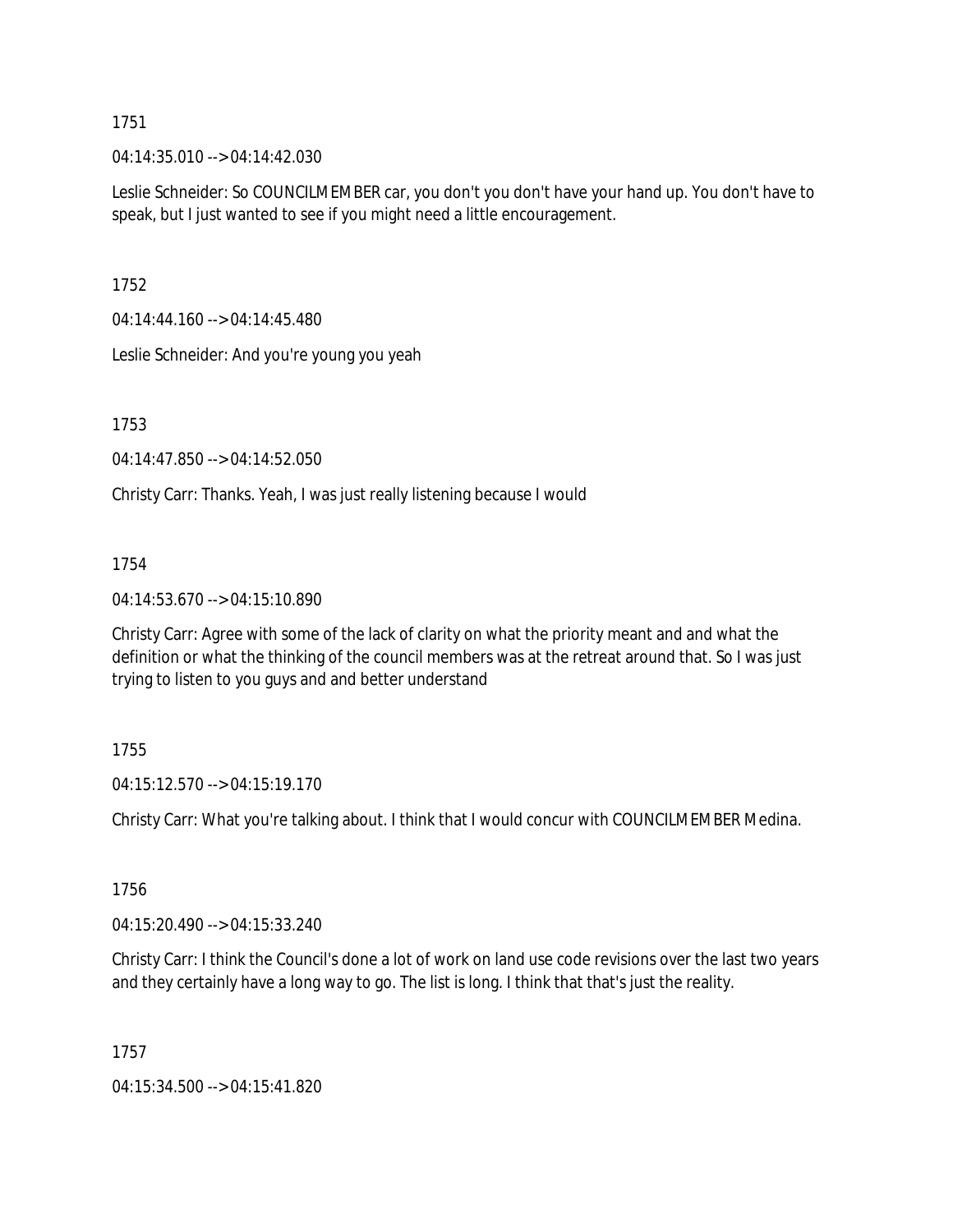Christy Carr: And I think that the planning commission does have very specific ideas about parts of the zoning code.

1758

04:15:42.900 --> 04:16:04.080

Christy Carr: Parts of the land use code that they would like to address and it does range from big picture items to really nitty gritty items. And I think that that's really direction that the Council can provide to the planning commission in terms of setting priorities for the work, but I think

1759

04:16:05.280 --> 04:16:16.980

Christy Carr: COUNCILMEMBER nisar articulated it well when saying that what it sounds like we need is a work plan so that the city manager can direct staff to help us with what the work is

1760

04:16:17.850 --> 04:16:30.240

Christy Carr: Because even after this 15 minute conversation I'm, I'm still not sure what land, who's co revisions means, at this point, there's a there's a ton of land use code.

1761

04:16:31.170 --> 04:16:40.410

Christy Carr: And and if you want to pick some to work on that. That's good. But it definitely has to be limited in terms of

1762

04:16:40.980 --> 04:16:53.460

Christy Carr: Scope just based on the reality of staff and all the other projects that are going on. And I do think that if we do talk about some of the bigger picture policy issues at the same time.

1763

04:16:54.150 --> 04:17:04.140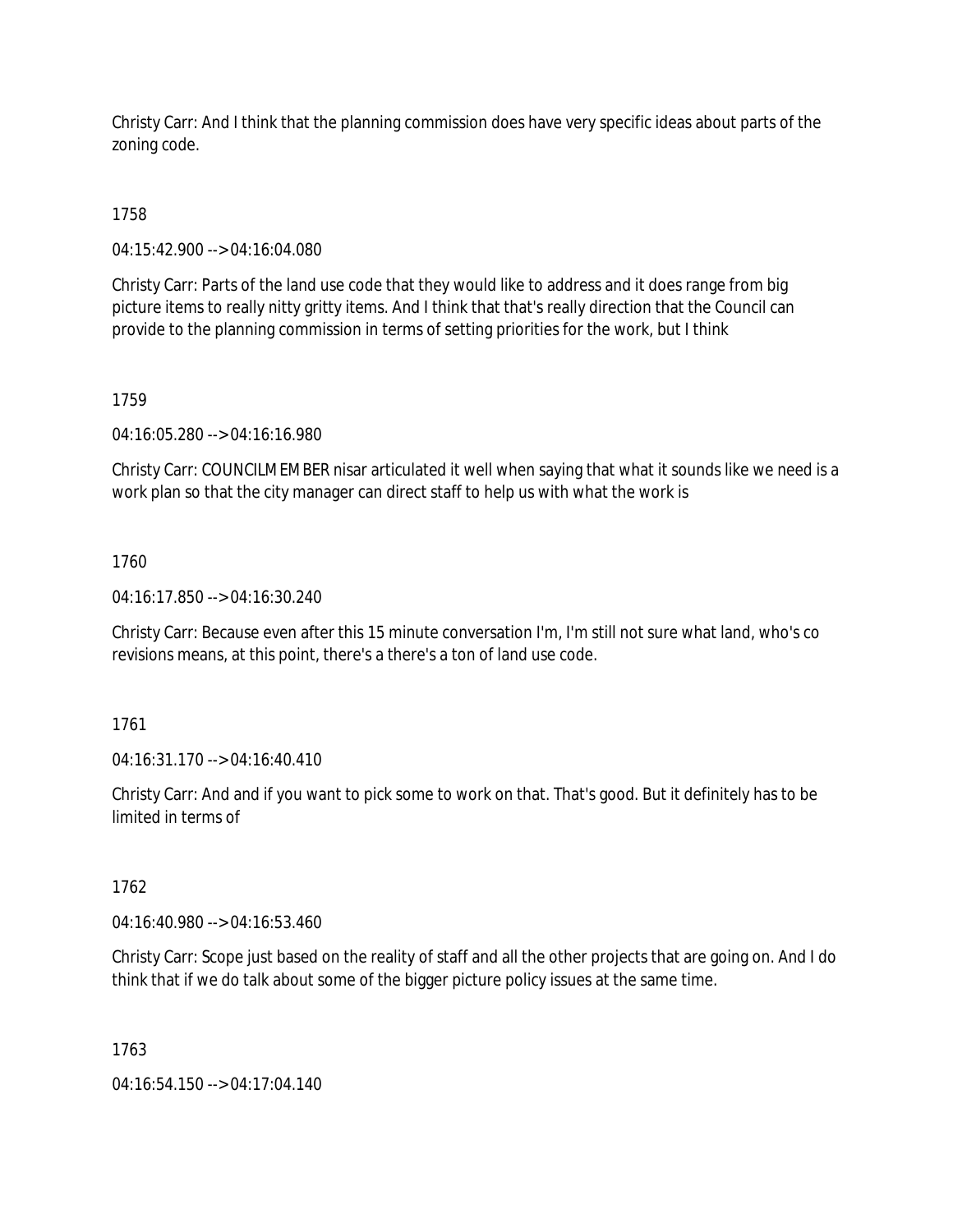Christy Carr: You'll start to shake out they'll start to shake out if you understand how they fit together that that body of work represents a whole lot of land use code change.

1764

04:17:05.670 --> 04:17:06.930

Christy Carr: So that's just my thinking.

# 1765

04:17:08.010 --> 04:17:11.970

Leslie Schneider: I appreciate you jumping in on that. Councilmember Pollock.

1766

04:17:13.050 --> 04:17:18.540

Michael Pollock: Sure. Thanks. Yeah, I mean, I think that's well said, Are you us council member

1767

04:17:19.860 --> 04:17:32.790

Michael Pollock: To me, the issues that that have been brought up are all tied together and and they're all related to land use and affordable housing and falling or not, and all of that. So,

## 1768

04:17:34.320 --> 04:17:49.980

Michael Pollock: I honestly. I mean, what I'm hearing is actually a lot of consensus around key issues about what we think's important I think we might just be using different terminology. But in terms of the issues that we think are important.

1769

04:17:51.450 --> 04:17:56.280

Michael Pollock: Yeah, I think that we, there is a little bit of concurrence and and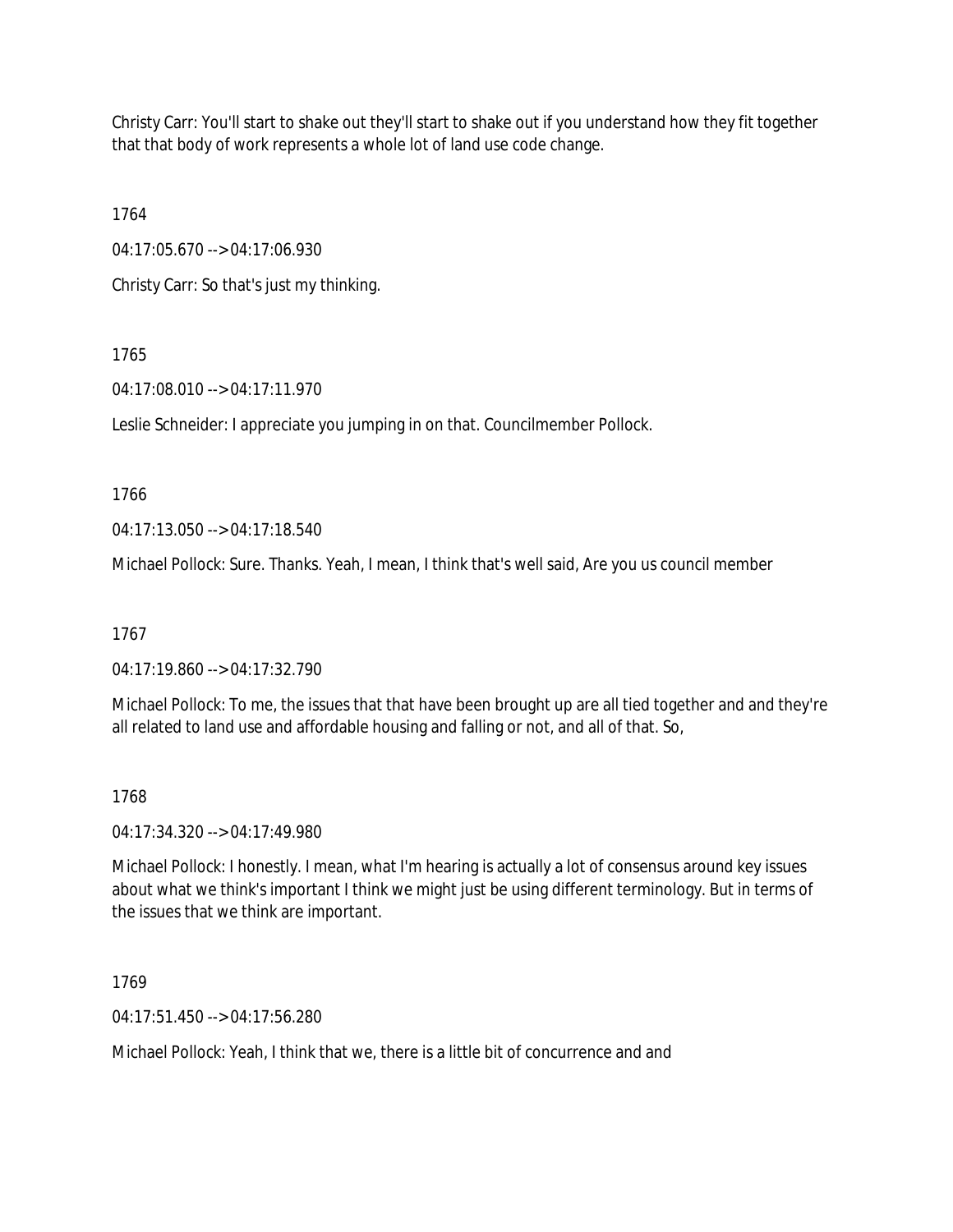04:17:57.360 --> 04:18:00.540

Michael Pollock: And maybe not, but I think I would. I guess I would like to see

1771

04:18:02.550 --> 04:18:09.510

Michael Pollock: Well, this is a helpful start but up the next meeting or the meeting after whenever we discussed this is

1772

04:18:10.380 --> 04:18:19.800

Michael Pollock: Yeah. What are the areas where each of us as council members were the ones that ultimately decide where do we want to focus. I heard COUNCILMEMBER Medina mentioned a few things I thought yeah

### 1773

04:18:20.310 --> 04:18:27.060

Michael Pollock: Those are things that I think are important and I think understanding the relationships between them are really important.

### 1774

04:18:27.450 --> 04:18:33.480

Michael Pollock: And understanding how they fit together, which is something that the city manager brought up earlier in a previous conversation so

1775

04:18:33.900 --> 04:18:45.810

Michael Pollock: I mean, this is really good to have the conversation and it feels to me like this is bringing us closer to kind of a consensus on where to focus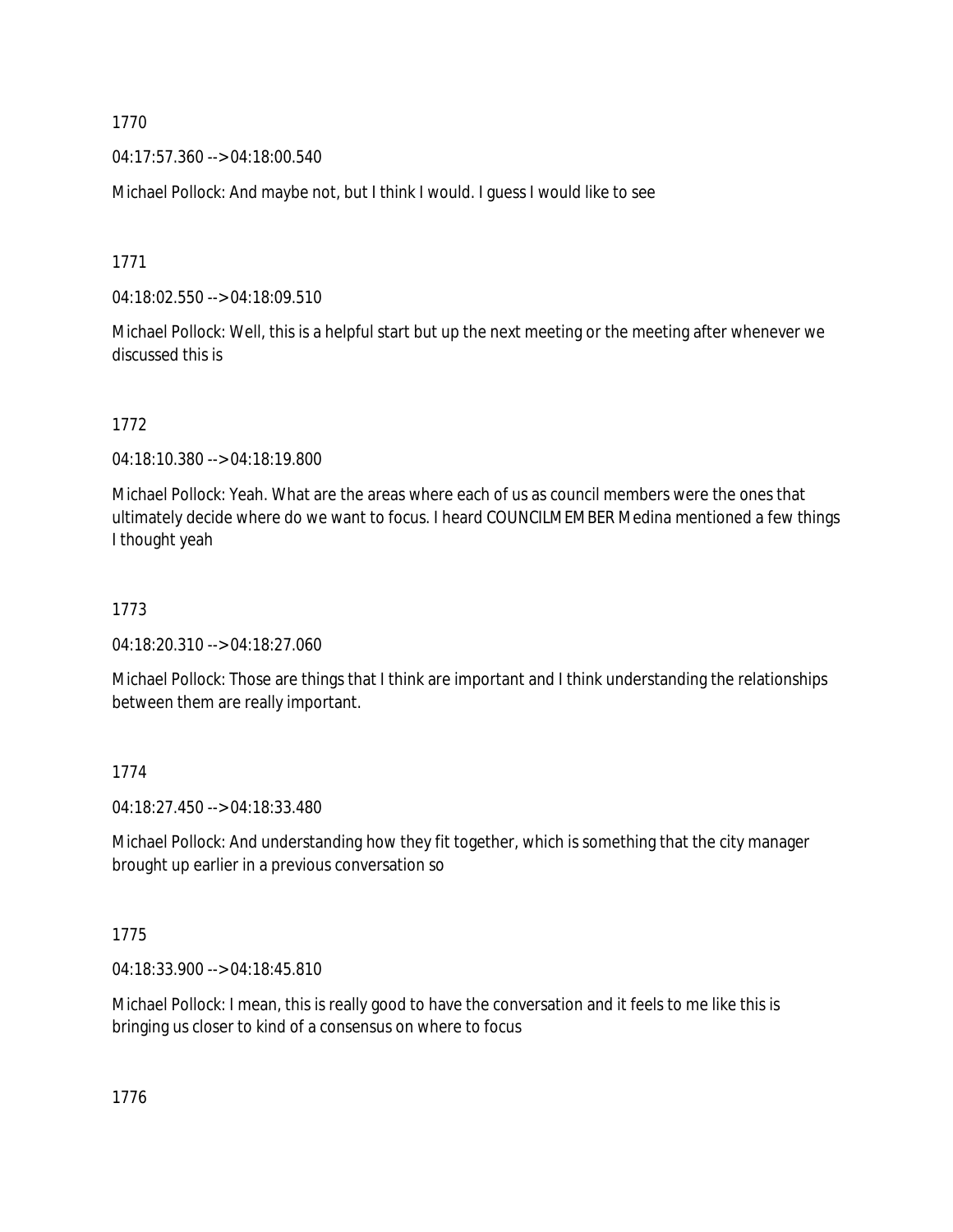04:18:46.710 --> 04:18:58.500

Michael Pollock: And, and I think that there are some low hanging fruit and around the the Winslow talent around revisions and around titled two to 16 in particular, there's some things that

## 1777

04:18:59.070 --> 04:19:12.960

Michael Pollock: I don't know if it's low hanging or not, but they definitely need clarifying that things didn't seem to go quite the way it seemed like council. One of them to go. So, so there's some stuff there. And then there's these other issues again affordable housing transfer development rates.

### 1778

04:19:14.130 --> 04:19:32.640

Michael Pollock: The the the bonus density. And those are sort of some big ticket policy issues that we, I think, I think we're hearing agreement towards those. And so it's just kind of a question of how do we how do we work all of those together.

## 1779

04:19:33.810 --> 04:19:39.390

Michael Pollock: How, where do we start and how do we how do we kind of come up with a product that internally cohesive

### 1780

04:19:40.080 --> 04:19:47.880

Michael Pollock: I through on these other sort of broader goals are more general goals of excuse me just get back to them.

### 1781

04:19:48.390 --> 04:19:53.790

Michael Pollock: You know, and you know, consistent with the spirit of comp plan that's kind of a no brainer, but the idea that that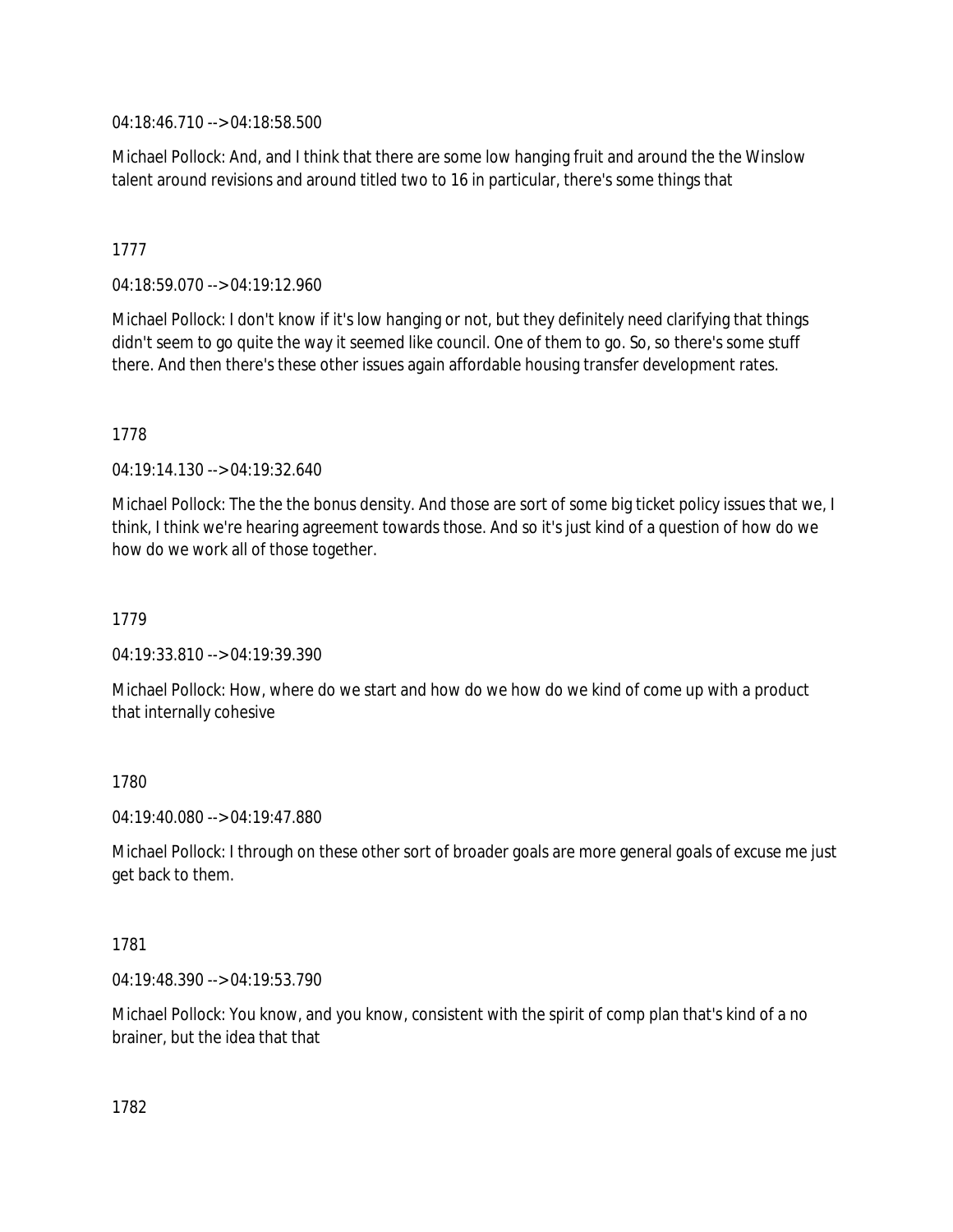04:19:54.240 --> 04:20:02.010

Michael Pollock: Really when you look at the code. There's ambiguities and so as we're taking on these broad policy issues that we're really looking

1783

04:20:02.250 --> 04:20:11.010

Michael Pollock: At that time for adding of trying to develop on ambiguous and internally consistent language. So we kind of go through that filter and then

1784

04:20:11.280 --> 04:20:23.010

Michael Pollock: Also to write it in such a way that everybody understands what's being met. And it's just a typical problem with code that it just gets wordy and language isn't well defined. And it's just kind of

1785

04:20:23.460 --> 04:20:29.460

Michael Pollock: can mean different things to different people. So those are just kind of overarching things that you would do during any revision.

1786

 $04.20.29760 -5.04.20.43170$ 

Michael Pollock: And I just, I just thought it was important to state those explicitly so that that's in our minds and it might be in the planners minds already anyway. But just to say explicitly that as we're doing any revisions that those are sort of some

1787

04:20:43.590 --> 04:20:51.360

Michael Pollock: Really some filters that we view it through in order to end up with a product that the community understands and support.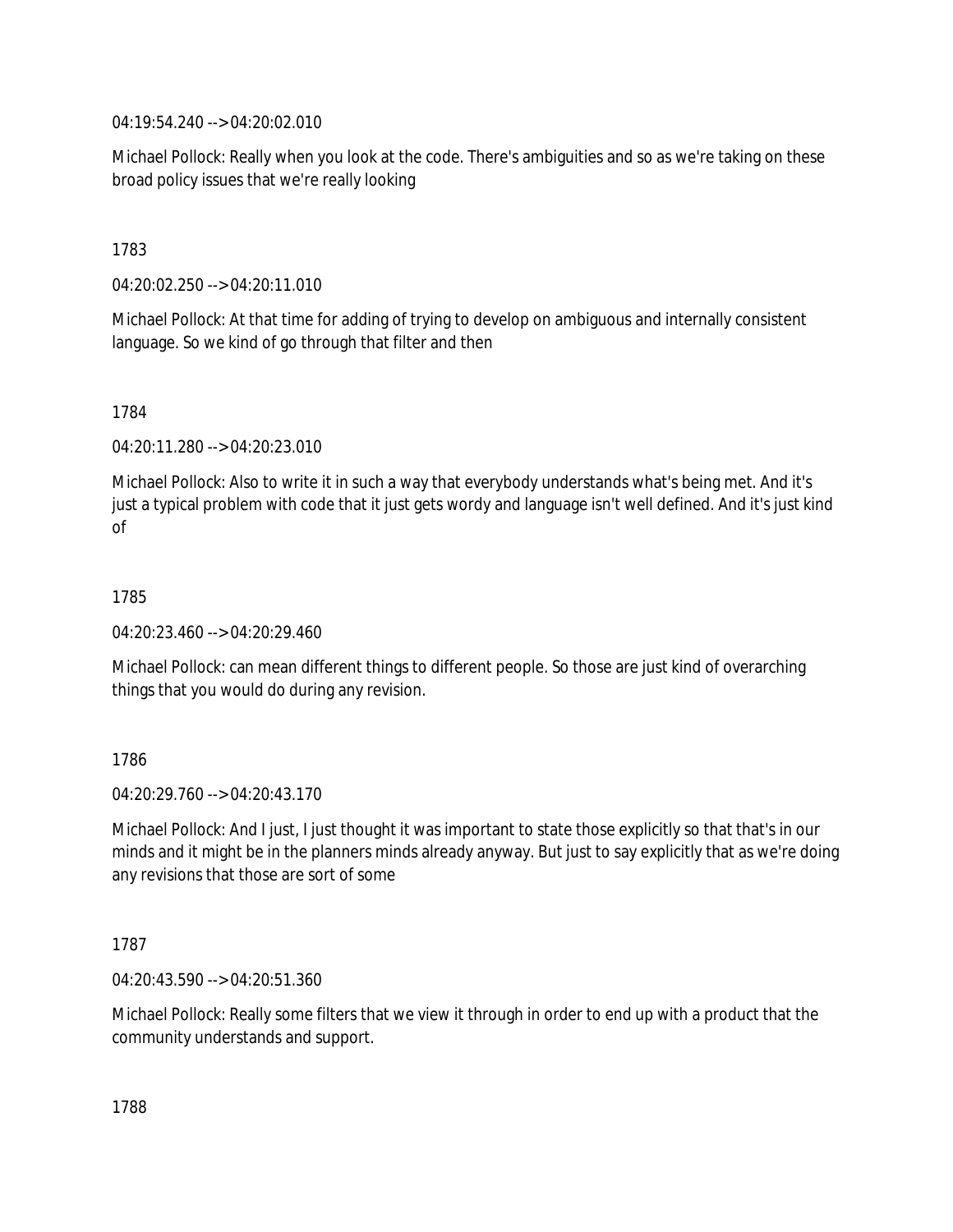04:20:52.560 --> 04:20:59.580

Leslie Schneider: So I see a number of hands up and I want to get somewhere towards moving us along, I haven't. I would

1789

04:20:59.760 --> 04:21:03.000

Leslie Schneider: I guess I would just like to ask or suggest

1790

04:21:03.330 --> 04:21:11.400

Leslie Schneider: That at this special meeting with the planning commission that each of us kind of come with our top one or two.

### 1791

04:21:11.760 --> 04:21:18.150

Leslie Schneider: priorities that are very discreet. So, for instance. Councilmember Pollock. If you would like crisp language.

### 1792

04:21:18.660 --> 04:21:28.680

Leslie Schneider: Then maybe you come up with one area of code that specifically you know needs that crispness, that is creating confusion right now as opposed to, you know, just sort of

1793

04:21:29.160 --> 04:21:44.700

Leslie Schneider: Saying we need to clean it up all over the place because I don't think that we're going to be able to, you know, take that kind of a job or even being appropriate that's just my view. So I'll try to get through some hands. Now I think deputy Mary you've had your hand up for a long time.

1794

04:21:45.180 --> 04:21:54.990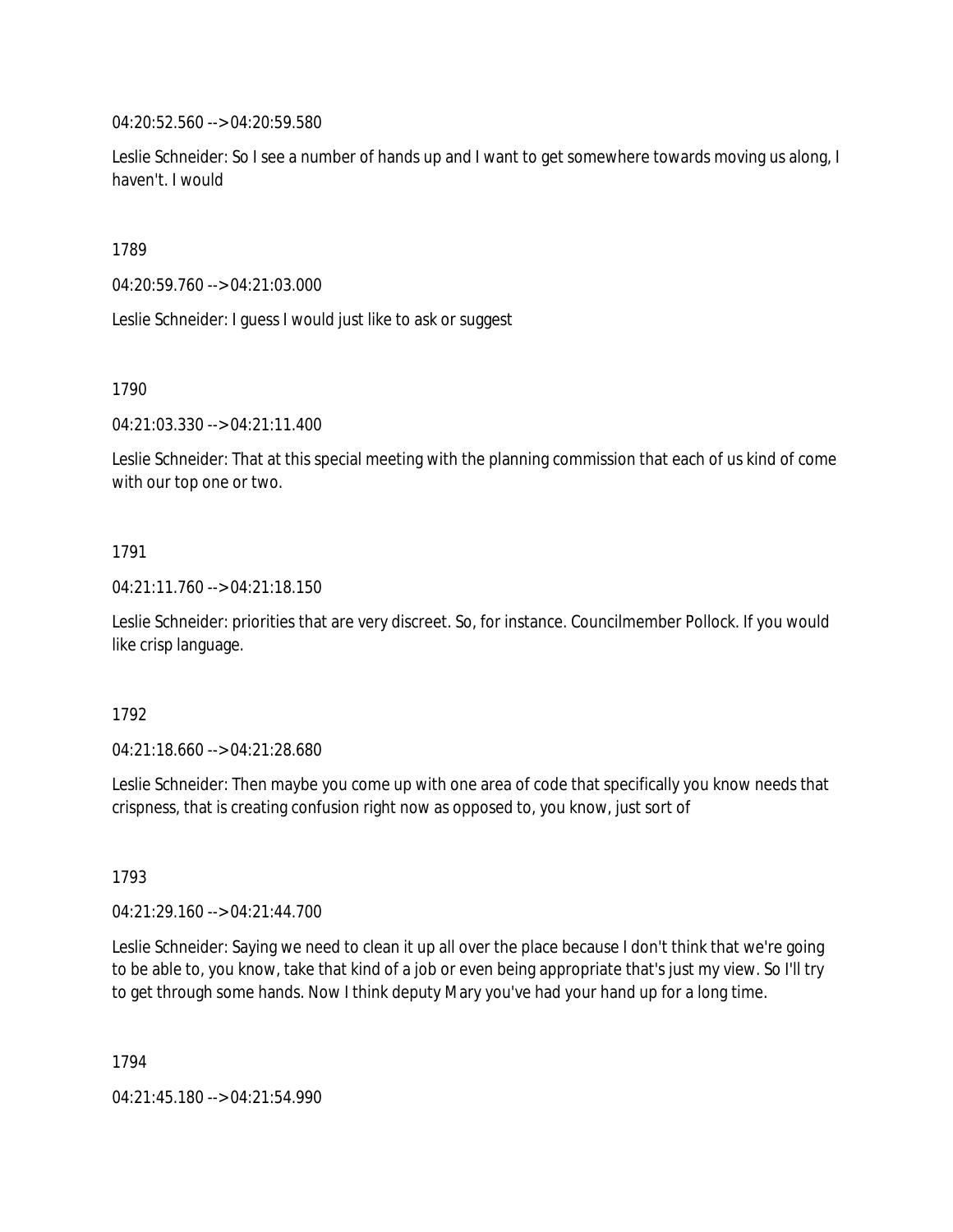Rasham Nassar: Yeah, and I was just going to attempt to state what you just very eloquently stated, which, in an attempt to Melissa on I think that I'm hearing general agreement around

1795

04:21:55.860 --> 04:22:10.590

Rasham Nassar: A path forward from this discussion. I like the suggestion that council members prepare some notes to bring to that joint planning commission council meeting either on the 15th to the 21st

### 1796

04:22:11.160 --> 04:22:27.420

Rasham Nassar: And I wonder if if we're all in agreement that we can add an agenda item that relates to this specific topic so that it's clear to the Council into the city manager that will pick up this discussion and make some decision points around

## 1797

04:22:28.560 --> 04:22:40.830

Rasham Nassar: What I hear counsel agrees to call a work plan for identifying and working on land use specific land use code revisions.

1798

04:22:41.430 --> 04:22:45.690

Leslie Schneider: An agenda item for what I'm sorry, it wasn't an agenda item for the special meeting.

1799

04:22:46.530 --> 04:22:57.840

Rasham Nassar: Yes, we would be adding to the special meeting and additional agenda item to the original agenda item, which was the purpose and intent of that meeting, which would be a discussion on this essentially

1800

04:22:58.140 --> 04:22:59.790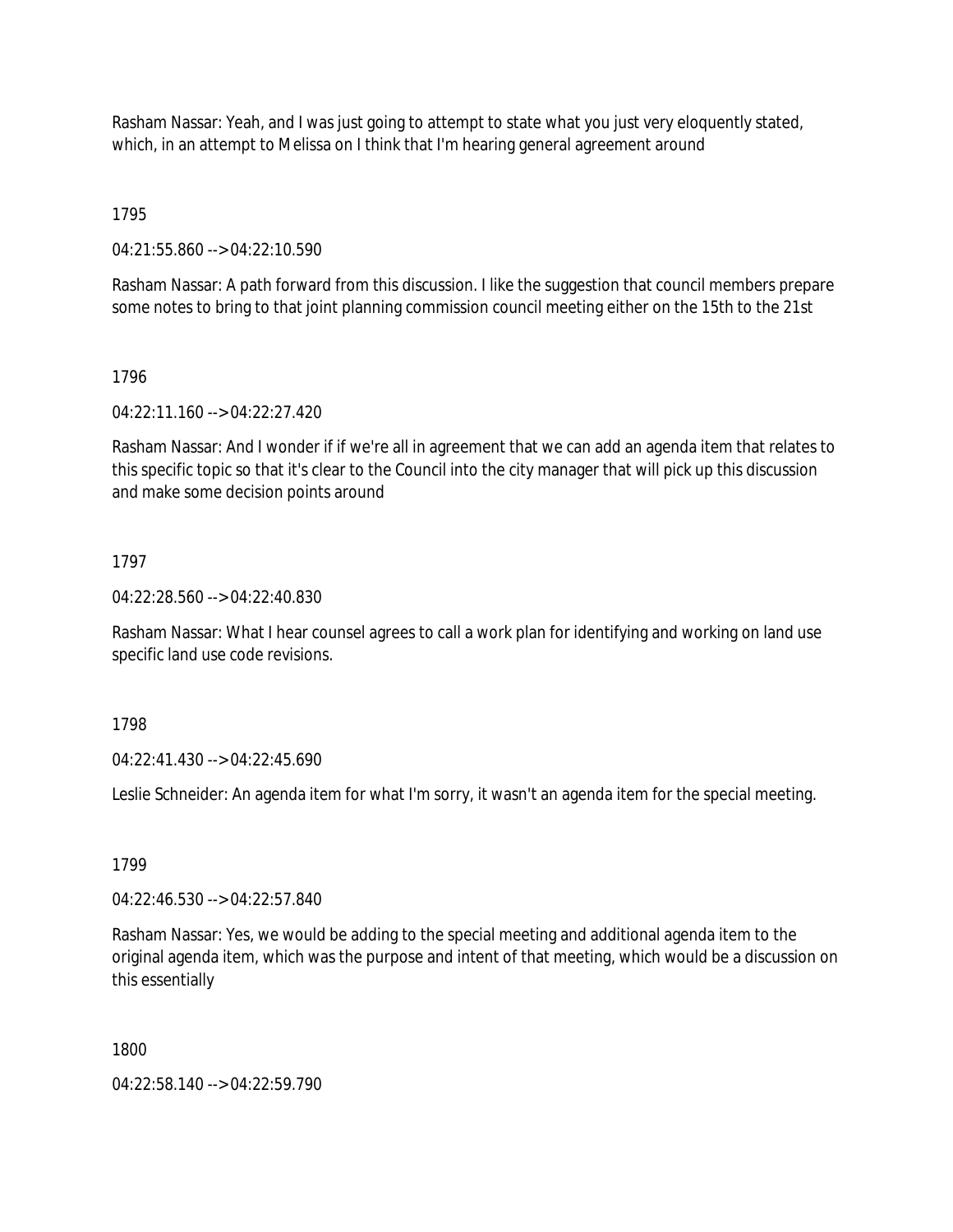Leslie Schneider: Okay so city manager, I

1801

04:23:03.300 --> 04:23:09.750

Morgan Smith: I have some process suggestions, but probably will be better. Councilmember had topless has

1802

04:23:09.990 --> 04:23:10.260

Okay.

1803

04:23:11.370 --> 04:23:11.760

Leslie Schneider: Okay.

1804

04:23:12.870 --> 04:23:14.160

Leslie Schneider: Thank you. Councilmember had topless.

1805

04:23:14.400 --> 04:23:19.170

Kirsten Hytopoulos: Well, I'm feeling a little bit frustrated because I feel like this is getting turned into a conversation about

1806

04:23:19.620 --> 04:23:28.440

Kirsten Hytopoulos: That there's a there's a request for some broad redo of the land use code which will be fabulous and I'm sure most of us would like to do that. And we can't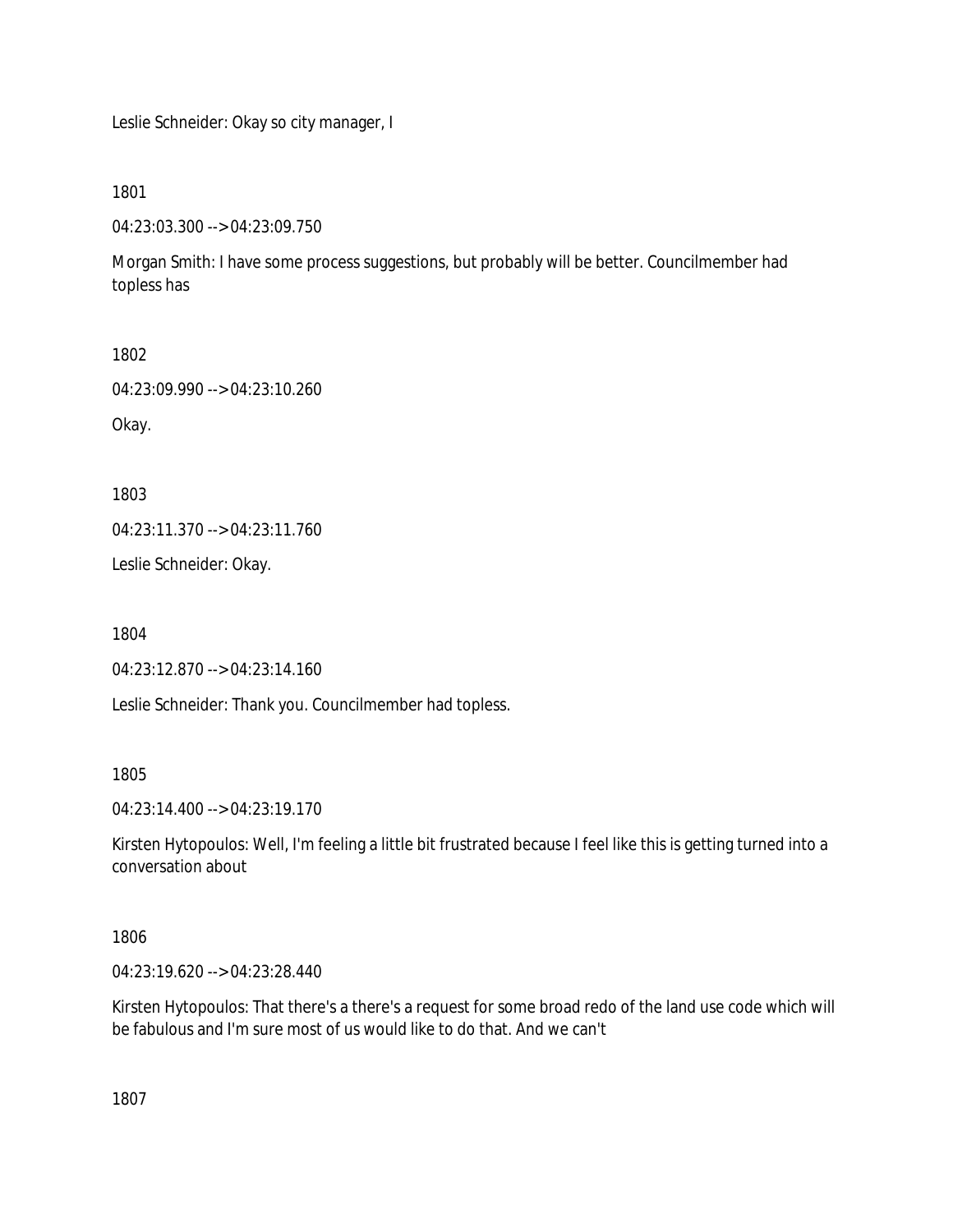04:23:28.860 --> 04:23:36.300

Kirsten Hytopoulos: I just want to remind everybody that we've talked repeatedly about major conditional uses title 1821

1808

04:23:36.840 --> 04:23:45.240

Kirsten Hytopoulos: And but so far. I mean, those are those are really what we're talking about is the urgent issue. So I just want to, I just want to beat on the record. We've I think some of us have

1809

04:23:45.690 --> 04:23:57.000

Kirsten Hytopoulos: Have an NCAA those repeatedly. So it's plenty commission. This is not some sort of convoluted bra. It's something. Those are the urgent issues with the bonus if they are in this in the major see up being the most urgent.

1810

04:23:58.200 --> 04:23:59.070

Leslie Schneider: COUNCILMEMBER Medina.

1811

04:24:03.480 --> 04:24:06.780

Kol Medina: Um, I guess just in regards to the last two points there.

1812

04:24:08.340 --> 04:24:08.940

Kol Medina: I don't

1813

04:24:10.710 --> 04:24:18.960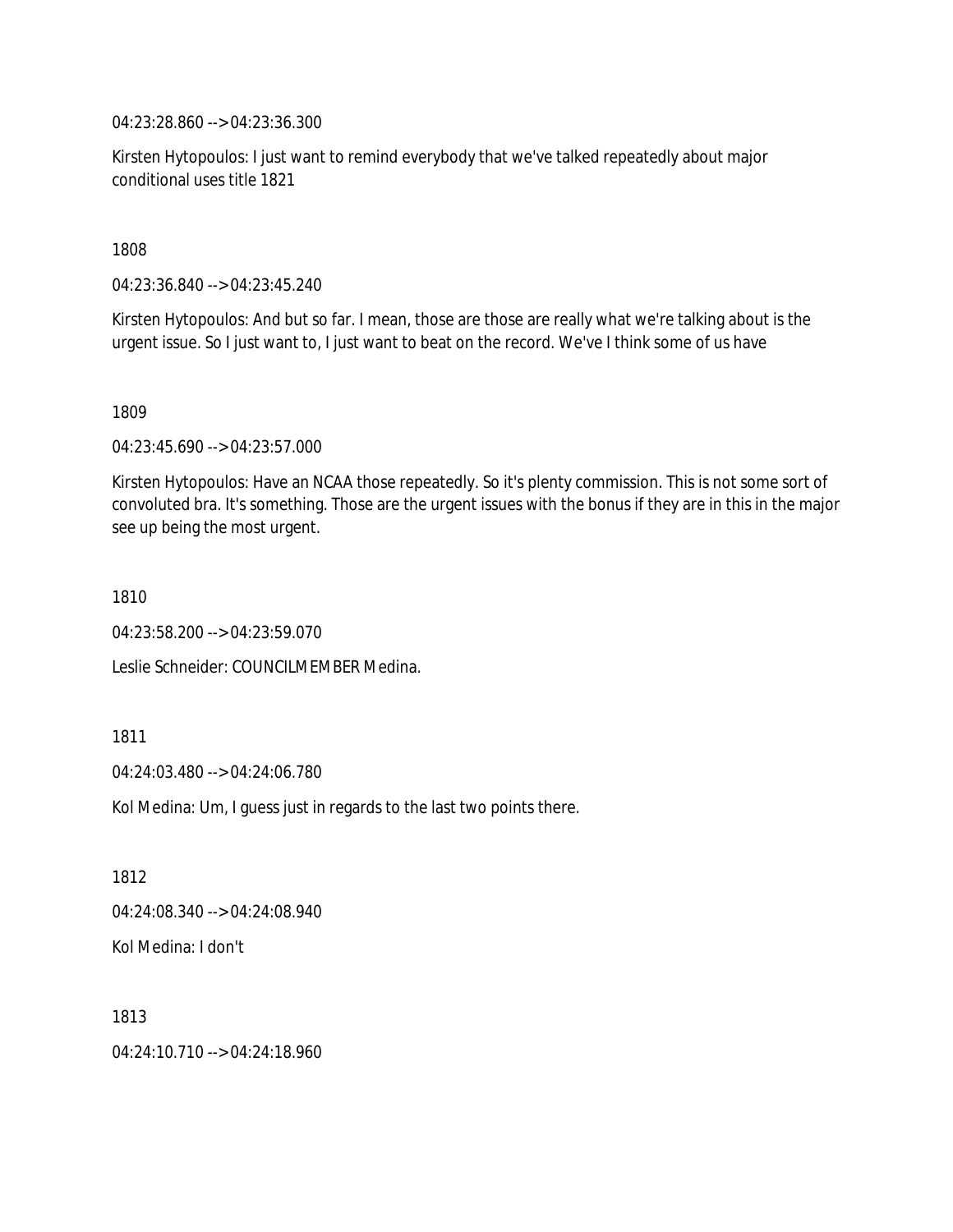Kol Medina: I don't think we are. I am not arguing for saying, I agree with making a work plan. I think what I'm, what I'm trying to say is we already have a work plan.

1814

04:24:19.650 --> 04:24:25.680

Kol Medina: We have a work plan that is working out a bunch of different land use code revisions. We've decided on what our priorities are in that area.

# 1815

04:24:26.070 --> 04:24:34.560

Kol Medina: And that's, that's going to be stuff climbing coming out of the climate action plan, it's it's potentially stuff coming out sustainable transportation, we have a work plan.

# 1816

04:24:37.020 --> 04:24:45.930

Kol Medina: And I think we have maybe not a work plan, but we've given some direction around what counselor. My topless just said. I mean, I believe we passed a resolution that

1817

04:24:46.560 --> 04:24:56.640

Kol Medina: Ask the planning commission to take a look at far and do some thinking about and bring something back to us. So I think that's already kind of in the work plan to maybe not as formal as some of the other stuff.

1818

04:24:58.140 --> 04:25:06.000

Kol Medina: So I'm, I'm not in favor of time now reopening the box on our work plan and like making a new work plan because I think we have a work plan.

1819

04:25:06.540 --> 04:25:12.540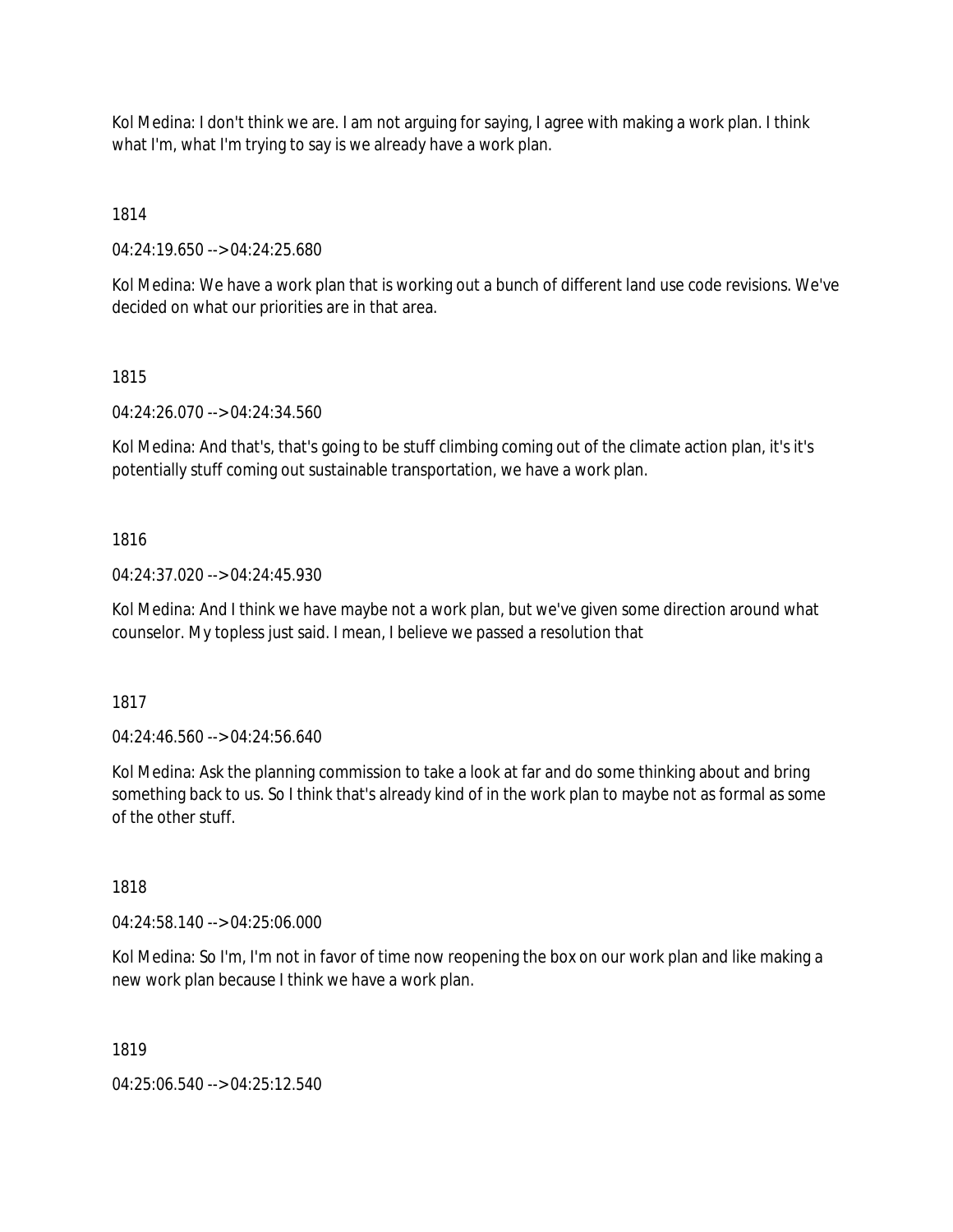Kol Medina: And if wetlands code revisions means to counselor I top list is just what she suggested, then great.

1820

04:25:13.140 --> 04:25:24.930

Kol Medina: And let's just call it that, let's just, you know, take off this broad land use revisions vague language and just put this specific language on it and then all agree if we want to try to fit that into our, our limited staff and council time

1821

04:25:26.700 --> 04:25:27.330

Leslie Schneider: City Manager.

1822

04:25:30.000 --> 04:25:36.780

Morgan Smith: Well, in some ways, I wish, given the hour we had started with the last comment from COUNCILMEMBER I topless because

1823

04:25:37.110 --> 04:25:49.140

Morgan Smith: That is really the answer to the question I posed, which is what does land use code review mean to the Council, I still think it. We've heard a diversity of opinions. So if it's possible that

1824

04:25:50.130 --> 04:26:07.560

Morgan Smith: You can get some clarity on that. Probably not tonight if I've missed a stitch and those three topics are what that label means that's one thing. If that's not the case, then what I would suggest is that you let us collect your collective

1825

04:26:08.640 --> 04:26:21.390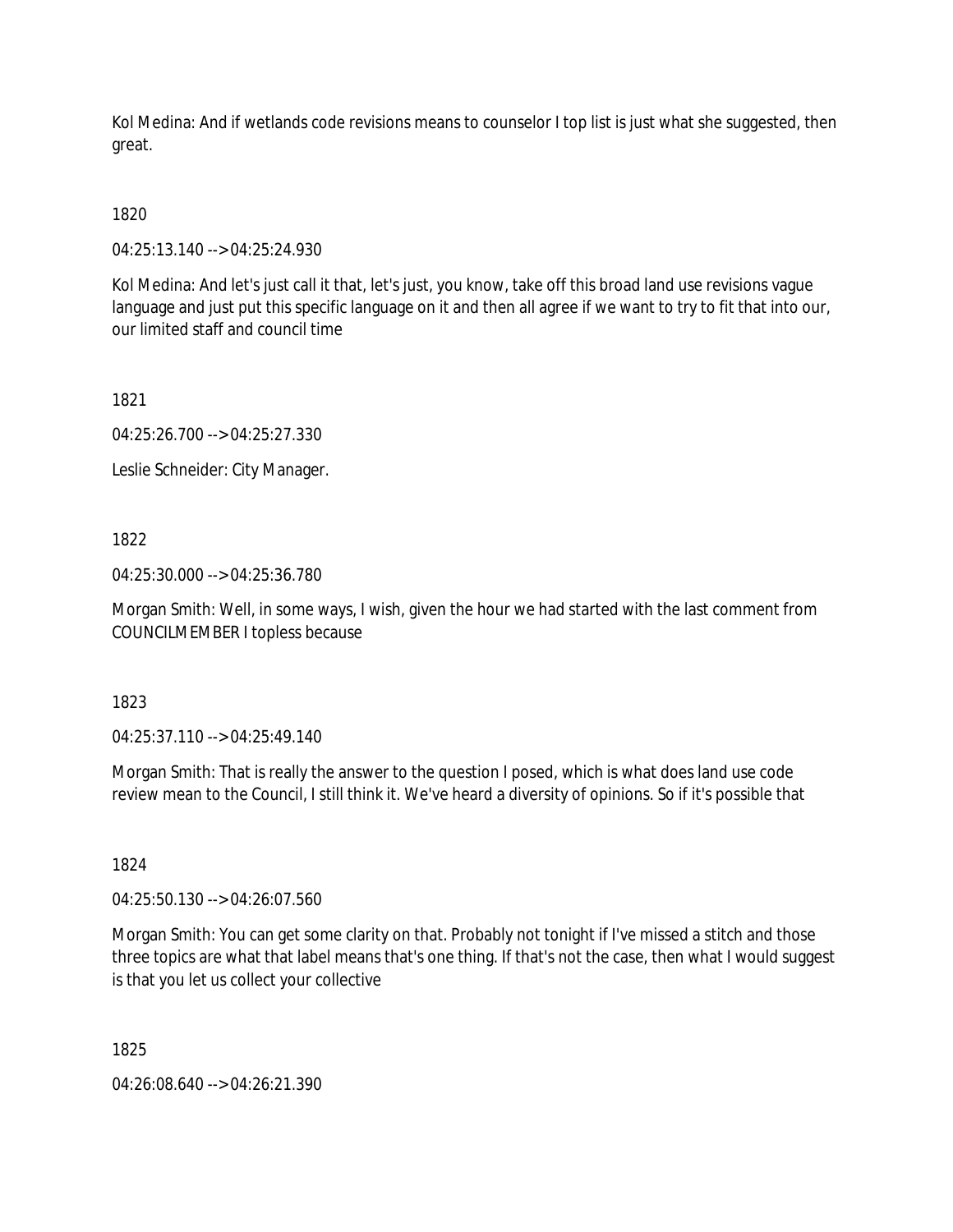Morgan Smith: Perception of what that label means and will bring that to the joint meeting in a way that's package that can be part of the packet so that everyone can see one another's comments and do some thinking ahead of coming to the conversation.

1826

04:26:22.140 --> 04:26:28.050

Morgan Smith: And then if that makes sense. I'd like to just wrap this up with some clarity on what we will

1827

04:26:29.460 --> 04:26:48.330

Morgan Smith: Go into that joint meeting what our vision for the two sets of goals are for that joint meeting. So if we're ready to do that, I'll keep talking. If you want to keep having this discussion. Okay. So again, I would suggest, I would recommend that council members ahead of Friday, June.

1828

04:26:49.740 --> 04:27:03.240

Morgan Smith: 12 SEND THE CITY CLERK in whatever format you prefer your notes, they can be long or short about what the label land use code review what you suggest that be that entail.

1829

04:27:03.870 --> 04:27:21.270

Morgan Smith: And then everybody can look at that and then for the special meeting, let's let's say it happens on the 22nd of June, we would essentially have two agenda items. One would be reviewing the intersection between various affordable housing and land use.

1830

04:27:22.410 --> 04:27:37.560

Morgan Smith: Code projects and the second would be to clarify next steps or, you know, something we could wordsmith for the Council's priority around land use code review.

1831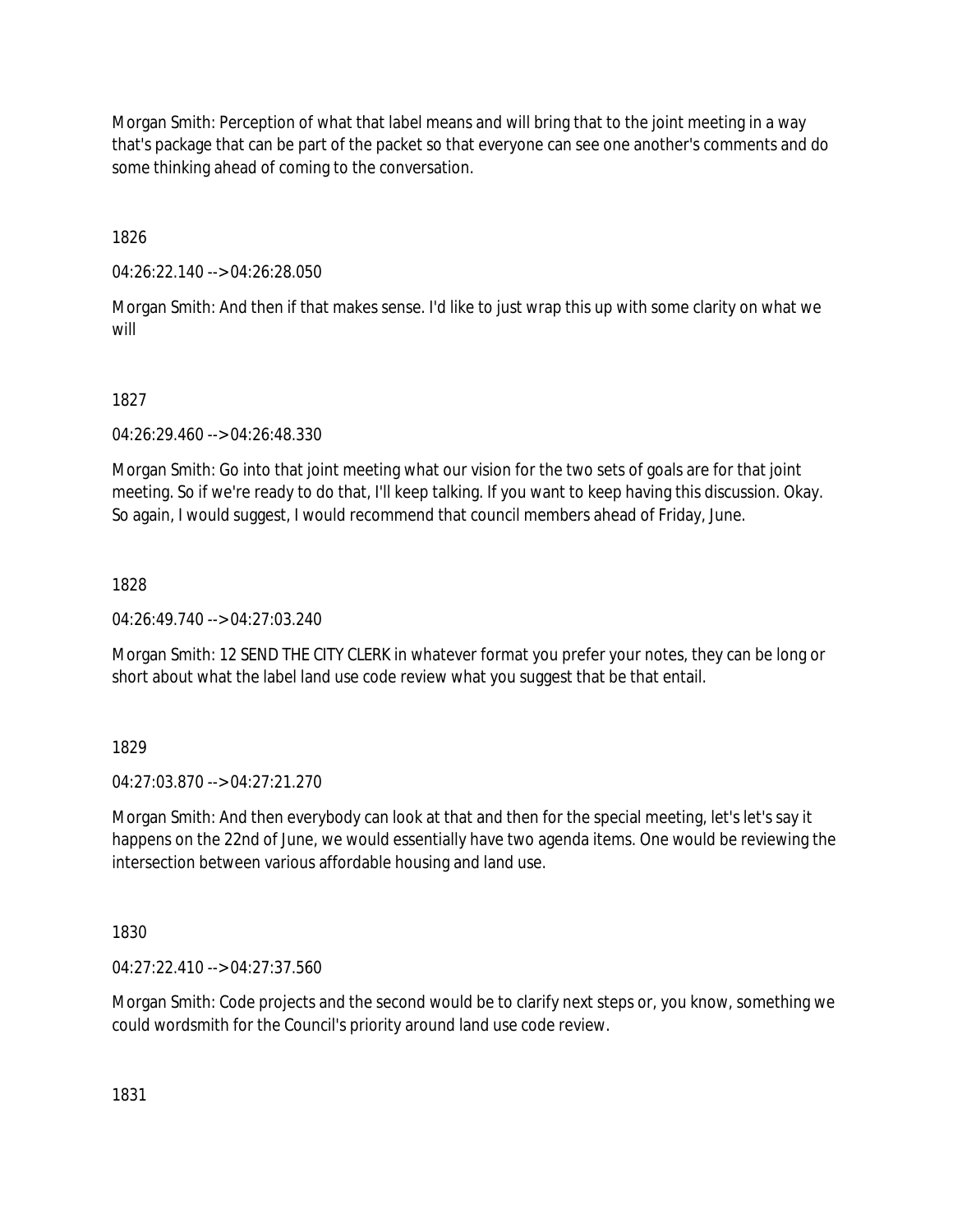04:27:38.910 --> 04:27:41.640

Morgan Smith: Is that I'm only attempting to package up

1832

04:27:42.000 --> 04:27:45.870

Morgan Smith: Your discussion. I'm not trying to insert my own ideas or shape it

1833 04:27:47.670 --> 04:27:48.540

Leslie Schneider: Deputy Mayor

1834

04:27:50.010 --> 04:27:51.870

Leslie Schneider: You have something that can wrap us up.

1835

04:27:53.130 --> 04:27:54.990 Rasham Nassar: I think that sounds great.

1836 04:27:57.450 --> 04:27:59.070 Rasham Nassar: That's everyone else's happy with it.

1837 04:28:00.780 --> 04:28:02.430 Rasham Nassar: Move on. It's 930

1838 04:28:03.510 --> 04:28:03.990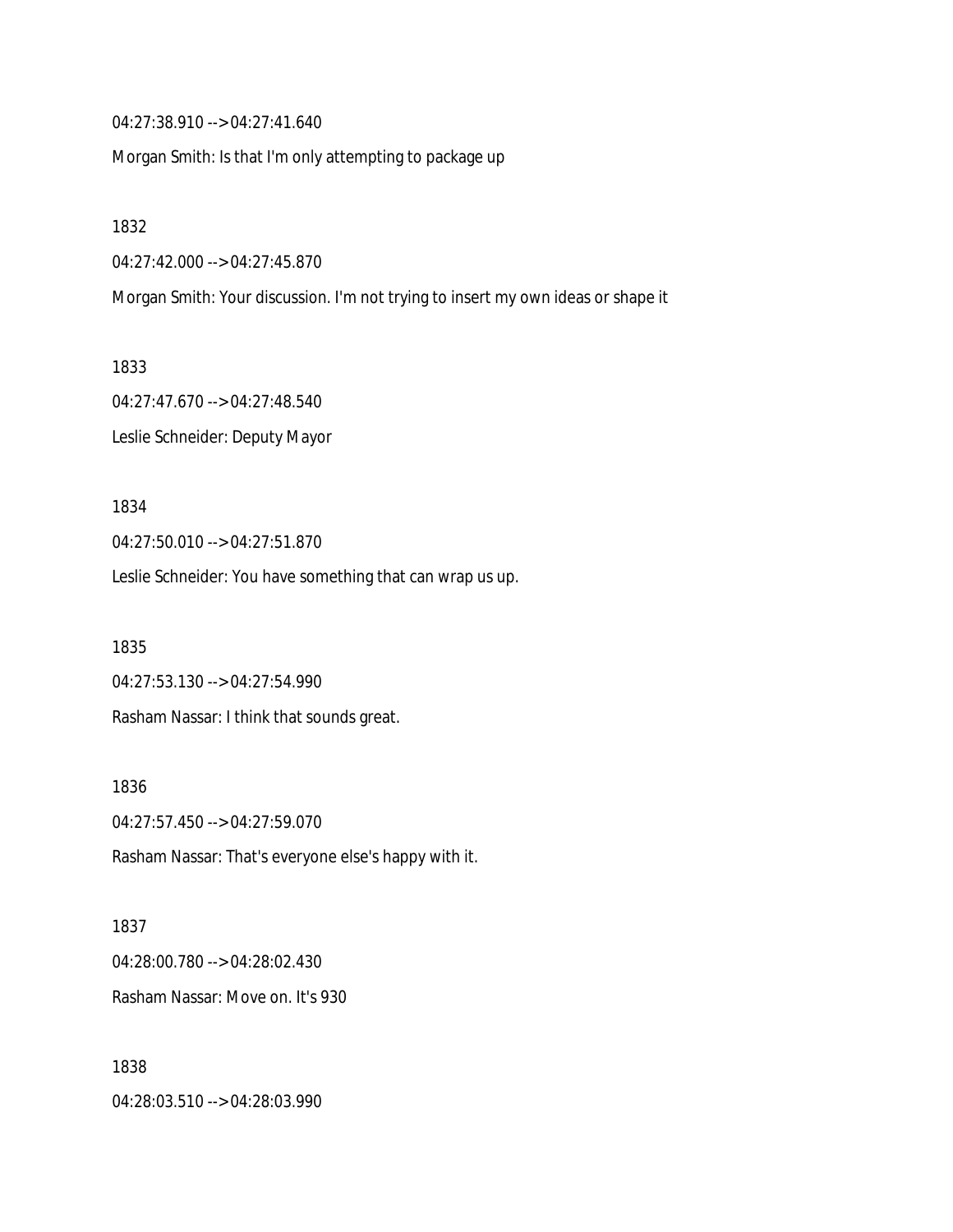Leslie Schneider: All right.

1839

04:28:04.230 --> 04:28:09.720

Leslie Schneider: Wonderful, thank you for that suggestion city manager and good discussion.

1840

04:28:10.500 --> 04:28:13.230

Leslie Schneider: So send your notes in by the deadline.

1841

04:28:14.400 --> 04:28:17.130

Leslie Schneider: Alright, so we get to move on.

1842

04:28:20.400 --> 04:28:39.000

Leslie Schneider: So nine Item nine be or what used to be nine be next steps regarding this city's Code of Conduct and Ethics program. So I'm going to turn this over to. Can I put you on the spot council member Hi topless since I think that this is sort of your

1843

04:28:40.110 --> 04:28:49.650

Kirsten Hytopoulos: Well, I actually spent a couple hours with the most recent version of the program over the weekend to see how hard would it be to just make a few little changes to it doesn't need, how much work does it need

1844

04:28:51.120 --> 04:29:01.050

Kirsten Hytopoulos: In a perfect world, I would love to see and I think some of you agree would be nice to pull the Code of Conduct out of the ethics code of the ethics program, kind of get a process for that and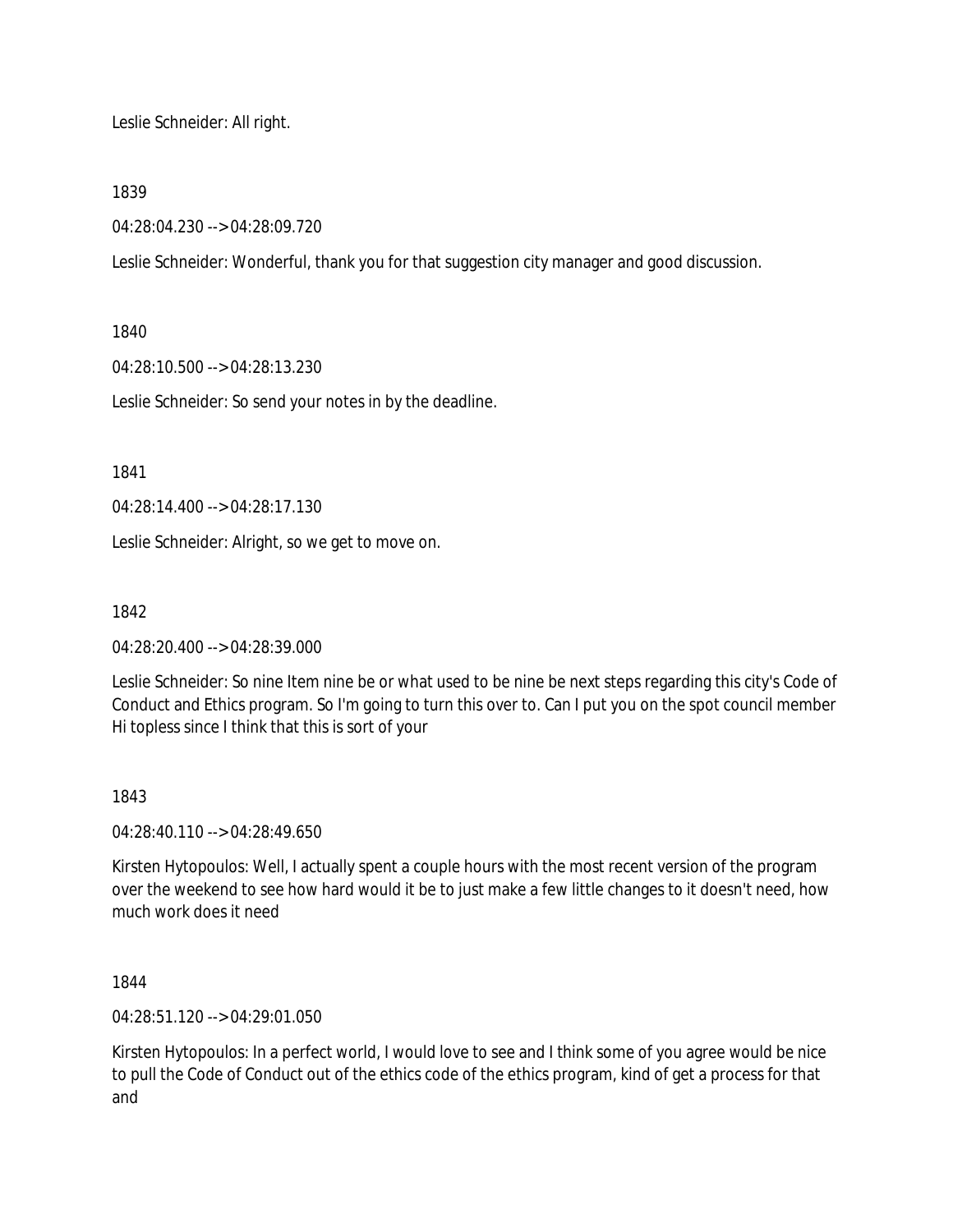04:29:01.530 --> 04:29:11.340

Kirsten Hytopoulos: Separate them out more, but I i I've been working on some edits to the to the document that I think could really make a difference to, first of all, just as a reminder

1846

04:29:11.760 --> 04:29:20.070

Kirsten Hytopoulos: I think everyone's going to agree that there's a there's still a problem in there because it says that when you, when someone makes an article one complaint, they're making an ethics complaint, so

1847

04:29:20.430 --> 04:29:25.800

Kirsten Hytopoulos: There's already minimally that needs to be changed. I don't think was the last year's councils intention.

1848

04:29:26.340 --> 04:29:32.040

Kirsten Hytopoulos: But I think this program. Can I think with some just edits to the existing document and being careful with wording.

1849

04:29:32.700 --> 04:29:40.650

Kirsten Hytopoulos: It's possible to have a more clear bifurcated process through the same program document that uses different wording and has different

1850

04:29:40.980 --> 04:29:47.550

Kirsten Hytopoulos: Outcomes one obviously before Article one being mediation or an opinion and the other being the whole ethics complaint process.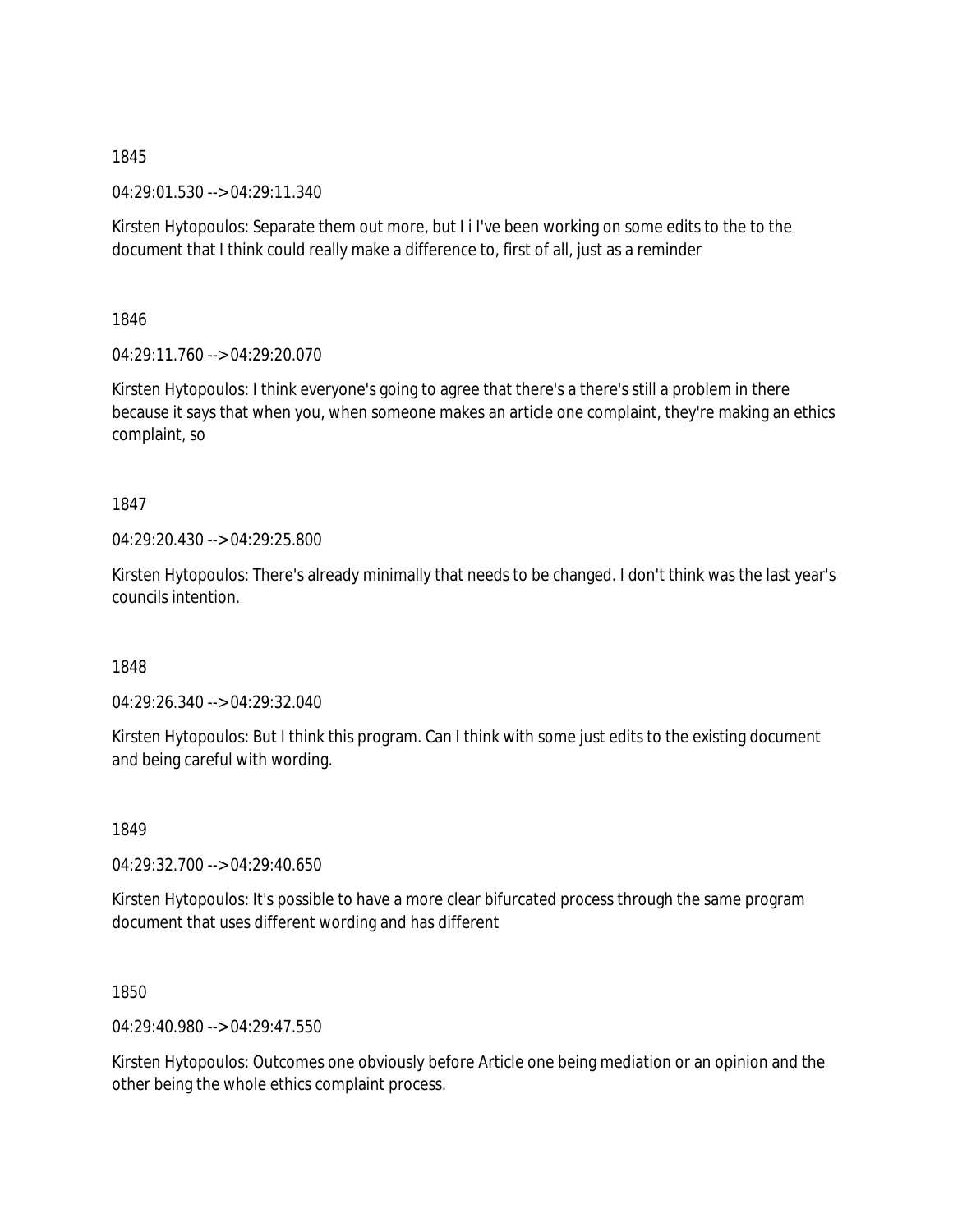04:29:47.910 --> 04:29:53.040

Kirsten Hytopoulos: That I would love a shot to bring forward some an edited document to everybody to see if we could

1852

04:29:53.940 --> 04:29:58.650

Kirsten Hytopoulos: Get buy in for that. So, would not be taking out the article one and making it

1853

04:29:59.040 --> 04:30:06.570

Kirsten Hytopoulos: Making a whole new conduct code, it would you keeping almost everything and but just really clarifying and another big change would be

1854

04:30:06.870 --> 04:30:15.600

Kirsten Hytopoulos: Not trying to shove every article one complaint through mediation, because as a mediator. I will tell you that doesn't make any sense. Mediation is is for conflict between

1855

04:30:15.840 --> 04:30:26.370

Kirsten Hytopoulos: Individuals or a group and individual. It's not for. Hey, I saw councils person so and so behaving a certain way and I didn't like it. That's not a mediation situation so

1856

04:30:27.030 --> 04:30:35.700

Kirsten Hytopoulos: I have some simple proposals that I just thought they are controversial and really make some improvements, and I would like to see those kind of changes made before we received the ethics.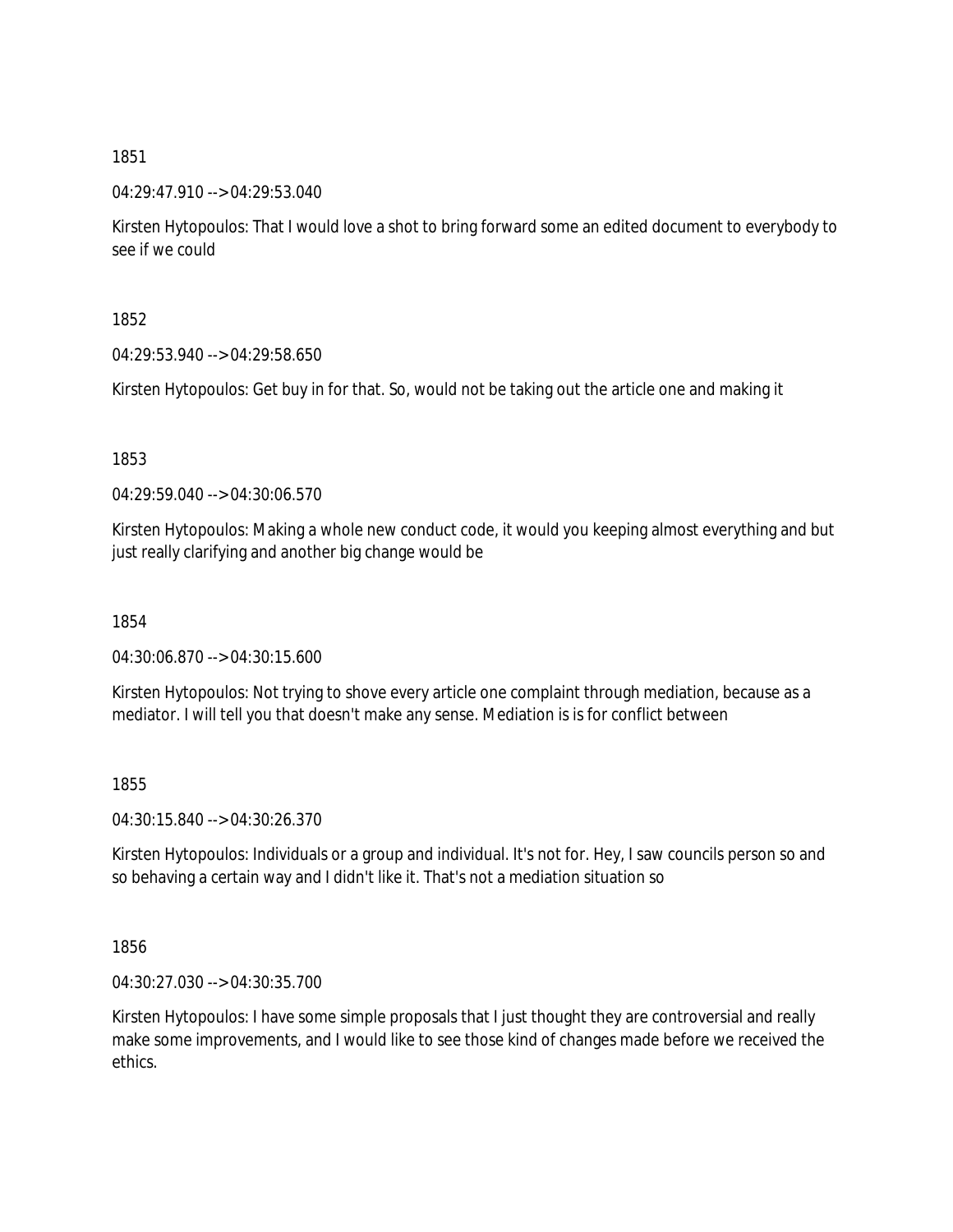04:30:36.450 --> 04:30:48.900

Leslie Schneider: Or it could. So, could I just clarify get clarification from you, you're recommending that maybe we just put this on a future Council agenda and with your edits in the packet and then we could go through them. Is that correct,

1858

04:30:49.350 --> 04:30:51.030

Kirsten Hytopoulos: Yeah, starting point for conversation.

1859

04:30:51.480 --> 04:30:53.220

Leslie Schneider: Okay. COUNCIL MEMBER deeds.

1860

04:30:53.880 --> 04:31:14.970

Joe Deets: On yeah thank you and and comes over a high topless. Take a look at that provision that actually is in the ethics program that the ethics program will end the end of this year. If we don't change it. That was based on thinking last year and clearly we've covered 19

1861

04:31:16.560 --> 04:31:21.120

Joe Deets: I we may want to take that out. So just, just be aware of that.

1862

04:31:21.270 --> 04:31:22.710

Joe Deets: That that section.

1863

04:31:25.200 --> 04:31:27.330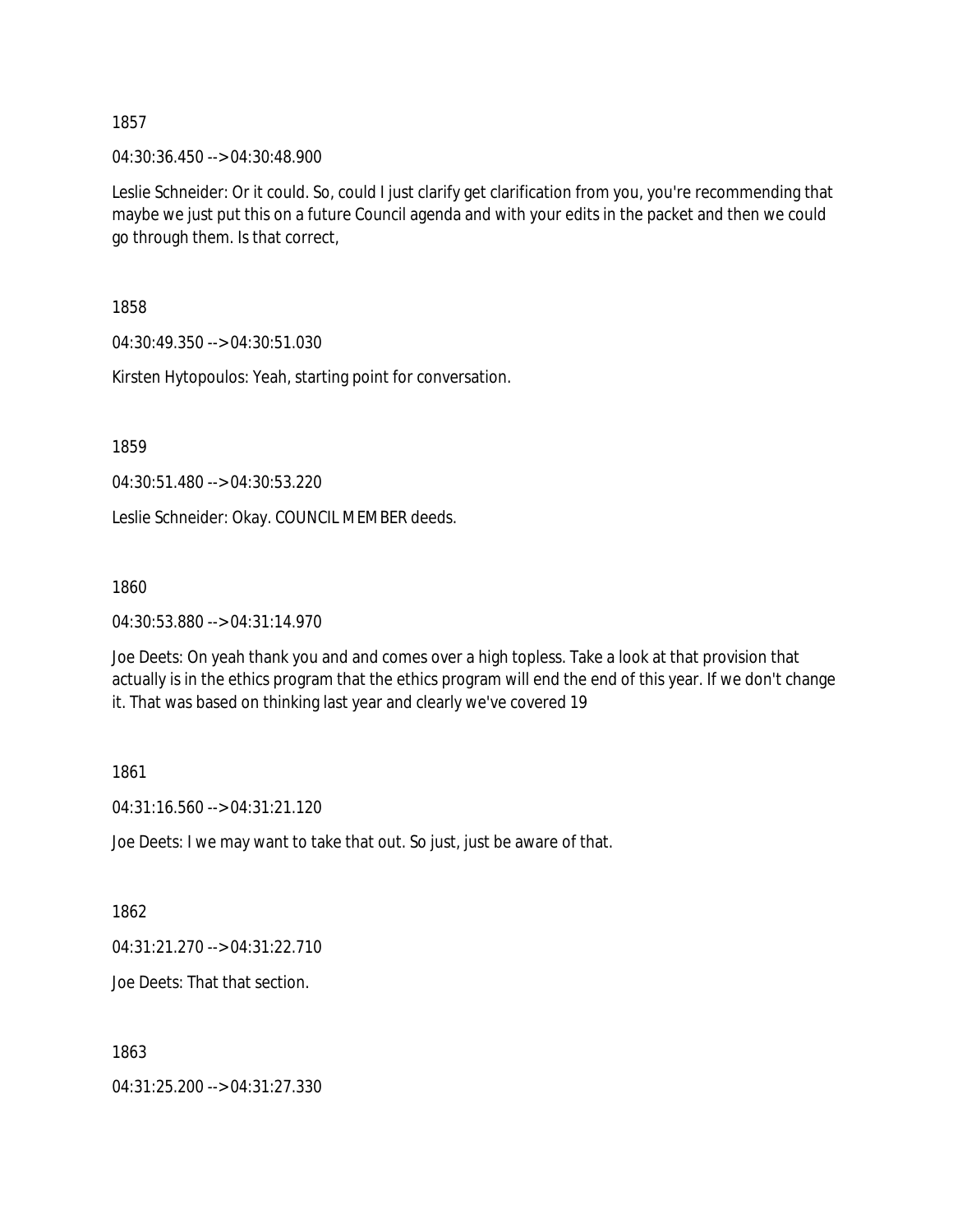Joe Deets: Sorry. You know what I'm talking about.

1864

04:31:27.450 --> 04:31:35.460

Kirsten Hytopoulos: Yeah, I was gonna say if we're gonna bother tweak it a little bit to make it a bit better than take away some of these. The remaining discomfort, I would think we want to give it a longer shot.

## 1865

04:31:36.150 --> 04:31:40.110

Joe Deets: Yeah, exactly. Yeah, okay, though I think this sounds great. Thank you.

1866

04:31:41.250 --> 04:31:41.880

Leslie Schneider: Deputy Mayor

1867

04:31:42.450 --> 04:31:44.730

Rasham Nassar: I just had a quick question related to timing.

1868

04:31:46.260 --> 04:31:51.060

Rasham Nassar: When does anyone know off the top of their heads when we're when we have it on our agenda to approve.

1869

04:31:52.050 --> 04:32:11.100

Rasham Nassar: The members of the ethics committee and then what is the timing like related to that in terms of when they will be allowed or able to meet and then related to that council member high top list. When do you foresee that you'll be able to bring this to a council discussion.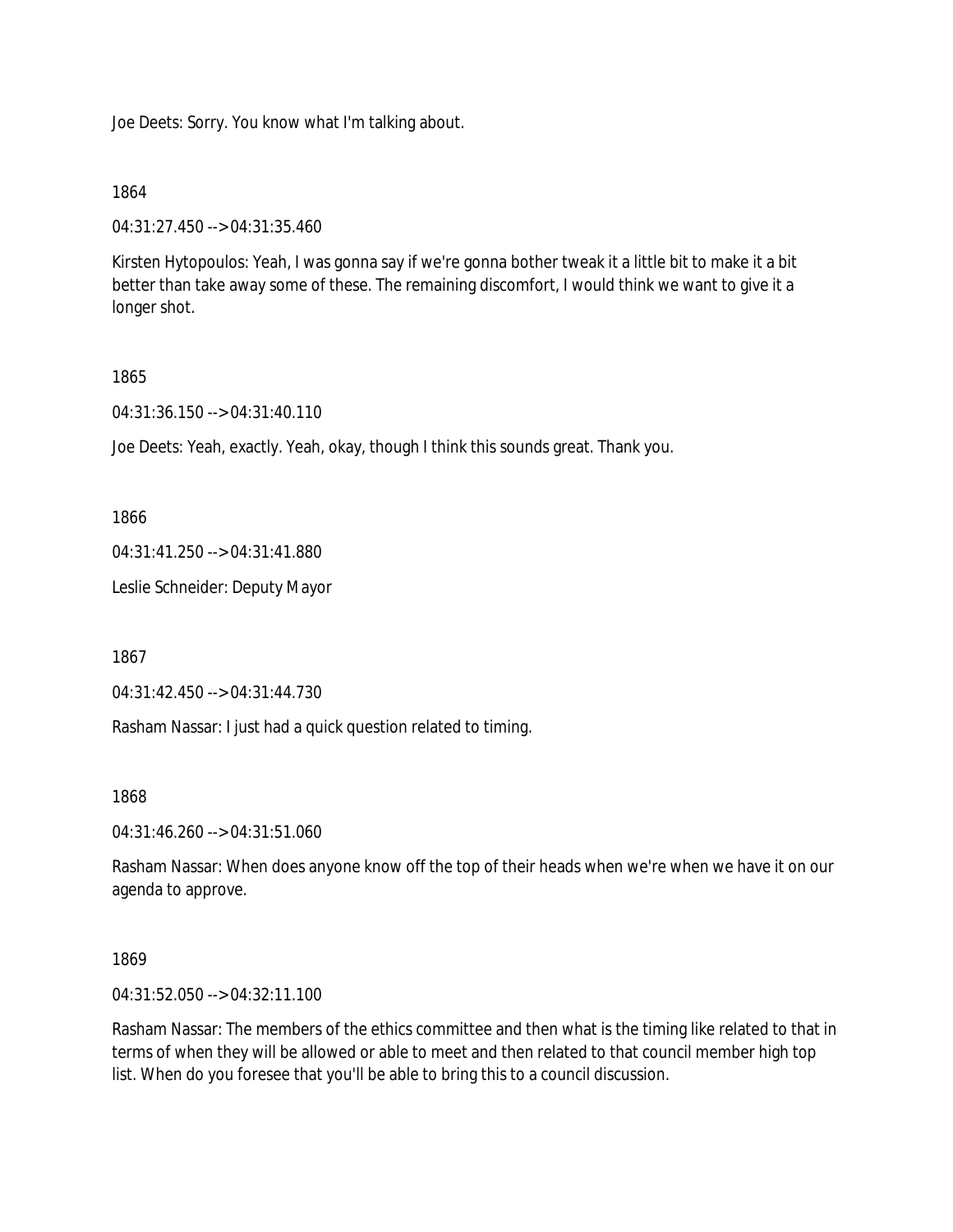04:32:12.570 --> 04:32:16.110

Kirsten Hytopoulos: I think I could do it by next week. Certainly, two weeks.

1871

04:32:16.740 --> 04:32:23.910

Rasham Nassar: And that would that would preface the Council's vote to approve ethics board members that

1872

04:32:26.850 --> 04:32:33.390

Morgan Smith: Any managers manager. Yeah. The earliest will be able to bring up because we're just working through the logistics of

1873

04:32:34.620 --> 04:32:40.260

Morgan Smith: Interviews and while I know that some maybe all of the ethics Boyd appointments were already interviewed

1874

04:32:40.590 --> 04:32:43.650

Morgan Smith: We would have been planning to package all of the appointments together.

1875

04:32:44.010 --> 04:32:57.450

Morgan Smith: And the earliest I think we were aiming for would be the 16th or the 23rd of June, certainly if the Council refers to hold off on the ethics appointments pending some other work that's entirely your discretion, so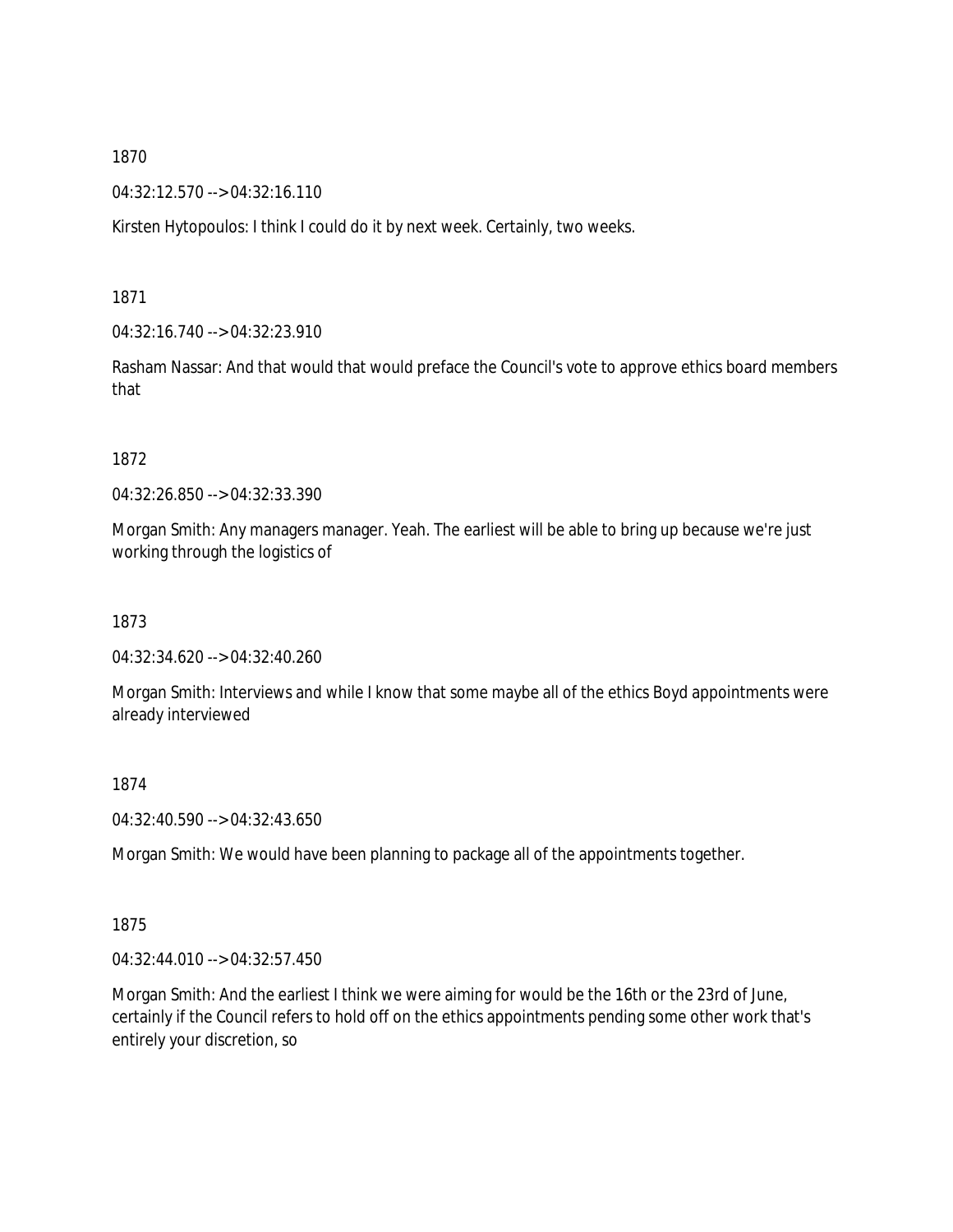04:33:00.990 --> 04:33:01.500 Leslie Schneider: Okay.

1877

04:33:02.670 --> 04:33:03.780

That's number Pollock.

1878

04:33:05.760 --> 04:33:07.530

Michael Pollock: Thanks. Um, yeah, we

#### 1879

04:33:09.810 --> 04:33:14.220

Michael Pollock: Were helpless. Now this was actually something we were tasked to do and did talk about it a little so

#### 1880

04:33:15.780 --> 04:33:25.380

Michael Pollock: I think we're just in a weird situation because of covert but i mean i don't i'm not even clear right now, even that we don't have a

1881

04:33:27.090 --> 04:33:41.370

Michael Pollock: Commission or a board seat it. I still think that as it stands right now that that's irrelevant if somebody wanted to file a code of conduct complaint, it would be an ethics complaint and that was that was the concern.

1882

04:33:43.890 --> 04:33:45.480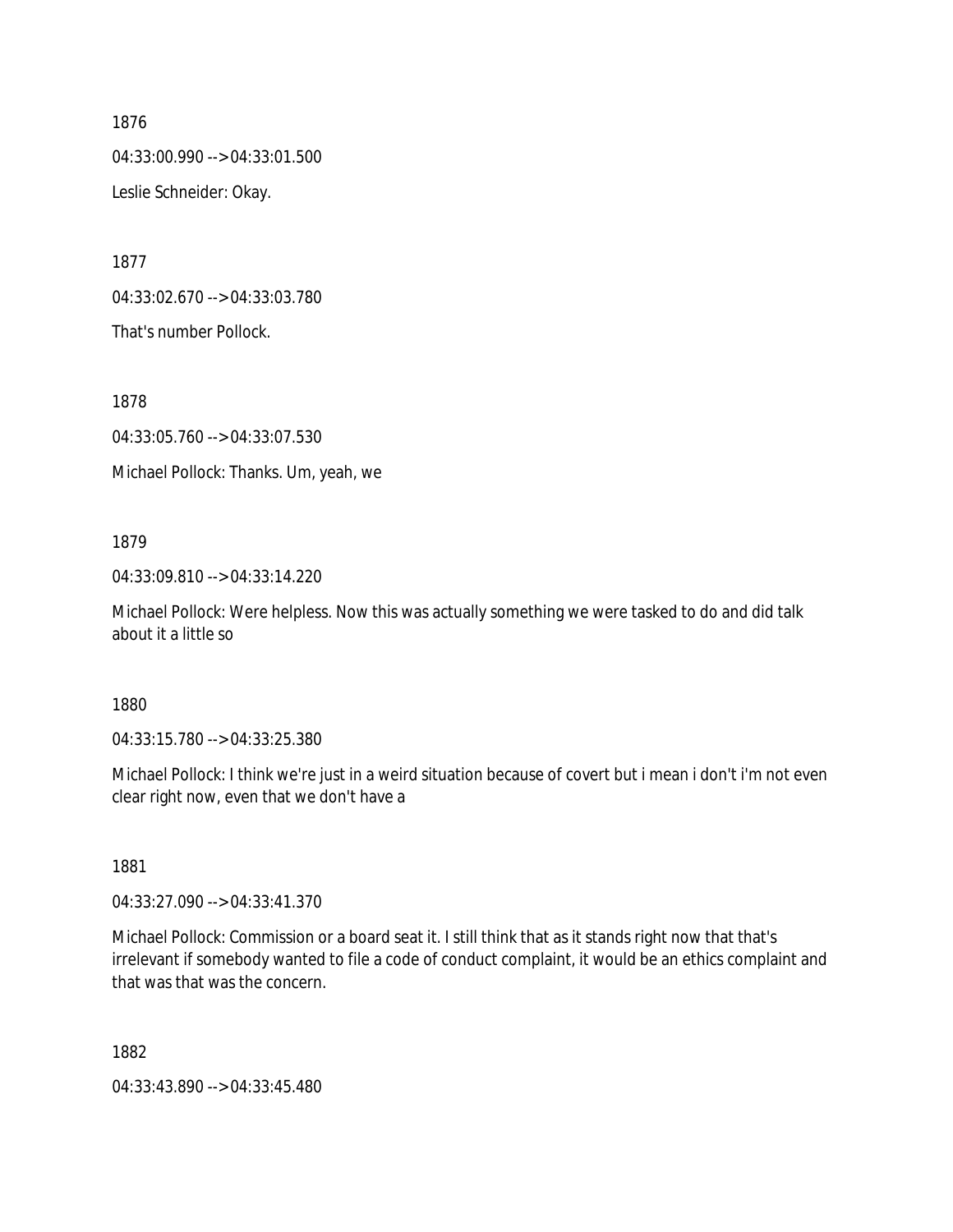Michael Pollock: Yeah. Yeah. Why don't you go ahead and then all

## 1883

04:33:46.050 --> 04:33:57.090

Kirsten Hytopoulos: Right. What I was trying to some very simple things. Basically, if I doing a little research on what other organizations have to is to have this call. I believe I have the code a code. The code of conduct and the code of ethics.

# 1884

04:33:57.420 --> 04:34:05.160

Kirsten Hytopoulos: I mean at those little changes to make it so clear. And then, rather than when you when you enter into the complaint process, the way it is drafted right now.

# 1885

04:34:05.370 --> 04:34:10.830

Kirsten Hytopoulos: You have the option of an article one or two ways, looking at article to know people should be going through

1886

04:34:11.250 --> 04:34:16.770

Kirsten Hytopoulos: If you have a code of conduct concern. Here's how you get into it. If you have an ethics complaint. Here's how.

1887

04:34:17.070 --> 04:34:27.630

Kirsten Hytopoulos: And so even if it's just not that many moving around of paragraphs and just re titling and some different vernacular to make it feel very different, that this is there is a real

1888

04:34:28.350 --> 04:34:35.400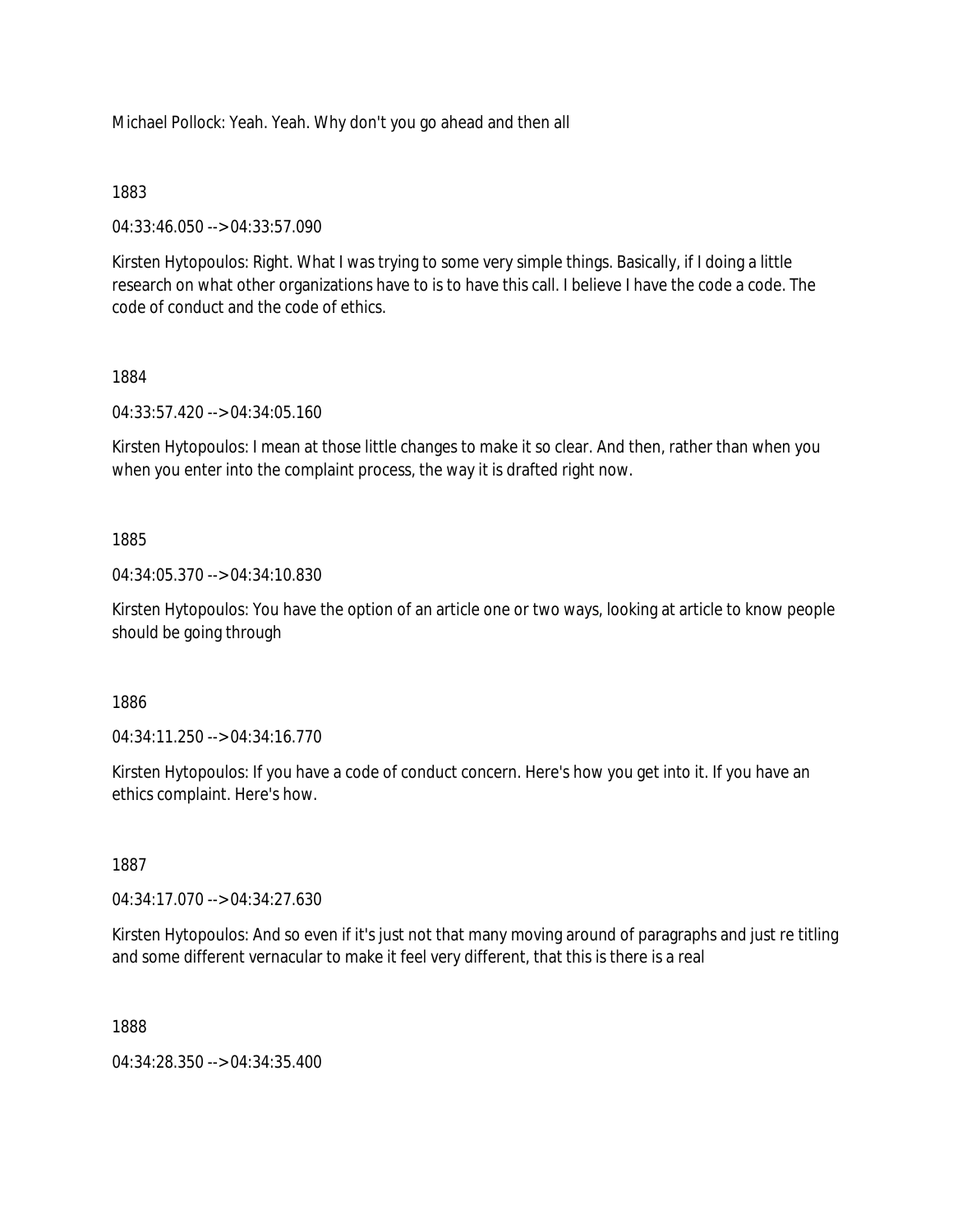Kirsten Hytopoulos: Difference between the two. I mean, we might be able to do an even better job later. But I really think this would take care of a lot of the issues.

1889

04:34:36.360 --> 04:34:47.460

Michael Pollock: Yeah, so right. So I just might. My point is that right now the existing law, regardless of whether the board is a point, it is what it is right now. And if we don't want that.

# 1890

04:34:47.880 --> 04:35:05.910

Michael Pollock: To be that way, which I certainly I think both of us are in agreement that we don't want it to be that way because there's a bunch of subjective qualitative language in Article one and and to have that be a basis for an ethics complaint is is is inappropriate. So I guess I would

# 1891

04:35:07.980 --> 04:35:14.970

Michael Pollock: And you know what we've been stuck because of Cobra but is to get this out asap and really to get this and get this down so that the

1892

04:35:15.240 --> 04:35:24.330

Michael Pollock: ethics board has a clear understanding of what their charges and everything and and not to get into this loop of having to not move forward with them. But just like

1893

04:35:24.720 --> 04:35:30.990

Michael Pollock: The changes. I think are simple. I think we can make some quick changes. I would say I would be

# 1894

04:35:31.470 --> 04:35:37.380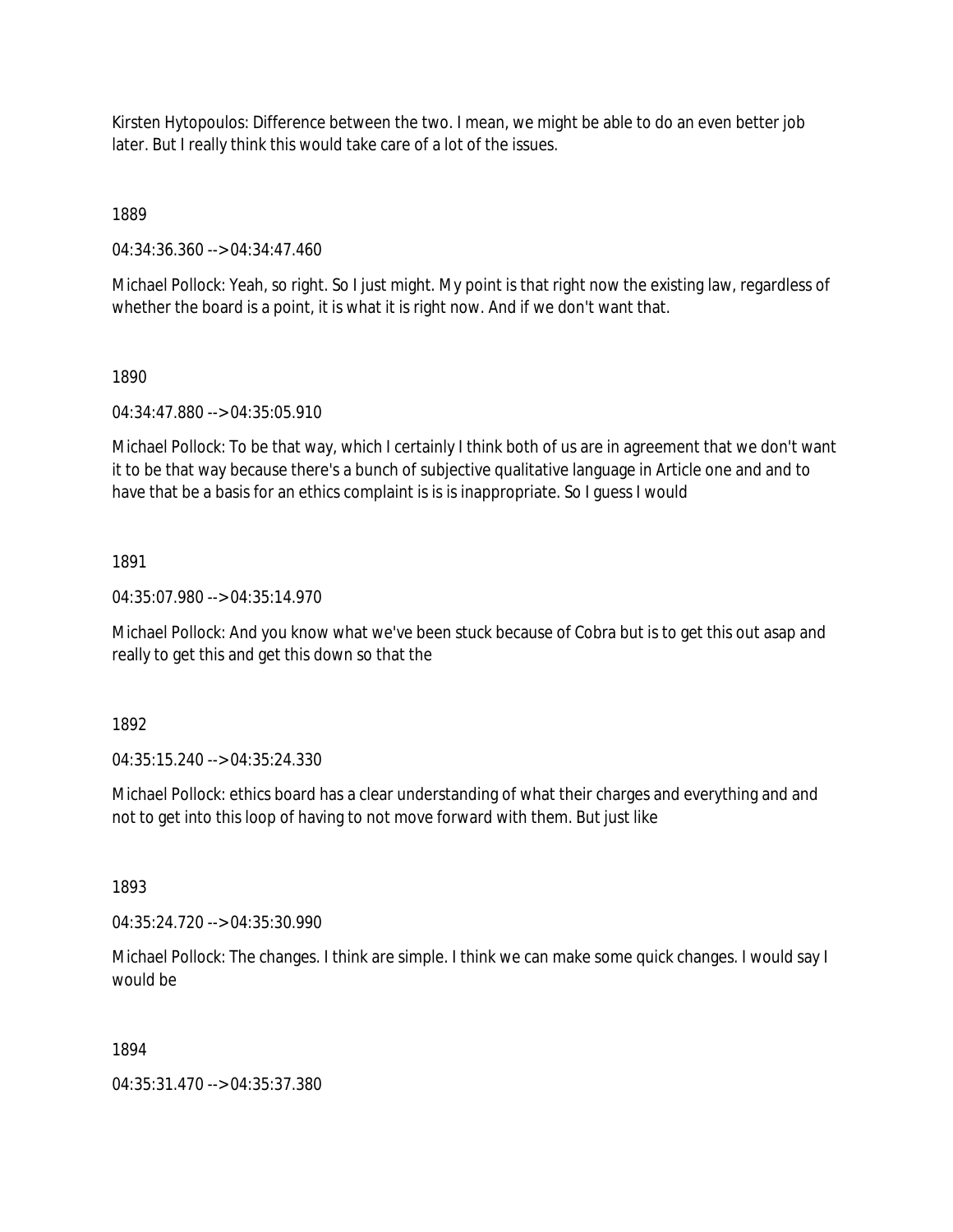Michael Pollock: Supportive of just getting this on the agenda next week and week i guess i think i think there will be support. But, you know, we don't know.

1895

04:35:37.980 --> 04:35:46.500

Michael Pollock: Let's just get it on the agenda next week and and have that discussion and make it so we can kind of move forward with this, that that would be my kind of my preference.

1896

04:35:47.550 --> 04:35:48.450

Leslie Schneider: COUNCILMEMBER media.

1897

04:35:52.980 --> 04:36:07.530

Kol Medina: I'm fine with our cancer my talk was proposed and thanks for doing that work, and I look forward to seeing your edits. If that's how the Council wants to proceed on this. I may veer off just a little bit back to the question of seeding the ethics board.

1898

04:36:09.330 --> 04:36:27.300

Kol Medina: If I remember correctly, and when we reopened the ethics board for applications months ago before the coven 19 crisis, we really didn't receive very many applications, if I remember right, we received maybe one more applicant than the number of seats. We had to fill

1899

04:36:28.380 --> 04:36:44.220

Kol Medina: And so I guess I'm going to say two things. One, since we're going through now our normal annual process of taking on applicants for city bodies. I hope we reopened it to see if we might get some more applicants for it because

1900

04:36:45.300 --> 04:36:51.150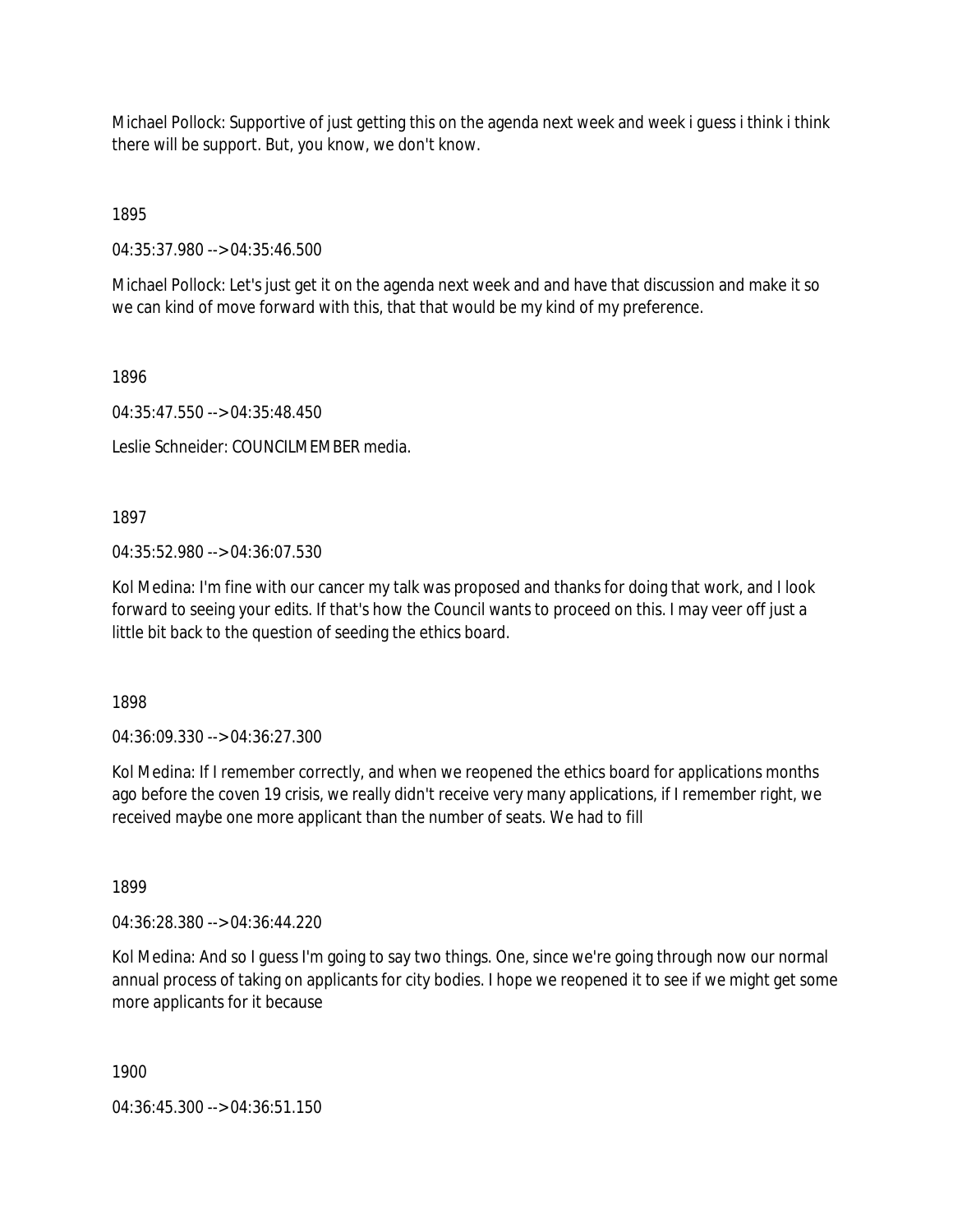Kol Medina: But this board, more than any other. I think it's really important that we only seek

## 1901

04:36:51.900 --> 04:37:05.970

Kol Medina: qualified people on the board and don't find ourselves in a position where we feel pressure to basically just take everyone who applied because we only have enough applicants to fill two seats open and so we just kind of have to take whoever it is.

## 1902

04:37:06.480 --> 04:37:09.360

Kol Medina: And I really hope we don't end up approaching it that way.

## 1903

04:37:12.330 --> 04:37:13.110

Leslie Schneider: Um,

1904

04:37:13.170 --> 04:37:16.110

Leslie Schneider: Thank you, and happy marriage.

1905

04:37:17.460 --> 04:37:18.810

Leslie Schneider: Did you want to jump back in

## 1906

04:37:25.860 --> 04:37:30.090

Leslie Schneider: Russia. Um, did you want to jump back in, or you had your hand up. Maybe it was left over.

1907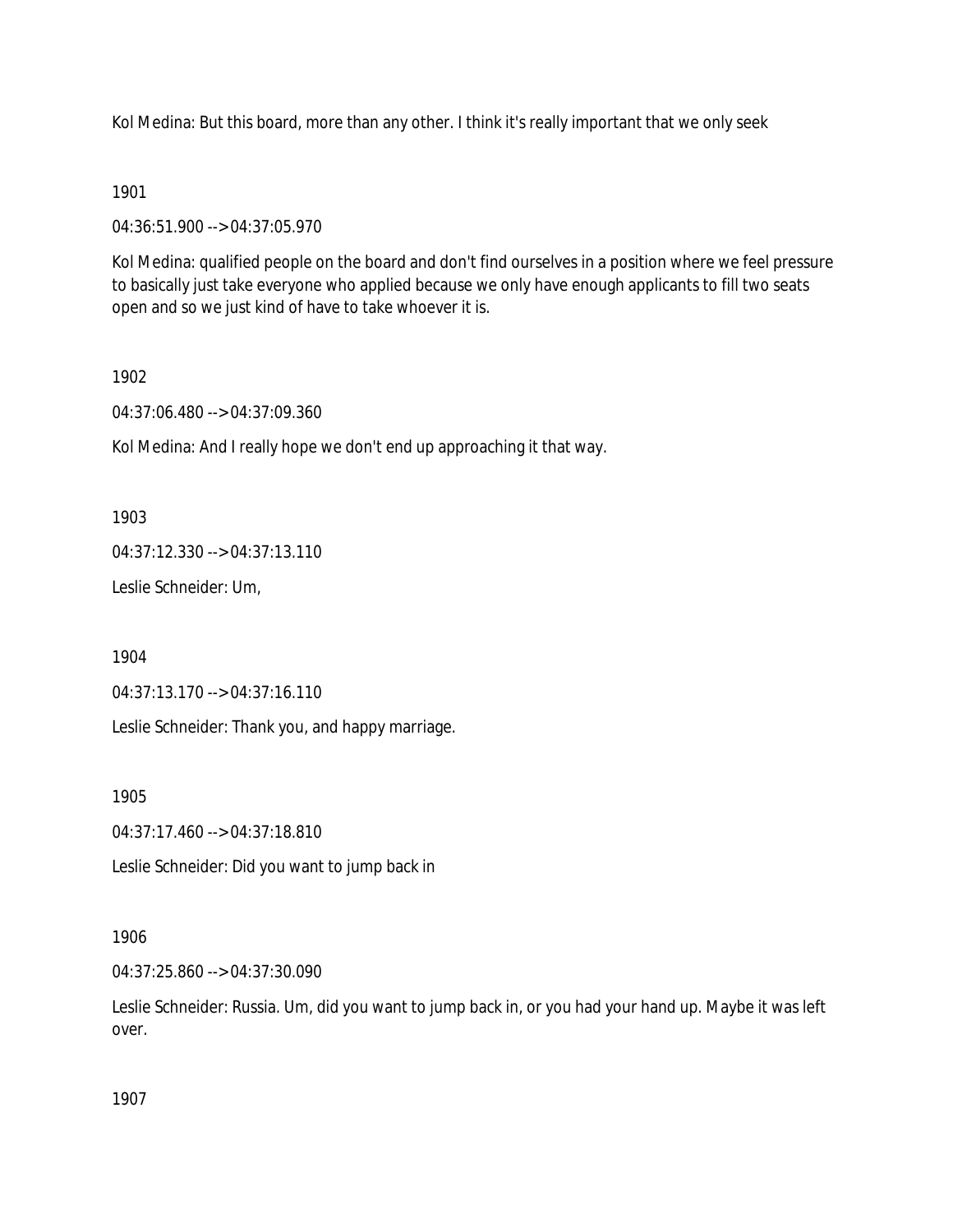04:37:33.330 --> 04:37:34.680

Leslie Schneider: Okay, I'm

1908

04:37:36.450 --> 04:37:37.620

Leslie Schneider: COUNCILMEMBER hi topless.

1909

04:37:38.070 --> 04:37:49.980

Kirsten Hytopoulos: So when I say you get it to everyone, but next week, I could get it to counsel by next week. I can't get it on to the end of the packet materials, the end of this week I've got too much work, work. So I, if I can get it out to counsel by next week. That's really

1910

04:37:50.220 --> 04:37:53.340

Kirsten Hytopoulos: Good following agenda. So it's two weeks.

1911

04:37:54.600 --> 04:37:57.420

Leslie Schneider: Okay. Thanks for that clarification city manager.

1912

04:38:02.370 --> 04:38:12.540

Morgan Smith: Okay, so if I heard you correctly will put a placeholder for June 9 and if that moves around, that's fine, but that way we'll know to expect it and COUNCILMEMBER high topless will send the clerk.

1913

04:38:12.930 --> 04:38:20.970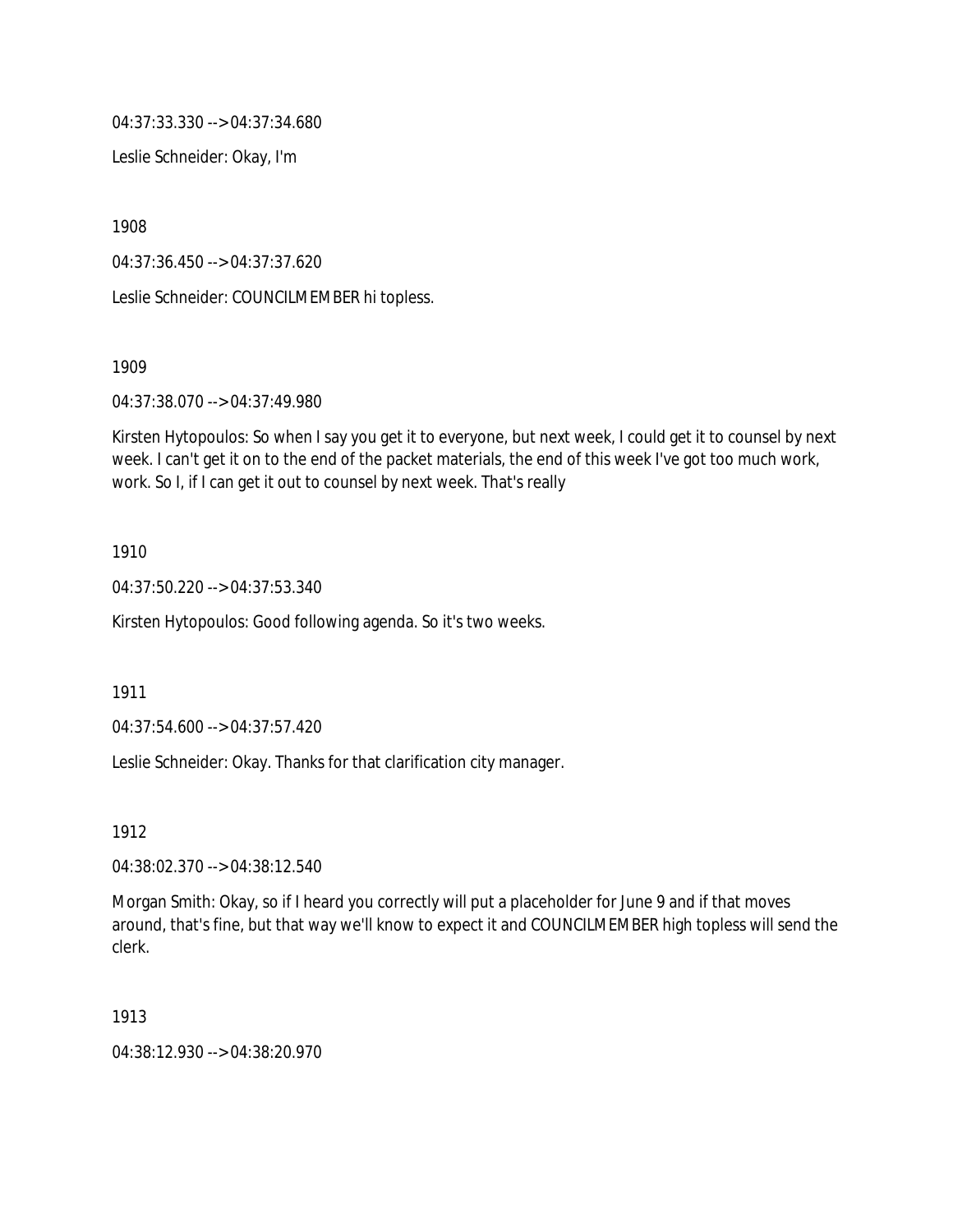Morgan Smith: And also to the, to the Council members if you'd like ahead of time. The materials and then just to follow up on COUNCILMEMBER Medina's question.

1914

04:38:21.570 --> 04:38:31.830

Morgan Smith: When we were opening up for the other committee recruitment, we, we also continue to hold open the ability to apply to be considered for the salary commission. Sorry for the

1915

04:38:32.730 --> 04:38:39.480

Morgan Smith: ethics board. And so there are six vacancies and we had eight applicants. So I just kind of wanted to provide that update

1916

04:38:40.500 --> 04:38:42.540

Morgan Smith: And I don't know why. It keeps getting dark in my

1917

04:38:45.270 --> 04:38:46.110

Leslie Schneider: Alright, thank you.

1918

04:38:46.350 --> 04:38:48.000

Leslie Schneider: So I think we have a

1919

04:38:49.800 --> 04:39:01.620

Leslie Schneider: COUNCILMEMBER hi topless. Your hand is up, but I'm thinking that we're ready. We're good to go. Okay. All right. Um, so thank you for that. We will be pushing this to the next agenda and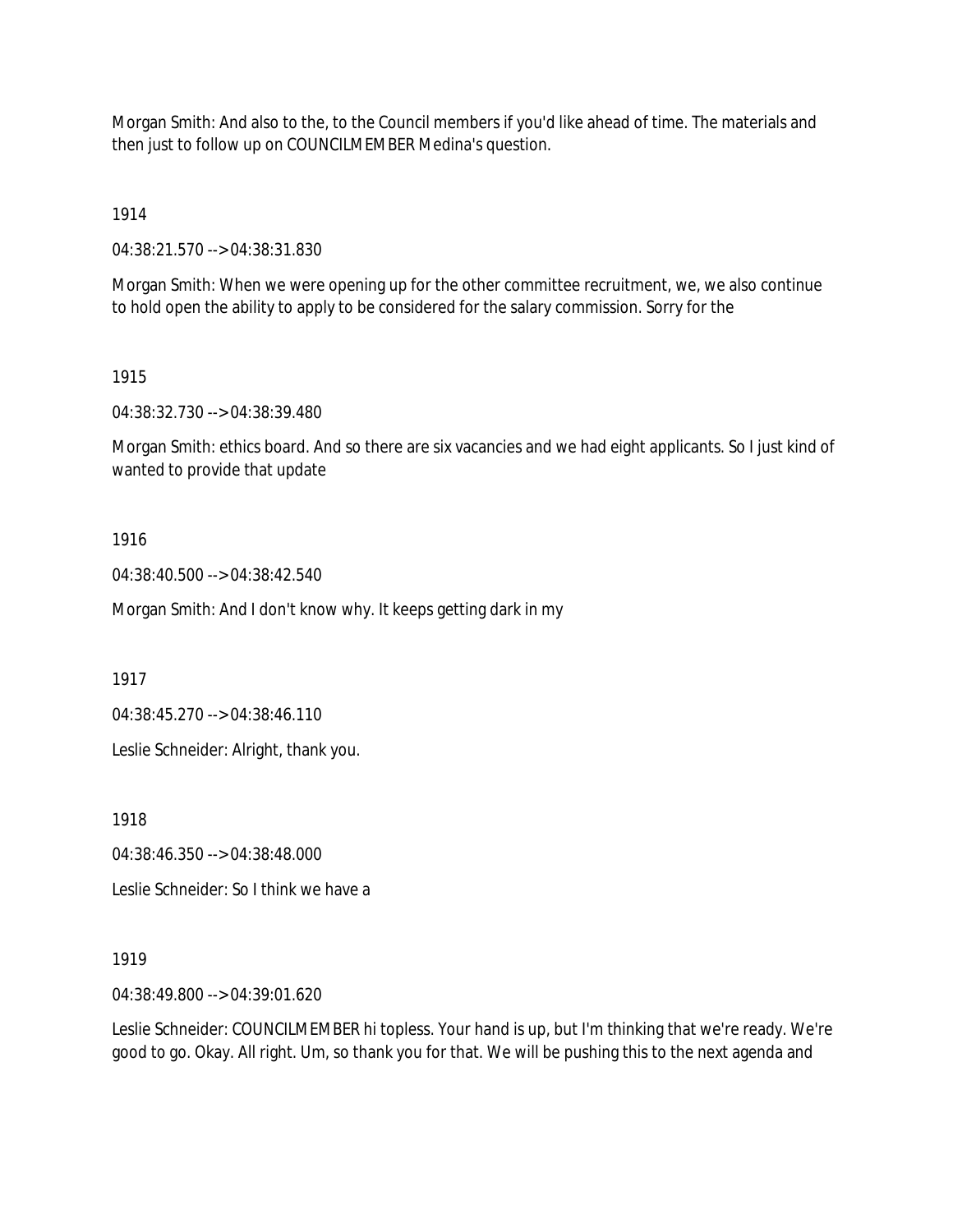04:39:03.390 --> 04:39:08.100

Leslie Schneider: We'll take that from take it from there. So moving on to item.

1921

04:39:09.690 --> 04:39:14.370

Leslie Schneider: Nine C is a firm Council priorities from March 6 retreat.

1922

04:39:15.780 --> 04:39:16.530 Leslie Schneider: And

1923

04:39:21.120 --> 04:39:22.950 Leslie Schneider: I'm not. Let's see. I'm not looking at the

1924

04:39:24.480 --> 04:39:25.530

Leslie Schneider: Yeah, hang on.

1925

04:39:26.670 --> 04:39:31.230

Morgan Smith: I'm happy to jump in this was sort of a housekeeping item from the retreat while you're finding your place.

1926

04:39:32.100 --> 04:39:42.000

Morgan Smith: At the March six retreat, the Council spent some time articulating some changes to your priorities for 2020 and also going through a process to identify your priorities for the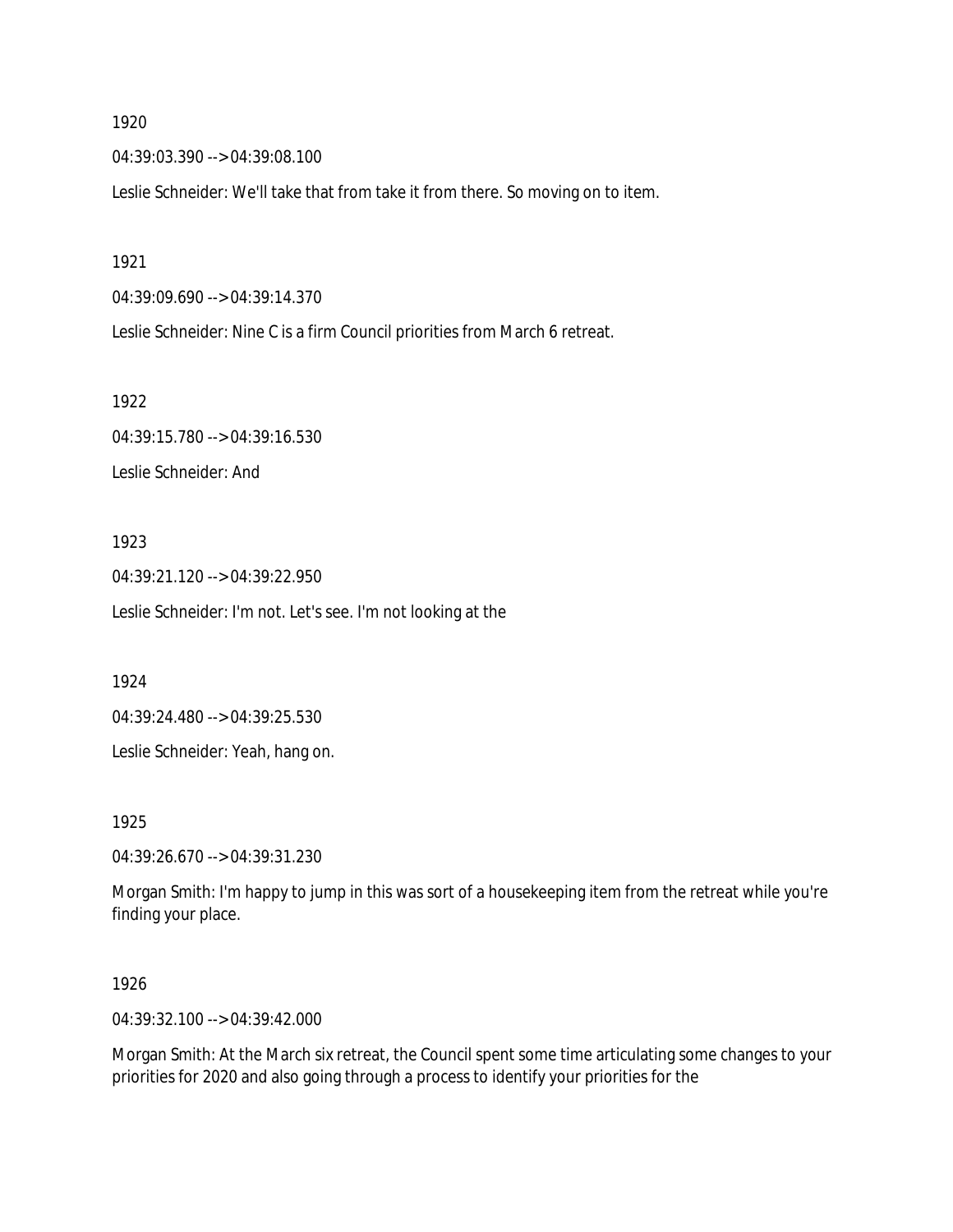04:39:42.930 --> 04:39:52.200

Morgan Smith: Budget development and our next step would have ordinarily been then added at the subsequent visits meaning to bring those forward to you because you made those decisions in draft form.

1928

04:39:52.530 --> 04:39:58.200

Morgan Smith: For you to formally approved them. And so I've used them in my own Planning and thinking in the time sense

1929

04:39:58.620 --> 04:40:10.950

Morgan Smith: And I just wanted to point out that they are still in draft form. And if you'd like to formally approve them, then we can all kind of more comfortably rely on that thinking from your retreat exercises.

1930

04:40:11.460 --> 04:40:11.880

Okay.

1931

04:40:13.020 --> 04:40:24.150

Leslie Schneider: So just one thought I had and looking at these I'm comfortable with them with the exception that I think with the last couple months of the the code crisis.

1932

04:40:25.320 --> 04:40:36.990

Leslie Schneider: I guess I would prefer taking Suzuki out of this list because I don't think that for this particular year. We can do anything about that. I, that does not mean that I'm not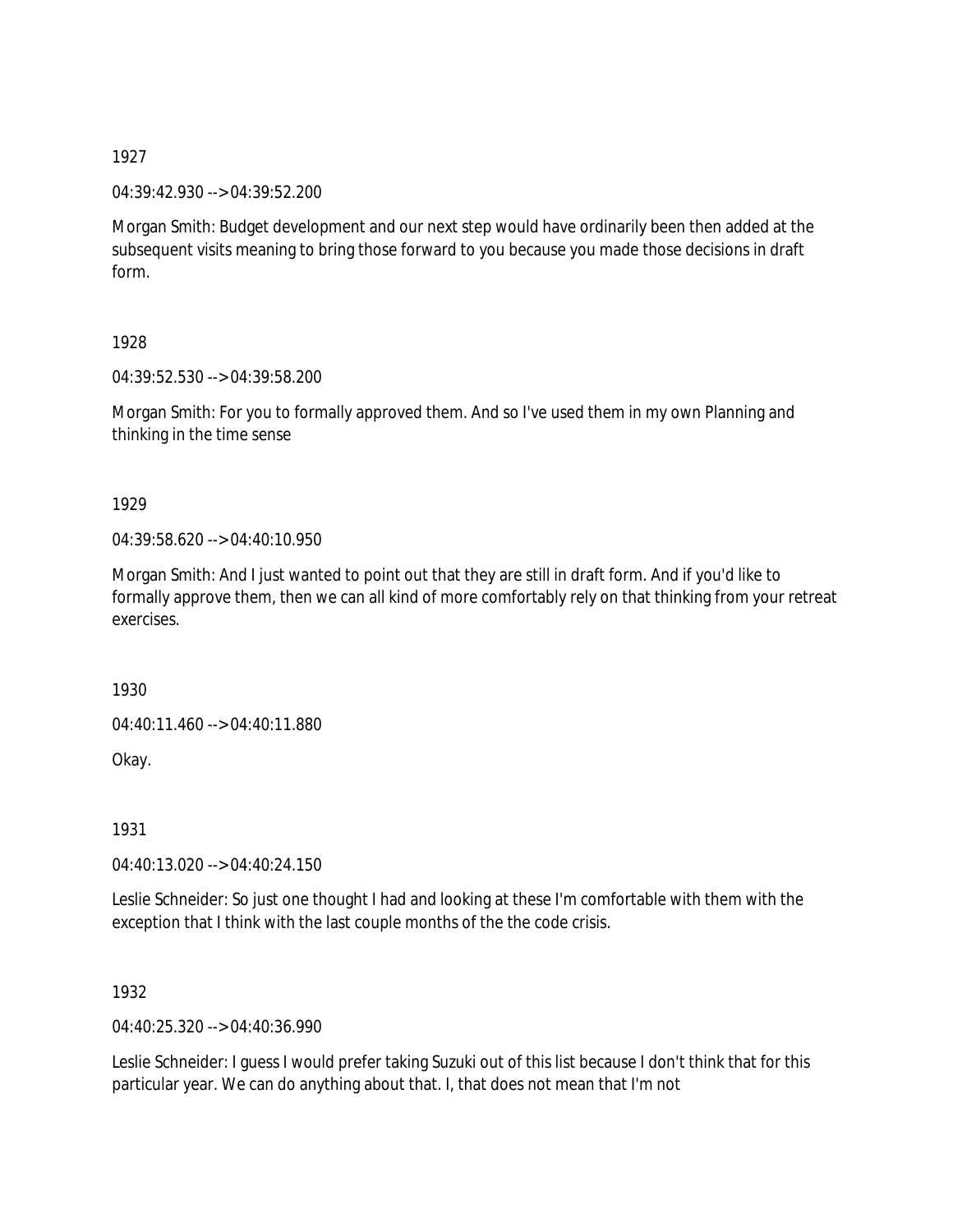04:40:38.490 --> 04:40:47.370

Leslie Schneider: That I'm not saying we won't ever talk about it, but I think it can get subsumed under, you know, we can talk about it maybe under the Affordable housing strategy.

## 1934

04:40:48.180 --> 04:40:58.110

Leslie Schneider: But I just thought I'd throw that out there right now. Otherwise, you know, this feels good to me. Deputy Mayor. I see. Would you like to weigh in.

## 1935

04:40:59.670 --> 04:41:04.110

Rasham Nassar: Yeah, I support your suggestion mayor Snyder.

1936

04:41:05.190 --> 04:41:06.390

Rasham Nassar: And maybe

# 1937

04:41:08.400 --> 04:41:14.100

Rasham Nassar: Just leaving affordable housing as affordable housing without the below.

## 1938

04:41:15.630 --> 04:41:17.070

Rasham Nassar: specific points.

## 1939

04:41:18.390 --> 04:41:29.760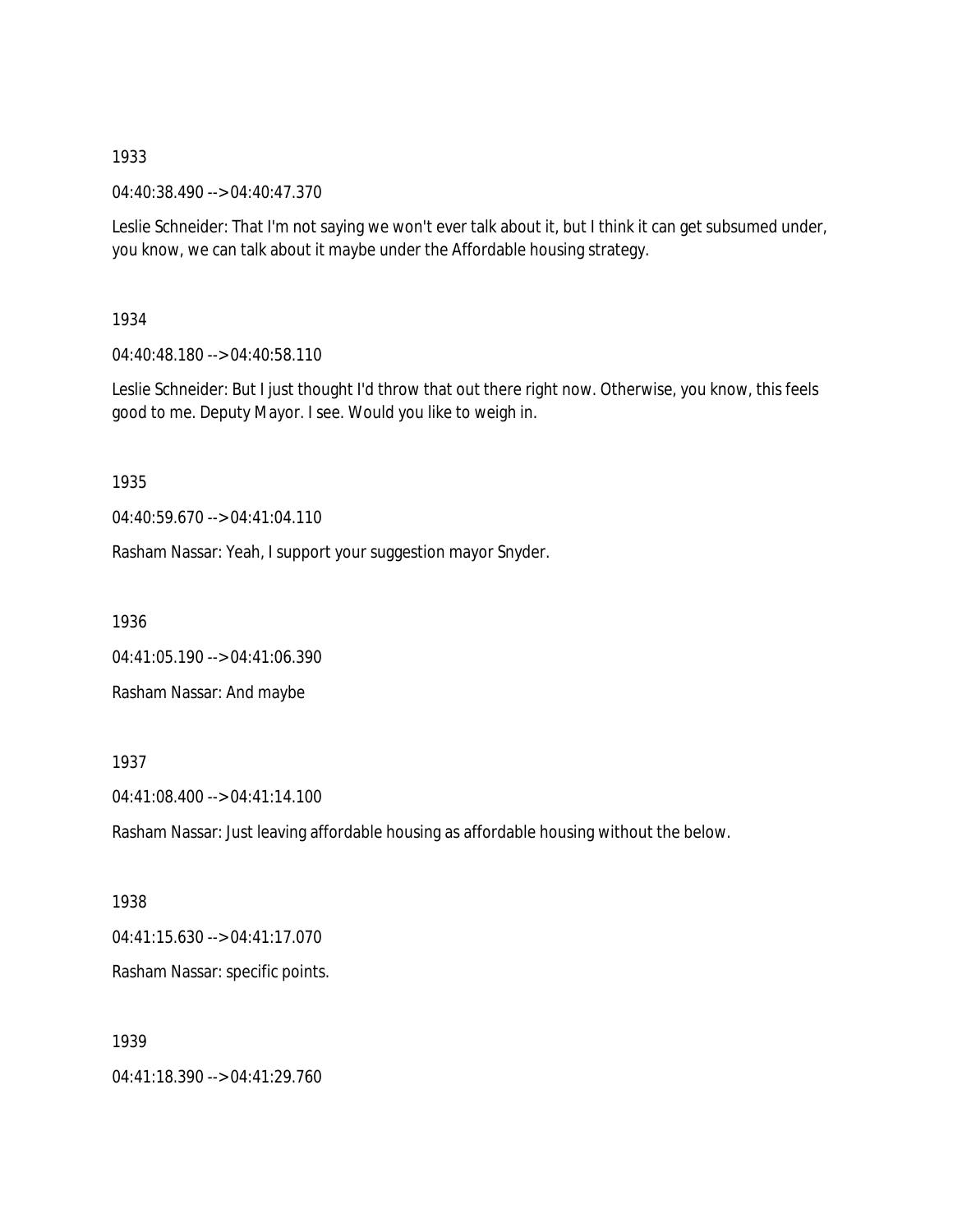Rasham Nassar: Unless council members would like to leave affordable housing strategy on that list because a lot of what we are intending to discuss with the joint planning commission Council meeting.

1940

04:41:30.780 --> 04:41:46.500

Rasham Nassar: Relates to affordable housing, but is more in the context of land use code revisions, because we're talking about chapter 18.21 exclusionary zoning sort of how those things come together and relate. So it might just save some room on that paper and be

1941

04:41:47.820 --> 04:41:52.980

Rasham Nassar: Both clarifying and vague equally clarify again Baker members of the public, but certainly not misleading.

1942

04:41:54.600 --> 04:41:55.350

Leslie Schneider: Great, thank you.

1943

04:41:56.280 --> 04:41:58.560

Leslie Schneider: Anybody else want to weigh in on these priorities.

1944

04:42:02.730 --> 04:42:03.990

Leslie Schneider: Never politic.

1945

04:42:05.640 --> 04:42:16.470

Michael Pollock: Yeah, I support what the two of you upset and I'm just looking at these, and it just seems like we don't really need some things i guess i mean we have land as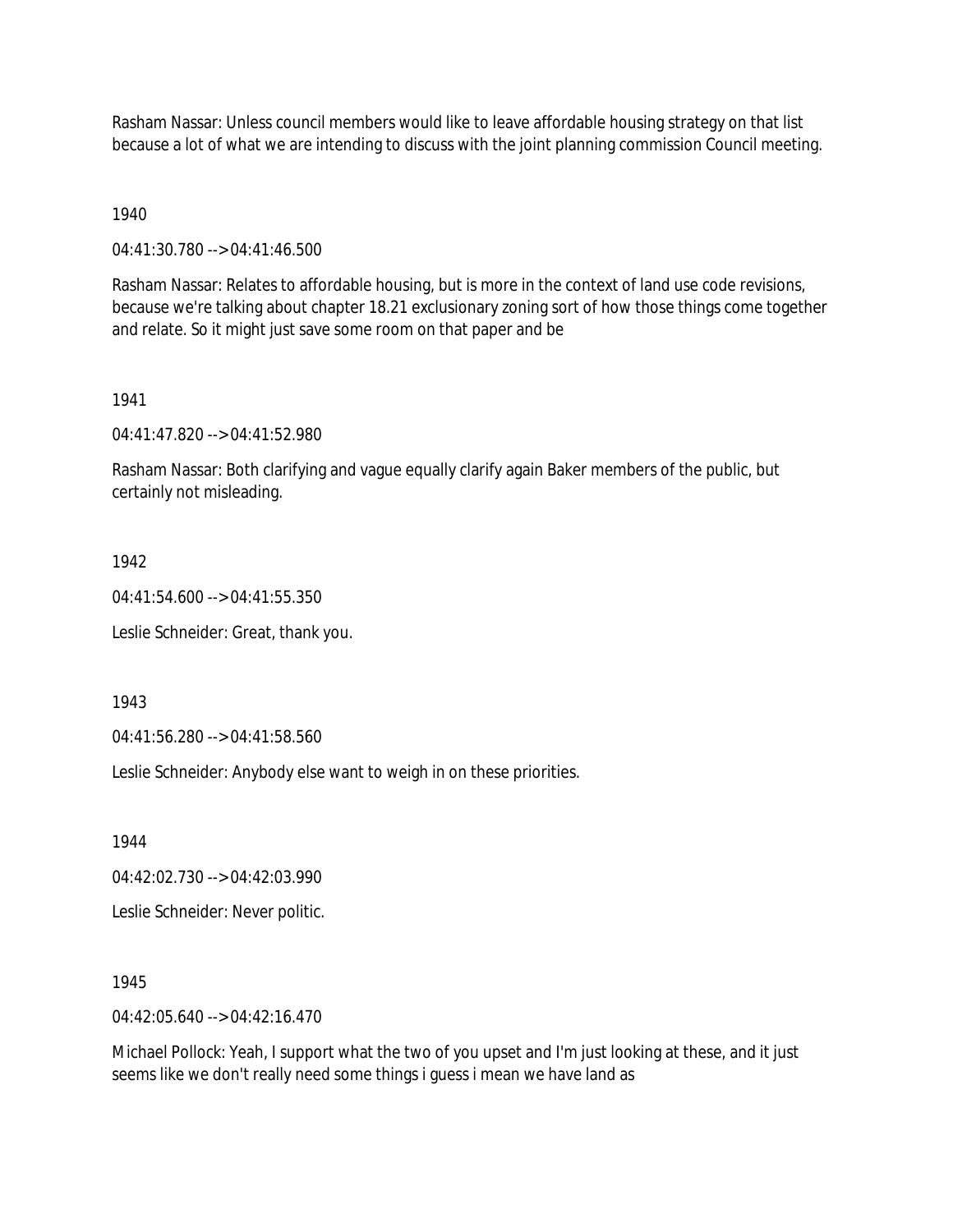04:42:16.920 --> 04:42:22.740

Michael Pollock: We get into affordable housing Climate Action Plan sustainable transportation plan green building policies.

1947

04:42:23.130 --> 04:42:39.300

Michael Pollock: Those are our own and brown water management, which we kind of talked about that we really have. I guess that's 123456 priorities and just having them as he has bullets and it doesn't really matter all that much. But I just think that that

1948

04:42:41.310 --> 04:42:44.220

Michael Pollock: That's how I view these and they're all linked

1949

04:42:45.240 --> 04:42:51.270

Michael Pollock: And so I don't see them as one is under climate change and the others aren't really see them only

1950

04:42:51.750 --> 04:42:55.350

Leslie Schneider: So your suggestion is just to kind of delete the buckets, then they don't need to

1951

04:42:55.680 --> 04:42:57.120

Leslie Schneider: The buckets don't need to be there.

1952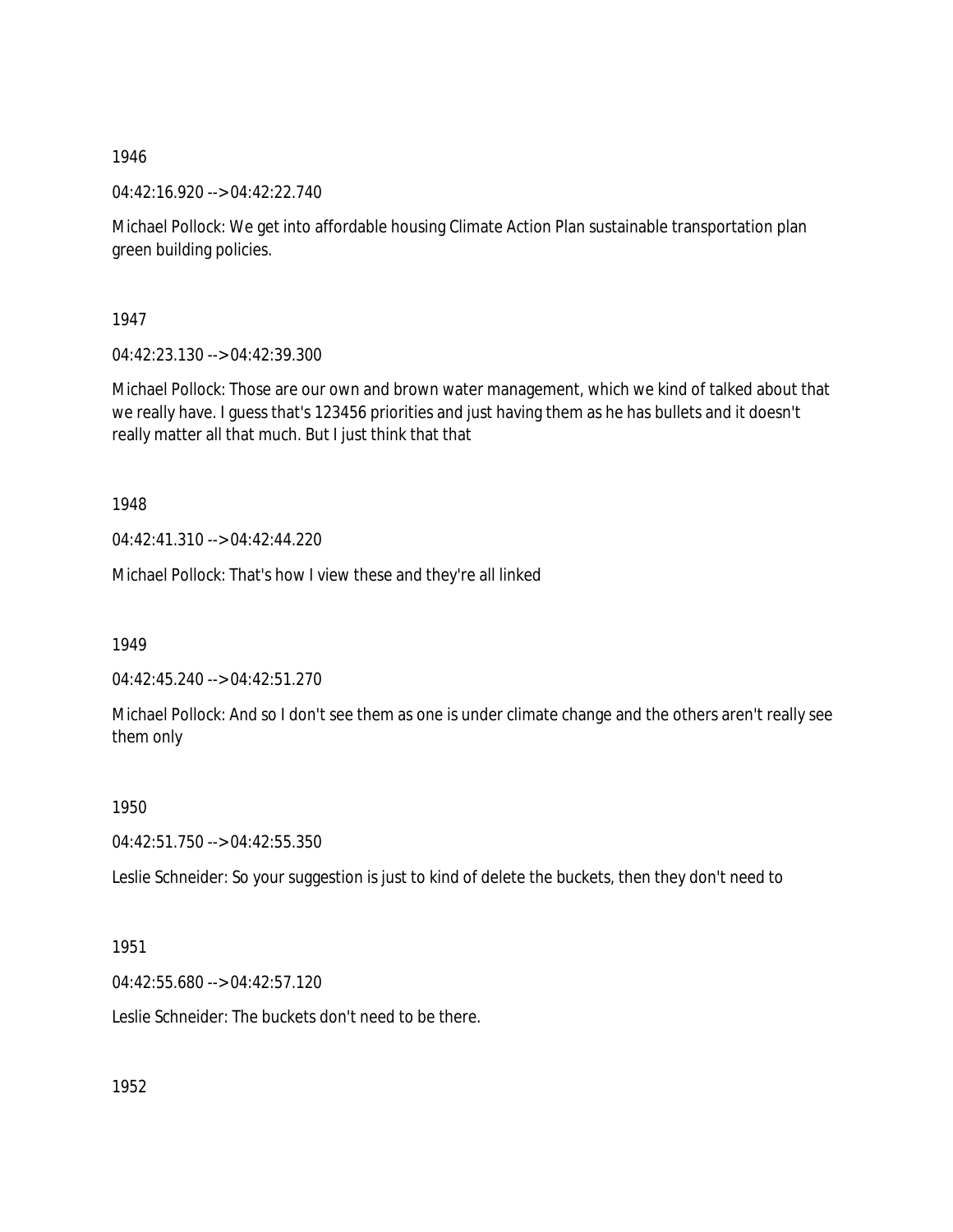04:42:57.600 --> 04:42:58.650

Michael Pollock: Yeah yeah

1953

04:42:59.670 --> 04:43:03.240

Leslie Schneider: Does anybody else have a comment. Councilmember hi topless.

1954

04:43:06.660 --> 04:43:13.710

Kirsten Hytopoulos: Didn't we spend an incredible amount of time like fine tuning least that's my only concern I you know at the meeting.

1955

04:43:14.820 --> 04:43:18.960

Kirsten Hytopoulos: Sorry at my missing something is our priorities right

1956

04:43:21.480 --> 04:43:34.290

Leslie Schneider: Yes. And these were what came out. These are the draft priorities that came out of our march 6 retreat and then we went into a couple months of crisis and, you know, the landscape is kind of shifted so

1957

04:43:36.120 --> 04:43:49.050

Leslie Schneider: Live. So does that answer your question. I think we're revisiting it just to find out where I don't think we're trying to fine tune them so much as just sort of giving them a THUMBS UP AND or OR NOT, which

1958

04:43:53.130 --> 04:43:54.390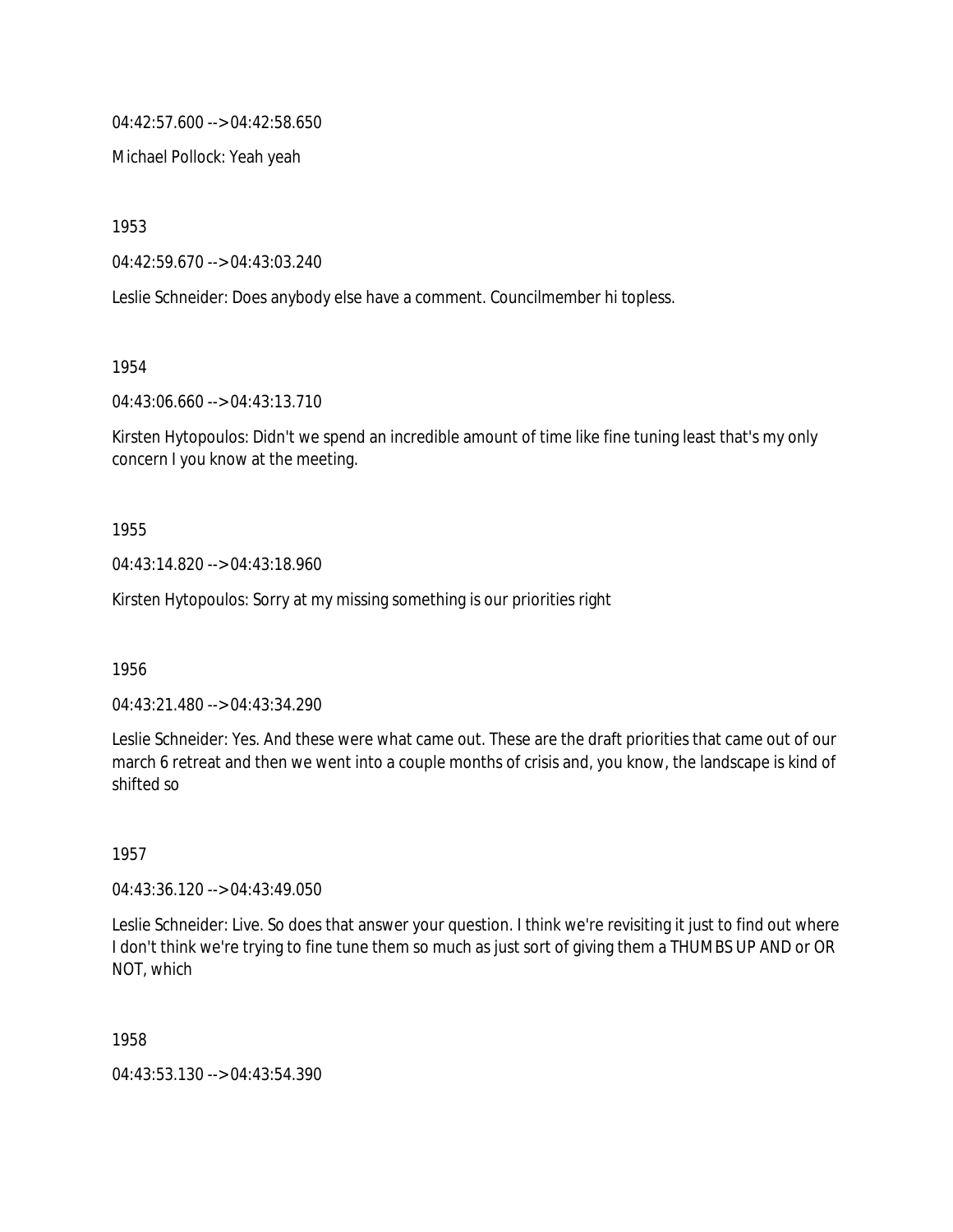Leslie Schneider: So I think we can

1959

04:43:56.490 --> 04:44:07.890

Leslie Schneider: I think the bucketing is, you know, it made sense to bucket them before. But if we're going to take Suzuki out and and the other bullet point is other initiatives, then I kind of like

## 1960

04:44:08.790 --> 04:44:26.730

Leslie Schneider: The Deputy Mayor his suggestion that we just don't have a bucket for affordable housing anymore. We just have one item, but we could leave it, you know, and just take out Suzuki as, like, we're not really intending to make forward progress on Suzuki in, you know, in the next few months.

## 1961

04:44:27.750 --> 04:44:28.650

Leslie Schneider: But that doesn't mean we

1962

04:44:30.000 --> 04:44:31.530

Leslie Schneider: You know wouldn't bring it back and

1963

04:44:32.790 --> 04:44:42.030

Leslie Schneider: Having the bucket of climate change, in my mind, there's sort of a pro and a con on the on the pro side it it does show the world that

## 1964

 $04.44.42.450 \rightarrow 04.44.56.250$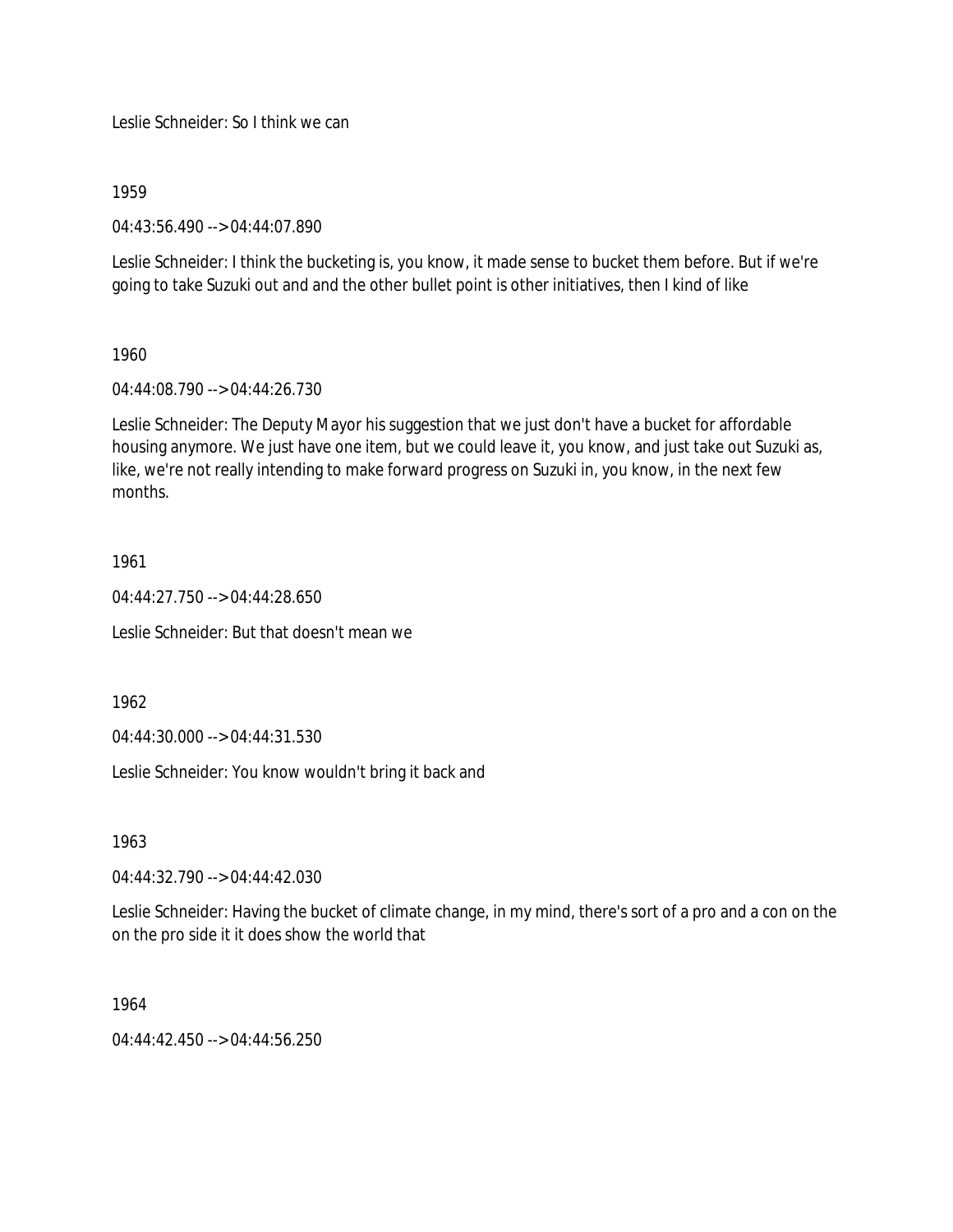Leslie Schneider: Climate change has a bunch of stuff under it and we are really focused on it. But on the other hand, they kind of do stand alone as well. So I don't really have a strong sense about that. Councilmember Medina.

1965

04:45:00.150 --> 04:45:04.860

Kol Medina: Yeah, so my thoughts here. I like to even CLIMATE CHANGE THE WAY, IT IS NOW.

1966

04:45:06.150 --> 04:45:07.260

Kol Medina: With the bullets.

1967

04:45:08.730 --> 04:45:14.550

Kol Medina: I think it's too late for me to have this conversation, I would sit in this chair for almost five hours and

1968

04:45:16.380 --> 04:45:17.430

Kol Medina: This kind of

1969

04:45:18.540 --> 04:45:25.590

Kol Medina: You know, kind of offhand suggestion I don't mean that any sort of negative way and just kind of like light suggestion that well let's just take a su Suzuki off.

1970

04:45:25.980 --> 04:45:40.440

Kol Medina: Because we're not going to work on it this year. That's a big, big deal. I mean that's that's not like a I've been sitting in a meeting for five hours it's 10 o'clock at night. Let's just decide we're dropping Suzuki for the year. I'm not really ready to decide that right now.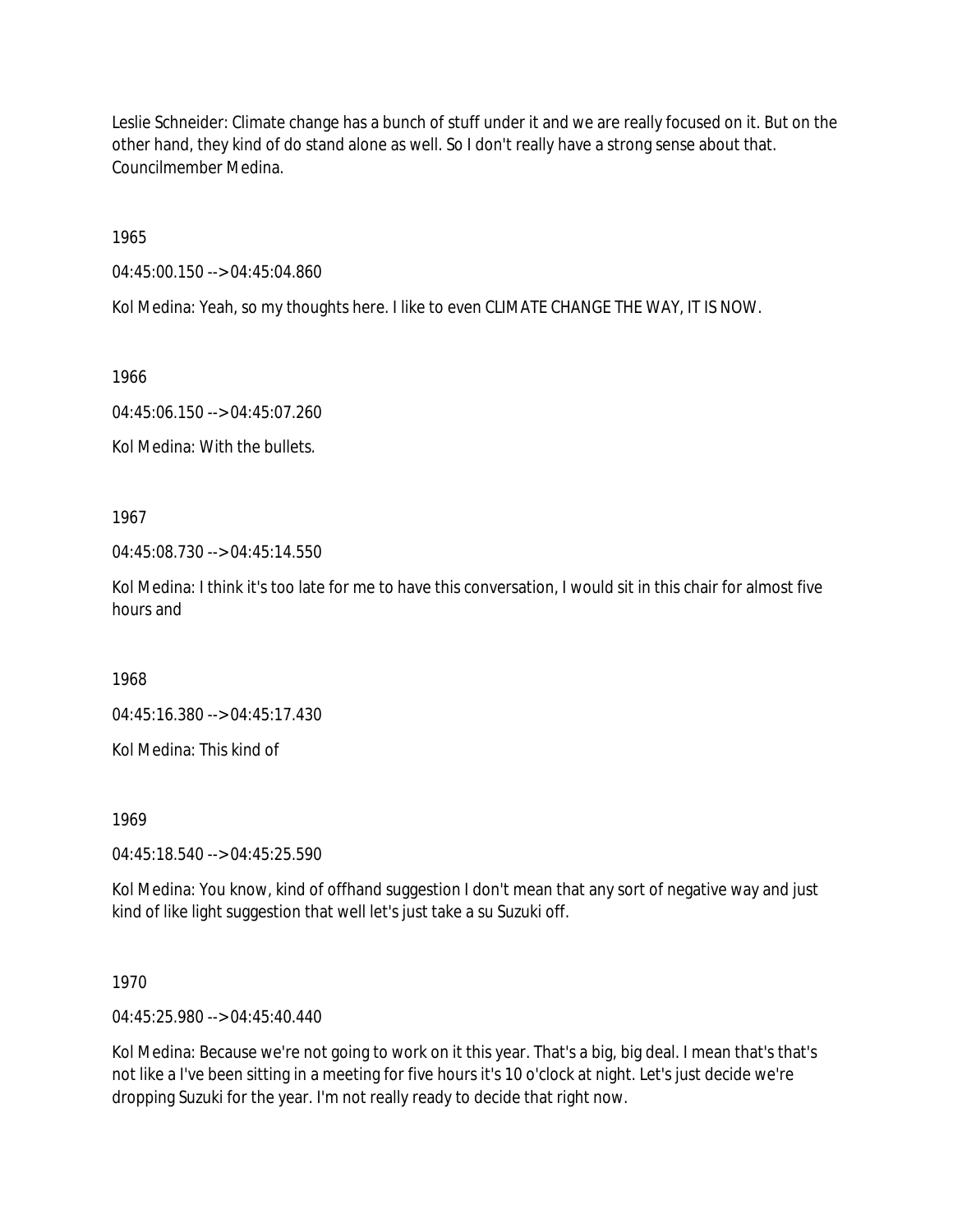04:45:42.000 --> 04:45:44.730 Kol Medina: So I guess that's where I'm at on this.

#### 1972

04:45:48.090 --> 04:45:49.020 Leslie Schneider: COUNCILMEMBER deets.

1973 04:45:49.530 --> 04:45:51.480 Joe Deets: Yeah, I concur. I

1974 04:45:53.550 --> 04:45:54.360 Joe Deets: Need to do that.

1975 04:45:56.880 --> 04:45:57.930

Joe Deets: You know, because

1976

04:45:59.310 --> 04:46:05.610

Joe Deets: What, what is the point at this point. I mean, we're not going to get a good decision out of this group at this point tonight.

## 1977

04:46:06.720 --> 04:46:09.480

Joe Deets: And if this is not important. Can we just simply move on.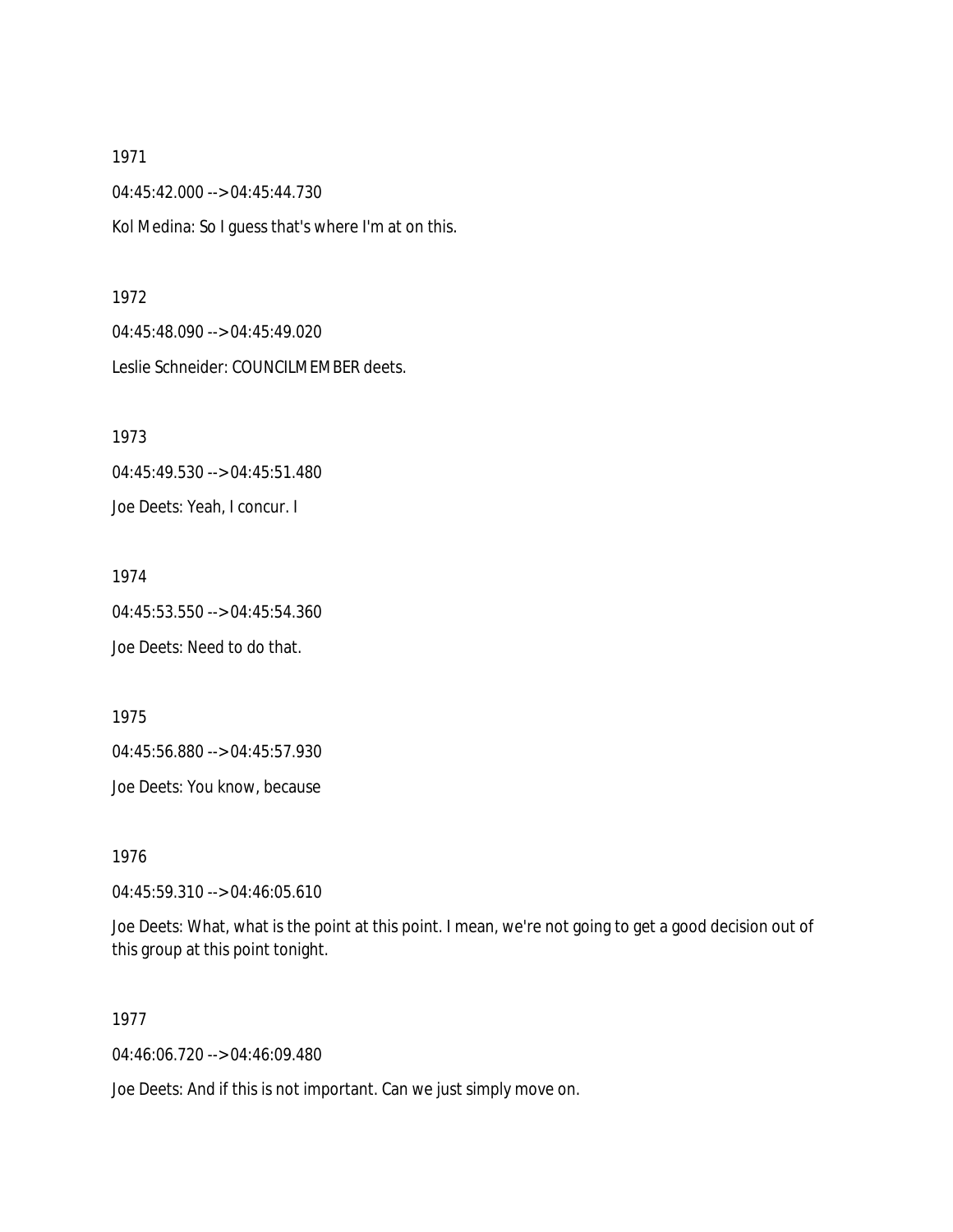1978 04:46:13.170 --> 04:46:13.800 Leslie Schneider: Deputy Mayor

1979

04:46:15.210 --> 04:46:38.370

Rasham Nassar: Yeah, it is important because this is what's published. This is what the public sees as the Council's establish priorities to work on in 2020 so we are setting an expectation that we will do the work that we commit to by approving these Council priorities from the retreat.

1980

04:46:40.080 --> 04:46:43.740

Rasham Nassar: In terms of clarity and transparency and

1981

04:46:45.540 --> 04:46:51.240

Rasham Nassar: providing accurate information of the public keeping Suzuki affordable housing project on the

1982

04:46:52.680 --> 04:47:05.820

Rasham Nassar: Priorities list is misleading. And I say that because we have under we've just gone gotten through discussions on the city work plan and the changes to the work plan resulting from the

1983

04:47:07.260 --> 04:47:18.120

Rasham Nassar: Crisis in the city's response diminished capacity diminished resources. It's not feasible I. That was my understanding, if I'm wrong city manager, please correct me.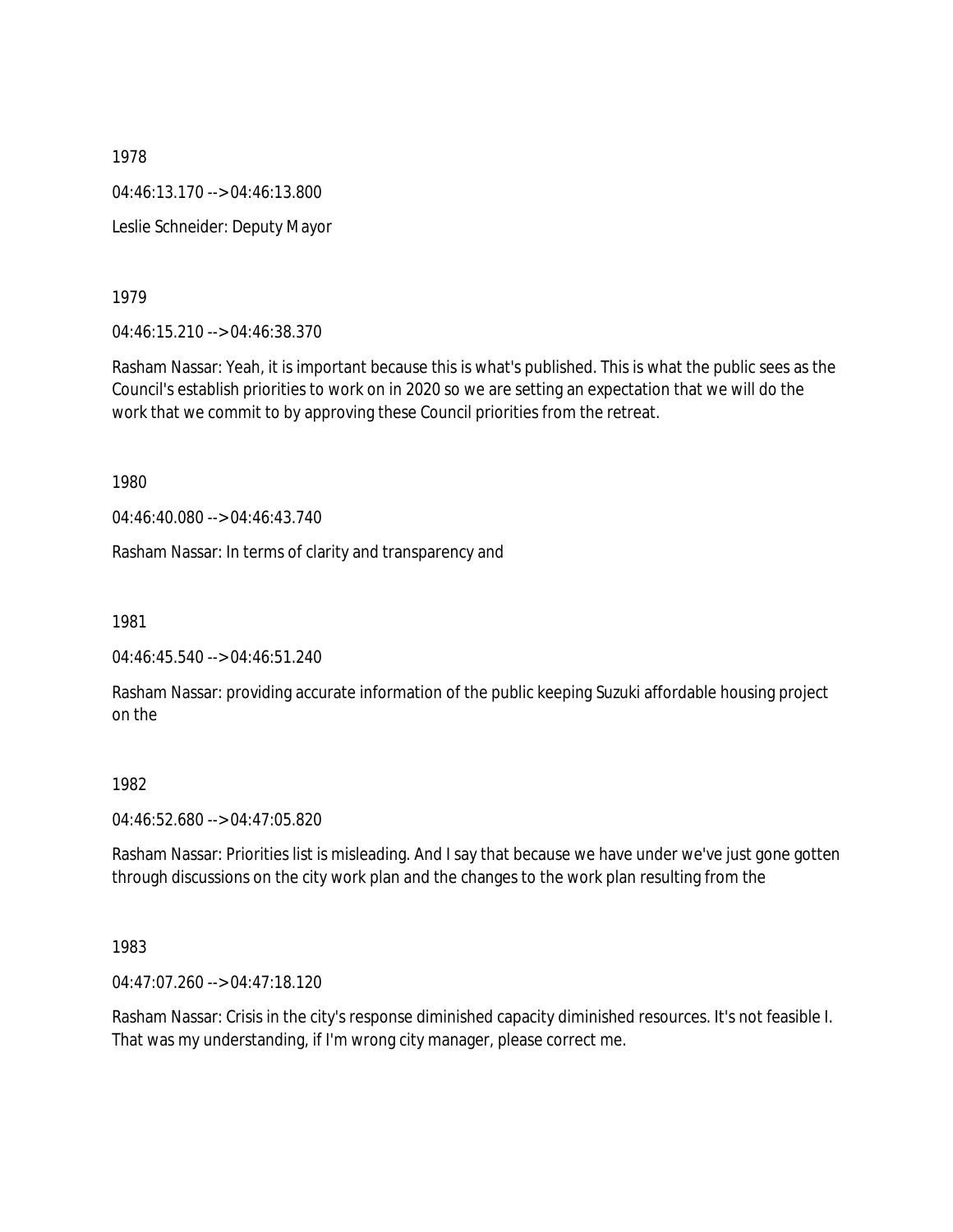04:47:18.420 --> 04:47:36.990

Rasham Nassar: But the city is no longer in a position to put any level of funding towards or staff resources towards pursuing whatever the Council's intent for that property in terms of the proper project development might be this this year so

1985

04:47:38.340 --> 04:47:50.100

Rasham Nassar: I think it's I think it's a better position for the Council to take to be as clear related to the priorities for 2020 to the public as possible and be realistic about what we can and cannot do and sensitive to the

1986

04:47:51.240 --> 04:47:54.720

Rasham Nassar: To the recommendations at the city manager that she provided in our previous discussions.

1987

04:47:57.420 --> 04:47:58.320

Leslie Schneider: That some over Polycom

1988

04:48:03.300 --> 04:48:06.150

Michael Pollock: I think COUNCILMEMBER high tacos was a heaven.

1989

04:48:06.660 --> 04:48:09.300

Leslie Schneider: Okay, sorry about that customer right topless.

1990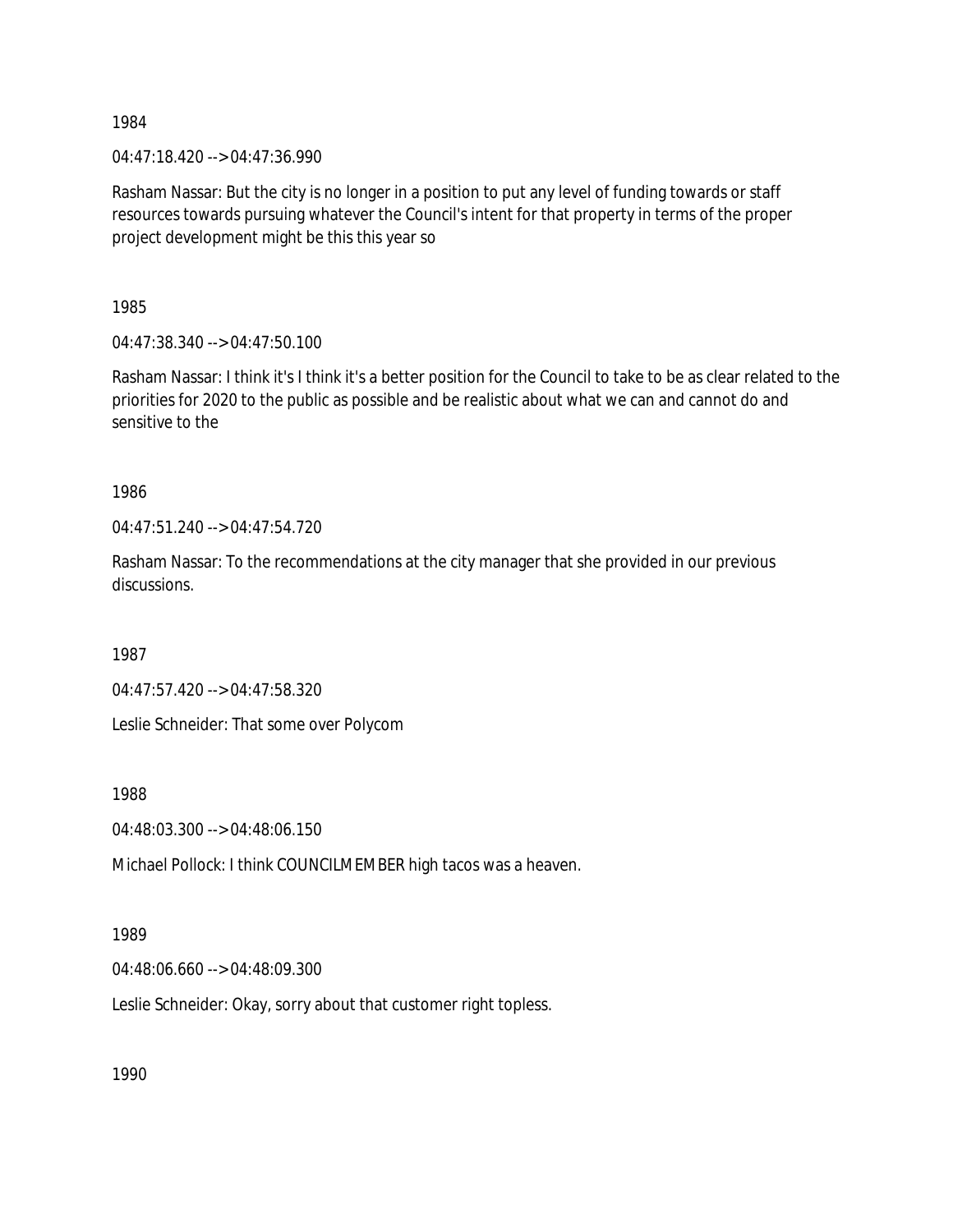04:48:10.170 --> 04:48:19.380

Kirsten Hytopoulos: You know, I think we should look at this as as a historical document that's not useful anymore. This was supposed to go on the wall to in the council chambers.

1991

04:48:19.800 --> 04:48:28.320

Kirsten Hytopoulos: Our priorities are reflected in the in the spreadsheet that we see manager presented with us with last week, last couple of weeks confused.

1992

04:48:29.010 --> 04:48:37.530

Kirsten Hytopoulos: With all the colors. I mean we that's where our priorities are there in the work plan. And so for us to try as Paul says, for one thing, at this late hour.

1993

04:48:37.950 --> 04:48:49.500

Kirsten Hytopoulos: For us to try and turn this into a useful document with whole purpose was to be on the wall. The council chambers. I wish I would suggest we say that we're. This is obsolete at this point. People need to look to the work plan.

1994

 $04.48.52.620 -> 04.48.56.760$ 

Leslie Schneider: I kind of like that option. Alright, let's see here. I'm

1995

04:48:57.840 --> 04:48:58.920

Leslie Schneider: Kelsey Republic.

1996

04:48:59.190 --> 04:49:11.160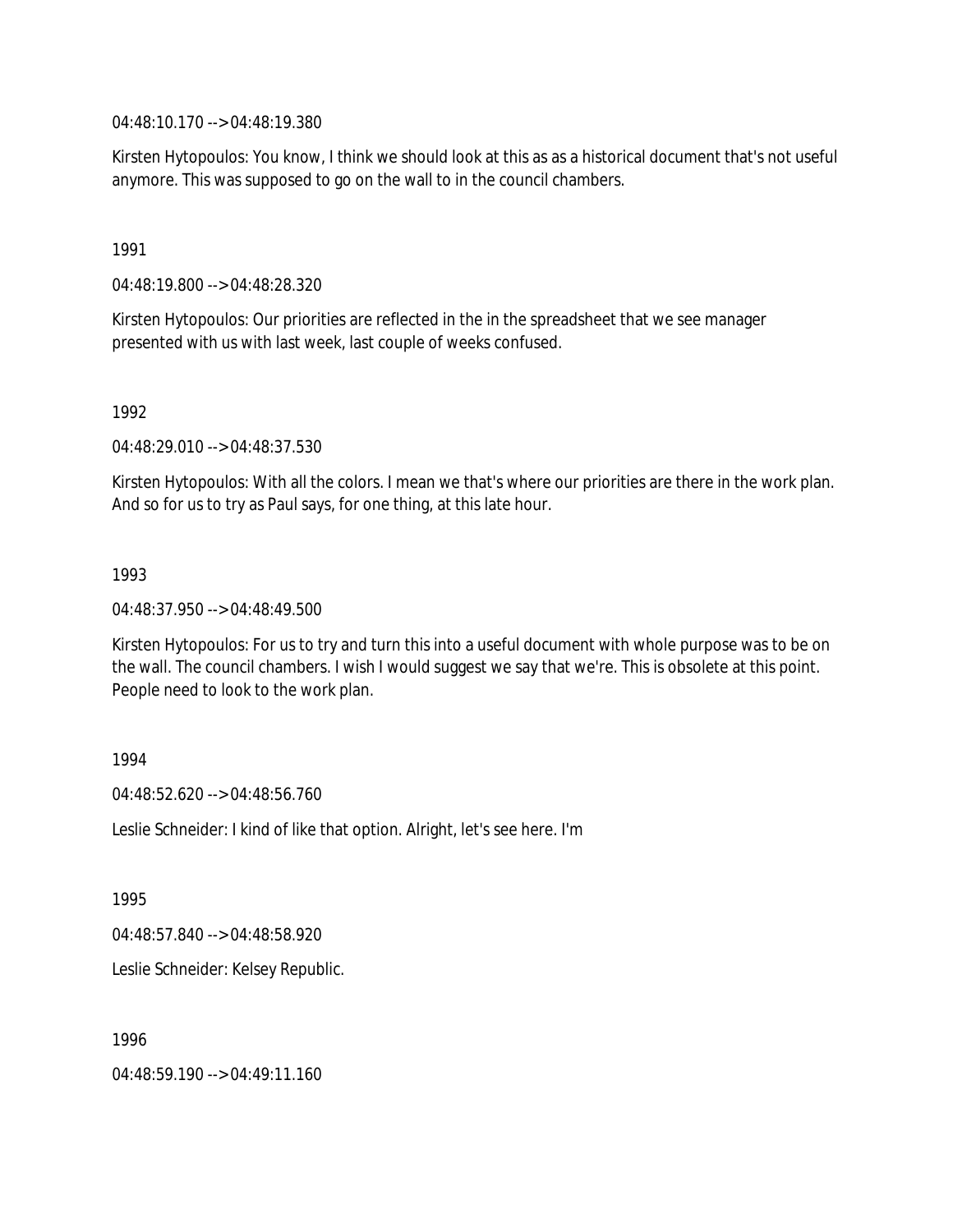Michael Pollock: Yeah, I could go with so moved on that. I don't really want to discuss this at five hours into a meeting and I think it's, it's very true. So I support.

1997

04:49:11.670 --> 04:49:22.140

Michael Pollock: Comes topless that i i don't know i you know i i guess i'm not clear why this is here. And if we are going to have a substantive discussion about it. We need to do it when we're fresher.

1998

04:49:23.100 --> 04:49:32.640

Michael Pollock: And if it doesn't really matter. And we don't need to. If it's just to have a list on the wall that we to a room. We never go to you anymore, then yeah, let's

1999

04:49:34.380 --> 04:49:36.660

Michael Pollock: Move on. So I

2000

04:49:37.800 --> 04:49:52.110

Michael Pollock: I just feel like it's late, and if there's any sort of substance to this debate that's going to continue. We need to do this fresh, but maybe maybe the city manager could clarify what she was hoping to get out of this or I don't really know why we're having this discussion, I guess.

2001

04:49:53.850 --> 04:49:55.590

Leslie Schneider: All right, a bunch of new hands.

2002

 $04.49.57.930 -> 04.50.00.030$ 

Leslie Schneider: How about city manager you weigh in.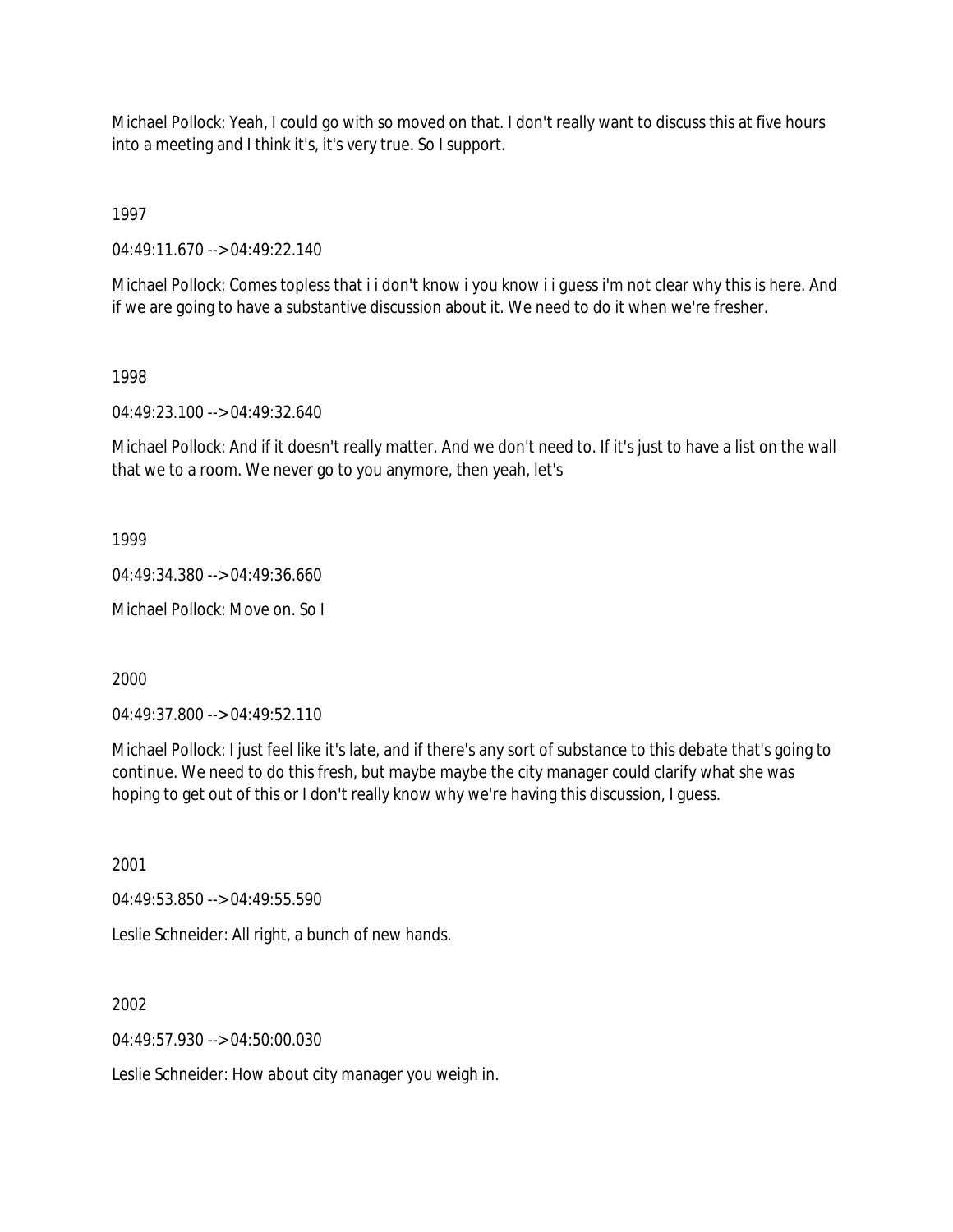04:50:01.470 --> 04:50:05.940

Morgan Smith: Points and this is a list, the Council is found useful in the past.

2004

04:50:06.270 --> 04:50:16.350

Morgan Smith: My expectation was that you would approve it and move forward. It's usually a five minute thing because it's usually much more fresh, it's usually the following week after you just had this discussion around it.

2005

04:50:16.680 --> 04:50:27.000

Morgan Smith: We're in very different times. Now if you want to table this, that's fine. What I would like council to come to closure on doesn't have to be tonight, but maybe next week, if not tonight.

2006

04:50:27.480 --> 04:50:32.520

Morgan Smith: Is the priorities, you identified for the 2122 budget because again.

2007

04:50:32.940 --> 04:50:39.510

Morgan Smith: We're in a time of contraction and our ability to respond to those may be very different than it was on March six,

2008

04:50:39.720 --> 04:50:48.150

Morgan Smith: But it's important for us to have your formal direction for what your priorities for the budget are because we're going to spend the next 90 days, building a budget.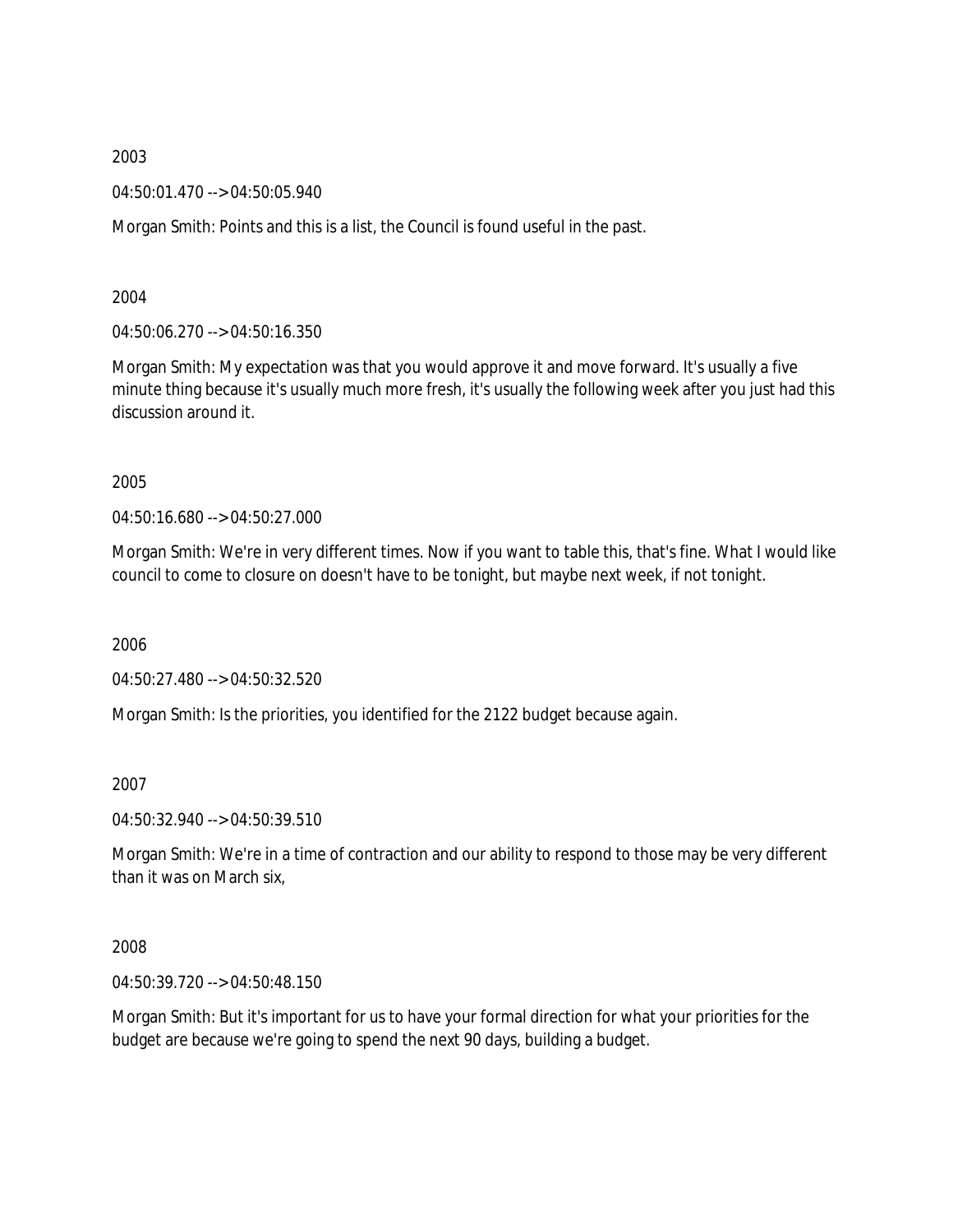04:50:48.570 --> 04:50:58.470

Morgan Smith: And so I need to have you take action on that one. If you are not interested in doing for the work on the 2020 priorities, that's totally up to you. So I hope that helps to clarify.

2010

04:51:00.480 --> 04:51:04.260

Leslie Schneider: Sorry, I just got confused of it. So you're asking us to

2011

04:51:07.020 --> 04:51:10.080

Leslie Schneider: Are these priorities that we're talking about right now.

# 2012

04:51:11.700 --> 04:51:15.960

Leslie Schneider: Ones that you want to know whether they apply to the next budget.

2013

04:51:16.890 --> 04:51:18.600

Leslie Schneider: To the 2021

2014

04:51:19.050 --> 04:51:28.350

Morgan Smith: And a March six, the Council had two exercises. One was, you asked to update and revise your 2020 priorities and you did that. That's the one page or that you've been talking about.

## 2015

04:51:28.770 --> 04:51:36.210

Morgan Smith: You also went through a prioritization exercise where you identify priorities for the next to your budget.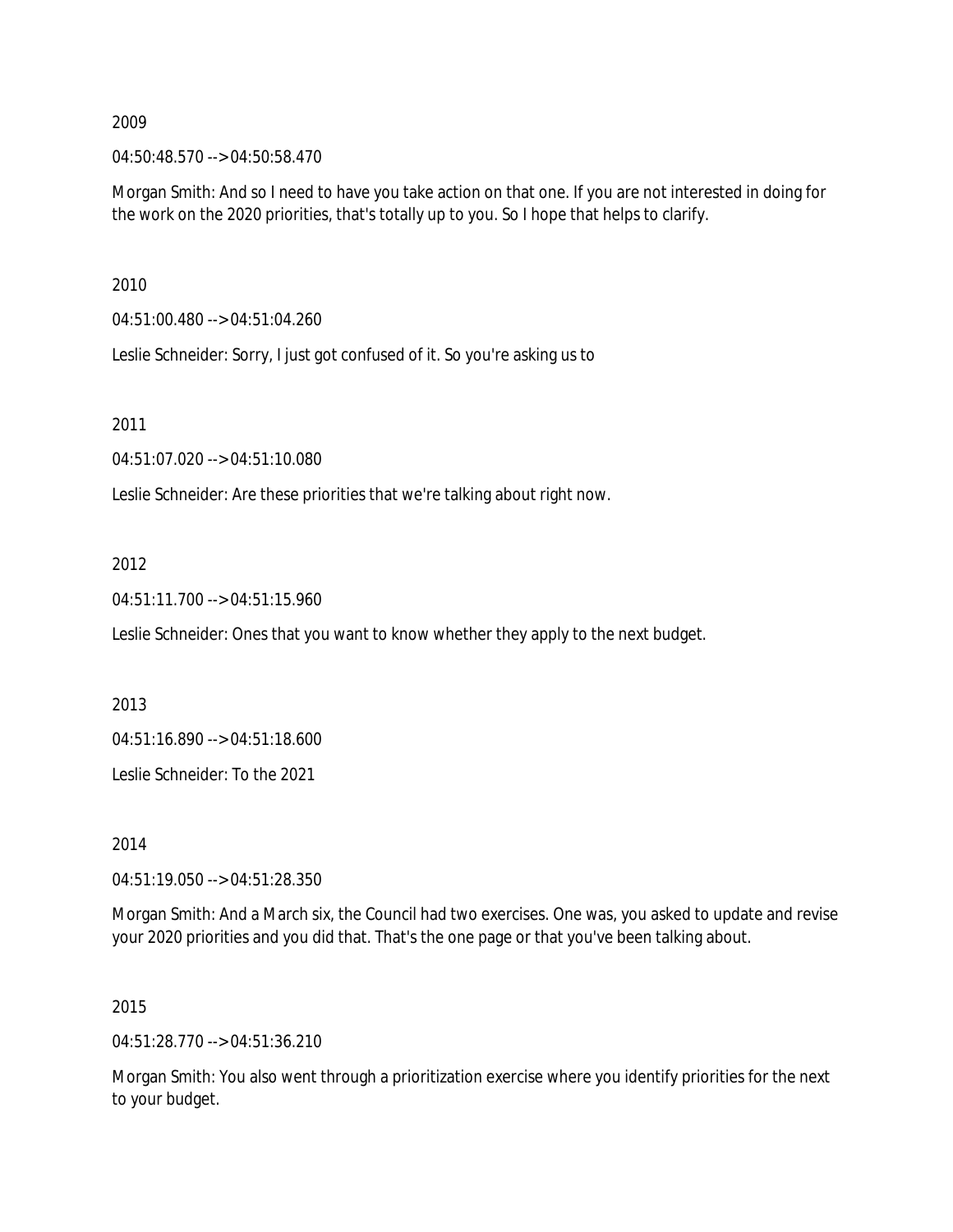04:51:36.780 --> 04:51:47.310

Morgan Smith: And in order for us to kind of take the results of that conversation. It feels important to me for you to formally approve those if it doesn't feel important to you. That's fine. Again,

2017

04:51:47.850 --> 04:52:02.340

Morgan Smith: We're in a different position, but I assume that, to a large degree, the thinking and and the aspirations you expressed in March, are still there and you recognize the reality of whether our ability to meet that is the same or not, but

2018

04:52:02.700 --> 04:52:15.030

Leslie Schneider: Right, so we're looking at things like we're looking at, like, the Ombudsman concierge that rated pretty highly, for instance, that's the kind of thing you're talking about right is like, does that still is that still a priority and the

2019

04:52:15.030 --> 04:52:16.380

Leslie Schneider: Plastics ordinance and

2020

04:52:16.470 --> 04:52:30.300

Morgan Smith: And I guess my goal wasn't to really ask you to rewrap this list as much as just to kind of stamp it and call it official and done. If you don't want to. If you want to rewrite it. You can, but

2021

04:52:31.770 --> 04:52:34.500

Morgan Smith: You know it's intended to be input for our budget development.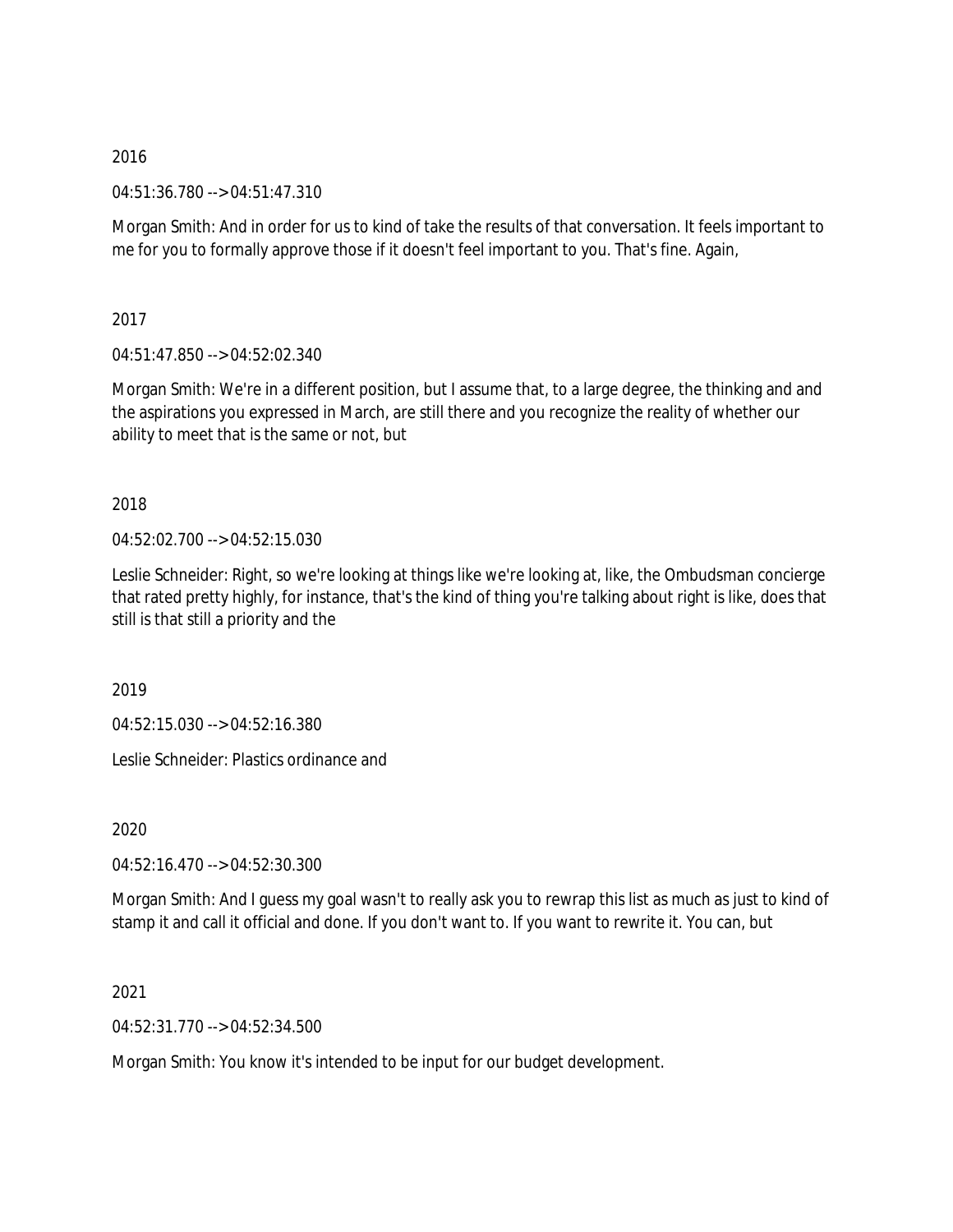04:52:39.510 --> 04:52:44.850

Leslie Schneider: Okay, tons of hands up here and I have no idea what order they were in. So I think COUNCILMEMBER deets.

2023

04:52:46.890 --> 04:52:47.610

Leslie Schneider: Do we go with you.

2024

04:52:51.780 --> 04:52:53.310

Joe Deets: Right from my plate.

# 2025

04:52:54.840 --> 04:53:05.610

Joe Deets: I can we just sort of what's the term move on a table this because I'm, I'm not going to make a decision on this tonight. Not now.

2026

04:53:08.610 --> 04:53:10.890

Joe Deets: I'm just not. So how's that

2027

04:53:13.620 --> 04:53:17.520

Joe Deets: I kind of feel that some of us who are pushing for making a decision.

2028

04:53:18.600 --> 04:53:21.210

Joe Deets: What's, what's the hurry here at late at night.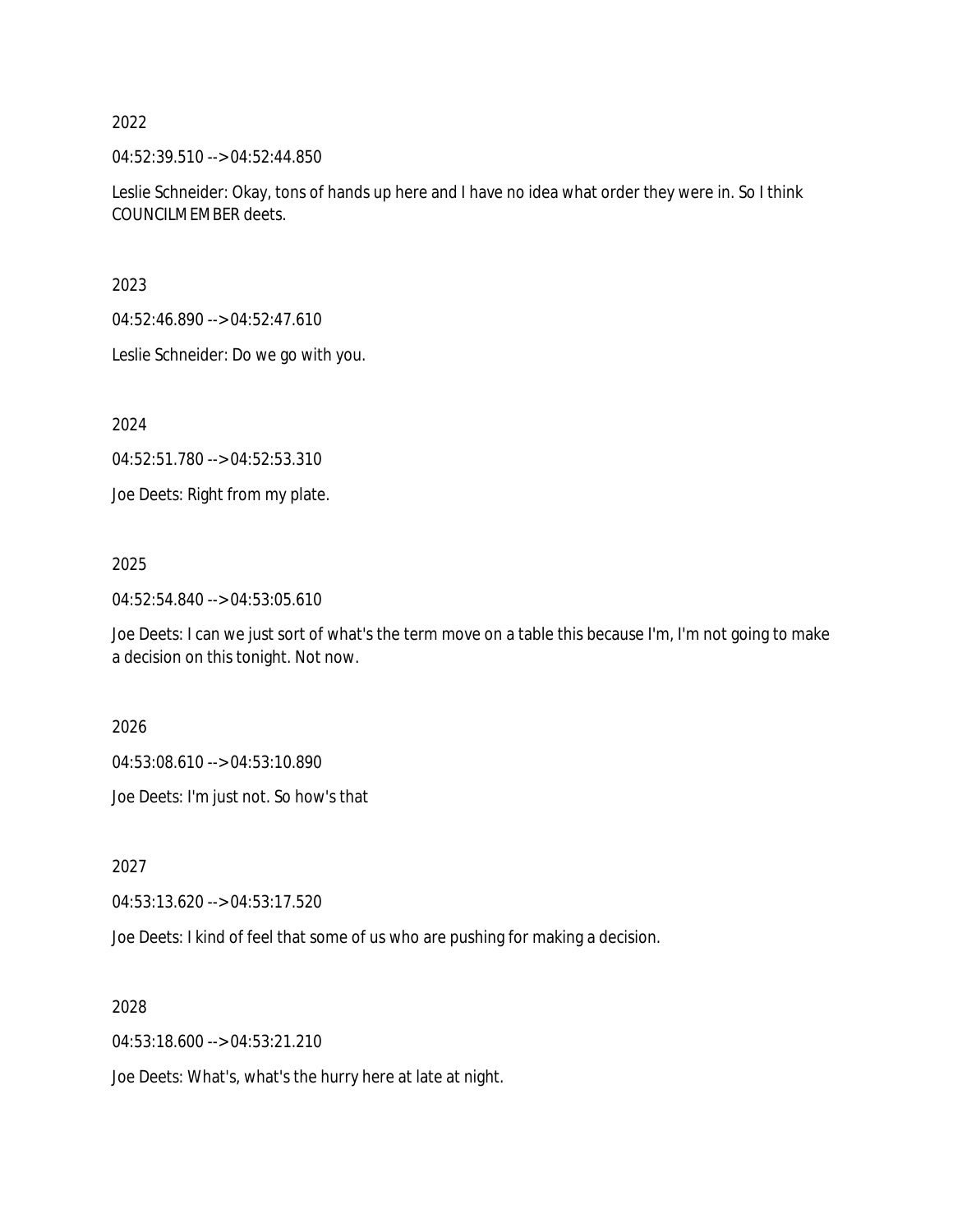2029 04:53:22.230 --> 04:53:22.800 Joe Deets: Please.

2030

04:53:23.220 --> 04:53:34.290

Leslie Schneider: Well, I think the Hurry, hurry is maybe tabling it for tonight, but we do need to set it as a high priority because this is informing the budget. So let's table and move on. Please.

2031

04:53:35.010 --> 04:53:37.290

Leslie Schneider: Um, how about COUNCILMEMBER Medina.

2032

04:53:40.200 --> 04:53:43.140

Kol Medina: Yeah, I'm having a table, but I just want to add one thing about Suzuki

2033

04:53:44.400 --> 04:53:46.080

Kol Medina: I do understand from the

2034

04:53:47.760 --> 04:53:58.950

Kol Medina: Documents, the work plan budget modifications and stuff that that we gave a nod to and approval to that funding for Suzuki in this year was changed.

2035

04:54:00.120 --> 04:54:09.900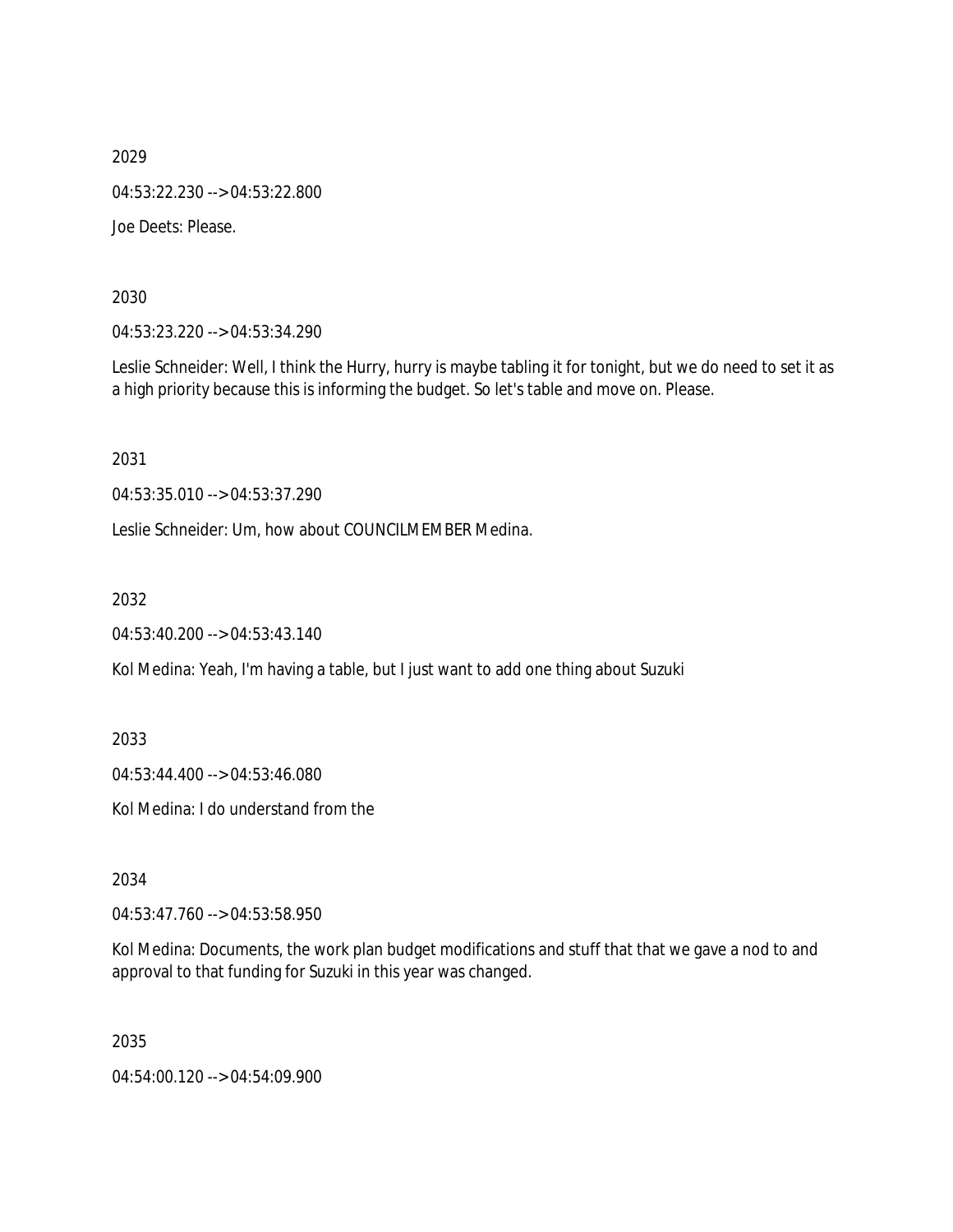Kol Medina: I did not take that personally to mean that we as a council would drop it as a topic of discussion and not bring it up again this year. I think those are separate things.

2036

04:54:10.770 --> 04:54:23.010

Kol Medina: And that's what I'm talking about here, if we just did the middle of the night after five hour meeting and just decided to take it off this list, we're decided we're just not going to talk about it anymore. This year, and I'm not ready to make that decision.

2037

04:54:24.240 --> 04:54:26.520

Leslie Schneider: And and just to respond to that kind of quickly.

# 2038

04:54:27.180 --> 04:54:37.260

Leslie Schneider: You know, my goal in in suggesting that it come off of this top level thing was not that we wouldn't continue to talk about it, but that we wouldn't be signaling to the world that we were going to make progress on it.

2039

04:54:37.710 --> 04:54:43.890

Leslie Schneider: And that it would sort of get subsumed under the Affordable housing strategy so

2040

04:54:44.370 --> 04:54:52.380

Leslie Schneider: I apologize to all of you because it was not my intent to say, we would not talk about it. It is, as you probably all know very important to me.

2041

04:54:53.220 --> 04:55:05.040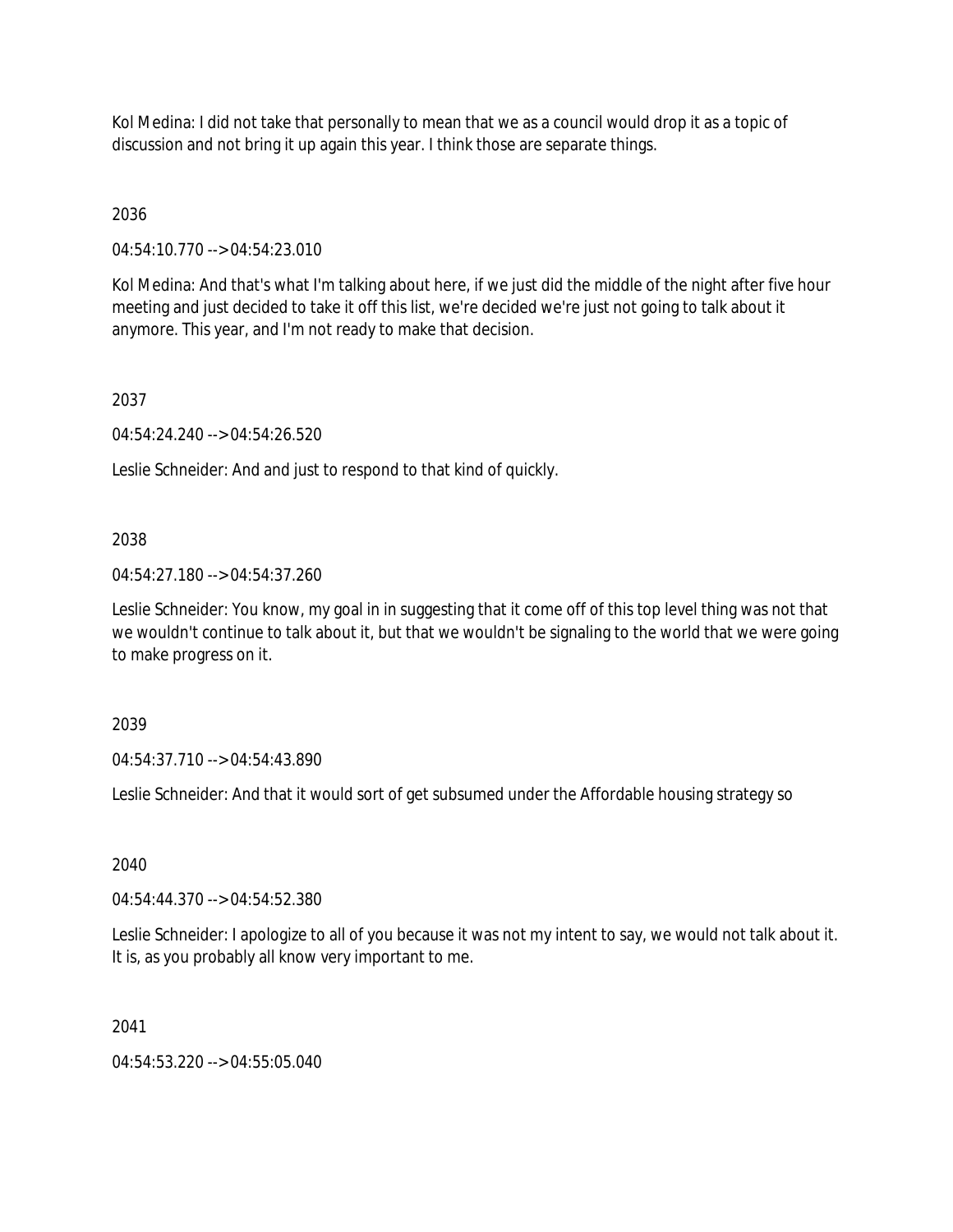Leslie Schneider: I just was presuming that having it there as a line item at sort of at the top level meant that we would be making progress on it. So I take it back.

2042

04:55:08.340 --> 04:55:12.450

Leslie Schneider: I just was trying to be practical about progress.

2043

04:55:16.440 --> 04:55:17.820 Leslie Schneider: So how about Debbie

2044

04:55:19.410 --> 04:55:20.580

Leslie Schneider: COUNCILMEMBER hey topless.

2045

04:55:21.690 --> 04:55:26.040

Kirsten Hytopoulos: I just want to apologize to the city manager for, for I feel like

2046

04:55:26.550 --> 04:55:36.000

Kirsten Hytopoulos: downplaying the importance of this document, which to me. I just misunderstood that I took that as the extrapolation from the work plan of our sort of visualization and messaging.

2047

04:55:36.540 --> 04:55:47.010

Kirsten Hytopoulos: And so now that I hear that she's looking for this winnowing down for these goals for priorities for 2021. I just want to apologize for not recognize this was an important conversation. I think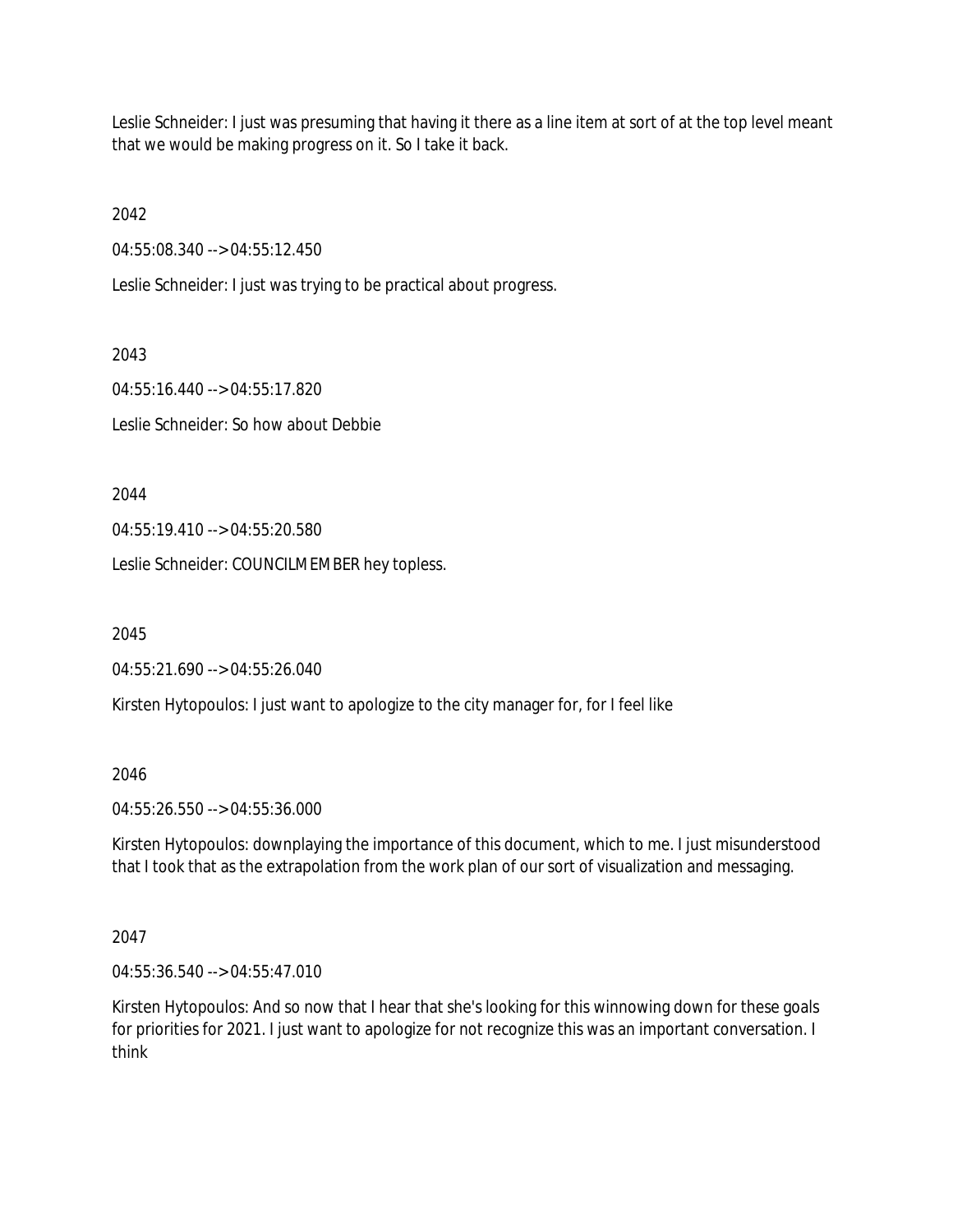2048

04:55:47.550 --> 04:55:55.380

Kirsten Hytopoulos: That because of the late hour, and because coven has gotten in the way of what we were thinking imagining 2020 to look like in March.

## 2049

04:55:55.800 --> 04:56:07.380

Kirsten Hytopoulos: It may take a little bit longer have an agenda item to take a look at the 2020 2021 22 which is a shame because we worked hard at the retreat. But I just think we might have to put a little more time into it.

2050

04:56:10.530 --> 04:56:11.430

Leslie Schneider: Okay, so

2051

04:56:13.140 --> 04:56:31.110

Leslie Schneider: I think that we are looking at bringing this back right city manager. And do you have a proposal for when know we'll figure it out. Okay. Um, so in in moving on. I'm going to propose that we punt on the next one to which is my item and

### 2052

04:56:32.640 --> 04:56:38.070

Leslie Schneider: But I just want to maybe get a minute to explain sort of why I think it's urgent.

2053

04:56:39.120 --> 04:56:39.900

Leslie Schneider: And

2054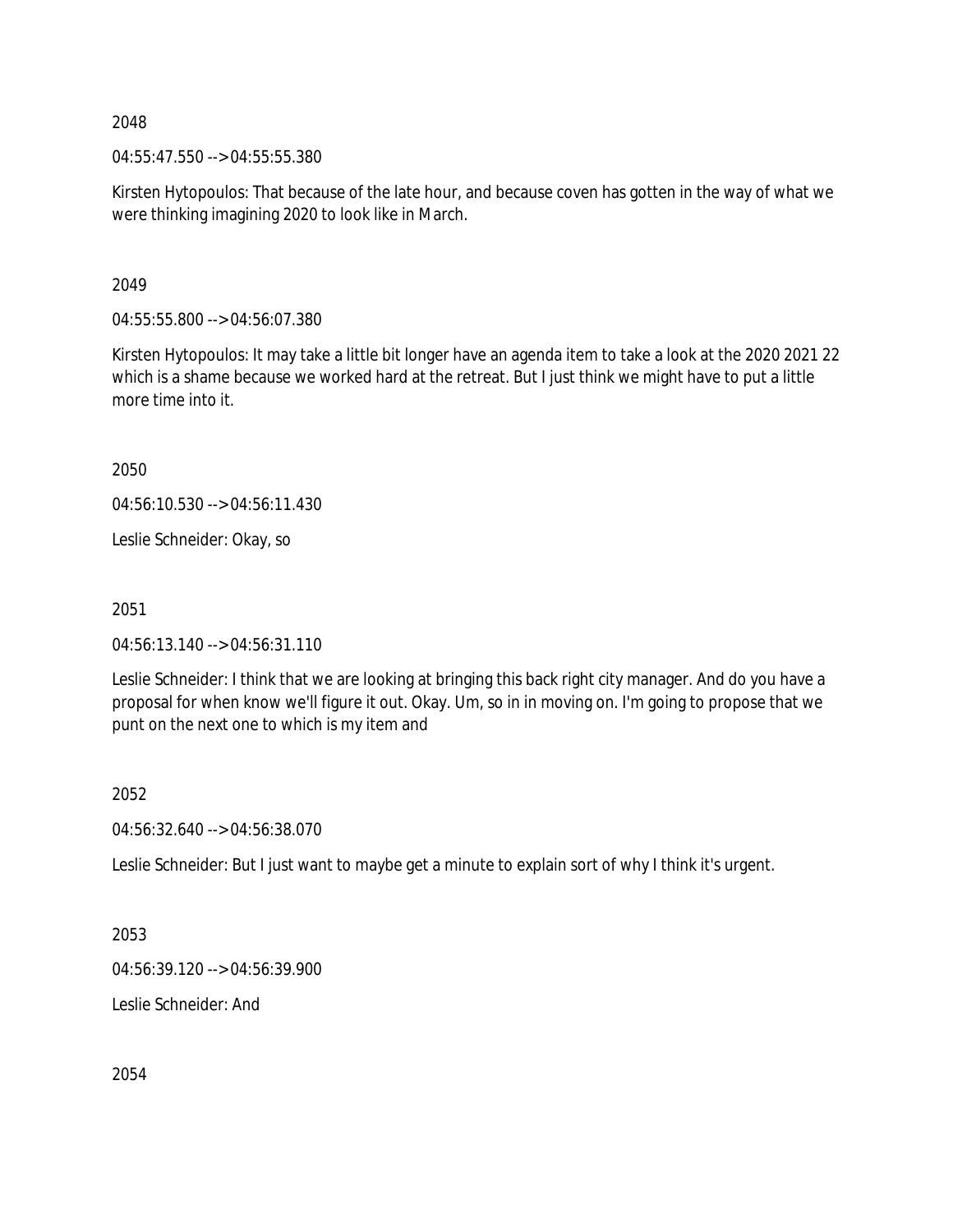04:56:42.090 --> 04:56:43.890

Leslie Schneider: And part of why it's urgent is because

2055

04:56:45.030 --> 04:56:52.740

Leslie Schneider: The fact that it's on this agenda now doesn't even really follow the agenda process that I'm recommending inside, so I'm

### 2056

04:56:54.570 --> 04:56:59.730

Leslie Schneider: I would really love for all of you to take to take a serious look at what I'm proposing and

### 2057

04:57:00.750 --> 04:57:15.540

Leslie Schneider: You know where I have conflict is that, you know, when things are moving along smoothly and and and all. We don't need to get as formal as that. But if we don't have something to fall back on.

### 2058

04:57:16.650 --> 04:57:29.190

Leslie Schneider: And maybe we do need to kind of stick with something that's as as formulas that just to make sure that we're absolutely clear on how items, get on the agenda. So we've, you know, in our history we attempted to make some changes.

2059

04:57:30.300 --> 04:57:35.790

Leslie Schneider: On the fly and then everything got very muddy, from my perspective, so

2060

04:57:36.990 --> 04:57:44.070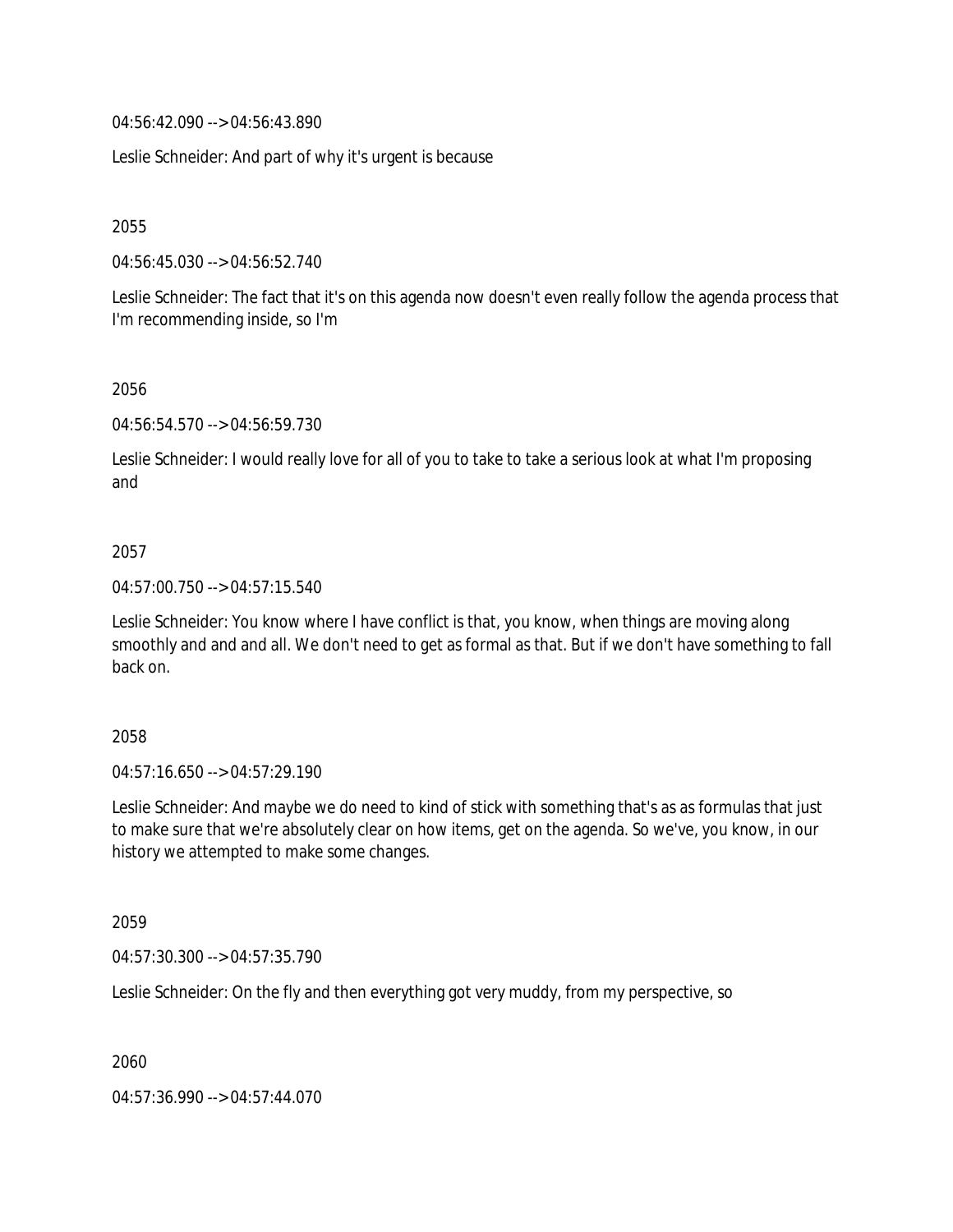Leslie Schneider: I'm willing to postpone and punt on item 90 formalizing process for council members to add items to agendas.

2061

04:57:45.180 --> 04:57:46.560

Leslie Schneider: I'd like to bring it back.

2062

04:57:47.640 --> 04:57:53.310

Leslie Schneider: So I'm just kind of looking for head nods here and

# 2063

04:57:55.080 --> 04:58:05.490

Leslie Schneider: Happy to have people poke holes in it and make counters suggestions to it. I just want to have absolute clarity on what's going to work for us moving forward.

2064

04:58:06.960 --> 04:58:14.670

Leslie Schneider: Any thoughts or comments on that. I mean, I saw a head nod. So we can just find a place for it on a on a future agenda. Councilmember Medina.

2065

04:58:16.290 --> 04:58:24.180

Kol Medina: Yeah, just want to say that I like it. I think it's good. I'd be happy to approve it right now. Except it would violate our to touch role so

2066

04:58:24.540 --> 04:58:31.380

Kol Medina: It's what we've been talking about. I think all year. And you just put it into words. And hopefully, the next time it comes up I agenda, we can disprove it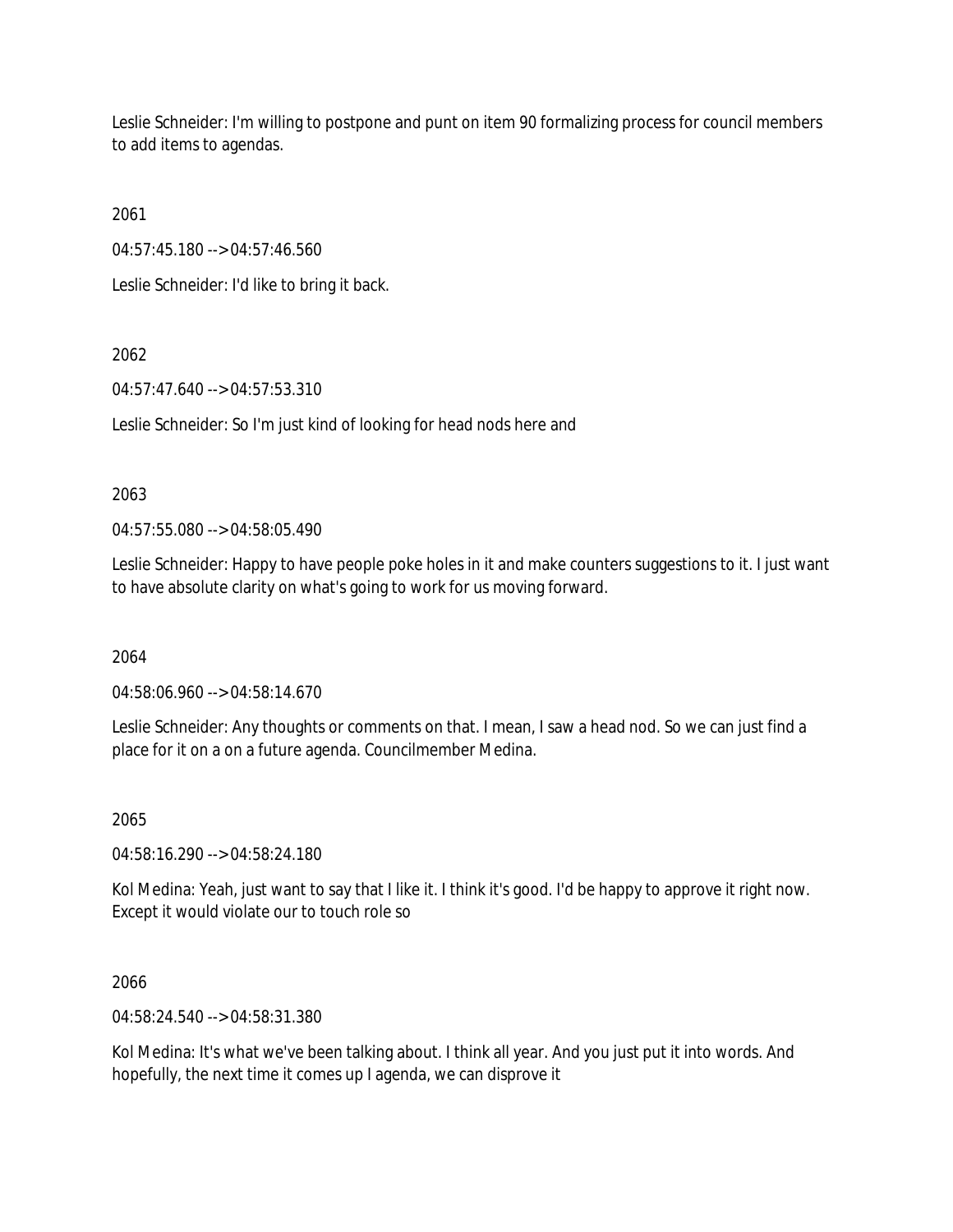2067 04:58:31.860 --> 04:58:32.220 Okay.

2068 04:58:35.220 --> 04:58:37.530 Leslie Schneider: Alright, so given that we can

2069 04:58:39.000 --> 04:58:42.480

Leslie Schneider: Move on to the consent agenda. Are there any

2070

04:58:44.340 --> 04:58:46.020

Leslie Schneider: How does that agenda look to folks.

2071 04:58:49.800 --> 04:58:50.820

Leslie Schneider: We have emotion.

2072 04:58:55.110 --> 04:58:57.690 Kol Medina: Move approval of the consent agenda as presented

2073 04:58:59.100 --> 04:59:00.900 Leslie Schneider: Got a second from COUNCILMEMBER deets.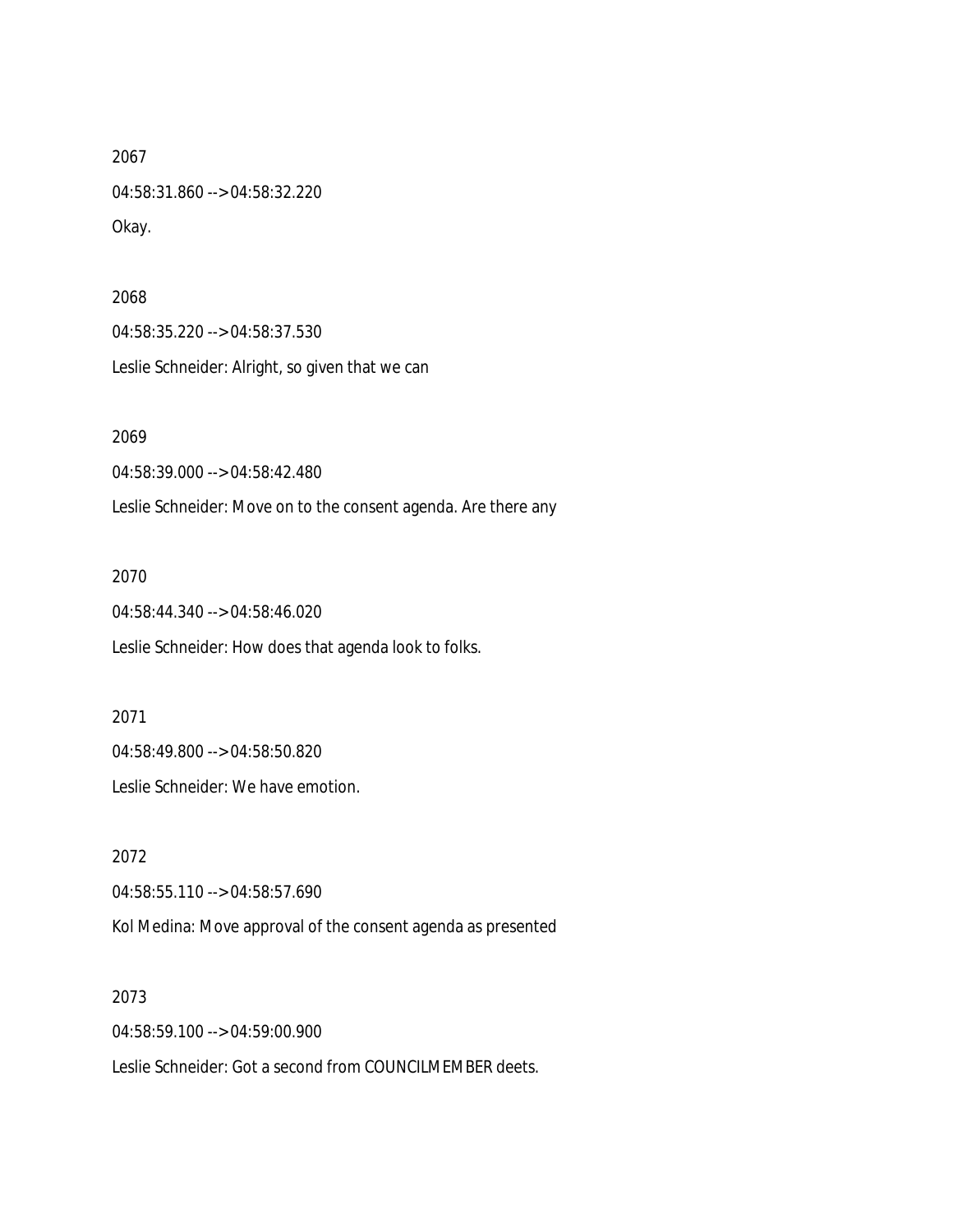#### 2074

04:59:01.020 --> 04:59:02.580 Leslie Schneider: Any bait.

2075 04:59:03.960 --> 04:59:05.760 Leslie Schneider: All those in favor, say aye.

2076 04:59:06.630 --> 04:59:08.790 Leslie Schneider: Aye. Any opposed.

2077 04:59:10.440 --> 04:59:11.730 Leslie Schneider: That passes unanimously.

2078

04:59:12.900 --> 04:59:16.440

Leslie Schneider: And are there any committee reports.

2079

04:59:20.940 --> 04:59:25.350

Leslie Schneider: Seeing none, we could move on to for the good of the order

2080

04:59:29.850 --> 04:59:30.300

Leslie Schneider: What

2081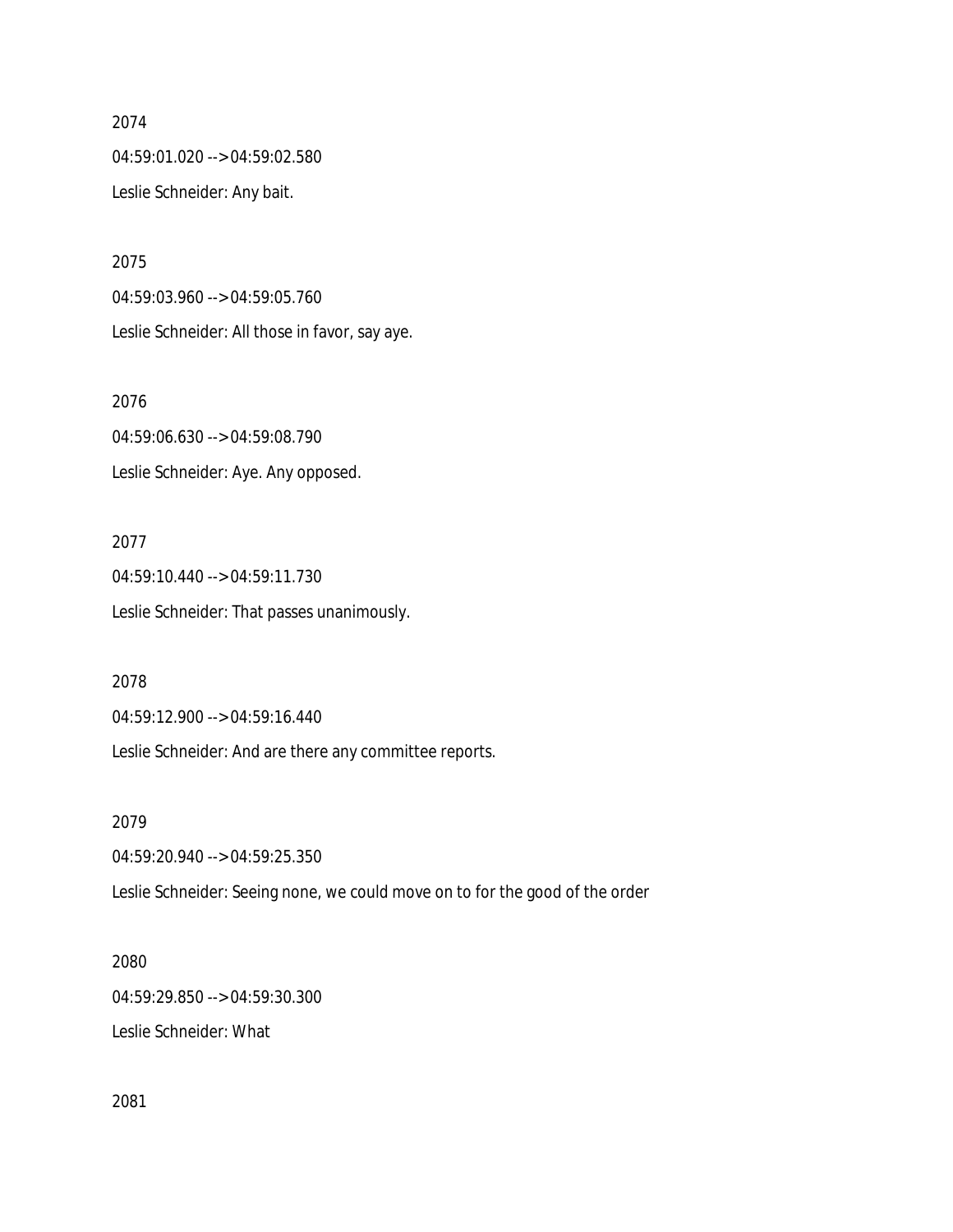04:59:32.310 --> 04:59:36.390

Leslie Schneider: Thank you. Councilmember dates we couldn't get through this without the for the good of the order

## 2082

04:59:37.170 --> 04:59:45.090

Joe Deets: Oh well, I just, I just wanted to say thank you colleagues for allowing me to put that item on the agenda tonight.

### 2083

04:59:45.690 --> 05:00:01.140

Joe Deets: Here, we've been talking about putting things on the agenda. And what does deets. Do you know so I just want to say, I appreciate that. Obviously, I think it's important, but every time one of us wants to do this, we think it's important. So I just wanted to thank you for that and

### 2084

05:00:02.370 --> 05:00:06.480

Joe Deets: It really, it's been a long night and but I think we got a lot done so.

2085

05:00:07.560 --> 05:00:08.310

Joe Deets: Thank you, folks.

2086

05:00:08.550 --> 05:00:10.320

Leslie Schneider: All right. Thank you.

2087

05:00:11.280 --> 05:00:12.540

Leslie Schneider: COUNCILMEMBER high topless.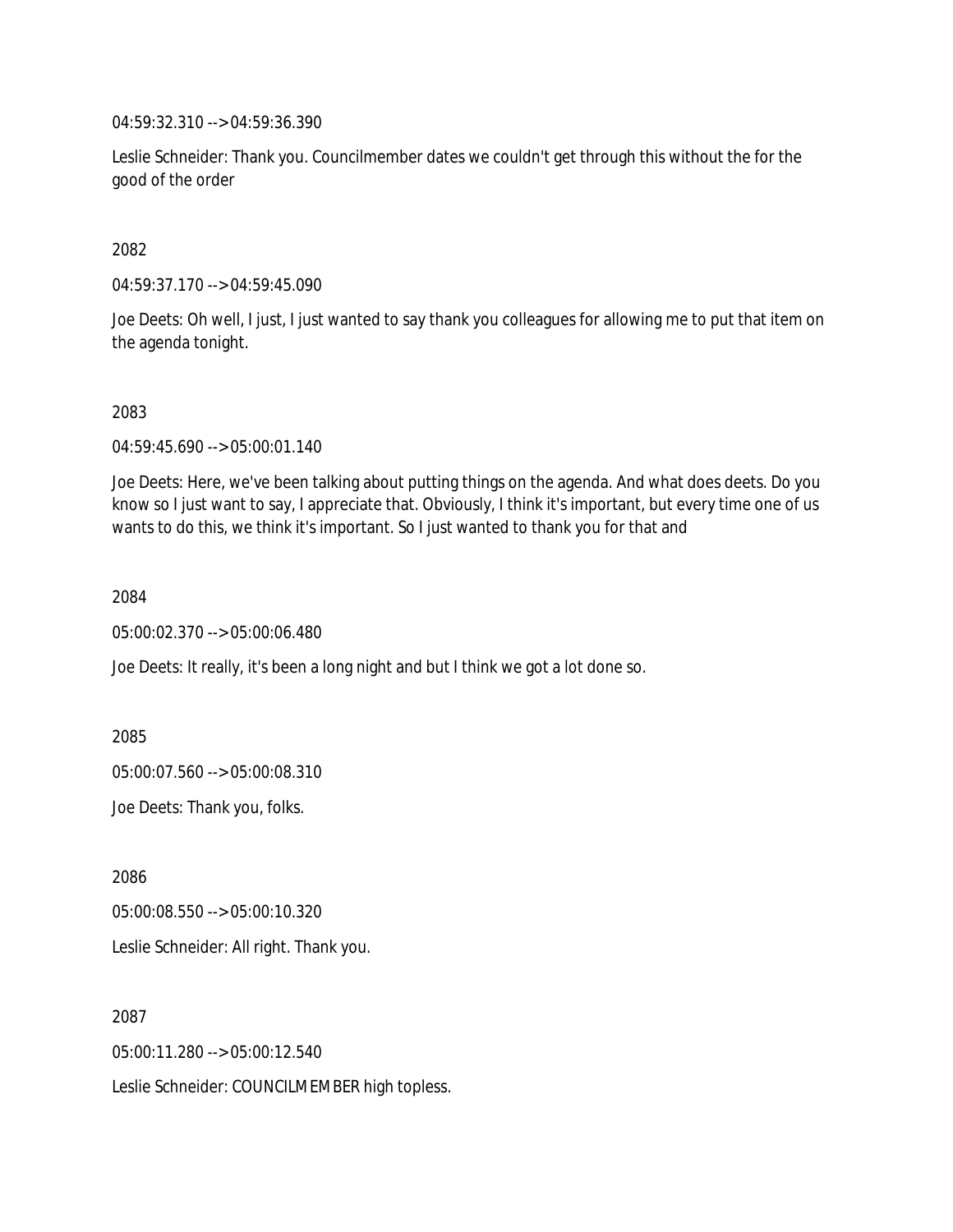2088

05:00:13.590 --> 05:00:22.140

Kirsten Hytopoulos: I'm sure everyone's gonna love this suggestion, but I feel like we should go back and listen to the conversation we had at the retreat. I was kind of depressed about our lack of

2089

05:00:22.620 --> 05:00:37.410

Kirsten Hytopoulos: recollection of what the land use code update item was I felt really optimistic about the idea that this Council was really getting it what's going on. What we really need to do with the code. And so I hopefully somehow find our way back to some sort of a

2090

05:00:38.490 --> 05:00:43.950

Kirsten Hytopoulos: Similar place on that. I'm going to go back and review it. So sorry if it sounds like a downer good of the order, but

2091

05:00:45.030 --> 05:00:46.890

Kirsten Hytopoulos: We need to figure out what we were talking about

2092

05:00:48.240 --> 05:00:49.590

Leslie Schneider: It's a good suggestion.

2093

05:00:50.970 --> 05:00:51.960

Leslie Schneider: COUNCILMEMBER Pollock.

2094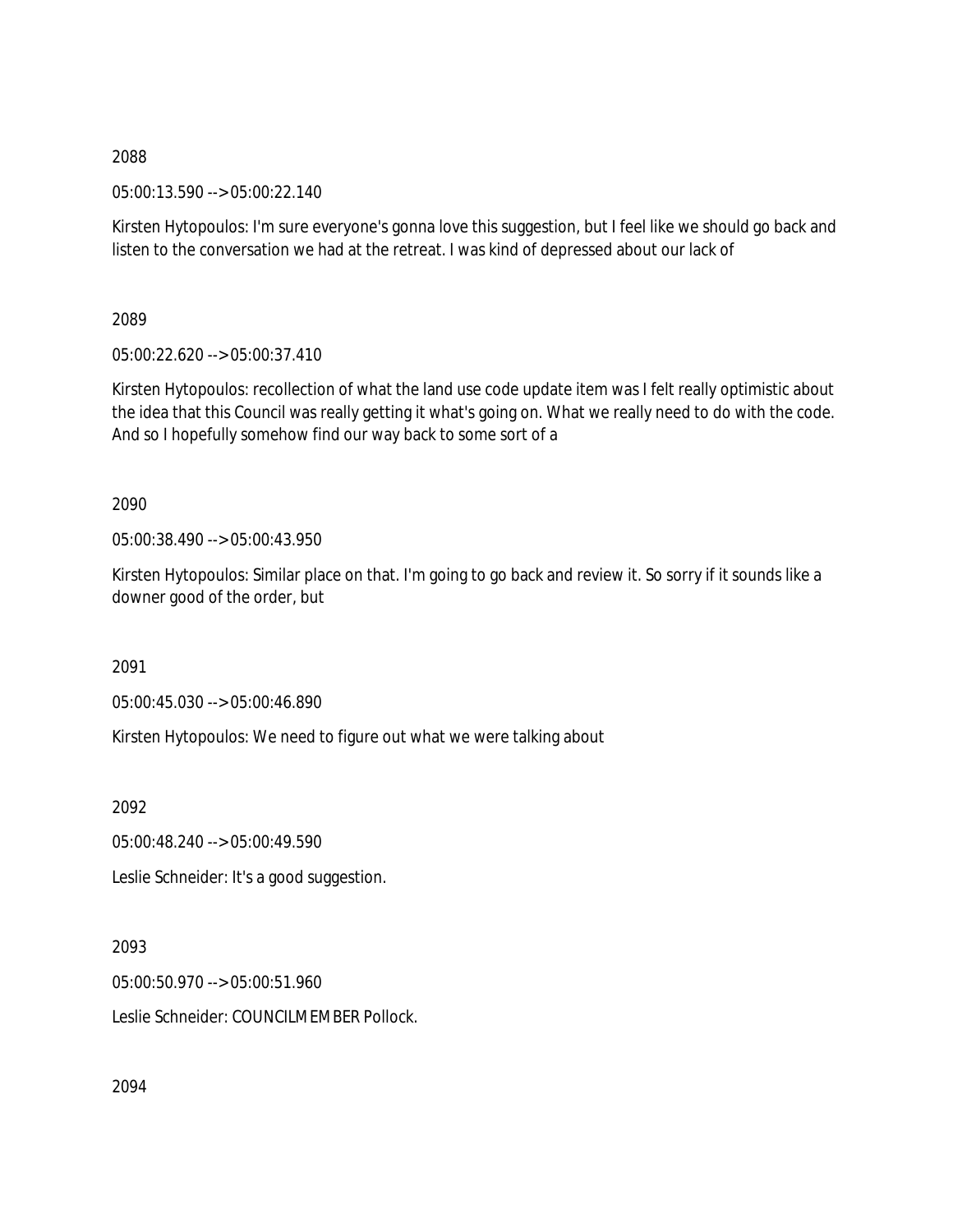05:00:53.040 --> 05:01:02.310

Michael Pollock: Just second I thought it was a good meeting, but I did feel like there's a couple steps backwards on that. So I'm going to follow your advice.

### 2095

05:01:03.000 --> 05:01:21.000

Michael Pollock: And I'm going to go review it and make sure I have clarity. So, but, you know, I also recognize a five hour meeting mental my mental capacity diminishes. So I don't take it too hard. I'm not taking it to heart. So anyway, I'll leave it at that.

2096

05:01:23.250 --> 05:01:23.730

Leslie Schneider: Alrighty.

2097

05:01:26.430 --> 05:01:33.240

Leslie Schneider: So we did start this meeting at five. And the next time around, we're going to be starting at six, and we don't want to go till 11 folks so

### 2098

05:01:34.260 --> 05:01:36.450

Leslie Schneider: You might notice that in my proposal.

2099

05:01:37.260 --> 05:01:49.290

Leslie Schneider: I didn't actually put it in the name on the agenda, but you know there's a recommendation for how we could kind of, you know, if you want to give the chair anymore abilities to keep keep things moving.

2100

05:01:50.880 --> 05:01:59.280